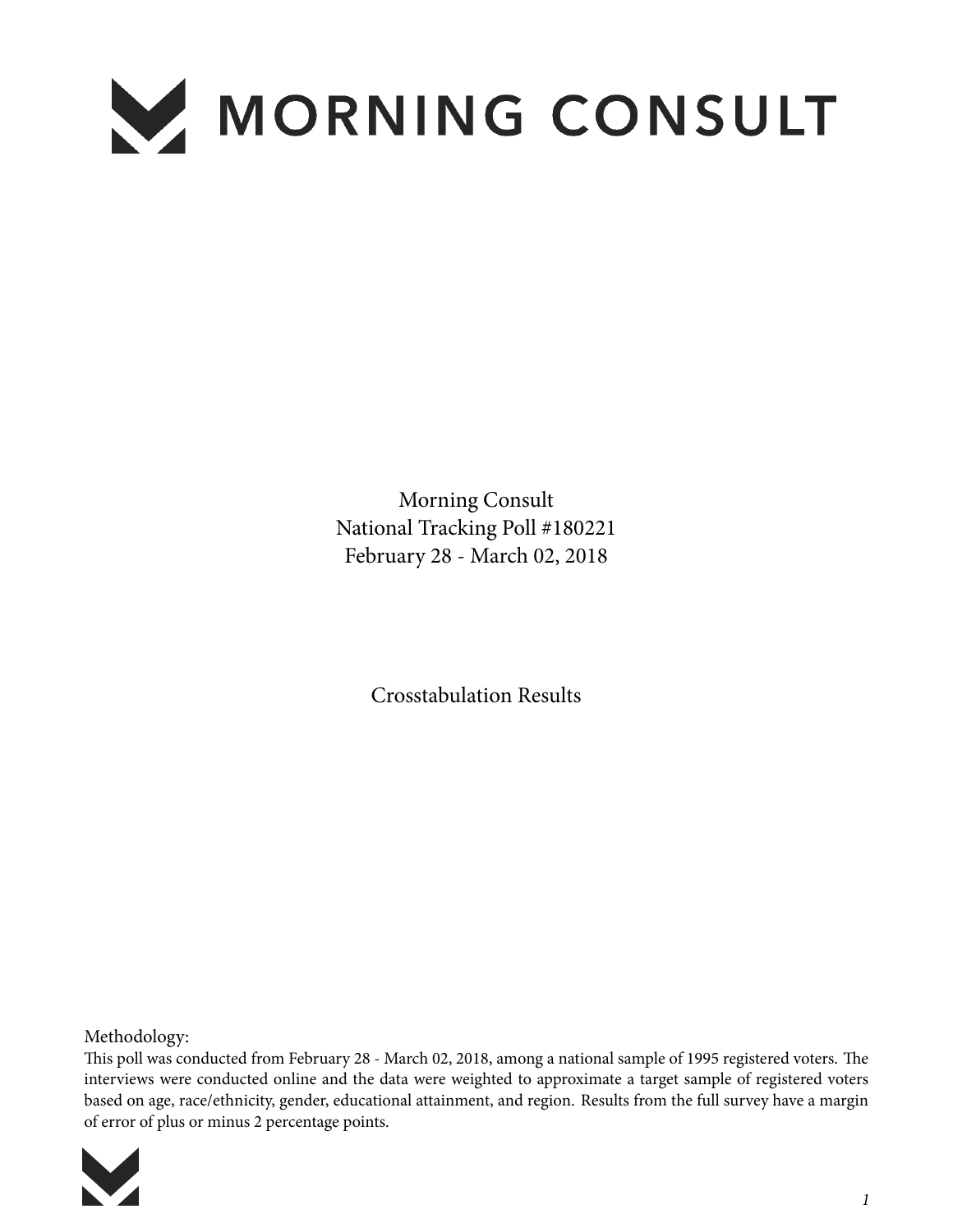## **Table Index**

| 1              | <b>Table PO1:</b> How excited are you to vote in the primary elections in 2018?                                                                                                                                                | 7  |
|----------------|--------------------------------------------------------------------------------------------------------------------------------------------------------------------------------------------------------------------------------|----|
| 2              | Table PO2_1: Would an endorsement from each of the following for a candidate running for public<br>office make you more or less likely to vote for that candidate, or would it make no difference either way?                  | 10 |
| $\mathfrak{Z}$ | Table PO2_4: Would an endorsement from each of the following for a candidate running for public<br>office make you more or less likely to vote for that candidate, or would it make no difference either way?                  | 13 |
| $\overline{4}$ | Table PO2_5: Would an endorsement from each of the following for a candidate running for public<br>office make you more or less likely to vote for that candidate, or would it make no difference either way?                  | 16 |
| 5              | Table PO2_6: Would an endorsement from each of the following for a candidate running for public<br>office make you more or less likely to vote for that candidate, or would it make no difference either way?                  | 19 |
| 6              | Table PO2_7: Would an endorsement from each of the following for a candidate running for public<br>office make you more or less likely to vote for that candidate, or would it make no difference either way?                  | 22 |
| 7              | Table PO3a_1: Would an endorsement from each of the following for a candidate running for public<br>office make you more or less likely to vote for that candidate, or would it make no difference either way?                 | 25 |
| 8              | Table PO3a_4: Would an endorsement from each of the following for a candidate running for public<br>office make you more or less likely to vote for that candidate, or would it make no difference either way?                 | 28 |
| 9              | Table PO3a_5: Would an endorsement from each of the following for a candidate running for public<br>office make you more or less likely to vote for that candidate, or would it make no difference either way?<br>Labor Unions | 31 |
| 10             | Table PO3a_6: Would an endorsement from each of the following for a candidate running for public<br>office make you more or less likely to vote for that candidate, or would it make no difference either way?                 | 34 |
| 11             | Table PO3a_7: Would an endorsement from each of the following for a candidate running for public<br>office make you more or less likely to vote for that candidate, or would it make no difference either way?                 | 37 |
| 12             | Table PO3a_8: Would an endorsement from each of the following for a candidate running for public<br>office make you more or less likely to vote for that candidate, or would it make no difference either way?                 | 40 |
| 13             | Table PO3a_9: Would an endorsement from each of the following for a candidate running for public<br>office make you more or less likely to vote for that candidate, or would it make no difference either way?                 | 43 |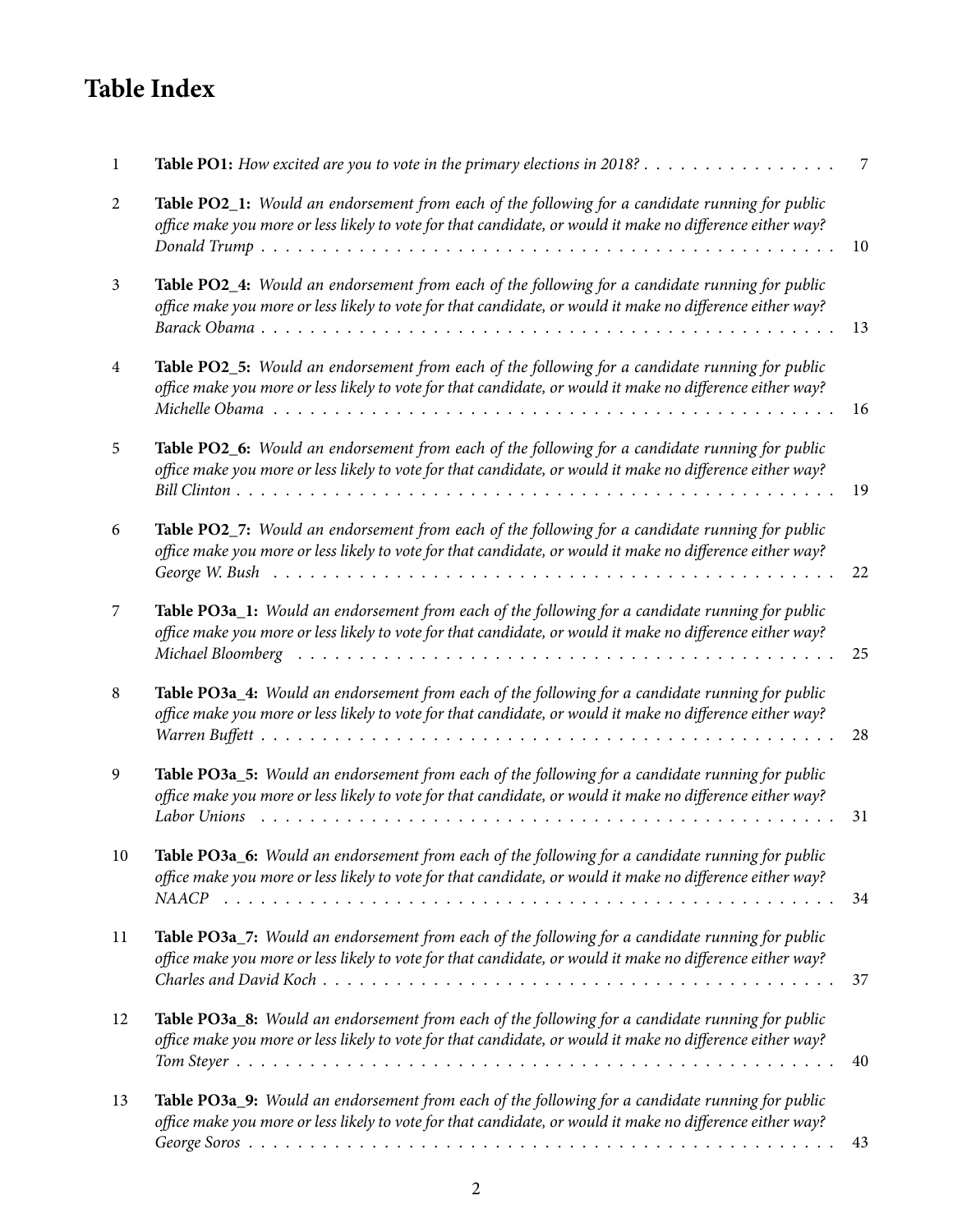| 14 | Table PO3a_10: Would an endorsement from each of the following for a candidate running for public<br>office make you more or less likely to vote for that candidate, or would it make no difference either way?                                                                                                                                           | 46 |
|----|-----------------------------------------------------------------------------------------------------------------------------------------------------------------------------------------------------------------------------------------------------------------------------------------------------------------------------------------------------------|----|
| 15 | Table PO3a_11: Would an endorsement from each of the following for a candidate running for public<br>office make you more or less likely to vote for that candidate, or would it make no difference either way?                                                                                                                                           | 49 |
| 16 | Table PO3a_12: Would an endorsement from each of the following for a candidate running for public<br>office make you more or less likely to vote for that candidate, or would it make no difference either way?                                                                                                                                           | 52 |
| 17 | Table PO3a_13: Would an endorsement from each of the following for a candidate running for public<br>office make you more or less likely to vote for that candidate, or would it make no difference either way?                                                                                                                                           | 55 |
| 18 | Table PO3a_14: Would an endorsement from each of the following for a candidate running for public<br>office make you more or less likely to vote for that candidate, or would it make no difference either way?                                                                                                                                           | 58 |
| 19 | Table PO3a_15: Would an endorsement from each of the following for a candidate running for public<br>office make you more or less likely to vote for that candidate, or would it make no difference either way?<br>Your U.S. representative $\dots \dots \dots \dots \dots \dots \dots \dots \dots \dots \dots \dots \dots \dots \dots \dots \dots \dots$ | 61 |
| 20 | Table PO3a_16: Would an endorsement from each of the following for a candidate running for public<br>office make you more or less likely to vote for that candidate, or would it make no difference either way?                                                                                                                                           | 64 |
| 21 | Table PO3a_17: Would an endorsement from each of the following for a candidate running for public<br>office make you more or less likely to vote for that candidate, or would it make no difference either way?<br>Your mayor received a series and series are series and series and series and series are series and series are s                        | 67 |
| 22 | Table PO3a_18: Would an endorsement from each of the following for a candidate running for public<br>office make you more or less likely to vote for that candidate, or would it make no difference either way?<br>Your spouse or significant other electronic resources in the service contract of the service of the service of                         | 70 |
| 23 | Table PO3a_19: Would an endorsement from each of the following for a candidate running for public<br>office make you more or less likely to vote for that candidate, or would it make no difference either way?                                                                                                                                           | 73 |
| 24 | Table PO3a_20: Would an endorsement from each of the following for a candidate running for public<br>office make you more or less likely to vote for that candidate, or would it make no difference either way?<br>The Republican Party $\dots \dots \dots \dots \dots \dots \dots \dots \dots \dots \dots \dots \dots \dots \dots \dots \dots \dots$     | 76 |
| 25 | Table PO3a_21: Would an endorsement from each of the following for a candidate running for public<br>office make you more or less likely to vote for that candidate, or would it make no difference either way?                                                                                                                                           | 79 |
| 26 | Table PO3a_22: Would an endorsement from each of the following for a candidate running for public<br>office make you more or less likely to vote for that candidate, or would it make no difference either way?                                                                                                                                           | 82 |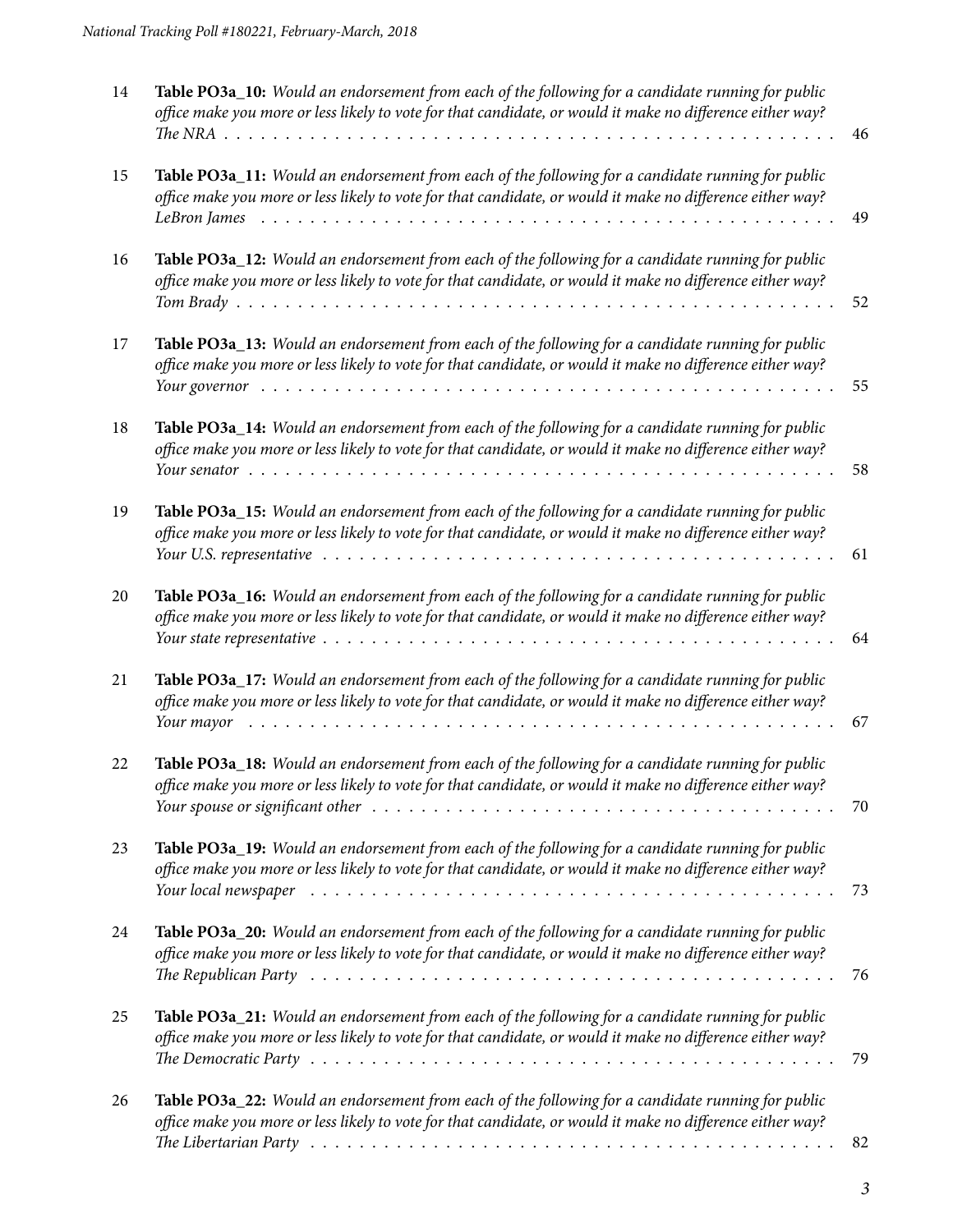| 27 | Table PO3a_23: Would an endorsement from each of the following for a candidate running for public<br>office make you more or less likely to vote for that candidate, or would it make no difference either way?                                                                                                                  | 85 |
|----|----------------------------------------------------------------------------------------------------------------------------------------------------------------------------------------------------------------------------------------------------------------------------------------------------------------------------------|----|
| 28 | Table PO3a_24: Would an endorsement from each of the following for a candidate running for public<br>office make you more or less likely to vote for that candidate, or would it make no difference either way?                                                                                                                  | 88 |
| 29 | Table PO3a_25: Would an endorsement from each of the following for a candidate running for public<br>office make you more or less likely to vote for that candidate, or would it make no difference either way?                                                                                                                  | 91 |
| 30 | Table PO3a_26: Would an endorsement from each of the following for a candidate running for public<br>office make you more or less likely to vote for that candidate, or would it make no difference either way?                                                                                                                  | 94 |
| 31 | Table PO3a_27: Would an endorsement from each of the following for a candidate running for public<br>office make you more or less likely to vote for that candidate, or would it make no difference either way?<br>Rush Limbaugh ruman ruman ruman ruman ruman ruman ruman ruman ruman ruman ruman ruman ruman ruman ruman ruman | 97 |
| 32 | Table PO3a_28: Would an endorsement from each of the following for a candidate running for public<br>office make you more or less likely to vote for that candidate, or would it make no difference either way?                                                                                                                  |    |
| 33 | Table PO3a_29: Would an endorsement from each of the following for a candidate running for public<br>office make you more or less likely to vote for that candidate, or would it make no difference either way?                                                                                                                  |    |
| 34 | Table PO3a_30: Would an endorsement from each of the following for a candidate running for public<br>office make you more or less likely to vote for that candidate, or would it make no difference either way?                                                                                                                  |    |
| 35 | Table PO3a_31: Would an endorsement from each of the following for a candidate running for public<br>office make you more or less likely to vote for that candidate, or would it make no difference either way?                                                                                                                  |    |
| 36 | Table PO3a_32: Would an endorsement from each of the following for a candidate running for public<br>office make you more or less likely to vote for that candidate, or would it make no difference either way?                                                                                                                  |    |
| 37 | Table PO3a_33: Would an endorsement from each of the following for a candidate running for public<br>office make you more or less likely to vote for that candidate, or would it make no difference either way?                                                                                                                  |    |
| 38 | Table PO3a_34: Would an endorsement from each of the following for a candidate running for public<br>office make you more or less likely to vote for that candidate, or would it make no difference either way?                                                                                                                  |    |
| 39 | Table PO3a_35: Would an endorsement from each of the following for a candidate running for public<br>office make you more or less likely to vote for that candidate, or would it make no difference either way?                                                                                                                  |    |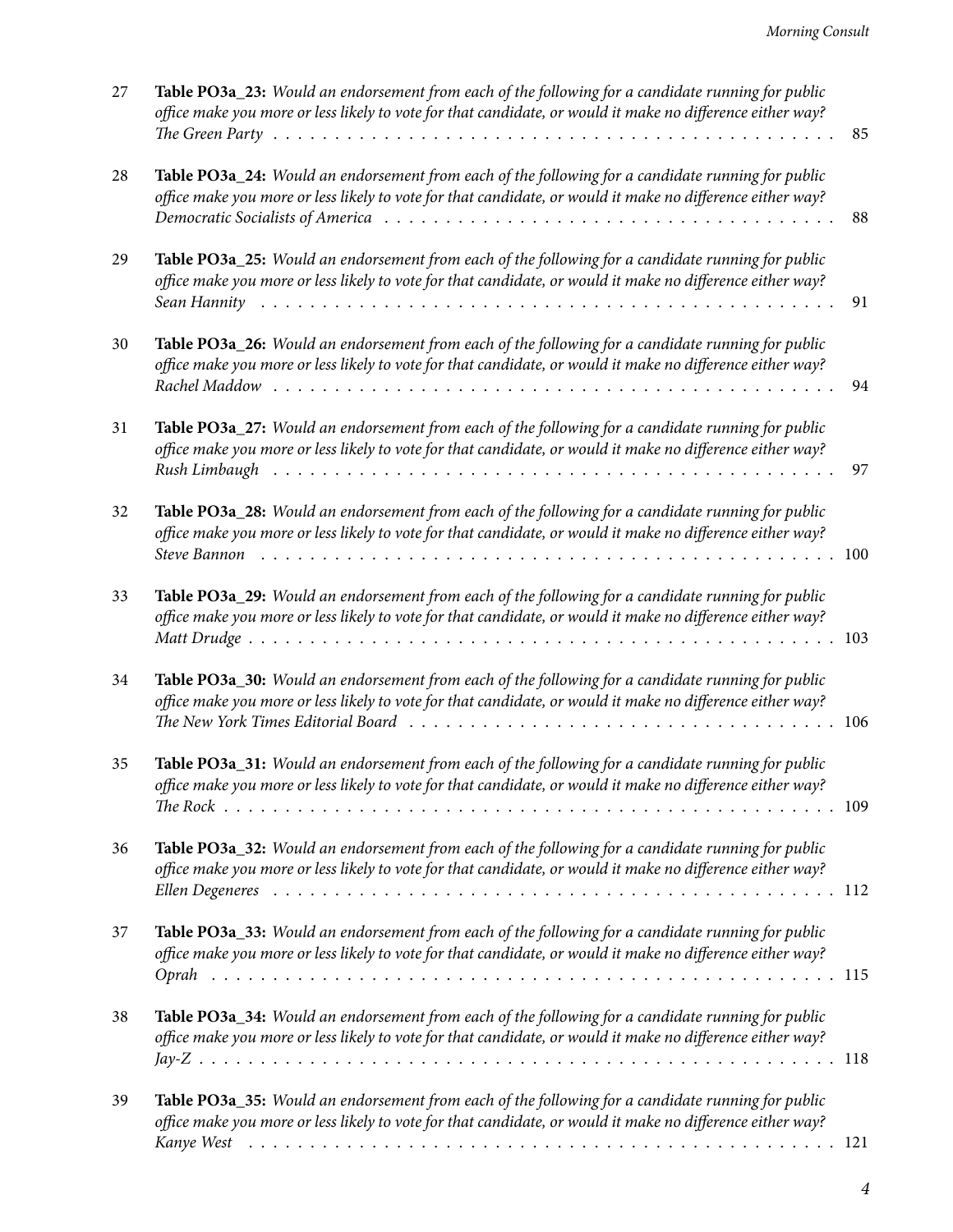| 40 | Table PO3a_36: Would an endorsement from each of the following for a candidate running for public<br>office make you more or less likely to vote for that candidate, or would it make no difference either way? |  |
|----|-----------------------------------------------------------------------------------------------------------------------------------------------------------------------------------------------------------------|--|
| 41 | Table PO3a_37: Would an endorsement from each of the following for a candidate running for public<br>office make you more or less likely to vote for that candidate, or would it make no difference either way? |  |
| 42 | Table PO3a_38: Would an endorsement from each of the following for a candidate running for public<br>office make you more or less likely to vote for that candidate, or would it make no difference either way? |  |
| 43 | Table PO3a_39: Would an endorsement from each of the following for a candidate running for public<br>office make you more or less likely to vote for that candidate, or would it make no difference either way? |  |
| 44 | Table PO3a_40: Would an endorsement from each of the following for a candidate running for public<br>office make you more or less likely to vote for that candidate, or would it make no difference either way? |  |
| 45 | Table PO3a_41: Would an endorsement from each of the following for a candidate running for public<br>office make you more or less likely to vote for that candidate, or would it make no difference either way? |  |
| 46 | Table PO3a_42: Would an endorsement from each of the following for a candidate running for public<br>office make you more or less likely to vote for that candidate, or would it make no difference either way? |  |
| 47 | Table PO3a_43: Would an endorsement from each of the following for a candidate running for public<br>office make you more or less likely to vote for that candidate, or would it make no difference either way? |  |
| 48 | Table PO3a_44: Would an endorsement from each of the following for a candidate running for public<br>office make you more or less likely to vote for that candidate, or would it make no difference either way? |  |
| 49 | Table PO3a_45: Would an endorsement from each of the following for a candidate running for public<br>office make you more or less likely to vote for that candidate, or would it make no difference either way? |  |
| 50 | Table PO3a_46: Would an endorsement from each of the following for a candidate running for public<br>office make you more or less likely to vote for that candidate, or would it make no difference either way? |  |
| 51 | Table PO3a_47: Would an endorsement from each of the following for a candidate running for public<br>office make you more or less likely to vote for that candidate, or would it make no difference either way? |  |
| 52 | Table PO3a_48: Would an endorsement from each of the following for a candidate running for public<br>office make you more or less likely to vote for that candidate, or would it make no difference either way? |  |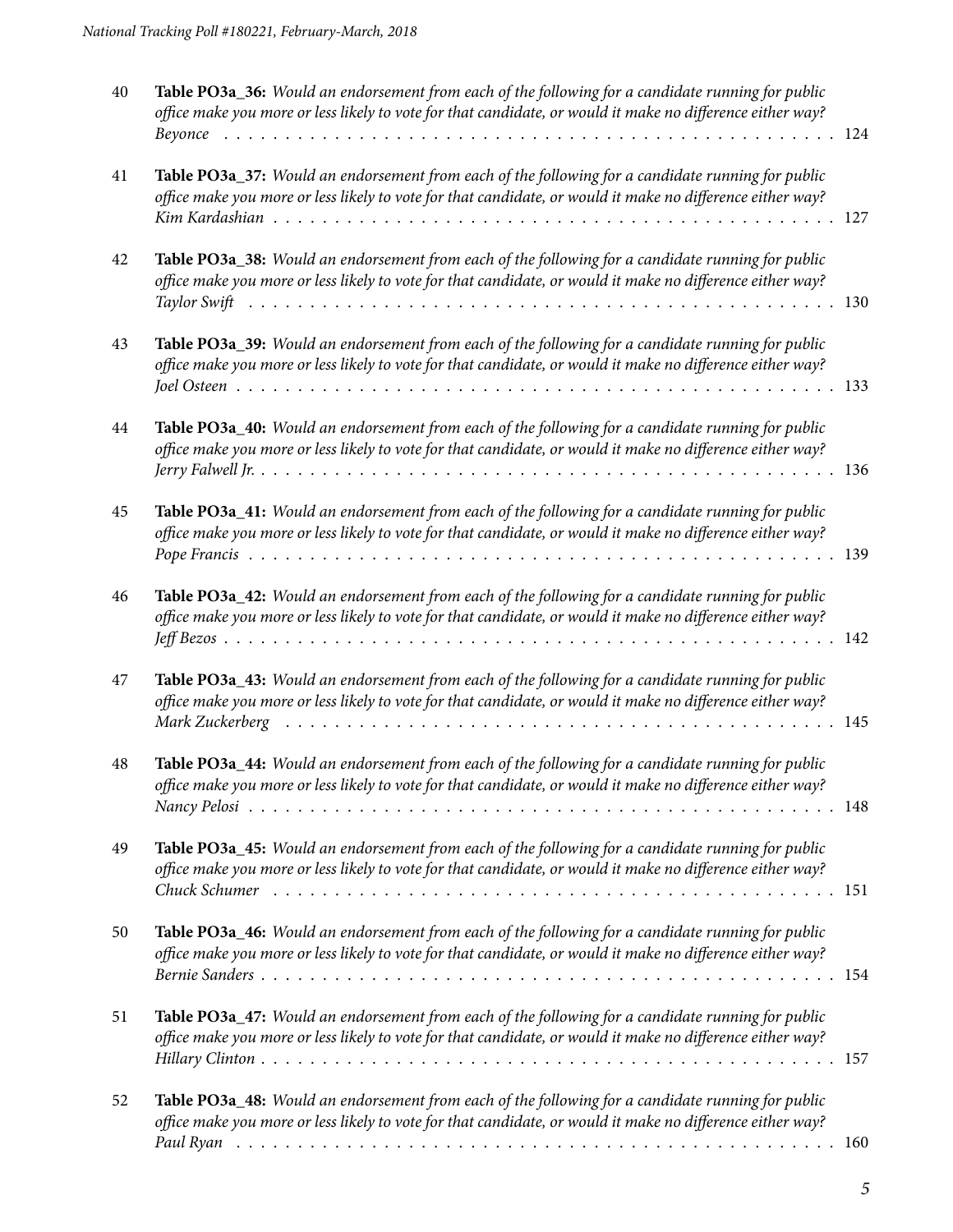| 55 |                                                                                                                                                                                                                        |  |
|----|------------------------------------------------------------------------------------------------------------------------------------------------------------------------------------------------------------------------|--|
| 54 | Table PO3a_50: Would an endorsement from each of the following for a candidate running for public<br>office make you more or less likely to vote for that candidate, or would it make no difference either way?        |  |
| 53 | <b>Table PO3a_49:</b> Would an endorsement from each of the following for a candidate running for public<br>office make you more or less likely to vote for that candidate, or would it make no difference either way? |  |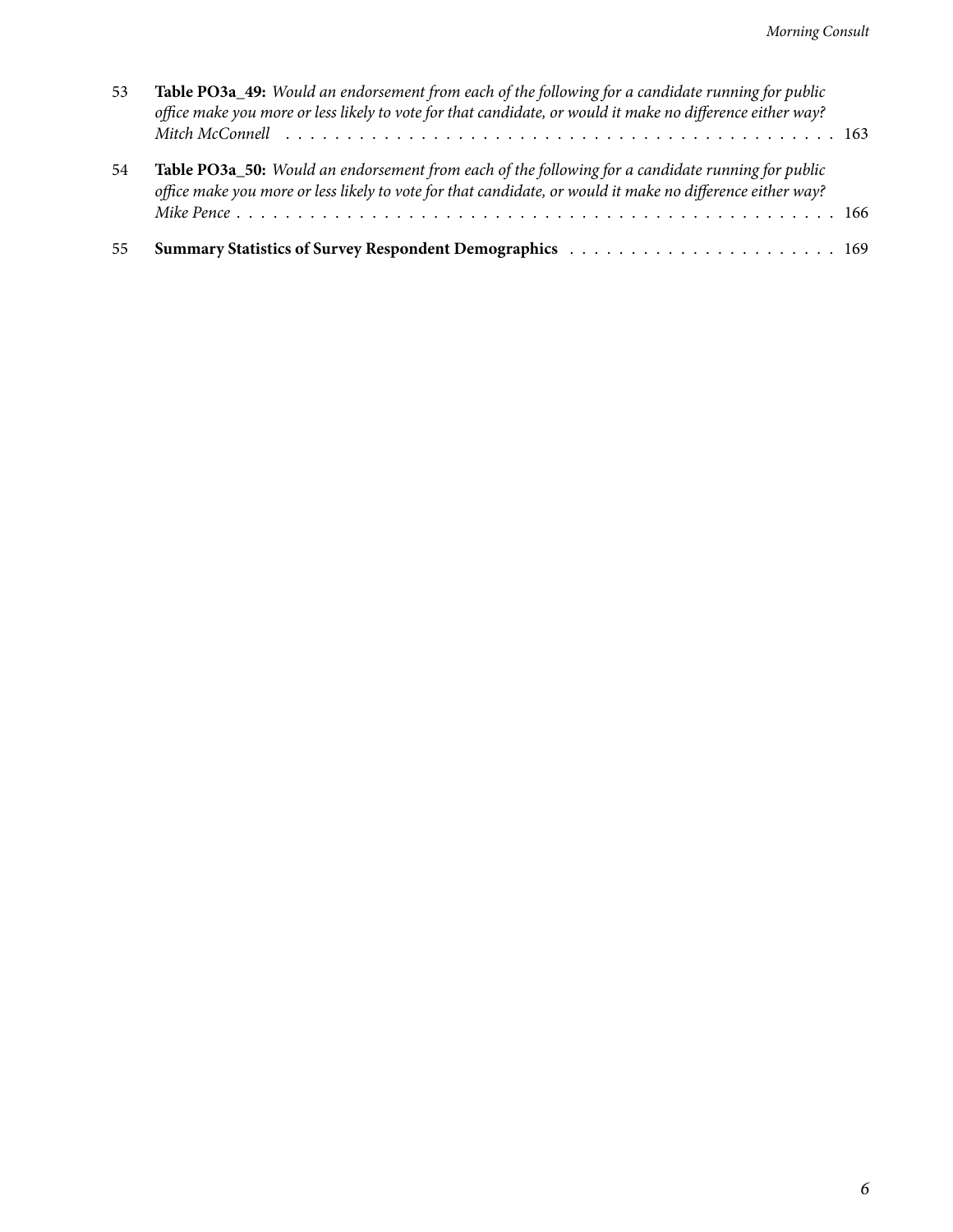## **Crosstabulation Results by Respondent Demographics**

## Table PO1: How excited are you to vote in the primary elections in 2018?

<span id="page-6-0"></span>

|                          |      |              |      | Somewhat |      |                 |        | Not excited at |        | Dont Know/No |                |
|--------------------------|------|--------------|------|----------|------|-----------------|--------|----------------|--------|--------------|----------------|
| Demographic              |      | Very excited |      | excited  |      | Not too excited |        | all            |        | Opinion      | <b>Total N</b> |
| <b>Registered Voters</b> | 31%  | (619)        | 24%  | (487)    | 25\% | (494)           | $11\%$ | (220)          | $9\%$  | (174)        | 1995           |
| Gender: Male             | 35%  | (325)        | 25%  | (230)    | 23%  | (215)           | $9\%$  | (83)           | $8\%$  | (77)         | 930            |
| Gender: Female           | 28%  | (294)        | 24%  | (257)    | 26%  | (278)           | 13%    | (138)          | $9\%$  | (97)         | 1065           |
| Age: 18-29               | 25%  | (88)         | 27\% | (93)     | 21%  | (74)            | 13\%   | (46)           | 13%    | (46)         | 347            |
| Age: 30-44               | 32%  | (152)        | 24%  | (112)    | 19%  | (87)            | 14\%   | (67)           | $11\%$ | (51)         | 469            |
| Age: 45-54               | 31%  | (126)        | 21%  | (87)     | 30%  | (124)           | $8\%$  | (33)           | $9\%$  | (37)         | 408            |
| Age: 55-64               | 34%  | (119)        | 25%  | (85)     | 28%  | (98)            | 7%     | (25)           | $5\%$  | (18)         | 345            |
| Age: 65+                 | 31%  | (134)        | 26%  | (110)    | 26%  | (112)           | 12\%   | (49)           | $5\%$  | (21)         | 426            |
| PID: Dem (no lean)       | 41%  | (276)        | 25%  | (169)    | 20%  | (133)           | $7\%$  | (45)           | $6\%$  | (43)         | 667            |
| PID: Ind (no lean)       | 22%  | (149)        | 20%  | (138)    | 30%  | (210)           | 17%    | (120)          | $11\%$ | (73)         | 690            |
| PID: Rep (no lean)       | 30%  | (194)        | 28%  | (181)    | 24%  | (151)           | $9\%$  | (56)           | $9\%$  | (57)         | 639            |
| PID/Gender: Dem Men      | 44%  | (137)        | 26%  | (83)     | 20%  | (64)            | $4\%$  | (11)           | $6\%$  | (19)         | 314            |
| PID/Gender: Dem Women    | 40%  | (139)        | 24%  | (85)     | 20%  | (70)            | 10%    | (34)           | 7%     | (24)         | 352            |
| PID/Gender: Ind Men      | 22%  | (69)         | 22%  | (69)     | 29%  | (90)            | 17%    | (52)           | 10%    | (30)         | 311            |
| PID/Gender: Ind Women    | 21%  | (80)         | 18%  | (69)     | 32%  | (119)           | 18%    | (68)           | $11\%$ | (44)         | 379            |
| PID/Gender: Rep Men      | 39%  | (119)        | 25%  | (78)     | 20%  | (61)            | $6\%$  | (19)           | $9\%$  | (28)         | 305            |
| PID/Gender: Rep Women    | 23%  | (75)         | 31%  | (103)    | 27%  | (89)            | $11\%$ | (36)           | $9\%$  | (29)         | 333            |
| Ideo: Liberal (1-3)      | 44%  | (286)        | 23%  | (149)    | 18%  | (113)           | $6\%$  | (37)           | 10%    | (62)         | 647            |
| Ideo: Moderate (4)       | 24%  | (106)        | 25%  | (109)    | 33%  | (144)           | 12%    | (54)           | $6\%$  | (25)         | 438            |
| Ideo: Conservative (5-7) | 27%  | (191)        | 29%  | (206)    | 26%  | (184)           | $11\%$ | (74)           | $6\%$  | (44)         | 700            |
| Educ: $<$ College        | 29%  | (380)        | 23%  | (306)    | 24%  | (317)           | 12\%   | (164)          | $11\%$ | (145)        | 1311           |
| Educ: Bachelors degree   | 34%  | (149)        | 26%  | (116)    | 27%  | (119)           | $9\%$  | (38)           | $5\%$  | (22)         | 443            |
| Educ: Post-grad          | 38%  | (90)         | 27\% | (65)     | 24%  | (58)            | $8\%$  | (19)           | $3\%$  | (8)          | 241            |
| Income: Under 50k        | 27%  | (286)        | 24%  | (259)    | 23%  | (248)           | $14\%$ | (143)          | 12%    | (122)        | 1059           |
| Income: 50k-100k         | 35%  | (226)        | 25%  | (161)    | 26%  | (165)           | $10\%$ | (64)           | $5\%$  | (30)         | 646            |
| Income: 100k+            | 37%  | (107)        | 23%  | (68)     | 28%  | (80)            | $5\%$  | (13)           | 7%     | (21)         | 290            |
| Ethnicity: White         | 30%  | (493)        | 26%  | (420)    | 25%  | (413)           | 10%    | (169)          | $8\%$  | (130)        | 1625           |
| Ethnicity: Hispanic      | 41\% | (73)         | 23%  | (42)     | 14%  | (25)            | $5\%$  | (8)            | 17%    | (31)         | 178            |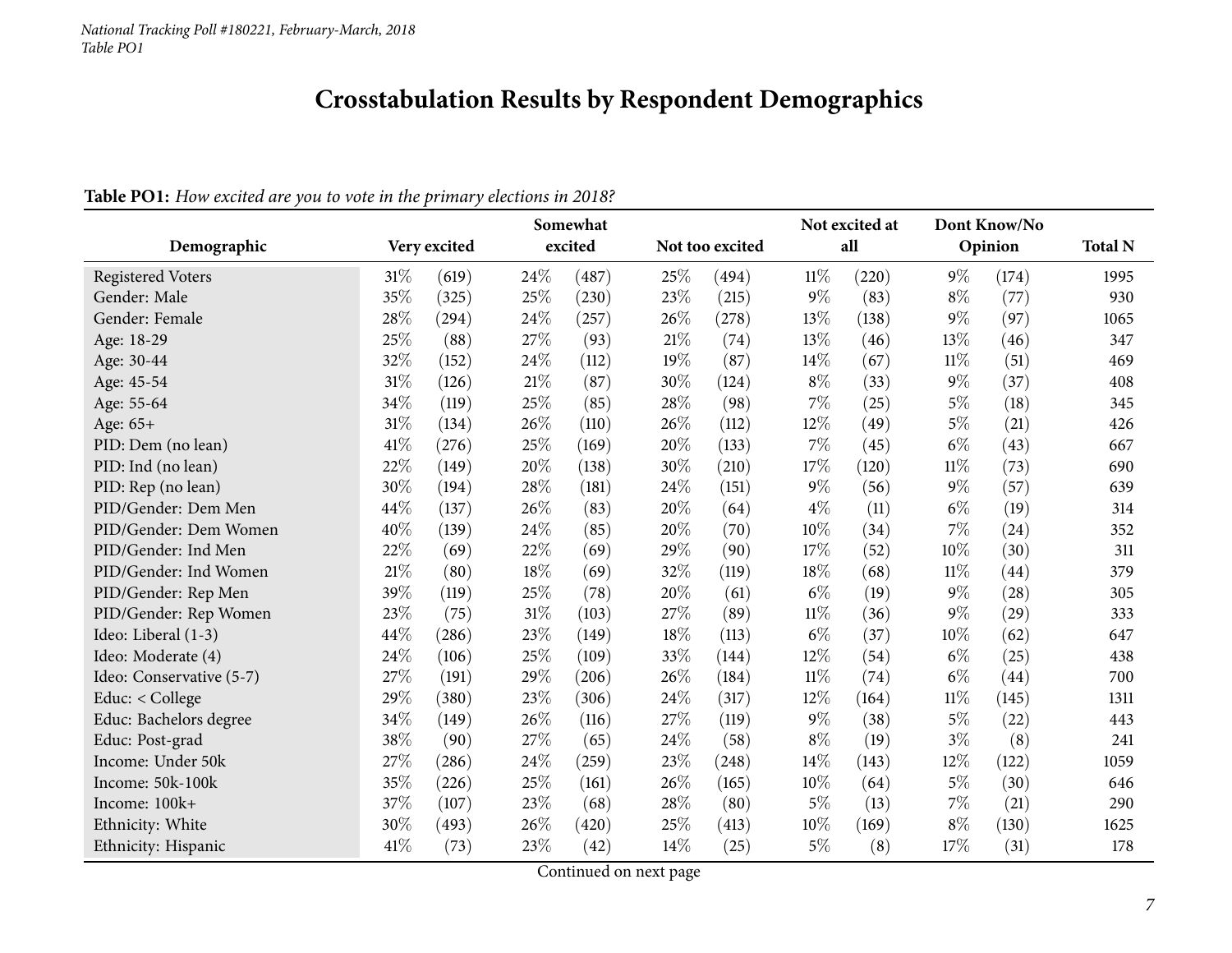| Demographic                   |        | Very excited |       | Somewhat<br>excited |        | Not too excited |        | Not excited at<br>all |        | Dont Know/No<br>Opinion | <b>Total N</b> |
|-------------------------------|--------|--------------|-------|---------------------|--------|-----------------|--------|-----------------------|--------|-------------------------|----------------|
|                               |        |              |       |                     |        |                 |        |                       |        |                         |                |
| <b>Registered Voters</b>      | $31\%$ | (619)        | 24%   | (487)               | 25%    | (494)           | $11\%$ | (220)                 | $9\%$  | (174)                   | 1995           |
| Ethnicity: Afr. Am.           | 34%    | (87)         | 15%   | (38)                | 23%    | (58)            | 14%    | (36)                  | 14\%   | (37)                    | 257            |
| Ethnicity: Other              | 34%    | (39)         | 26\%  | (29)                | 20%    | (23)            | 14%    | (16)                  | $6\%$  | (7)                     | 114            |
| Relig: Protestant             | 32%    | (171)        | 26%   | (141)               | 24%    | (128)           | $9\%$  | (45)                  | $9\%$  | (48)                    | 534            |
| Relig: Roman Catholic         | 32%    | (115)        | 30%   | (106)               | 25%    | (91)            | 7%     | (24)                  | $6\%$  | (22)                    | 358            |
| Relig: Ath./Agn./None         | 30%    | (168)        | 21\%  | (118)               | 24%    | (136)           | 16%    | (88)                  | $9\%$  | (48)                    | 558            |
| Relig: Something Else         | 34%    | (109)        | 21%   | (68)                | 23%    | (74)            | 12%    | (38)                  | $9\%$  | (28)                    | 318            |
| Relig: Evangelical            | 31%    | (177)        | 28%   | (159)               | 24%    | (136)           | $8\%$  | (46)                  | $8\%$  | (47)                    | 565            |
| Relig: Non-Evang. Catholics   | 30%    | (166)        | 26%   | (143)               | 27%    | (147)           | $9\%$  | (49)                  | $9\%$  | (50)                    | 553            |
| Relig: All Christian          | 31%    | (343)        | 27%   | (301)               | 25%    | (283)           | $8\%$  | (94)                  | $9\%$  | (97)                    | 1119           |
| Relig: All Non-Christian      | 32%    | (277)        | 21%   | (186)               | 24%    | (211)           | 14\%   | (126)                 | $9\%$  | (77)                    | 876            |
| Community: Urban              | 36%    | (183)        | 22%   | (112)               | 22%    | (111)           | $11\%$ | (55)                  | $9\%$  | (47)                    | 508            |
| Community: Suburban           | 29%    | (258)        | 26%   | (231)               | 26%    | (226)           | 12%    | (104)                 | $7\%$  | (62)                    | 880            |
| Community: Rural              | 29%    | (179)        | 24%   | (145)               | 26%    | (157)           | $10\%$ | (62)                  | $11\%$ | (64)                    | 606            |
| <b>Employ: Private Sector</b> | 36%    | (226)        | 24%   | (148)               | 25%    | (155)           | $8\%$  | (53)                  | $7\%$  | (46)                    | 627            |
| <b>Employ: Government</b>     | 42%    | (63)         | 25%   | (37)                | 25%    | (38)            | $4\%$  | (5)                   | $5\%$  | (7)                     | 151            |
| Employ: Self-Employed         | 32%    | (51)         | 28%   | (45)                | 22%    | (35)            | 13%    | (20)                  | $5\%$  | (8)                     | 159            |
| Employ: Homemaker             | 20%    | (34)         | 27%   | (46)                | 29%    | (49)            | $9\%$  | (15)                  | 14%    | (23)                    | 167            |
| Employ: Student               | 34%    | (29)         | 23%   | (21)                | 23%    | (21)            | $5\%$  | (5)                   | 14%    | (13)                    | 88             |
| Employ: Retired               | 31%    | (143)        | 27%   | (128)               | 25%    | (118)           | $11\%$ | (52)                  | $5\%$  | (24)                    | 465            |
| Employ: Unemployed            | 22%    | (36)         | 14%   | (23)                | 24%    | (40)            | 22%    | (36)                  | 18%    | (30)                    | 164            |
| Employ: Other                 | 21%    | (37)         | 23%   | (41)                | 22%    | (38)            | 20%    | (35)                  | 14\%   | (24)                    | 174            |
| Military HH: Yes              | 34%    | (123)        | 26%   | (94)                | $22\%$ | (79)            | 12%    | (42)                  | $7\%$  | (25)                    | 363            |
| Military HH: No               | 30%    | (497)        | 24%   | (393)               | 25%    | (415)           | 11%    | (178)                 | $9\%$  | (149)                   | 1632           |
| RD/WT: Right Direction        | 34%    | (260)        | 27%   | (208)               | 22%    | (172)           | 7%     | (52)                  | 10%    | (79)                    | 771            |
| RD/WT: Wrong Track            | 29%    | (360)        | 23%   | (279)               | 26%    | (321)           | 14\%   | (169)                 | $8\%$  | (95)                    | 1224           |
| <b>Strongly Approve</b>       | 46%    | (196)        | 30%   | (127)               | 15%    | (63)            | $5\%$  | (22)                  | $4\%$  | (18)                    | 425            |
| Somewhat Approve              | 18%    | (83)         | 28%   | (126)               | 34%    | (152)           | $11\%$ | (51)                  | $8\%$  | (36)                    | 447            |
| Somewhat Disapprove           | 14%    | (34)         | 25%   | (65)                | 39%    | (99)            | $16\%$ | (40)                  | $6\%$  | (17)                    | 255            |
| <b>Strongly Disapprove</b>    | 39%    | (301)        | 22%   | (165)               | 20%    | (155)           | $11\%$ | (88)                  | $8\%$  | (58)                    | 767            |
| Dont Know / No Opinion        | $6\%$  | (6)          | $5\%$ | (5)                 | 25%    | (25)            | 19%    | (19)                  | 45%    | (45)                    | 100            |

Table PO1: How excited are you to vote in the primary elections in 2018?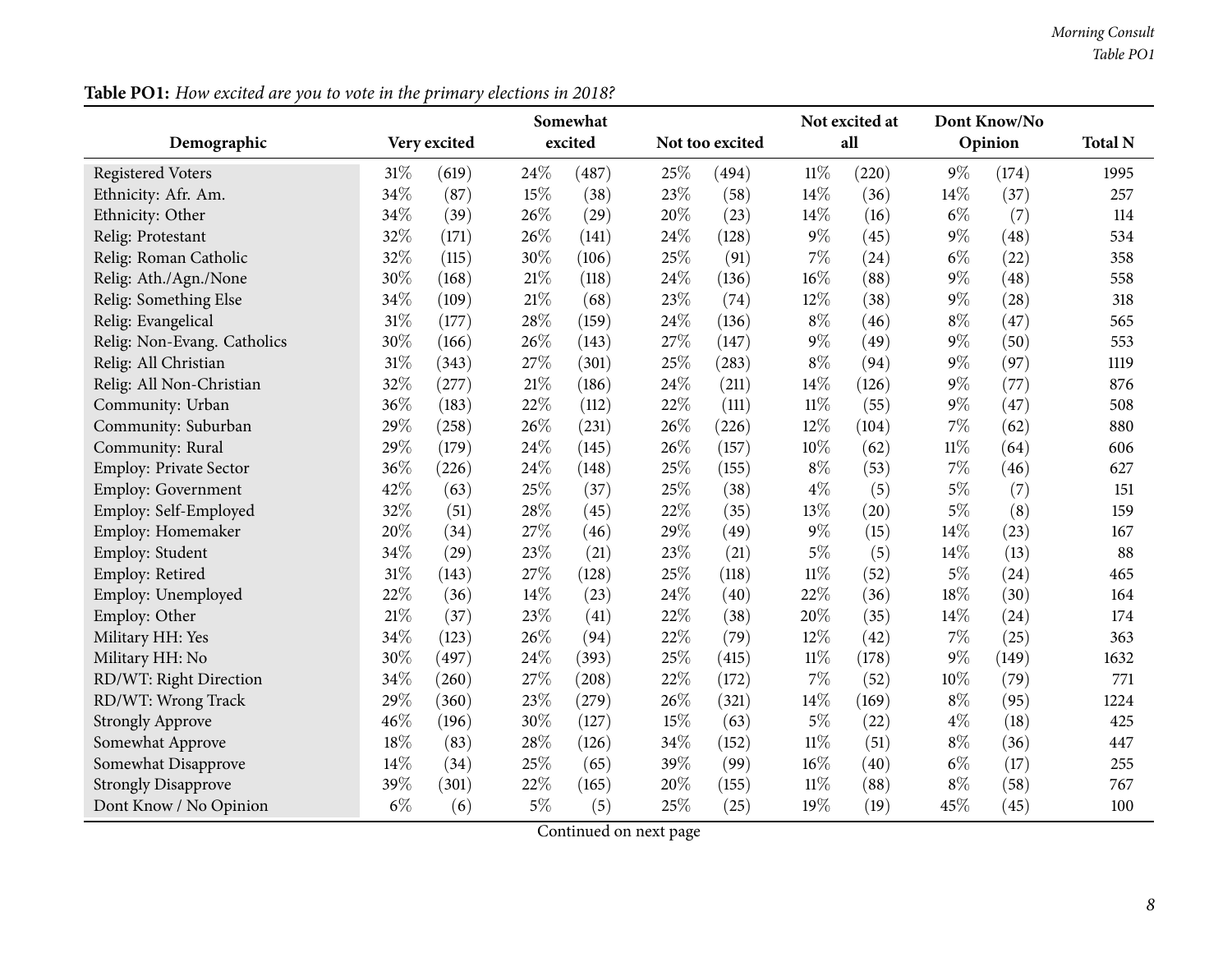| Table PO1: How excited are you to vote in the primary elections in 2018? |
|--------------------------------------------------------------------------|
|--------------------------------------------------------------------------|

|                                      |        |              |        | Somewhat |        |                 |        | Not excited at     |        | Dont Know/No |                |
|--------------------------------------|--------|--------------|--------|----------|--------|-----------------|--------|--------------------|--------|--------------|----------------|
| Demographic                          |        | Very excited |        | excited  |        | Not too excited |        | all                |        | Opinion      | <b>Total N</b> |
| Registered Voters                    | 31%    | (619)        | 24%    | (487)    | 25%    | (494)           | $11\%$ | (220)              | $9\%$  | (174)        | 1995           |
| #1 Issue: Economy                    | 28%    | (162)        | 27%    | (157)    | 25%    | (141)           | $11\%$ | (61)               | $9\%$  | (53)         | 574            |
| #1 Issue: Security                   | 34\%   | (126)        | 27\%   | (98)     | 22%    | (81)            | $10\%$ | (37)               | $7\%$  | (27)         | 370            |
| #1 Issue: Health Care                | $31\%$ | (98)         | 24%    | (76)     | 26\%   | (84)            | $13\%$ | (43)               | $6\%$  | (18)         | 319            |
| #1 Issue: Medicare / Social Security | 28%    | (87)         | 24\%   | (77)     | $30\%$ | (96)            | $10\%$ | (32)               | $7\%$  | (24)         | 315            |
| #1 Issue: Women's Issues             | 41\%   | (41)         | $19\%$ | (18)     | $16\%$ | (16)            | $13\%$ | (13)               | $11\%$ | (11)         | 98             |
| #1 Issue: Education                  | 33\%   | (46)         | 21%    | (29)     | 27\%   | (38)            | 7%     | (10)               | $12\%$ | (16)         | 139            |
| #1 Issue: Energy                     | $37\%$ | (28)         | 20%    | (15)     | 22%    | (17)            | $10\%$ | (7)                | $12\%$ | (9)          | 77             |
| #1 Issue: Other                      | $32\%$ | (33)         | $16\%$ | (17)     | 20%    | (21)            | 17%    | (17)               | $15\%$ | (15)         | 103            |
| 2016 Vote: Democrat Hillary Clinton  | 40%    | $^{(274)}$   | 24\%   | (161)    | 23\%   | (153)           | $8\%$  | (55)               | $6\%$  | (38)         | 682            |
| 2016 Vote: Republican Donald Trump   | 32%    | (239)        | 28\%   | (206)    | 25\%   | (181)           | $9\%$  | (65)               | $6\%$  | (46)         | 736            |
| 2016 Vote: Someone else              | 20%    | (40)         | 25%    | (49)     | 35%    | (70)            | 14\%   | (28)               | $6\%$  | (11)         | 199            |
| 2012 Vote: Barack Obama              | $38\%$ | (300)        | 24\%   | (191)    | 24\%   | (186)           | $10\%$ | (76)               | $5\%$  | (39)         | 793            |
| 2012 Vote: Mitt Romney               | 28%    | (151)        | 28%    | (154)    | 27\%   | (150)           | $11\%$ | (58)               | $6\%$  | (32)         | 546            |
| 2012 Vote: Other                     | 21%    | (23)         | 18%    | (20)     | 42\%   | (46)            | $11\%$ | (12)               | $8\%$  | (9)          | 110            |
| 2012 Vote: Didn't Vote               | 26%    | (145)        | 22%    | (123)    | 20\%   | (112)           | 13%    | $\left( 74\right)$ | 17%    | (94)         | 547            |
| 4-Region: Northeast                  | 28%    | (100)        | 27%    | (100)    | 26\%   | (96)            | 13\%   | (47)               | $6\%$  | (22)         | 364            |
| 4-Region: Midwest                    | 28\%   | (133)        | 22%    | (104)    | 28\%   | (132)           | 13\%   | (63)               | $8\%$  | (38)         | 471            |
| 4-Region: South                      | 33\%   | (245)        | 24\%   | (178)    | 24%    | (174)           | $9\%$  | (70)               | $10\%$ | (73)         | 741            |
| 4-Region: West                       | 34\%   | (141)        | 25%    | (105)    | 22%    | (91)            | $10\%$ | (41)               | $10\%$ | (41)         | 419            |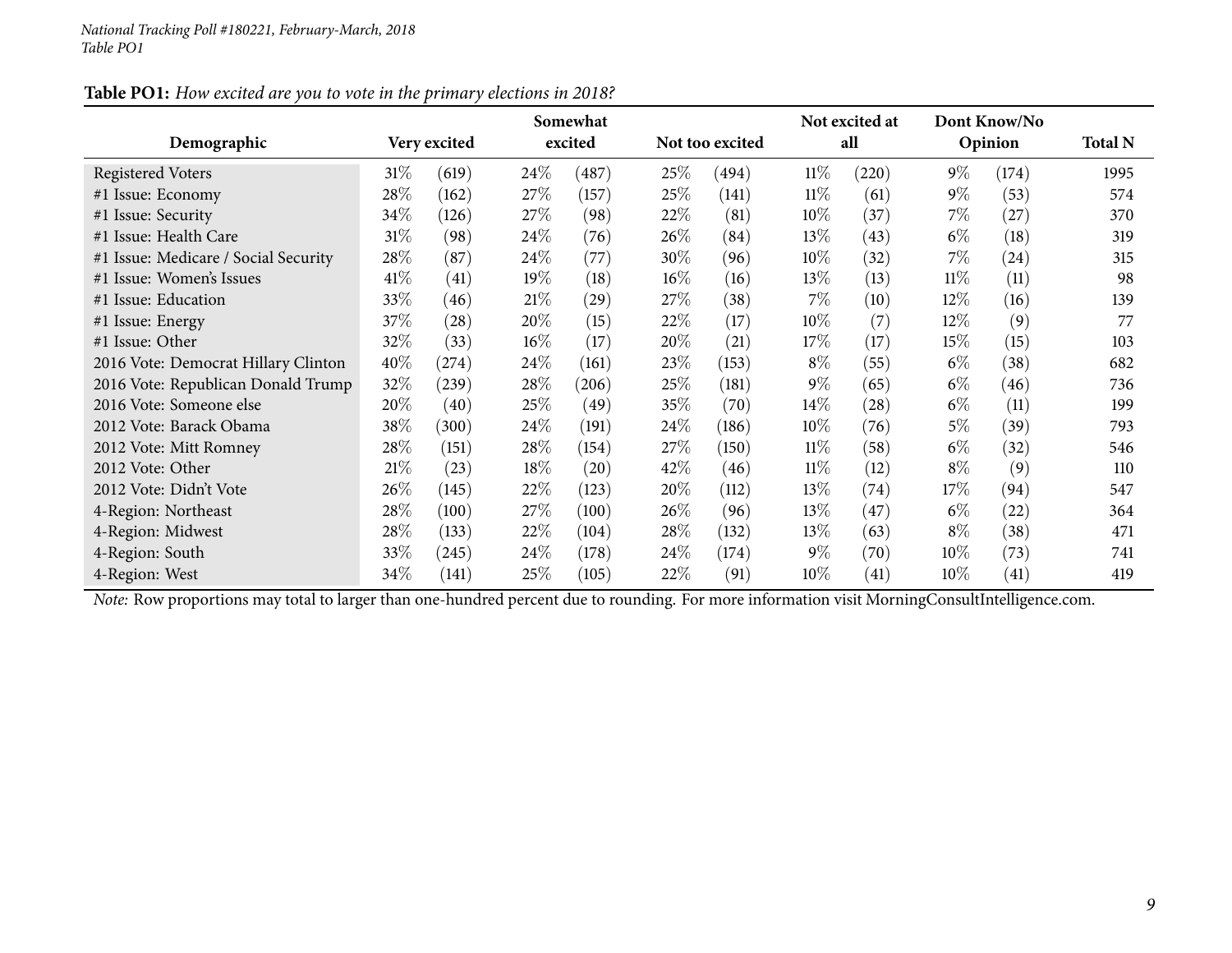Table PO2\_1: Would an endorsement from each of the following for a candidate running for public office make you more or less likely to vote for that *candidate, or would it make no difference either way?*

*Donald Trump*

<span id="page-9-0"></span>

|                          |                |               |                             |                  |                | Dont           |                |
|--------------------------|----------------|---------------|-----------------------------|------------------|----------------|----------------|----------------|
|                          | Much more      | Somewhat      | Somewhat                    | <b>Much less</b> | No difference  | Know/No        |                |
| Demographic              | likely         | more likely   | less likely                 | likely           | either way     | Opinion        | <b>Total N</b> |
| <b>Registered Voters</b> | 18%<br>(356)   | 15%<br>(307)  | $7\%$<br>(133)              | 37%<br>(736)     | 17%<br>(348)   | $6\%$<br>(115) | 1995           |
| Gender: Male             | 23%<br>(211)   | 17%<br>(160)  | 7%<br>(69)                  | 31%<br>(289)     | 15%<br>(136)   | 7%<br>(66)     | 930            |
| Gender: Female           | 14%<br>(146)   | 14%<br>(146)  | $6\%$<br>(65)               | 42%<br>(447)     | 20%<br>(212)   | $5\%$<br>(49)  | 1065           |
| Age: 18-29               | 9%<br>(32)     | 14%<br>(50)   | 10%<br>(36)                 | 44\%<br>(154)    | 13\%<br>(44)   | $9\%$<br>(31)  | 347            |
| Age: 30-44               | 15%<br>(73)    | 13%<br>(61)   | $8\%$<br>(39)               | 40%<br>(187)     | 18%<br>(83)    | $6\%$<br>(27)  | 469            |
| Age: 45-54               | 21%<br>(87)    | 13%<br>(55)   | $5\%$<br>(21)               | $31\%$<br>(127)  | 19%<br>(79)    | 10%<br>(39)    | 408            |
| Age: 55-64               | 20%<br>(70)    | 21%<br>(74)   | $5\%$<br>(18)               | 34%<br>(118)     | 18%<br>(61)    | $1\%$<br>(5)   | 345            |
| Age: 65+                 | $22\%$<br>(95) | 16%<br>(67)   | $5\%$<br>$\left( 20\right)$ | 35\%<br>(151)    | $19\%$<br>(81) | $3\%$<br>(13)  | 426            |
| PID: Dem (no lean)       | $9\%$<br>(62)  | 7%<br>(49)    | $3\%$<br>(23)               | 65%<br>(436)     | 11%<br>(75)    | $3\%$<br>(21)  | 667            |
| PID: Ind (no lean)       | 9%<br>(65)     | 13%<br>(86)   | 10%<br>(71)                 | 37%<br>(256)     | 22\%<br>(151)  | $9\%$<br>(61)  | 690            |
| PID: Rep (no lean)       | 36%<br>(229)   | 27%<br>(171)  | $6\%$<br>(40)               | 7%<br>(45)       | 19%<br>(121)   | $5\%$<br>(33)  | 639            |
| PID/Gender: Dem Men      | 17%<br>(54)    | 11%<br>(34)   | $5\%$<br>(14)               | 52%<br>(165)     | $9\%$<br>(28)  | $6\%$<br>(19)  | 314            |
| PID/Gender: Dem Women    | $2\%$<br>(8)   | $4\%$<br>(15) | $2\%$<br>(9)                | 77\%<br>(271)    | 13%<br>(47)    | $1\%$<br>(2)   | 352            |
| PID/Gender: Ind Men      | 10%<br>(30)    | 16%<br>(49)   | $11\%$<br>(33)              | 35%<br>(109)     | 21%<br>(64)    | $8\%$<br>(26)  | 311            |
| PID/Gender: Ind Women    | $9\%$<br>(35)  | 10%<br>(38)   | 10%<br>(37)                 | 39%<br>(147)     | 23%<br>(87)    | $9\%$<br>(35)  | 379            |
| PID/Gender: Rep Men      | 41%<br>(126)   | 25%<br>(77)   | 7%<br>(21)                  | 5%<br>(15)       | 14\%<br>(44)   | 7%<br>(22)     | 305            |
| PID/Gender: Rep Women    | 31%<br>(102)   | 28%<br>(94)   | $6\%$<br>(19)               | $9\%$<br>(30)    | 23%<br>(77)    | $3\%$<br>(12)  | 333            |
| Ideo: Liberal (1-3)      | 12%<br>(78)    | 7%<br>(48)    | $6\%$<br>(36)               | 60%<br>(390)     | $9\%$<br>(58)  | $6\%$<br>(38)  | 647            |
| Ideo: Moderate (4)       | $8\%$<br>(36)  | 13%<br>(58)   | $6\%$<br>(26)               | 46\%<br>(203)    | 22%<br>(98)    | $4\%$<br>(17)  | 438            |
| Ideo: Conservative (5-7) | 31%<br>(216)   | 26%<br>(182)  | $8\%$<br>(56)               | 10%<br>(72)      | 22%<br>(153)   | $3\%$<br>(21)  | 700            |
| Educ: < College          | 21%<br>(269)   | 17%<br>(218)  | $6\%$<br>(79)               | 31%<br>(410)     | 18%<br>(240)   | 7%<br>(95)     | 1311           |
| Educ: Bachelors degree   | 12%<br>(54)    | 13%<br>(59)   | $8\%$<br>(34)               | 47%<br>(208)     | 17%<br>(75)    | $3\%$<br>(12)  | 443            |
| Educ: Post-grad          | 14%<br>(33)    | 12%<br>(29)   | $8\%$<br>$\left( 20\right)$ | 49%<br>(118)     | $14\%$<br>(33) | $3\%$<br>(8)   | 241            |
| Income: Under 50k        | 17%<br>(177)   | 15%<br>(154)  | $6\%$<br>(65)               | 36%<br>(385)     | 18%<br>(187)   | $9\%$<br>(92)  | 1059           |
| Income: 50k-100k         | 21%<br>(136)   | 17%<br>(108)  | $7\%$<br>(47)               | 36%<br>(230)     | 17%<br>(111)   | $2\%$<br>(15)  | 646            |
| Income: 100k+            | 15%<br>(42)    | 16%<br>(45)   | $8\%$<br>(22)               | 42%<br>(122)     | 17%<br>(50)    | $3\%$<br>(9)   | 290            |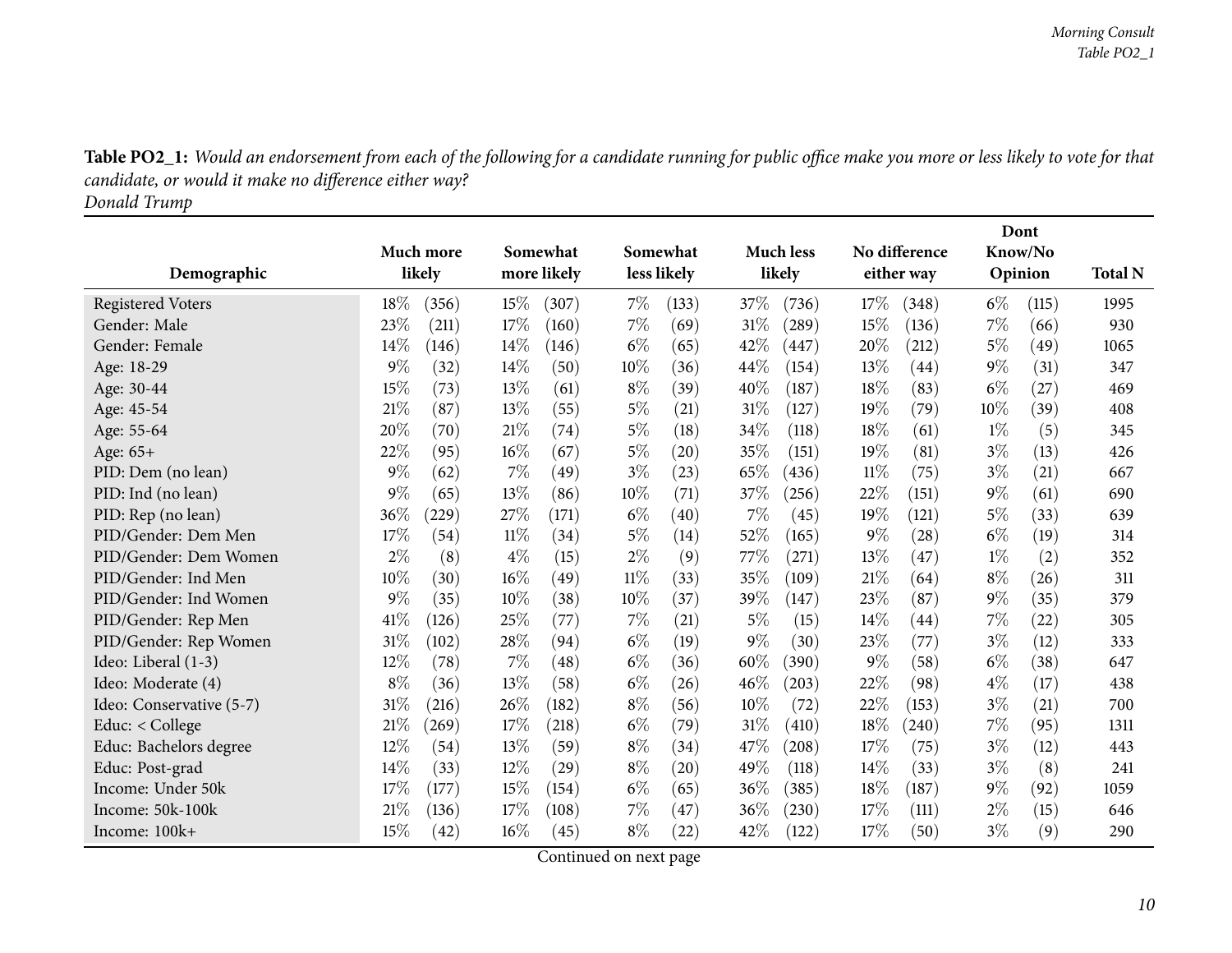| <b>Table PO2_1:</b> Would an endorsement from each of the following for a candidate running for public office make you more or less likely to vote for that |
|-------------------------------------------------------------------------------------------------------------------------------------------------------------|
| candidate, or would it make no difference either way?                                                                                                       |
|                                                                                                                                                             |

*Donald Trump*

|                               |                 |                 |                |                  |                            | Dont           |                |
|-------------------------------|-----------------|-----------------|----------------|------------------|----------------------------|----------------|----------------|
|                               | Much more       | Somewhat        | Somewhat       | <b>Much less</b> | No difference              | Know/No        |                |
| Demographic                   | likely          | more likely     | less likely    | likely           | either way                 | Opinion        | <b>Total N</b> |
| <b>Registered Voters</b>      | $18\%$<br>(356) | $15\%$<br>(307) | $7\%$<br>(133) | 37%<br>(736)     | 17\%<br>(348)              | $6\%$<br>(115) | 1995           |
| Ethnicity: White              | 20%<br>(324)    | 17%<br>(270)    | $7\%$<br>(110) | 34%<br>(555)     | 18%<br>(285)               | 5%<br>(80)     | 1625           |
| Ethnicity: Hispanic           | 21\%<br>(38)    | 17%<br>(30)     | $9\%$<br>(17)  | 30%<br>(53)      | 10%<br>(18)                | 13%<br>(23)    | 178            |
| Ethnicity: Afr. Am.           | $7\%$<br>(19)   | $8\%$<br>(21)   | $4\%$<br>(11)  | 52%<br>(133)     | 17\%<br>$\left( 44\right)$ | 11%<br>(29)    | 257            |
| Ethnicity: Other              | $11\%$<br>(13)  | 14%<br>(16)     | 10%<br>(12)    | 42%<br>(48)      | 16%<br>(19)                | $5\%$<br>(6)   | 114            |
| Relig: Protestant             | 25%<br>(135)    | 20%<br>(106)    | $5\%$<br>(28)  | 24%<br>(129)     | 21%<br>(110)               | $5\%$<br>(26)  | 534            |
| Relig: Roman Catholic         | 18%<br>(66)     | 15%<br>(54)     | $7\%$<br>(25)  | 39%<br>(138)     | $16\%$<br>(56)             | $5\%$<br>(18)  | 358            |
| Relig: Ath./Agn./None         | 10%<br>(56)     | 10%<br>(59)     | $6\%$<br>(32)  | 52%<br>(288)     | 15%<br>(84)                | 7%<br>(40)     | 558            |
| Relig: Something Else         | 16%<br>(51)     | 16%<br>(50)     | $8\%$<br>(26)  | 39%<br>(124)     | $16\%$<br>(51)             | $5\%$<br>(15)  | 318            |
| Relig: Evangelical            | 26\%<br>(146)   | 23%<br>(128)    | $8\%$<br>(45)  | 20%<br>(111)     | 19%<br>(108)               | $5\%$<br>(27)  | 565            |
| Relig: Non-Evang. Catholics   | 19%<br>(103)    | 13%<br>(70)     | $5\%$<br>(30)  | 39%<br>(213)     | 19%<br>(105)               | $6\%$<br>(32)  | 553            |
| Relig: All Christian          | 22%<br>(249)    | 18%<br>(198)    | $7\%$<br>(75)  | 29\%<br>(324)    | 19%<br>(213)               | $5\%$<br>(60)  | 1119           |
| Relig: All Non-Christian      | 12%<br>(107)    | 12%<br>(109)    | $7\%$<br>(58)  | 47\%<br>(412)    | 15%<br>(135)               | $6\%$<br>(55)  | 876            |
| Community: Urban              | 16%<br>(82)     | 13%<br>(66)     | $6\%$<br>(30)  | 46%<br>(235)     | 14%<br>(69)                | $5\%$<br>(25)  | 508            |
| Community: Suburban           | 15%<br>(133)    | 14%<br>(122)    | $7\%$<br>(64)  | 39%<br>(342)     | 19%<br>(171)               | $6\%$<br>(49)  | 880            |
| Community: Rural              | 23%<br>(141)    | 20%<br>(118)    | $7\%$<br>(40)  | 26%<br>(159)     | 18%<br>(107)               | 7%<br>(41)     | 606            |
| <b>Employ: Private Sector</b> | 17%<br>(109)    | 15%<br>(95)     | 7%<br>(43)     | 38%<br>(241)     | 17\%<br>(108)              | $5\%$<br>(31)  | 627            |
| <b>Employ: Government</b>     | 26\%<br>(39)    | 18%<br>(27)     | $5\%$<br>(8)   | 35%<br>(52)      | $14\%$<br>(21)             | $3\%$<br>(5)   | 151            |
| Employ: Self-Employed         | 19%<br>(31)     | 17%<br>(27)     | $8\%$<br>(13)  | 34%<br>(55)      | 14%<br>(22)                | 7%<br>(10)     | 159            |
| Employ: Homemaker             | 19%<br>(32)     | 10%<br>(17)     | 10%<br>(16)    | 34%<br>(57)      | 22%<br>(37)                | $4\%$<br>(7)   | 167            |
| Employ: Student               | $9\%$<br>(8)    | 15%<br>(13)     | 10%<br>(9)     | 49%<br>(43)      | 14\%<br>(12)               | $4\%$<br>(4)   | 88             |
| Employ: Retired               | 21\%<br>(97)    | 17%<br>(81)     | $6\%$<br>(26)  | 37%<br>(170)     | 17%<br>(79)                | $3\%$<br>(12)  | 465            |
| Employ: Unemployed            | 10%<br>(16)     | $11\%$<br>(18)  | $5\%$<br>(8)   | 41\%<br>(67)     | $16\%$<br>(26)             | 17%<br>(28)    | 164            |
| Employ: Other                 | 14%<br>(24)     | 16%<br>(28)     | $6\%$<br>(10)  | 29%<br>(50)      | 25%<br>(43)                | 10%<br>(18)    | 174            |
| Military HH: Yes              | 22%<br>(79)     | 21%<br>(78)     | $6\%$<br>(22)  | 28%<br>(102)     | 19%<br>(68)                | $4\%$<br>(13)  | 363            |
| Military HH: No               | 17%<br>(277)    | 14%<br>(229)    | $7\%$<br>(111) | 39%<br>(634)     | 17%<br>(279)               | $6\%$<br>(102) | 1632           |
| RD/WT: Right Direction        | 35%<br>(273)    | 28%<br>(214)    | $6\%$<br>(45)  | 7%<br>(54)       | 17%<br>(135)               | 7%<br>(51)     | 771            |
| RD/WT: Wrong Track            | 7%<br>(83)      | $8\%$<br>(93)   | $7\%$<br>(89)  | 56%<br>(682)     | 17%<br>(213)               | $5\%$<br>(64)  | 1224           |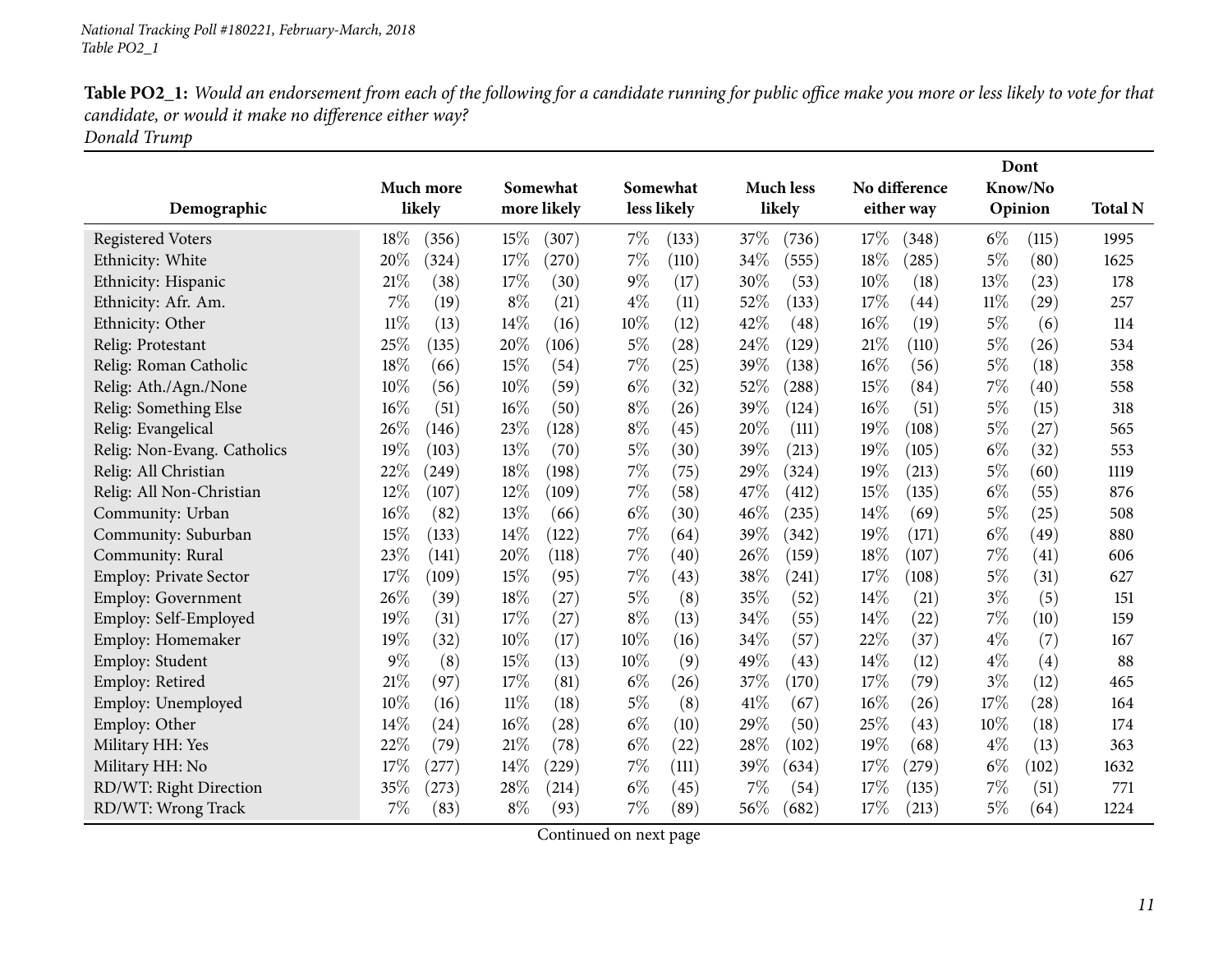Table PO2\_1: Would an endorsement from each of the following for a candidate running for public office make you more or less likely to vote for that *candidate, or would it make no difference either way?*

*Donald Trump*

|                                      |       |           |        |             |        |                   |        |                  |        |               |       | Dont    |                |
|--------------------------------------|-------|-----------|--------|-------------|--------|-------------------|--------|------------------|--------|---------------|-------|---------|----------------|
|                                      |       | Much more |        | Somewhat    |        | Somewhat          |        | <b>Much less</b> |        | No difference |       | Know/No |                |
| Demographic                          |       | likely    |        | more likely |        | less likely       |        | likely           |        | either way    |       | Opinion | <b>Total N</b> |
| <b>Registered Voters</b>             | 18%   | (356)     | $15\%$ | (307)       | $7\%$  | (133)             | 37\%   | (736)            | 17%    | (348)         | $6\%$ | (115)   | 1995           |
| <b>Strongly Approve</b>              | 63%   | 266       | 23%    | (99)        | $1\%$  | (2)               | $2\%$  | (10)             | 11%    | (45)          | $1\%$ | (3)     | 425            |
| Somewhat Approve                     | 12%   | (55)      | 37%    | (166)       | $11\%$ | (50)              | $4\%$  | (20)             | 31\%   | (140)         | $4\%$ | (16)    | 447            |
| Somewhat Disapprove                  | $2\%$ | (6)       | $8\%$  | (21)        | 19%    | (48)              | $41\%$ | (105)            | 24\%   | (62)          | $5\%$ | (14)    | 255            |
| <b>Strongly Disapprove</b>           | $3\%$ | (26)      | $1\%$  | (8)         | $3\%$  | (22)              | 77\%   | (590)            | $11\%$ | (83)          | $5\%$ | (38)    | 767            |
| Dont Know / No Opinion               | $4\%$ | (4)       | 13%    | (13)        | 10%    | (10)              | 11%    | (11)             | 18%    | (18)          | 44%   | (45)    | 100            |
| #1 Issue: Economy                    | 17%   | (98)      | 18%    | (103)       | $6\%$  | (34)              | 32%    | (184)            | 21%    | (122)         | $6\%$ | (32)    | 574            |
| #1 Issue: Security                   | 33%   | (122)     | 22%    | (81)        | $8\%$  | (28)              | 15%    | (56)             | 19%    | (70)          | $3\%$ | (12)    | 370            |
| #1 Issue: Health Care                | $8\%$ | (26)      | 15%    | (46)        | $7\%$  | (23)              | 50%    | (158)            | $16\%$ | (51)          | $4\%$ | (14)    | 319            |
| #1 Issue: Medicare / Social Security | 21%   | (67)      | $12\%$ | (39)        | $5\%$  | (16)              | 40%    | (125)            | $16\%$ | (51)          | $5\%$ | (17)    | 315            |
| #1 Issue: Women's Issues             | 11%   | (11)      | $3\%$  | (3)         | $10\%$ | (10)              | 58\%   | (57)             | $10\%$ | (10)          | $8\%$ | (8)     | 98             |
| #1 Issue: Education                  | 9%    | (12)      | $9\%$  | (13)        | $6\%$  | (9)               | 53%    | (73)             | $14\%$ | (20)          | $9\%$ | (12)    | 139            |
| #1 Issue: Energy                     | 15%   | (12)      | 15%    | (12)        | 12%    | (9)               | 42%    | (32)             | $4\%$  | (3)           | 12%   | (9)     | 77             |
| #1 Issue: Other                      | $8\%$ | (8)       | $9\%$  | (9)         | $4\%$  | $\left( 4\right)$ | 49%    | (51)             | 20%    | (21)          | 10%   | (11)    | 103            |
| 2016 Vote: Democrat Hillary Clinton  | $2\%$ | (13)      | $3\%$  | (24)        | $5\%$  | (36)              | 73\%   | (500)            | 13%    | (86)          | $3\%$ | (23)    | 682            |
| 2016 Vote: Republican Donald Trump   | 38%   | (283)     | 28\%   | $^{'}207)$  | $6\%$  | (42)              | 5%     | (38)             | 20%    | (150)         | $2\%$ | (17)    | 736            |
| 2016 Vote: Someone else              | $3\%$ | (6)       | $9\%$  | (19)        | 10%    | (20)              | 48%    | (96)             | 21%    | (41)          | $9\%$ | (17)    | 199            |
| 2012 Vote: Barack Obama              | $6\%$ | (46)      | $6\%$  | (51)        | 5%     | (40)              | 65%    | (514)            | 15%    | (119)         | $3\%$ | (23)    | 793            |
| 2012 Vote: Mitt Romney               | 36%   | (195)     | 27%    | (145)       | $7\%$  | (40)              | $7\%$  | (37)             | 20%    | (111)         | $3\%$ | (17)    | 546            |
| 2012 Vote: Other                     | 16%   | (17)      | 23%    | (25)        | $11\%$ | (12)              | 13%    | (14)             | 30%    | (33)          | $8\%$ | (8)     | 110            |
| 2012 Vote: Didn't Vote               | 18%   | (98)      | 16%    | (86)        | $8\%$  | (41)              | 31%    | (171)            | 15%    | (85)          | 12%   | (67)    | 547            |
| 4-Region: Northeast                  | 16%   | (58)      | 13%    | (46)        | $8\%$  | (29)              | 42%    | (152)            | 18%    | (65)          | $4\%$ | (16)    | 364            |
| 4-Region: Midwest                    | 12%   | (56)      | 13%    | (60)        | $7\%$  | (34)              | 43%    | (203)            | 20%    | (94)          | $5\%$ | (24)    | 471            |
| 4-Region: South                      | 24%   | (176)     | 18%    | (132)       | $6\%$  | (47)              | 28%    | (207)            | $18\%$ | (132)         | $6\%$ | (46)    | 741            |
| 4-Region: West                       | 16%   | (67)      | $16\%$ | (68)        | $6\%$  | (24)              | 41\%   | (174)            | $14\%$ | (58)          | $7\%$ | (29)    | 419            |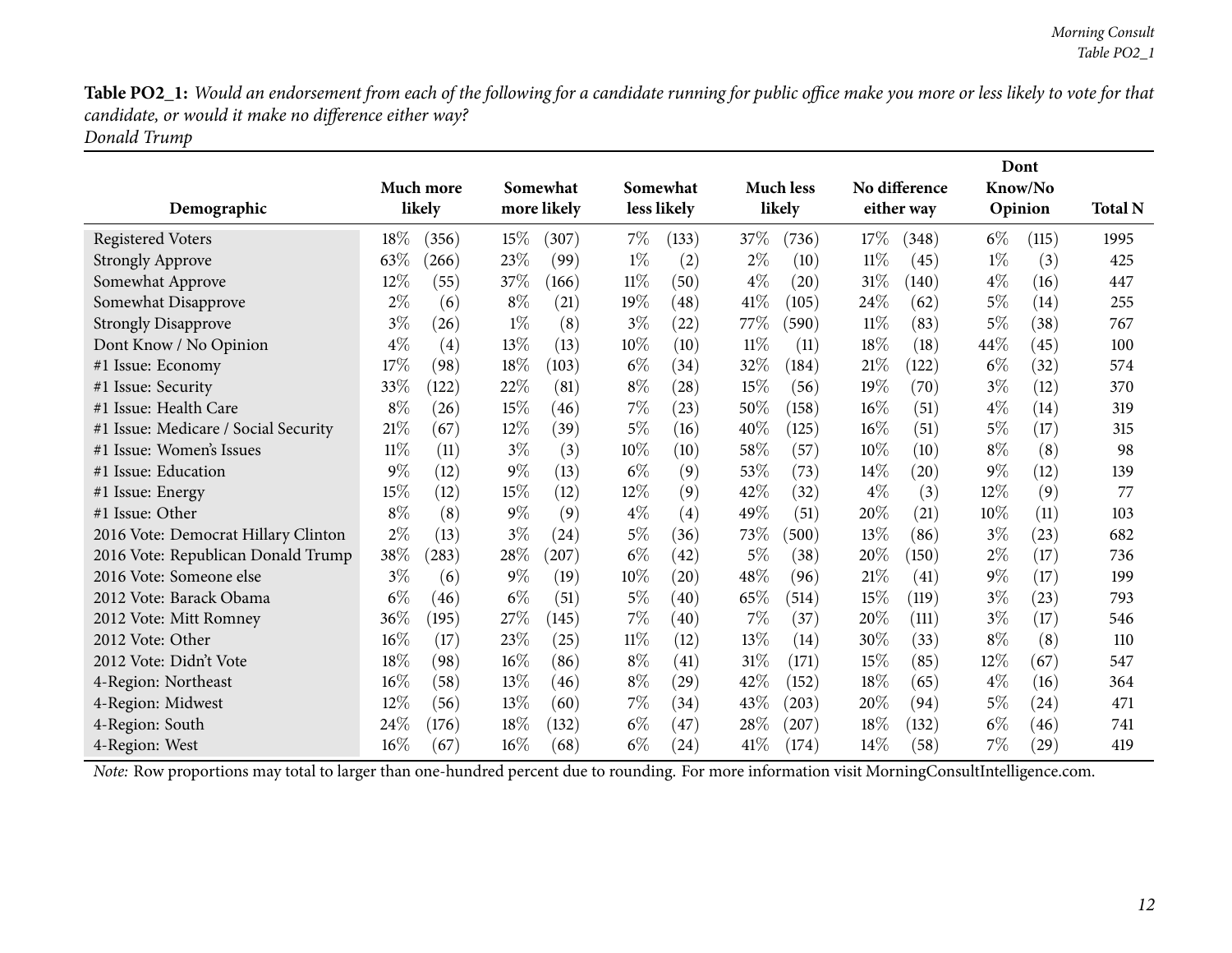*National Tracking Poll #180221, February-March, <sup>2018</sup> Table PO2\_4*

Table PO2\_4: Would an endorsement from each of the following for a candidate running for public office make you more or less likely to vote for that *candidate, or would it make no difference either way?*

*Barack Obama*

<span id="page-12-0"></span>

|                          |                 |                 |               |                  |                 | Dont                        |                |
|--------------------------|-----------------|-----------------|---------------|------------------|-----------------|-----------------------------|----------------|
|                          | Much more       | Somewhat        | Somewhat      | <b>Much less</b> | No difference   | Know/No                     |                |
| Demographic              | likely          | more likely     | less likely   | likely           | either way      | Opinion                     | <b>Total N</b> |
| <b>Registered Voters</b> | 30\%<br>(591)   | $16\%$<br>(317) | 5%<br>(106)   | 28%<br>(555)     | $16\%$<br>(313) | $6\%$<br>(113)              | 1995           |
| Gender: Male             | 30%<br>(276)    | 18%<br>(167)    | $6\%$<br>(53) | 28%<br>(258)     | 12%<br>(112)    | 7%<br>(65)                  | 930            |
| Gender: Female           | 30%<br>(315)    | 14%<br>(150)    | $5\%$<br>(53) | 28%<br>(296)     | 19%<br>(201)    | $5\%$<br>(49)               | 1065           |
| Age: 18-29               | 40%<br>(139)    | 23%<br>(80)     | $8\%$<br>(29) | $11\%$<br>(38)   | $11\%$<br>(37)  | 7%<br>(25)                  | 347            |
| Age: 30-44               | 36%<br>(170)    | 16%<br>(74)     | $5\%$<br>(25) | 21%<br>(98)      | $16\%$<br>(75)  | $6\%$<br>(27)               | 469            |
| Age: 45-54               | $25\%$<br>(103) | 14%<br>(57)     | $4\%$<br>(14) | 30%<br>(123)     | 17%<br>(67)     | $11\%$<br>(43)              | 408            |
| Age: 55-64               | 23%<br>(78)     | 17%<br>(59)     | $5\%$<br>(18) | 38%<br>(132)     | $16\%$<br>(56)  | $1\%$<br>(3)                | 345            |
| Age: 65+                 | 24\%<br>(102)   | $11\%$<br>(46)  | $5\%$<br>(20) | 38%<br>(163)     | 18%<br>(78)     | $4\%$<br>(16)               | 426            |
| PID: Dem (no lean)       | 59%<br>(391)    | 21%<br>(142)    | $2\%$<br>(16) | $5\%$<br>(31)    | $10\%$<br>(69)  | $3\%$<br>(18)               | 667            |
| PID: Ind (no lean)       | 23%<br>(159)    | 19%<br>(131)    | 7%<br>(46)    | 23%<br>(156)     | 20%<br>(140)    | $8\%$<br>(58)               | 690            |
| PID: Rep (no lean)       | $6\%$<br>(41)   | 7%<br>(44)      | 7%<br>(43)    | 58%<br>(368)     | $16\%$<br>(104) | $6\%$<br>(38)               | 639            |
| PID/Gender: Dem Men      | 58%<br>(182)    | 25%<br>(78)     | $3\%$<br>(8)  | $4\%$<br>(14)    | $7\%$<br>(22)   | $3\%$<br>(11)               | 314            |
| PID/Gender: Dem Women    | 59%<br>(209)    | $18\%$<br>(64)  | $2\%$<br>(8)  | 5%<br>(17)       | 13%<br>(47)     | $2\%$<br>(7)                | 352            |
| PID/Gender: Ind Men      | 22%<br>(68)     | 20%<br>(62)     | $8\%$<br>(24) | 22%<br>(68)      | 19%<br>(59)     | $9\%$<br>(29)               | 311            |
| PID/Gender: Ind Women    | 24%<br>(91)     | 18%<br>(69)     | $6\%$<br>(23) | 23\%<br>(88)     | 21%<br>(80)     | $8\%$<br>(29)               | 379            |
| PID/Gender: Rep Men      | $9\%$<br>(26)   | $9\%$<br>(27)   | 7%<br>(21)    | 58%<br>(176)     | 10%<br>(31)     | $8\%$<br>(24)               | 305            |
| PID/Gender: Rep Women    | $5\%$<br>(15)   | 5%<br>(17)      | 7%<br>(22)    | $57\%$<br>(191)  | 22%<br>(74)     | $4\%$<br>(13)               | 333            |
| Ideo: Liberal (1-3)      | 55%<br>(353)    | 24%<br>(157)    | $3\%$<br>(20) | $4\%$<br>(27)    | $9\%$<br>(56)   | $5\%$<br>(34)               | 647            |
| Ideo: Moderate (4)       | 29%<br>(128)    | 21%<br>(90)     | $5\%$<br>(22) | 20%<br>(86)      | 21%<br>(94)     | $4\%$<br>(18)               | 438            |
| Ideo: Conservative (5-7) | 7%<br>(52)      | $6\%$<br>(43)   | $8\%$<br>(53) | 57%<br>(397)     | 18%<br>(129)    | $4\%$<br>(27)               | 700            |
| Educ: $<$ College        | 29%<br>(383)    | 14%<br>(187)    | $5\%$<br>(63) | 29%<br>(386)     | 15%<br>(197)    | 7%<br>(94)                  | 1311           |
| Educ: Bachelors degree   | 29%<br>(128)    | 19%<br>(83)     | $5\%$<br>(23) | 26\%<br>(117)    | 18%<br>(79)     | $3\%$<br>(13)               | 443            |
| Educ: Post-grad          | 33%<br>(80)     | 20%<br>(47)     | $8\%$<br>(19) | 21%<br>(51)      | 15%<br>(37)     | $3\%$<br>(6)                | 241            |
| Income: Under 50k        | 31%<br>(332)    | 15%<br>(154)    | $5\%$<br>(55) | 26\%<br>(277)    | 15%<br>(154)    | $8\%$<br>(87)               | 1059           |
| Income: 50k-100k         | 27%<br>(173)    | 17%<br>(113)    | $6\%$<br>(41) | 30%<br>(192)     | 17%<br>(109)    | $3\%$<br>$\left( 20\right)$ | 646            |
| Income: 100k+            | 30%<br>(87)     | 17%<br>(50)     | $3\%$<br>(10) | 30%<br>(86)      | 17%<br>(51)     | 2%<br>(6)                   | 290            |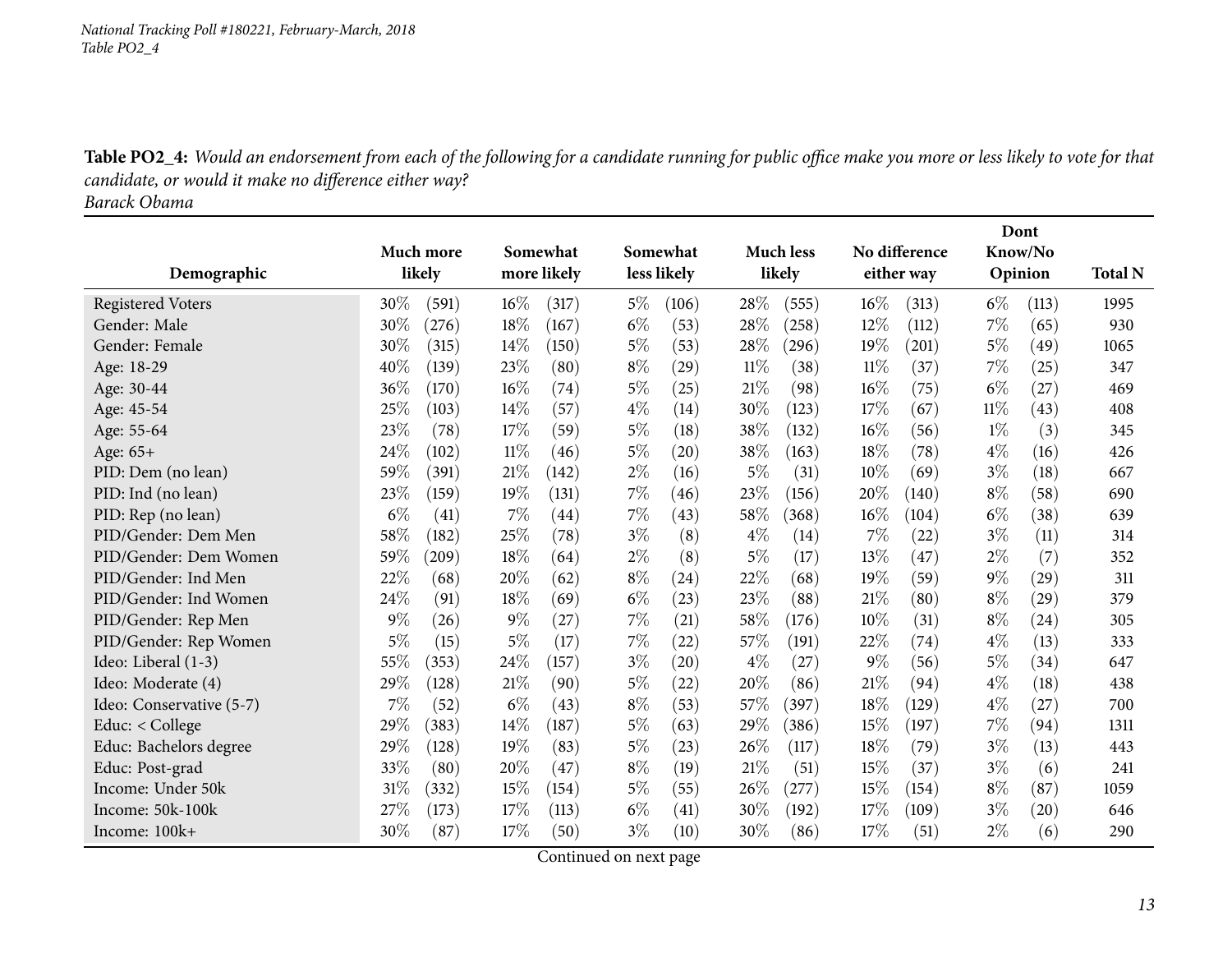Table PO2\_4: Would an endorsement from each of the following for a candidate running for public office make you more or less likely to vote for that *candidate, or would it make no difference either way?*

*Barack Obama*

|                               |                 |                 |                |                  |                 | Dont           |                |
|-------------------------------|-----------------|-----------------|----------------|------------------|-----------------|----------------|----------------|
|                               | Much more       | Somewhat        | Somewhat       | <b>Much less</b> | No difference   | Know/No        |                |
| Demographic                   | likely          | more likely     | less likely    | likely           | either way      | Opinion        | <b>Total N</b> |
| <b>Registered Voters</b>      | 30%<br>(591)    | $16\%$<br>(317) | $5\%$<br>(106) | 28%<br>(555)     | $16\%$<br>(313) | $6\%$<br>(113) | 1995           |
| Ethnicity: White              | 24%<br>(397)    | 15%<br>(248)    | $6\%$<br>(95)  | 32%<br>(520)     | 17%<br>(279)    | 5%<br>(87)     | 1625           |
| Ethnicity: Hispanic           | 44%<br>(78)     | 16%<br>(28)     | 5%<br>(10)     | 12%<br>(22)      | $9\%$<br>(16)   | 14%<br>(24)    | 178            |
| Ethnicity: Afr. Am.           | 58%<br>(150)    | 19%<br>(50)     | $1\%$<br>(3)   | $4\%$<br>(11)    | $10\%$<br>(24)  | $8\%$<br>(20)  | 257            |
| Ethnicity: Other              | 40%<br>(45)     | 17%<br>(20)     | $7\%$<br>(8)   | 21%<br>(24)      | $9\%$<br>(10)   | $6\%$<br>(7)   | 114            |
| Relig: Protestant             | 19%<br>(104)    | 11%<br>(61)     | $4\%$<br>(20)  | 44\%<br>(235)    | $16\%$<br>(88)  | 5%<br>(26)     | 534            |
| Relig: Roman Catholic         | 29%<br>(104)    | 17%<br>(61)     | $7\%$<br>(25)  | 25%<br>(89)      | 17\%<br>(62)    | $5\%$<br>(18)  | 358            |
| Relig: Ath./Agn./None         | 35%<br>(198)    | 21%<br>(120)    | $5\%$<br>(27)  | $16\%$<br>(89)   | 15%<br>(86)     | 7%<br>(39)     | 558            |
| Relig: Something Else         | 37%<br>(117)    | 15%<br>(49)     | $8\%$<br>(25)  | 20%<br>(65)      | 14%<br>(46)     | $6\%$<br>(18)  | 318            |
| Relig: Evangelical            | 22%<br>(124)    | $11\%$<br>(62)  | $4\%$<br>(24)  | 45%<br>(255)     | 14%<br>(81)     | $4\%$<br>(20)  | 565            |
| Relig: Non-Evang. Catholics   | 28%<br>(153)    | 16%<br>(86)     | $6\%$<br>(31)  | 26%<br>(146)     | 18%<br>(101)    | $6\%$<br>(36)  | 553            |
| Relig: All Christian          | 25%<br>(277)    | 13%<br>(148)    | $5\%$<br>(54)  | 36%<br>(401)     | $16\%$<br>(182) | 5%<br>(56)     | 1119           |
| Relig: All Non-Christian      | 36\%<br>(314)   | 19%<br>(169)    | $6\%$<br>(51)  | 18%<br>(153)     | 15%<br>(131)    | 7%<br>(57)     | 876            |
| Community: Urban              | 43%<br>(220)    | 18%<br>(91)     | $4\%$<br>(22)  | 15%<br>(76)      | 14%<br>(70)     | $6\%$<br>(29)  | 508            |
| Community: Suburban           | 28%<br>(244)    | 17%<br>(151)    | $6\%$<br>(56)  | 27%<br>(238)     | 17\%<br>(150)   | $5\%$<br>(42)  | 880            |
| Community: Rural              | 21\%<br>(127)   | 12%<br>(74)     | $5\%$<br>(28)  | 40%<br>(241)     | 15%<br>(93)     | 7%<br>(42)     | 606            |
| <b>Employ: Private Sector</b> | 33%<br>(205)    | 15%<br>(97)     | $6\%$<br>(35)  | 25%<br>(159)     | 15%<br>(97)     | $5\%$<br>(34)  | 627            |
| <b>Employ: Government</b>     | 33%<br>(50)     | 18%<br>(27)     | $5\%$<br>(8)   | 29%<br>(44)      | $12\%$<br>(19)  | $3\%$<br>(4)   | 151            |
| Employ: Self-Employed         | 35%<br>(55)     | 22%<br>(35)     | $5\%$<br>(8)   | 19%<br>(31)      | $16\%$<br>(25)  | $3\%$<br>(5)   | 159            |
| Employ: Homemaker             | 25%<br>(42)     | 15%<br>(25)     | $4\%$<br>(7)   | 29%<br>(49)      | 21%<br>(35)     | $5\%$<br>(9)   | 167            |
| Employ: Student               | 40%<br>(35)     | 29%<br>(26)     | $3\%$<br>(3)   | 14%<br>(13)      | 12%<br>(11)     | $2\%$<br>(2)   | 88             |
| Employ: Retired               | 24%<br>(112)    | 12%<br>(58)     | $5\%$<br>(24)  | 39%<br>(182)     | $16\%$<br>(75)  | $3\%$<br>(15)  | 465            |
| Employ: Unemployed            | 33%<br>(54)     | $9\%$<br>(15)   | $6\%$<br>(10)  | 23%<br>(37)      | 15%<br>(24)     | 14%<br>(23)    | 164            |
| Employ: Other                 | 22%<br>(39)     | 20%<br>(35)     | $6\%$<br>(11)  | 24%<br>(41)      | $16\%$<br>(28)  | 12%<br>(20)    | 174            |
| Military HH: Yes              | 25%<br>(91)     | 12%<br>(42)     | $4\%$<br>(15)  | 38%<br>(138)     | 18%<br>(64)     | $3\%$<br>(12)  | 363            |
| Military HH: No               | $31\%$<br>(500) | 17%<br>(275)    | $6\%$<br>(90)  | 26%<br>(417)     | 15%<br>(249)    | $6\%$<br>(101) | 1632           |
| RD/WT: Right Direction        | 15%<br>(118)    | $9\%$<br>(68)   | $7\%$<br>(53)  | 49%<br>(377)     | 14%<br>(111)    | $6\%$<br>(45)  | 771            |
| RD/WT: Wrong Track            | 39%<br>(474)    | 20%<br>(249)    | $4\%$<br>(52)  | 15%<br>(178)     | 17%<br>(203)    | $6\%$<br>(68)  | 1224           |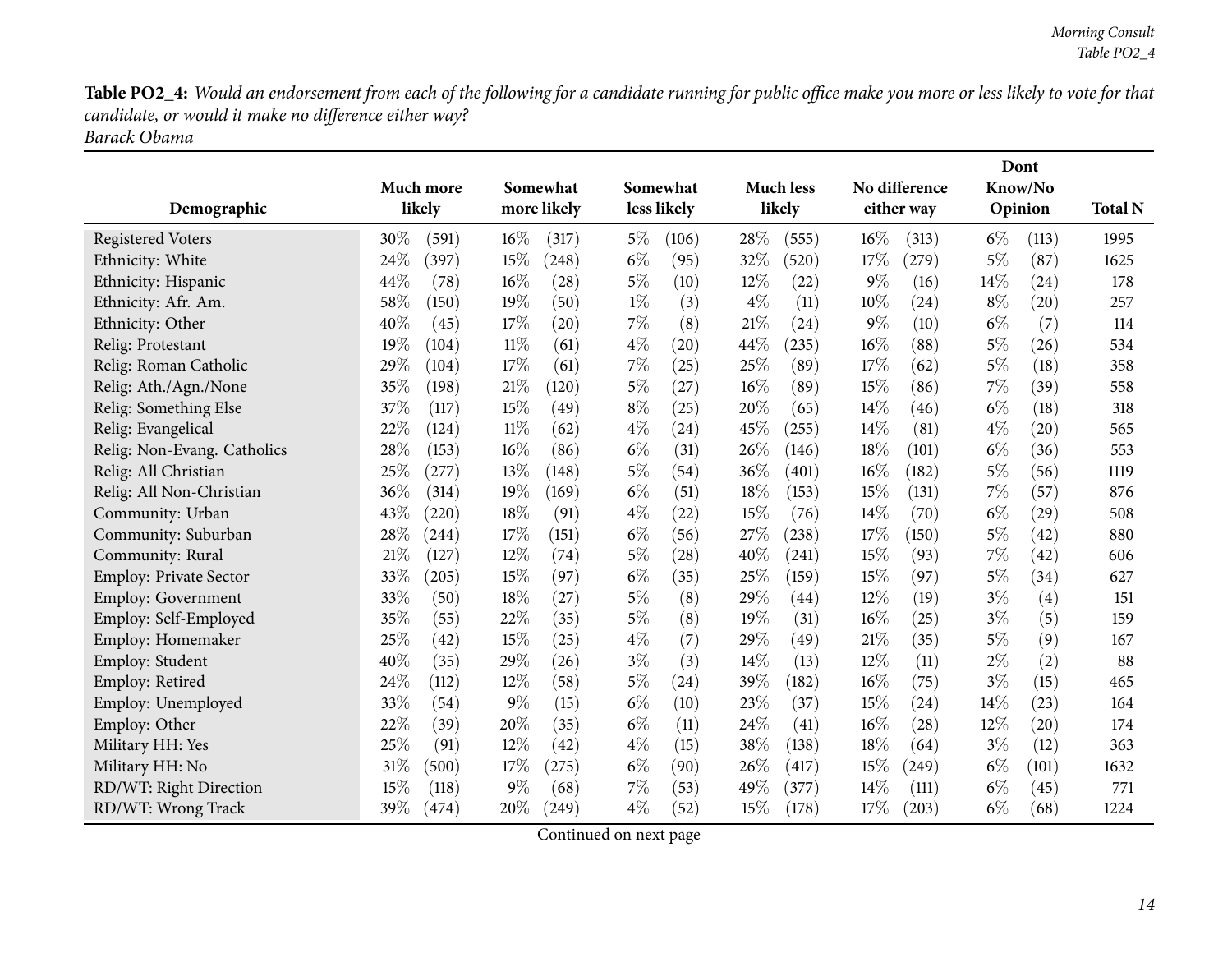Table PO2\_4: Would an endorsement from each of the following for a candidate running for public office make you more or less likely to vote for that *candidate, or would it make no difference either way?*

*Barack Obama*

|                                      |       |           |        |                    |        |                    |        |                  |        |               |        | Dont    |                |
|--------------------------------------|-------|-----------|--------|--------------------|--------|--------------------|--------|------------------|--------|---------------|--------|---------|----------------|
|                                      |       | Much more |        | Somewhat           |        | Somewhat           |        | <b>Much less</b> |        | No difference |        | Know/No |                |
| Demographic                          |       | likely    |        | more likely        |        | less likely        |        | likely           |        | either way    |        | Opinion | <b>Total N</b> |
| <b>Registered Voters</b>             | 30\%  | (591)     | $16\%$ | (317)              | $5\%$  | (106)              | 28%    | (555)            | $16\%$ | (313)         | $6\%$  | (113)   | 1995           |
| <b>Strongly Approve</b>              | 15%   | (62)      | $5\%$  | (22)               | $4\%$  | (15)               | 64\%   | (273)            | 11%    | (48)          | $1\%$  | (5)     | 425            |
| Somewhat Approve                     | $8\%$ | (37)      | 11%    | (51)               | 10%    | (43)               | 48\%   | (213)            | 18\%   | (83)          | $5\%$  | (20)    | 447            |
| Somewhat Disapprove                  | 21%   | (55)      | 26%    | (67)               | $9\%$  | (22)               | 14\%   | (35)             | 26\%   | (65)          | $5\%$  | (12)    | 255            |
| <b>Strongly Disapprove</b>           | 55%   | (424)     | 22%    | (167)              | $3\%$  | (20)               | $3\%$  | (21)             | 13%    | (100)         | $5\%$  | (35)    | 767            |
| Dont Know / No Opinion               | 14%   | (14)      | 11%    | (11)               | $5\%$  | (5)                | $12\%$ | (12)             | 18%    | (18)          | 41%    | (41)    | 100            |
| #1 Issue: Economy                    | 28%   | (162)     | 14%    | (82)               | $5\%$  | $\left( 29\right)$ | 30%    | (172)            | 17%    | (99)          | $5\%$  | (30)    | 574            |
| #1 Issue: Security                   | 18%   | (66)      | $8\%$  | (31)               | $6\%$  | (21)               | 47\%   | (174)            | 18%    | (66)          | $3\%$  | (12)    | 370            |
| #1 Issue: Health Care                | 33\%  | (104)     | 24%    | (77)               | $6\%$  | (19)               | 17\%   | (53)             | $16\%$ | (52)          | $5\%$  | (15)    | 319            |
| #1 Issue: Medicare / Social Security | 26\%  | (83)      | 14%    | (45)               | $5\%$  | (16)               | 31%    | (99)             | $16\%$ | (52)          | $6\%$  | (20)    | 315            |
| #1 Issue: Women's Issues             | 49%   | (48)      | 20%    | $\left( 20\right)$ | $4\%$  | $\left( 4\right)$  | $11\%$ | (11)             | $7\%$  | (7)           | $9\%$  | (9)     | 98             |
| #1 Issue: Education                  | 45%   | (62)      | 25%    | (34)               | $2\%$  | (3)                | 12%    | (16)             | $11\%$ | (15)          | 5%     | (7)     | 139            |
| #1 Issue: Energy                     | 41\%  | (31)      | 21%    | (16)               | $11\%$ | (8)                | 10%    | (7)              | $7\%$  | (6)           | $11\%$ | (8)     | 77             |
| #1 Issue: Other                      | 32%   | (33)      | 12%    | (12)               | $5\%$  | (5)                | 22%    | (23)             | 17%    | (18)          | 12%    | (13)    | 103            |
| 2016 Vote: Democrat Hillary Clinton  | 55%   | (378)     | 25%    | (170)              | $2\%$  | (17)               | $2\%$  | (15)             | $12\%$ | (84)          | $3\%$  | (19)    | 682            |
| 2016 Vote: Republican Donald Trump   | 7%    | (54)      | 7%     | (55)               | $6\%$  | $\left( 44\right)$ | 60%    | (442)            | 17%    | (122)         | $3\%$  | (19)    | 736            |
| 2016 Vote: Someone else              | 21%   | (42)      | 21%    | (42)               | 10%    | (20)               | 15%    | (30)             | 25%    | (50)          | $8\%$  | (16)    | 199            |
| 2012 Vote: Barack Obama              | 48%   | (382)     | 24%    | (192)              | $3\%$  | (22)               | $6\%$  | (46)             | 15%    | (123)         | $4\%$  | (28)    | 793            |
| 2012 Vote: Mitt Romney               | $4\%$ | (20)      | $6\%$  | (32)               | $6\%$  | (34)               | 65%    | (354)            | $16\%$ | (89)          | $3\%$  | (17)    | 546            |
| 2012 Vote: Other                     | $4\%$ | (4)       | $5\%$  | (6)                | 10%    | (11)               | 44\%   | (48)             | 29\%   | (32)          | $7\%$  | (8)     | 110            |
| 2012 Vote: Didn't Vote               | 34%   | (184)     | 16%    | (87)               | $7\%$  | (38)               | 19%    | (106)            | 13%    | (71)          | 11%    | (60)    | 547            |
| 4-Region: Northeast                  | 29%   | (106)     | 17\%   | (64)               | $7\%$  | (25)               | 27%    | (99)             | 15\%   | (55)          | $4\%$  | (16)    | 364            |
| 4-Region: Midwest                    | 29%   | (135)     | 17%    | (78)               | $6\%$  | (30)               | 25%    | (120)            | 18%    | (86)          | $5\%$  | (22)    | 471            |
| 4-Region: South                      | 29%   | (214)     | 14\%   | (105)              | $4\%$  | $\left( 29\right)$ | 30%    | (225)            | 17%    | (128)         | $5\%$  | (40)    | 741            |
| 4-Region: West                       | 33%   | (137)     | 17%    | (70)               | $5\%$  | (23)               | 27\%   | (111)            | $11\%$ | (45)          | $8\%$  | (35)    | 419            |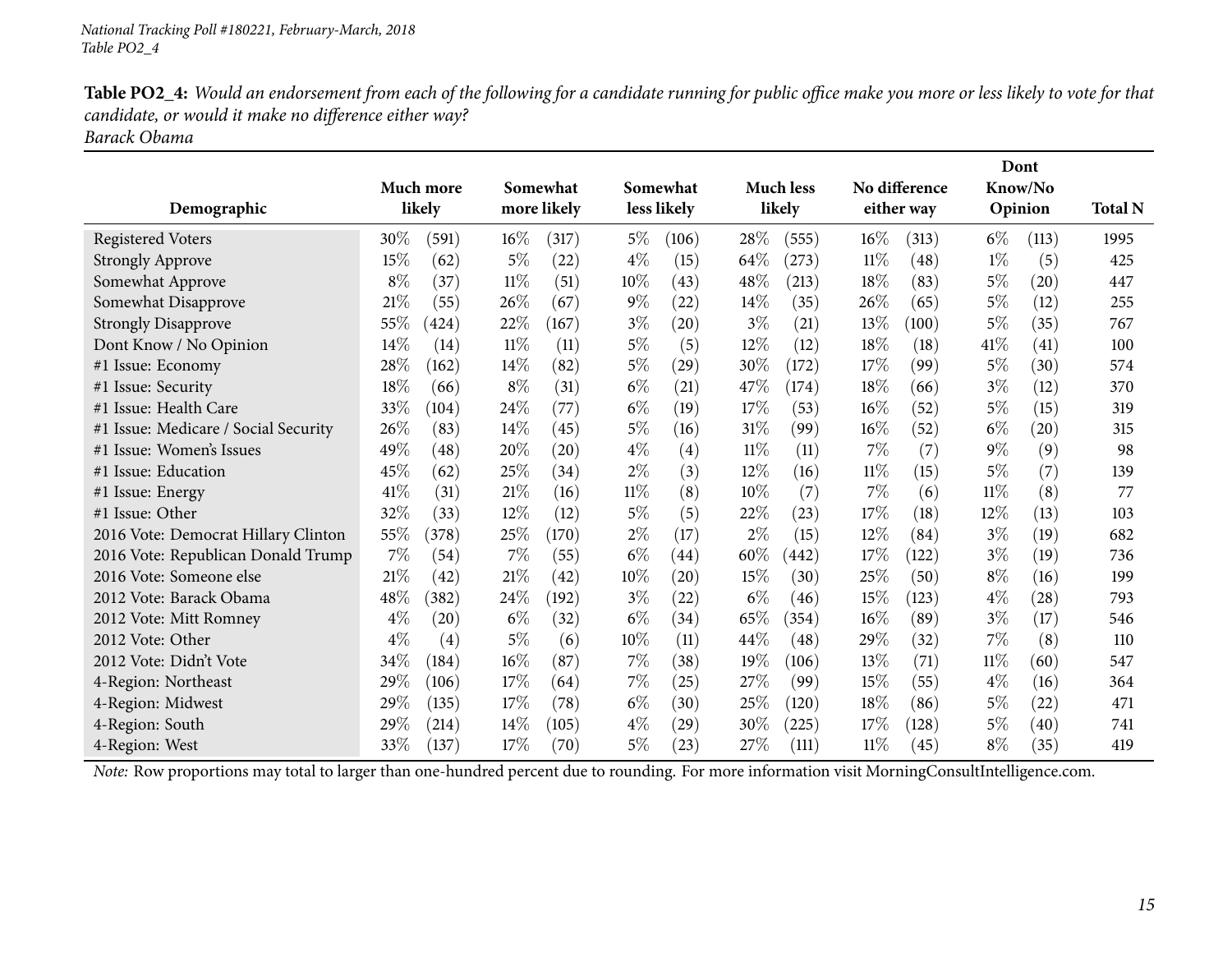Table PO2\_5: Would an endorsement from each of the following for a candidate running for public office make you more or less likely to vote for that *candidate, or would it make no difference either way?*

*Michelle Obama*

<span id="page-15-0"></span>

|                          |                 |               |                |                  |                 | Dont           |                |
|--------------------------|-----------------|---------------|----------------|------------------|-----------------|----------------|----------------|
|                          | Much more       | Somewhat      | Somewhat       | <b>Much less</b> | No difference   | Know/No        |                |
| Demographic              | likely          | more likely   | less likely    | likely           | either way      | Opinion        | <b>Total N</b> |
| <b>Registered Voters</b> | 27\%<br>(538)   | 17%<br>(347)  | $6\%$<br>(121) | 26%<br>(522)     | $18\%$<br>(349) | $6\%$<br>(118) | 1995           |
| Gender: Male             | 25%<br>(230)    | 20%<br>(189)  | 7%<br>(61)     | 27\%<br>(252)    | 13%<br>(125)    | $8\%$<br>(74)  | 930            |
| Gender: Female           | 29%<br>(307)    | 15%<br>(158)  | $6\%$<br>(60)  | 25%<br>(270)     | 21%<br>(225)    | $4\%$<br>(45)  | 1065           |
| Age: 18-29               | 37%<br>(129)    | 22%<br>(76)   | $8\%$<br>(28)  | $11\%$<br>(40)   | 13%<br>(46)     | $8\%$<br>(28)  | 347            |
| Age: 30-44               | 32%<br>(148)    | 21\%<br>(98)  | $6\%$<br>(29)  | 19%<br>(89)      | $16\%$<br>(77)  | $6\%$<br>(28)  | 469            |
| Age: 45-54               | 25%<br>(101)    | 13%<br>(52)   | $5\%$<br>(20)  | 28%<br>(112)     | 19%<br>(78)     | $11\%$<br>(44) | 408            |
| Age: 55-64               | 21%<br>(71)     | 19%<br>(64)   | $4\%$<br>(15)  | 35%<br>(122)     | 20%<br>(69)     | $1\%$<br>(4)   | 345            |
| Age: 65+                 | 21%<br>(88)     | 13%<br>(57)   | 7%<br>(28)     | 37%<br>(159)     | 19%<br>(80)     | $3\%$<br>(14)  | 426            |
| PID: Dem (no lean)       | $52\%$<br>(348) | 25%<br>(169)  | $4\%$<br>(24)  | $5\%$<br>(35)    | $11\%$<br>(71)  | $3\%$<br>(20)  | 667            |
| PID: Ind (no lean)       | 21%<br>(146)    | 20%<br>(140)  | 7%<br>(45)     | 22%<br>(149)     | 22%<br>(149)    | $9\%$<br>(61)  | 690            |
| PID: Rep (no lean)       | 7%<br>(44)      | $6\%$<br>(38) | $8\%$<br>(51)  | 53%<br>(339)     | 20%<br>(130)    | $6\%$<br>(37)  | 639            |
| PID/Gender: Dem Men      | 47%<br>(147)    | 31%<br>(99)   | $5\%$<br>(16)  | $4\%$<br>(13)    | $8\%$<br>(25)   | 5%<br>(15)     | 314            |
| PID/Gender: Dem Women    | 57%<br>(201)    | 20%<br>(70)   | $3\%$<br>(9)   | $6\%$<br>(22)    | 13%<br>(46)     | $1\%$<br>(5)   | 352            |
| PID/Gender: Ind Men      | 18%<br>(56)     | 22%<br>(68)   | $6\%$<br>(18)  | 23%<br>(70)      | 21%<br>(67)     | 10%<br>(32)    | 311            |
| PID/Gender: Ind Women    | 24%<br>(89)     | 19%<br>(73)   | 7%<br>(27)     | 21%<br>(79)      | 22%<br>(82)     | $8\%$<br>(29)  | 379            |
| PID/Gender: Rep Men      | $9\%$<br>(27)   | $7\%$<br>(23) | $9\%$<br>(27)  | 55\%<br>(169)    | 11%<br>(33)     | $8\%$<br>(26)  | 305            |
| PID/Gender: Rep Women    | 5%<br>(17)      | $4\%$<br>(15) | 7%<br>(24)     | 51\%<br>(170)    | 29%<br>(96)     | $3\%$<br>(11)  | 333            |
| Ideo: Liberal (1-3)      | 48%<br>(313)    | 28%<br>(184)  | $4\%$<br>(27)  | $4\%$<br>(23)    | 10%<br>(62)     | $6\%$<br>(38)  | 647            |
| Ideo: Moderate (4)       | 25%<br>(111)    | 21%<br>(91)   | $6\%$<br>(28)  | 18%<br>(80)      | 25%<br>(111)    | $4\%$<br>(16)  | 438            |
| Ideo: Conservative (5-7) | $9\%$<br>(60)   | $6\%$<br>(44) | $8\%$<br>(54)  | 54%<br>(376)     | 20%<br>(142)    | $4\%$<br>(25)  | 700            |
| Educ: < College          | 27%<br>(358)    | 16%<br>(205)  | $5\%$<br>(62)  | 28%<br>(365)     | 17%<br>(223)    | $7\%$<br>(98)  | 1311           |
| Educ: Bachelors degree   | 24%<br>(105)    | 21%<br>(92)   | $8\%$<br>(36)  | 25%<br>(110)     | 20%<br>(87)     | $3\%$<br>(14)  | 443            |
| Educ: Post-grad          | 31%<br>(75)     | 21%<br>(50)   | $9\%$<br>(23)  | 19%<br>(47)      | $16\%$<br>(39)  | $3\%$<br>(7)   | 241            |
| Income: Under 50k        | 29%<br>(305)    | 16%<br>(171)  | $6\%$<br>(69)  | 25%<br>(260)     | 15%<br>(163)    | $9\%$<br>(92)  | 1059           |
| Income: 50k-100k         | 25%<br>(160)    | 19%<br>(123)  | $6\%$<br>(40)  | 28%<br>(180)     | 19%<br>(124)    | $3\%$<br>(19)  | 646            |
| Income: 100k+            | 25%<br>(73)     | 18%<br>(53)   | $4\%$<br>(12)  | 29%<br>(83)      | 21\%<br>(62)    | 2%<br>(7)      | 290            |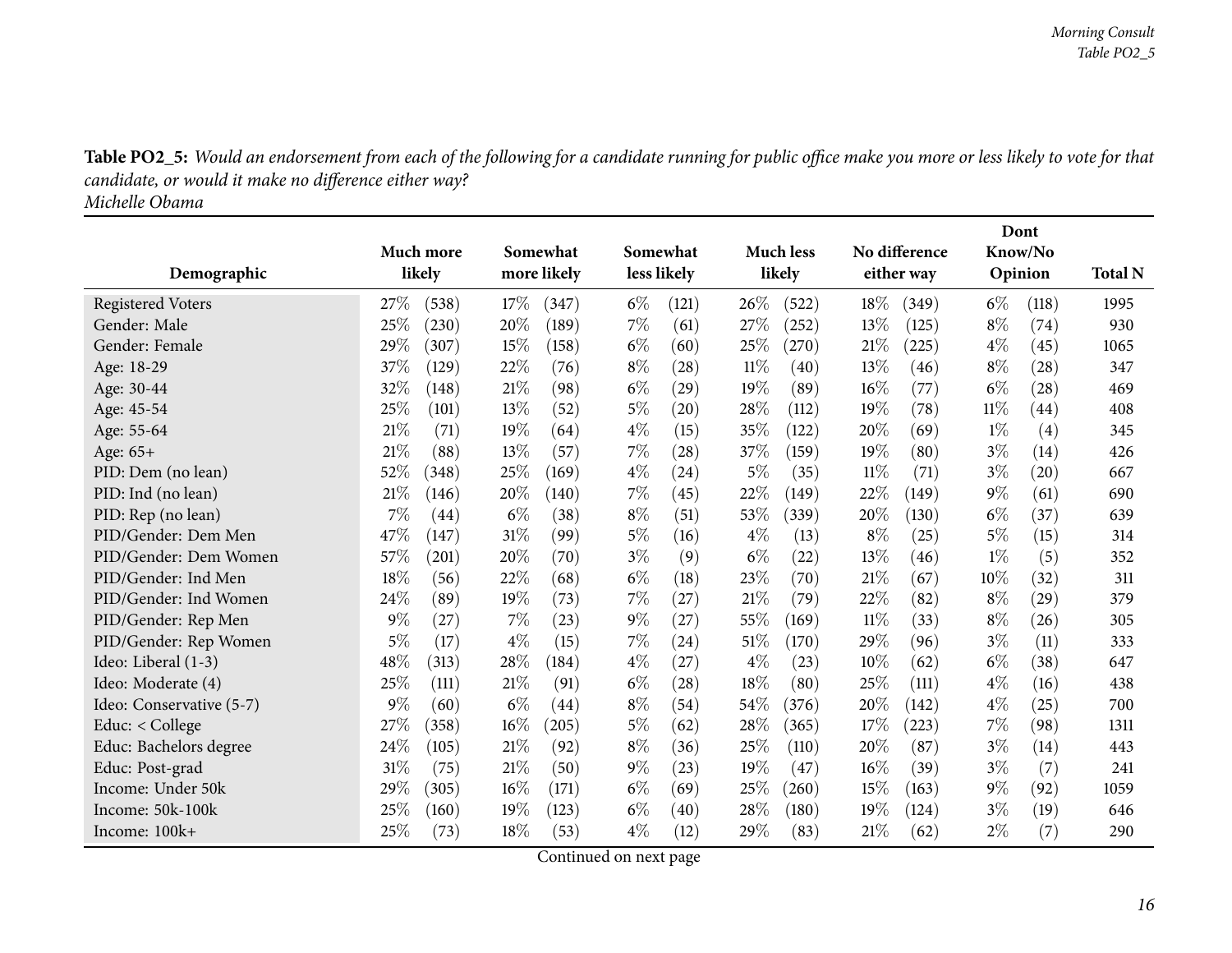Table PO2\_5: Would an endorsement from each of the following for a candidate running for public office make you more or less likely to vote for that *candidate, or would it make no difference either way?*

*Michelle Obama*

|                               |               |              |                             |                  |                | Dont           |                |
|-------------------------------|---------------|--------------|-----------------------------|------------------|----------------|----------------|----------------|
|                               | Much more     | Somewhat     | Somewhat                    | <b>Much less</b> | No difference  | Know/No        |                |
| Demographic                   | likely        | more likely  | less likely                 | likely           | either way     | Opinion        | <b>Total N</b> |
| <b>Registered Voters</b>      | 27\%<br>(538) | 17%<br>(347) | $6\%$<br>(121)              | 26\%<br>(522)    | 18%<br>(349)   | $6\%$<br>(118) | 1995           |
| Ethnicity: White              | 22%<br>(362)  | 16%<br>(266) | $7\%$<br>(109)              | 30%<br>(493)     | 19%<br>(311)   | 5%<br>(85)     | 1625           |
| Ethnicity: Hispanic           | 40%<br>(72)   | 16%<br>(28)  | 10%<br>(17)                 | $11\%$<br>(20)   | $10\%$<br>(18) | 14%<br>(24)    | 178            |
| Ethnicity: Afr. Am.           | 54%<br>(139)  | 22%<br>(57)  | $2\%$<br>(4)                | $3\%$<br>(9)     | $9\%$<br>(23)  | $9\%$<br>(24)  | 257            |
| Ethnicity: Other              | 33%<br>(37)   | 22%<br>(25)  | $6\%$<br>(7)                | 18%<br>(21)      | $14\%$<br>(15) | $8\%$<br>(9)   | 114            |
| Relig: Protestant             | 18%<br>(95)   | 12%<br>(65)  | $6\%$<br>(31)               | 42%<br>(224)     | 17%<br>(92)    | 5%<br>(26)     | 534            |
| Relig: Roman Catholic         | 23%<br>(82)   | 22%<br>(79)  | $8\%$<br>(30)               | 23%<br>(84)      | 19%<br>(68)    | $4\%$<br>(15)  | 358            |
| Relig: Ath./Agn./None         | 32%<br>(180)  | 22%<br>(120) | $5\%$<br>$\left( 28\right)$ | 16%<br>(88)      | 17%<br>(95)    | $9\%$<br>(48)  | 558            |
| Relig: Something Else         | 38%<br>(121)  | 16%<br>(51)  | $6\%$<br>(18)               | 18%<br>(57)      | 17%<br>(55)    | $5\%$<br>(16)  | 318            |
| Relig: Evangelical            | 19%<br>(108)  | 13%<br>(76)  | $6\%$<br>(34)               | 42%<br>(236)     | 15%<br>(88)    | $4\%$<br>(23)  | 565            |
| Relig: Non-Evang. Catholics   | 23%<br>(128)  | 18%<br>(100) | $7\%$<br>(41)               | 26\%<br>(141)    | 20%<br>(112)   | $6\%$<br>(31)  | 553            |
| Relig: All Christian          | 21%<br>(237)  | 16%<br>(176) | $7\%$<br>(75)               | 34%<br>(377)     | 18%<br>(200)   | $5\%$<br>(54)  | 1119           |
| Relig: All Non-Christian      | 34%<br>(301)  | 19%<br>(171) | $5\%$<br>(45)               | 17%<br>(145)     | 17\%<br>(150)  | 7%<br>(64)     | 876            |
| Community: Urban              | 39%<br>(200)  | 20%<br>(100) | $5\%$<br>(27)               | 14%<br>(73)      | 15%<br>(76)    | $6\%$<br>(32)  | 508            |
| Community: Suburban           | 26%<br>(226)  | 18%<br>(159) | $6\%$<br>(56)               | 26%<br>(230)     | 18%<br>(163)   | $5\%$<br>(47)  | 880            |
| Community: Rural              | 19%<br>(112)  | 14%<br>(88)  | $6\%$<br>(38)               | 36%<br>(219)     | 18%<br>(111)   | $6\%$<br>(39)  | 606            |
| <b>Employ: Private Sector</b> | 30%<br>(185)  | 18%<br>(112) | $6\%$<br>(36)               | 23%<br>(143)     | 18%<br>(113)   | $6\%$<br>(38)  | 627            |
| <b>Employ: Government</b>     | 29%<br>(44)   | 23%<br>(35)  | $5\%$<br>(8)                | 26%<br>(39)      | 15%<br>(22)    | 2%<br>(3)      | 151            |
| Employ: Self-Employed         | 29%<br>(46)   | 21%<br>(33)  | 10%<br>(16)                 | 18%<br>(29)      | $16\%$<br>(26) | $5\%$<br>(8)   | 159            |
| Employ: Homemaker             | 23%<br>(39)   | 12%<br>(20)  | $8\%$<br>(13)               | 30%<br>(51)      | 21%<br>(36)    | $5\%$<br>(9)   | 167            |
| Employ: Student               | 38%<br>(33)   | 31%<br>(27)  | $6\%$<br>(5)                | 10%<br>(9)       | 14%<br>(12)    | $1\%$<br>(1)   | 88             |
| Employ: Retired               | 21%<br>(98)   | 14%<br>(65)  | $7\%$<br>(31)               | 37%<br>(173)     | 18%<br>(85)    | $3\%$<br>(14)  | 465            |
| Employ: Unemployed            | 34%<br>(56)   | 12%<br>(20)  | $2\%$<br>(3)                | 22%<br>(37)      | $14\%$<br>(23) | 15%<br>(25)    | 164            |
| Employ: Other                 | 21%<br>(36)   | 20%<br>(35)  | $5\%$<br>(9)                | 24%<br>(42)      | 19%<br>(33)    | 11%<br>(19)    | 174            |
| Military HH: Yes              | 22%<br>(80)   | 15%<br>(55)  | $6\%$<br>(21)               | 35%<br>(128)     | 18%<br>(66)    | $4\%$<br>(13)  | 363            |
| Military HH: No               | 28\%<br>(457) | 18%<br>(292) | $6\%$<br>(100)              | 24%<br>(394)     | 17%<br>(284)   | $6\%$<br>(105) | 1632           |
| RD/WT: Right Direction        | 13%<br>(104)  | 10%<br>(75)  | $8\%$<br>(62)               | $46\%$<br>(353)  | 16%<br>(127)   | 7%<br>(51)     | 771            |
| RD/WT: Wrong Track            | 35%<br>(434)  | 22%<br>(272) | $5\%$<br>(59)               | 14%<br>(169)     | 18%<br>(223)   | $5\%$<br>(67)  | 1224           |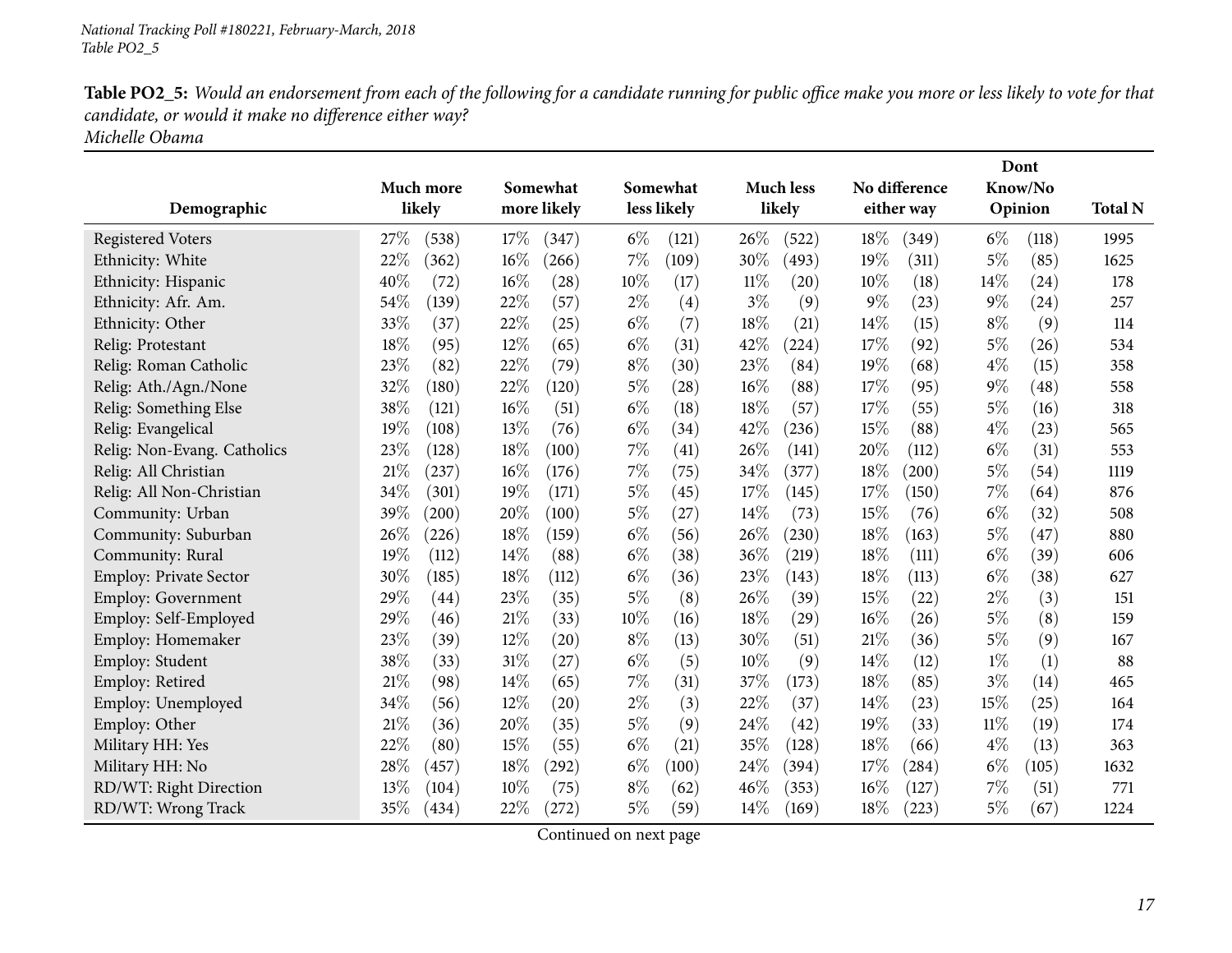Table PO2\_5: Would an endorsement from each of the following for a candidate running for public office make you more or less likely to vote for that *candidate, or would it make no difference either way?*

*Michelle Obama*

|                                      |       |           |       |             |        |                   |        |                  |        |               |       | Dont    |                |
|--------------------------------------|-------|-----------|-------|-------------|--------|-------------------|--------|------------------|--------|---------------|-------|---------|----------------|
|                                      |       | Much more |       | Somewhat    |        | Somewhat          |        | <b>Much less</b> |        | No difference |       | Know/No |                |
| Demographic                          |       | likely    |       | more likely |        | less likely       |        | likely           |        | either way    |       | Opinion | <b>Total N</b> |
| <b>Registered Voters</b>             | 27\%  | (538)     | 17\%  | (347)       | $6\%$  | (121)             | $26\%$ | (522)            | 18\%   | (349)         | $6\%$ | (118)   | 1995           |
| <b>Strongly Approve</b>              | 13%   | (55)      | $6\%$ | (27)        | 5%     | (22)              | 60%    | (257)            | 13%    | (54)          | $2\%$ | (8)     | 425            |
| Somewhat Approve                     | 7%    | (32)      | 12%   | (52)        | $10\%$ | (47)              | 44%    | (197)            | 23\%   | (103)         | $4\%$ | (16)    | 447            |
| Somewhat Disapprove                  | 19%   | (47)      | 26%   | (67)        | $10\%$ | (25)              | $12\%$ | (30)             | 28%    | (72)          | $5\%$ | (14)    | 255            |
| <b>Strongly Disapprove</b>           | 51%   | (387)     | 25%   | (190)       | $3\%$  | $^{(22)}$         | $3\%$  | (23)             | 14\%   | (105)         | $5\%$ | (40)    | 767            |
| Dont Know / No Opinion               | 16%   | (16)      | 10%   | (10)        | $4\%$  | $\left( 4\right)$ | 16%    | (16)             | 15\%   | (15)          | 39%   | (40)    | 100            |
| #1 Issue: Economy                    | 25%   | (146)     | 14%   | (80)        | $6\%$  | (35)              | 28%    | (162)            | 20%    | (113)         | 7%    | (38)    | 574            |
| #1 Issue: Security                   | 14%   | (52)      | 11%   | (42)        | $7\%$  | (25)              | 44%    | (163)            | 20%    | (75)          | $3\%$ | (11)    | 370            |
| #1 Issue: Health Care                | 32%   | (102)     | 23%   | (73)        | $9\%$  | (27)              | 16%    | (51)             | 17%    | (54)          | $4\%$ | (12)    | 319            |
| #1 Issue: Medicare / Social Security | 22%   | (68)      | 18%   | (58)        | $5\%$  | (16)              | 30%    | (93)             | 19%    | (61)          | $6\%$ | (18)    | 315            |
| #1 Issue: Women's Issues             | 50%   | (49)      | 18%   | (18)        | $6\%$  | (6)               | 12%    | (12)             | $6\%$  | (6)           | $9\%$ | (9)     | 98             |
| #1 Issue: Education                  | 42\%  | (58)      | 28%   | (39)        | $5\%$  | (7)               | $8\%$  | (11)             | $11\%$ | (15)          | $6\%$ | (8)     | 139            |
| #1 Issue: Energy                     | 42%   | (32)      | 22%   | (17)        | $5\%$  | (4)               | 13%    | (10)             | $8\%$  | (6)           | 10%   | (8)     | 77             |
| #1 Issue: Other                      | 29%   | (30)      | 19%   | (20)        | $1\%$  | (1)               | 20%    | (21)             | 17%    | (18)          | 14\%  | (14)    | 103            |
| 2016 Vote: Democrat Hillary Clinton  | 50%   | (341)     | 28%   | (191)       | $2\%$  | (14)              | 2%     | (16)             | 14\%   | (97)          | $3\%$ | (23)    | 682            |
| 2016 Vote: Republican Donald Trump   | 7%    | (52)      | 7%    | (53)        | $8\%$  | (58)              | 56%    | (411)            | 19%    | (138)         | $3\%$ | (25)    | 736            |
| 2016 Vote: Someone else              | 20%   | (39)      | 22%   | (43)        | 10%    | (19)              | 16%    | (32)             | 26%    | (52)          | 7%    | (13)    | 199            |
| 2012 Vote: Barack Obama              | 44%   | (351)     | 27%   | (213)       | $3\%$  | (27)              | 5%     | (39)             | 17%    | (137)         | $3\%$ | (26)    | 793            |
| 2012 Vote: Mitt Romney               | $4\%$ | (21)      | $6\%$ | (32)        | $8\%$  | (42)              | 62%    | (336)            | 17%    | (95)          | $3\%$ | (19)    | 546            |
| 2012 Vote: Other                     | $2\%$ | (3)       | $6\%$ | (7)         | $9\%$  | (10)              | 44%    | (49)             | 32%    | (35)          | $6\%$ | (7)     | 110            |
| 2012 Vote: Didn't Vote               | 30%   | (163)     | 17%   | (96)        | $8\%$  | (41)              | 18%    | (99)             | 15%    | (83)          | 12%   | (66)    | 547            |
| 4-Region: Northeast                  | 26%   | (95)      | 19%   | (69)        | $7\%$  | (27)              | 25%    | (90)             | $18\%$ | (65)          | $5\%$ | (19)    | 364            |
| 4-Region: Midwest                    | 26%   | (125)     | 18%   | (85)        | $7\%$  | (31)              | 24%    | (112)            | 20%    | (95)          | $5\%$ | (23)    | 471            |
| 4-Region: South                      | 26%   | (195)     | 16%   | (117)       | $5\%$  | (37)              | 29%    | (211)            | 18\%   | (134)         | $6\%$ | (46)    | 741            |
| 4-Region: West                       | 29%   | (123)     | 18%   | (76)        | $6\%$  | (26)              | 26%    | (109)            | 13%    | (56)          | 7%    | (30)    | 419            |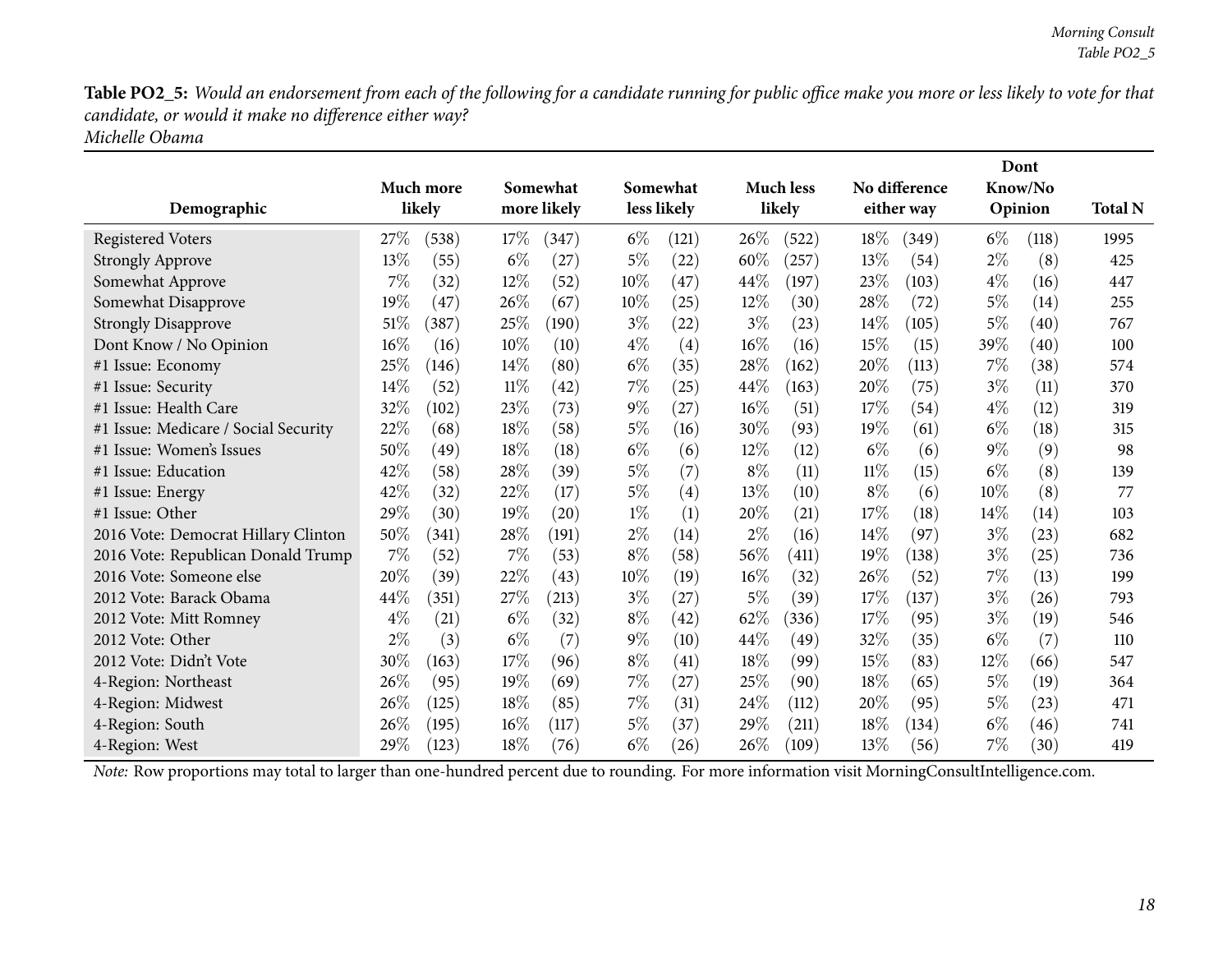Table PO2\_6: Would an endorsement from each of the following for a candidate running for public office make you more or less likely to vote for that *candidate, or would it make no difference either way?*

*Bill Clinton*

<span id="page-18-0"></span>

|                          |                |        |             |        |                    |       |                  |        |               |       | Dont    |                |
|--------------------------|----------------|--------|-------------|--------|--------------------|-------|------------------|--------|---------------|-------|---------|----------------|
|                          | Much more      |        | Somewhat    |        | Somewhat           |       | <b>Much less</b> |        | No difference |       | Know/No |                |
| Demographic              | likely         |        | more likely |        | less likely        |       | likely           |        | either way    |       | Opinion | <b>Total N</b> |
| <b>Registered Voters</b> | 15%<br>(295)   | 18\%   | (367)       | 10%    | (207)              | 28%   | (559)            | 22%    | (429)         | 7%    | (138)   | 1995           |
| Gender: Male             | 18%<br>(170)   | 20%    | (182)       | $11\%$ | (98)               | 27\%  | (254)            | $16\%$ | (152)         | $8\%$ | (73)    | 930            |
| Gender: Female           | 12%<br>(125)   | 17%    | (185)       | $10\%$ | (108)              | 29%   | (305)            | $26\%$ | (277)         | $6\%$ | (64)    | 1065           |
| Age: 18-29               | 11%<br>(39)    | 24%    | (83)        | 15%    | (52)               | 17%   | (58)             | 21%    | (73)          | 12%   | (41)    | 347            |
| Age: 30-44               | 19%<br>(89)    | 21%    | (99)        | 10%    | (49)               | 20%   | (93)             | 24%    | (111)         | $6\%$ | (28)    | 469            |
| Age: 45-54               | 16%<br>(66)    | 16%    | (65)        | $6\%$  | (24)               | 31%   | (125)            | 20%    | (81)          | 12%   | (47)    | 408            |
| Age: 55-64               | 14%<br>(47)    | 16%    | (56)        | 12%    | (40)               | 36%   | (125)            | 21%    | (71)          | $2\%$ | (6)     | 345            |
| Age: 65+                 | 13%<br>(53)    | 15%    | (65)        | 10%    | (41)               | 37%   | (159)            | 22%    | (93)          | $3\%$ | (15)    | 426            |
| PID: Dem (no lean)       | 31%<br>(204)   | 31%    | (204)       | $8\%$  | (53)               | $8\%$ | (50)             | 19%    | (124)         | $5\%$ | (31)    | 667            |
| PID: Ind (no lean)       | $8\%$<br>(53)  | $17\%$ | (120)       | 12%    | (80)               | 25%   | (170)            | 28\%   | (196)         | 10%   | (72)    | 690            |
| PID: Rep (no lean)       | $6\%$<br>(39)  | 7%     | (43)        | 12%    | (74)               | 53%   | (339)            | 17%    | (109)         | $6\%$ | (35)    | 639            |
| PID/Gender: Dem Men      | 37%<br>(115)   | 29%    | (90)        | $9\%$  | $\left( 28\right)$ | $6\%$ | (18)             | 13\%   | (41)          | 7%    | (21)    | 314            |
| PID/Gender: Dem Women    | 25%<br>(89)    | 32%    | (114)       | 7%     | (25)               | $9\%$ | (32)             | 24%    | (83)          | $3\%$ | (9)     | 352            |
| PID/Gender: Ind Men      | $9\%$<br>(29)  | 21%    | (64)        | 12%    | (38)               | 22%   | (70)             | 26%    | (80)          | 10%   | (30)    | 311            |
| PID/Gender: Ind Women    | $6\%$<br>(24)  | 15%    | (55)        | $11\%$ | (41)               | 26%   | (100)            | 31%    | (117)         | 11%   | (42)    | 379            |
| PID/Gender: Rep Men      | $9\%$<br>(26)  | $9\%$  | (27)        | 11%    | (32)               | 54%   | (166)            | 10%    | (32)          | 7%    | (22)    | 305            |
| PID/Gender: Rep Women    | $4\%$<br>(12)  | $5\%$  | (16)        | 13\%   | (42)               | 52%   | (173)            | 23%    | (77)          | $4\%$ | (13)    | 333            |
| Ideo: Liberal (1-3)      | 30%<br>(194)   | 30%    | (192)       | $9\%$  | (58)               | 7%    | (49)             | 17%    | (112)         | 7%    | (44)    | 647            |
| Ideo: Moderate (4)       | $10\%$<br>(44) | 23%    | (102)       | $11\%$ | (50)               | 20%   | (88)             | 30%    | (133)         | $5\%$ | (22)    | 438            |
| Ideo: Conservative (5-7) | $5\%$<br>(32)  | 7%     | (48)        | 11%    | (79)               | 55%   | (386)            | 19%    | (131)         | $4\%$ | (25)    | 700            |
| Educ: < College          | 16%<br>(213)   | $17\%$ | (225)       | $9\%$  | (121)              | 28%   | (371)            | 21%    | (270)         | $9\%$ | (112)   | 1311           |
| Educ: Bachelors degree   | 12%<br>(52)    | 17%    | (77)        | 13%    | (57)               | 29%   | (129)            | 25%    | (109)         | $4\%$ | (18)    | 443            |
| Educ: Post-grad          | 12%<br>(30)    | $27\%$ | (65)        | $12\%$ | $\left( 28\right)$ | 25%   | (59)             | 21%    | (51)          | $3\%$ | (8)     | 241            |
| Income: Under 50k        | 16%<br>(167)   | 18%    | (188)       | 10%    | (109)              | 26%   | (279)            | 20%    | (209)         | 10%   | (108)   | 1059           |
| Income: 50k-100k         | 14%<br>(93)    | 19%    | (121)       | 10%    | (67)               | 30%   | (194)            | $24\%$ | (152)         | $3\%$ | (19)    | 646            |
| Income: 100k+            | 12%<br>(36)    | 20%    | (58)        | 10%    | (30)               | 30%   | (86)             | 24\%   | (68)          | $4\%$ | (11)    | 290            |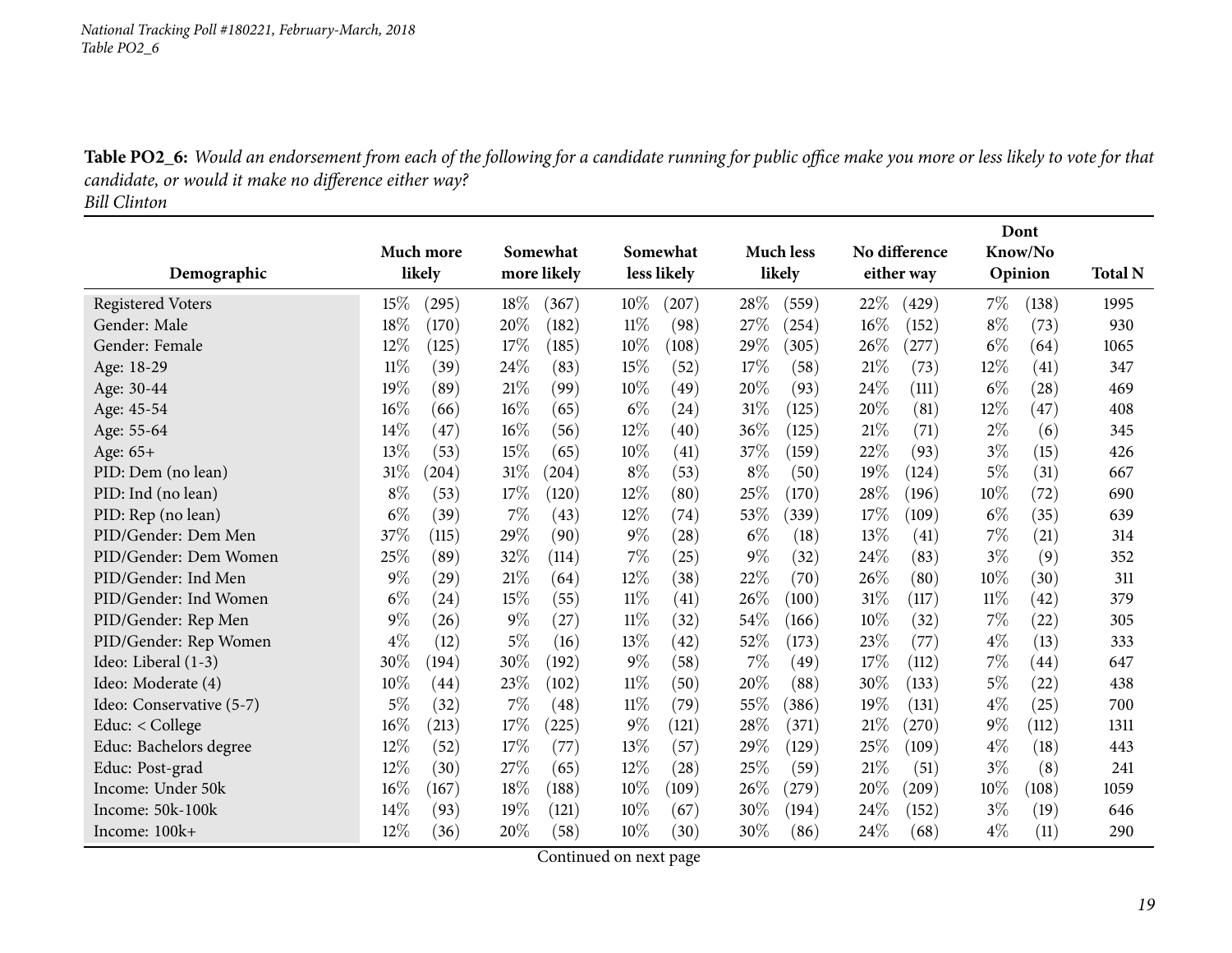Table PO2\_6: Would an endorsement from each of the following for a candidate running for public office make you more or less likely to vote for that *candidate, or would it make no difference either way? Bill Clinton*

| Demographic                   | Much more<br>likely | Somewhat<br>more likely | Somewhat<br>less likely | <b>Much less</b><br>likely | No difference<br>either way | Dont<br>Know/No<br>Opinion | <b>Total N</b> |
|-------------------------------|---------------------|-------------------------|-------------------------|----------------------------|-----------------------------|----------------------------|----------------|
| <b>Registered Voters</b>      | 15%<br>(295)        | 18%<br>(367)            | $10\%$<br>(207)         | 28%<br>(559)               | 22%<br>(429)                | 7%<br>(138)                | 1995           |
| Ethnicity: White              | 12%<br>(191)        | 17%<br>$^{(279)}$       | $11\%$<br>(178)         | 31%<br>(509)               | 22%<br>(363)                | $6\%$<br>(105)             | 1625           |
| Ethnicity: Hispanic           | 27%<br>(49)         | 23%<br>(41)             | 10%<br>(17)             | 15%<br>(27)                | $11\%$<br>(20)              | 14%<br>(25)                | 178            |
| Ethnicity: Afr. Am.           | 33%<br>(85)         | 24%<br>(62)             | $6\%$<br>(16)           | 9%<br>(24)                 | 17%<br>(44)                 | 10%<br>(25)                | 257            |
| Ethnicity: Other              | 17%<br>(19)         | 23%<br>(26)             | 12%<br>(13)             | 23%<br>(26)                | 19%<br>(22)                 | 7%<br>(7)                  | 114            |
| Relig: Protestant             | 12%<br>(63)         | 13%<br>(69)             | $9\%$<br>(48)           | 42%<br>(225)               | 19%<br>(102)                | $5\%$<br>(26)              | 534            |
| Relig: Roman Catholic         | 15%<br>(53)         | 21%<br>(76)             | 10%<br>(37)             | 27%<br>(97)                | 21%<br>(77)                 | $5\%$<br>(18)              | 358            |
| Relig: Ath./Agn./None         | 14%<br>(80)         | 22%<br>(124)            | 11%<br>(62)             | 18%<br>(102)               | 25%<br>(140)                | $9\%$<br>(50)              | 558            |
| Relig: Something Else         | 22%<br>(69)         | 19%<br>(59)             | 13%<br>(41)             | 20%<br>(64)                | 19%<br>(59)                 | $8\%$<br>(25)              | 318            |
| Relig: Evangelical            | 12%<br>(70)         | 15%<br>(85)             | $9\%$<br>(49)           | 41\%<br>(234)              | 18%<br>(100)                | $5\%$<br>(27)              | 565            |
| Relig: Non-Evang. Catholics   | 14%<br>(77)         | 18%<br>(99)             | 10%<br>(54)             | 29%<br>(158)               | 23%<br>(129)                | $6\%$<br>(35)              | 553            |
| Relig: All Christian          | 13%<br>(147)        | 16%<br>(184)            | $9\%$<br>(103)          | 35%<br>(392)               | 21%<br>(230)                | $6\%$<br>(62)              | 1119           |
| Relig: All Non-Christian      | 17%<br>(148)        | 21%<br>(183)            | 12%<br>(104)            | 19%<br>(167)               | 23%<br>(199)                | $9\%$<br>(75)              | 876            |
| Community: Urban              | 21%<br>(108)        | 24%<br>(121)            | 10%<br>(50)             | 16%<br>(84)                | 21%<br>(107)                | $8\%$<br>(39)              | 508            |
| Community: Suburban           | 13%<br>(118)        | 18%<br>(162)            | 10%<br>(91)             | 30%<br>(263)               | 22%<br>(195)                | $6\%$<br>(50)              | 880            |
| Community: Rural              | $11\%$<br>(69)      | 14%<br>(84)             | 11%<br>(65)             | 35%<br>(212)               | 21%<br>(127)                | $8\%$<br>(49)              | 606            |
| <b>Employ: Private Sector</b> | 16%<br>(101)        | 21%<br>(131)            | $10\%$<br>(62)          | 26%<br>(163)               | 21%<br>(130)                | $6\%$<br>(39)              | 627            |
| Employ: Government            | 23%<br>(35)         | 16%<br>(25)             | 12%<br>(18)             | 26%<br>(40)                | 19%<br>(28)                 | $4\%$<br>(6)               | 151            |
| Employ: Self-Employed         | 22%<br>(35)         | 16%<br>(26)             | 13%<br>(21)             | 21%<br>(33)                | 22%<br>(34)                 | $6\%$<br>(9)               | 159            |
| Employ: Homemaker             | $11\%$<br>(18)      | 17%<br>(28)             | 9%<br>(16)              | 29%<br>(49)                | 27%<br>(45)                 | 7%<br>(12)                 | 167            |
| Employ: Student               | $11\%$<br>(9)       | 20%<br>(18)             | 12%<br>(10)             | 21%<br>(18)                | 33%<br>(29)                 | $4\%$<br>(3)               | 88             |
| Employ: Retired               | 12%<br>(57)         | 16%<br>(76)             | 11%<br>(49)             | 37%<br>(174)               | 20%<br>(95)                 | $3\%$<br>(14)              | 465            |
| Employ: Unemployed            | $14\%$<br>(23)      | 18%<br>(29)             | $8\%$<br>(14)           | 25%<br>(40)                | 18%<br>(30)                 | 17%<br>(28)                | 164            |
| Employ: Other                 | 10%<br>(17)         | 20%<br>(35)             | $9\%$<br>(16)           | 24%<br>(42)                | 22%<br>(38)                 | 16%<br>(27)                | 174            |
| Military HH: Yes              | 14%<br>(51)         | 14%<br>(51)             | $8\%$<br>(31)           | 35%<br>(125)               | 25%<br>(90)                 | $4\%$<br>(15)              | 363            |
| Military HH: No               | 15%<br>$^{(244)}$   | 19%<br>(316)            | $11\%$<br>(176)         | 27%<br>(434)               | 21%<br>(340)                | $8\%$<br>(123)             | 1632           |
| RD/WT: Right Direction        | 11%<br>(87)         | 12%<br>(90)             | 10%<br>(74)             | 44\%<br>(339)              | 17%<br>(131)                | 7%<br>(51)                 | 771            |
| RD/WT: Wrong Track            | 17%<br>(208)        | 23%<br>(278)            | $11\%$<br>(132)         | 18%<br>(220)               | 24%<br>$\left( 298\right)$  | $7\%$<br>(87)              | 1224           |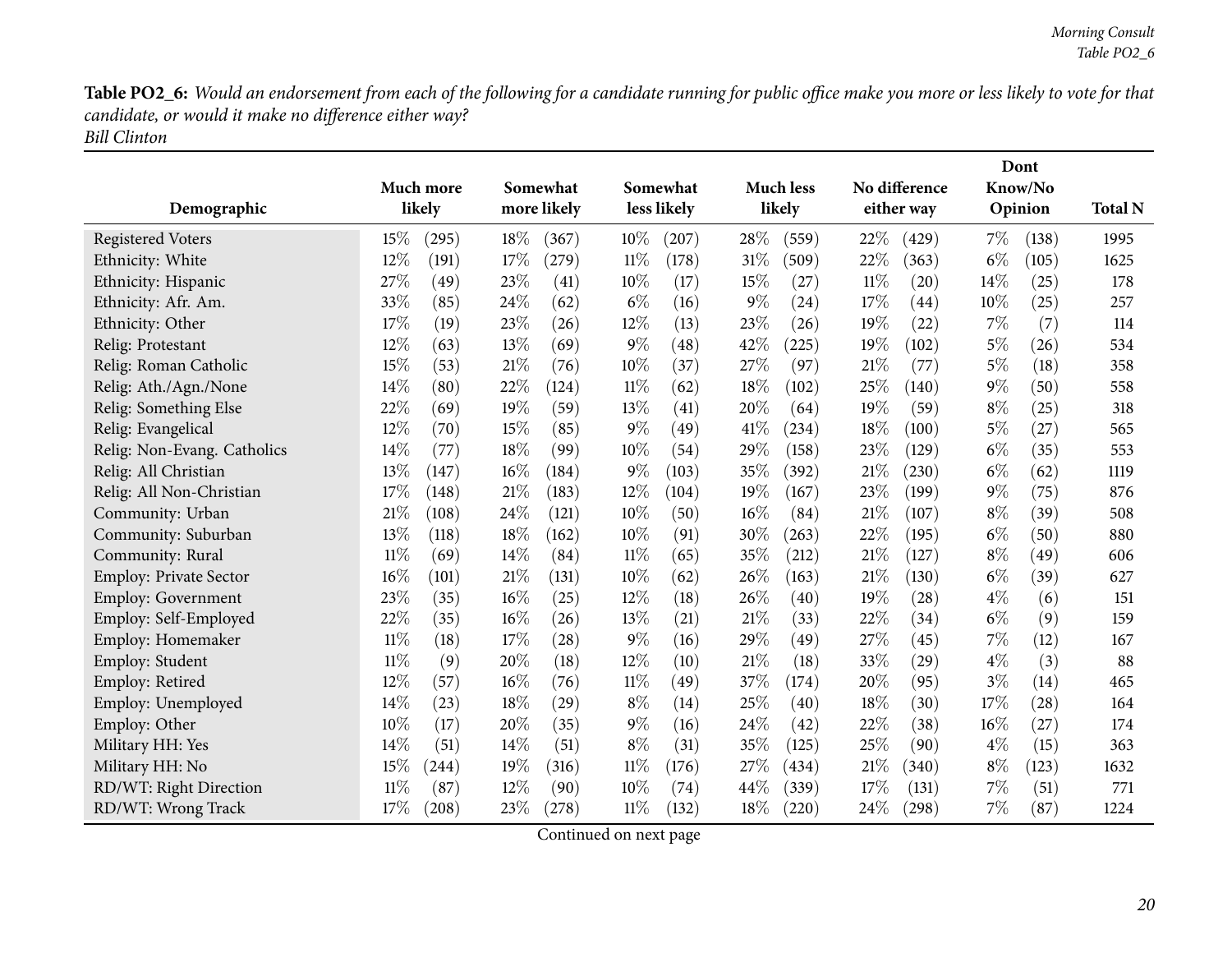Table PO2\_6: Would an endorsement from each of the following for a candidate running for public office make you more or less likely to vote for that *candidate, or would it make no difference either way?*

*Bill Clinton*

|                                      |       | Much more |        | Somewhat    |        | Somewhat    |       | <b>Much less</b>   |      | No difference |       | Dont<br>Know/No    |                |
|--------------------------------------|-------|-----------|--------|-------------|--------|-------------|-------|--------------------|------|---------------|-------|--------------------|----------------|
| Demographic                          |       | likely    |        | more likely |        | less likely |       | likely             |      | either way    |       | Opinion            | <b>Total N</b> |
| <b>Registered Voters</b>             | 15%   | (295)     | 18\%   | (367)       | 10%    | (207)       | 28\%  | (559)              | 22\% | (429)         | 7%    | (138)              | 1995           |
| <b>Strongly Approve</b>              | 14\%  | (58)      | $8\%$  | (34)        | $7\%$  | (30)        | 57\%  | (243)              | 13%  | (57)          | $1\%$ | (4)                | 425            |
| Somewhat Approve                     | $4\%$ | (19)      | 13%    | (56)        | 16%    | (72)        | 41\%  | (182)              | 22%  | (97)          | $5\%$ | $\left( 20\right)$ | 447            |
| Somewhat Disapprove                  | 10%   | (26)      | 21%    | (53)        | $12\%$ | (31)        | 18%   | (46)               | 32%  | (81)          | 7%    | (19)               | 255            |
| <b>Strongly Disapprove</b>           | 24\%  | (185)     | 28%    | (216)       | $9\%$  | (68)        | $9\%$ | (71)               | 24\% | (181)         | $6\%$ | (46)               | 767            |
| Dont Know / No Opinion               | $8\%$ | (8)       | $8\%$  | (8)         | $5\%$  | (5)         | 17%   | (17)               | 14%  | (14)          | 48%   | (48)               | 100            |
| #1 Issue: Economy                    | 13%   | (74)      | 17%    | (95)        | $12\%$ | (68)        | 31%   | (179)              | 21%  | (123)         | $6\%$ | (35)               | 574            |
| #1 Issue: Security                   | 10%   | (38)      | 14%    | (52)        | 10%    | (38)        | 42%   | (154)              | 20%  | (74)          | $4\%$ | (13)               | 370            |
| #1 Issue: Health Care                | 18%   | (57)      | 21%    | (68)        | 10%    | (32)        | 19%   | (61)               | 23\% | (74)          | $8\%$ | (26)               | 319            |
| #1 Issue: Medicare / Social Security | 16%   | (49)      | 19%    | (61)        | $8\%$  | (26)        | 30\%  | (96)               | 20%  | (63)          | 7%    | (21)               | 315            |
| #1 Issue: Women's Issues             | 21%   | (21)      | 18%    | (17)        | $14\%$ | (14)        | 19%   | (18)               | 20%  | (20)          | $9\%$ | (8)                | 98             |
| #1 Issue: Education                  | 22%   | (30)      | 25%    | (35)        | $8\%$  | (11)        | 15%   | (21)               | 22\% | (30)          | $9\%$ | (12)               | 139            |
| #1 Issue: Energy                     | 14%   | (11)      | 33%    | (25)        | 13%    | (10)        | 14\%  | (11)               | 14%  | (11)          | 13%   | (10)               | 77             |
| #1 Issue: Other                      | 16%   | (16)      | 14\%   | (14)        | 7%     | (7)         | 18%   | (18)               | 34\% | (35)          | 12%   | (13)               | 103            |
| 2016 Vote: Democrat Hillary Clinton  | 25%   | (171)     | 33%    | (223)       | $9\%$  | (60)        | $6\%$ | $\left( 41\right)$ | 23%  | (157)         | $4\%$ | (29)               | 682            |
| 2016 Vote: Republican Donald Trump   | 7%    | (50)      | $8\%$  | (58)        | $11\%$ | (79)        | 53%   | (394)              | 18%  | (136)         | $3\%$ | (20)               | 736            |
| 2016 Vote: Someone else              | 7%    | (13)      | 15%    | (29)        | 15%    | (29)        | 26%   | (52)               | 30%  | (60)          | $8\%$ | (16)               | 199            |
| 2012 Vote: Barack Obama              | 23%   | (185)     | 30%    | (239)       | 10%    | (77)        | $8\%$ | (65)               | 25%  | (195)         | $4\%$ | (32)               | 793            |
| 2012 Vote: Mitt Romney               | $4\%$ | (22)      | $5\%$  | (27)        | 12%    | (67)        | 59%   | (323)              | 17%  | (91)          | $3\%$ | (16)               | 546            |
| 2012 Vote: Other                     | $3\%$ | (3)       | $5\%$  | (5)         | $8\%$  | (9)         | 43%   | (48)               | 32%  | (35)          | $9\%$ | (10)               | 110            |
| 2012 Vote: Didn't Vote               | 15%   | (85)      | 18%    | (97)        | 10%    | (54)        | 23%   | (123)              | 20%  | (109)         | 15%   | (80)               | 547            |
| 4-Region: Northeast                  | 15%   | (54)      | 19%    | (71)        | 10%    | (35)        | 29%   | (106)              | 21%  | (76)          | $6\%$ | (23)               | 364            |
| 4-Region: Midwest                    | 13%   | (63)      | 21%    | (97)        | $11\%$ | (54)        | 24%   | (113)              | 24%  | (115)         | $6\%$ | (29)               | 471            |
| 4-Region: South                      | 16%   | (117)     | 15%    | (112)       | 10%    | (76)        | 30\%  | (221)              | 22%  | (162)         | 7%    | (51)               | 741            |
| 4-Region: West                       | 14%   | (61)      | $21\%$ | (86)        | 10%    | (42)        | 28%   | (119)              | 18%  | (76)          | $8\%$ | (35)               | 419            |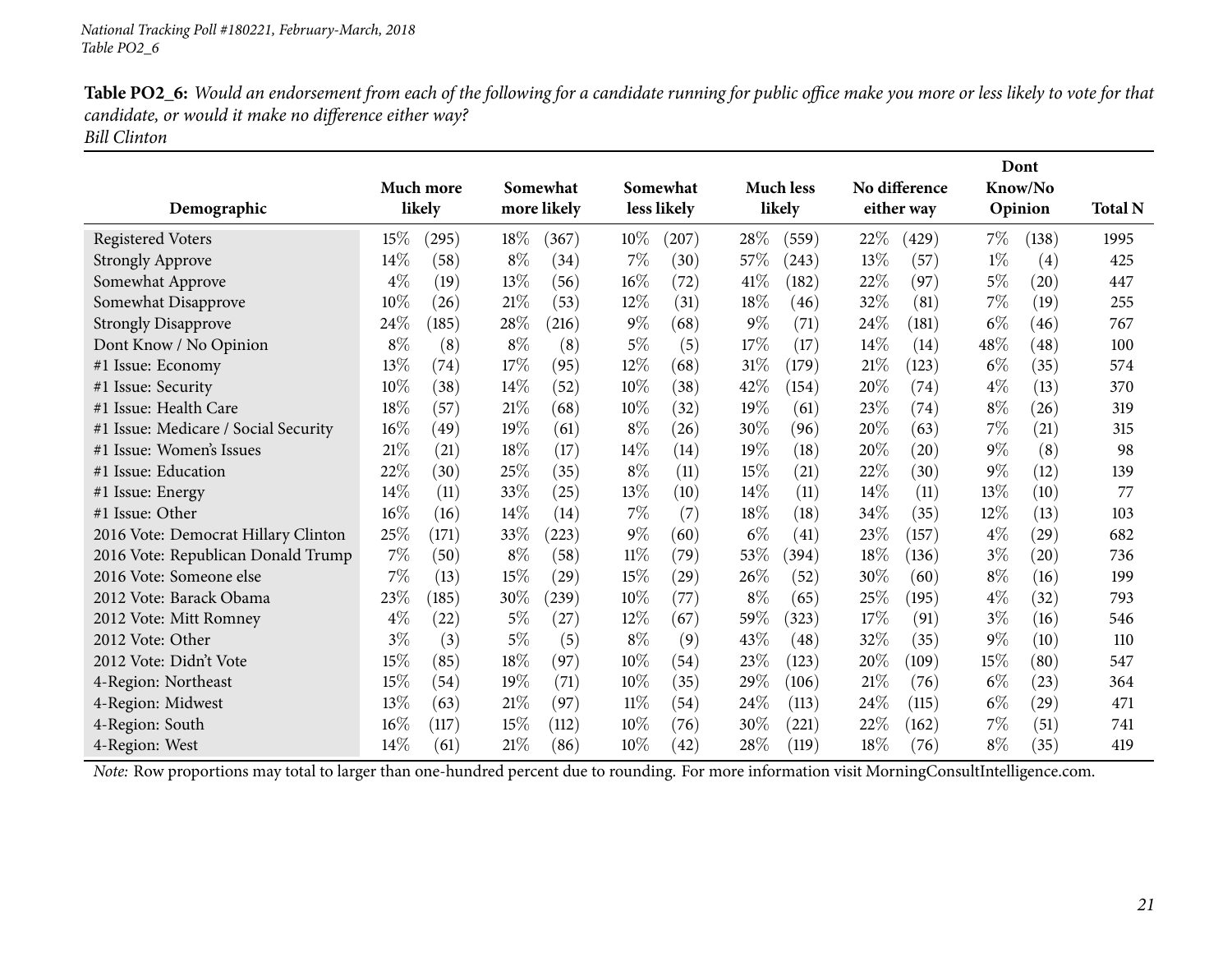Table PO2\_7: Would an endorsement from each of the following for a candidate running for public office make you more or less likely to vote for that *candidate, or would it make no difference either way?*

*George W. Bush*

<span id="page-21-0"></span>

|                          |                 |               |                 |                  |                 | Dont            |                |
|--------------------------|-----------------|---------------|-----------------|------------------|-----------------|-----------------|----------------|
|                          | Much more       | Somewhat      | Somewhat        | <b>Much less</b> |                 | Know/No         |                |
| Demographic              | likely          | more likely   | less likely     | likely           | either way      | Opinion         | <b>Total N</b> |
| <b>Registered Voters</b> | 13%<br>(259)    | 22\%<br>(448) | $16\%$<br>(313) | 15%<br>(304)     | 26\%<br>(516)   | $8\%$<br>(155)  | 1995           |
| Gender: Male             | 16%<br>(148)    | 21%<br>(198)  | 18%<br>(169)    | 14%<br>(130)     | 21%<br>(199)    | $9\%$<br>(86)   | 930            |
| Gender: Female           | 10%<br>(111)    | 23%<br>(250)  | 14\%<br>(144)   | 16%<br>(175)     | 30%<br>(317)    | $6\%$<br>(68)   | 1065           |
| Age: 18-29               | 10%<br>(36)     | 20%<br>(71)   | 18%<br>(61)     | 19%<br>(65)      | 22%<br>(76)     | $11\%$<br>(38)  | 347            |
| Age: 30-44               | 15%<br>(68)     | 22%<br>(101)  | 17%<br>(79)     | 17%<br>(79)      | 23\%<br>(109)   | 7%<br>(33)      | 469            |
| Age: 45-54               | 18%<br>(74)     | 19%<br>(79)   | $12\%$<br>(50)  | $10\%$<br>(43)   | 27%<br>(110)    | 13%<br>(52)     | 408            |
| Age: 55-64               | 13%<br>(43)     | 27%<br>(95)   | 15%<br>(51)     | 13%<br>(46)      | 28%<br>(98)     | $3\%$<br>(11)   | 345            |
| Age: 65+                 | 9%<br>(37)      | 24%<br>(101)  | 17%<br>(72)     | 17\%<br>(72)     | 29%<br>(123)    | $5\%$<br>(21)   | 426            |
| PID: Dem (no lean)       | 13%<br>(87)     | 16%<br>(105)  | 20%<br>(134)    | 21%<br>(142)     | 24%<br>(160)    | $6\%$<br>(38)   | 667            |
| PID: Ind (no lean)       | 7%<br>(51)      | 19%<br>(129)  | 17%<br>(115)    | 17%<br>(114)     | $31\%$<br>(211) | 10%<br>(70)     | 690            |
| PID: Rep (no lean)       | 19%<br>(121)    | 33%<br>(213)  | 10%<br>(65)     | $8\%$<br>(48)    | 23%<br>(145)    | 7%<br>(47)      | 639            |
| PID/Gender: Dem Men      | 20%<br>(62)     | 15%<br>(47)   | 21%<br>(65)     | 17%<br>(53)      | 19%<br>(61)     | $8\%$<br>(27)   | 314            |
| PID/Gender: Dem Women    | 7%<br>(25)      | 17%<br>(58)   | 20%<br>(69)     | 25%<br>(89)      | 28%<br>(99)     | $3\%$<br>(11)   | 352            |
| PID/Gender: Ind Men      | 7%<br>(22)      | 17%<br>(54)   | 21%<br>(65)     | 17%<br>(53)      | 27%<br>(84)     | 11%<br>(33)     | 311            |
| PID/Gender: Ind Women    | 7%<br>(28)      | 20%<br>(76)   | 13%<br>(50)     | 16%<br>(62)      | 33\%<br>(127)   | 10%<br>(37)     | 379            |
| PID/Gender: Rep Men      | 21%<br>(63)     | 32%<br>(97)   | $13\%$<br>(40)  | $8\%$<br>(24)    | 18%<br>(55)     | 9%<br>(26)      | 305            |
| PID/Gender: Rep Women    | 17%<br>(58)     | 35%<br>(116)  | 7%<br>(25)      | 7%<br>(24)       | 27%<br>(90)     | $6\%$<br>(20)   | 333            |
| Ideo: Liberal (1-3)      | 13%<br>(86)     | 18%<br>(116)  | 22%<br>(145)    | 20%<br>(128)     | 19%<br>(123)    | $8\%$<br>(49)   | 647            |
| Ideo: Moderate (4)       | 9%<br>(38)      | 18%<br>(78)   | 17%<br>(74)     | 16%<br>(72)      | 35%<br>(154)    | $5\%$<br>(22)   | 438            |
| Ideo: Conservative (5-7) | 15%<br>(106)    | 31%<br>(217)  | $11\%$<br>(75)  | $11\%$<br>(76)   | 27%<br>(186)    | $6\%$<br>(40)   | 700            |
| Educ: $<$ College        | 14%<br>(188)    | 22\%<br>(289) | $14\%$<br>(187) | 15%<br>(192)     | 25%<br>(327)    | 10%<br>(129)    | 1311           |
| Educ: Bachelors degree   | 10%<br>(42)     | 23%<br>(100)  | 18%<br>(82)     | 16%<br>(73)      | 29%<br>(128)    | $4\%$<br>(18)   | 443            |
| Educ: Post-grad          | 12%<br>(29)     | 24%<br>(58)   | 19%<br>(45)     | 17\%<br>(40)     | 25%<br>(61)     | $3\%$<br>(8)    | 241            |
| Income: Under 50k        | $11\%$<br>(120) | 22%<br>(232)  | 15%<br>(157)    | 17%<br>(181)     | 24%<br>(250)    | $11\%$<br>(119) | 1059           |
| Income: 50k-100k         | 17%<br>(111)    | 22%<br>(141)  | $16\%$<br>(102) | 13%<br>(87)      | 28\%<br>(182)   | $4\%$<br>(23)   | 646            |
| Income: 100k+            | 10%<br>(29)     | 26%<br>(74)   | 19%<br>(54)     | 13%<br>(37)      | 29%<br>(83)     | $4\%$<br>(13)   | 290            |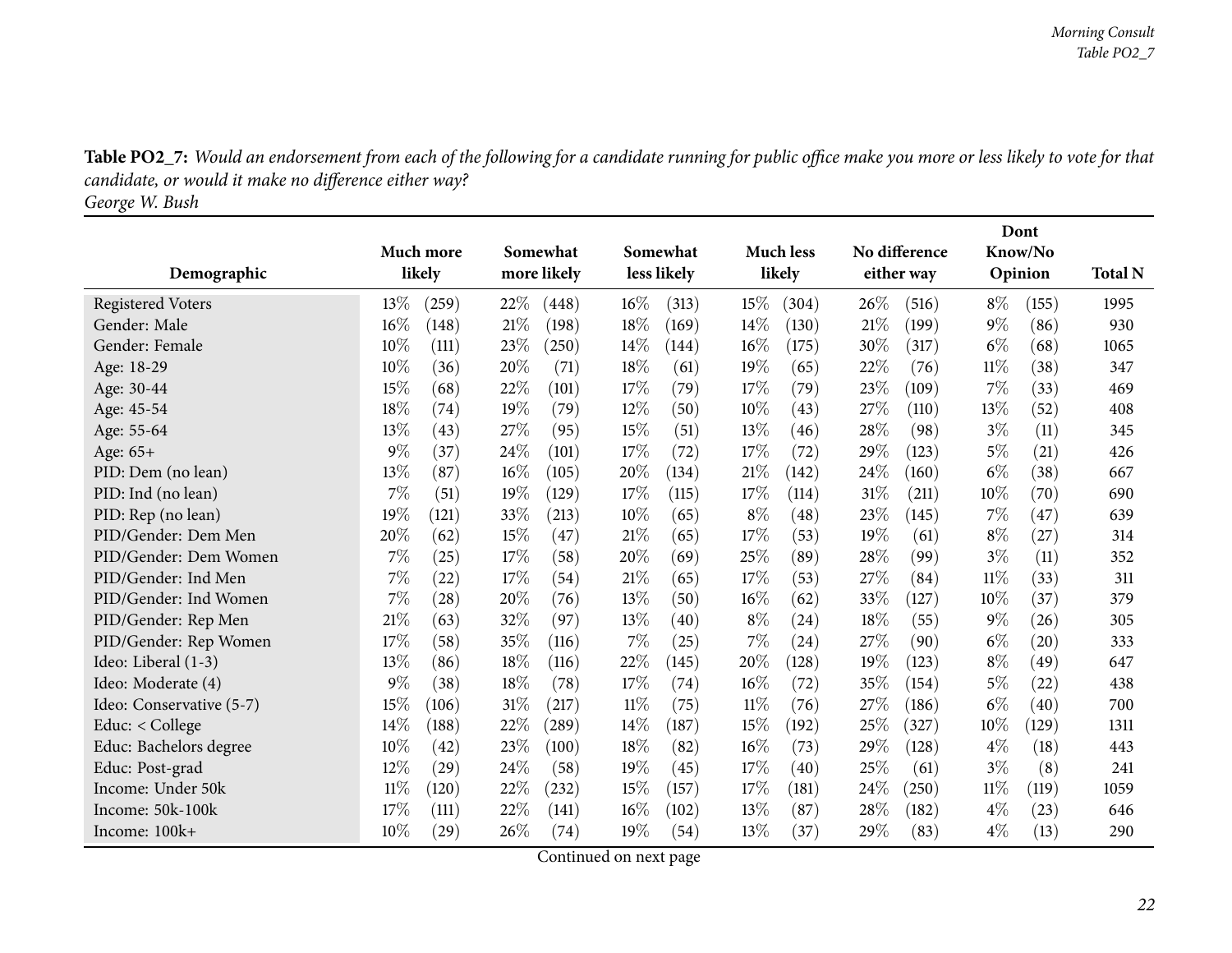Table PO2\_7: Would an endorsement from each of the following for a candidate running for public office make you more or less likely to vote for that *candidate, or would it make no difference either way?*

*George W. Bush*

|                               |                           |                   |                 |                           |               | Dont                        |                |
|-------------------------------|---------------------------|-------------------|-----------------|---------------------------|---------------|-----------------------------|----------------|
|                               | Much more                 | Somewhat          | Somewhat        | <b>Much less</b>          | No difference | Know/No                     |                |
| Demographic                   | likely                    | more likely       | less likely     | likely                    | either way    | Opinion                     | <b>Total N</b> |
| <b>Registered Voters</b>      | 13\%<br>(259)             | 22\%<br>(448)     | $16\%$<br>(313) | 15%<br>(304)              | 26\%<br>(516) | $8\%$<br>(155)              | 1995           |
| Ethnicity: White              | 14%<br>(222)              | 24%<br>(388)      | 16%<br>(260)    | 13%<br>(213)              | 26%<br>(428)  | 7%<br>(113)                 | 1625           |
| Ethnicity: Hispanic           | 24%<br>(43)               | 19%<br>(34)       | 17%<br>(30)     | 12%<br>(22)               | 14\%<br>(26)  | 13%<br>(24)                 | 178            |
| Ethnicity: Afr. Am.           | 10%<br>$\left( 24\right)$ | 14%<br>(35)       | 13%<br>(34)     | 25%<br>(63)               | 26\%<br>(66)  | 13%<br>(34)                 | 257            |
| Ethnicity: Other              | $11\%$<br>(13)            | 22%<br>(25)       | 16%<br>(19)     | 25%<br>(28)               | 19%<br>(22)   | $7\%$<br>(8)                | 114            |
| Relig: Protestant             | 16%<br>(87)               | 26%<br>(137)      | $11\%$<br>(59)  | 12%<br>(66)               | 28%<br>(150)  | 7%<br>(35)                  | 534            |
| Relig: Roman Catholic         | 12%<br>$\left( 44\right)$ | 24%<br>(86)       | 19%<br>(69)     | 15%<br>(53)               | 24\%<br>(86)  | $6\%$<br>(20)               | 358            |
| Relig: Ath./Agn./None         | 7%<br>(39)                | 15%<br>(86)       | 20%<br>(111)    | 19%<br>(108)              | 28\%<br>(154) | $11\%$<br>(60)              | 558            |
| Relig: Something Else         | 17%<br>(54)               | 26%<br>(82)       | 15%<br>(48)     | 13%<br>(43)               | 21%<br>(68)   | 7%<br>(22)                  | 318            |
| Relig: Evangelical            | 16%<br>(91)               | 27%<br>(150)      | 12%<br>(70)     | 14%<br>(78)               | 25%<br>(144)  | $6\%$<br>(32)               | 565            |
| Relig: Non-Evang. Catholics   | 13%<br>(75)               | 23%<br>(129)      | 15%<br>(84)     | 14%<br>(76)               | 27%<br>(150)  | 7%<br>(40)                  | 553            |
| Relig: All Christian          | 15%<br>(166)              | 25%<br>$^{'}279)$ | $14\%$<br>(154) | 14%<br>(154)              | 26\%<br>(293) | $6\%$<br>(72)               | 1119           |
| Relig: All Non-Christian      | $11\%$<br>(93)            | 19%<br>(168)      | 18%<br>(160)    | 17%<br>(150)              | 25%<br>(222)  | $9\%$<br>(83)               | 876            |
| Community: Urban              | 15%<br>(77)               | 17%<br>(88)       | 18%<br>(89)     | 18%<br>(90)               | 24%<br>(123)  | $8\%$<br>(39)               | 508            |
| Community: Suburban           | $11\%$<br>(99)            | 22%<br>(193)      | 16%<br>(144)    | 15%<br>(128)              | 29%<br>(259)  | 7%<br>(58)                  | 880            |
| Community: Rural              | 14%<br>(82)               | 27%<br>(167)      | 13%<br>(80)     | 14%<br>(86)               | 22%<br>(134)  | $9\%$<br>(57)               | 606            |
| <b>Employ: Private Sector</b> | 15%<br>(94)               | 25%<br>(156)      | 15%<br>(94)     | 13%<br>(79)               | 25%<br>(155)  | $8\%$<br>(50)               | 627            |
| <b>Employ: Government</b>     | 28%<br>(43)               | 20%<br>(30)       | 15%<br>(23)     | 10%<br>(15)               | 23%<br>(35)   | $3\%$<br>(4)                | 151            |
| Employ: Self-Employed         | 10%<br>(17)               | 25%<br>(39)       | 14%<br>(22)     | 19%<br>(31)               | 27%<br>(42)   | $5\%$<br>(7)                | 159            |
| Employ: Homemaker             | 16%<br>(27)               | 20%<br>(34)       | $16\%$<br>(27)  | 11%<br>(18)               | 32%<br>(53)   | $5\%$<br>(9)                | 167            |
| Employ: Student               | 9%<br>(8)                 | 20%<br>(17)       | 17%<br>(15)     | 22%<br>(19)               | 27%<br>(24)   | $5\%$<br>(4)                | 88             |
| Employ: Retired               | $8\%$<br>(38)             | 24%<br>(111)      | 18%<br>(85)     | 18%<br>(86)               | 27%<br>(125)  | $4\%$<br>$\left( 20\right)$ | 465            |
| Employ: Unemployed            | $6\%$<br>(10)             | 13%<br>(21)       | 17%<br>(29)     | 20%<br>(32)               | 26\%<br>(42)  | 18%<br>(30)                 | 164            |
| Employ: Other                 | 13%<br>(23)               | 23%<br>(39)       | $11\%$<br>(19)  | 14%<br>(24)               | 22%<br>(39)   | 17%<br>(30)                 | 174            |
| Military HH: Yes              | 18%<br>(65)               | 23%<br>(84)       | $14\%$<br>(50)  | 11%<br>$\left( 41\right)$ | 26%<br>(94)   | $8\%$<br>(28)               | 363            |
| Military HH: No               | 12%<br>(194)              | 22%<br>(363)      | 16%<br>(263)    | 16%<br>(263)              | 26\%<br>(422) | $8\%$<br>(127)              | 1632           |
| RD/WT: Right Direction        | 18%<br>(140)              | 29%<br>(221)      | 13%<br>(103)    | $9\%$<br>(68)             | 22%<br>(173)  | $9\%$<br>(67)               | 771            |
| RD/WT: Wrong Track            | 10%<br>(119)              | 19%<br>(227)      | 17%<br>(210)    | 19%<br>(236)              | 28%<br>(343)  | 7%<br>(88)                  | 1224           |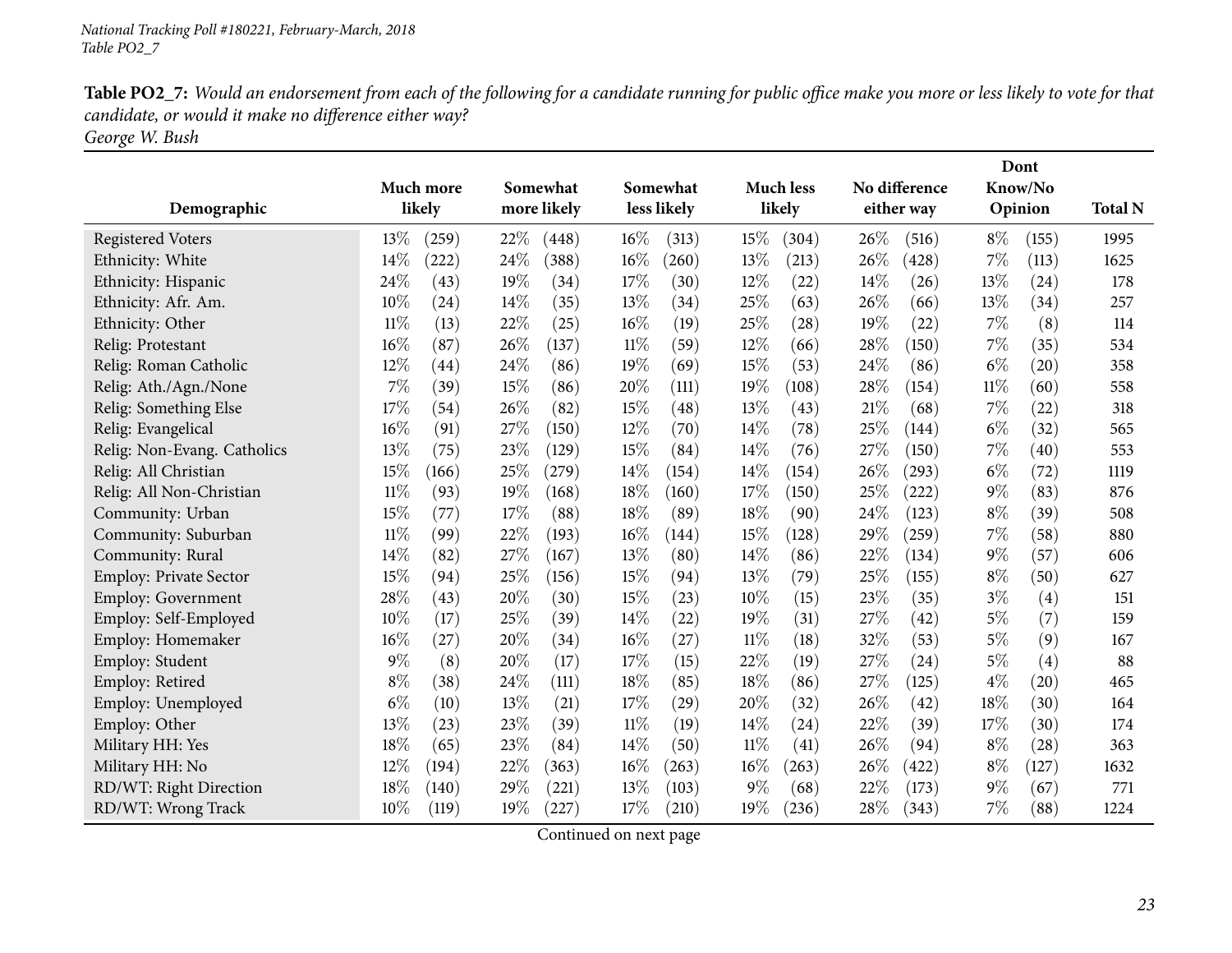Table PO2\_7: Would an endorsement from each of the following for a candidate running for public office make you more or less likely to vote for that *candidate, or would it make no difference either way?*

*George W. Bush*

|                                      |        |                  |        |             |        |             |        |                    |      |               |       | Dont               |                |
|--------------------------------------|--------|------------------|--------|-------------|--------|-------------|--------|--------------------|------|---------------|-------|--------------------|----------------|
|                                      |        | <b>Much more</b> |        | Somewhat    |        | Somewhat    |        | <b>Much less</b>   |      | No difference |       | Know/No            |                |
| Demographic                          |        | likely           |        | more likely |        | less likely |        | likely             |      | either way    |       | Opinion            | <b>Total N</b> |
| <b>Registered Voters</b>             | 13\%   | (259)            | 22\%   | (448)       | $16\%$ | (313)       | 15%    | (304)              | 26\% | (516)         | $8\%$ | (155)              | 1995           |
| <b>Strongly Approve</b>              | 24%    | (102)            | 28%    | (117)       | 10%    | (42)        | 12%    | (51)               | 23\% | (97)          | $4\%$ | (16)               | 425            |
| Somewhat Approve                     | 15%    | (66              | 34%    | (154)       | $14\%$ | (62)        | $6\%$  | $\left( 28\right)$ | 25\% | (112)         | 5%    | (24)               | 447            |
| Somewhat Disapprove                  | $9\%$  | (24)             | $21\%$ | (53)        | 14%    | (37)        | 16%    | (40)               | 35%  | (88)          | $5\%$ | (14)               | 255            |
| <b>Strongly Disapprove</b>           | 7%     | (57)             | 15%    | (112)       | 22\%   | (167)       | 24%    | (181)              | 26\% | (200)         | 7%    | (50)               | 767            |
| Dont Know / No Opinion               | $9\%$  | (9)              | 12%    | (12)        | $5\%$  | (5)         | $4\%$  | (4)                | 19%  | (19)          | 50%   | (50)               | 100            |
| #1 Issue: Economy                    | 13%    | (76)             | 22%    | (124)       | $14\%$ | (81)        | 16%    | (93)               | 28%  | (160)         | 7%    | (40)               | 574            |
| #1 Issue: Security                   | 15%    | (57)             | 28%    | (105)       | 15%    | (54)        | 11%    | (41)               | 25%  | (94)          | 5%    | (19)               | 370            |
| #1 Issue: Health Care                | 12%    | (38)             | 23\%   | (72)        | 20%    | (64)        | $13\%$ | $\left( 41\right)$ | 25%  | (79)          | $8\%$ | (25)               | 319            |
| #1 Issue: Medicare / Social Security | $11\%$ | (35)             | 24%    | (75)        | $16\%$ | (50)        | 17%    | (53)               | 25\% | (79)          | 7%    | (23)               | 315            |
| #1 Issue: Women's Issues             | 12%    | (12)             | 17%    | (17)        | 23\%   | (22)        | 16%    | (16)               | 23%  | (22)          | $9\%$ | (9)                | 98             |
| #1 Issue: Education                  | 15%    | (21)             | 18%    | (25)        | $13\%$ | (18)        | 20%    | (28)               | 22%  | (30)          | 12%   | (16)               | 139            |
| #1 Issue: Energy                     | 18%    | (14)             | 21%    | (16)        | 18%    | (14)        | 11%    | (9)                | 19%  | (15)          | 13%   | (10)               | 77             |
| #1 Issue: Other                      | $6\%$  | (6)              | 13%    | (13)        | $10\%$ | (10)        | 24%    | (25)               | 36%  | (37)          | 12%   | (12)               | 103            |
| 2016 Vote: Democrat Hillary Clinton  | $7\%$  | $^{'}49$         | 15%    | (100)       | 23%    | (160)       | 22%    | (152)              | 28%  | (188)         | $5\%$ | (32)               | 682            |
| 2016 Vote: Republican Donald Trump   | 18%    | (132)            | 33%    | (242)       | 11%    | (80)        | 10%    | (70)               | 24\% | (180)         | $4\%$ | (32)               | 736            |
| 2016 Vote: Someone else              | $11\%$ | (21)             | 20%    | (39)        | 15%    | (29)        | 13%    | (26)               | 32%  | (64)          | $9\%$ | (19)               | 199            |
| 2012 Vote: Barack Obama              | $8\%$  | (67)             | 15%    | (117)       | $21\%$ | (167)       | 22%    | (173)              | 29%  | (232)         | 5%    | (38)               | 793            |
| 2012 Vote: Mitt Romney               | 16%    | (89)             | 37\%   | (201)       | $10\%$ | (52)        | $8\%$  | (43)               | 26\% | (140)         | $4\%$ | $\left( 20\right)$ | 546            |
| 2012 Vote: Other                     | 12%    | (14)             | 21%    | (23)        | $12\%$ | (13)        | 13%    | (14)               | 33\% | (36)          | 10%   | (11)               | 110            |
| 2012 Vote: Didn't Vote               | 16%    | (90)             | 20%    | (107)       | 15%    | (81)        | 14%    | (74)               | 20%  | (108)         | 16%   | (87)               | 547            |
| 4-Region: Northeast                  | 10%    | (36)             | 25%    | (91)        | 20%    | (74)        | $11\%$ | $\left( 41\right)$ | 26\% | (93)          | $8\%$ | (29)               | 364            |
| 4-Region: Midwest                    | 9%     | (43)             | 21%    | (101)       | 16%    | (74)        | 17%    | (82)               | 30%  | (142)         | $6\%$ | (28)               | 471            |
| 4-Region: South                      | 17%    | (129)            | 22%    | (166)       | 12%    | (90)        | 15%    | (110)              | 25%  | (186)         | $8\%$ | (60)               | 741            |
| 4-Region: West                       | 12%    | (50)             | 21%    | (90)        | 18%    | (75)        | 17%    | (71)               | 23%  | (95)          | $9\%$ | (38)               | 419            |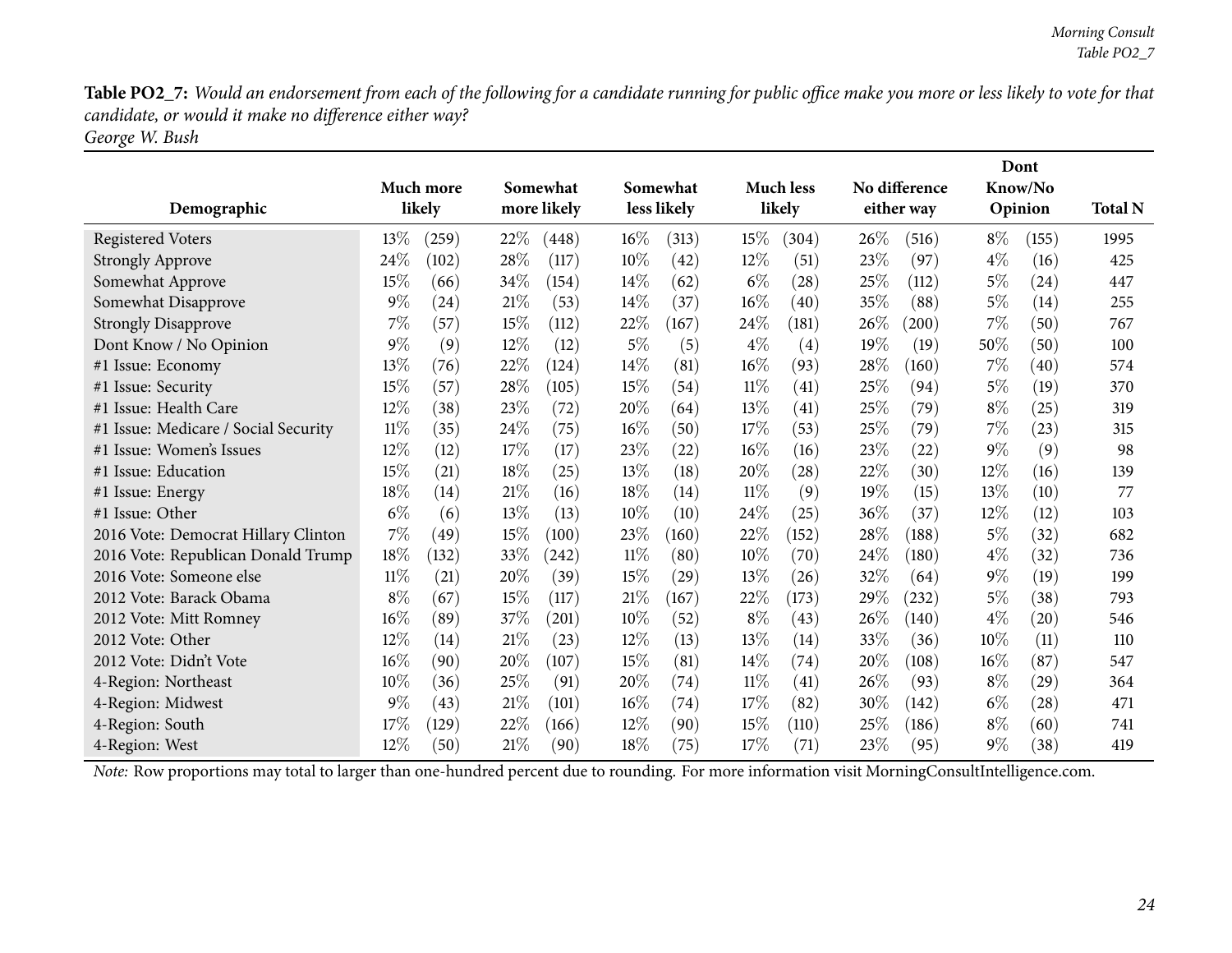*National Tracking Poll #180221, February-March, <sup>2018</sup> Table PO3a\_1*

Table PO3a\_1: Would an endorsement from each of the following for a candidate running for public office make you more or less likely to vote for that *candidate, or would it make no difference either way?*

*Michael Bloomberg*

<span id="page-24-0"></span>

|                          |                  |      |        |             |        |             |      |                    |      |               |        | Dont               |                |
|--------------------------|------------------|------|--------|-------------|--------|-------------|------|--------------------|------|---------------|--------|--------------------|----------------|
|                          | <b>Much more</b> |      |        | Somewhat    |        | Somewhat    |      | <b>Much less</b>   |      | No difference |        | Know/No            |                |
| Demographic              | likely           |      |        | more likely |        | less likely |      | likely             |      | either way    |        | Opinion            | <b>Total N</b> |
| <b>Registered Voters</b> | $7\%$            | (73) | 11%    | (110)       | $7\%$  | (73)        | 17%  | (176)              | 38%  | (391)         | 21%    | (214)              | 1037           |
| Gender: Male             | 12%              | (58) | 13%    | (62)        | 10%    | (48)        | 20%  | (93)               | 30%  | (141)         | 15%    | (73)               | 474            |
| Gender: Female           | $3\%$            | (15) | $9\%$  | (48)        | $5\%$  | (26)        | 15%  | (83)               | 44%  | (250)         | 25%    | (141)              | 563            |
| Age: 18-29               | 9%               | (16) | $8\%$  | (15)        | $8\%$  | (15)        | 14%  | (26)               | 25%  | (46)          | 36%    | (67)               | 184            |
| Age: 30-44               | $9\%$            | (21) | 10%    | (22)        | $9\%$  | (20)        | 12%  | (27)               | 43%  | (99)          | 18%    | (40)               | 229            |
| Age: 45-54               | 10%              | (21) | 7%     | (16)        | $5\%$  | (11)        | 17%  | (37)               | 38%  | (83)          | 22%    | (48)               | 216            |
| Age: 55-64               | $5\%$            | (9)  | 14%    | (28)        | $6\%$  | (12)        | 19%  | (37)               | 47\% | (92)          | $9\%$  | (18)               | 196            |
| Age: 65+                 | $2\%$            | (5)  | 14%    | (30)        | $7\%$  | (15)        | 23%  | (49)               | 33%  | (71)          | 20%    | (42)               | 211            |
| PID: Dem (no lean)       | $11\%$           | (39) | 13%    | (49)        | $8\%$  | (29)        | 12%  | (43)               | 34%  | (126)         | 22%    | (82)               | 369            |
| PID: Ind (no lean)       | $4\%$            | (14) | $8\%$  | (27)        | $5\%$  | (18)        | 18%  | (58)               | 43%  | (142)         | 21%    | (69)               | 327            |
| PID: Rep (no lean)       | $6\%$            | (19) | 10%    | (34)        | $8\%$  | (27)        | 22%  | (74)               | 36%  | (123)         | 19%    | (64)               | 341            |
| PID/Gender: Dem Men      | 19%              | (33) | 17%    | (28)        | $11\%$ | (18)        | 11%  | (19)               | 28%  | (47)          | 14\%   | (24)               | 168            |
| PID/Gender: Dem Women    | $3\%$            | (7)  | 10%    | (21)        | 5%     | (11)        | 12%  | (24)               | 40%  | (79)          | 29%    | (58)               | 200            |
| PID/Gender: Ind Men      | 7%               | (11) | 10%    | (15)        | $7\%$  | (10)        | 21%  | (29)               | 36%  | (51)          | 19%    | (26)               | 141            |
| PID/Gender: Ind Women    | 2%               | (3)  | $6\%$  | (12)        | $4\%$  | (8)         | 16%  | $\left( 29\right)$ | 49%  | (91)          | 23%    | (42)               | 186            |
| PID/Gender: Rep Men      | 9%               | (15) | 11%    | (19)        | 12%    | (20)        | 27\% | (44)               | 26%  | (43)          | 14\%   | (23)               | 164            |
| PID/Gender: Rep Women    | $2\%$            | (4)  | $9\%$  | (16)        | $4\%$  | (7)         | 17%  | (30)               | 45%  | (80)          | 23%    | (41)               | 177            |
| Ideo: Liberal (1-3)      | 17%              | (65) | 16%    | (61)        | $9\%$  | (34)        | 9%   | (32)               | 31%  | (117)         | 17%    | (64)               | 372            |
| Ideo: Moderate (4)       | $1\%$            | (3)  | $9\%$  | (19)        | $10\%$ | (20)        | 13%  | (28)               | 46%  | (97)          | 21%    | $\left( 44\right)$ | 212            |
| Ideo: Conservative (5-7) | $1\%$            | (4)  | $8\%$  | (27)        | $5\%$  | (19)        | 27%  | (97)               | 40%  | (144)         | 18%    | (66)               | 357            |
| Educ: < College          | $8\%$            | (56) | $9\%$  | (60)        | $6\%$  | (38)        | 16%  | (109)              | 36%  | (245)         | 25%    | (166)              | 675            |
| Educ: Bachelors degree   | $2\%$            | (5)  | 13%    | (32)        | 10%    | (23)        | 20%  | (48)               | 40%  | (96)          | 15%    | (37)               | 241            |
| Educ: Post-grad          | $9\%$            | (11) | 15%    | (18)        | 10%    | (13)        | 15%  | (19)               | 41\% | (50)          | $9\%$  | (11)               | 121            |
| Income: Under 50k        | 7%               | (37) | $9\%$  | (49)        | $8\%$  | (42)        | 17%  | (88)               | 31%  | (166)         | 28%    | (150)              | 532            |
| Income: 50k-100k         | 9%               | (30) | $11\%$ | (37)        | $6\%$  | (21)        | 17%  | (60)               | 44%  | (152)         | 13%    | (46)               | 347            |
| Income: 100k+            | $4\%$            | (6)  | 15%    | (24)        | $6\%$  | (10)        | 17%  | (27)               | 46%  | (73)          | $11\%$ | (17)               | 158            |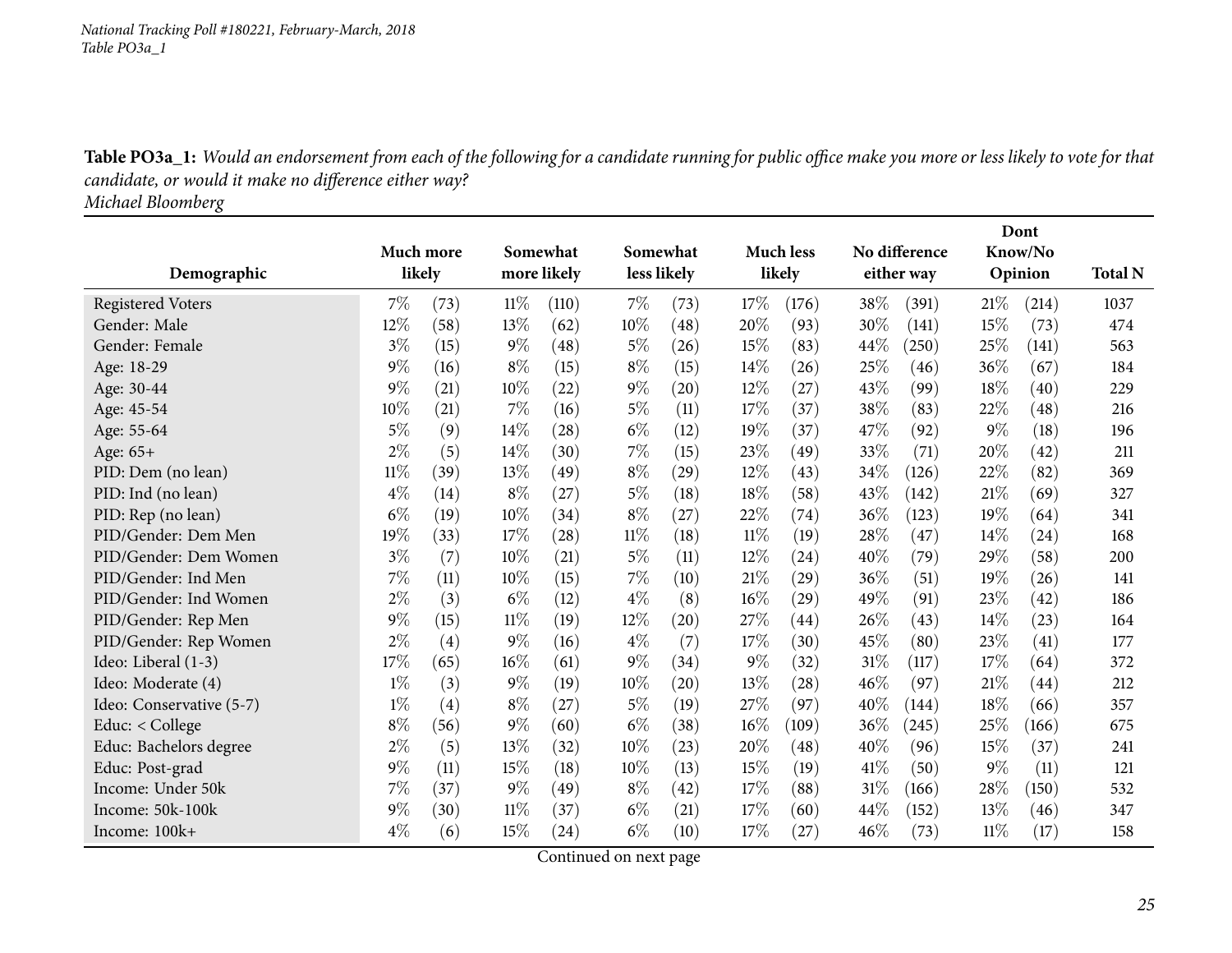Table PO3a\_1: Would an endorsement from each of the following for a candidate running for public office make you more or less likely to vote for that *candidate, or would it make no difference either way?*

*Michael Bloomberg*

|                             |       |                    |        |             |       |             |        |                  |      |                    |      | Dont    |                |
|-----------------------------|-------|--------------------|--------|-------------|-------|-------------|--------|------------------|------|--------------------|------|---------|----------------|
|                             |       | Much more          |        | Somewhat    |       | Somewhat    |        | <b>Much less</b> |      | No difference      |      | Know/No |                |
| Demographic                 |       | likely             |        | more likely |       | less likely |        | likely           |      | either way         |      | Opinion | <b>Total N</b> |
| <b>Registered Voters</b>    | $7\%$ | (73)               | 11%    | (110)       | $7\%$ | (73)        | 17%    | (176)            | 38\% | (391)              | 21%  | (214)   | 1037           |
| Ethnicity: White            | $7\%$ | (57)               | 10%    | (85)        | 7%    | (58)        | 17%    | (140)            | 41\% | (339)              | 19%  | (156)   | 835            |
| Ethnicity: Hispanic         | 17%   | (17)               | 17%    | (16)        | 15%   | (15)        | $8\%$  | (8)              | 21%  | (20)               | 23%  | (23)    | 99             |
| Ethnicity: Afr. Am.         | $9\%$ | (13)               | 13%    | (18)        | $5\%$ | (7)         | 17%    | (24)             | 27%  | (39)               | 30%  | (42)    | 143            |
| Ethnicity: Other            | $6\%$ | (3)                | 12%    | (7)         | 13\%  | (8)         | 20%    | (12)             | 22%  | (13)               | 27%  | (15)    | 58             |
| Relig: Protestant           | $8\%$ | (22)               | 12%    | (34)        | $8\%$ | (21)        | 19%    | (53)             | 37%  | (103)              | 17%  | (48)    | 280            |
| Relig: Roman Catholic       | $7\%$ | (13)               | $11\%$ | (23)        | $8\%$ | (16)        | 20%    | (40)             | 39%  | (77)               | 16%  | (32)    | 199            |
| Relig: Ath./Agn./None       | $3\%$ | (10)               | $8\%$  | (23)        | 7%    | (19)        | 14\%   | (41)             | 43\% | (124)              | 25%  | (72)    | 289            |
| Relig: Something Else       | 12%   | (19)               | 17%    | (26)        | $6\%$ | (10)        | 14\%   | (21)             | 30%  | (48)               | 21%  | (33)    | 157            |
| Relig: Evangelical          | $8\%$ | (24)               | $8\%$  | (22)        | $8\%$ | (23)        | 19%    | (55)             | 34%  | (97)               | 22%  | (62)    | 282            |
| Relig: Non-Evang. Catholics | 7%    | $\left( 20\right)$ | 13%    | (39)        | 7%    | (21)        | 19%    | (59)             | 40%  | (122)              | 15%  | (48)    | 309            |
| Relig: All Christian        | 7%    | $\left( 44\right)$ | 10%    | (61)        | $7\%$ | (44)        | 19%    | (113)            | 37%  | (219)              | 19%  | (110)   | 591            |
| Relig: All Non-Christian    | $6\%$ | (29)               | $11\%$ | (49)        | $7\%$ | (30)        | 14\%   | (62)             | 39%  | (172)              | 23%  | (104)   | 446            |
| Community: Urban            | 10%   | (28)               | 15%    | (41)        | $5\%$ | (14)        | 13%    | (34)             | 35%  | (93)               | 22%  | (60)    | 270            |
| Community: Suburban         | $6\%$ | (25)               | $9\%$  | (39)        | $9\%$ | (37)        | 16%    | (70)             | 40%  | (176)              | 20%  | (89)    | 436            |
| Community: Rural            | $6\%$ | $\left( 20\right)$ | $9\%$  | (30)        | $7\%$ | (22)        | 22%    | (71)             | 37%  | (122)              | 20%  | (65)    | 331            |
| Employ: Private Sector      | 10%   | (33)               | $11\%$ | (36)        | $7\%$ | (23)        | 14\%   | (47)             | 45\% | (148)              | 13%  | (44)    | 331            |
| <b>Employ: Government</b>   | 15%   | (11)               | 17%    | (13)        | $6\%$ | (5)         | 15%    | (12)             | 37%  | $\left( 29\right)$ | 10%  | (8)     | 78             |
| Employ: Self-Employed       | 13%   | (11)               | 16%    | (13)        | $9\%$ | (8)         | 21%    | (17)             | 26%  | (21)               | 15%  | (12)    | 83             |
| Employ: Homemaker           | $1\%$ | (1)                | $8\%$  | (7)         | $4\%$ | (4)         | 21%    | (20)             | 48%  | (46)               | 19%  | (18)    | 97             |
| Employ: Retired             | $2\%$ | (5)                | 12%    | (28)        | $8\%$ | (19)        | 21%    | (51)             | 39%  | (94)               | 18%  | (45)    | 242            |
| Employ: Unemployed          | $3\%$ | (3)                | 7%     | (5)         | $8\%$ | (6)         | 13%    | (10)             | 26%  | $\left( 20\right)$ | 43\% | (33)    | 77             |
| Employ: Other               | $6\%$ | (5)                | $6\%$  | (5)         | $6\%$ | (5)         | 13%    | (10)             | 27\% | $\left( 22\right)$ | 42%  | (35)    | 82             |
| Military HH: Yes            | $9\%$ | (15)               | 14%    | (23)        | $8\%$ | (14)        | 21%    | (33)             | 34%  | (55)               | 14%  | (23)    | 162            |
| Military HH: No             | 7%    | (57)               | 10%    | (88)        | $7\%$ | (60)        | $16\%$ | (142)            | 38%  | (337)              | 22%  | (191)   | 874            |
| RD/WT: Right Direction      | 10%   | (40)               | 11%    | (46)        | $7\%$ | (30)        | 22%    | (89)             | 32\% | (130)              | 17%  | (70)    | 406            |
| RD/WT: Wrong Track          | $5\%$ | (32)               | 10%    | (64)        | $7\%$ | (44)        | 14%    | (87)             | 41\% | (261)              | 23%  | (143)   | 631            |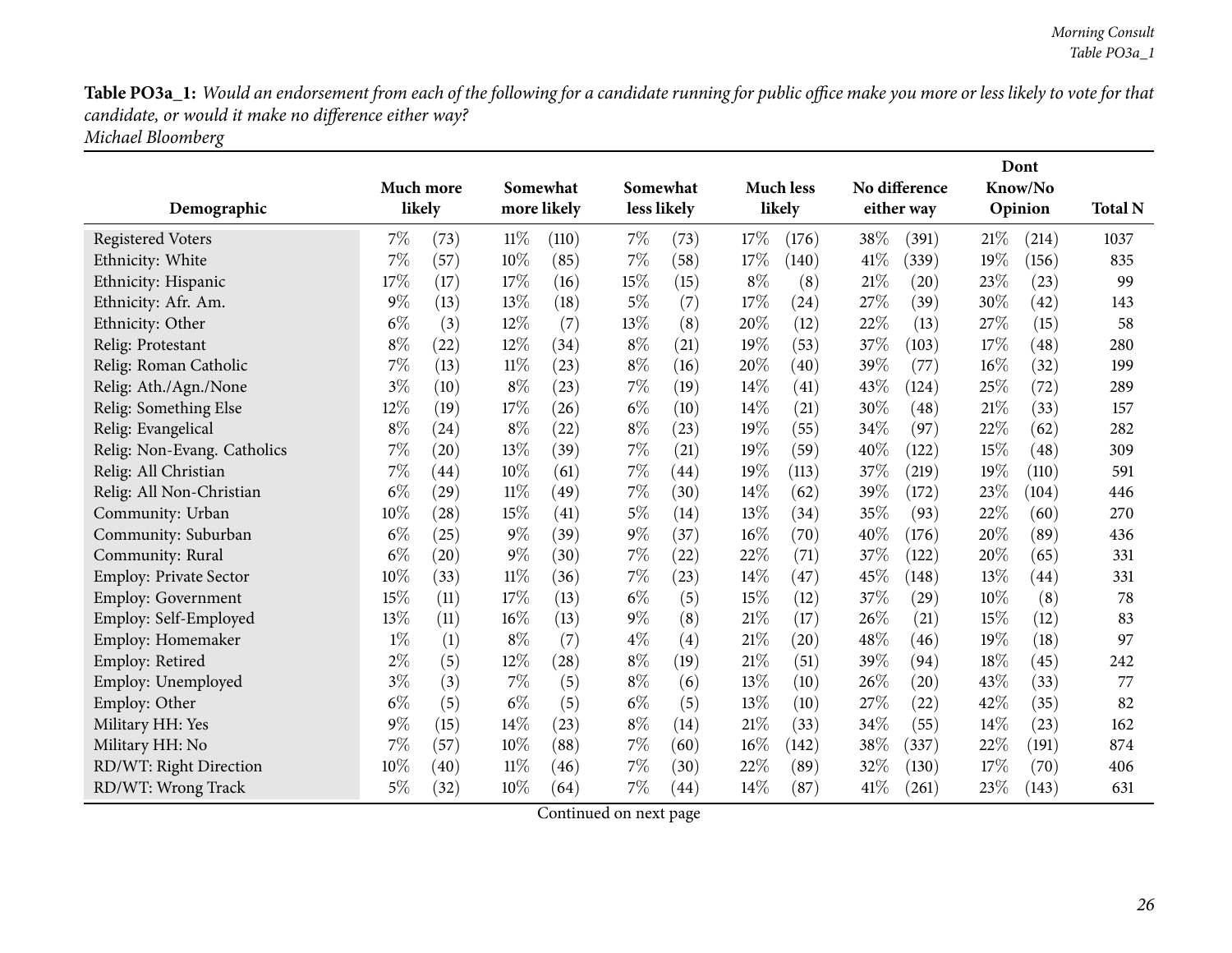Table PO3a\_1: Would an endorsement from each of the following for a candidate running for public office make you more or less likely to vote for that *candidate, or would it make no difference either way?*

*Michael Bloomberg*

|                                      |        |           |        |                    |       |                    |        |                    |        |                    |        | Dont               |                |
|--------------------------------------|--------|-----------|--------|--------------------|-------|--------------------|--------|--------------------|--------|--------------------|--------|--------------------|----------------|
|                                      |        | Much more |        | Somewhat           |       | Somewhat           |        | <b>Much less</b>   |        | No difference      |        | Know/No            |                |
| Demographic                          |        | likely    |        | more likely        |       | less likely        |        | likely             |        | either way         |        | Opinion            | <b>Total N</b> |
| <b>Registered Voters</b>             | $7\%$  | (73)      | $11\%$ | (110)              | $7\%$ | (73)               | 17%    | (176)              | 38\%   | (391)              | 21%    | (214)              | 1037           |
| <b>Strongly Approve</b>              | 15%    | (32)      | 7%     | (14)               | $7\%$ | (14)               | 28%    | (62)               | 30\%   | (66)               | $14\%$ | (31)               | 220            |
| Somewhat Approve                     | $4\%$  | (8)       | $10\%$ | $\left( 22\right)$ | $5\%$ | (11)               | 19%    | $\left( 42\right)$ | 43\%   | (98)               | 20%    | (45)               | 225            |
| Somewhat Disapprove                  | $3\%$  | (4)       | 17%    | (21)               | 10%   | (12)               | $9\%$  | (12)               | 37%    | (47)               | 24%    | (31)               | 126            |
| <b>Strongly Disapprove</b>           | $6\%$  | (24)      | $11\%$ | (47)               | $8\%$ | (32)               | $13\%$ | (56)               | 41\%   | (171)              | 21%    | (87)               | 416            |
| #1 Issue: Economy                    | $8\%$  | (23)      | $11\%$ | (34)               | $8\%$ | (25)               | 17%    | (53)               | 36\%   | (110)              | 19%    | (58)               | 303            |
| #1 Issue: Security                   | $4\%$  | (8)       | $7\%$  | (13)               | $7\%$ | (14)               | 27\%   | (52)               | 40%    | (78)               | $14\%$ | $\left( 28\right)$ | 193            |
| #1 Issue: Health Care                | 7%     | (11)      | 13%    | (21)               | $9\%$ | (14)               | 10%    | (16)               | 41%    | (65)               | 21\%   | (33)               | 161            |
| #1 Issue: Medicare / Social Security | $5\%$  | (8)       | 14%    | (21)               | $2\%$ | (4)                | 19%    | (29)               | 33\%   | (51)               | 27\%   | (43)               | 156            |
| #1 Issue: Women's Issues             | 12%    | (7)       | $6\%$  | (3)                | 10%   | (6)                | $1\%$  | (1)                | 37\%   | (22)               | 35%    | (21)               | 59             |
| #1 Issue: Education                  | $11\%$ | (8)       | $10\%$ | (8)                | $7\%$ | (5)                | 21%    | (16)               | 35%    | (26)               | 15%    | (12)               | 75             |
| #1 Issue: Other                      | $8\%$  | (4)       | $5\%$  | (2)                | $1\%$ | (1)                | 15%    | (8)                | 41\%   | (21)               | 30\%   | (16)               | 52             |
| 2016 Vote: Democrat Hillary Clinton  | $6\%$  | (21)      | 13%    | (47)               | $7\%$ | (25)               | $12\%$ | (42)               | 40\%   | (142)              | 22%    | (76)               | 354            |
| 2016 Vote: Republican Donald Trump   | 7%     | (26)      | $10\%$ | (38)               | $6\%$ | (25)               | 22\%   | (84)               | 39\%   | (150)              | $16\%$ | (62)               | 385            |
| 2016 Vote: Someone else              | $5\%$  | (5)       | $8\%$  | (8)                | $8\%$ | (8)                | 18%    | (19)               | $46\%$ | (47)               | 14%    | (14)               | 102            |
| 2012 Vote: Barack Obama              | $7\%$  | (28)      | $14\%$ | (56)               | $7\%$ | $\left( 29\right)$ | $12\%$ | (52)               | 41%    | (171)              | 19%    | (80)               | 415            |
| 2012 Vote: Mitt Romney               | $3\%$  | (9)       | $9\%$  | (25)               | $6\%$ | (18)               | 26\%   | (73)               | 42\%   | (117)              | $14\%$ | (40)               | 282            |
| 2012 Vote: Other                     | 2%     | (1)       | $6\%$  | (3)                | $3\%$ | (1)                | 24\%   | (12)               | $54\%$ | (28)               | $12\%$ | (6)                | 52             |
| 2012 Vote: Didn't Vote               | 12%    | (35)      | $9\%$  | (26)               | $9\%$ | (25)               | $13\%$ | (38)               | $26\%$ | $\left( 74\right)$ | $31\%$ | (88)               | 287            |
| 4-Region: Northeast                  | $6\%$  | (11)      | 13%    | (26)               | $5\%$ | (9)                | 16%    | (31)               | 38\%   | (75)               | 22%    | (43)               | 196            |
| 4-Region: Midwest                    | $5\%$  | (14)      | $10\%$ | (27)               | $7\%$ | (19)               | $16\%$ | $\left( 41\right)$ | 44\%   | (114)              | 17\%   | (43)               | 259            |
| 4-Region: South                      | 9%     | (36)      | $11\%$ | (41)               | $7\%$ | (26)               | 18%    | (67)               | 34\%   | (129)              | 22\%   | (83)               | 382            |
| 4-Region: West                       | $6\%$  | (12)      | $8\%$  | (16)               | $9\%$ | (19)               | 18%    | (35)               | $36\%$ | (72)               | 23%    | (45)               | 200            |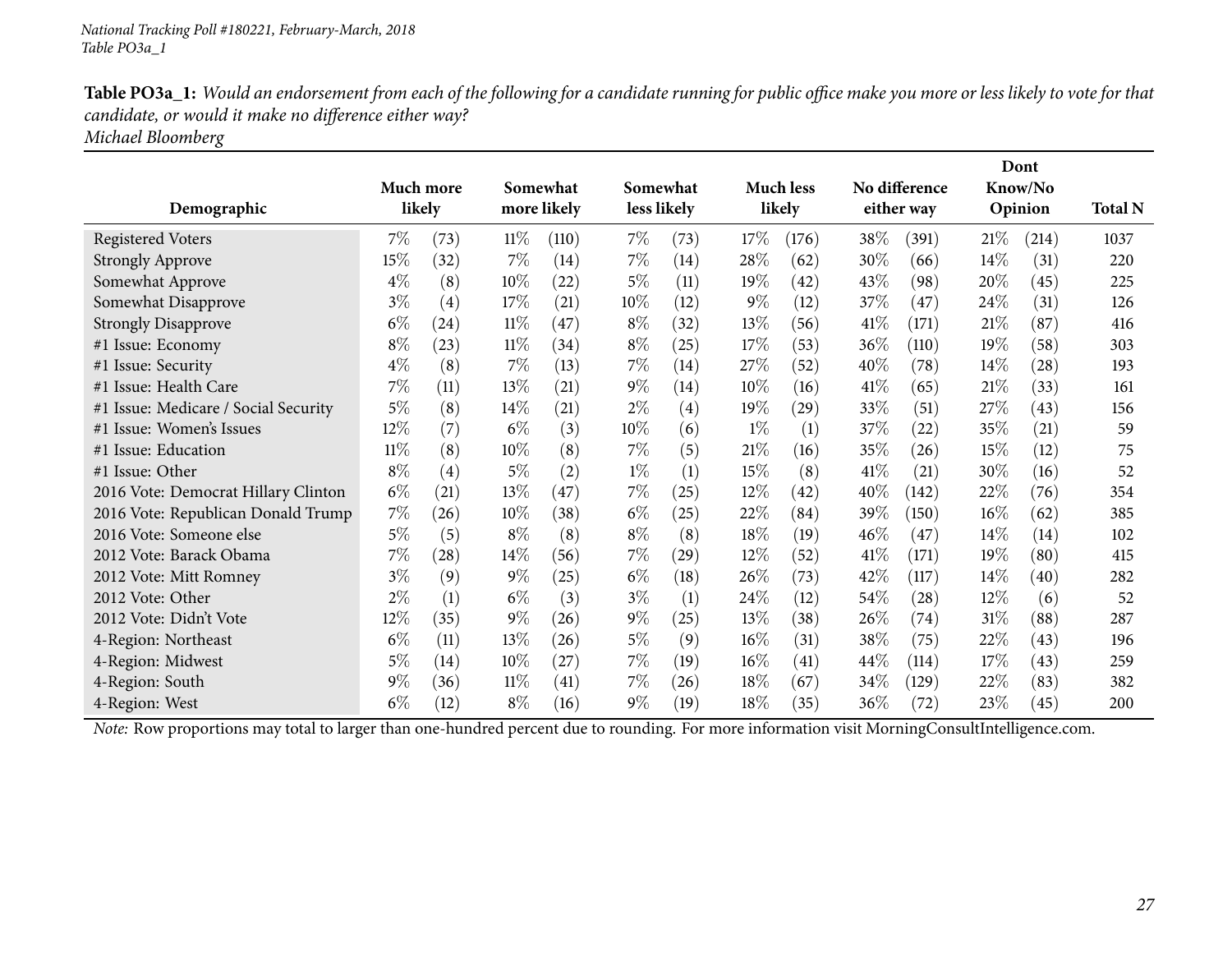Table PO3a\_4: Would an endorsement from each of the following for a candidate running for public office make you more or less likely to vote for that *candidate, or would it make no difference either way?*

*Warren Buffett*

<span id="page-27-0"></span>

|                          |        |           |     |             |             |                    |        |                    |      |               |       | Dont    |                |
|--------------------------|--------|-----------|-----|-------------|-------------|--------------------|--------|--------------------|------|---------------|-------|---------|----------------|
|                          |        | Much more |     | Somewhat    | Somewhat    |                    |        | <b>Much less</b>   |      | No difference |       | Know/No |                |
| Demographic              |        | likely    |     | more likely | less likely |                    |        | likely             |      | either way    |       | Opinion | <b>Total N</b> |
| <b>Registered Voters</b> | $12\%$ | (122)     | 20% | (201)       | $7\%$       | (69)               | 13%    | (137)              | 31%  | (310)         | 17%   | (176)   | 1015           |
| Gender: Male             | 18%    | (87)      | 24% | (119)       | 7%          | (36)               | 14%    | (71)               | 24\% | (117)         | 13%   | (62)    | 491            |
| Gender: Female           | 7%     | (35)      | 16% | (82)        | $6\%$       | (33)               | 13%    | (66)               | 37%  | (194)         | 22%   | (114)   | 524            |
| Age: 18-29               | 10%    | (18)      | 14% | (25)        | $11\%$      | (20)               | $12\%$ | (21)               | 22%  | (39)          | 31%   | (55)    | 178            |
| Age: 30-44               | 10%    | (26)      | 18% | (43)        | $5\%$       | (13)               | 12%    | (30)               | 34%  | (84)          | 20%   | (49)    | 245            |
| Age: 45-54               | 15%    | (31)      | 15% | (31)        | 10%         | (21)               | $11\%$ | (23)               | 33%  | (68)          | 14%   | (29)    | 204            |
| Age: 55-64               | 13%    | (21)      | 26% | (40)        | $2\%$       | (3)                | 18%    | (29)               | 33%  | (52)          | 7%    | (12)    | 157            |
| Age: 65+                 | 12%    | (27)      | 26% | (61)        | $5\%$       | (11)               | 15%    | (33)               | 29\% | (67)          | 13%   | (30)    | 230            |
| PID: Dem (no lean)       | 16%    | (54)      | 24% | (83)        | $3\%$       | (11)               | 10%    | (33)               | 29%  | (101)         | 18%   | (61)    | 343            |
| PID: Ind (no lean)       | 10%    | (37)      | 17% | (59)        | $9\%$       | (31)               | $11\%$ | (40)               | 33\% | (116)         | 20%   | (73)    | 354            |
| PID: Rep (no lean)       | 10%    | (31)      | 19% | (59)        | $9\%$       | (27)               | 20%    | (64)               | 29%  | (93)          | 13%   | (42)    | 317            |
| PID/Gender: Dem Men      | 24%    | (42)      | 29% | (52)        | $2\%$       | (4)                | 11%    | $\left( 20\right)$ | 20%  | (36)          | 13%   | (22)    | 177            |
| PID/Gender: Dem Women    | 7%     | (12)      | 19% | (31)        | $4\%$       | (7)                | $8\%$  | (13)               | 39%  | (65)          | 23%   | (39)    | 167            |
| PID/Gender: Ind Men      | 13%    | (19)      | 21% | (32)        | $9\%$       | (14)               | 15%    | (23)               | 28%  | (43)          | 14\%  | (22)    | 154            |
| PID/Gender: Ind Women    | 9%     | (17)      | 13% | (27)        | $8\%$       | (17)               | $8\%$  | (16)               | 36%  | (73)          | 25%   | (50)    | 200            |
| PID/Gender: Rep Men      | 16%    | (25)      | 22% | (35)        | 11%         | (18)               | 17%    | (27)               | 23%  | (38)          | 10%   | (17)    | 160            |
| PID/Gender: Rep Women    | $4\%$  | (6)       | 15% | (24)        | $6\%$       | (9)                | 24\%   | (37)               | 36\% | (56)          | 16%   | (25)    | 157            |
| Ideo: Liberal (1-3)      | 21%    | (69)      | 27% | (89)        | $8\%$       | $\left( 28\right)$ | $6\%$  | $\left( 20\right)$ | 22%  | (71)          | 15%   | (50)    | 327            |
| Ideo: Moderate (4)       | 9%     | (20)      | 19% | (43)        | $8\%$       | (19)               | 14\%   | (31)               | 37\% | (84)          | 13%   | (28)    | 224            |
| Ideo: Conservative (5-7) | $8\%$  | (28)      | 18% | (64)        | $4\%$       | (15)               | 20%    | (71)               | 34%  | (119)         | 15%   | (53)    | 350            |
| Educ: < College          | 12%    | (79)      | 16% | (101)       | $6\%$       | (41)               | 16%    | (101)              | 28\% | (179)         | 23%   | (148)   | 649            |
| Educ: Bachelors degree   | 12%    | (30)      | 22% | (54)        | 7%          | (18)               | $11\%$ | (27)               | 39%  | (96)          | $9\%$ | (22)    | 247            |
| Educ: Post-grad          | $11\%$ | (13)      | 39% | (46)        | $9\%$       | (11)               | 7%     | (8)                | 29%  | (35)          | $4\%$ | (5)     | 118            |
| Income: Under 50k        | 10%    | (53)      | 15% | (80)        | $8\%$       | (45)               | 14%    | (76)               | 26%  | (137)         | 27%   | (142)   | 532            |
| Income: 50k-100k         | 16%    | (56)      | 23% | (79)        | $5\%$       | (18)               | 13%    | (45)               | 35%  | (120)         | $8\%$ | (26)    | 343            |
| Income: 100k+            | 10%    | (13)      | 30% | (42)        | 5%          | (7)                | $11\%$ | (16)               | 38%  | (53)          | $6\%$ | (8)     | 139            |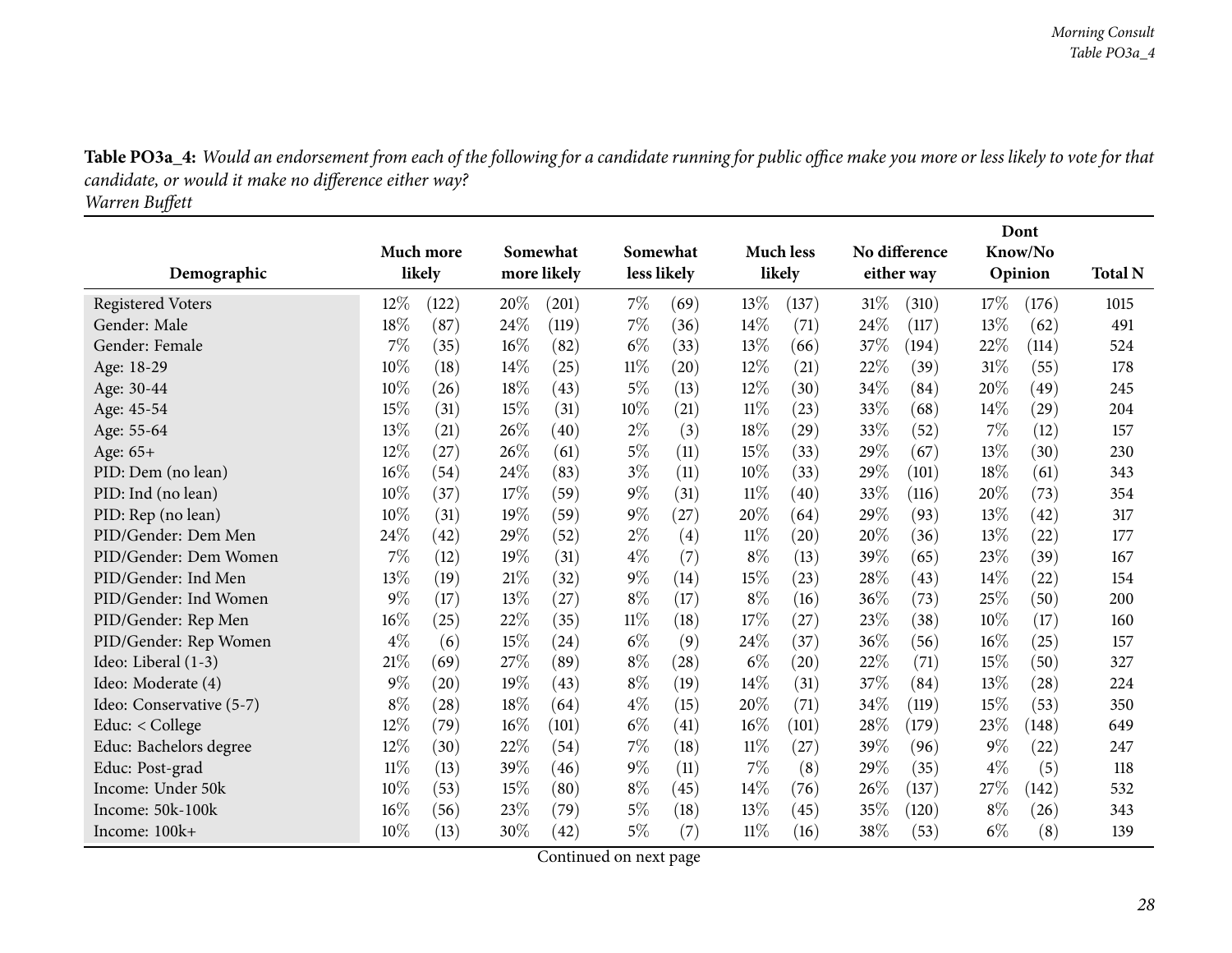Table PO3a\_4: Would an endorsement from each of the following for a candidate running for public office make you more or less likely to vote for that *candidate, or would it make no difference either way? Warren Buffett*

|                               |        |           |     |             |       |             |        |                  |        |               |        | Dont               |                |
|-------------------------------|--------|-----------|-----|-------------|-------|-------------|--------|------------------|--------|---------------|--------|--------------------|----------------|
|                               |        | Much more |     | Somewhat    |       | Somewhat    |        | <b>Much less</b> |        | No difference |        | Know/No            |                |
| Demographic                   |        | likely    |     | more likely |       | less likely |        | likely           |        | either way    |        | Opinion            | <b>Total N</b> |
| <b>Registered Voters</b>      | 12%    | (122)     | 20% | (201)       | $7\%$ | (69)        | 13%    | (137)            | $31\%$ | (310)         | 17%    | (176)              | 1015           |
| Ethnicity: White              | 13%    | (104)     | 20% | (171)       | $7\%$ | (58)        | 14%    | (113)            | 30%    | (254)         | 16%    | (133)              | 833            |
| Ethnicity: Hispanic           | 21%    | (20)      | 20% | (20)        | $9\%$ | (9)         | 12%    | (12)             | 19%    | (19)          | 19%    | (18)               | 98             |
| Ethnicity: Afr. Am.           | $11\%$ | (13)      | 16% | (19)        | $4\%$ | (5)         | $9\%$  | (11)             | 34%    | (40)          | 26%    | (30)               | 116            |
| Ethnicity: Other              | $8\%$  | (5)       | 17% | (11)        | $9\%$ | (6)         | 21%    | (13)             | 26\%   | (17)          | 19%    | (13)               | 65             |
| Relig: Protestant             | 15%    | (40)      | 20% | (53)        | 7%    | (18)        | 16%    | (44)             | 31\%   | (84)          | 11%    | (30)               | 269            |
| Relig: Roman Catholic         | 9%     | (15)      | 23% | (40)        | $8\%$ | (14)        | 14%    | (24)             | 33\%   | (57)          | 13%    | (23)               | 173            |
| Relig: Ath./Agn./None         | 9%     | (27)      | 18% | (53)        | $8\%$ | (24)        | 11%    | (31)             | 30%    | (89)          | 23%    | (68)               | 293            |
| Relig: Something Else         | 19%    | (31)      | 18% | (29)        | $6\%$ | (10)        | $11\%$ | (18)             | 34\%   | (56)          | 13%    | (22)               | 166            |
| Relig: Evangelical            | 9%     | (25)      | 18% | (49)        | $6\%$ | (16)        | 20%    | (56)             | 28%    | (77)          | 20%    | (54)               | 275            |
| Relig: Non-Evang. Catholics   | 14%    | (39)      | 25% | (70)        | $7\%$ | (20)        | $11\%$ | (32)             | 32%    | (89)          | $11\%$ | (32)               | 280            |
| Relig: All Christian          | $11\%$ | (64)      | 21% | (118)       | $6\%$ | (35)        | 16%    | (88)             | 30%    | (166)         | 15%    | (85)               | 556            |
| Relig: All Non-Christian      | 13%    | (58)      | 18% | (83)        | 7%    | (34)        | 11%    | (49)             | 32%    | (145)         | 20%    | (90)               | 459            |
| Community: Urban              | 15%    | $^{'}40)$ | 21% | (56)        | $9\%$ | (24)        | $9\%$  | (24)             | 29%    | (78)          | $16\%$ | $\left( 44\right)$ | 266            |
| Community: Suburban           | 12%    | (53)      | 19% | (83)        | $6\%$ | (27)        | 15%    | (64)             | 33%    | (143)         | 16%    | (69)               | 440            |
| Community: Rural              | 9%     | (28)      | 20% | (62)        | $6\%$ | (18)        | 16%    | (48)             | 29%    | (89)          | $20\%$ | (63)               | 309            |
| <b>Employ: Private Sector</b> | 15%    | (49)      | 22% | (70)        | $6\%$ | (19)        | 13%    | (41)             | 31%    | (98)          | 13%    | (40)               | 316            |
| <b>Employ: Government</b>     | 24%    | (18)      | 21% | (16)        | $6\%$ | (5)         | 14%    | (11)             | 31%    | (24)          | $4\%$  | (3)                | 78             |
| Employ: Self-Employed         | 14%    | (12)      | 23% | (19)        | $9\%$ | (7)         | 13%    | (11)             | 31%    | (26)          | 10%    | (9)                | 85             |
| Employ: Homemaker             | $4\%$  | (3)       | 11% | (10)        | $8\%$ | (7)         | 19%    | (16)             | 36\%   | (31)          | 23%    | (20)               | 86             |
| Employ: Retired               | 9%     | (21)      | 25% | (58)        | 7%    | (16)        | 17%    | (39)             | 27\%   | (63)          | 15%    | (35)               | 232            |
| Employ: Unemployed            | $8\%$  | (6)       | 10% | (8)         | $9\%$ | (6)         | $9\%$  | (7)              | 25%    | (19)          | 39%    | (29)               | 75             |
| Employ: Other                 | $4\%$  | (4)       | 16% | (16)        | $5\%$ | (5)         | 10%    | (10)             | 34%    | (32)          | 31\%   | $\left( 29\right)$ | 96             |
| Military HH: Yes              | 15%    | (28)      | 25% | (47)        | $9\%$ | (16)        | $11\%$ | (20)             | 28%    | (53)          | 14%    | (26)               | 191            |
| Military HH: No               | $11\%$ | (94)      | 19% | (153)       | $6\%$ | (53)        | 14%    | (117)            | $31\%$ | (257)         | 18%    | (150)              | 823            |
| RD/WT: Right Direction        | 13%    | (47)      | 22% | (79)        | $9\%$ | (31)        | 18%    | (64)             | 26%    | (95)          | 13%    | (46)               | 362            |
| RD/WT: Wrong Track            | 12%    | (75)      | 19% | (122)       | $6\%$ | (38)        | $11\%$ | (72)             | 33\%   | (215)         | $20\%$ | (130)              | 653            |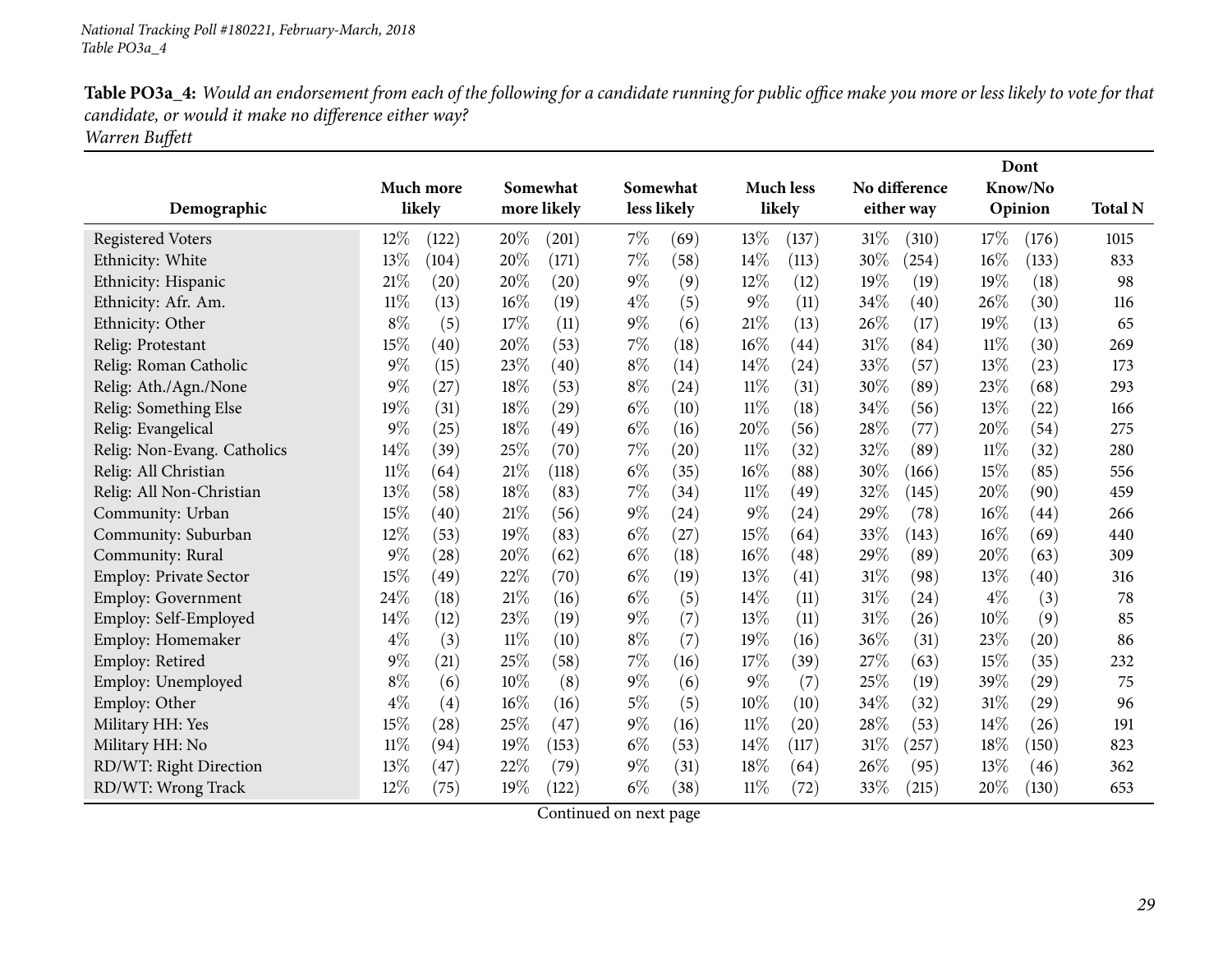Table PO3a\_4: Would an endorsement from each of the following for a candidate running for public office make you more or less likely to vote for that *candidate, or would it make no difference either way? Warren Buffett*

| Demographic                          |        | Much more<br>likely |        | Somewhat<br>more likely |        | Somewhat<br>less likely |        | <b>Much less</b><br>likely |        | No difference<br>either way |        | Dont<br>Know/No<br>Opinion | <b>Total N</b> |
|--------------------------------------|--------|---------------------|--------|-------------------------|--------|-------------------------|--------|----------------------------|--------|-----------------------------|--------|----------------------------|----------------|
| <b>Registered Voters</b>             | 12\%   | (122)               | 20%    | (201)                   | $7\%$  | (69)                    | 13\%   | (137)                      | $31\%$ | (310)                       | 17\%   | (176)                      | 1015           |
| <b>Strongly Approve</b>              | 17\%   | (35)                | 21%    | (42)                    | $7\%$  | (14)                    | 21%    | (43)                       | 23\%   | (46)                        | 12%    | $\left( 24\right)$         | 203            |
| Somewhat Approve                     | $8\%$  | (18)                | 18%    | (41)                    | $8\%$  | (18)                    | 17\%   | (38)                       | 35%    | (78)                        | 14\%   | (31)                       | 223            |
| Somewhat Disapprove                  | $9\%$  | (12)                | 17%    | (24)                    | $9\%$  | (12)                    | 13%    | (18)                       | 38%    | (53)                        | $14\%$ | (20)                       | 139            |
| <b>Strongly Disapprove</b>           | 13%    | (51)                | $21\%$ | (85)                    | $5\%$  | (20)                    | $9\%$  | (37)                       | 31\%   | (124)                       | 20%    | (82)                       | 399            |
| Dont Know / No Opinion               | 12\%   | (6)                 | 18%    | (9)                     | $11\%$ | (5)                     | $2\%$  | (1)                        | 18%    | (9)                         | 39%    | $\left( 20\right)$         | 50             |
| #1 Issue: Economy                    | 10%    | (27)                | 20%    | (55)                    | $7\%$  | (19)                    | 15%    | (41)                       | 34\%   | (95)                        | $16\%$ | (44)                       | 281            |
| #1 Issue: Security                   | $9\%$  | (18)                | 19%    | (36)                    | $8\%$  | (14)                    | $16\%$ | (30)                       | 31\%   | (58)                        | 18%    | (34)                       | 190            |
| #1 Issue: Health Care                | $12\%$ | (19)                | 22%    | (35)                    | $4\%$  | (6)                     | 10%    | (16)                       | 32\%   | (51)                        | 20%    | (31)                       | 158            |
| #1 Issue: Medicare / Social Security | 13\%   | (22)                | 22%    | (35)                    | $8\%$  | (14)                    | 13\%   | (21)                       | 29\%   | (46)                        | 15\%   | (24)                       | 162            |
| #1 Issue: Women's Issues             | 22%    | (12)                | 14\%   | (8)                     | 13\%   | (7)                     | 10%    | (5)                        | 24\%   | (13)                        | $16\%$ | (8)                        | 54             |
| #1 Issue: Education                  | 12%    | (8)                 | 18%    | (13)                    | $8\%$  | (5)                     | 15%    | (10)                       | 30%    | (21)                        | 17%    | (12)                       | 69             |
| #1 Issue: Other                      | $10\%$ | (6)                 | 17%    | (10)                    | $3\%$  | (2)                     | 17%    | (10)                       | 24\%   | (14)                        | 30%    | (17)                       | 58             |
| 2016 Vote: Democrat Hillary Clinton  | 13%    | (47)                | 26%    | (94)                    | $6\%$  | (20)                    | $9\%$  | (31)                       | 28%    | (98)                        | 18%    | (64)                       | 354            |
| 2016 Vote: Republican Donald Trump   | $11\%$ | (40)                | 19%    | (67)                    | $6\%$  | (22)                    | 21%    | (74)                       | $31\%$ | (112)                       | 12%    | (42)                       | 358            |
| 2016 Vote: Someone else              | 12%    | (12)                | 16%    | (16)                    | $9\%$  | (9)                     | $8\%$  | (8)                        | 41\%   | (41)                        | $14\%$ | (14)                       | 101            |
| 2012 Vote: Barack Obama              | 14%    | (56)                | 26%    | (105)                   | $5\%$  | (18)                    | $11\%$ | (43)                       | 29%    | (115)                       | $16\%$ | (64)                       | 400            |
| 2012 Vote: Mitt Romney               | $8\%$  | (22)                | 18%    | (47)                    | $6\%$  | (16)                    | 22\%   | (59)                       | 35%    | (93)                        | $11\%$ | (30)                       | 267            |
| 2012 Vote: Other                     | $1\%$  | (1)                 | 14\%   | (9)                     | 13%    | (8)                     | 13%    | (8)                        | 42\%   | (27)                        | 18%    | (11)                       | 65             |
| 2012 Vote: Didn't Vote               | 15\%   | $\left( 44\right)$  | 14\%   | (41)                    | $9\%$  | (27)                    | $9\%$  | (27)                       | 26\%   | (75)                        | 25\%   | (70)                       | 283            |
| 4-Region: Northeast                  | $8\%$  | (15)                | $21\%$ | (39)                    | $8\%$  | (15)                    | 18\%   | (34)                       | 30%    | (56)                        | $16\%$ | (29)                       | 188            |
| 4-Region: Midwest                    | $10\%$ | (25)                | 22%    | (56)                    | $7\%$  | (18)                    | $11\%$ | (27)                       | 32%    | (80)                        | 17\%   | (43)                       | 249            |
| 4-Region: South                      | 15%    | (56)                | 18%    | (68)                    | $6\%$  | (22)                    | 12%    | (45)                       | 33%    | (123)                       | $16\%$ | (61)                       | 375            |
| 4-Region: West                       | 12%    | (25)                | 19%    | (38)                    | 7%     | (15)                    | 15%    | (31)                       | 25%    | (51)                        | 21%    | (42)                       | 202            |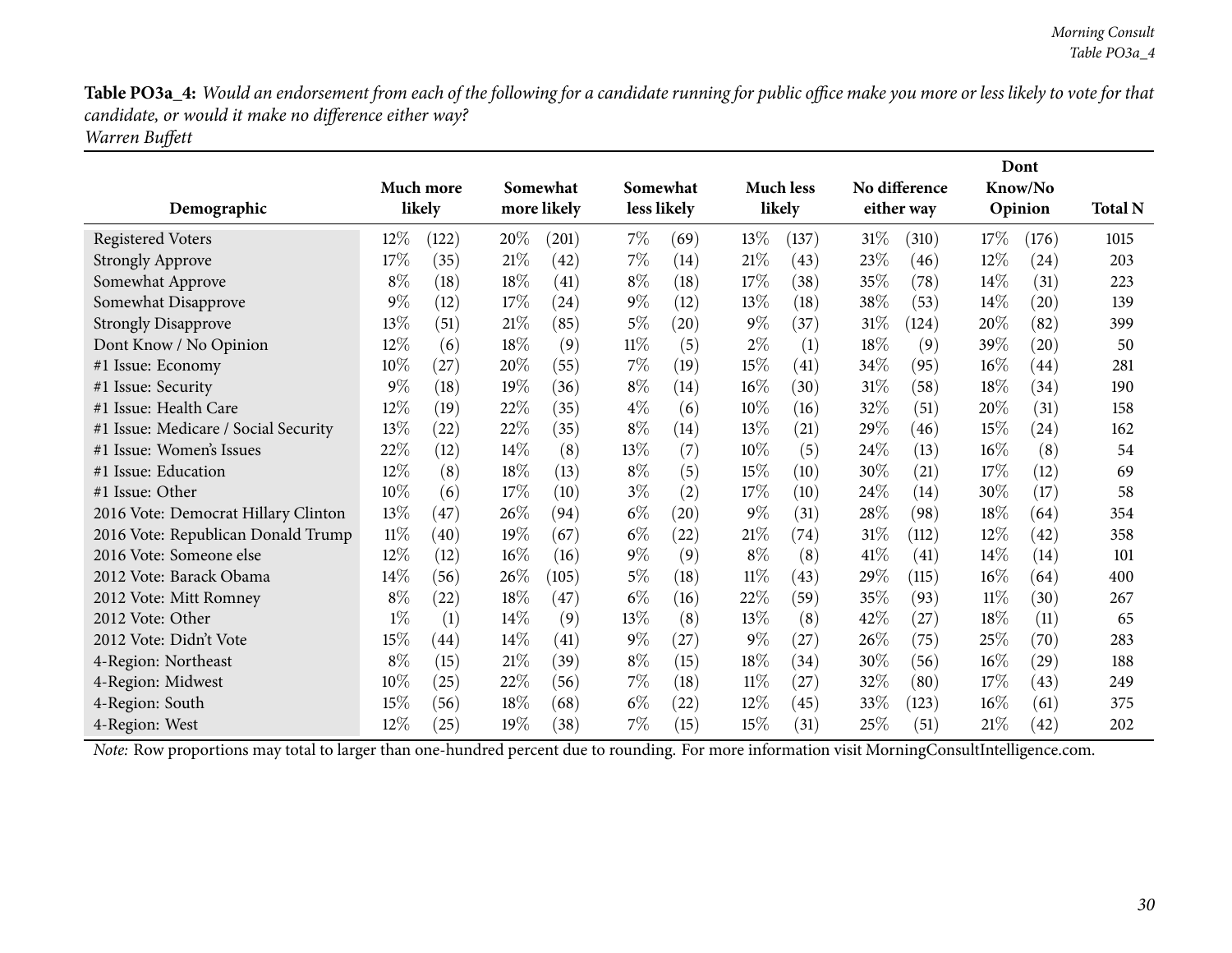Table PO3a\_5: Would an endorsement from each of the following for a candidate running for public office make you more or less likely to vote for that *candidate, or would it make no difference either way?*

*Labor Unions*

<span id="page-30-0"></span>

|                          |        |           |       |                    |        |                    |       |                    |      |               |        | Dont    |                |
|--------------------------|--------|-----------|-------|--------------------|--------|--------------------|-------|--------------------|------|---------------|--------|---------|----------------|
|                          |        | Much more |       | Somewhat           |        | Somewhat           |       | <b>Much less</b>   |      | No difference |        | Know/No |                |
| Demographic              | likely |           |       | more likely        |        | less likely        |       | likely             |      | either way    |        | Opinion | <b>Total N</b> |
| <b>Registered Voters</b> | $9\%$  | (94)      | 15%   | (160)              | $8\%$  | (86)               | 19%   | (195)              | 33\% | (341)         | $16\%$ | (162)   | 1038           |
| Gender: Male             | 13%    | (62)      | 16%   | (79)               | $9\%$  | (46)               | 24%   | (117)              | 28%  | (135)         | 10%    | (50)    | 488            |
| Gender: Female           | $6\%$  | (32)      | 15%   | (81)               | 7%     | (41)               | 14%   | (78)               | 37%  | (206)         | 20%    | (112)   | 550            |
| Age: 18-29               | 10%    | (17)      | 16%   | (28)               | 10%    | (18)               | 12%   | (21)               | 27%  | (47)          | 26%    | (45)    | 174            |
| Age: 30-44               | $11\%$ | (28)      | 18%   | (45)               | $7\%$  | (18)               | 15%   | (37)               | 31%  | (79)          | 19%    | (48)    | 255            |
| Age: 45-54               | $11\%$ | (22)      | 13%   | (26)               | $8\%$  | (17)               | 20%   | (41)               | 37%  | (76)          | $11\%$ | (23)    | 205            |
| Age: 55-64               | $6\%$  | (10)      | 18%   | (32)               | $9\%$  | (16)               | 22%   | (41)               | 35%  | (64)          | $11\%$ | (20)    | 182            |
| Age: 65+                 | $8\%$  | (17)      | 13%   | (29)               | $8\%$  | (17)               | 25%   | (55)               | 34%  | (76)          | 12%    | (27)    | 221            |
| PID: Dem (no lean)       | 15%    | (54)      | 22%   | (79)               | $4\%$  | (15)               | 10%   | (34)               | 32%  | (115)         | $16\%$ | (57)    | 354            |
| PID: Ind (no lean)       | $9\%$  | (30)      | 14%   | (48)               | $9\%$  | (33)               | 18%   | (62)               | 35%  | (122)         | 15%    | (52)    | 346            |
| PID: Rep (no lean)       | $3\%$  | (10)      | 10%   | (33)               | $11\%$ | (38)               | 29%   | (99)               | 31%  | (104)         | $16\%$ | (53)    | 338            |
| PID/Gender: Dem Men      | 23%    | (39)      | 23%   | (39)               | $5\%$  | (8)                | 14%   | (24)               | 25%  | (41)          | 10%    | (16)    | 168            |
| PID/Gender: Dem Women    | $8\%$  | (15)      | 21%   | (40)               | $4\%$  | (7)                | $5\%$ | (10)               | 39%  | (74)          | 22%    | (41)    | 187            |
| PID/Gender: Ind Men      | $9\%$  | (15)      | 12%   | (20)               | $8\%$  | (14)               | 24%   | (38)               | 32%  | (52)          | 14%    | (22)    | 162            |
| PID/Gender: Ind Women    | $8\%$  | (15)      | 15%   | $\left( 28\right)$ | 10%    | (19)               | 13%   | (23)               | 38\% | (70)          | $16\%$ | (29)    | 184            |
| PID/Gender: Rep Men      | $5\%$  | (8)       | 13%   | (20)               | 15%    | (24)               | 34%   | (55)               | 26%  | (41)          | 7%     | (11)    | 159            |
| PID/Gender: Rep Women    | $1\%$  | (2)       | 7%    | (13)               | $8\%$  | (15)               | 25%   | (44)               | 35%  | (62)          | 24\%   | (42)    | 179            |
| Ideo: Liberal (1-3)      | 20%    | (65)      | 25%   | (82)               | $8\%$  | (26)               | 7%    | (23)               | 30%  | (100)         | $11\%$ | (35)    | 331            |
| Ideo: Moderate (4)       | $5\%$  | (10)      | 18%   | (38)               | $9\%$  | $\left( 20\right)$ | 16%   | (34)               | 38%  | (82)          | $14\%$ | (31)    | 215            |
| Ideo: Conservative (5-7) | $3\%$  | (11)      | $9\%$ | (36)               | $9\%$  | (35)               | 31%   | (117)              | 33%  | (125)         | 14%    | (54)    | 378            |
| Educ: < College          | $11\%$ | (77)      | 12%   | (83)               | $7\%$  | (50)               | 17\%  | (118)              | 33%  | (223)         | 20%    | (134)   | 684            |
| Educ: Bachelors degree   | 5%     | (12)      | 18%   | (43)               | 10%    | (23)               | 23%   | (55)               | 34%  | (80)          | 10%    | (23)    | 235            |
| Educ: Post-grad          | $4\%$  | (5)       | 29%   | (34)               | 11%    | (14)               | 18%   | $\left( 22\right)$ | 33%  | (39)          | $4\%$  | (5)     | 119            |
| Income: Under 50k        | $9\%$  | (50)      | 13%   | (71)               | $8\%$  | (45)               | 19%   | (103)              | 31%  | (168)         | 20%    | (109)   | 546            |
| Income: 50k-100k         | $11\%$ | (36)      | 16%   | (55)               | $7\%$  | (24)               | 20%   | (66)               | 33\% | (111)         | $13\%$ | (42)    | 334            |
| Income: 100k+            | $5\%$  | (9)       | 22%   | (34)               | $11\%$ | (17)               | 16%   | (26)               | 39%  | (62)          | $7\%$  | (10)    | 158            |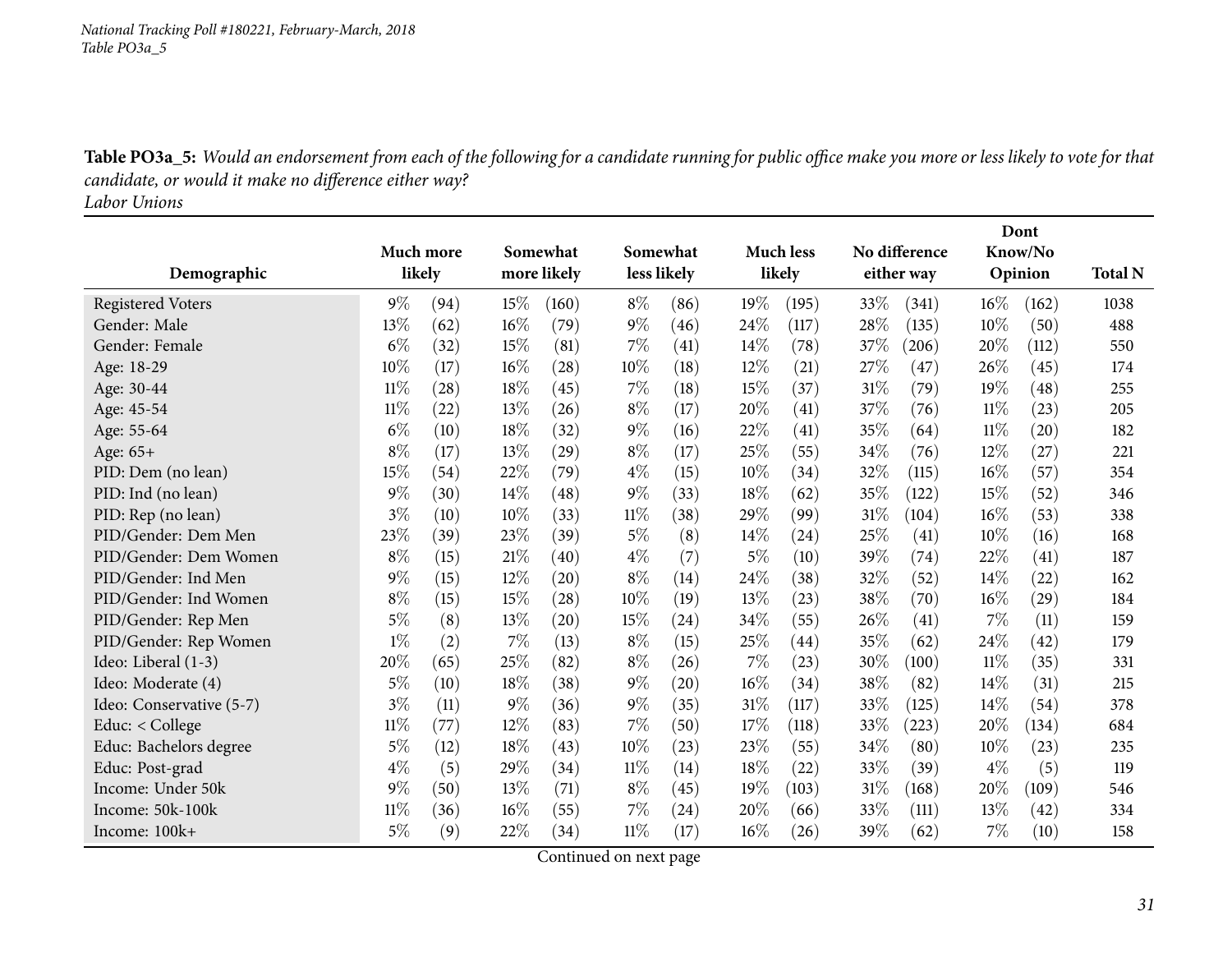Table PO3a\_5: Would an endorsement from each of the following for a candidate running for public office make you more or less likely to vote for that *candidate, or would it make no difference either way?*

*Labor Unions*

|                               |           |      |       |             |        |                    |        |                  |        |                     |        | Dont    |                |
|-------------------------------|-----------|------|-------|-------------|--------|--------------------|--------|------------------|--------|---------------------|--------|---------|----------------|
|                               | Much more |      |       | Somewhat    |        | Somewhat           |        | <b>Much less</b> |        | No difference       |        | Know/No |                |
| Demographic                   | likely    |      |       | more likely |        | less likely        |        | likely           |        | either way          |        | Opinion | <b>Total N</b> |
| <b>Registered Voters</b>      | $9\%$     | (94) | 15%   | (160)       | $8\%$  | (86)               | 19%    | (195)            | 33\%   | (341)               | $16\%$ | (162)   | 1038           |
| Ethnicity: White              | $8\%$     | (70) | 16%   | (132)       | $8\%$  | (65)               | 19%    | (164)            | 35%    | (295)               | 14%    | (120)   | 846            |
| Ethnicity: Hispanic           | 22%       | (21) | 24%   | (22)        | $7\%$  | (6)                | $11\%$ | (10)             | 17%    | (16)                | 20%    | (18)    | 94             |
| Ethnicity: Afr. Am.           | 13%       | (17) | 15%   | (20)        | $11\%$ | (14)               | 15%    | (20)             | 24%    | (32)                | 22%    | (29)    | 132            |
| Ethnicity: Other              | 12%       | (7)  | 14%   | (8)         | 12%    | (7)                | 18%    | (11)             | 24\%   | (15)                | 20%    | (12)    | 60             |
| Relig: Protestant             | $8\%$     | (21) | 12%   | (33)        | $8\%$  | (22)               | 26%    | (68)             | 31%    | (81)                | 15%    | (40)    | 264            |
| Relig: Roman Catholic         | $5\%$     | (10) | 19%   | (35)        | $8\%$  | (14)               | 21%    | (39)             | 37%    | (68)                | 10%    | (19)    | 185            |
| Relig: Ath./Agn./None         | 7%        | (21) | 16%   | (45)        | 7%     | (20)               | 14%    | (39)             | 37%    | (103)               | 18%    | (51)    | 278            |
| Relig: Something Else         | 15%       | (28) | 17%   | (32)        | $9\%$  | (16)               | 13%    | (25)             | 30%    | (55)                | 16%    | (30)    | 186            |
| Relig: Evangelical            | $8\%$     | (23) | 14%   | (39)        | $11\%$ | (31)               | 24%    | (67)             | 26%    | (75)                | 18%    | (50)    | 284            |
| Relig: Non-Evang. Catholics   | $8\%$     | (22) | 16%   | (46)        | 7%     | (19)               | 22%    | (63)             | 37%    | (108)               | $11\%$ | (31)    | 290            |
| Relig: All Christian          | $8\%$     | (45) | 15%   | (84)        | $9\%$  | (50)               | 23%    | (131)            | 32%    | (182)               | 14%    | (81)    | 574            |
| Relig: All Non-Christian      | $11\%$    | (49) | 16%   | (76)        | $8\%$  | (36)               | 14%    | (64)             | 34%    | (159)               | 17%    | (81)    | 464            |
| Community: Urban              | 15%       | (36) | 18%   | (44)        | 10%    | (24)               | 16%    | (38)             | 28%    | (68)                | 14%    | (33)    | 243            |
| Community: Suburban           | 7%        | (32) | 15%   | (73)        | $8\%$  | (38)               | 20%    | (97)             | 34%    | (164)               | 17%    | (80)    | 483            |
| Community: Rural              | 9%        | (27) | 14%   | (44)        | $8\%$  | (24)               | 19%    | (60)             | 35%    | (109)               | 16%    | (49)    | 311            |
| <b>Employ: Private Sector</b> | 10%       | (34) | 18%   | (60)        | $6\%$  | (21)               | 20%    | (67)             | 34%    | (112)               | 10%    | (33)    | 326            |
| <b>Employ: Government</b>     | 23%       | (21) | 17%   | (15)        | 17%    | (16)               | 19%    | (18)             | 21%    | (19)                | $2\%$  | (2)     | 91             |
| Employ: Self-Employed         | $8\%$     | (6)  | 13%   | (11)        | 12%    | (9)                | 19%    | (15)             | 37%    | (30)                | 11%    | (9)     | 81             |
| Employ: Homemaker             | $1\%$     | (1)  | 13%   | (11)        | 7%     | (6)                | 17%    | (15)             | 32%    | (28)                | 30%    | (26)    | 87             |
| Employ: Retired               | $6\%$     | (15) | 14%   | (33)        | 7%     | (17)               | 25%    | (59)             | 37%    | (88)                | 12%    | (28)    | 239            |
| Employ: Unemployed            | $11\%$    | (9)  | $6\%$ | (4)         | $8\%$  | (6)                | 15%    | (12)             | 25%    | (19)                | 35%    | (26)    | 76             |
| Employ: Other                 | $5\%$     | (4)  | 16%   | (14)        | $8\%$  | (8)                | $9\%$  | (8)              | 32%    | $\left( 29\right)$  | 31%    | (28)    | 91             |
| Military HH: Yes              | 13%       | (27) | 17%   | (33)        | $8\%$  | (16)               | 18%    | (35)             | $31\%$ | (61)                | 14%    | (27)    | 199            |
| Military HH: No               | $8\%$     | (67) | 15%   | (127)       | $8\%$  | (71)               | 19%    | (159)            | 33%    | $\left( 280\right)$ | $16\%$ | (135)   | 839            |
| RD/WT: Right Direction        | $9\%$     | (38) | 12%   | (49)        | 7%     | $\left( 29\right)$ | 25%    | (103)            | 31%    | (126)               | 15%    | (61)    | 407            |
| RD/WT: Wrong Track            | 9%        | (55) | 18%   | (111)       | $9\%$  | (57)               | 14%    | (91)             | 34%    | (215)               | 16%    | (101)   | 631            |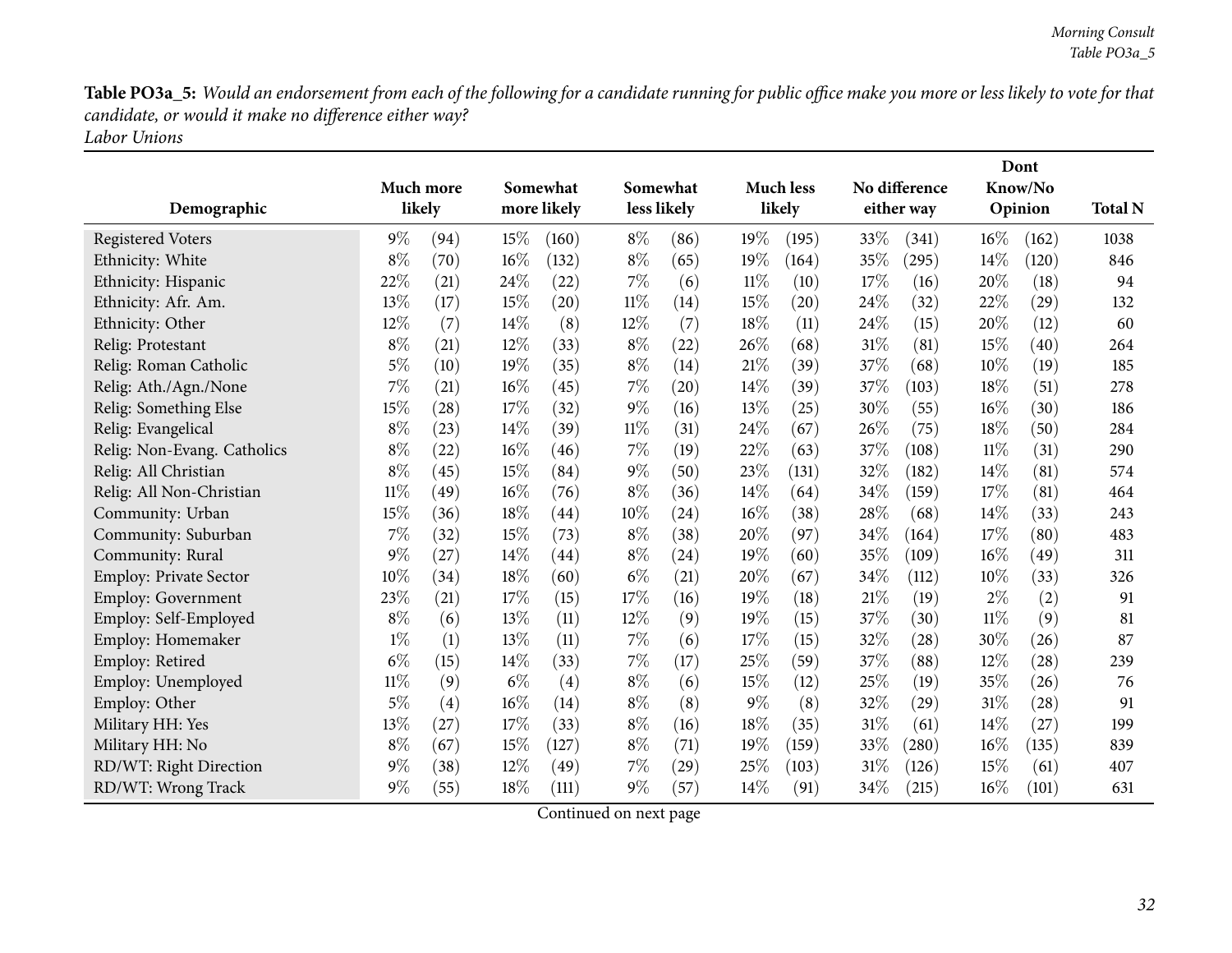Table PO3a\_5: Would an endorsement from each of the following for a candidate running for public office make you more or less likely to vote for that *candidate, or would it make no difference either way?*

*Labor Unions*

|                                      |       |           |        |                    |        |                    |        |                    |        |               |        | Dont    |                |
|--------------------------------------|-------|-----------|--------|--------------------|--------|--------------------|--------|--------------------|--------|---------------|--------|---------|----------------|
|                                      |       | Much more |        | Somewhat           |        | Somewhat           |        | <b>Much less</b>   |        | No difference |        | Know/No |                |
| Demographic                          |       | likely    |        | more likely        |        | less likely        |        | likely             |        | either way    |        | Opinion | <b>Total N</b> |
| <b>Registered Voters</b>             | $9\%$ | (94)      | $15\%$ | (160)              | $8\%$  | (86)               | $19\%$ | (195)              | 33\%   | (341)         | $16\%$ | (162)   | 1038           |
| <b>Strongly Approve</b>              | 14%   | (32)      | $9\%$  | $\left( 20\right)$ | $6\%$  | (13)               | 32%    | (74)               | $29\%$ | (66)          | $11\%$ | (25)    | 231            |
| Somewhat Approve                     | $6\%$ | (15)      | 10%    | (24)               | $10\%$ | (24)               | 21%    | (47)               | 36\%   | (82)          | 17%    | (39)    | 230            |
| Somewhat Disapprove                  | $4\%$ | (6)       | $14\%$ | (18)               | $9\%$  | (12)               | 23\%   | (31)               | 37\%   | (50)          | $11\%$ | (15)    | 133            |
| <b>Strongly Disapprove</b>           | 10%   | (40)      | 23%    | (91)               | $7\%$  | (28)               | 10%    | (41)               | $33\%$ | (133)         | $16\%$ | (65)    | 397            |
| #1 Issue: Economy                    | $9\%$ | (26)      | $14\%$ | (42)               | $12\%$ | (37)               | 23\%   | (70)               | 30\%   | (90)          | $11\%$ | (33)    | 298            |
| #1 Issue: Security                   | $5\%$ | (10)      | 13%    | (26)               | $6\%$  | (11)               | 26%    | (52)               | 35%    | (70)          | $16\%$ | (33)    | 203            |
| #1 Issue: Health Care                | $9\%$ | (16)      | 16%    | (27)               | $5\%$  | (9)                | $13\%$ | $\left( 22\right)$ | 42\%   | (71)          | 15%    | (25)    | 169            |
| #1 Issue: Medicare / Social Security | $8\%$ | (14)      | 15%    | (25)               | $9\%$  | (14)               | $14\%$ | (23)               | 33\%   | (54)          | 20%    | (33)    | 163            |
| #1 Issue: Women's Issues             | 12%   | (6)       | 20%    | (10)               | $4\%$  | (2)                | $8\%$  | (4)                | 27%    | (14)          | 29\%   | (15)    | 53             |
| #1 Issue: Education                  | 12\%  | (7)       | 26\%   | (16)               | 10%    | (6)                | 15%    | (9)                | 19%    | (12)          | 19%    | (12)    | 62             |
| #1 Issue: Other                      | 10%   | (5)       | $14\%$ | (7)                | $4\%$  | (2)                | 21%    | (11)               | 35\%   | (18)          | $16\%$ | (8)     | 51             |
| 2016 Vote: Democrat Hillary Clinton  | $9\%$ | (33)      | 23\%   | (80)               | $7\%$  | (25)               | $8\%$  | (26)               | 37\%   | (127)         | 16%    | (56)    | 348            |
| 2016 Vote: Republican Donald Trump   | 7%    | (26)      | $9\%$  | (35)               | $10\%$ | (37)               | 29%    | (111)              | 34\%   | (130)         | 12%    | (47)    | 387            |
| 2016 Vote: Someone else              | 7%    | (7)       | 19%    | (20)               | $8\%$  | (9)                | 29\%   | (30)               | 25\%   | (26)          | 12%    | (13)    | 105            |
| 2012 Vote: Barack Obama              | 12\%  | (49)      | 22\%   | (89)               | $7\%$  | $\left( 29\right)$ | $11\%$ | (47)               | 34\%   | (139)         | 14\%   | (60)    | 413            |
| 2012 Vote: Mitt Romney               | $2\%$ | (6)       | $8\%$  | (22)               | $9\%$  | (25)               | $36\%$ | (100)              | 32\%   | (87)          | 12%    | (34)    | 275            |
| 2012 Vote: Other                     | $2\%$ | (1)       | $6\%$  | (3)                | $4\%$  | (2)                | 30\%   | (17)               | 43\%   | (24)          | 15%    | (9)     | 56             |
| 2012 Vote: Didn't Vote               | 13%   | (38)      | 15%    | (45)               | $10\%$ | (30)               | $10\%$ | (31)               | $31\%$ | (92)          | 20%    | (60)    | 295            |
| 4-Region: Northeast                  | $6\%$ | (12)      | 15%    | (31)               | $8\%$  | (16)               | 19%    | (37)               | $34\%$ | (69)          | 18\%   | (37)    | 202            |
| 4-Region: Midwest                    | 7%    | (17)      | 20%    | (46)               | $8\%$  | (19)               | $18\%$ | (43)               | $34\%$ | (81)          | 13%    | (31)    | 238            |
| 4-Region: South                      | 12%   | (46)      | $10\%$ | (39)               | $8\%$  | (30)               | 18\%   | (70)               | 35%    | (132)         | $16\%$ | (61)    | 378            |
| 4-Region: West                       | $9\%$ | (19)      | 20%    | (44)               | $10\%$ | (22)               | 20%    | (44)               | $26\%$ | (58)          | 15%    | (34)    | 221            |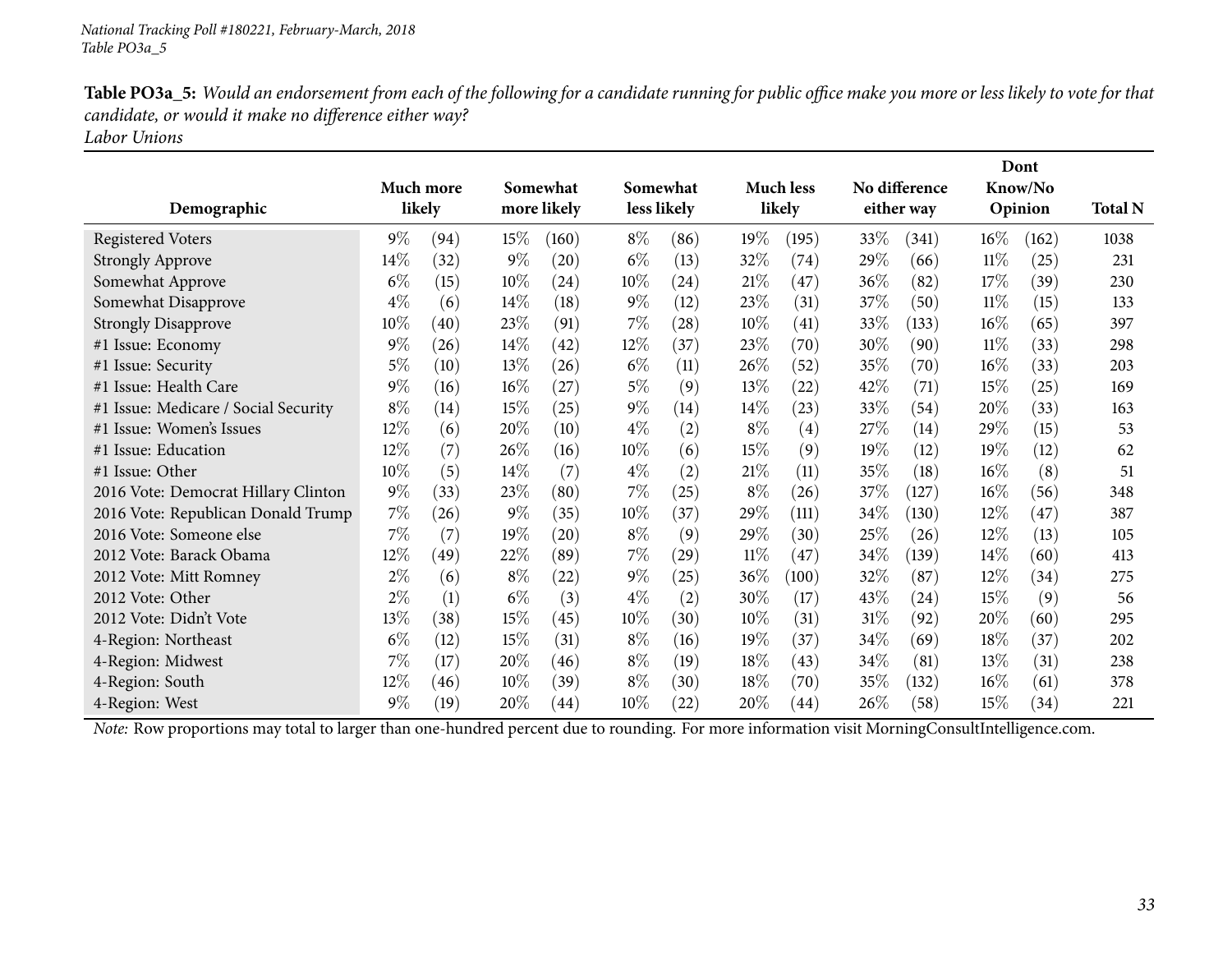Table PO3a\_6: Would an endorsement from each of the following for a candidate running for public office make you more or less likely to vote for that *candidate, or would it make no difference either way? NAACP*

<span id="page-33-0"></span>

|                          |           |      |       |             |          |             |        |                    |      |               |        | Dont    |                |
|--------------------------|-----------|------|-------|-------------|----------|-------------|--------|--------------------|------|---------------|--------|---------|----------------|
|                          | Much more |      |       | Somewhat    | Somewhat |             |        | <b>Much less</b>   |      | No difference |        | Know/No |                |
| Demographic              | likely    |      |       | more likely |          | less likely |        | likely             |      | either way    |        | Opinion | <b>Total N</b> |
| <b>Registered Voters</b> | $9\%$     | (94) | 14%   | (139)       | $8\%$    | (80)        | 19%    | (196)              | 34\% | (348)         | $16\%$ | (159)   | 1015           |
| Gender: Male             | 12%       | (54) | 16%   | (71)        | 10%      | (47)        | 21%    | (97)               | 28\% | (127)         | 13%    | (58)    | 454            |
| Gender: Female           | 7%        | (40) | 12%   | (68)        | $6\%$    | (33)        | 18%    | (99)               | 39%  | (220)         | 18%    | (101)   | 561            |
| Age: 18-29               | 10%       | (20) | 15%   | (30)        | 15%      | (29)        | $8\%$  | (16)               | 31%  | (61)          | 21%    | (41)    | 197            |
| Age: 30-44               | $9\%$     | (21) | 13%   | (30)        | $7\%$    | (16)        | 15%    | (36)               | 37%  | (88)          | 20%    | (48)    | 239            |
| Age: 45-54               | 12%       | (23) | 14%   | (28)        | $6\%$    | (12)        | 18%    | (35)               | 37%  | (71)          | $12\%$ | (23)    | 191            |
| Age: 55-64               | $6\%$     | (10) | 15%   | (24)        | $7\%$    | (11)        | 31%    | (50)               | 34%  | (55)          | 7%     | (10)    | 160            |
| Age: $65+$               | 9%        | (20) | 12%   | (27)        | $5\%$    | (12)        | 26%    | (59)               | 32%  | (73)          | 16%    | (36)    | 227            |
| PID: Dem (no lean)       | 17%       | (59) | 23%   | (79)        | $5\%$    | (16)        | $9\%$  | (31)               | 30%  | (104)         | 16%    | (54)    | 344            |
| PID: Ind (no lean)       | $6\%$     | (21) | 11%   | (40)        | 10%      | (34)        | 17%    | (59)               | 39%  | (138)         | 18%    | (63)    | 354            |
| PID: Rep (no lean)       | $4\%$     | (13) | $6\%$ | (20)        | $9\%$    | (30)        | 33%    | (106)              | 33\% | (106)         | 13%    | (42)    | 317            |
| PID/Gender: Dem Men      | 24%       | (34) | 25%   | (36)        | $8\%$    | (11)        | 7%     | (10)               | 27%  | (39)          | $9\%$  | (13)    | 143            |
| PID/Gender: Dem Women    | 12%       | (25) | 22\%  | (43)        | $2\%$    | (5)         | $11\%$ | (22)               | 33%  | (66)          | 20%    | (41)    | 201            |
| PID/Gender: Ind Men      | 7%        | (10) | 12%   | (19)        | $12\%$   | (19)        | 17%    | $\left( 27\right)$ | 32%  | (50)          | 21%    | (33)    | 158            |
| PID/Gender: Ind Women    | $5\%$     | (10) | 10%   | (20)        | $8\%$    | (16)        | 16%    | (32)               | 45\% | (88)          | 15%    | (30)    | 196            |
| PID/Gender: Rep Men      | $6\%$     | (9)  | 10%   | (16)        | $11\%$   | (17)        | 40%    | (61)               | 25%  | (39)          | $8\%$  | (12)    | 153            |
| PID/Gender: Rep Women    | $3\%$     | (4)  | $3\%$ | (4)         | $8\%$    | (12)        | 28%    | (45)               | 41\% | (67)          | 19%    | (31)    | 164            |
| Ideo: Liberal (1-3)      | 23%       | (79) | 26%   | (91)        | 7%       | (23)        | $6\%$  | (21)               | 27%  | (94)          | 11%    | (37)    | 344            |
| Ideo: Moderate (4)       | $2\%$     | (4)  | 15%   | (32)        | $10\%$   | (22)        | 14\%   | (30)               | 44%  | (91)          | 14%    | (30)    | 209            |
| Ideo: Conservative (5-7) | $1\%$     | (4)  | $3\%$ | (10)        | $8\%$    | (27)        | 37%    | (131)              | 35%  | (127)         | 17%    | (60)    | 360            |
| Educ: < College          | $11\%$    | (71) | 10%   | (67)        | $8\%$    | (54)        | 20%    | (131)              | 32%  | (211)         | 19%    | (125)   | 659            |
| Educ: Bachelors degree   | 5%        | (11) | 19%   | (43)        | $4\%$    | (10)        | 20%    | (47)               | 43%  | (98)          | 9%     | (22)    | 231            |
| Educ: Post-grad          | 10%       | (12) | 23%   | (29)        | 12%      | (16)        | 14%    | (18)               | 31%  | (39)          | 10%    | (12)    | 125            |
| Income: Under 50k        | $11\%$    | (56) | 11%   | (60)        | $9\%$    | (48)        | 18%    | (93)               | 31%  | (164)         | 20%    | (103)   | 525            |
| Income: 50k-100k         | $9\%$     | (29) | 16%   | (53)        | $7\%$    | (22)        | 22%    | (73)               | 35%  | (117)         | 13%    | (43)    | 336            |
| Income: 100k+            | $6\%$     | (9)  | 17%   | (26)        | $6\%$    | (10)        | 20%    | (30)               | 43%  | (66)          | 9%     | (13)    | 154            |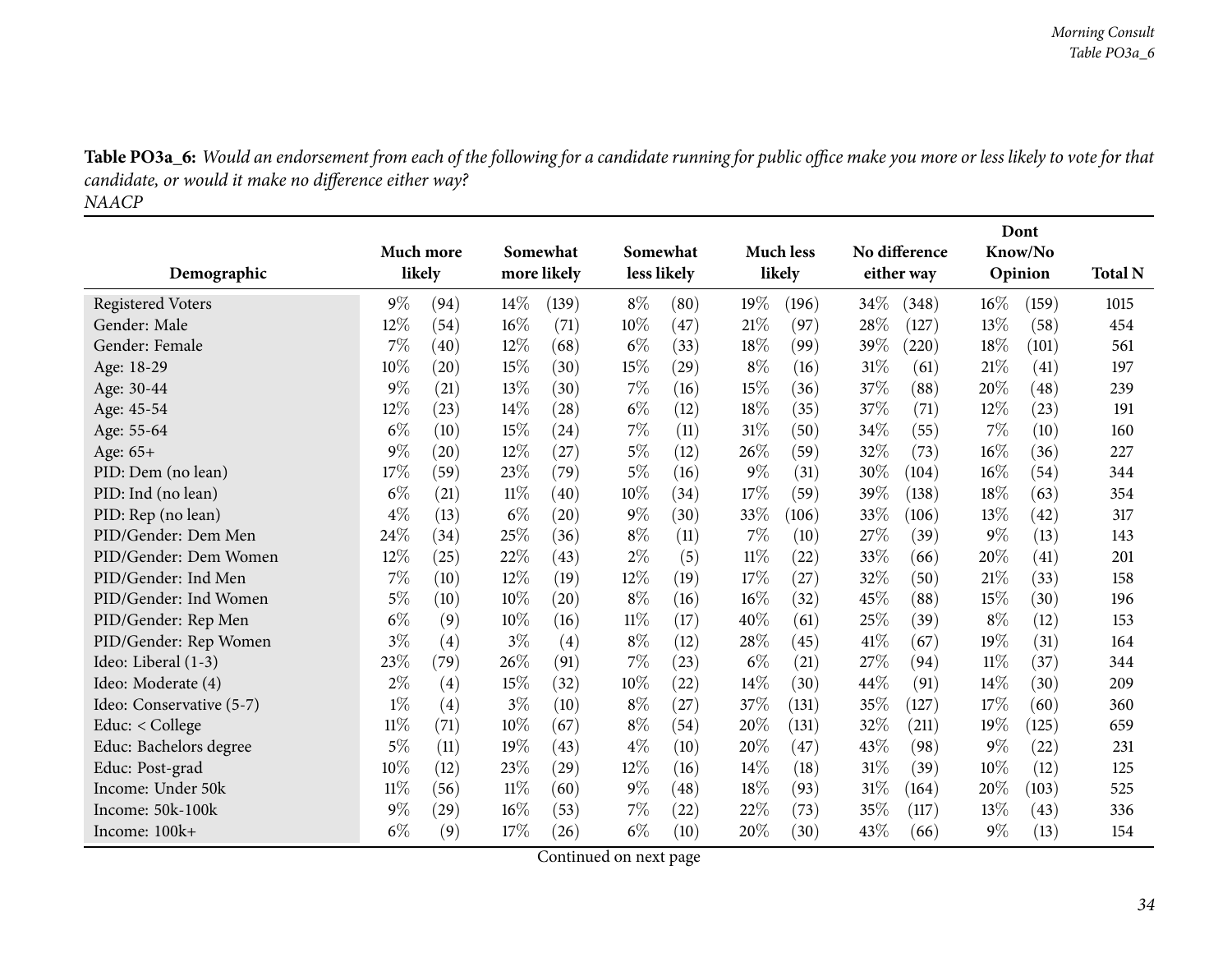Table PO3a\_6: Would an endorsement from each of the following for a candidate running for public office make you more or less likely to vote for that *candidate, or would it make no difference either way? NAACP*

| Demographic                   | likely | Much more          |       | Somewhat<br>more likely |       | Somewhat<br>less likely |        | <b>Much less</b><br>likely |     | No difference<br>either way |        | Dont<br>Know/No<br>Opinion | <b>Total N</b> |
|-------------------------------|--------|--------------------|-------|-------------------------|-------|-------------------------|--------|----------------------------|-----|-----------------------------|--------|----------------------------|----------------|
| <b>Registered Voters</b>      | $9\%$  | (94)               | 14\%  | (139)                   | $8\%$ | (80)                    | 19%    | (196)                      | 34% | (348)                       | $16\%$ | (159)                      | 1015           |
| Ethnicity: White              | 7%     | (59)               | 12%   | (104)                   | 7%    | (58)                    | 22%    | (184)                      | 37% | (313)                       | 15%    | (128)                      | 846            |
| Ethnicity: Hispanic           | 15%    | (14)               | 19%   | (17)                    | 14%   | (13)                    | 12%    | (11)                       | 27% | (24)                        | 14%    | (12)                       | 90             |
| Ethnicity: Afr. Am.           | 27\%   | (29)               | 23%   | (24)                    | 12%   | (13)                    | $2\%$  | (3)                        | 19% | (21)                        | 16%    | (18)                       | 108            |
| Ethnicity: Other              | 9%     | (5)                | 18%   | (11)                    | 13%   | (8)                     | $16\%$ | (10)                       | 22% | (14)                        | 22%    | (13)                       | 61             |
| Relig: Protestant             | 10%    | (26)               | 10%   | (26)                    | $8\%$ | (20)                    | 28%    | (75)                       | 31% | (82)                        | 14\%   | (37)                       | 268            |
| Relig: Roman Catholic         | $3\%$  | (4)                | 14%   | (24)                    | $6\%$ | (10)                    | 21%    | (35)                       | 43% | (71)                        | 13%    | (23)                       | 168            |
| Relig: Ath./Agn./None         | $11\%$ | (32)               | 17%   | (51)                    | $8\%$ | (22)                    | $11\%$ | (34)                       | 37% | (111)                       | 15%    | (46)                       | 295            |
| Relig: Something Else         | 13%    | $\left( 22\right)$ | 15%   | (25)                    | $9\%$ | (16)                    | $16\%$ | $\left( 28\right)$         | 27% | (46)                        | 20%    | (34)                       | 171            |
| Relig: Evangelical            | 7%     | (19)               | 9%    | (24)                    | $9\%$ | (25)                    | 27%    | (74)                       | 32% | (88)                        | 16%    | (44)                       | 274            |
| Relig: Non-Evang. Catholics   | $8\%$  | (21)               | 14%   | (39)                    | $6\%$ | (16)                    | 22%    | (61)                       | 37% | (103)                       | 13%    | (36)                       | 275            |
| Relig: All Christian          | 7%     | (40)               | 11%   | (63)                    | 7%    | (41)                    | 25%    | (135)                      | 35% | (191)                       | 15%    | (80)                       | 549            |
| Relig: All Non-Christian      | 12%    | (54)               | 16%   | (77)                    | $8\%$ | (38)                    | 13%    | (61)                       | 34% | (157)                       | 17%    | (79)                       | 466            |
| Community: Urban              | 13%    | (33)               | 22%   | (56)                    | $6\%$ | (16)                    | 13\%   | (33)                       | 30% | (77)                        | 17%    | (45)                       | 261            |
| Community: Suburban           | 7%     | (32)               | 14%   | (64)                    | $8\%$ | (37)                    | 19%    | (85)                       | 37% | (169)                       | 15%    | (67)                       | 454            |
| Community: Rural              | 9%     | (28)               | $6\%$ | (19)                    | $9\%$ | (27)                    | 26%    | (78)                       | 34% | (101)                       | 16%    | (47)                       | 300            |
| <b>Employ: Private Sector</b> | 10%    | (32)               | 15%   | (47)                    | $6\%$ | (19)                    | 19%    | (61)                       | 38% | (120)                       | 12%    | (36)                       | 315            |
| Employ: Government            | 13%    | (11)               | 22%   | (17)                    | 12%   | (10)                    | 15%    | (12)                       | 31% | (25)                        | $6\%$  | (5)                        | 79             |
| Employ: Self-Employed         | 11%    | (9)                | 16%   | (13)                    | 11%   | (9)                     | 20%    | (16)                       | 37% | (29)                        | $5\%$  | (4)                        | 80             |
| Employ: Homemaker             | $2\%$  | (2)                | $8\%$ | (7)                     | 16%   | (14)                    | 27\%   | (23)                       | 35% | (30)                        | 12%    | (10)                       | 86             |
| Employ: Student               | 18%    | (11)               | 15%   | (9)                     | $6\%$ | (3)                     | 10%    | (6)                        | 24% | (14)                        | 26%    | (15)                       | 57             |
| Employ: Retired               | $8\%$  | (20)               | 12%   | (29)                    | $4\%$ | (9)                     | 25%    | (61)                       | 36% | (86)                        | 15%    | (37)                       | 243            |
| Employ: Unemployed            | $9\%$  | (7)                | 10%   | (8)                     | 12%   | (10)                    | $11\%$ | (9)                        | 21% | (18)                        | 36%    | (30)                       | 82             |
| Employ: Other                 | $3\%$  | (2)                | 14%   | (10)                    | $9\%$ | (6)                     | $10\%$ | (7)                        | 35% | (25)                        | 30%    | (22)                       | 72             |
| Military HH: Yes              | 9%     | (17)               | 15%   | (27)                    | $8\%$ | (14)                    | 30%    | (54)                       | 27% | (49)                        | 11%    | (21)                       | 181            |
| Military HH: No               | 9%     | (76)               | 14%   | (113)                   | $8\%$ | (66)                    | 17%    | (142)                      | 36% | (299)                       | 17%    | (138)                      | 834            |
| RD/WT: Right Direction        | 7%     | (29)               | 7%    | (29)                    | 10%   | (42)                    | 27%    | (112)                      | 33% | (136)                       | 15%    | (62)                       | 410            |
| RD/WT: Wrong Track            | $11\%$ | (65)               | 18%   | (110)                   | $6\%$ | (38)                    | 14%    | (84)                       | 35% | (212)                       | 16%    | (97)                       | 605            |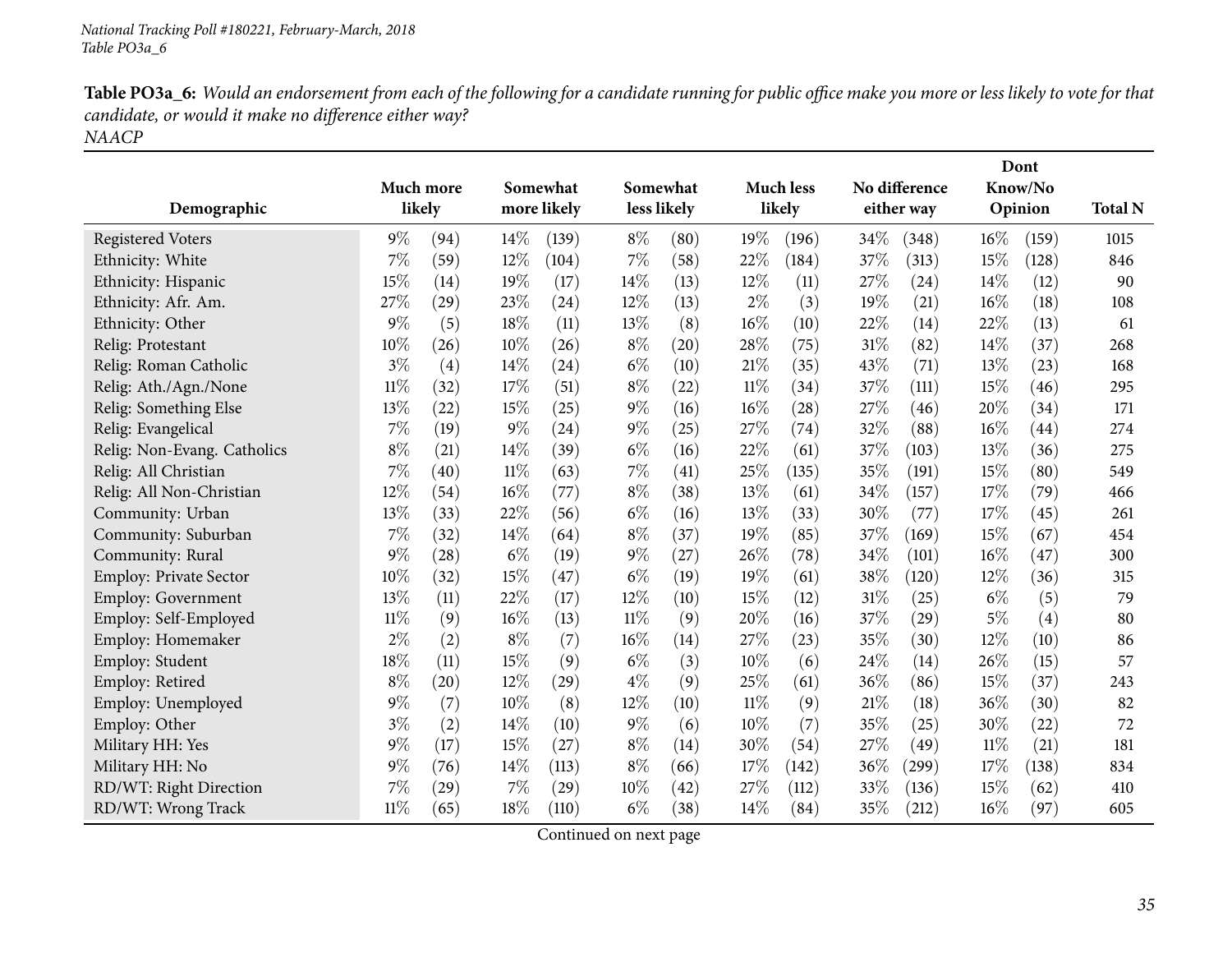Table PO3a\_6: Would an endorsement from each of the following for a candidate running for public office make you more or less likely to vote for that *candidate, or would it make no difference either way? NAACP*

| Demographic                          | Much more<br>likely |                    | Somewhat<br>more likely |       |        | Somewhat<br>less likely |        | <b>Much less</b><br>likely |        | No difference<br>either way |        | Dont<br>Know/No<br>Opinion | <b>Total N</b> |
|--------------------------------------|---------------------|--------------------|-------------------------|-------|--------|-------------------------|--------|----------------------------|--------|-----------------------------|--------|----------------------------|----------------|
| <b>Registered Voters</b>             | $9\%$               | (94)               | $14\%$                  | (139) | $8\%$  | (80)                    | 19%    | (196)                      | $34\%$ | (348)                       | $16\%$ | (159)                      | 1015           |
| <b>Strongly Approve</b>              | $11\%$              | (23)               | $7\%$                   | (13)  | $6\%$  | (12)                    | 40%    | (81)                       | 28\%   | (57)                        | $8\%$  | (16)                       | 202            |
| Somewhat Approve                     | $3\%$               | (7)                | $4\%$                   | (9)   | 10\%   | (24)                    | 25%    | (60)                       | 40%    | (96)                        | 18%    | (44)                       | 241            |
| Somewhat Disapprove                  | $1\%$               | (1)                | $11\%$                  | (14)  | 13%    | (17)                    | 15%    | (19)                       | 43\%   | (54)                        | 17%    | (22)                       | 127            |
| <b>Strongly Disapprove</b>           | 14\%                | (58)               | 25\%                    | (99)  | $5\%$  | (21)                    | $8\%$  | (34)                       | 32%    | (129)                       | 15%    | (61)                       | 401            |
| #1 Issue: Economy                    | 7%                  | (21)               | $14\%$                  | (40)  | $8\%$  | (25)                    | 18%    | (52)                       | 42\%   | (124)                       | 11%    | (33)                       | 295            |
| #1 Issue: Security                   | $4\%$               | (8)                | $7\%$                   | (13)  | $8\%$  | (16)                    | 34\%   | (64)                       | 37\%   | (70)                        | $10\%$ | (19)                       | 190            |
| #1 Issue: Health Care                | 12%                 | (19)               | 19%                     | (30)  | $9\%$  | (14)                    | 18%    | (28)                       | 29\%   | (46)                        | 14%    | (22)                       | 157            |
| #1 Issue: Medicare / Social Security | $8\%$               | (12)               | $10\%$                  | (15)  | $6\%$  | (9)                     | 19%    | $\left( 29\right)$         | 31\%   | (46)                        | 26\%   | (38)                       | 149            |
| #1 Issue: Women's Issues             | 21%                 | (12)               | 15%                     | (9)   | 10\%   | (6)                     | $6\%$  | (4)                        | 24\%   | (14)                        | 23\%   | (13)                       | 57             |
| #1 Issue: Education                  | 13\%                | (9)                | 25\%                    | (17)  | $4\%$  | (3)                     | 10%    | (7)                        | 26\%   | (18)                        | 21%    | (14)                       | 69             |
| #1 Issue: Energy                     | 17%                 | (9)                | 20%                     | (10)  | $16\%$ | (8)                     | $7\%$  | $\left( 4\right)$          | $26\%$ | (13)                        | 15\%   | (8)                        | 51             |
| 2016 Vote: Democrat Hillary Clinton  | 13%                 | (46)               | 26\%                    | (93)  | $7\%$  | (24)                    | 7%     | (26)                       | 34%    | (121)                       | $14\%$ | (50)                       | 360            |
| 2016 Vote: Republican Donald Trump   | $5\%$               | (16)               | $6\%$                   | (22)  | $8\%$  | $\left( 29\right)$      | 35%    | (127)                      | 35%    | (123)                       | $11\%$ | (40)                       | 357            |
| 2016 Vote: Someone else              | $8\%$               | (8)                | $10\%$                  | (11)  | $6\%$  | (6)                     | 18%    | (20)                       | 42\%   | (46)                        | $16\%$ | (18)                       | 108            |
| 2012 Vote: Barack Obama              | $14\%$              | (58)               | 23\%                    | (92)  | $5\%$  | $^{(22)}$               | $11\%$ | (43)                       | 35\%   | (143)                       | $11\%$ | (46)                       | 404            |
| 2012 Vote: Mitt Romney               | $2\%$               | (5)                | $6\%$                   | (17)  | $6\%$  | (15)                    | $38\%$ | (104)                      | 34\%   | (94)                        | 14\%   | (38)                       | 272            |
| 2012 Vote: Other                     | $1\%$               | (0)                | $4\%$                   | (2)   | $11\%$ | (6)                     | 26\%   | (14)                       | 45\%   | (24)                        | 13\%   | (7)                        | 52             |
| 2012 Vote: Didn't Vote               | $11\%$              | (31)               | $10\%$                  | (28)  | 13\%   | (37)                    | $12\%$ | (35)                       | $31\%$ | (87)                        | 24\%   | (67)                       | 286            |
| 4-Region: Northeast                  | 7%                  | (13)               | 15%                     | (27)  | $7\%$  | (12)                    | 18%    | (32)                       | $35\%$ | (64)                        | 19%    | (35)                       | 184            |
| 4-Region: Midwest                    | 7%                  | (15)               | $11\%$                  | (26)  | $9\%$  | (19)                    | 18%    | (40)                       | 41%    | (91)                        | 14%    | (32)                       | 223            |
| 4-Region: South                      | $11\%$              | (42)               | 13\%                    | (52)  | $7\%$  | (27)                    | 21%    | (81)                       | $33\%$ | (128)                       | $14\%$ | (55)                       | 386            |
| 4-Region: West                       | $11\%$              | $\left( 24\right)$ | 16%                     | (35)  | $9\%$  | (21)                    | 19%    | (43)                       | 29%    | (64)                        | $16\%$ | (37)                       | 223            |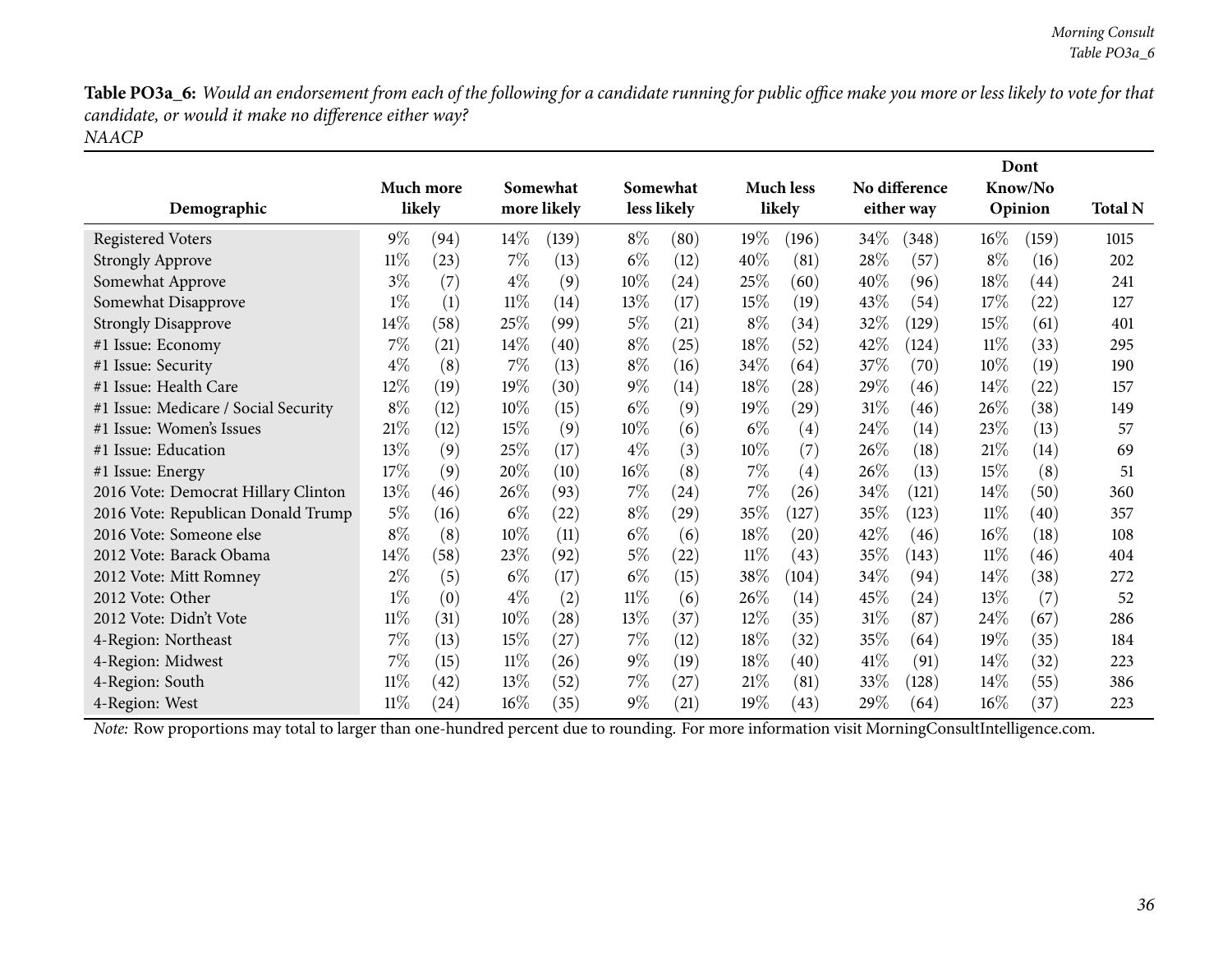Table PO3a\_7: Would an endorsement from each of the following for a candidate running for public office make you more or less likely to vote for that *candidate, or would it make no difference either way?*

*Charles and David Koch*

|                          |           |                    |        |             | Dont        |                    |        |                  |        |               |     |         |                |
|--------------------------|-----------|--------------------|--------|-------------|-------------|--------------------|--------|------------------|--------|---------------|-----|---------|----------------|
|                          | Much more |                    |        | Somewhat    | Somewhat    |                    |        | <b>Much less</b> |        | No difference |     | Know/No |                |
| Demographic              | likely    |                    |        | more likely | less likely |                    |        | likely           |        | either way    |     | Opinion | <b>Total N</b> |
| <b>Registered Voters</b> | $6\%$     | (61)               | $8\%$  | (82)        | $5\%$       | (51)               | 26%    | (275)            | 31%    | (326)         | 25% | (271)   | 1067           |
| Gender: Male             | 10%       | (50)               | 12%    | (62)        | $6\%$       | (28)               | 29%    | (146)            | 25%    | (124)         | 18% | (92)    | 502            |
| Gender: Female           | $2\%$     | (11)               | $4\%$  | (20)        | $4\%$       | (23)               | 23%    | (129)            | 36%    | (202)         | 32% | (180)   | 565            |
| Age: 18-29               | $6\%$     | (10)               | 12%    | (20)        | $6\%$       | (11)               | 18%    | (31)             | 19%    | (33)          | 39% | (68)    | 173            |
| Age: 30-44               | $6\%$     | (16)               | $8\%$  | (21)        | $6\%$       | (16)               | 29%    | (73)             | 27%    | (69)          | 23% | (58)    | 253            |
| Age: 45-54               | $8\%$     | (17)               | $8\%$  | (19)        | $4\%$       | (8)                | 19%    | (43)             | 34%    | (75)          | 28% | (62)    | 225            |
| Age: 55-64               | $8\%$     | (15)               | $4\%$  | (7)         | $4\%$       | (7)                | 32%    | (58)             | 37%    | (68)          | 15% | (28)    | 183            |
| Age: 65+                 | $1\%$     | (2)                | $6\%$  | (15)        | $4\%$       | (9)                | 30%    | (70)             | 35%    | (80)          | 24% | (56)    | 232            |
| PID: Dem (no lean)       | $8\%$     | (30)               | 7%     | (25)        | $5\%$       | (17)               | 35%    | (125)            | 23%    | (80)          | 22% | (77)    | 354            |
| PID: Ind (no lean)       | $3\%$     | (11)               | $4\%$  | (16)        | $4\%$       | (13)               | 24%    | (87)             | 34%    | (122)         | 30% | (108)   | 358            |
| PID: Rep (no lean)       | $6\%$     | (20)               | 12%    | (41)        | $6\%$       | (21)               | 18%    | (63)             | 35%    | (124)         | 24% | (86)    | 355            |
| PID/Gender: Dem Men      | 16%       | (29)               | 12%    | (21)        | 5%          | (9)                | 37\%   | (67)             | 19%    | (34)          | 11% | (21)    | 180            |
| PID/Gender: Dem Women    |           | (1)                | $2\%$  | (4)         | $5\%$       | (9)                | 33%    | (58)             | 26\%   | (46)          | 33% | (57)    | 174            |
| PID/Gender: Ind Men      | $3\%$     | (5)                | $8\%$  | (13)        | $5\%$       | (8)                | 27\%   | (44)             | 31%    | (50)          | 26% | (42)    | 162            |
| PID/Gender: Ind Women    | $3\%$     | (6)                | $2\%$  | (3)         | $3\%$       | (6)                | 22%    | (43)             | 37%    | (72)          | 34% | (66)    | 196            |
| PID/Gender: Rep Men      | 10%       | (15)               | 18%    | (29)        | 7%          | (12)               | 22%    | (35)             | 25%    | (39)          | 18% | (29)    | 159            |
| PID/Gender: Rep Women    | $2\%$     | (4)                | 7%     | (13)        | $4\%$       | (9)                | 14%    | (28)             | 43%    | (85)          | 29% | (57)    | 196            |
| Ideo: Liberal (1-3)      | 12%       | (44)               | 12%    | (45)        | $4\%$       | (16)               | 36%    | (134)            | 17%    | (62)          | 19% | (69)    | 370            |
| Ideo: Moderate (4)       | $2\%$     | (6)                | $3\%$  | (8)         | $8\%$       | (19)               | 21%    | (50)             | 36\%   | (88)          | 30% | (72)    | 242            |
| Ideo: Conservative (5-7) | $2\%$     | (8)                | $8\%$  | (27)        | $4\%$       | (13)               | 20%    | (70)             | 42%    | (147)         | 25% | (89)    | 354            |
| Educ: < College          | $6\%$     | (45)               | $8\%$  | (54)        | $4\%$       | $\left( 29\right)$ | 21%    | (149)            | 31%    | (214)         | 30% | (205)   | 694            |
| Educ: Bachelors degree   | $3\%$     | (6)                | $6\%$  | (15)        | $5\%$       | (11)               | 33%    | (80)             | 32%    | (77)          | 21% | (49`    | 239            |
| Educ: Post-grad          | $7\%$     | (9)                | $10\%$ | (13)        | $9\%$       | (12)               | 35%    | (47)             | 26\%   | (35)          | 13% | (17)    | 134            |
| Income: Under 50k        | $5\%$     | (31)               | 7%     | (40)        | $5\%$       | (31)               | 22%    | (130)            | 30%    | (171)         | 30% | (176)   | 579            |
| Income: 50k-100k         | 7%        | $\left( 24\right)$ | 7%     | (25)        | $4\%$       | (14)               | 31%    | (108)            | $30\%$ | (101)         | 21% | (71)    | 343            |
| Income: 100k+            | $4\%$     | (6)                | 12%    | (17)        | $4\%$       | (6)                | $26\%$ | (37)             | 37%    | (54)          | 17% | (25)    | 144            |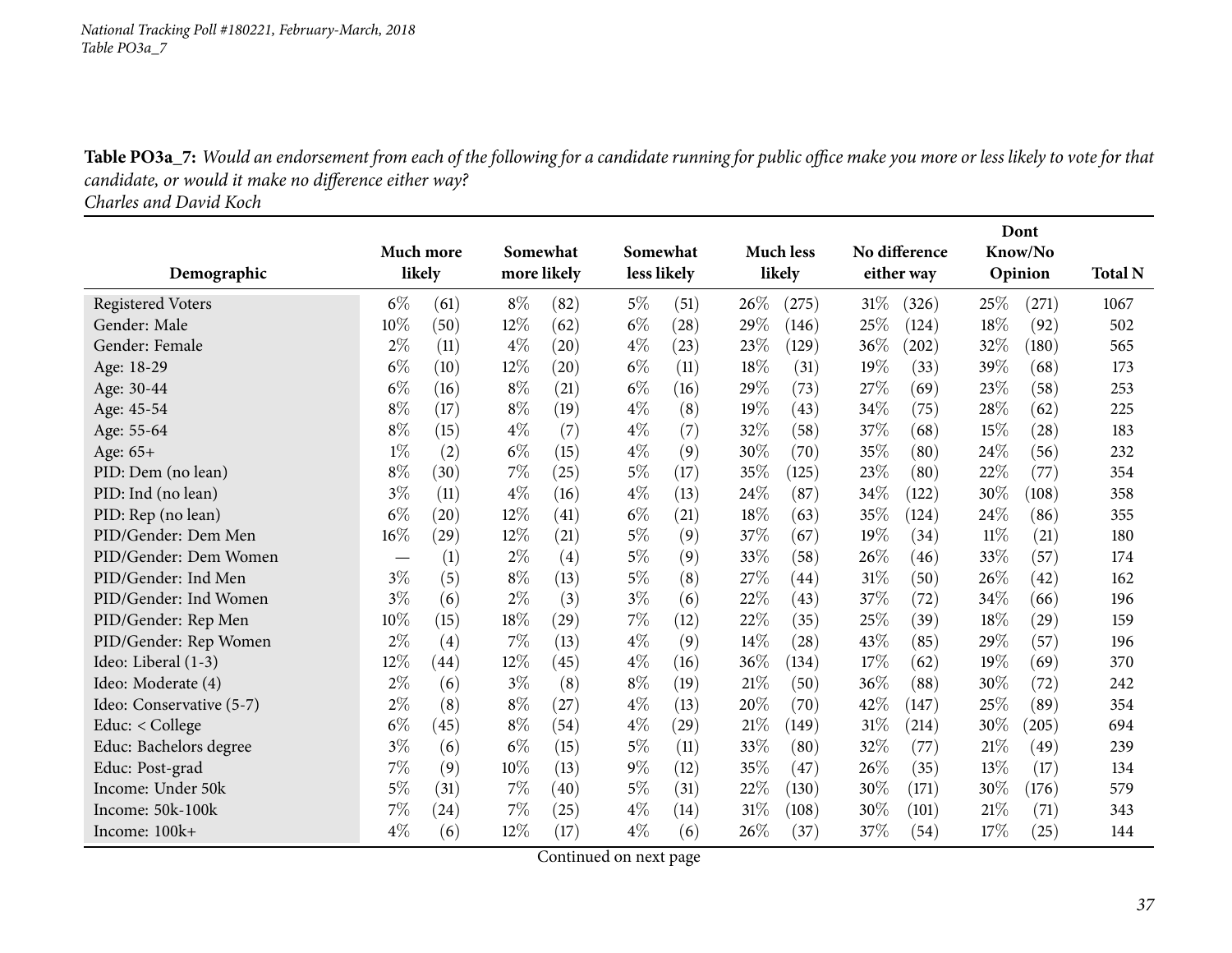Table PO3a\_7: Would an endorsement from each of the following for a candidate running for public office make you more or less likely to vote for that *candidate, or would it make no difference either way?*

| Charles and David Koch |
|------------------------|
|------------------------|

|                               |           |                    |       |             |       |                    |     |                    |      | Dont               |      |         |                |
|-------------------------------|-----------|--------------------|-------|-------------|-------|--------------------|-----|--------------------|------|--------------------|------|---------|----------------|
|                               | Much more |                    |       | Somewhat    |       | Somewhat           |     | <b>Much less</b>   |      | No difference      |      | Know/No |                |
| Demographic                   | likely    |                    |       | more likely |       | less likely        |     | likely             |      | either way         |      | Opinion | <b>Total N</b> |
| <b>Registered Voters</b>      | $6\%$     | (61)               | $8\%$ | (82)        | $5\%$ | (51)               | 26% | (275)              | 31%  | (326)              | 25\% | (271)   | 1067           |
| Ethnicity: White              | $6\%$     | (51)               | $6\%$ | (55)        | $5\%$ | (43)               | 26% | (222)              | 32%  | (276)              | 25%  | (216)   | 863            |
| Ethnicity: Hispanic           | 17%       | (15)               | 24%   | (21)        | $8\%$ | (7)                | 12% | (11)               | 19%  | (17)               | 20%  | (18)    | 89             |
| Ethnicity: Afr. Am.           | $4\%$     | (6)                | 13%   | (20)        | $3\%$ | (4)                | 27% | (39)               | 25%  | (37)               | 27%  | (40)    | 146            |
| Ethnicity: Other              | $6\%$     | (3)                | 12%   | (7)         | $7\%$ | (4)                | 25% | (15)               | 22%  | (13)               | 27%  | (16)    | 59             |
| Relig: Protestant             | $6\%$     | (17)               | 10%   | (28)        | $3\%$ | (9)                | 22% | (62)               | 35%  | (99)               | 24%  | (69)    | 285            |
| Relig: Roman Catholic         | $8\%$     | (16)               | $8\%$ | (17)        | $5\%$ | (11)               | 25% | (51)               | 32%  | (64)               | 22%  | (44)    | 202            |
| Relig: Ath./Agn./None         | $1\%$     | (3)                | $6\%$ | (17)        | $6\%$ | (17)               | 33% | (96)               | 25%  | (72)               | 30%  | (87)    | 291            |
| Relig: Something Else         | 13%       | (22)               | 10%   | (17)        | $6\%$ | (11)               | 24% | (41)               | 27%  | (47)               | 20%  | (35)    | 172            |
| Relig: Evangelical            | $6\%$     | (20)               | $9\%$ | (28)        | $3\%$ | (8)                | 18% | (55)               | 36%  | (109)              | 28%  | (87)    | 308            |
| Relig: Non-Evang. Catholics   | $6\%$     | (17)               | 7%    | (21)        | $5\%$ | (15)               | 28% | (82)               | 33%  | (98)               | 21%  | (63)    | 295            |
| Relig: All Christian          | $6\%$     | (36)               | $8\%$ | (49)        | $4\%$ | (23)               | 23% | (137)              | 34%  | (208)              | 25%  | (150)   | 604            |
| Relig: All Non-Christian      | $5\%$     | (24)               | 7%    | (33)        | $6\%$ | (28)               | 30% | (138)              | 26%  | (118)              | 26%  | (121)   | 463            |
| Community: Urban              | 10%       | (27)               | 10%   | (27)        | $5\%$ | (14)               | 26% | (68)               | 25%  | (65)               | 24%  | (63)    | 262            |
| Community: Suburban           | $4\%$     | (18)               | $5\%$ | (24)        | $5\%$ | (24)               | 28% | (134)              | 32%  | (148)              | 26%  | (120)   | 469            |
| Community: Rural              | $5\%$     | (16)               | $9\%$ | (31)        | $4\%$ | (13)               | 22% | (74)               | 34%  | (113)              | 26%  | (88)    | 335            |
| <b>Employ: Private Sector</b> | $9\%$     | (30)               | $9\%$ | (29)        | $6\%$ | (21)               | 24% | (77)               | 32%  | (104)              | 20%  | (64)    | 325            |
| <b>Employ: Government</b>     | 17%       | (14)               | 13%   | (11)        | $2\%$ | (1)                | 27% | (22)               | 22%  | (18)               | 20%  | (16)    | 81             |
| Employ: Self-Employed         | $9\%$     | (8)                | 15%   | (13)        | $7\%$ | (6)                | 33% | $\left( 29\right)$ | 23%  | $\left( 20\right)$ | 13%  | (11)    | 88             |
| Employ: Homemaker             |           | (0)                | $6\%$ | (5)         | $7\%$ | (6)                | 16% | (13)               | 34%  | (28)               | 38%  | (32)    | 85             |
| Employ: Retired               | $2\%$     | (4)                | $5\%$ | (11)        | $3\%$ | (9)                | 31% | (79)               | 36%  | (92)               | 23%  | (60)    | 255            |
| Employ: Unemployed            | $1\%$     | (1)                | $4\%$ | (4)         | $2\%$ | (2)                | 27% | (24)               | 29%  | (25)               | 36%  | (31)    | 86             |
| Employ: Other                 | $3\%$     | (3)                | 7%    | (7)         | $3\%$ | (3)                | 20% | (20)               | 26%  | (26)               | 40%  | (40)    | 98             |
| Military HH: Yes              | $11\%$    | (21)               | 10%   | (19)        | $4\%$ | (7)                | 20% | (39)               | 29%  | (57)               | 27%  | (54)    | 196            |
| Military HH: No               | $5\%$     | (40)               | 7%    | (63)        | $5\%$ | (44)               | 27% | (237)              | 31%  | (269)              | 25%  | (218)   | 871            |
| RD/WT: Right Direction        | 10%       | (41)               | 13%   | (57)        | $5\%$ | $\left( 22\right)$ | 15% | (65)               | 34\% | (144)              | 22%  | (95)    | 424            |
| RD/WT: Wrong Track            | $3\%$     | $\left( 20\right)$ | $4\%$ | (26)        | $5\%$ | $\left( 29\right)$ | 33% | (210)              | 28%  | (182)              | 27%  | (176)   | 643            |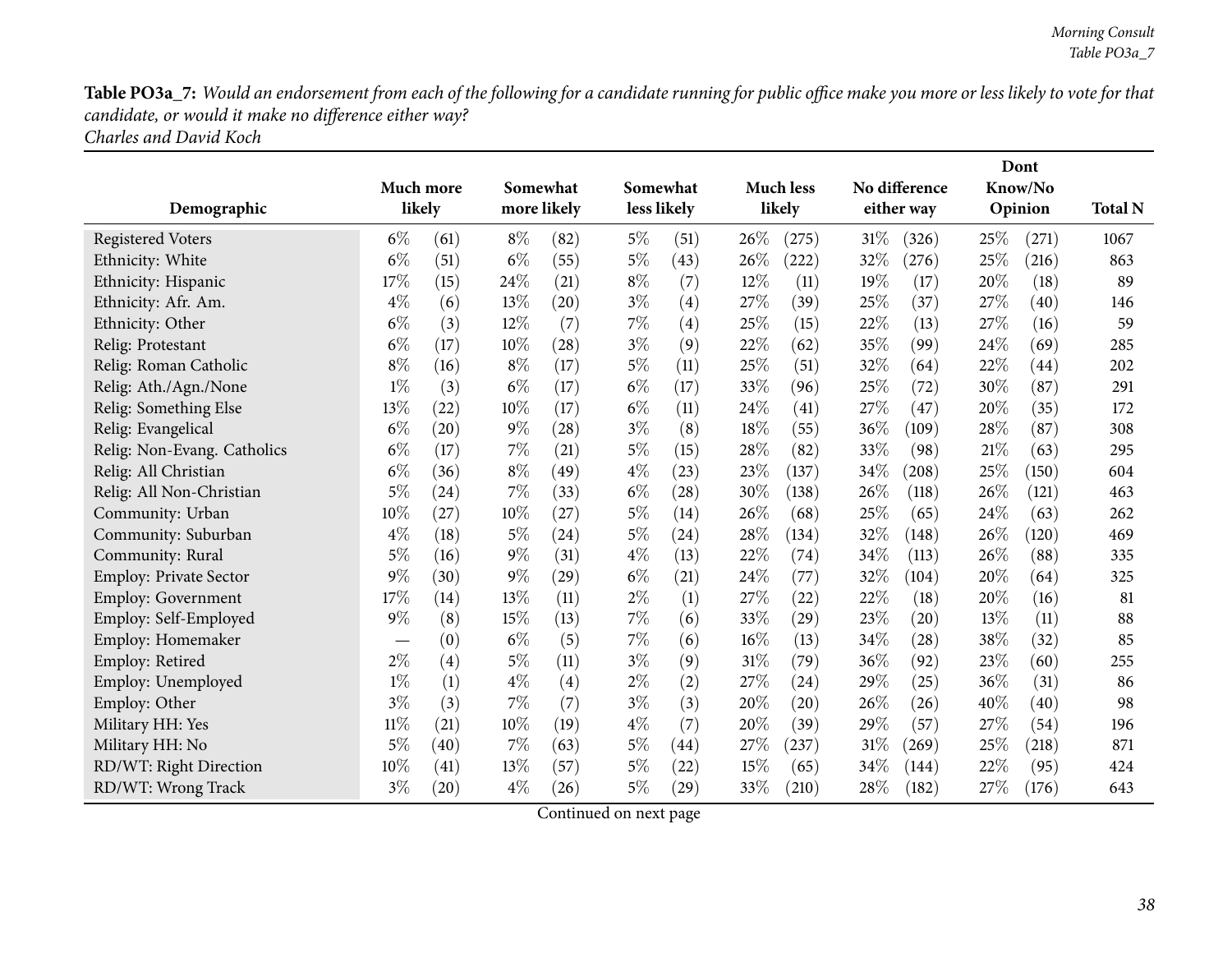Table PO3a\_7: Would an endorsement from each of the following for a candidate running for public office make you more or less likely to vote for that *candidate, or would it make no difference either way?*

*Charles and David Koch*

|                                      |        |                   |        |                    |       |             |        |                    |        |                    |      | Dont    |                |
|--------------------------------------|--------|-------------------|--------|--------------------|-------|-------------|--------|--------------------|--------|--------------------|------|---------|----------------|
|                                      |        | Much more         |        | Somewhat           |       | Somewhat    |        | <b>Much less</b>   |        | No difference      |      | Know/No |                |
| Demographic                          | likely |                   |        | more likely        |       | less likely |        | likely             |        | either way         |      | Opinion | <b>Total N</b> |
| <b>Registered Voters</b>             | $6\%$  | (61)              | $8\%$  | (82)               | $5\%$ | (51)        | 26%    | (275)              | $31\%$ | (326)              | 25\% | (271)   | 1067           |
| <b>Strongly Approve</b>              | 15%    | (35)              | $11\%$ | (25)               | $2\%$ | (6)         | 21%    | (49)               | $30\%$ | (70)               | 21%  | (48)    | 233            |
| Somewhat Approve                     | $4\%$  | (10)              | $11\%$ | (26)               | $9\%$ | (21)        | 14\%   | (35)               | 38\%   | (95)               | 24\% | (60)    | 247            |
| Somewhat Disapprove                  | $3\%$  | $\left( 4\right)$ | $9\%$  | (12)               | $3\%$ | (4)         | 21%    | (28)               | 37\%   | (49)               | 26\% | (34)    | 132            |
| <b>Strongly Disapprove</b>           | $2\%$  | (6)               | $4\%$  | (14)               | $4\%$ | (17)        | 41\%   | (164)              | 23\%   | (92)               | 26\% | (103)   | 397            |
| Dont Know / No Opinion               | $8\%$  | (5)               | 7%     | (4)                | $5\%$ | (3)         |        | (0)                | 35%    | (21)               | 45%  | (26)    | 59             |
| #1 Issue: Economy                    | $6\%$  | (17)              | $9\%$  | $\left( 28\right)$ | $4\%$ | (12)        | 25%    | (74)               | 32\%   | (97)               | 24%  | (71)    | 299            |
| #1 Issue: Security                   | $5\%$  | (11)              | $7\%$  | (15)               | $6\%$ | (13)        | 25%    | (53)               | 34\%   | (72)               | 22%  | (47)    | 212            |
| #1 Issue: Health Care                | $3\%$  | (6)               | $6\%$  | (10)               | $6\%$ | (11)        | 26%    | (45)               | 32%    | (56)               | 27\% | (46)    | 174            |
| #1 Issue: Medicare / Social Security | $5\%$  | (8)               | $6\%$  | (10)               | $3\%$ | (4)         | $29\%$ | (46)               | 28\%   | (45)               | 29%  | (46)    | 158            |
| #1 Issue: Women's Issues             | 10%    | (5)               | $10\%$ | (5)                | $6\%$ | (3)         | $12\%$ | (6)                | 24\%   | (12)               | 38%  | (20)    | 51             |
| #1 Issue: Education                  | 7%     | (5)               | 7%     | (5)                | $3\%$ | (2)         | 23\%   | (16)               | 36%    | (25)               | 25%  | (18)    | 71             |
| #1 Issue: Other                      | $2\%$  | (1)               | $1\%$  | (1)                | $1\%$ | (1)         | 42\%   | (24)               | 25\%   | (14)               | 28\% | (16)    | 56             |
| 2016 Vote: Democrat Hillary Clinton  | $3\%$  | (11)              | $3\%$  | (11)               | $5\%$ | (17)        | 41\%   | (144)              | 22%    | (78)               | 25%  | (88)    | 348            |
| 2016 Vote: Republican Donald Trump   | $8\%$  | (31)              | $10\%$ | (42)               | $5\%$ | $^{(22)}$   | 17%    | (70)               | 39%    | (159)              | 21%  | (85)    | 408            |
| 2016 Vote: Someone else              | $1\%$  | (1)               | $4\%$  | (5)                | $6\%$ | (6)         | 30%    | (32)               | 33\%   | (35)               | 26\% | (27)    | 106            |
| 2012 Vote: Barack Obama              | $4\%$  | (17)              | $5\%$  | (20)               | $5\%$ | $^{(22)}$   | 37%    | (161)              | 28\%   | (123)              | 21\% | (93)    | 436            |
| 2012 Vote: Mitt Romney               | $4\%$  | (11)              | $10\%$ | (29)               | $4\%$ | (11)        | 18%    | (54)               | 39%    | (115)              | 26%  | (75)    | 295            |
| 2012 Vote: Other                     |        | (0)               | $9\%$  | (5)                | $5\%$ | (3)         | 20%    | (12)               | 49%    | $\left( 28\right)$ | 17%  | (10)    | 58             |
| 2012 Vote: Didn't Vote               | 12%    | (33)              | $10\%$ | (28)               | $6\%$ | (16)        | 17%    | $\left( 48\right)$ | 21%    | (60)               | 33%  | (93)    | 278            |
| 4-Region: Northeast                  | $5\%$  | (9)               | $6\%$  | (11)               | $5\%$ | (9)         | 26\%   | $\left( 48\right)$ | 33\%   | (62)               | 26\% | (49)    | 187            |
| 4-Region: Midwest                    | $3\%$  | (8)               | $5\%$  | (14)               | $4\%$ | (10)        | $30\%$ | (78)               | 29%    | (75)               | 28%  | (72)    | 257            |
| 4-Region: South                      | 7%     | (29)              | $10\%$ | (41)               | $3\%$ | (12)        | 22%    | (87)               | 32\%   | (127)              | 25\% | (100)   | 396            |
| 4-Region: West                       | 7%     | (15)              | $7\%$  | (16)               | $9\%$ | (20)        | 27%    | (62)               | 28\%   | (63)               | 23\% | (51)    | 227            |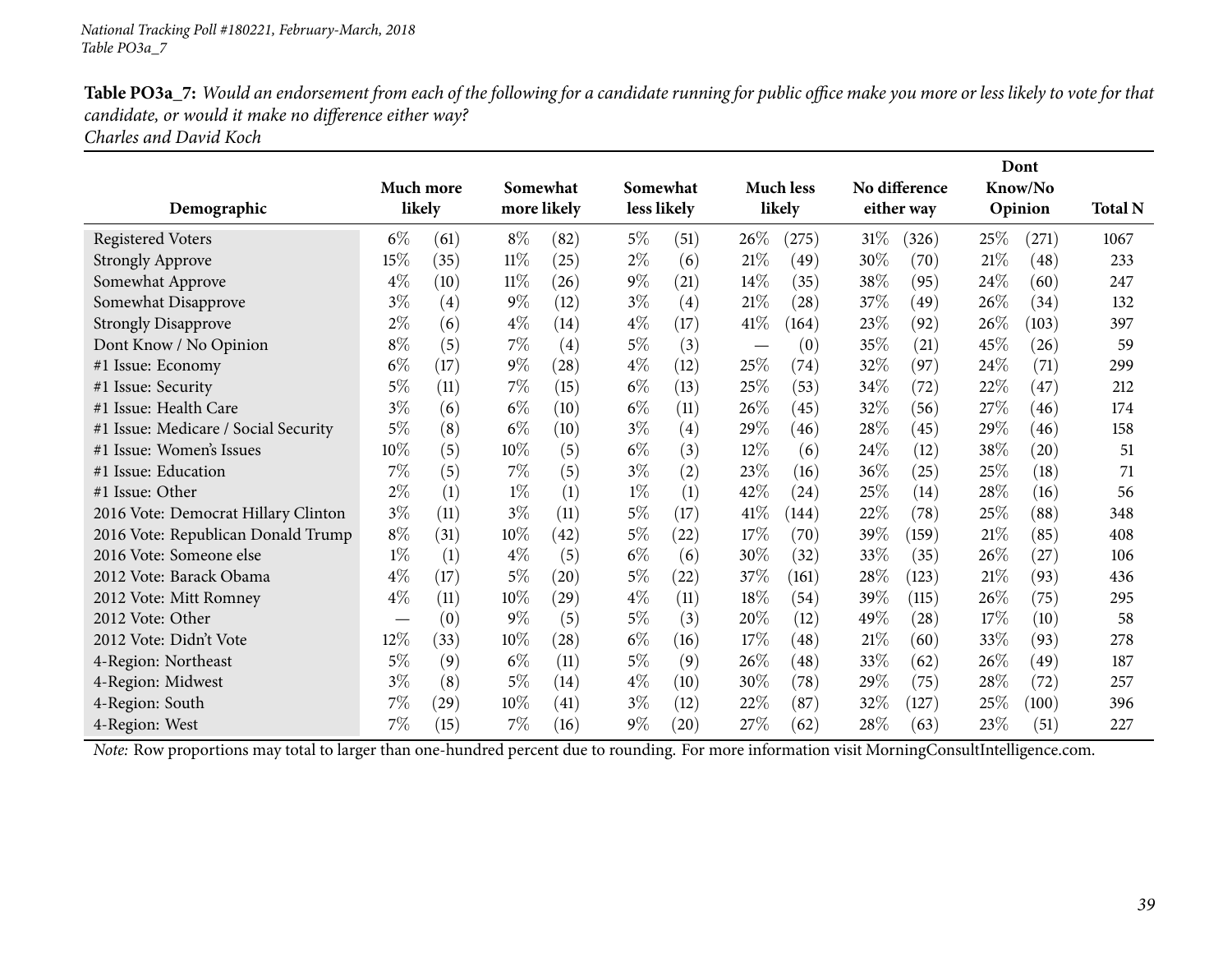Table PO3a\_8: Would an endorsement from each of the following for a candidate running for public office make you more or less likely to vote for that *candidate, or would it make no difference either way?*

*Tom Steyer*

|                          |       |           | Dont        |                    |             |                    |        |                    |        |               |      |         |                |
|--------------------------|-------|-----------|-------------|--------------------|-------------|--------------------|--------|--------------------|--------|---------------|------|---------|----------------|
|                          |       | Much more |             | Somewhat           |             | Somewhat           |        | <b>Much less</b>   |        | No difference |      | Know/No |                |
| Demographic              |       | likely    | more likely |                    | less likely |                    |        | likely             |        | either way    |      | Opinion | <b>Total N</b> |
| <b>Registered Voters</b> | $5\%$ | (57)      | $6\%$       | (67)               | $5\%$       | (49)               | 10%    | (107)              | 35%    | (369)         | 39%  | (418)   | 1067           |
| Gender: Male             | 9%    | (42)      | $10\%$      | (47)               | $8\%$       | (36)               | 13%    | (64)               | 28%    | (132)         | 33%  | (154)   | 475            |
| Gender: Female           | $3\%$ | (15)      | $3\%$       | (20)               | $2\%$       | (12)               | 7%     | (43)               | 40%    | (237)         | 45%  | (264)   | 592            |
| Age: 18-29               | 7%    | (14)      | $9\%$       | (17)               | $7\%$       | (12)               | $8\%$  | (15)               | 26\%   | (49)          | 42%  | (80)    | 187            |
| Age: 30-44               | $6\%$ | (15)      | $8\%$       | (20)               | $6\%$       | (16)               | $8\%$  | $\left( 20\right)$ | 33%    | (85)          | 40%  | (104)   | 260            |
| Age: 45-54               | $8\%$ | (18)      | $5\%$       | (12)               | $3\%$       | (7)                | $9\%$  | (21)               | 39%    | (92)          | 36%  | (85)    | 235            |
| Age: 55-64               | $3\%$ | (6)       | $5\%$       | (9)                | $4\%$       | (7)                | 15%    | (27)               | 32%    | (57)          | 41\% | (73)    | 178            |
| Age: 65+                 | $2\%$ | (4)       | $5\%$       | (9)                | $3\%$       | (6)                | $11\%$ | (24)               | 42\%   | (86)          | 37%  | (77)    | 206            |
| PID: Dem (no lean)       | $8\%$ | (28)      | $9\%$       | (35)               | $3\%$       | (10)               | $9\%$  | (32)               | 31%    | (117)         | 40%  | (151)   | 373            |
| PID: Ind (no lean)       | $3\%$ | (11)      | $5\%$       | (19)               | $4\%$       | (15)               | $9\%$  | (32)               | 36\%   | (132)         | 42%  | (154)   | 365            |
| PID: Rep (no lean)       | $5\%$ | (18)      | $4\%$       | (12)               | $7\%$       | (23)               | 13%    | (43)               | 37%    | (120)         | 34%  | (113)   | 329            |
| PID/Gender: Dem Men      | 14%   | (24)      | 13%         | (23)               | $5\%$       | (9)                | 11%    | (18)               | 27%    | (46)          | 30%  | (52)    | 173            |
| PID/Gender: Dem Women    | $2\%$ | (4)       | $6\%$       | (12)               |             | (1)                | 7%     | (14)               | 35%    | (70)          | 49%  | (98)    | 200            |
| PID/Gender: Ind Men      | $3\%$ | (4)       | $9\%$       | (14)               | $7\%$       | (11)               | 13%    | $\left( 20\right)$ | 28%    | (43)          | 39\% | (59)    | 151            |
| PID/Gender: Ind Women    | $3\%$ | (7)       | $3\%$       | (6)                | $2\%$       | (4)                | $6\%$  | (12)               | 42%    | (90)          | 45%  | (95)    | 213            |
| PID/Gender: Rep Men      | 9%    | (13)      | 7%          | (10)               | $11\%$      | (16)               | 17%    | (25)               | 29%    | (43)          | 28%  | (43)    | 150            |
| PID/Gender: Rep Women    | $2\%$ | (4)       | $1\%$       | (2)                | $4\%$       | (7)                | 10%    | (18)               | 43%    | (77)          | 39%  | (70)    | 179            |
| Ideo: Liberal (1-3)      | 13%   | (45)      | 12%         | (41)               | $5\%$       | (18)               | 5%     | (18)               | 28\%   | (100)         | 38%  | (135)   | 358            |
| Ideo: Moderate (4)       | $2\%$ | (4)       | $5\%$       | (10)               | $7\%$       | (16)               | 12%    | (28)               | 43\%   | (99)          | 32%  | (72)    | 229            |
| Ideo: Conservative (5-7) | $1\%$ | (5)       | $3\%$       | (12)               | $3\%$       | (12)               | 14%    | (52)               | 36%    | (131)         | 42%  | (153)   | 364            |
| Educ: < College          | $6\%$ | (43)      | $6\%$       | (42)               | $4\%$       | $\left( 28\right)$ | 10%    | (71)               | 35%    | (241)         | 38%  | (260)   | 685            |
| Educ: Bachelors degree   | $3\%$ | (7)       | $5\%$       | (12)               | $5\%$       | (13)               | 7%     | (18)               | 36%    | (91)          | 45%  | (114)   | 255            |
| Educ: Post-grad          | $6\%$ | (8)       | $11\%$      | (14)               | $6\%$       | (8)                | 14\%   | (18)               | 29\%   | (37)          | 34%  | (43)    | 127            |
| Income: Under 50k        | $4\%$ | (25)      | 7%          | (38)               | $6\%$       | (35)               | 9%     | (54)               | 31%    | (174)         | 42%  | (240)   | 566            |
| Income: 50k-100k         | 7%    | (25)      | $6\%$       | $\left( 20\right)$ | $3\%$       | (9)                | 13%    | (45)               | $36\%$ | (123)         | 34%  | (117)   | 338            |
| Income: 100k+            | $4\%$ | (7)       | $5\%$       | (8)                | $3\%$       | (5)                | $5\%$  | (8)                | 44%    | (72)          | 38%  | (62)    | 162            |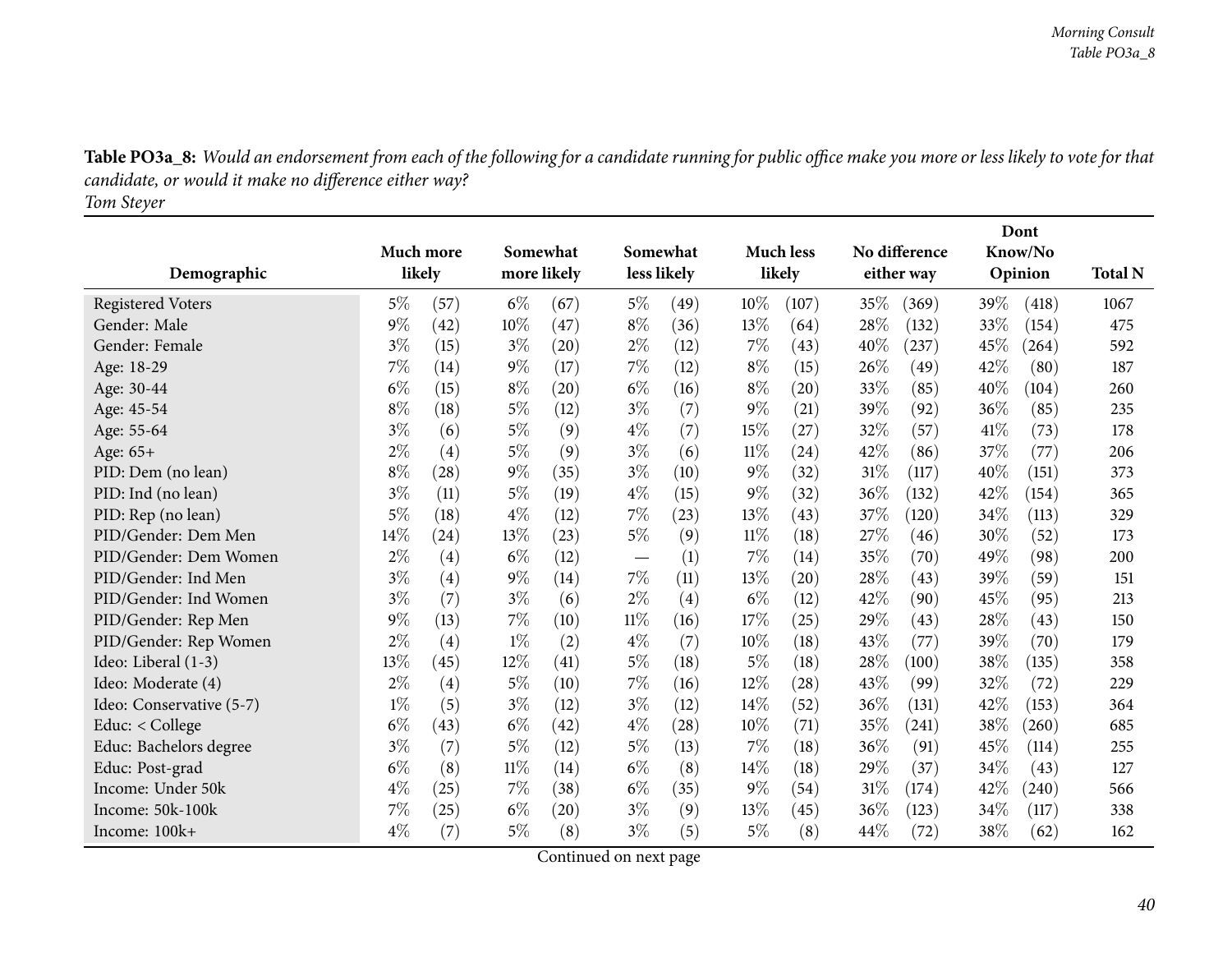Table PO3a\_8: Would an endorsement from each of the following for a candidate running for public office make you more or less likely to vote for that *candidate, or would it make no difference either way?*

*Tom Steyer*

|                               |           |                    |                         |      | <b>Much less</b><br>Somewhat |                   |        |        |      |               | Dont |         |                |
|-------------------------------|-----------|--------------------|-------------------------|------|------------------------------|-------------------|--------|--------|------|---------------|------|---------|----------------|
|                               | Much more |                    | Somewhat<br>more likely |      |                              |                   |        |        |      | No difference |      | Know/No |                |
| Demographic                   | likely    |                    |                         |      |                              | less likely       |        | likely |      | either way    |      | Opinion | <b>Total N</b> |
| <b>Registered Voters</b>      | $5\%$     | (57)               | $6\%$                   | (67) | $5\%$                        | (49)              | 10%    | (107)  | 35%  | (369)         | 39%  | (418)   | 1067           |
| Ethnicity: White              | $6\%$     | (49)               | $5\%$                   | (45) | $4\%$                        | (35)              | 10%    | (82)   | 34%  | $^{'}292)$    | 41\% | (346)   | 850            |
| Ethnicity: Hispanic           | 12%       | (13)               | 20%                     | (21) | $8\%$                        | (8)               | $8\%$  | (9)    | 19%  | (20)          | 32%  | (33)    | 103            |
| Ethnicity: Afr. Am.           | $2\%$     | $\left( 4\right)$  | 11%                     | (18) | $6\%$                        | (10)              | 10%    | (17)   | 38%  | (61)          | 33%  | (53)    | 163            |
| Ethnicity: Other              | $8\%$     | $\left( 4\right)$  | 7%                      | (4)  | $8\%$                        | (4)               | $14\%$ | (8)    | 29%  | (16)          | 34\% | (18)    | 54             |
| Relig: Protestant             | $6\%$     | (17)               | $6\%$                   | (16) | $4\%$                        | (10)              | $11\%$ | (31)   | 37\% | (99)          | 36%  | (97)    | 270            |
| Relig: Roman Catholic         | 5%        | (11)               | $4\%$                   | (9)  | $7\%$                        | (14)              | 13\%   | (25)   | 35%  | (69)          | 35%  | (70)    | 198            |
| Relig: Ath./Agn./None         | $3\%$     | (10)               | $6\%$                   | (20) | $3\%$                        | (11)              | $8\%$  | (26)   | 33%  | (106)         | 47%  | (149)   | 321            |
| Relig: Something Else         | 12%       | $\left( 20\right)$ | $8\%$                   | (14) | $4\%$                        | (6)               | $6\%$  | (10)   | 32%  | (53)          | 38%  | (63)    | 166            |
| Relig: Evangelical            | $3\%$     | (10)               | 7%                      | (22) | $7\%$                        | (20)              | 12%    | (35)   | 37%  | (108)         | 34%  | (99)    | 294            |
| Relig: Non-Evang. Catholics   | $6\%$     | (17)               | $4\%$                   | (12) | $4\%$                        | (12)              | 13%    | (36)   | 36%  | (103)         | 37%  | (106)   | 286            |
| Relig: All Christian          | 5%        | (27)               | $6\%$                   | (34) | $5\%$                        | (32)              | 12%    | (71)   | 36%  | (211)         | 35%  | (205)   | 580            |
| Relig: All Non-Christian      | $6\%$     | (30)               | 7%                      | (33) | $3\%$                        | (17)              | 7%     | (36)   | 33%  | (158)         | 44%  | (213)   | 487            |
| Community: Urban              | $8\%$     | (23)               | 12%                     | (35) | $4\%$                        | (12)              | 10%    | (27)   | 30%  | (87)          | 35%  | (101)   | 286            |
| Community: Suburban           | $4\%$     | (17)               | $5\%$                   | (21) | $5\%$                        | (22)              | $9\%$  | (44)   | 34%  | (156)         | 44%  | (204)   | 464            |
| Community: Rural              | $6\%$     | (18)               | $3\%$                   | (11) | $4\%$                        | (14)              | $11\%$ | (36)   | 40%  | (127)         | 35%  | (112)   | 317            |
| <b>Employ: Private Sector</b> | $8\%$     | (28)               | $6\%$                   | (19) | $4\%$                        | (15)              | $8\%$  | (28)   | 36%  | (127)         | 37%  | (130)   | 348            |
| <b>Employ: Government</b>     | 12%       | (9)                | 18%                     | (14) | $3\%$                        | (2)               | $9\%$  | (7)    | 29%  | (23)          | 30%  | (24)    | 80             |
| Employ: Self-Employed         | $11\%$    | (9)                | 12%                     | (10) | $11\%$                       | (10)              | 9%     | (8)    | 33%  | (29)          | 25%  | (22)    | 88             |
| Employ: Homemaker             |           | (0)                | $4\%$                   | (3)  | $5\%$                        | (4)               | 14%    | (13)   | 42%  | (38)          | 35%  | (31)    | 90             |
| Employ: Retired               | $2\%$     | $\left( 4\right)$  | $3\%$                   | (6)  | $3\%$                        | (7)               | 13%    | (30)   | 37%  | (87)          | 42%  | (98)    | 232            |
| Employ: Unemployed            | $2\%$     | (2)                | $5\%$                   | (5)  | $2\%$                        | (2)               | $9\%$  | (9)    | 28%  | (26)          | 53%  | (51)    | 95             |
| Employ: Other                 | 5%        | (4)                | $8\%$                   | (7)  | $4\%$                        | $\left( 4\right)$ | 12%    | (11)   | 26%  | (25)          | 45%  | (42)    | 93             |
| Military HH: Yes              | 7%        | (14)               | $9\%$                   | (17) | $5\%$                        | (10)              | $11\%$ | (20)   | 33%  | (63)          | 35%  | (65)    | 189            |
| Military HH: No               | 5%        | (43)               | $6\%$                   | (50) | $4\%$                        | (39)              | 10%    | (87)   | 35%  | (306)         | 40%  | (353)   | 877            |
| RD/WT: Right Direction        | $8\%$     | (31)               | $8\%$                   | (31) | 7%                           | (26)              | $11\%$ | (43)   | 33%  | (131)         | 33%  | (131)   | 392            |
| RD/WT: Wrong Track            | $4\%$     | (26)               | $5\%$                   | (36) | $3\%$                        | (23)              | 9%     | (64)   | 35%  | (239)         | 43\% | (287)   | 674            |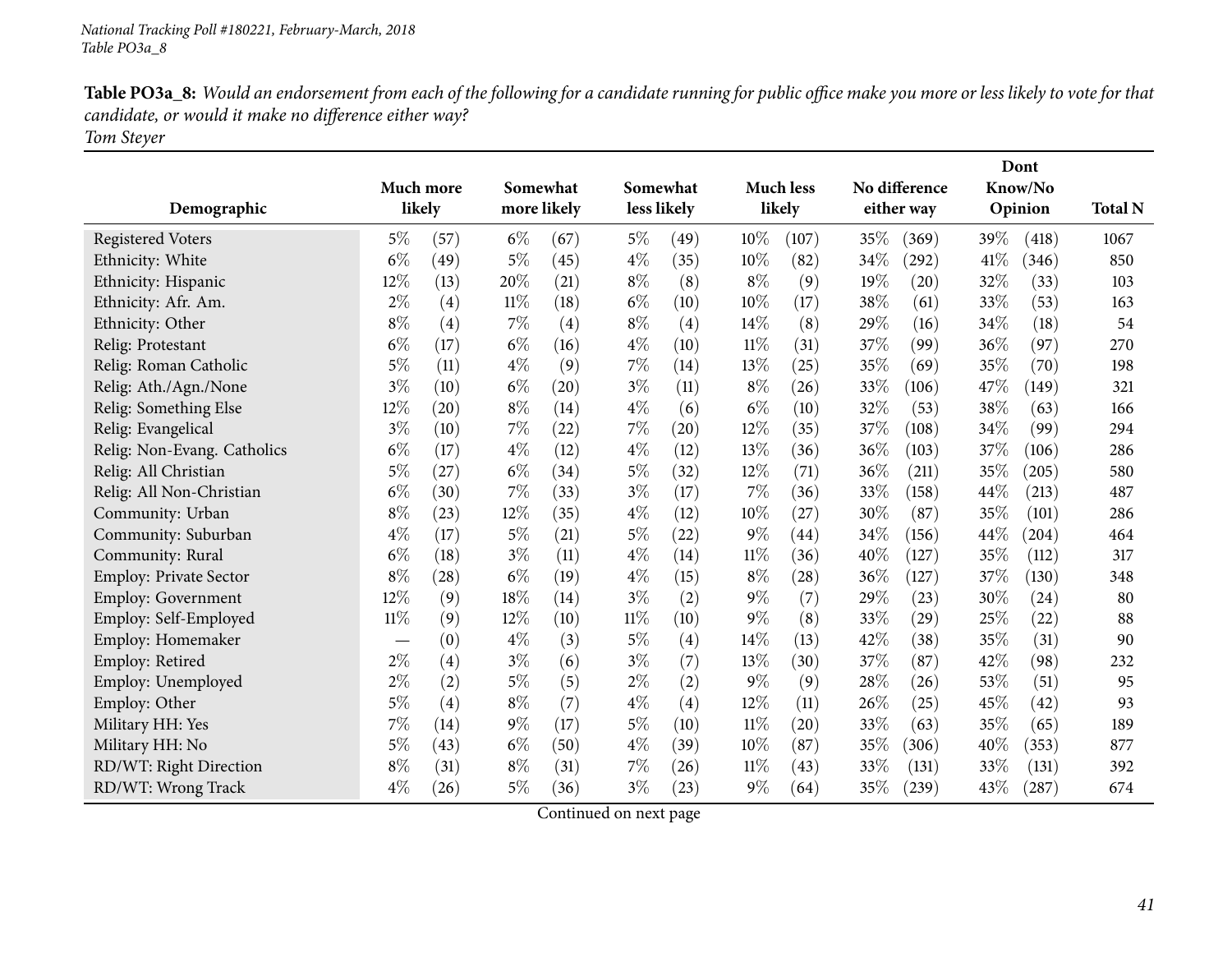Table PO3a\_8: Would an endorsement from each of the following for a candidate running for public office make you more or less likely to vote for that *candidate, or would it make no difference either way?*

*Tom Steyer*

|                                      |           |      |       |             |       |                   |        |                    |         |                    |      | Dont    |                |
|--------------------------------------|-----------|------|-------|-------------|-------|-------------------|--------|--------------------|---------|--------------------|------|---------|----------------|
|                                      | Much more |      |       | Somewhat    |       | Somewhat          |        | <b>Much less</b>   |         | No difference      |      | Know/No |                |
| Demographic                          | likely    |      |       | more likely |       | less likely       |        | likely             |         | either way         |      | Opinion | <b>Total N</b> |
| <b>Registered Voters</b>             | $5\%$     | (57) | $6\%$ | (67)        | $5\%$ | (49)              | $10\%$ | (107)              | $35\%$  | (369)              | 39%  | (418)   | 1067           |
| <b>Strongly Approve</b>              | $14\%$    | (31) | $5\%$ | (12)        | $5\%$ | (12)              | 13%    | $\left( 29\right)$ | 33\%    | (72)               | 29%  | (64)    | 219            |
| Somewhat Approve                     | $3\%$     | (6)  | $4\%$ | (10)        | $7\%$ | (15)              | $8\%$  | (18)               | 39%     | (87)               | 39%  | (88)    | 225            |
| Somewhat Disapprove                  | $3\%$     | (5)  | $3\%$ | (5)         | $6\%$ | (9)               | 10%    | (14)               | 41%     | (58)               | 37%  | (52)    | 142            |
| <b>Strongly Disapprove</b>           | $3\%$     | (13) | $8\%$ | (35)        | $2\%$ | (9)               | $11\%$ | (44)               | 32\%    | (135)              | 44\% | (183)   | 419            |
| Dont Know / No Opinion               | $5\%$     | (3)  | 10%   | (6)         | $6\%$ | (4)               | $2\%$  | (1)                | 29\%    | (18)               | 49\% | (30)    | 61             |
| #1 Issue: Economy                    | 7%        | (21) | $7\%$ | (22)        | $4\%$ | (13)              | $9\%$  | (29)               | 37\%    | (118)              | 36%  | (116)   | 320            |
| #1 Issue: Security                   | 5%        | (10) | $5\%$ | (10)        | $3\%$ | (6)               | 10%    | (19)               | 44\%    | (81)               | 32%  | (59)    | 185            |
| #1 Issue: Health Care                | $2\%$     | (3)  | $4\%$ | (6)         | $4\%$ | (7)               | $12\%$ | (20)               | 37\%    | (64)               | 42%  | (71)    | 172            |
| #1 Issue: Medicare / Social Security | $5\%$     | (7)  | $6\%$ | (10)        | $7\%$ | (11)              | $12\%$ | $\left( 20\right)$ | $30\%$  | $\left( 48\right)$ | 40\% | (64)    | 160            |
| #1 Issue: Education                  | $8\%$     | (6)  | $7\%$ | (6)         | $5\%$ | $\left( 4\right)$ | $10\%$ | (7)                | $31\%$  | (24)               | 39%  | (30)    | 76             |
| #1 Issue: Other                      |           | (0)  | $8\%$ | (5)         | $2\%$ | (1)               | 13%    | (8)                | $25\%$  | (16)               | 52\% | (34)    | 65             |
| 2016 Vote: Democrat Hillary Clinton  | $4\%$     | (17) | $8\%$ | (33)        | $3\%$ | (11)              | $8\%$  | (31)               | 37\%    | (144)              | 40%  | (156)   | 390            |
| 2016 Vote: Republican Donald Trump   | 5%        | (20) | $5\%$ | (18)        | $5\%$ | (17)              | $12\%$ | (45)               | 39 $\%$ | (146)              | 34\% | (128)   | 374            |
| 2016 Vote: Someone else              | $2\%$     | (2)  | $5\%$ | (5)         | $2\%$ | (2)               | 14%    | (14)               | 29%     | (30)               | 48\% | (50)    | 103            |
| 2012 Vote: Barack Obama              | $4\%$     | (19) | $8\%$ | (35)        | $2\%$ | (10)              | $10\%$ | (44)               | $36\%$  | (162)              | 40\% | (177)   | 448            |
| 2012 Vote: Mitt Romney               | $4\%$     | (11) | $2\%$ | (5)         | $5\%$ | (13)              | $14\%$ | (39)               | 37\%    | (103)              | 39%  | (107)   | 277            |
| 2012 Vote: Other                     | $1\%$     | (0)  | $7\%$ | (4)         | $2\%$ | (1)               | 13%    | (7)                | 49%     | (24)               | 28%  | (14)    | 50             |
| 2012 Vote: Didn't Vote               | $9\%$     | (27) | $8\%$ | (23)        | $8\%$ | $^{(24)}$         | $6\%$  | (17)               | 28\%    | (80)               | 41\% | (120)   | 291            |
| 4-Region: Northeast                  | $2\%$     | (4)  | $9\%$ | (18)        | $5\%$ | (10)              | $8\%$  | (16)               | $34\%$  | (66)               | 42\% | (82)    | 195            |
| 4-Region: Midwest                    | $3\%$     | (8)  | $4\%$ | (10)        | $4\%$ | (11)              | $10\%$ | (26)               | $38\%$  | (97)               | 40\% | (103)   | 255            |
| 4-Region: South                      | $8\%$     | (32) | $6\%$ | (23)        | $5\%$ | (18)              | $9\%$  | (37)               | 37\%    | (144)              | 35%  | (139)   | 394            |
| 4-Region: West                       | $6\%$     | (14) | $7\%$ | (16)        | $4\%$ | (9)               | 12%    | (28)               | 28%     | (62)               | 42%  | (94)    | 222            |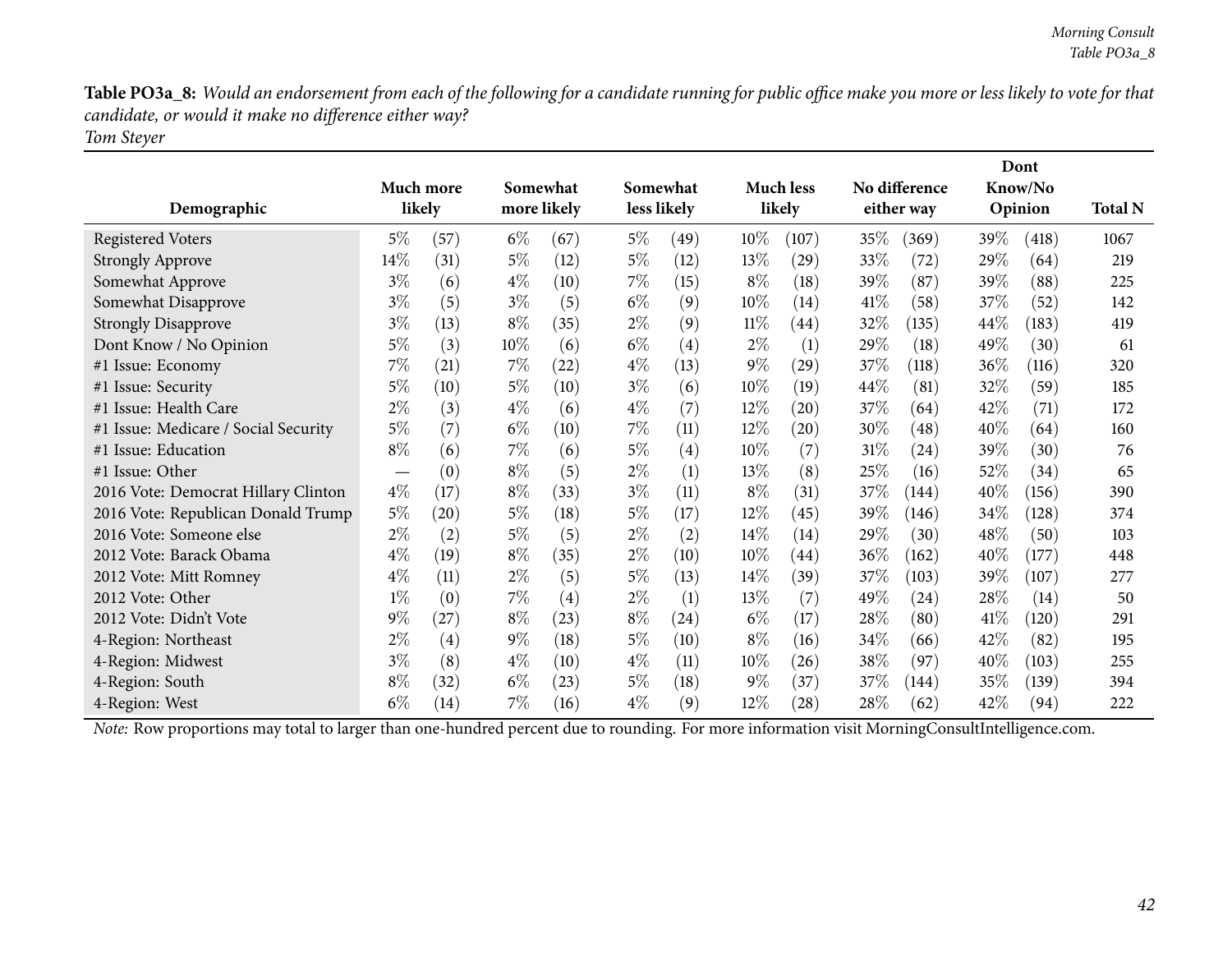Table PO3a\_9: Would an endorsement from each of the following for a candidate running for public office make you more or less likely to vote for that *candidate, or would it make no difference either way?*

*George Soros*

|                          |           |                   |       |             |          | Dont               |       |                  |        |                    |      |            |                |
|--------------------------|-----------|-------------------|-------|-------------|----------|--------------------|-------|------------------|--------|--------------------|------|------------|----------------|
|                          | Much more |                   |       | Somewhat    | Somewhat |                    |       | <b>Much less</b> |        | No difference      |      | Know/No    |                |
| Demographic              | likely    |                   |       | more likely |          | less likely        |       | likely           |        | either way         |      | Opinion    | <b>Total N</b> |
| <b>Registered Voters</b> | $6\%$     | (67)              | $4\%$ | (43)        | $5\%$    | (55)               | 22%   | (226)            | $31\%$ | (321)              | 32%  | (338)      | 1050           |
| Gender: Male             | 13%       | (61)              | 7%    | (34)        | $6\%$    | (29)               | 25%   | (119)            | 26%    | (123)              | 24%  | (114)      | 480            |
| Gender: Female           | $1\%$     | (7)               | $1\%$ | (8)         | 5%       | (26)               | 19%   | (107)            | 35%    | (198)              | 39%  | $^{(224)}$ | 570            |
| Age: 18-29               | 12%       | (20)              | $6\%$ | (9)         | $9\%$    | (14)               | 14%   | (23)             | 20%    | (33)               | 40%  | (66)       | 165            |
| Age: 30-44               | $5\%$     | (12)              | $5\%$ | (12)        | $6\%$    | (15)               | 17%   | (42)             | 31%    | (76)               | 36%  | (90)       | 248            |
| Age: 45-54               | 9%        | (20)              | $3\%$ | (8)         | $3\%$    | (7)                | 16%   | (37)             | 36%    | (83)               | 33%  | (75)       | 230            |
| Age: 55-64               | $5\%$     | (8)               | $1\%$ | (2)         | $5\%$    | (9)                | 28%   | (51)             | 36%    | (66)               | 25%  | (44)       | 181            |
| Age: 65+                 | $3\%$     | (7)               | $5\%$ | (11)        | $4\%$    | (10)               | 32%   | (73)             | 28\%   | (63)               | 28%  | (62)       | 226            |
| PID: Dem (no lean)       | 10%       | (35)              | $5\%$ | (19)        | 5%       | (19)               | 14\%  | (48)             | 33%    | (117)              | 33%  | (119)      | 356            |
| PID: Ind (no lean)       | $4\%$     | (14)              | $4\%$ | (14)        | $4\%$    | (14)               | 19%   | (69)             | 32%    | (114)              | 37%  | (130)      | 354            |
| PID: Rep (no lean)       | $5\%$     | (19)              | $3\%$ | (10)        | 7%       | (23)               | 32%   | (109)            | 27%    | (90)               | 26%  | (90)       | 340            |
| PID/Gender: Dem Men      | 21%       | (34)              | 7%    | (12)        | 7%       | (11)               | 13\%  | (22)             | 27\%   | $\left( 44\right)$ | 25%  | (42)       | 164            |
| PID/Gender: Dem Women    | $1\%$     | (1)               | $4\%$ | (7)         | $4\%$    | (7)                | 14%   | (27)             | 38%    | (73)               | 40%  | (77)       | 192            |
| PID/Gender: Ind Men      | $6\%$     | (9)               | $8\%$ | (12)        | $3\%$    | (5)                | 23\%  | (36)             | 32\%   | (50)               | 28%  | (44)       | 157            |
| PID/Gender: Ind Women    | $2\%$     | (4)               | $1\%$ | (1)         | $4\%$    | (9)                | 17%   | (33)             | 33%    | (64)               | 43%  | (85)       | 196            |
| PID/Gender: Rep Men      | $11\%$    | (18)              | $6\%$ | (10)        | $8\%$    | (13)               | 38\%  | (61)             | 18%    | (29)               | 18%  | (28)       | 159            |
| PID/Gender: Rep Women    | $1\%$     | (1)               |       | (0)         | $6\%$    | (10)               | 26%   | (48)             | 34%    | (61)               | 34%  | (62)       | 181            |
| Ideo: Liberal (1-3)      | 16%       | (57)              | $8\%$ | (27)        | $6\%$    | $\left( 20\right)$ | $9\%$ | (32)             | 30%    | (104)              | 30%  | (105)      | 345            |
| Ideo: Moderate (4)       | $2\%$     | (4)               | $3\%$ | (8)         | $7\%$    | (17)               | 20%   | (48)             | 33%    | (78)               | 35%  | (83)       | 237            |
| Ideo: Conservative (5-7) | $2\%$     | (6)               | $2\%$ | (7)         | $4\%$    | (14)               | 36%   | (128)            | 31%    | (112)              | 25%  | (90)       | 356            |
| Educ: < College          | $8\%$     | (55)              | $4\%$ | (25)        | $5\%$    | (33)               | 22%   | (156)            | 28\%   | (195)              | 34%  | (243)      | 706            |
| Educ: Bachelors degree   | $2\%$     | (5)               | $3\%$ | (6)         | 5%       | (11)               | 22%   | (49)             | 38%    | (83)               | 29%  | (64)       | 219            |
| Educ: Post-grad          | $6\%$     | (7)               | $9\%$ | (12)        | $9\%$    | (12)               | 17%   | (21)             | 34\%   | (43)               | 25%  | (32)       | 126            |
| Income: Under 50k        | 5%        | (30)              | $4\%$ | (23)        | $6\%$    | (36)               | 21%   | (122)            | 27%    | (154)              | 37%  | (218)      | 582            |
| Income: 50k-100k         | 10%       | (33)              | $4\%$ | (12)        | 5%       | (17)               | 24\%  | (80)             | 32\%   | (107)              | 25%  | (81)       | 330            |
| Income: 100k+            | $3\%$     | $\left( 4\right)$ | $6\%$ | (8)         | $2\%$    | (3)                | 18%   | (24)             | 43%    | (59)               | 28\% | (39)       | 138            |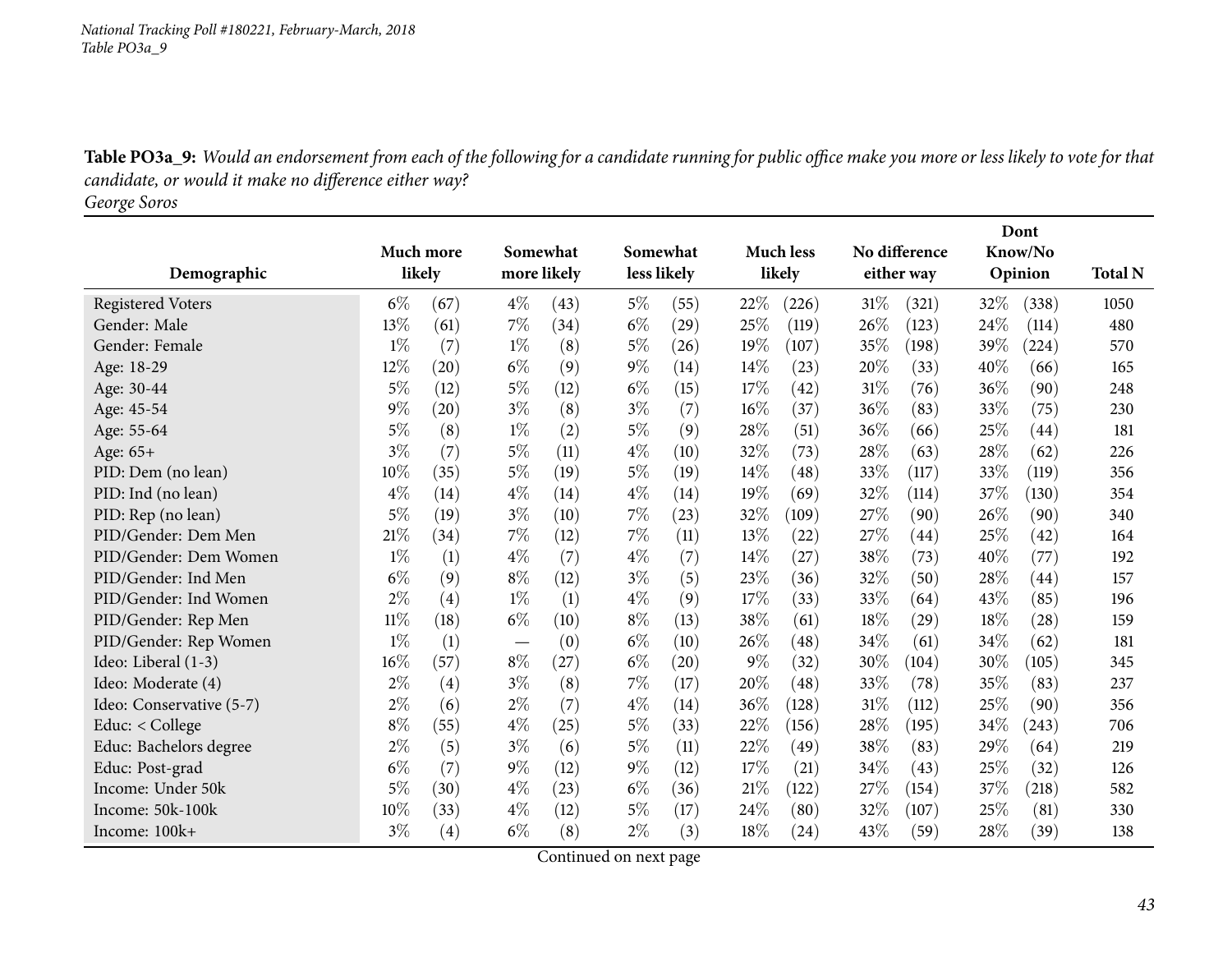Table PO3a\_9: Would an endorsement from each of the following for a candidate running for public office make you more or less likely to vote for that *candidate, or would it make no difference either way?*

*George Soros*

|                               |        |           |       |             |       |             |        |                  |        | Dont               |      |                     |                |
|-------------------------------|--------|-----------|-------|-------------|-------|-------------|--------|------------------|--------|--------------------|------|---------------------|----------------|
|                               |        | Much more |       | Somewhat    |       | Somewhat    |        | <b>Much less</b> |        | No difference      |      | Know/No             |                |
| Demographic                   |        | likely    |       | more likely |       | less likely |        | likely           |        | either way         |      | Opinion             | <b>Total N</b> |
| <b>Registered Voters</b>      | $6\%$  | (67)      | $4\%$ | (43)        | $5\%$ | (55)        | 22%    | (226)            | 31%    | (321)              | 32\% | (338)               | 1050           |
| Ethnicity: White              | $6\%$  | (54)      | $4\%$ | (30)        | $5\%$ | (47)        | 23%    | (195)            | 31%    | (262)              | 31%  | (268)               | 857            |
| Ethnicity: Hispanic           | 23%    | (22)      | $6\%$ | (6)         | $7\%$ | (7)         | 15%    | (14)             | $14\%$ | (13)               | 35%  | (33)                | 95             |
| Ethnicity: Afr. Am.           | $6\%$  | (8)       | 7%    | (9)         | $3\%$ | (5)         | 14\%   | (19)             | 31%    | (42)               | 39%  | (53)                | 136            |
| Ethnicity: Other              | $9\%$  | (5)       | $5\%$ | (3)         | $6\%$ | (4)         | 19%    | (11)             | 30%    | (17)               | 31%  | (17)                | 57             |
| Relig: Protestant             | $9\%$  | (24)      | $4\%$ | (10)        | $3\%$ | (9)         | 27%    | (74)             | 33%    | (92)               | 25%  | (70)                | 279            |
| Relig: Roman Catholic         | $4\%$  | (8)       | $5\%$ | (10)        | $5\%$ | (10)        | 23%    | (44)             | 30%    | (56)               | 32%  | (60)                | 187            |
| Relig: Ath./Agn./None         | $2\%$  | (6)       | $4\%$ | (13)        | $5\%$ | (16)        | $16\%$ | (51)             | 34\%   | (108)              | 39%  | (125)               | 319            |
| Relig: Something Else         | 16%    | (26)      | $4\%$ | (6)         | 7%    | (11)        | 22%    | (35)             | 25%    | (40)               | 26%  | (40)                | 158            |
| Relig: Evangelical            | $6\%$  | (16)      | $5\%$ | (13)        | $6\%$ | (16)        | 26%    | (74)             | 25%    | (70)               | 32%  | (91)                | 281            |
| Relig: Non-Evang. Catholics   | $7\%$  | (20)      | $3\%$ | (10)        | $4\%$ | (12)        | 22%    | (65)             | 35%    | (104)              | 28%  | (81)                | 292            |
| Relig: All Christian          | $6\%$  | (36)      | $4\%$ | (23)        | $5\%$ | (28)        | 24%    | (140)            | 30%    | (173)              | 30%  | (173)               | 573            |
| Relig: All Non-Christian      | $7\%$  | (32)      | $4\%$ | (20)        | $6\%$ | (27)        | 18%    | (86)             | 31%    | (147)              | 35%  | (166)               | 478            |
| Community: Urban              | 12%    | (34)      | $7\%$ | (21)        | $5\%$ | (15)        | 20%    | (55)             | 27%    | (75)               | 29%  | (81)                | 280            |
| Community: Suburban           | $4\%$  | (17)      | $2\%$ | (10)        | $4\%$ | (20)        | 21%    | (97)             | 35%    | (160)              | 33%  | (153)               | 457            |
| Community: Rural              | $5\%$  | (17)      | $4\%$ | (11)        | $6\%$ | (20)        | 23%    | (73)             | 28%    | (87)               | 33%  | (105)               | 313            |
| <b>Employ: Private Sector</b> | 10%    | (32)      | $5\%$ | (16)        | $5\%$ | (17)        | 21%    | (67)             | 32%    | (103)              | 27%  | (88)                | 324            |
| <b>Employ: Government</b>     | 18%    | (16)      | $3\%$ | (2)         | $7\%$ | (6)         | 20%    | (18)             | 28%    | (25)               | 23%  | (21)                | 88             |
| Employ: Self-Employed         | $11\%$ | (10)      | $6\%$ | (6)         | 5%    | (4)         | 19%    | (17)             | 32%    | $\left( 29\right)$ | 28%  | (25)                | 90             |
| Employ: Homemaker             | $1\%$  | (1)       | $2\%$ | (2)         | $8\%$ | (7)         | 23%    | (20)             | 30%    | (27)               | 37%  | (33)                | 89             |
| Employ: Retired               | $1\%$  | (3)       | $4\%$ | (9)         | $4\%$ | (9)         | 29%    | (70)             | 31%    | (75)               | 31%  | (75)                | 241            |
| Employ: Unemployed            | $1\%$  | (1)       | $2\%$ | (2)         | $2\%$ | (2)         | 18%    | (14)             | 22%    | (17)               | 55%  | (43)                | 80             |
| Employ: Other                 | $3\%$  | (3)       | $3\%$ | (3)         | $6\%$ | (5)         | 15%    | (14)             | 36%    | (34)               | 38%  | (36)                | 94             |
| Military HH: Yes              | 10%    | (19)      | $5\%$ | (9)         | $4\%$ | (8)         | 26%    | (49)             | 26\%   | (49)               | 29%  | (54)                | 187            |
| Military HH: No               | $6\%$  | (48)      | $4\%$ | (33)        | $6\%$ | (48)        | 21%    | (177)            | 32%    | (272)              | 33%  | $\left( 284\right)$ | 863            |
| RD/WT: Right Direction        | 10%    | (41)      | $6\%$ | (23)        | $5\%$ | (22)        | 28\%   | (114)            | 25\%   | (104)              | 25%  | (104)               | 407            |
| RD/WT: Wrong Track            | $4\%$  | (26)      | $3\%$ | (19)        | $5\%$ | (33)        | 17%    | (112)            | 34%    | (217)              | 36%  | (234)               | 643            |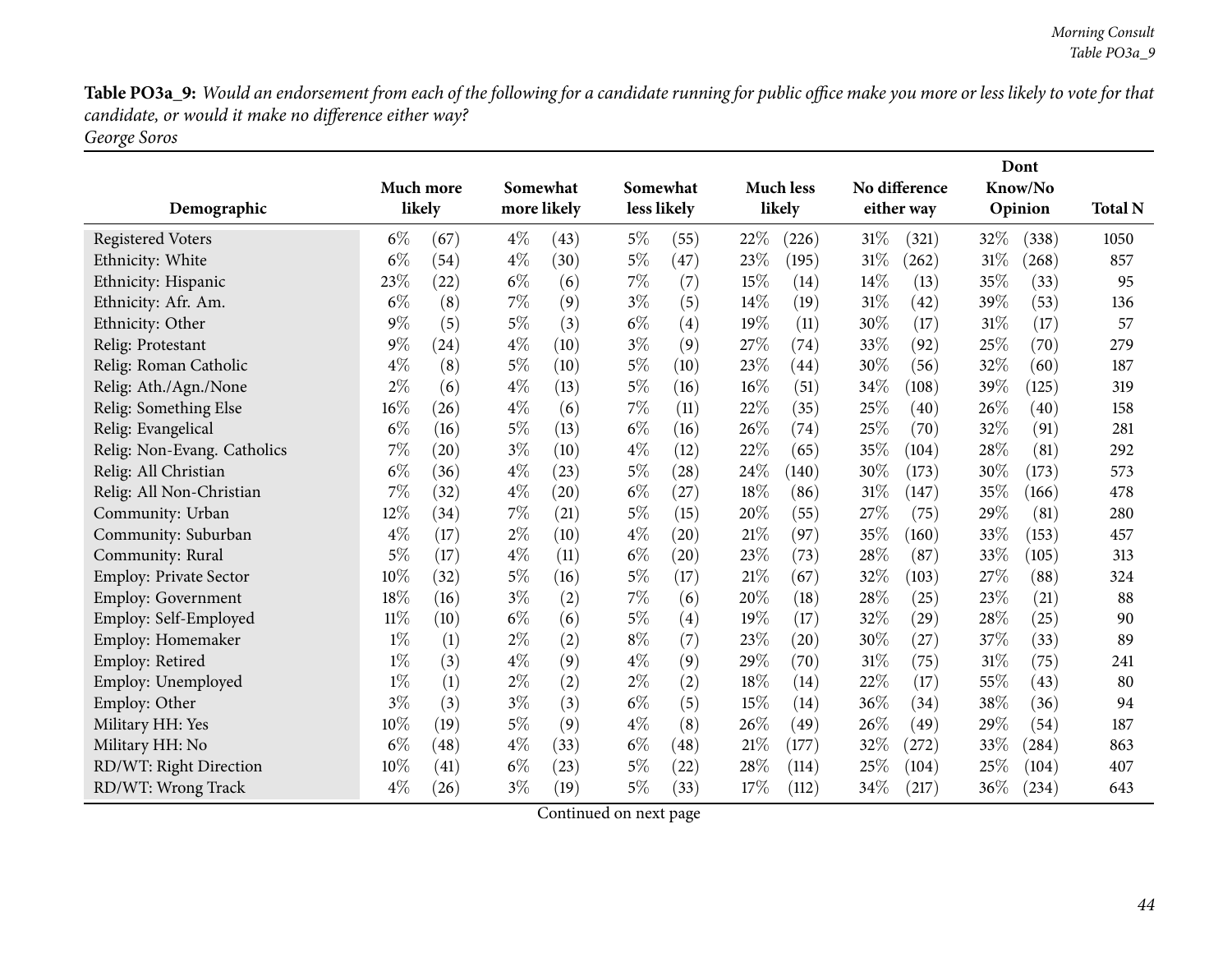Table PO3a\_9: Would an endorsement from each of the following for a candidate running for public office make you more or less likely to vote for that *candidate, or would it make no difference either way?*

*George Soros*

|                                      |           |      |       |             |             |                   |        |                  |        |               |      | Dont    |                |
|--------------------------------------|-----------|------|-------|-------------|-------------|-------------------|--------|------------------|--------|---------------|------|---------|----------------|
|                                      | Much more |      |       | Somewhat    | Somewhat    |                   |        | <b>Much less</b> |        | No difference |      | Know/No |                |
| Demographic                          | likely    |      |       | more likely | less likely |                   |        | likely           |        | either way    |      | Opinion | <b>Total N</b> |
| <b>Registered Voters</b>             | $6\%$     | (67) | $4\%$ | (43)        | $5\%$       | (55)              | 22\%   | (226)            | $31\%$ | (321)         | 32\% | (338)   | 1050           |
| <b>Strongly Approve</b>              | 14%       | (31) | $4\%$ | (9)         | $5\%$       | (11)              | 36%    | (81)             | 22%    | (49)          | 19%  | (42)    | 224            |
| Somewhat Approve                     | $3\%$     | (7)  | $5\%$ | (11)        | $5\%$       | (12)              | 28\%   | (61)             | 29%    | (63)          | 29%  | (63)    | 216            |
| Somewhat Disapprove                  | $4\%$     | (6)  | $3\%$ | (4)         | $6\%$       | (8)               | 15%    | (21)             | 32%    | (44)          | 40%  | (56)    | 138            |
| <b>Strongly Disapprove</b>           | $4\%$     | (18) | $4\%$ | (17)        | $5\%$       | $^{(22)}$         | $14\%$ | (57)             | 36%    | (150)         | 36%  | (150)   | 414            |
| Dont Know / No Opinion               | $11\%$    | (6)  | $5\%$ | (3)         | $5\%$       | (3)               | $9\%$  | (5)              | 25\%   | (15)          | 47\% | (27)    | 59             |
| #1 Issue: Economy                    | $5\%$     | (16) | $6\%$ | (18)        | $6\%$       | (17)              | 23%    | (66)             | 29%    | (84)          | 32%  | (92)    | 293            |
| #1 Issue: Security                   | $6\%$     | (10) | $1\%$ | (2)         | $6\%$       | (11)              | 36%    | (62)             | 28\%   | (49)          | 23%  | (40)    | 174            |
| #1 Issue: Health Care                | $5\%$     | (9)  | $4\%$ | (6)         | $5\%$       | (9)               | $10\%$ | (19)             | 42\%   | (76)          | 34\% | (62)    | 182            |
| #1 Issue: Medicare / Social Security | $4\%$     | (7)  | $4\%$ | (7)         | $3\%$       | (5)               | 26%    | (45)             | 29\%   | (51)          | 34\% | (60)    | 174            |
| #1 Issue: Women's Issues             | 12%       | (7)  | $4\%$ | (2)         | $8\%$       | $\left( 4\right)$ | $9\%$  | (5)              | 26\%   | (14)          | 41\% | (22)    | 53             |
| #1 Issue: Education                  | 12%       | (9)  | $4\%$ | (3)         | $8\%$       | (6)               | 15%    | (11)             | 25%    | (18)          | 35%  | (25)    | 72             |
| #1 Issue: Other                      |           | (0)  | $4\%$ | (2)         | $1\%$       | (1)               | 24\%   | (14)             | $31\%$ | (18)          | 40%  | (23)    | 58             |
| 2016 Vote: Democrat Hillary Clinton  | $5\%$     | (18) | $5\%$ | (18)        | $6\%$       | (23)              | 12%    | (43)             | 37\%   | (137)         | 35%  | (128)   | 366            |
| 2016 Vote: Republican Donald Trump   | $8\%$     | (30) | $4\%$ | (14)        | $5\%$       | (21)              | 34\%   | (130)            | 30\%   | (114)         | 19%  | (74)    | 383            |
| 2016 Vote: Someone else              | $2\%$     | (2)  | $2\%$ | (2)         | $5\%$       | (6)               | 18%    | (19)             | $31\%$ | (33)          | 41\% | (43)    | 105            |
| 2012 Vote: Barack Obama              | 5%        | (22) | $4\%$ | (17)        | $5\%$       | (21)              | $14\%$ | (60)             | 35%    | (152)         | 37%  | (159)   | 431            |
| 2012 Vote: Mitt Romney               | $4\%$     | (12) | $3\%$ | (9)         | $6\%$       | (17)              | 37%    | (106)            | 30%    | (86)          | 20%  | (57)    | 285            |
| 2012 Vote: Other                     | $2\%$     | (1)  | $4\%$ | (2)         | $1\%$       | (1)               | 26%    | (15)             | 43\%   | (25)          | 24\% | (14)    | 59             |
| 2012 Vote: Didn't Vote               | 12%       | (33) | $5\%$ | (14)        | $6\%$       | (17)              | $16\%$ | (45)             | 21%    | (58)          | 39\% | (108)   | 275            |
| 4-Region: Northeast                  | $6\%$     | (11) | $5\%$ | (8)         | $7\%$       | (13)              | 21%    | (37)             | 36%    | (65)          | 25%  | (44)    | 178            |
| 4-Region: Midwest                    | $2\%$     | (5)  | $3\%$ | (9)         | $4\%$       | (11)              | 23%    | (60)             | 32\%   | (84)          | 36\% | (94)    | 263            |
| 4-Region: South                      | $9\%$     | (37) | $4\%$ | (18)        | $6\%$       | (23)              | 20%    | (82)             | 29\%   | (117)         | 31%  | (122)   | 398            |
| 4-Region: West                       | 7%        | (14) | $4\%$ | (8)         | $4\%$       | (8)               | 22%    | (47)             | 26%    | (55)          | 37%  | (78)    | 211            |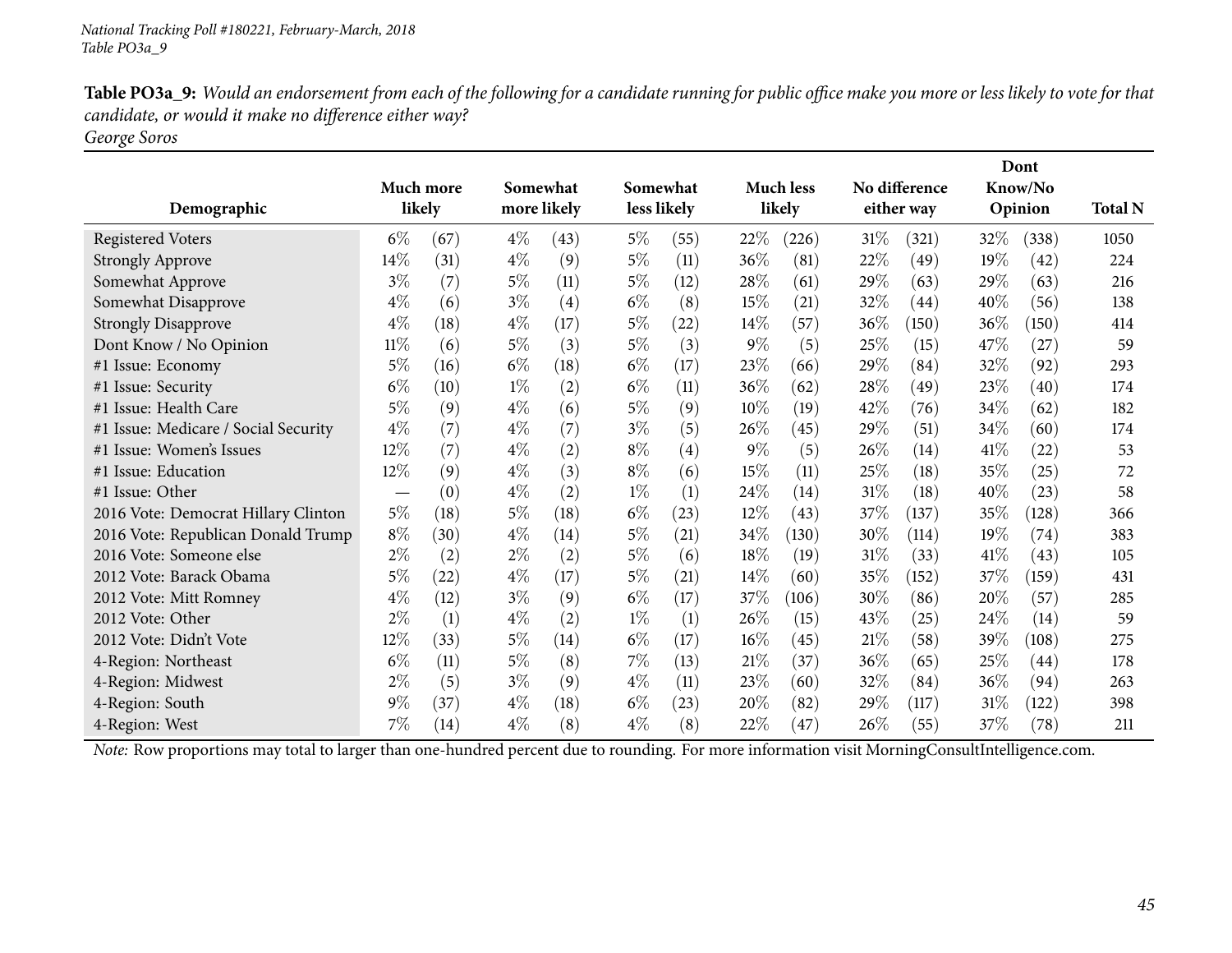| <b>Table PO3a_10:</b> Would an endorsement from each of the following for a candidate running for public office make you more or less likely to vote for |  |
|----------------------------------------------------------------------------------------------------------------------------------------------------------|--|
| that candidate, or would it make no difference either way?                                                                                               |  |
| The NRA                                                                                                                                                  |  |

|                          |        |           |        |                    | Dont        |      |        |                  |        |                    |        |         |                |
|--------------------------|--------|-----------|--------|--------------------|-------------|------|--------|------------------|--------|--------------------|--------|---------|----------------|
|                          |        | Much more |        | Somewhat           | Somewhat    |      |        | <b>Much less</b> |        | No difference      |        | Know/No |                |
| Demographic              |        | likely    |        | more likely        | less likely |      |        | likely           |        | either way         |        | Opinion | <b>Total N</b> |
| <b>Registered Voters</b> | $13\%$ | (133)     | 13%    | (129)              | $6\%$       | (65) | 29%    | (296)            | 27%    | (275)              | 12\%   | (118)   | 1014           |
| Gender: Male             | 20%    | (91)      | 17%    | (81)               | 7%          | (33) | 24%    | (111)            | 21%    | (98)               | $11\%$ | (49)    | 464            |
| Gender: Female           | $8\%$  | (41)      | $9\%$  | (48)               | $6\%$       | (32) | 33%    | (184)            | $32\%$ | (176)              | 13\%   | (69)    | 550            |
| Age: 18-29               | 10%    | (17)      | $11\%$ | (19)               | $8\%$       | (13) | 23\%   | (39)             | 28%    | (48)               | 20%    | (34)    | 170            |
| Age: 30-44               | 12%    | (28)      | 14\%   | (34)               | $8\%$       | (19) | 27\%   | (65)             | 26%    | (63)               | 13%    | (31)    | 239            |
| Age: 45-54               | 15%    | (34)      | $11\%$ | (23)               | $6\%$       | (14) | 24\%   | (53)             | 29%    | (64)               | 14%    | (30)    | 218            |
| Age: 55-64               | 16%    | (30)      | 15%    | (28)               | $5\%$       | (9)  | 32%    | (60)             | 30%    | (55)               | $2\%$  | (3)     | 184            |
| Age: 65+                 | 12%    | (25)      | 12%    | (25)               | $5\%$       | (10) | 39%    | (79)             | 22%    | (45)               | 10%    | (20)    | 203            |
| PID: Dem (no lean)       | $11\%$ | (37)      | $5\%$  | (18)               | $6\%$       | (21) | 47%    | (155)            | 18%    | (61)               | 12%    | (41)    | 332            |
| PID: Ind (no lean)       | $6\%$  | (20)      | $9\%$  | (32)               | $5\%$       | (18) | $31\%$ | (107)            | 34\%   | (121)              | 15%    | (52)    | 351            |
| PID: Rep (no lean)       | 23%    | (76)      | 24%    | (79)               | $8\%$       | (25) | 10%    | (34)             | 28%    | (93)               | $8\%$  | (25)    | 332            |
| PID/Gender: Dem Men      | 22%    | (35)      | 7%     | (10)               | $8\%$       | (12) | 36%    | (58)             | $12\%$ | (19)               | 15%    | (24)    | 159            |
| PID/Gender: Dem Women    | $1\%$  | (2)       | $4\%$  | (7)                | $5\%$       | (8)  | 56%    | (97)             | 24%    | (42)               | 10%    | (17)    | 173            |
| PID/Gender: Ind Men      | $9\%$  | (13)      | 14%    | (20)               | 7%          | (10) | 27\%   | (39)             | 33%    | $\left( 48\right)$ | 10%    | (15)    | 145            |
| PID/Gender: Ind Women    | $4\%$  | (7)       | $6\%$  | (12)               | $4\%$       | (9)  | 33\%   | (68)             | 35%    | (73)               | 18%    | (37)    | 206            |
| PID/Gender: Rep Men      | 27%    | (44)      | 31%    | (50)               | 7%          | (11) | $9\%$  | (15)             | 19%    | (31)               | $6\%$  | (10)    | 160            |
| PID/Gender: Rep Women    | 19%    | (32)      | 17%    | (29)               | $8\%$       | (14) | $11\%$ | (19)             | $36\%$ | (62)               | $9\%$  | (15)    | 172            |
| Ideo: Liberal (1-3)      | 16%    | (52)      | $8\%$  | (25)               | 7%          | (22) | 47%    | (148)            | 15%    | (48)               | 7%     | (22)    | 319            |
| Ideo: Moderate (4)       | $5\%$  | (13)      | $9\%$  | (22)               | $9\%$       | (21) | 38%    | (92)             | 28%    | (70)               | $11\%$ | (28)    | 245            |
| Ideo: Conservative (5-7) | 17%    | (63)      | $21\%$ | (77)               | $5\%$       | (19) | $11\%$ | (41)             | 35%    | (128)              | 9%     | (33)    | 359            |
| Educ: < College          | 16%    | (105)     | 14%    | (88)               | $6\%$       | (39) | 20%    | (130)            | 30%    | (192)              | 15%    | (95)    | 648            |
| Educ: Bachelors degree   | $8\%$  | (19)      | 12%    | (29)               | 7%          | (17) | 43%    | (105)            | 24%    | (60)               | $6\%$  | (16)    | 245            |
| Educ: Post-grad          | $8\%$  | (9)       | 10%    | (12)               | $7\%$       | (8)  | 51%    | (61)             | 19%    | (23)               | $6\%$  | (7)     | 121            |
| Income: Under 50k        | $11\%$ | (59)      | 14%    | (73)               | 7%          | (35) | 23%    | (119)            | 27%    | (136)              | 18%    | (91)    | 514            |
| Income: 50k-100k         | 17%    | (55)      | 13%    | $\left( 44\right)$ | 5%          | (16) | 30%    | (101)            | $30\%$ | (99)               | $6\%$  | (19)    | 335            |
| Income: 100k+            | $11\%$ | (19)      | 7%     | (11)               | $8\%$       | (13) | 45%    | (75)             | 24%    | (39)               | 5%     | (8)     | 166            |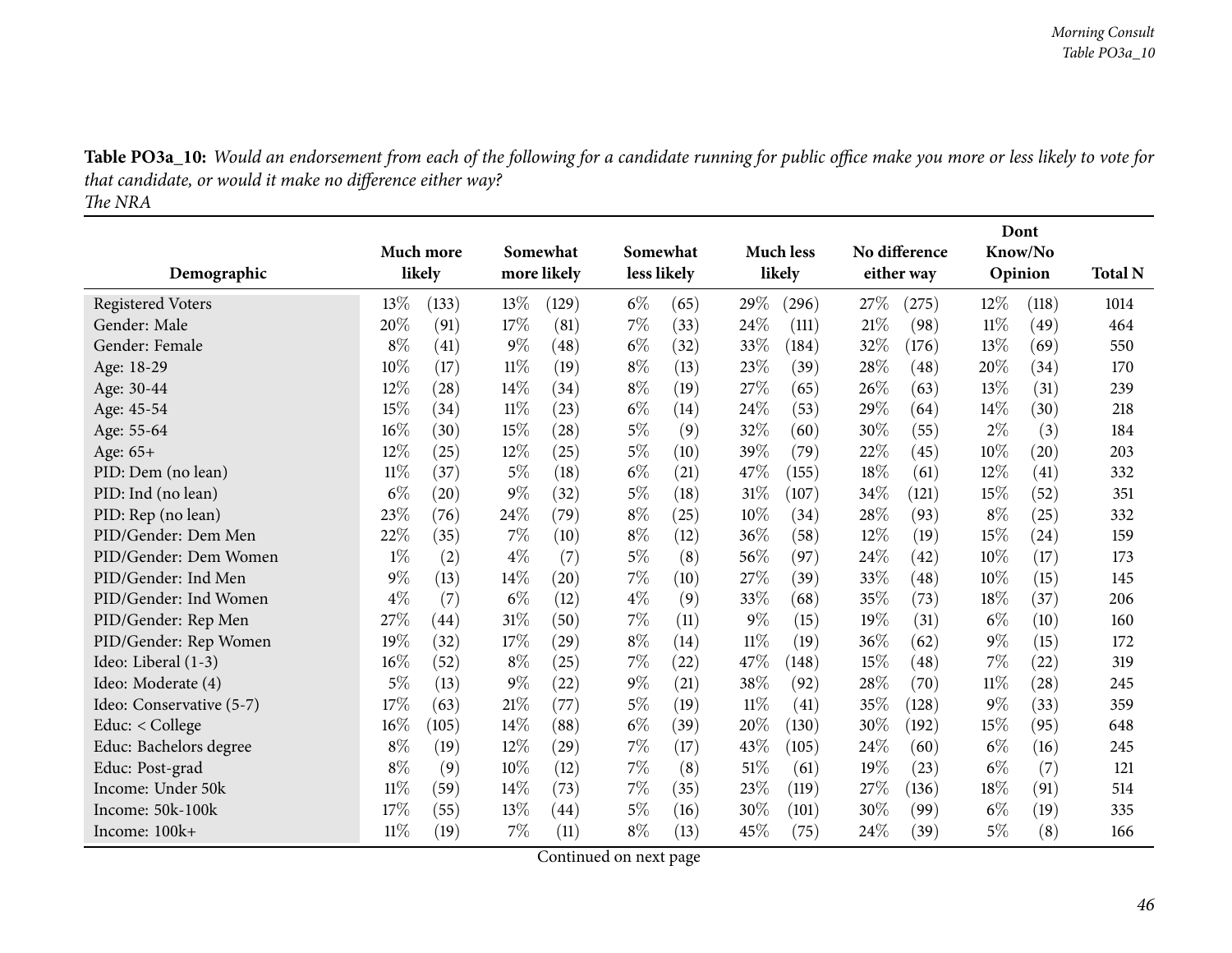| Table PO3a_10: Would an endorsement from each of the following for a candidate running for public office make you more or less likely to vote for |
|---------------------------------------------------------------------------------------------------------------------------------------------------|
| that candidate, or would it make no difference either way?                                                                                        |
| The NRA                                                                                                                                           |

|                               |        |           |        |                    |        |             |       |                    |     |               |        | Dont               |                |
|-------------------------------|--------|-----------|--------|--------------------|--------|-------------|-------|--------------------|-----|---------------|--------|--------------------|----------------|
|                               |        | Much more |        | Somewhat           |        | Somewhat    |       | <b>Much less</b>   |     | No difference |        | Know/No            |                |
| Demographic                   |        | likely    |        | more likely        |        | less likely |       | likely             |     | either way    |        | Opinion            | <b>Total N</b> |
| <b>Registered Voters</b>      | 13%    | (133)     | 13%    | (129)              | $6\%$  | (65)        | 29%   | (296)              | 27% | (275)         | 12%    | (118)              | 1014           |
| Ethnicity: White              | 14%    | (115)     | 13%    | (109)              | $6\%$  | (51)        | 30%   | (248)              | 27% | $^{'}225)$    | 10%    | (80)               | 827            |
| Ethnicity: Hispanic           | 31%    | (28)      | 14%    | (12)               | $7\%$  | (7)         | 19%   | (17)               | 17% | (16)          | 12%    | (11)               | 90             |
| Ethnicity: Afr. Am.           | $8\%$  | (10)      | $9\%$  | (10)               | $6\%$  | (7)         | 23%   | (28)               | 33% | (40)          | 22%    | (26)               | 121            |
| Ethnicity: Other              | 12%    | (8)       | 14\%   | (9)                | 10%    | (6)         | 31%   | (20)               | 15% | (10)          | 19%    | (12)               | 66             |
| Relig: Protestant             | 19%    | (50)      | 18%    | (48)               | 7%     | (19)        | 23%   | (60)               | 27% | (71)          | $6\%$  | (15)               | 262            |
| Relig: Roman Catholic         | 12%    | (23)      | $9\%$  | (17)               | $9\%$  | (18)        | 34%   | (65)               | 24% | (46)          | $11\%$ | (21)               | 190            |
| Relig: Ath./Agn./None         | 5%     | (14)      | $9\%$  | (25)               | $4\%$  | (12)        | 41\%  | (115)              | 25% | (70)          | 15%    | (43)               | 280            |
| Relig: Something Else         | 19%    | (29)      | 14%    | (22)               | $7\%$  | (10)        | 22%   | (35)               | 29% | (44)          | $9\%$  | (14)               | 154            |
| Relig: Evangelical            | 18%    | (56)      | 17%    | (51)               | $8\%$  | (24)        | 16%   | (47)               | 29% | (89)          | 12%    | (35)               | 301            |
| Relig: Non-Evang. Catholics   | 12%    | (34)      | $11\%$ | (31)               | $6\%$  | (18)        | 35%   | (99)               | 26% | (72)          | $9\%$  | (26)               | 279            |
| Relig: All Christian          | 15%    | (90)      | 14%    | (82)               | $7\%$  | (42)        | 25%   | (146)              | 28% | (160)         | $11\%$ | (61)               | 580            |
| Relig: All Non-Christian      | 10%    | (43)      | 11%    | (47)               | $5\%$  | (23)        | 35%   | (150)              | 26% | (114)         | 13%    | (57)               | 434            |
| Community: Urban              | 16%    | (39)      | 13%    | (31)               | $6\%$  | (16)        | 28%   | (69)               | 27% | (67)          | $11\%$ | (27)               | 250            |
| Community: Suburban           | 9%     | (38)      | $11\%$ | (47)               | 7%     | (31)        | 34%   | (152)              | 28% | (127)         | 12%    | (52)               | 447            |
| Community: Rural              | 17%    | (56)      | 16%    | (50)               | $5\%$  | (17)        | 24%   | (75)               | 25% | (81)          | 12%    | (39)               | 318            |
| <b>Employ: Private Sector</b> | 15%    | (50)      | 12%    | (41)               | $7\%$  | (24)        | 29%   | (97)               | 28% | (95)          | $9\%$  | (31)               | 340            |
| <b>Employ: Government</b>     | 22%    | (19)      | 24%    | (20)               | $11\%$ | (10)        | 24\%  | $\left( 21\right)$ | 16% | (14)          | $2\%$  | (2)                | 86             |
| Employ: Self-Employed         | 10%    | (7)       | 18%    | (12)               | $3\%$  | (2)         | 31%   | (22)               | 34% | (23)          | $4\%$  | (3)                | 69             |
| Employ: Homemaker             | 13%    | (10)      | $9\%$  | (8)                | $6\%$  | (5)         | 24\%  | (19)               | 34% | (28)          | 14\%   | (11)               | 82             |
| Employ: Retired               | $11\%$ | (25)      | 13%    | (28)               | $6\%$  | (14)        | 38%   | (87)               | 22% | (50)          | 10%    | (22)               | 227            |
| Employ: Unemployed            | 10%    | (7)       | 7%     | (5)                | $1\%$  | (1)         | 19%   | (13)               | 30% | (21)          | 33%    | (24)               | 71             |
| Employ: Other                 | $11\%$ | (10)      | 10%    | (10)               | $4\%$  | (4)         | 23%   | (22)               | 31% | (30)          | 21\%   | $\left( 20\right)$ | 96             |
| Military HH: Yes              | 20%    | (36)      | 19%    | (35)               | $6\%$  | (11)        | 28%   | (51)               | 20% | (37)          | $8\%$  | (14)               | 183            |
| Military HH: No               | 12%    | (97)      | $11\%$ | (94)               | $6\%$  | (54)        | 29%   | (245)              | 29% | (237)         | 13%    | (104)              | 831            |
| RD/WT: Right Direction        | 24%    | (94)      | 22%    | (87)               | $8\%$  | (31)        | $9\%$ | (34)               | 28% | (108)         | $10\%$ | (40)               | 394            |
| RD/WT: Wrong Track            | $6\%$  | (38)      | 7%     | $\left( 42\right)$ | 5%     | (34)        | 42%   | (262)              | 27% | (166)         | 13%    | (78)               | 620            |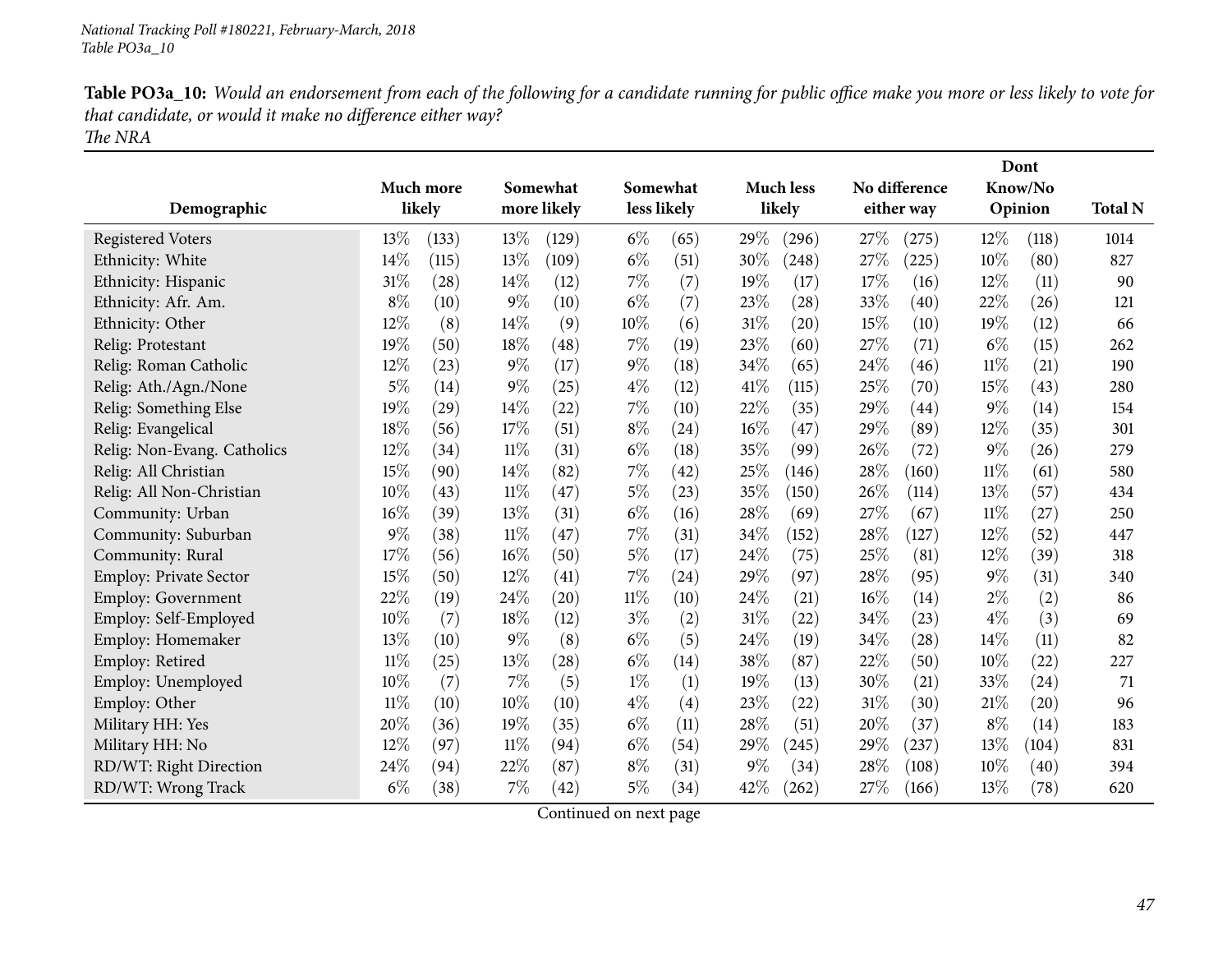Table PO3a\_10: Would an endorsement from each of the following for a candidate running for public office make you more or less likely to vote for *that candidate, or would it make no difference either way? The NRA*

| Demographic                          |        | Much more<br>likely | Somewhat<br>more likely |       |        | Somewhat<br>less likely |        | <b>Much less</b><br>likely |        | No difference<br>either way |        | Dont<br>Know/No<br>Opinion | <b>Total N</b> |
|--------------------------------------|--------|---------------------|-------------------------|-------|--------|-------------------------|--------|----------------------------|--------|-----------------------------|--------|----------------------------|----------------|
| <b>Registered Voters</b>             | $13\%$ | (133)               | $13\%$                  | (129) | $6\%$  | (65)                    | 29\%   | (296)                      | 27%    | (275)                       | 12\%   | (118)                      | 1014           |
| <b>Strongly Approve</b>              | 37\%   | (84)                | 23\%                    | (51)  | $5\%$  | (12)                    | $6\%$  | (13)                       | 22\%   | (51)                        | $7\%$  | (16)                       | 227            |
| Somewhat Approve                     | $11\%$ | (24)                | 23\%                    | (50)  | $9\%$  | (21)                    | $11\%$ | (24)                       | 38%    | (84)                        | $8\%$  | (18)                       | 220            |
| Somewhat Disapprove                  | $2\%$  | (3)                 | $7\%$                   | (9)   | $11\%$ | (14)                    | 28\%   | (35)                       | 41%    | (51)                        | $11\%$ | (14)                       | 126            |
| <b>Strongly Disapprove</b>           | $4\%$  | (16)                | $3\%$                   | (13)  | $3\%$  | (14)                    | $55\%$ | (215)                      | 20\%   | (77)                        | 14%    | (55)                       | 390            |
| Dont Know / No Opinion               | 13\%   | (7)                 | $10\%$                  | (5)   | $8\%$  | (4)                     | 15%    | (7)                        | 24%    | (12)                        | 30%    | (15)                       | 50             |
| #1 Issue: Economy                    | 13%    | (37)                | 14\%                    | (40)  | $6\%$  | (17)                    | 26\%   | (75)                       | 29\%   | (84)                        | 13\%   | (38)                       | 291            |
| #1 Issue: Security                   | 18%    | (33)                | $16\%$                  | (29)  | $9\%$  | (16)                    | $19\%$ | (36)                       | 29%    | (55)                        | $9\%$  | (17)                       | 187            |
| #1 Issue: Health Care                | $8\%$  | (15)                | $6\%$                   | (11)  | $7\%$  | (13)                    | 35\%   | (63)                       | 32%    | (58)                        | $11\%$ | $\left( 20\right)$         | 181            |
| #1 Issue: Medicare / Social Security | $11\%$ | (17)                | 14%                     | (22)  | $5\%$  | (8)                     | 33\%   | (53)                       | 25%    | (40)                        | 12%    | (19)                       | 159            |
| #1 Issue: Education                  | $11\%$ | (7)                 | $6\%$                   | (4)   | $4\%$  | (3)                     | $46\%$ | (30)                       | 25\%   | (16)                        | $9\%$  | (6)                        | 65             |
| #1 Issue: Other                      | 13%    | (7)                 | $9\%$                   | (5)   | $3\%$  | (2)                     | 38\%   | (20)                       | 18\%   | (9)                         | 20%    | (10)                       | 52             |
| 2016 Vote: Democrat Hillary Clinton  | $4\%$  | (14)                | $4\%$                   | (15)  | $6\%$  | (23)                    | $54\%$ | (199)                      | 21%    | (77)                        | $11\%$ | (42)                       | 370            |
| 2016 Vote: Republican Donald Trump   | 23%    | (84)                | 23%                     | (87)  | $8\%$  | (30)                    | $10\%$ | (38)                       | 30%    | (111)                       | $6\%$  | (22)                       | 374            |
| 2016 Vote: Someone else              | $4\%$  | (4)                 | $10\%$                  | (9)   | $2\%$  | (2)                     | 37\%   | (34)                       | 39\%   | (36)                        | $10\%$ | (9)                        | 92             |
| 2012 Vote: Barack Obama              | $7\%$  | (28)                | $4\%$                   | (18)  | $6\%$  | (25)                    | 51%    | (210)                      | 21%    | (88)                        | $11\%$ | (45)                       | 413            |
| 2012 Vote: Mitt Romney               | 19%    | (53)                | 23%                     | (67)  | $6\%$  | (18)                    | $11\%$ | (33)                       | 36\%   | (101)                       | $5\%$  | (13)                       | 284            |
| 2012 Vote: Other                     | $8\%$  | (4)                 | $16\%$                  | (9)   | $7\%$  | (4)                     | $14\%$ | (8)                        | 45\%   | (24)                        | $11\%$ | (6)                        | 55             |
| 2012 Vote: Didn't Vote               | 18%    | (48)                | 13%                     | (35)  | $7\%$  | (18)                    | 17%    | (45)                       | 24\%   | (62)                        | 21%    | (54)                       | 262            |
| 4-Region: Northeast                  | $11\%$ | (20)                | 15%                     | (27)  | $8\%$  | (15)                    | 33\%   | (60)                       | 24\%   | (43)                        | $9\%$  | (17)                       | 181            |
| 4-Region: Midwest                    | $7\%$  | (17)                | $12\%$                  | (28)  | $6\%$  | (15)                    | 32\%   | (77)                       | 28\%   | (66)                        | 15\%   | (35)                       | 239            |
| 4-Region: South                      | 19%    | (71)                | $12\%$                  | (46)  | $6\%$  | (23)                    | 22\%   | (85)                       | $29\%$ | (112)                       | $12\%$ | (45)                       | 382            |
| 4-Region: West                       | $11\%$ | $\left( 24\right)$  | 13%                     | (28)  | $6\%$  | (12)                    | 35\%   | (74)                       | 25%    | (53)                        | $10\%$ | (21)                       | 212            |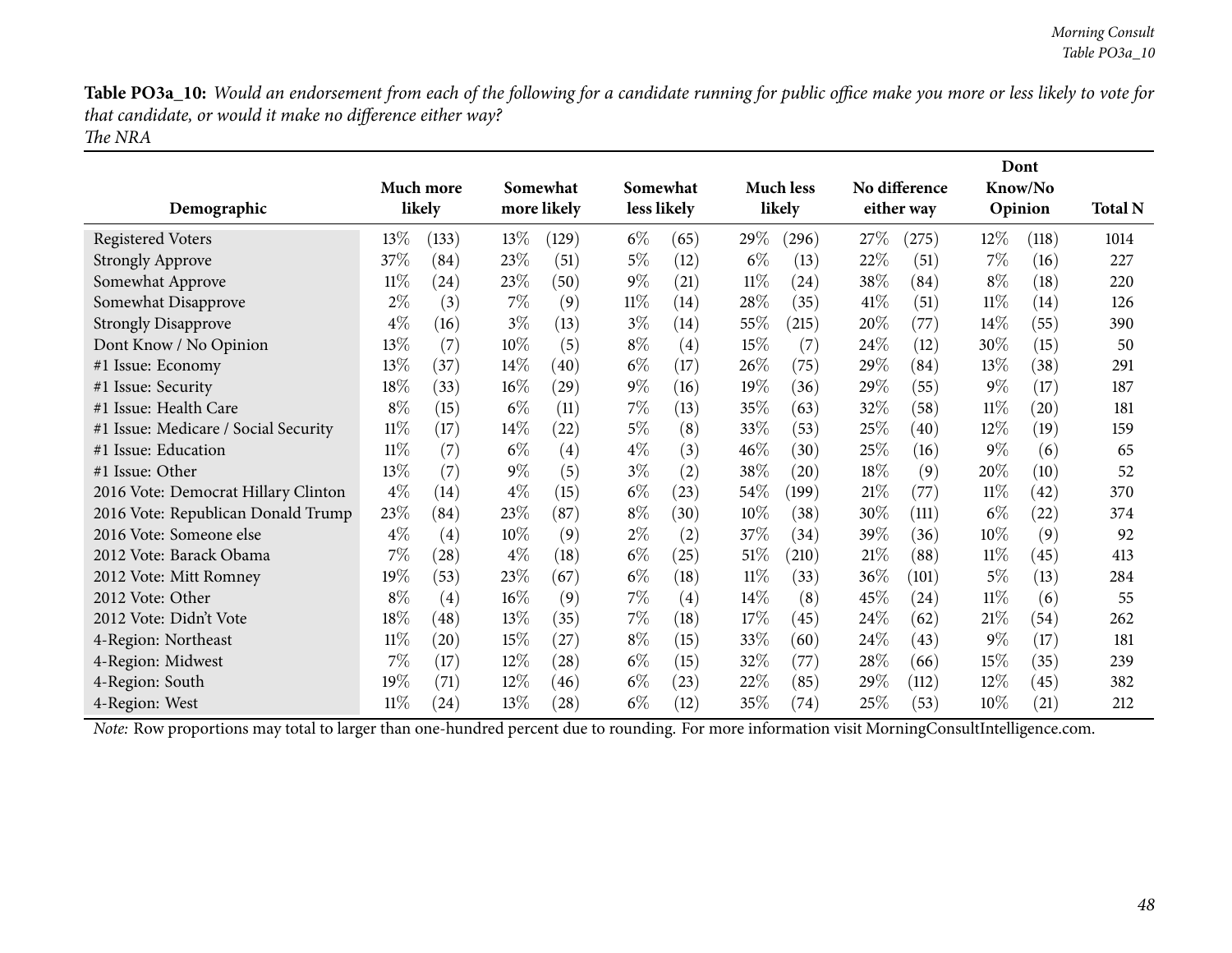Table PO3a\_11: Would an endorsement from each of the following for a candidate running for public office make you more or less likely to vote for *that candidate, or would it make no difference either way?*

*LeBron James*

|                          |                  |      |          |                    |             |          |        |                    |               | Dont       |         |         |                |
|--------------------------|------------------|------|----------|--------------------|-------------|----------|--------|--------------------|---------------|------------|---------|---------|----------------|
|                          | <b>Much more</b> |      | Somewhat |                    |             | Somewhat |        | <b>Much less</b>   | No difference |            | Know/No |         |                |
| Demographic              | likely           |      |          | more likely        | less likely |          |        | likely             |               | either way |         | Opinion | <b>Total N</b> |
| <b>Registered Voters</b> | $8\%$            | (83) | $8\%$    | (85)               | $8\%$       | (78)     | 22%    | (223)              | 41%           | (426)      | 13\%    | (138)   | 1034           |
| Gender: Male             | 12%              | (61) | 12%      | (57)               | $9\%$       | (42)     | 27%    | (132)              | 31%           | (154)      | $9\%$   | (43)    | 489            |
| Gender: Female           | $4\%$            | (22) | 5%       | $\left( 29\right)$ | $7\%$       | (36)     | 17%    | (91)               | 50%           | (272)      | 17%     | (95)    | 545            |
| Age: 18-29               | 13%              | (24) | $11\%$   | (21)               | $11\%$      | (21)     | 15%    | (29)               | 32%           | (59)       | $16\%$  | (30)    | 184            |
| Age: 30-44               | $8\%$            | (19) | $11\%$   | (26)               | $8\%$       | (19)     | 20%    | (49)               | 44%           | (104)      | $9\%$   | (22)    | 238            |
| Age: 45-54               | $11\%$           | (23) | $7\%$    | (14)               | $5\%$       | (12)     | 19%    | (42)               | 46%           | (100)      | $11\%$  | (24)    | 216            |
| Age: 55-64               | $6\%$            | (9)  | $8\%$    | (13)               | $7\%$       | (12)     | 25%    | (42)               | 42%           | (69)       | 12%     | (21)    | 166            |
| Age: 65+                 | $3\%$            | (7)  | $5\%$    | (12)               | $6\%$       | (14)     | 27%    | (62)               | 41\%          | (93)       | 18%     | (40)    | 229            |
| PID: Dem (no lean)       | 12%              | (43) | $11\%$   | (39)               | 7%          | (24)     | 15%    | (54)               | 41\%          | (145)      | 13%     | (45)    | 351            |
| PID: Ind (no lean)       | $6\%$            | (22) | $7\%$    | (27)               | $8\%$       | (28)     | 17%    | (61)               | 47\%          | (168)      | 14%     | (51)    | 358            |
| PID: Rep (no lean)       | 5%               | (17) | $6\%$    | (20)               | $8\%$       | (26)     | 33%    | (108)              | 35%           | (113)      | 13%     | (41)    | 325            |
| PID/Gender: Dem Men      | 18%              | (32) | 15%      | (26)               | $8\%$       | (14)     | 20%    | (34)               | 31%           | (54)       | 7%      | (13)    | 172            |
| PID/Gender: Dem Women    | 7%               | (12) | 7%       | (13)               | $6\%$       | (10)     | $11\%$ | (20)               | 51%           | (91)       | 18%     | (33)    | 179            |
| PID/Gender: Ind Men      | 10%              | (15) | 10%      | (16)               | $9\%$       | (14)     | 19%    | $\left( 29\right)$ | 39%           | (60)       | 13%     | (20)    | 155            |
| PID/Gender: Ind Women    | $3\%$            | (7)  | 5%       | (11)               | $7\%$       | (14)     | 16%    | (32)               | 53%           | (108)      | 15%     | (31)    | 203            |
| PID/Gender: Rep Men      | 9%               | (14) | $9\%$    | (15)               | $9\%$       | (14)     | 42\%   | (68)               | 25%           | (40)       | $6\%$   | (10)    | 162            |
| PID/Gender: Rep Women    | 2%               | (3)  | $3\%$    | (5)                | $7\%$       | (12)     | 24%    | (39)               | 45%           | (73)       | 19%     | (31)    | 163            |
| Ideo: Liberal (1-3)      | 16%              | (54) | 13%      | (44)               | $6\%$       | (20)     | $11\%$ | (37)               | 46%           | (158)      | $9\%$   | (30)    | 342            |
| Ideo: Moderate (4)       | 5%               | (13) | $11\%$   | (26)               | $9\%$       | (23)     | 18%    | (44)               | 43%           | (102)      | 13%     | (31)    | 239            |
| Ideo: Conservative (5-7) | $1\%$            | (3)  | $4\%$    | (14)               | $7\%$       | (25)     | 34%    | (117)              | 39%           | (132)      | 14%     | (48)    | 340            |
| Educ: < College          | $11\%$           | (72) | $7\%$    | (48)               | $7\%$       | (50)     | 22%    | (148)              | 37%           | (249)      | $16\%$  | (110)   | 677            |
| Educ: Bachelors degree   | $3\%$            | (8)  | $8\%$    | (19)               | 7%          | (15)     | 23%    | (52)               | 51%           | (117)      | $8\%$   | (18)    | 229            |
| Educ: Post-grad          | $3\%$            | (4)  | 14%      | (18)               | 10%         | (13)     | 18%    | (23)               | 47%           | (61)       | $8\%$   | (10)    | 128            |
| Income: Under 50k        | $8\%$            | (44) | $8\%$    | (45)               | $8\%$       | (47)     | 21%    | (116)              | 35%           | (193)      | 19%     | (107)   | 553            |
| Income: 50k-100k         | 10%              | (32) | $8\%$    | (27)               | $7\%$       | (22)     | 23%    | (75)               | 46%           | (151)      | 7%      | (24)    | 331            |
| Income: 100k+            | $4\%$            | (6)  | $9\%$    | (13)               | 7%          | (10)     | 21%    | (32)               | 55%           | (82)       | 5%      | (7)     | 150            |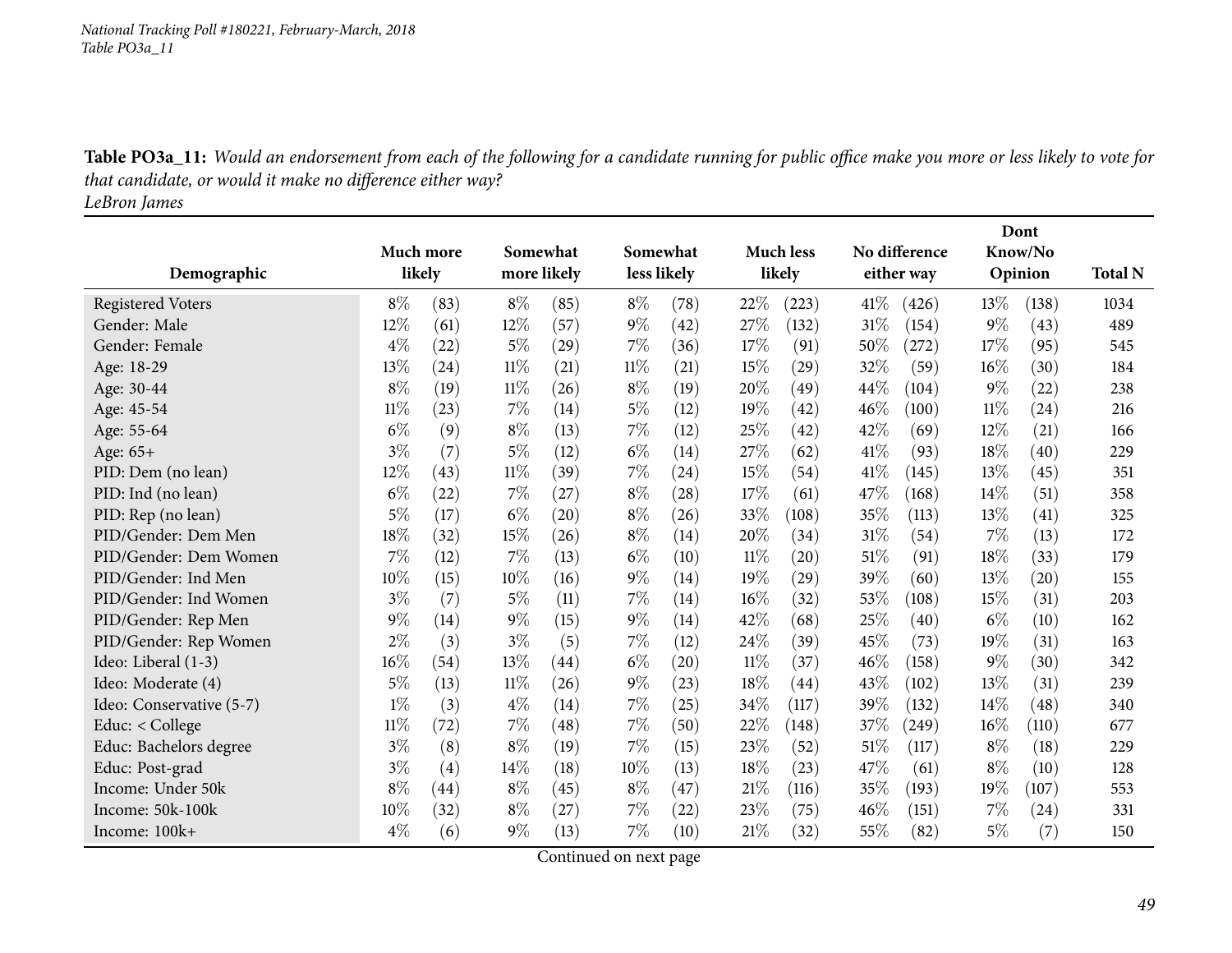Table PO3a\_11: Would an endorsement from each of the following for a candidate running for public office make you more or less likely to vote for *that candidate, or would it make no difference either way? LeBron James*

|                               |        | Much more<br>likely | Somewhat<br>more likely |      |       | Somewhat<br>less likely |        | <b>Much less</b><br>likely |      | No difference<br>either way |       | Dont<br>Know/No<br>Opinion | <b>Total N</b> |
|-------------------------------|--------|---------------------|-------------------------|------|-------|-------------------------|--------|----------------------------|------|-----------------------------|-------|----------------------------|----------------|
| Demographic                   |        |                     |                         |      |       |                         |        |                            |      |                             |       |                            |                |
| <b>Registered Voters</b>      | $8\%$  | (83)                | $8\%$                   | (85) | $8\%$ | (78)                    | 22%    | (223)                      | 41\% | (426)                       | 13%   | (138)                      | 1034           |
| Ethnicity: White              | $6\%$  | (53)                | $6\%$                   | (48) | $7\%$ | (63)                    | 23%    | (196)                      | 44\% | (374)                       | 14%   | (115)                      | 848            |
| Ethnicity: Hispanic           | 18%    | (16)                | 13%                     | (12) | 13%   | (12)                    | 18%    | (16)                       | 26%  | (23)                        | 12%   | (11)                       | 89             |
| Ethnicity: Afr. Am.           | 20%    | (26)                | 23%                     | (30) | $8\%$ | (11)                    | 10%    | (13)                       | 27%  | (35)                        | 12%   | (16)                       | 130            |
| Ethnicity: Other              | $8\%$  | (5)                 | 13%                     | (7)  | $8\%$ | (4)                     | 26%    | (14)                       | 32%  | (18)                        | 13%   | (7)                        | 56             |
| Relig: Protestant             | 10%    | (26)                | $6\%$                   | (16) | $8\%$ | (20)                    | 26%    | (68)                       | 36%  | (96)                        | 14%   | (36)                       | 263            |
| Relig: Roman Catholic         | $7\%$  | (11)                | $8\%$                   | (14) | 11%   | (19)                    | 21%    | (36)                       | 43%  | (73)                        | 10%   | (17)                       | 170            |
| Relig: Ath./Agn./None         | $6\%$  | (18)                | $8\%$                   | (22) | $6\%$ | (18)                    | 19%    | (57)                       | 50%  | (146)                       | 11%   | (33)                       | 294            |
| Relig: Something Else         | $11\%$ | (20)                | $11\%$                  | (20) | $8\%$ | (13)                    | 16%    | (28)                       | 38%  | (67)                        | 16%   | (29)                       | 176            |
| Relig: Evangelical            | $7\%$  | (19)                | $9\%$                   | (27) | $8\%$ | (24)                    | 23%    | (67)                       | 35%  | (103)                       | 18%   | (52)                       | 292            |
| Relig: Non-Evang. Catholics   | 10%    | (26)                | $6\%$                   | (17) | $8\%$ | (23)                    | 27\%   | (72)                       | 41\% | (111)                       | $9\%$ | (24)                       | 273            |
| Relig: All Christian          | $8\%$  | (46)                | $8\%$                   | (43) | $8\%$ | (47)                    | 25%    | (139)                      | 38%  | (214)                       | 14%   | (76)                       | 565            |
| Relig: All Non-Christian      | $8\%$  | (37)                | $9\%$                   | (42) | 7%    | (31)                    | 18%    | (84)                       | 45%  | (212)                       | 13%   | (61)                       | 469            |
| Community: Urban              | 14%    | (40)                | 13%                     | (37) | $6\%$ | (16)                    | 21%    | (58)                       | 33%  | (91)                        | 12%   | (34)                       | 275            |
| Community: Suburban           | $5\%$  | (23)                | $8\%$                   | (36) | $8\%$ | (37)                    | 19%    | (88)                       | 47%  | (213)                       | 13%   | (58)                       | 456            |
| Community: Rural              | 7%     | (20)                | $4\%$                   | (13) | $8\%$ | (26)                    | 26%    | (77)                       | 40%  | (122)                       | 15%   | (45)                       | 303            |
| <b>Employ: Private Sector</b> | $9\%$  | $\left( 29\right)$  | $9\%$                   | (28) | $9\%$ | (30)                    | 23%    | (71)                       | 42%  | (130)                       | $8\%$ | (25)                       | 313            |
| <b>Employ: Government</b>     | 13%    | (10)                | 11%                     | (9)  | $4\%$ | (3)                     | 23\%   | (18)                       | 42\% | (33)                        | $6\%$ | (5)                        | 78             |
| Employ: Self-Employed         | 15%    | (13)                | $11\%$                  | (10) | $8\%$ | (7)                     | 17%    | (15)                       | 40%  | (35)                        | $8\%$ | (7)                        | 88             |
| Employ: Homemaker             | $11\%$ | (9)                 | $2\%$                   | (1)  | $6\%$ | (5)                     | $11\%$ | (10)                       | 53%  | (44)                        | 17%   | (14)                       | 84             |
| Employ: Retired               | $3\%$  | (7)                 | $5\%$                   | (12) | 7%    | (16)                    | 27%    | (64)                       | 42%  | (101)                       | 17%   | (41)                       | 241            |
| Employ: Unemployed            | $6\%$  | (5)                 | 13%                     | (11) | $3\%$ | (3)                     | 28%    | (24)                       | 22%  | (19)                        | 27%   | (23)                       | 85             |
| Employ: Other                 | $3\%$  | (3)                 | $9\%$                   | (9)  | 12%   | (13)                    | 16%    | (17)                       | 42%  | (44)                        | 19%   | $\left( 20\right)$         | 106            |
| Military HH: Yes              | 9%     | (16)                | $9\%$                   | (16) | $5\%$ | (9)                     | 28%    | (52)                       | 40%  | (74)                        | 10%   | (18)                       | 185            |
| Military HH: No               | $8\%$  | (67)                | $8\%$                   | (69) | $8\%$ | (70)                    | 20%    | (172)                      | 41%  | (352)                       | 14%   | (120)                      | 849            |
| RD/WT: Right Direction        | 10%    | (40)                | $8\%$                   | (34) | $8\%$ | (31)                    | 29%    | (116)                      | 32%  | (127)                       | 13%   | (50)                       | 399            |
| RD/WT: Wrong Track            | $7\%$  | (43)                | $8\%$                   | (51) | $7\%$ | (47)                    | 17%    | (107)                      | 47%  | (299)                       | 14%   | (87)                       | 635            |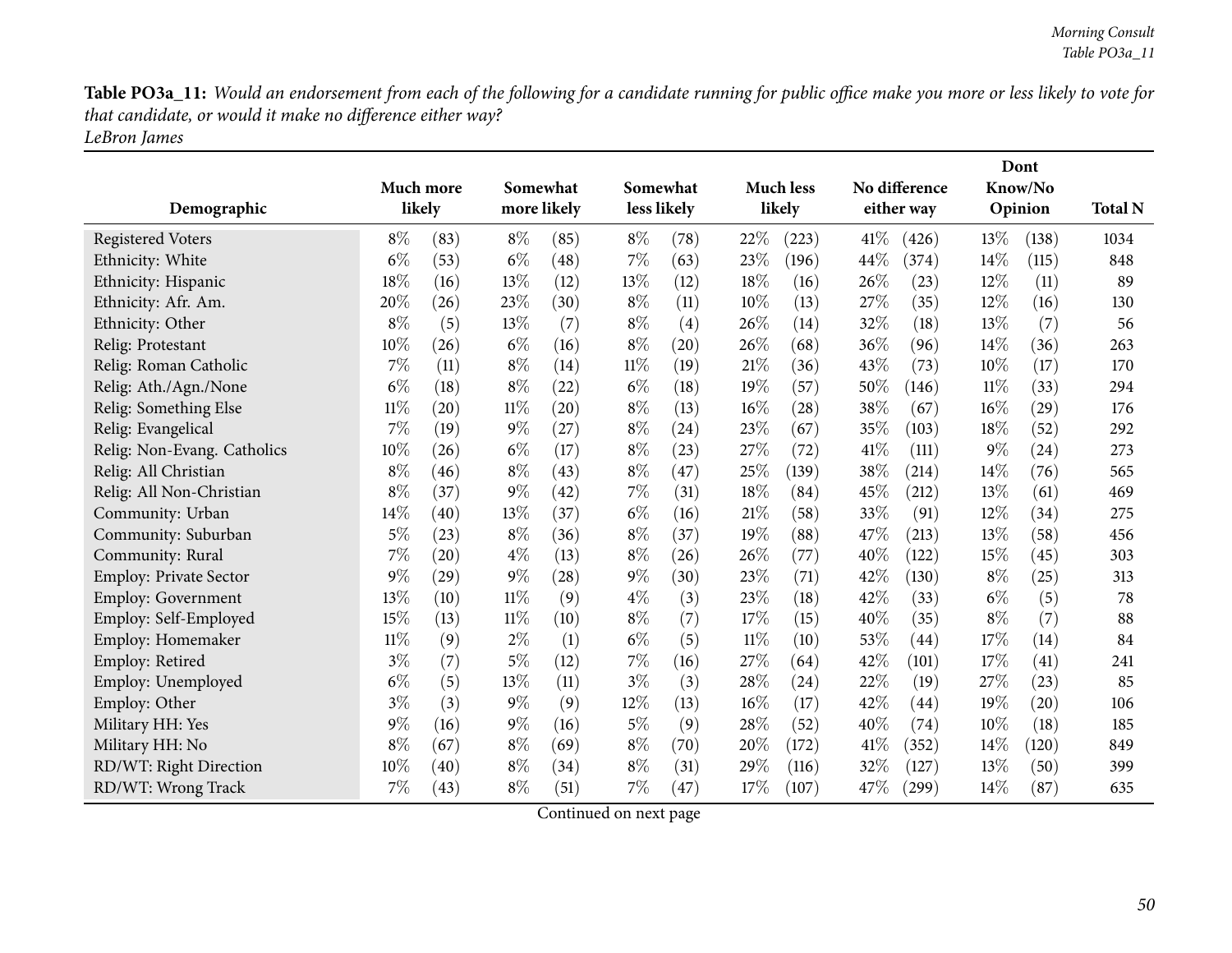| Table PO3a_11: Would an endorsement from each of the following for a candidate running for public office make you more or less likely to vote for |
|---------------------------------------------------------------------------------------------------------------------------------------------------|
| that candidate, or would it make no difference either way?                                                                                        |
| LeBron James                                                                                                                                      |

|                                      |           |        |        |                         |             |                    |        |                  |        |                    |                    | Dont  |                |
|--------------------------------------|-----------|--------|--------|-------------------------|-------------|--------------------|--------|------------------|--------|--------------------|--------------------|-------|----------------|
|                                      | Much more |        |        | Somewhat<br>more likely |             | Somewhat           |        | <b>Much less</b> |        | No difference      | Know/No<br>Opinion |       |                |
| Demographic                          |           | likely |        |                         | less likely |                    |        | likely           |        | either way         |                    |       | <b>Total N</b> |
| <b>Registered Voters</b>             | $8\%$     | (83)   | $8\%$  | (85)                    | $8\%$       | (78)               | 22\%   | (223)            | $41\%$ | (426)              | 13\%               | (138) | 1034           |
| <b>Strongly Approve</b>              | $9\%$     | (18)   | $9\%$  | (18)                    | $5\%$       | (11)               | 36\%   | (74)             | 29%    | (60)               | $11\%$             | (22)  | 203            |
| Somewhat Approve                     | 5%        | (11)   | $7\%$  | (17)                    | $11\%$      | (27)               | 27%    | (68)             | 39\%   | (97)               | $11\%$             | (28)  | 250            |
| Somewhat Disapprove                  | $6\%$     | (7)    | $5\%$  | (6)                     | $8\%$       | (10)               | $19\%$ | (24)             | 45\%   | (56)               | 17\%               | (21)  | 124            |
| <b>Strongly Disapprove</b>           | $10\%$    | (40)   | $9\%$  | (38)                    | $6\%$       | (26)               | $12\%$ | (50)             | $50\%$ | (205)              | $13\%$             | (52)  | 411            |
| #1 Issue: Economy                    | $8\%$     | (22)   | $9\%$  | (25)                    | $10\%$      | (26)               | 23%    | (62)             | 40\%   | (109)              | $11\%$             | (30)  | 274            |
| #1 Issue: Security                   | $5\%$     | (9)    | $6\%$  | (11)                    | $7\%$       | (13)               | 30\%   | (54)             | 41\%   | (75)               | $11\%$             | (20)  | 183            |
| #1 Issue: Health Care                | 7%        | (13)   | $8\%$  | (14)                    | $7\%$       | (12)               | $14\%$ | (25)             | $54\%$ | (96)               | $11\%$             | (19)  | 179            |
| #1 Issue: Medicare / Social Security | 7%        | (13)   | $7\%$  | (13)                    | $5\%$       | (10)               | 24\%   | (43)             | 38\%   | (69)               | 19%                | (36)  | 184            |
| #1 Issue: Education                  | 18%       | (14)   | $11\%$ | (9)                     | $7\%$       | (6)                | 23\%   | (18)             | $26\%$ | (21)               | 15%                | (12)  | 81             |
| #1 Issue: Other                      | $1\%$     | (1)    | 13%    | (7)                     | $7\%$       | (4)                | 18\%   | (10)             | 38\%   | (21)               | 23\%               | (12)  | 55             |
| 2016 Vote: Democrat Hillary Clinton  | $9\%$     | (31)   | $11\%$ | (38)                    | $7\%$       | (24)               | $14\%$ | (50)             | 50%    | (179)              | $10\%$             | (36)  | 358            |
| 2016 Vote: Republican Donald Trump   | $4\%$     | (15)   | $8\%$  | (30)                    | $8\%$       | (28)               | 32\%   | (118)            | 37\%   | (134)              | $11\%$             | (40)  | 364            |
| 2016 Vote: Someone else              | $4\%$     | (4)    | $7\%$  | (7)                     | $7\%$       | (6)                | $19\%$ | (19)             | 49%    | (48)               | 15\%               | (14)  | 98             |
| 2012 Vote: Barack Obama              | 7%        | (29)   | $11\%$ | (43)                    | $7\%$       | (28)               | 15%    | (59)             | 49\%   | (198)              | 12\%               | (47)  | 404            |
| 2012 Vote: Mitt Romney               | $3\%$     | (7)    | $4\%$  | (10)                    | $8\%$       | $\left( 22\right)$ | 32\%   | (90)             | 40\%   | (112)              | 13\%               | (37)  | 279            |
| 2012 Vote: Other                     | $3\%$     | (2)    | $3\%$  | (2)                     | $3\%$       | (1)                | $31\%$ | (17)             | 53\%   | $\left( 29\right)$ | $8\%$              | (5)   | 55             |
| 2012 Vote: Didn't Vote               | 15%       | (45)   | $10\%$ | (30)                    | $9\%$       | (27)               | $19\%$ | (57)             | 29%    | (86)               | 17\%               | (50)  | 295            |
| 4-Region: Northeast                  | $6\%$     | (11)   | $7\%$  | (14)                    | $10\%$      | $\left( 20\right)$ | 25%    | (49)             | 38\%   | (76)               | $14\%$             | (27)  | 197            |
| 4-Region: Midwest                    | $6\%$     | (15)   | $10\%$ | (25)                    | $9\%$       | (23)               | 21%    | (53)             | 42\%   | (107)              | $12\%$             | (32)  | 255            |
| 4-Region: South                      | 12\%      | (43)   | $9\%$  | (33)                    | $7\%$       | (27)               | 18\%   | (66)             | 43\%   | (160)              | 12\%               | (44)  | 373            |
| 4-Region: West                       | 7%        | (14)   | $6\%$  | (13)                    | $4\%$       | (8)                | $26\%$ | (55)             | 40\%   | (84)               | 17%                | (35)  | 209            |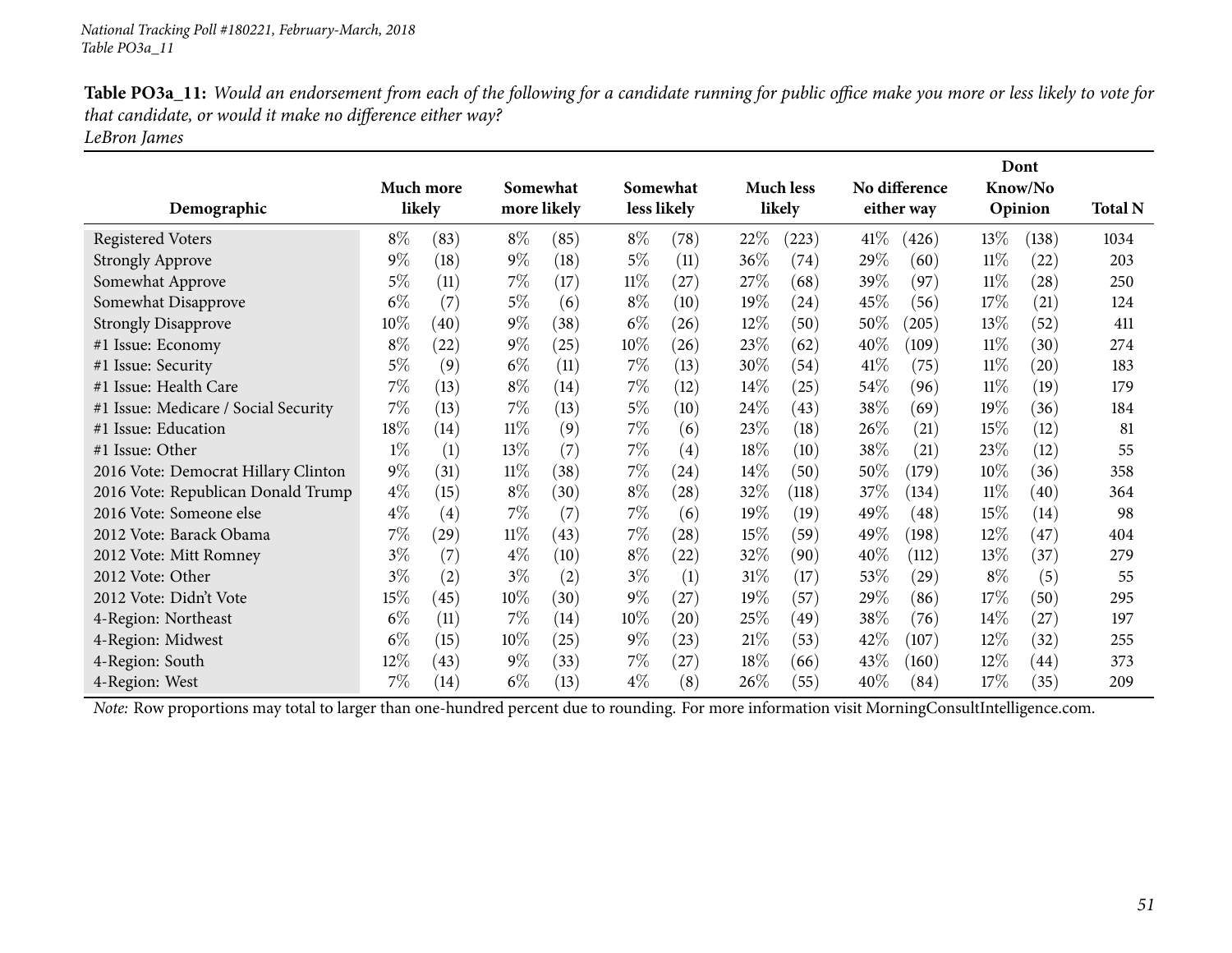| Table PO3a_12: Would an endorsement from each of the following for a candidate running for public office make you more or less likely to vote for |
|---------------------------------------------------------------------------------------------------------------------------------------------------|
| that candidate, or would it make no difference either way?                                                                                        |
| Tom Brady                                                                                                                                         |

|                          |       |                   |       |                    |        |             |        |                  |        | Dont          |         |                    |                |
|--------------------------|-------|-------------------|-------|--------------------|--------|-------------|--------|------------------|--------|---------------|---------|--------------------|----------------|
|                          |       | Much more         |       | Somewhat           |        | Somewhat    |        | <b>Much less</b> |        | No difference | Know/No |                    |                |
| Demographic              |       | likely            |       | more likely        |        | less likely |        | likely           |        | either way    |         | Opinion            | <b>Total N</b> |
| <b>Registered Voters</b> | $6\%$ | (61)              | 7%    | (75)               | $7\%$  | (75)        | 20%    | (201)            | 44%    | (441)         | 15\%    | (148)              | 1001           |
| Gender: Male             | 10%   | (48)              | 10%   | (50)               | $10\%$ | (49)        | 21%    | (101)            | 38\%   | (184)         | $11\%$  | (56)               | 488            |
| Gender: Female           | $3\%$ | (13)              | $5\%$ | (25)               | $5\%$  | $^{(25)}$   | 20%    | (101)            | 50%    | (257)         | 18%     | (92)               | 512            |
| Age: 18-29               | $8\%$ | (15)              | $6\%$ | (11)               | $10\%$ | (18)        | 22%    | (39)             | 36%    | (63)          | 17%     | (31)               | 176            |
| Age: 30-44               | $8\%$ | (18)              | $9\%$ | (21)               | 7%     | (16)        | 21%    | (49)             | 40%    | (93)          | 15%     | (35)               | 232            |
| Age: 45-54               | $6\%$ | (11)              | $8\%$ | (17)               | $6\%$  | (12)        | 18%    | (36)             | 46%    | (92)          | $16\%$  | (33)               | 200            |
| Age: 55-64               | $6\%$ | (9)               | 7%    | (12)               | $8\%$  | (13)        | 21%    | (34)             | 52%    | (86)          | $6\%$   | (10)               | 166            |
| Age: 65+                 | $3\%$ | (8)               | $6\%$ | (13)               | 7%     | (16)        | 19%    | (44)             | 47\%   | (106)         | 18%     | (40)               | 227            |
| PID: Dem (no lean)       | $8\%$ | (26)              | $7\%$ | (23)               | $8\%$  | (25)        | 18%    | (60)             | 44%    | (145)         | 16%     | (51)               | 331            |
| PID: Ind (no lean)       | $3\%$ | (13)              | $4\%$ | (16)               | $9\%$  | (34)        | 20%    | (75)             | 46%    | (169)         | 16%     | (59)               | 366            |
| PID: Rep (no lean)       | 7%    | (22)              | 12%   | (36)               | 5%     | (15)        | 22%    | (67)             | 42\%   | (126)         | 12%     | (37)               | 304            |
| PID/Gender: Dem Men      | 15%   | (23)              | 11%   | (18)               | $9\%$  | (15)        | $16\%$ | (26)             | 38\%   | (61)          | 10%     | (16)               | 159            |
| PID/Gender: Dem Women    | 2%    | (3)               | $3\%$ | (4)                | $6\%$  | (10)        | 20%    | (34)             | 49%    | (84)          | 21%     | (36)               | 171            |
| PID/Gender: Ind Men      | 5%    | (8)               | $6\%$ | (9)                | 14%    | (24)        | 21%    | (35)             | 39%    | (64)          | 15%     | (25)               | 165            |
| PID/Gender: Ind Women    | 2%    | (4)               | $3\%$ | (7)                | $5\%$  | (10)        | 20%    | (40)             | $52\%$ | (105)         | 17%     | (34)               | 201            |
| PID/Gender: Rep Men      | 10%   | (17)              | 14%   | (22)               | 7%     | (11)        | 24\%   | (40)             | 36\%   | (59)          | 9%      | (15)               | 164            |
| PID/Gender: Rep Women    | $4\%$ | (6)               | 10%   | (14)               | $3\%$  | (4)         | 19%    | (27)             | 48%    | (67)          | 16%     | (22)               | 140            |
| Ideo: Liberal (1-3)      | 12%   | (38)              | $9\%$ | (29)               | $8\%$  | (28)        | 18%    | (60)             | 40%    | (129)         | 13%     | (41)               | 325            |
| Ideo: Moderate (4)       | $4\%$ | (8)               | 7%    | (16)               | $9\%$  | (21)        | 22%    | (52)             | 47%    | (109)         | $11\%$  | (26)               | 232            |
| Ideo: Conservative (5-7) | $3\%$ | (10)              | $8\%$ | (26)               | 7%     | (25)        | 20%    | (67)             | 50%    | (171)         | 13%     | (43)               | 342            |
| Educ: < College          | 7%    | (47)              | $8\%$ | (52)               | $7\%$  | (47)        | 20%    | (133)            | 41\%   | (274)         | 18%     | (118)              | 670            |
| Educ: Bachelors degree   | $3\%$ | (7)               | 7%    | (14)               | 7%     | (16)        | 24\%   | (50)             | 49%    | (102)         | 9%      | $\left( 20\right)$ | 209            |
| Educ: Post-grad          | $6\%$ | (7)               | $7\%$ | (9)                | 10%    | (12)        | 15%    | (18)             | 54\%   | (65)          | $8\%$   | (10)               | 121            |
| Income: Under 50k        | $6\%$ | (34)              | 7%    | (37)               | $9\%$  | (47)        | 19%    | (103)            | 38%    | (205)         | 21%     | (117)              | 543            |
| Income: 50k-100k         | 7%    | (23)              | $9\%$ | $\left( 28\right)$ | 5%     | (17)        | 23\%   | (73)             | 49\%   | (157)         | $8\%$   | (25)               | 322            |
| Income: 100k+            | $3\%$ | $\left( 4\right)$ | 7%    | (9)                | $8\%$  | (11)        | 18%    | (25)             | 59%    | (80)          | 5%      | (7)                | 135            |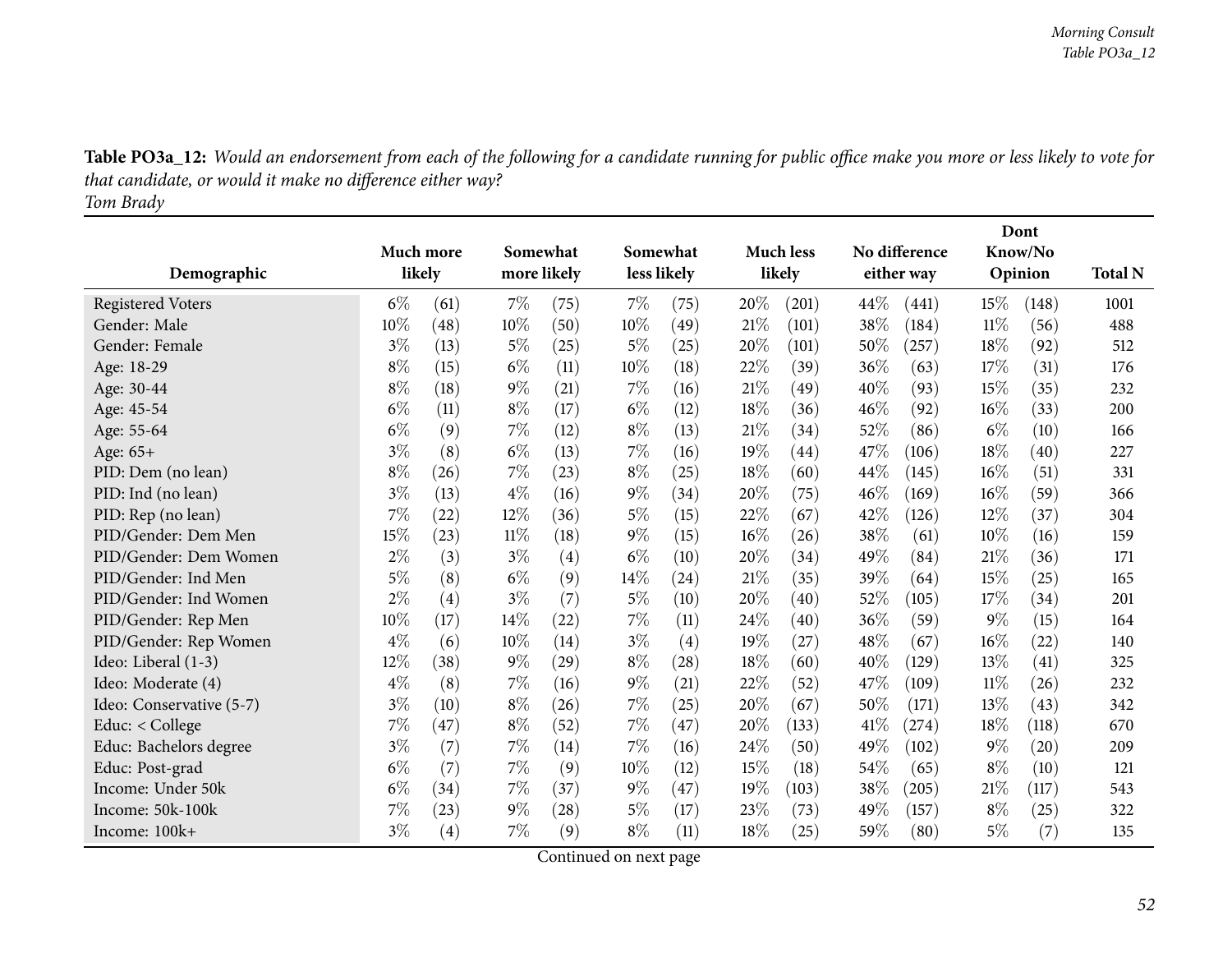| Table PO3a_12: Would an endorsement from each of the following for a candidate running for public office make you more or less likely to vote for |
|---------------------------------------------------------------------------------------------------------------------------------------------------|
| that candidate, or would it make no difference either way?                                                                                        |
| Tom Brady                                                                                                                                         |

|                               |           |        |             |          |        |             |      |                    |        |               |        | Dont    |                |
|-------------------------------|-----------|--------|-------------|----------|--------|-------------|------|--------------------|--------|---------------|--------|---------|----------------|
|                               | Much more |        |             | Somewhat |        | Somewhat    |      | <b>Much less</b>   |        | No difference |        | Know/No |                |
| Demographic                   |           | likely | more likely |          |        | less likely |      | likely             |        | either way    |        | Opinion | <b>Total N</b> |
| <b>Registered Voters</b>      | $6\%$     | (61)   | 7%          | (75)     | $7\%$  | (75)        | 20%  | (201)              | 44\%   | (441)         | 15%    | (148)   | 1001           |
| Ethnicity: White              | 5%        | (44)   | $8\%$       | (62)     | $8\%$  | (62)        | 20%  | (161)              | 46%    | (379)         | 13%    | (108)   | 815            |
| Ethnicity: Hispanic           | 13%       | (13)   | 14%         | (13)     | $11\%$ | (11)        | 19%  | (19)               | 27%    | (26)          | 17%    | (17)    | 98             |
| Ethnicity: Afr. Am.           | $11\%$    | (13)   | $8\%$       | (9)      | 7%     | (8)         | 19%  | (23)               | 32%    | (38)          | 24\%   | (28)    | 120            |
| Ethnicity: Other              | $6\%$     | (4)    | $6\%$       | (4)      | 7%     | (4)         | 27\% | (17)               | 37%    | (24)          | 18%    | (12)    | 65             |
| Relig: Protestant             | $6\%$     | (16)   | $8\%$       | (22)     | $9\%$  | (25)        | 22%  | (62)               | 45%    | (127)         | $11\%$ | (30)    | 282            |
| Relig: Roman Catholic         | $6\%$     | (11)   | $11\%$      | (20)     | $7\%$  | (14)        | 20%  | (38)               | 43%    | (81)          | 13%    | (24)    | 188            |
| Relig: Ath./Agn./None         | $4\%$     | (10)   | $4\%$       | (12)     | $7\%$  | (21)        | 19%  | (54)               | 49%    | (139)         | 17%    | (49)    | 285            |
| Relig: Something Else         | $11\%$    | (15)   | $9\%$       | (13)     | $7\%$  | (10)        | 20%  | (28)               | 37%    | (53)          | $16\%$ | (22)    | 142            |
| Relig: Evangelical            | $8\%$     | (21)   | 12%         | (34)     | $5\%$  | (15)        | 19%  | (53)               | 39%    | (111)         | 17%    | (49)    | 283            |
| Relig: Non-Evang. Catholics   | 5%        | (14)   | $5\%$       | (16)     | 10%    | (28)        | 23%  | (66)               | 48%    | (138)         | 10%    | (28)    | 290            |
| Relig: All Christian          | $6\%$     | (35)   | $9\%$       | (50)     | $8\%$  | (43)        | 21\% | (119)              | 43%    | (249)         | 13%    | (77)    | 573            |
| Relig: All Non-Christian      | $6\%$     | (26)   | $6\%$       | (25)     | $7\%$  | (31)        | 19%  | (82)               | 45%    | (192)         | 17%    | (71)    | 427            |
| Community: Urban              | 10%       | (27)   | $9\%$       | (23)     | $8\%$  | (19)        | 17%  | (43)               | 40%    | (101)         | 16%    | (42)    | 254            |
| Community: Suburban           | $4\%$     | (17)   | $6\%$       | (28)     | $7\%$  | (32)        | 22%  | (97)               | 47%    | (209)         | 13%    | (59)    | 441            |
| Community: Rural              | $6\%$     | (18)   | $8\%$       | (24)     | $8\%$  | (23)        | 20%  | (61)               | 43%    | (132)         | 16%    | (48)    | 306            |
| <b>Employ: Private Sector</b> | 7%        | (21)   | 10%         | (29)     | $8\%$  | (24)        | 22%  | (67)               | 43%    | (131)         | 10%    | (30)    | 303            |
| <b>Employ: Government</b>     | 16%       | (13)   | 15%         | (12)     | $6\%$  | (5)         | 15%  | (11)               | 44%    | (34)          | $4\%$  | (3)     | 78             |
| Employ: Self-Employed         | $8\%$     | (7)    | $8\%$       | (7)      | 12\%   | (10)        | 24\% | $\left( 21\right)$ | 42%    | (36)          | $4\%$  | (4)     | 86             |
| Employ: Homemaker             | 2%        | (2)    | $9\%$       | (7)      | $2\%$  | (1)         | 20%  | (16)               | 51%    | (41)          | 16%    | (13)    | 79             |
| Employ: Retired               | $4\%$     | (9)    | $5\%$       | (11)     | $6\%$  | (15)        | 19%  | (46)               | 50%    | (117)         | 16%    | (38)    | 235            |
| Employ: Unemployed            | $1\%$     | (1)    | $1\%$       | (1)      | $9\%$  | (8)         | 19%  | (17)               | 31%    | (28)          | 39%    | (35)    | 90             |
| Employ: Other                 | $5\%$     | (4)    | $5\%$       | (4)      | $8\%$  | (7)         | 16%  | (13)               | 43%    | (37)          | 23\%   | (19)    | 85             |
| Military HH: Yes              | $8\%$     | (14)   | $9\%$       | (16)     | $11\%$ | (19)        | 23%  | (41)               | 35%    | (60)          | 14%    | (24)    | 175            |
| Military HH: No               | $6\%$     | (47)   | 7%          | (59)     | 7%     | (55)        | 19%  | (160)              | 46%    | (380)         | 15%    | (124)   | 826            |
| RD/WT: Right Direction        | $11\%$    | (42)   | 14%         | (51)     | $8\%$  | (31)        | 15%  | (56)               | 41\%   | (152)         | 10%    | (38)    | 371            |
| RD/WT: Wrong Track            | $3\%$     | (19)   | $4\%$       | (24)     | $7\%$  | (43)        | 23%  | (145)              | $46\%$ | (289)         | 17%    | (110)   | 630            |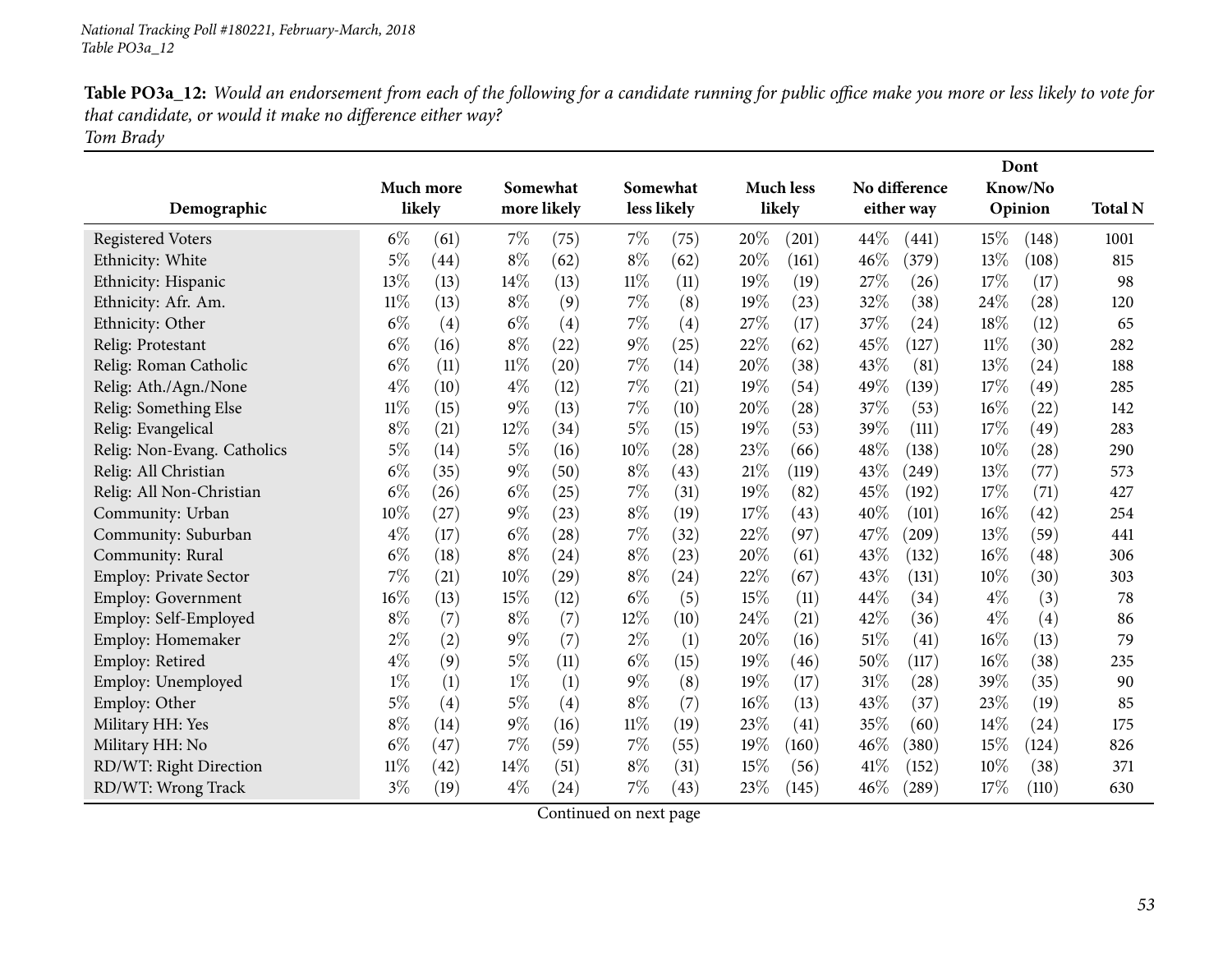Table PO3a\_12: Would an endorsement from each of the following for a candidate running for public office make you more or less likely to vote for *that candidate, or would it make no difference either way? Tom Brady*

| Demographic                          |                               | Much more<br>likely |        | Somewhat<br>more likely |        | Somewhat<br>less likely |        | <b>Much less</b><br>likely |        | No difference<br>either way |        | Dont<br>Know/No<br>Opinion | <b>Total N</b> |
|--------------------------------------|-------------------------------|---------------------|--------|-------------------------|--------|-------------------------|--------|----------------------------|--------|-----------------------------|--------|----------------------------|----------------|
| <b>Registered Voters</b>             | $6\%$                         | (61)                | 7%     | (75)                    | $7\%$  | (75)                    | 20%    | (201)                      | $44\%$ | (441)                       | 15\%   | (148)                      | 1001           |
| <b>Strongly Approve</b>              | $14\%$                        | (29)                | 15%    | (30)                    | 5%     | (10)                    | 18\%   | (36)                       | 39%    | (80)                        | $9\%$  | (19)                       | 204            |
| Somewhat Approve                     | $6\%$                         | (13)                | $9\%$  | (20)                    | $8\%$  | (18)                    | 19%    | (43)                       | 47\%   | (108)                       | 12%    | (28)                       | 230            |
| Somewhat Disapprove                  | $3\%$                         | (4)                 | $5\%$  | (7)                     | $12\%$ | (17)                    | 22%    | (31)                       | 47%    | (66)                        | $11\%$ | (15)                       | 140            |
| <b>Strongly Disapprove</b>           | $3\%$                         | (11)                | $3\%$  | (12)                    | $7\%$  | (25)                    | 23%    | (87)                       | 46%    | (172)                       | 18%    | (67)                       | 374            |
| Dont Know / No Opinion               | $6\%$                         | (3)                 | 12%    | (6)                     | $7\%$  | (4)                     | 10%    | (5)                        | 28%    | (15)                        | 37\%   | (19)                       | 53             |
| #1 Issue: Economy                    | $6\%$                         | (18)                | $9\%$  | (28)                    | $8\%$  | $^{(22)}$               | 20%    | (58)                       | $46\%$ | (135)                       | $12\%$ | (35)                       | 295            |
| #1 Issue: Security                   | 7%                            | (13)                | $8\%$  | (15)                    | $7\%$  | (12)                    | 20%    | (36)                       | 45\%   | (82)                        | 13\%   | (24)                       | 182            |
| #1 Issue: Health Care                | $4\%$                         | (7)                 | $7\%$  | (12)                    | $7\%$  | (11)                    | 24%    | (39)                       | 43\%   | (70)                        | 14%    | (23)                       | 162            |
| #1 Issue: Medicare / Social Security | $4\%$                         | (7)                 | $5\%$  | (8)                     | $9\%$  | (14)                    | 21%    | (34)                       | $44\%$ | (70)                        | 17%    | (27)                       | 160            |
| #1 Issue: Women's Issues             | 15%                           | (8)                 | 10%    | (5)                     | $6\%$  | (3)                     | 7%     | (3)                        | 39%    | $\left( 20\right)$          | 23%    | (12)                       | 51             |
| #1 Issue: Education                  | $6\%$                         | (4)                 | $10\%$ | (7)                     | $6\%$  | (4)                     | 19%    | (13)                       | $46\%$ | (30)                        | 13\%   | (8)                        | 65             |
| #1 Issue: Other                      |                               | (0)                 | $2\%$  | (1)                     | 10%    | (6)                     | 25%    | (14)                       | 34\%   | (18)                        | 29\%   | (16)                       | 54             |
| 2016 Vote: Democrat Hillary Clinton  | $3\%$                         | (11)                | $6\%$  | (20)                    | $8\%$  | (28)                    | 20%    | (69)                       | 47\%   | (158)                       | $16\%$ | (54)                       | 340            |
| 2016 Vote: Republican Donald Trump   | $9\%$                         | (33)                | $11\%$ | (42)                    | $7\%$  | (26)                    | 19%    | (70)                       | 45%    | (168)                       | $10\%$ | (38)                       | 376            |
| 2016 Vote: Someone else              | $3\%$                         | (3)                 | $4\%$  | (4)                     | $2\%$  | (2)                     | $28\%$ | (28)                       | 50\%   | (50)                        | 12%    | (12)                       | 99             |
| 2012 Vote: Barack Obama              | $5\%$                         | (20)                | $6\%$  | (26)                    | $8\%$  | (33)                    | 22\%   | (88)                       | 44\%   | (178)                       | $14\%$ | (58)                       | 403            |
| 2012 Vote: Mitt Romney               | $3\%$                         | (9)                 | $8\%$  | (21)                    | $5\%$  | (13)                    | $21\%$ | (56)                       | 52%    | (135)                       | $10\%$ | (26)                       | 260            |
| 2012 Vote: Other                     | $\overbrace{\phantom{aaaaa}}$ | (0)                 | $4\%$  | (2)                     | $3\%$  | (2)                     | 26%    | (14)                       | 52%    | (27)                        | 14%    | (8)                        | 52             |
| 2012 Vote: Didn't Vote               | $11\%$                        | (32)                | $9\%$  | (25)                    | $10\%$ | (27)                    | 15%    | (44)                       | 35\%   | (100)                       | 20%    | (57)                       | 285            |
| 4-Region: Northeast                  | $5\%$                         | (9)                 | $11\%$ | $\left( 20\right)$      | $4\%$  | (8)                     | 21%    | (39)                       | 41%    | (75)                        | 17%    | (31)                       | 182            |
| 4-Region: Midwest                    | $3\%$                         | (8)                 | $5\%$  | (13)                    | $10\%$ | (24)                    | 25\%   | (61)                       | 45%    | (108)                       | $11\%$ | (27)                       | 241            |
| 4-Region: South                      | $9\%$                         | (32)                | $8\%$  | (28)                    | $7\%$  | (25)                    | $16\%$ | (58)                       | $46\%$ | (162)                       | $14\%$ | (50)                       | 355            |
| 4-Region: West                       | 5%                            | (11)                | $6\%$  | (14)                    | $8\%$  | (17)                    | $19\%$ | (43)                       | 43%    | (96)                        | 18%    | (40)                       | 222            |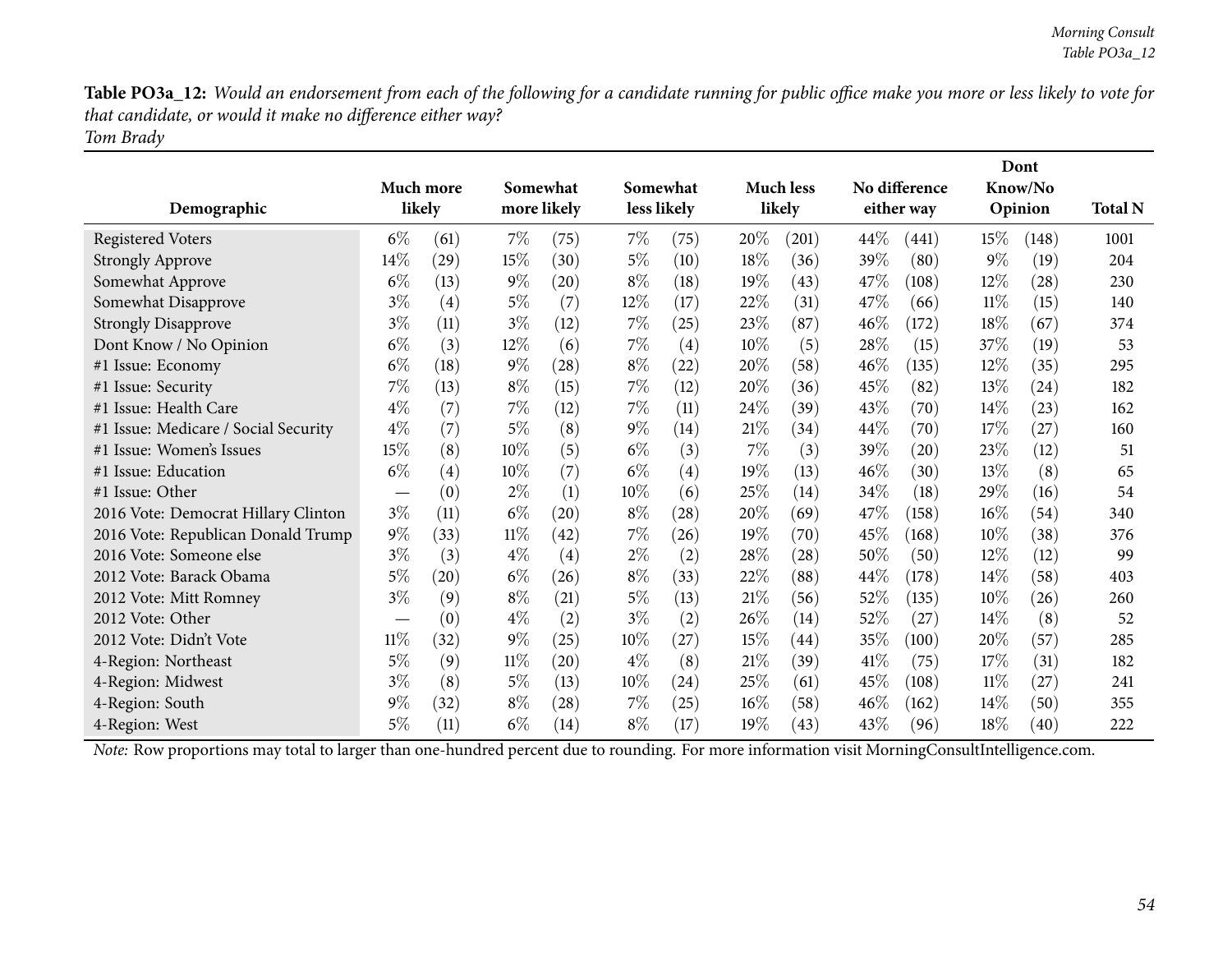Table PO3a\_13: Would an endorsement from each of the following for a candidate running for public office make you more or less likely to vote for *that candidate, or would it make no difference either way?*

*Your governor*

|                          |           |       |        |             |        | Dont               |      |                  |      |               |        |         |                |
|--------------------------|-----------|-------|--------|-------------|--------|--------------------|------|------------------|------|---------------|--------|---------|----------------|
|                          | Much more |       |        | Somewhat    |        | Somewhat           |      | <b>Much less</b> |      | No difference |        | Know/No |                |
| Demographic              | likely    |       |        | more likely |        | less likely        |      | likely           |      | either way    |        | Opinion | <b>Total N</b> |
| <b>Registered Voters</b> | $11\%$    | (116) | 20%    | (206)       | $10\%$ | (100)              | 19%  | (197)            | 29%  | (306)         | $12\%$ | (128)   | 1053           |
| Gender: Male             | 15%       | (71)  | 23%    | (108)       | 10%    | (46)               | 20%  | (97)             | 22%  | (105)         | 10%    | (46)    | 473            |
| Gender: Female           | $8\%$     | (44)  | 17%    | (98)        | $9\%$  | (54)               | 17%  | (100)            | 35%  | (200)         | 14%    | (82)    | 580            |
| Age: 18-29               | 13%       | (24)  | $24\%$ | (42)        | 10%    | (18)               | 15%  | (26)             | 20%  | (36)          | 19%    | (34)    | 179            |
| Age: 30-44               | 12%       | (29)  | 18%    | (43)        | $8\%$  | (19)               | 14\% | (35)             | 32%  | (77)          | 16%    | (39)    | 242            |
| Age: 45-54               | 10%       | (21)  | 16%    | (34)        | 12%    | (25)               | 16%  | (34)             | 30%  | (63)          | 15%    | (32)    | 209            |
| Age: 55-64               | $8\%$     | (15)  | 18%    | (35)        | $11\%$ | (21)               | 26\% | (50)             | 34%  | (66)          | $3\%$  | (7)     | 194            |
| Age: 65+                 | 12%       | (27)  | 23%    | (52)        | $8\%$  | (17)               | 23%  | (52)             | 28\% | (64)          | 7%     | (16)    | 229            |
| PID: Dem (no lean)       | 14%       | (45)  | 20%    | (63)        | 7%     | (21)               | 22%  | (69)             | 23%  | (73)          | 14%    | (46)    | 317            |
| PID: Ind (no lean)       | $8\%$     | (31)  | 16%    | (62)        | $11\%$ | $\left( 42\right)$ | 17%  | (64)             | 34\% | (132)         | 13%    | (51)    | 382            |
| PID: Rep (no lean)       | $11\%$    | (40)  | 23%    | (82)        | 10%    | (37)               | 18%  | (63)             | 29%  | (101)         | 9%     | (31)    | 354            |
| PID/Gender: Dem Men      | 22%       | (30)  | 19%    | (26)        | 7%     | (9)                | 22%  | (30)             | 15%  | (21)          | 15%    | (21)    | 138            |
| PID/Gender: Dem Women    | $8\%$     | (15)  | 20%    | (36)        | 7%     | (12)               | 22%  | (39)             | 29%  | (52)          | 14%    | (25)    | 179            |
| PID/Gender: Ind Men      | $9\%$     | (16)  | 22%    | (38)        | 10%    | (17)               | 21%  | (37)             | 30%  | (51)          | $8\%$  | (14)    | 173            |
| PID/Gender: Ind Women    | 7%        | (15)  | $11\%$ | (23)        | 12%    | (26)               | 13%  | (27)             | 38\% | (81)          | 18%    | (38)    | 209            |
| PID/Gender: Rep Men      | 15%       | (25)  | 27%    | (43)        | 13%    | (21)               | 18%  | (30)             | 20%  | (33)          | 7%     | (11)    | 162            |
| PID/Gender: Rep Women    | $8\%$     | (15)  | 20%    | (39)        | $8\%$  | (16)               | 18\% | (34)             | 36%  | (68)          | 10%    | (20)    | 192            |
| Ideo: Liberal (1-3)      | 18%       | (55)  | 20%    | (60)        | $11\%$ | (34)               | 18%  | (55)             | 21%  | (62)          | 11%    | (33)    | 299            |
| Ideo: Moderate (4)       | 7%        | (18)  | 19%    | (48)        | $9\%$  | (23)               | 19%  | (48)             | 35%  | (88)          | 10%    | (25)    | 250            |
| Ideo: Conservative (5-7) | $9\%$     | (37)  | 21%    | (81)        | $10\%$ | (41)               | 19%  | (76)             | 31%  | (120)         | 10%    | (39)    | 393            |
| Educ: < College          | 12%       | (85)  | 17%    | (120)       | $9\%$  | (60)               | 19%  | (131)            | 28\% | (193)         | 15%    | (105)   | 694            |
| Educ: Bachelors degree   | $8\%$     | (17)  | 22%    | (51)        | $9\%$  | (21)               | 18%  | (41)             | 36%  | (81)          | 7%     | (17)    | 228            |
| Educ: Post-grad          | $11\%$    | (14)  | 27%    | (35)        | 15%    | (19)               | 19%  | (25)             | 24\% | (31)          | $4\%$  | (6)     | 130            |
| Income: Under 50k        | $11\%$    | (60)  | 19%    | (103)       | $8\%$  | (47)               | 19%  | (106)            | 27%  | (147)         | 16%    | (90)    | 553            |
| Income: 50k-100k         | 12%       | (38)  | 20%    | (66)        | $9\%$  | (30)               | 21%  | (67)             | 31%  | (101)         | $8\%$  | (25)    | 328            |
| Income: 100k+            | 10%       | (17)  | 22%    | (37)        | 14%    | (23)               | 14%  | (24)             | 34%  | (58)          | 7%     | (12)    | 172            |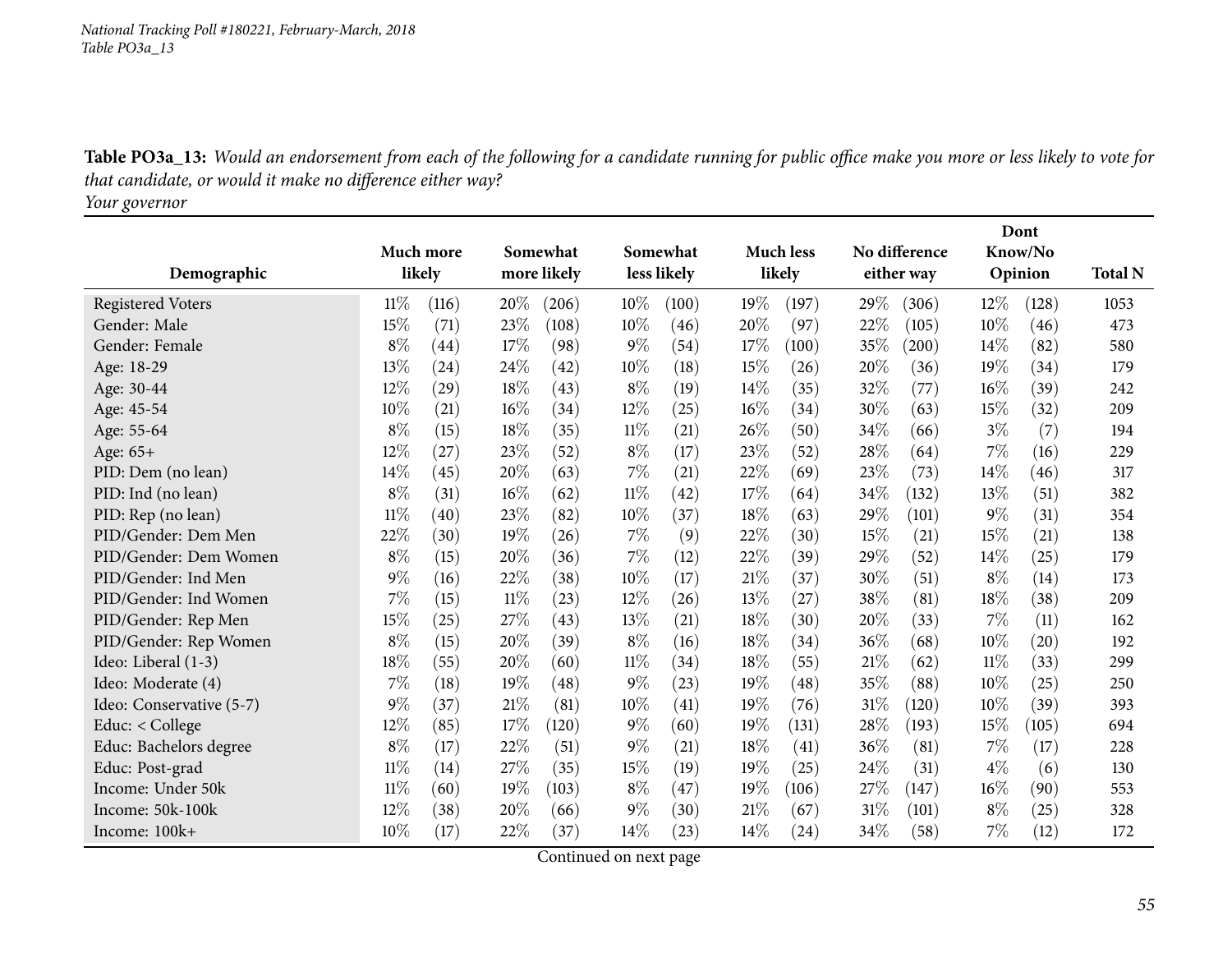Table PO3a\_13: Would an endorsement from each of the following for a candidate running for public office make you more or less likely to vote for *that candidate, or would it make no difference either way?*

*Your governor*

|                               |        |                    |     |             |        |                    |        |                  | Dont   |               |        |         |                |
|-------------------------------|--------|--------------------|-----|-------------|--------|--------------------|--------|------------------|--------|---------------|--------|---------|----------------|
|                               |        | Much more          |     | Somewhat    |        | Somewhat           |        | <b>Much less</b> |        | No difference |        | Know/No |                |
| Demographic                   |        | likely             |     | more likely |        | less likely        |        | likely           |        | either way    |        | Opinion | <b>Total N</b> |
| <b>Registered Voters</b>      | $11\%$ | (116)              | 20% | (206)       | $10\%$ | (100)              | 19%    | (197)            | 29%    | (306)         | $12\%$ | (128)   | 1053           |
| Ethnicity: White              | $11\%$ | (95)               | 21% | (182)       | 10%    | (85)               | 19%    | (166)            | 29%    | (255)         | 10%    | (85)    | 867            |
| Ethnicity: Hispanic           | 13%    | (13)               | 21% | (22)        | 17\%   | (17)               | 14\%   | (14)             | 19%    | (20)          | 15%    | (16)    | 102            |
| Ethnicity: Afr. Am.           | $11\%$ | (13)               | 10% | (12)        | $7\%$  | (9)                | 18%    | (22)             | 28%    | (35)          | 26%    | (32)    | 123            |
| Ethnicity: Other              | $11\%$ | (7)                | 20% | (13)        | 10%    | (7)                | 15%    | (9)              | 26\%   | (16)          | 17%    | (11)    | 63             |
| Relig: Protestant             | 13\%   | (39)               | 23% | (68)        | $8\%$  | $^{(24)}$          | 20%    | (59)             | 28\%   | (83)          | 7%     | (22)    | 296            |
| Relig: Roman Catholic         | $10\%$ | (19)               | 17% | (31)        | 15%    | (28)               | 18%    | (34)             | $31\%$ | (58)          | 10%    | (18)    | 189            |
| Relig: Ath./Agn./None         | $6\%$  | (16)               | 17% | (47)        | 11%    | (32)               | 21%    | (60)             | 31%    | (89)          | 15%    | (41)    | 285            |
| Relig: Something Else         | 17%    | (26)               | 24% | (37)        | $3\%$  | (5)                | 15%    | (23)             | 26\%   | (41)          | 15%    | (22)    | 153            |
| Relig: Evangelical            | 12%    | (41)               | 20% | (66)        | 10%    | (34)               | 17%    | (57)             | 28\%   | (94)          | 12%    | (41)    | 331            |
| Relig: Non-Evang. Catholics   | 12%    | (34)               | 20% | (56)        | 11%    | (30)               | 21%    | (58)             | 29%    | (82)          | $8\%$  | (23)    | 283            |
| Relig: All Christian          | 12%    | (74)               | 20% | (122)       | 10%    | (63)               | 19%    | (115)            | 29%    | (176)         | 10%    | (64)    | 614            |
| Relig: All Non-Christian      | $9\%$  | (41)               | 19% | (85)        | $8\%$  | (37)               | 19%    | (82)             | 30%    | (130)         | 15%    | (64)    | 439            |
| Community: Urban              | 17\%   | (41)               | 16% | (40)        | $8\%$  | (20)               | 19%    | (46)             | 27\%   | (67)          | 13%    | (31)    | 246            |
| Community: Suburban           | $8\%$  | (37)               | 21% | (99)        | 10%    | (46)               | 18%    | (86)             | 32%    | (150)         | 11%    | (52)    | 471            |
| Community: Rural              | $11\%$ | (38)               | 20% | (67)        | 10%    | (34)               | 19%    | (66)             | 26\%   | (89)          | 13%    | (44)    | 336            |
| <b>Employ: Private Sector</b> | 12%    | (38)               | 21% | (67)        | 11%    | (36)               | 17%    | (56)             | $31\%$ | (102)         | $8\%$  | (27)    | 326            |
| <b>Employ: Government</b>     | 22%    | (16)               | 24% | (17)        | $7\%$  | (5)                | $11\%$ | (8)              | 32%    | (23)          | $3\%$  | (2)     | 72             |
| Employ: Self-Employed         | $14\%$ | (11)               | 18% | (13)        | $7\%$  | (5)                | 20%    | (15)             | 36%    | (27)          | 5%     | (4)     | 75             |
| Employ: Homemaker             | $5\%$  | (5)                | 23% | (23)        | $9\%$  | (9)                | 17%    | (17)             | 26\%   | (25)          | 20%    | (20)    | 99             |
| Employ: Retired               | $9\%$  | $\left( 24\right)$ | 18% | (48)        | $8\%$  | $\left( 20\right)$ | 28%    | (72)             | 30%    | (78)          | 7%     | (19)    | 260            |
| Employ: Unemployed            | $8\%$  | (7)                | 15% | (13)        | $9\%$  | (8)                | 11%    | (9)              | 21%    | (18)          | 35%    | (30)    | 85             |
| Employ: Other                 | $11\%$ | (11)               | 19% | (17)        | $16\%$ | (15)               | 16%    | (15)             | 15%    | (14)          | 22\%   | (21)    | 93             |
| Military HH: Yes              | 13%    | (28)               | 17% | (36)        | 10%    | (22)               | 24\%   | (50)             | 29%    | (62)          | 7%     | (15)    | 213            |
| Military HH: No               | $10\%$ | (88)               | 20% | (170)       | $9\%$  | (79)               | 17%    | (147)            | 29%    | (244)         | 13%    | (113)   | 840            |
| RD/WT: Right Direction        | 15%    | (63)               | 21% | (90)        | 10%    | (44)               | 17%    | (76)             | 27%    | (115)         | 11%    | (46)    | 435            |
| RD/WT: Wrong Track            | $9\%$  | (53)               | 19% | (116)       | $9\%$  | (56)               | $20\%$ | (121)            | $31\%$ | (190)         | 13%    | (82)    | 618            |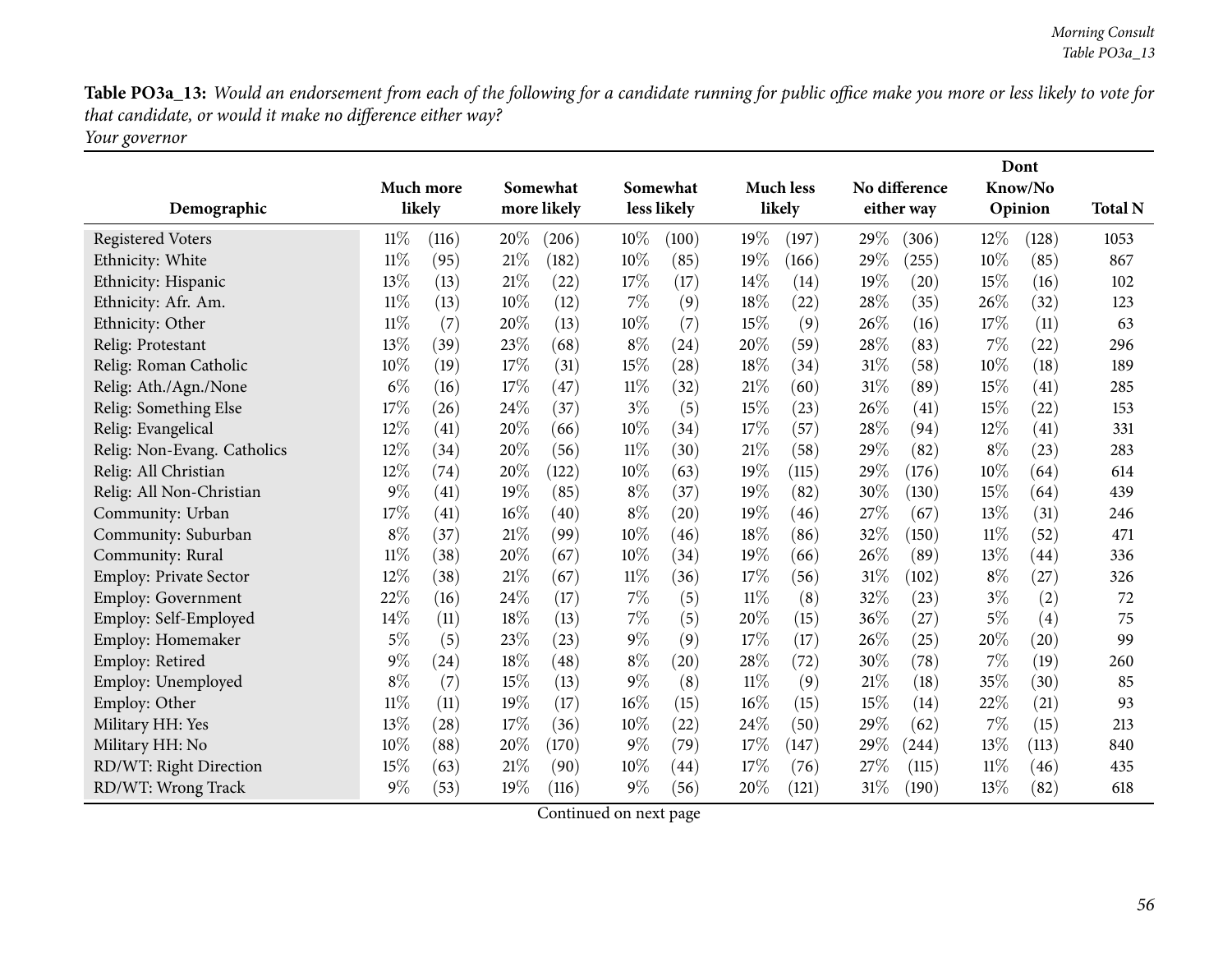| Table PO3a_13: Would an endorsement from each of the following for a candidate running for public office make you more or less likely to vote for |
|---------------------------------------------------------------------------------------------------------------------------------------------------|
| that candidate, or would it make no difference either way?                                                                                        |
| $\mathbf{Y}$ .                                                                                                                                    |

*Your governor*

|                                      |        |           |        |                    |        |                    |        |                    |        |               |        | Dont    |                |
|--------------------------------------|--------|-----------|--------|--------------------|--------|--------------------|--------|--------------------|--------|---------------|--------|---------|----------------|
|                                      |        | Much more |        | Somewhat           |        | Somewhat           |        | <b>Much less</b>   |        | No difference |        | Know/No |                |
| Demographic                          |        | likely    |        | more likely        |        | less likely        |        | likely             |        | either way    |        | Opinion | <b>Total N</b> |
| <b>Registered Voters</b>             | $11\%$ | (116)     | 20%    | (206)              | $10\%$ | (100)              | 19%    | (197)              | 29\%   | (306)         | 12\%   | (128)   | 1053           |
| <b>Strongly Approve</b>              | 22%    | (53)      | 20%    | (49)               | $8\%$  | $\left( 20\right)$ | 22%    | (53)               | 21%    | (52)          | $6\%$  | (15)    | 242            |
| Somewhat Approve                     | $8\%$  | (19)      | 22%    | (53)               | 10%    | (25)               | 16%    | (40)               | 34\%   | (82)          | 10%    | (25)    | 244            |
| Somewhat Disapprove                  | 7%     | (8)       | 17%    | (21)               | 15%    | (18)               | 13%    | (16)               | 38\%   | (46)          | 10%    | (12)    | 122            |
| <b>Strongly Disapprove</b>           | $8\%$  | (33)      | 20%    | (76)               | $8\%$  | (30)               | 22%    | (85)               | 28%    | (109)         | 14\%   | (56)    | 389            |
| Dont Know / No Opinion               | $5\%$  | (3)       | 13%    | (7)                | $11\%$ | (6)                | $6\%$  | (3)                | 29%    | (17)          | 36%    | (20)    | 56             |
| #1 Issue: Economy                    | 9%     | (29)      | 22%    | (69)               | $9\%$  | $\left( 28\right)$ | 19%    | (59)               | $27\%$ | (84)          | 13%    | (40)    | 309            |
| #1 Issue: Security                   | $11\%$ | (21)      | $16\%$ | (32)               | $10\%$ | $\left( 20\right)$ | 19%    | (37)               | 35\%   | (70)          | $9\%$  | (18)    | 199            |
| #1 Issue: Health Care                | 15%    | (23)      | 20%    | (32)               | $12\%$ | (19)               | 17%    | (27)               | 26\%   | (41)          | $9\%$  | (15)    | 156            |
| #1 Issue: Medicare / Social Security | 10%    | (18)      | $16\%$ | $\left( 29\right)$ | $6\%$  | (10)               | 22%    | $\left( 41\right)$ | 32\%   | (60)          | $14\%$ | (26)    | 184            |
| #1 Issue: Women's Issues             | 7%     | (4)       | 29%    | (15)               | $14\%$ | (7)                | 15%    | (8)                | 28\%   | (15)          | 7%     | (4)     | 53             |
| #1 Issue: Education                  | 15%    | (10)      | 22%    | (14)               | $7\%$  | (4)                | 16%    | $\left(10\right)$  | 22%    | (14)          | 18%    | (11)    | 64             |
| #1 Issue: Other                      | $11\%$ | (6)       | 14\%   | (7)                | $7\%$  | (3)                | 14\%   | (7)                | 27\%   | (14)          | 27\%   | (14)    | 51             |
| 2016 Vote: Democrat Hillary Clinton  | 10%    | (36)      | $21\%$ | (73)               | $9\%$  | (32)               | 20%    | (68)               | 28\%   | (94)          | 12%    | (40)    | 342            |
| 2016 Vote: Republican Donald Trump   | 13%    | (52)      | 22\%   | (88)               | $9\%$  | (38)               | 20%    | (82)               | 30%    | (120)         | $6\%$  | (24)    | 406            |
| 2016 Vote: Someone else              | $4\%$  | (4)       | $10\%$ | (10)               | $12\%$ | (12)               | 22%    | (22)               | 44\%   | (44)          | $8\%$  | (8)     | 100            |
| 2012 Vote: Barack Obama              | $11\%$ | (46)      | 18%    | (73)               | $11\%$ | (44)               | 21%    | (83)               | 29\%   | (116)         | $10\%$ | (39)    | 400            |
| 2012 Vote: Mitt Romney               | $11\%$ | (33)      | 22%    | (68)               | $9\%$  | (28)               | 20%    | (62)               | 34\%   | (104)         | 5%     | (16)    | 309            |
| 2012 Vote: Other                     | 5%     | (3)       | 15%    | (8)                | $7\%$  | (3)                | 24\%   | (12)               | 40%    | (21)          | $8\%$  | (4)     | 51             |
| 2012 Vote: Didn't Vote               | 12\%   | (35)      | 20%    | (58)               | $9\%$  | (25)               | $14\%$ | (40)               | 22\%   | (65)          | 24\%   | (69)    | 292            |
| 4-Region: Northeast                  | 10%    | (19)      | 17%    | (31)               | $9\%$  | (16)               | 21%    | (39)               | 32%    | (57)          | 10%    | (19)    | 180            |
| 4-Region: Midwest                    | $4\%$  | (11)      | 17%    | (40)               | $14\%$ | (34)               | 19%    | (45)               | 33\%   | (77)          | 12%    | (28)    | 235            |
| 4-Region: South                      | 17%    | (69)      | 20%    | (81)               | $7\%$  | (31)               | 16%    | (66)               | 28\%   | (115)         | 12%    | (47)    | 409            |
| 4-Region: West                       | $8\%$  | (18)      | 24\%   | (54)               | $8\%$  | (19)               | 21%    | (47)               | $25\%$ | (57)          | 15%    | (34)    | 229            |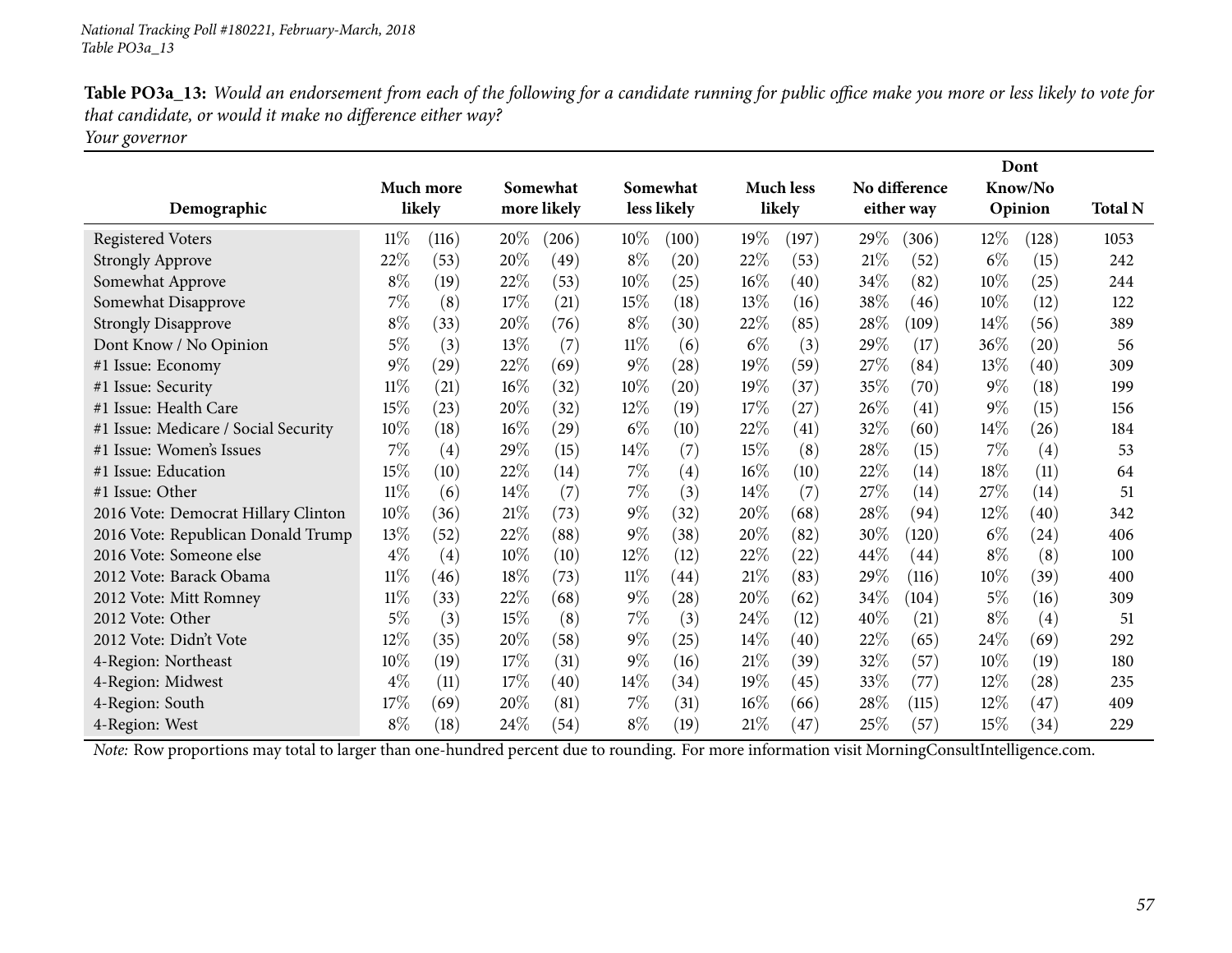Table PO3a\_14: Would an endorsement from each of the following for a candidate running for public office make you more or less likely to vote for *that candidate, or would it make no difference either way?*

*Your senator*

|                          |        |           |                      |             |        | Dont             |        |                    |      |                     |        |         |                |
|--------------------------|--------|-----------|----------------------|-------------|--------|------------------|--------|--------------------|------|---------------------|--------|---------|----------------|
|                          |        | Much more | Somewhat<br>Somewhat |             |        | <b>Much less</b> |        | No difference      |      | Know/No             |        |         |                |
| Demographic              |        | likely    |                      | more likely |        | less likely      |        | likely             |      | either way          |        | Opinion | <b>Total N</b> |
| <b>Registered Voters</b> | 12%    | (121)     | 20%                  | (206)       | $9\%$  | (94)             | 14\%   | (147)              | 32\% | (335)               | 14\%   | (142)   | 1044           |
| Gender: Male             | 15%    | (74)      | 20%                  | (100)       | $11\%$ | (58)             | 17%    | (84)               | 26%  | (133)               | 11%    | (56)    | 505            |
| Gender: Female           | $9\%$  | (47)      | 20%                  | (106)       | $7\%$  | (36)             | $12\%$ | (63)               | 37\% | $\left( 202\right)$ | 16%    | (85)    | 540            |
| Age: 18-29               | 13%    | (25)      | 13%                  | (25)        | $11\%$ | (21)             | $12\%$ | (23)               | 26%  | (49)                | 25%    | (47)    | 191            |
| Age: 30-44               | $11\%$ | (24)      | 17%                  | (39)        | $8\%$  | (19)             | 14\%   | (33)               | 35%  | (80)                | 15%    | (35)    | 230            |
| Age: 45-54               | 17%    | (35)      | 18%                  | (39)        | $6\%$  | (13)             | 12%    | (25)               | 31%  | (67)                | 16%    | (33)    | 214            |
| Age: 55-64               | 10%    | (18)      | 19%                  | (33)        | 10%    | (19)             | 18%    | (31)               | 37%  | (67)                | $6\%$  | (11)    | 178            |
| Age: 65+                 | $8\%$  | (18)      | 30%                  | (69)        | 10%    | (22)             | 15%    | (35)               | 31\% | (72)                | 7%     | (15)    | 231            |
| PID: Dem (no lean)       | 17%    | (59)      | 22%                  | (78)        | $6\%$  | (19)             | 14%    | (48)               | 29%  | (102)               | 13%    | (44)    | 351            |
| PID: Ind (no lean)       | 7%     | (25)      | 14%                  | (53)        | $11\%$ | (41)             | 12%    | (46)               | 38\% | (139)               | 17%    | (64)    | 368            |
| PID: Rep (no lean)       | $11\%$ | (37)      | 23%                  | (75)        | 10%    | (34)             | 16%    | (53)               | 29%  | (93)                | 10%    | (33)    | 325            |
| PID/Gender: Dem Men      | 21%    | (37)      | 22%                  | (38)        | $6\%$  | (10)             | 16%    | $\left( 27\right)$ | 23\% | (39)                | 12%    | (20)    | 171            |
| PID/Gender: Dem Women    | 13%    | (23)      | 22%                  | (40)        | $5\%$  | (10)             | 12%    | (21)               | 35%  | (63)                | 13%    | (24)    | 180            |
| PID/Gender: Ind Men      | $6\%$  | (11)      | 16%                  | (27)        | 15%    | (26)             | 15%    | $\left( 27\right)$ | 36%  | (61)                | 12%    | (21)    | 173            |
| PID/Gender: Ind Women    | 7%     | (14)      | 13%                  | (26)        | $8\%$  | (15)             | 10%    | (19)               | 40%  | (78)                | 22%    | (43)    | 195            |
| PID/Gender: Rep Men      | 16%    | (26)      | 22%                  | (35)        | $14\%$ | (22)             | 19%    | (30)               | 20%  | (32)                | $9\%$  | (15)    | 160            |
| PID/Gender: Rep Women    | 7%     | (11)      | 24%                  | (40)        | $7\%$  | (12)             | 14\%   | (23)               | 37\% | (61)                | $11\%$ | (18)    | 165            |
| Ideo: Liberal (1-3)      | 19%    | (67)      | 23%                  | (80)        | $7\%$  | (23)             | 14%    | (48)               | 26%  | (91)                | 11%    | (38)    | 347            |
| Ideo: Moderate (4)       | $8\%$  | (18)      | 19%                  | (46)        | $12\%$ | (29)             | $11\%$ | (26)               | 38\% | (91)                | 11%    | (27)    | 237            |
| Ideo: Conservative (5-7) | $8\%$  | (28)      | 22%                  | (80)        | $9\%$  | (33)             | 17%    | (61)               | 33%  | (116)               | 10%    | (37)    | 355            |
| Educ: < College          | 13%    | (92)      | 16%                  | (110)       | $9\%$  | (60)             | 15%    | (101)              | 30\% | (205)               | 17%    | (117)   | 685            |
| Educ: Bachelors degree   | $4\%$  | (10)      | 25%                  | (57)        | $9\%$  | (21)             | 13%    | (29)               | 41\% | (95)                | $8\%$  | (18)    | 230            |
| Educ: Post-grad          | 15%    | (19)      | 31%                  | (39)        | 10%    | (13)             | 13%    | (17)               | 27\% | (35)                | $5\%$  | (7)     | 129            |
| Income: Under 50k        | $11\%$ | (59)      | 16%                  | (90)        | $11\%$ | (60)             | 14%    | (78)               | 28%  | (157)               | 20%    | (111)   | 555            |
| Income: 50k-100k         | 14%    | (44)      | 21%                  | (67)        | $7\%$  | (24)             | 15%    | (48)               | 37%  | (120)               | 7%     | (22)    | 325            |
| Income: 100k+            | $11\%$ | (18)      | 30%                  | (50)        | $6\%$  | (10)             | 13%    | (21)               | 35%  | (57)                | $5\%$  | (9)     | 164            |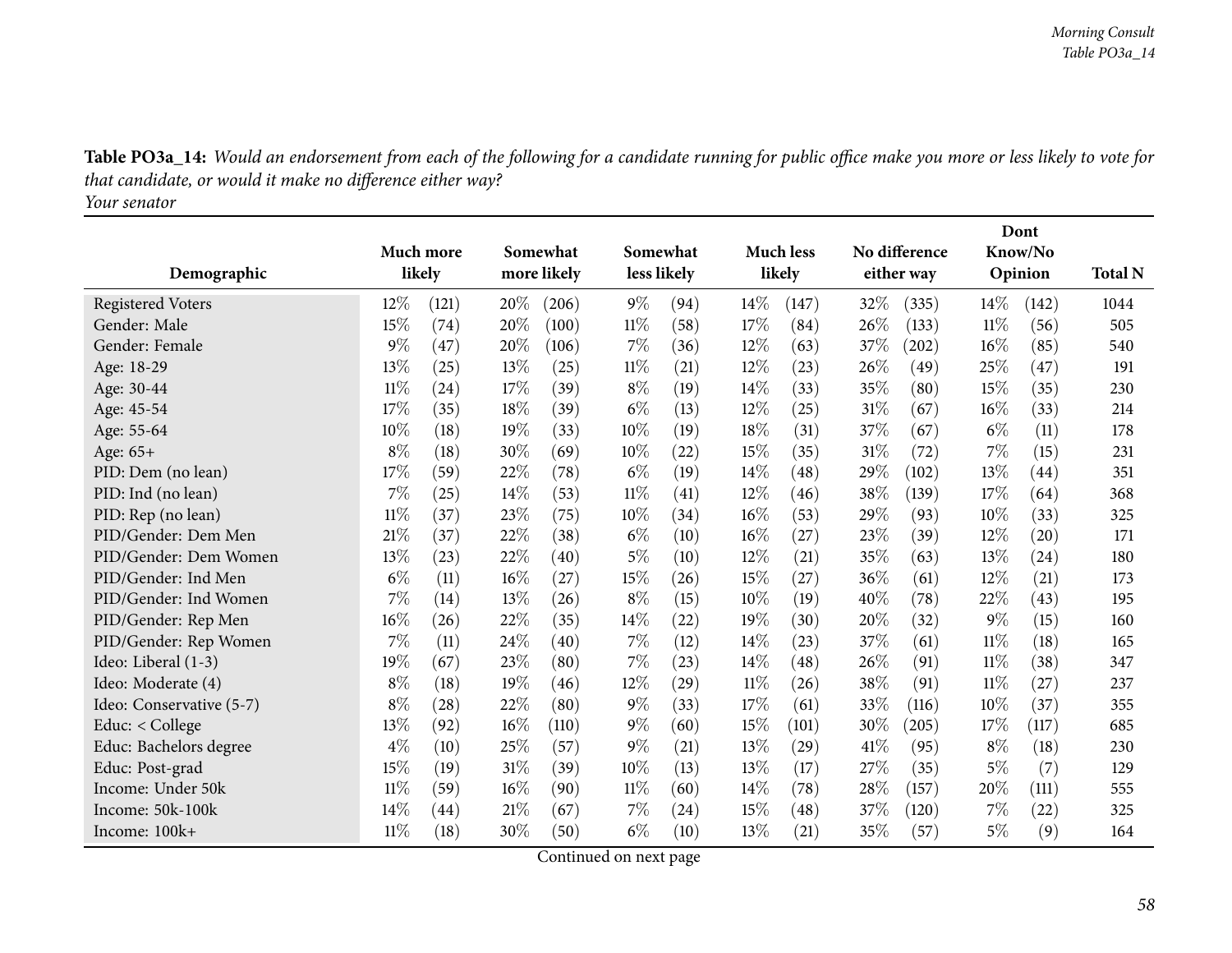| Table PO3a_14: Would an endorsement from each of the following for a candidate running for public office make you more or less likely to vote for |
|---------------------------------------------------------------------------------------------------------------------------------------------------|
| that candidate, or would it make no difference either way?                                                                                        |
| Your senator                                                                                                                                      |

|                             |                     |       |       | No difference<br>Somewhat<br><b>Much less</b> |        |             | Dont   |        |     |            |        |                    |                |
|-----------------------------|---------------------|-------|-------|-----------------------------------------------|--------|-------------|--------|--------|-----|------------|--------|--------------------|----------------|
| Demographic                 | Much more<br>likely |       |       | Somewhat<br>more likely                       |        | less likely |        | likely |     | either way |        | Know/No<br>Opinion | <b>Total N</b> |
|                             |                     |       |       |                                               |        |             |        |        |     |            |        |                    |                |
| <b>Registered Voters</b>    | $12\%$              | (121) | 20%   | (206)                                         | $9\%$  | (94)        | 14\%   | (147)  | 32% | (335)      | 14\%   | (142)              | 1044           |
| Ethnicity: White            | $11\%$              | (95)  | 21%   | (176)                                         | $9\%$  | (76)        | 14%    | (117)  | 33% | (283)      | 12%    | (103)              | 850            |
| Ethnicity: Hispanic         | 20%                 | (18)  | 22%   | (21)                                          | $9\%$  | (8)         | $11\%$ | (10)   | 22% | (21)       | 15%    | (14)               | 91             |
| Ethnicity: Afr. Am.         | 13%                 | (16)  | 13%   | (16)                                          | $9\%$  | (11)        | 17%    | (22)   | 28% | (36)       | 21%    | (27)               | 128            |
| Ethnicity: Other            | 15%                 | (10)  | 21%   | (14)                                          | 10%    | (7)         | 13%    | (9)    | 23% | (16)       | 18%    | (12)               | 67             |
| Relig: Protestant           | 14%                 | (39)  | 25%   | (69)                                          | 10%    | (28)        | 13%    | (36)   | 31% | (86)       | $7\%$  | (19)               | 276            |
| Relig: Roman Catholic       | 10%                 | (19)  | 26%   | (49)                                          | 9%     | (17)        | 12%    | (21)   | 31% | (57)       | 12%    | (23)               | 186            |
| Relig: Ath./Agn./None       | $6\%$               | (18)  | 14%   | (39)                                          | $9\%$  | (24)        | 18%    | (51)   | 34% | (96)       | 20%    | (56)               | 286            |
| Relig: Something Else       | 18%                 | (30)  | 17%   | (27)                                          | $8\%$  | (14)        | 14%    | (23)   | 31% | (52)       | $11\%$ | (19)               | 165            |
| Relig: Evangelical          | 13%                 | (39)  | 23%   | (68)                                          | $8\%$  | (24)        | 12%    | (37)   | 32% | (97)       | 12%    | (37)               | 302            |
| Relig: Non-Evang. Catholics | 12%                 | (34)  | 24%   | (71)                                          | $11\%$ | (31)        | 12%    | (35)   | 31% | (90)       | 10%    | (30)               | 292            |
| Relig: All Christian        | 12%                 | (73)  | 23%   | (139)                                         | $9\%$  | (56)        | 12%    | (72)   | 31% | (187)      | $11\%$ | (67)               | 593            |
| Relig: All Non-Christian    | $11\%$              | (48)  | 15%   | (67)                                          | $8\%$  | (38)        | 17%    | (75)   | 33% | (148)      | 17%    | (75)               | 451            |
| Community: Urban            | 14%                 | (36)  | 20%   | (55)                                          | $7\%$  | (19)        | 12%    | (32)   | 33% | (88)       | 14%    | (39)               | 269            |
| Community: Suburban         | $11\%$              | (49)  | 21%   | (92)                                          | $9\%$  | (40)        | 14%    | (63)   | 31% | (140)      | 14\%   | (64)               | 449            |
| Community: Rural            | $11\%$              | (35)  | 18%   | (59)                                          | $11\%$ | (35)        | 16%    | (52)   | 33% | (107)      | 12%    | (38)               | 326            |
| Employ: Private Sector      | 15%                 | (46)  | 22%   | (69)                                          | 10%    | (31)        | 10%    | (31)   | 35% | (110)      | $9\%$  | (30)               | 317            |
| Employ: Government          | 16%                 | (14)  | 25%   | (22)                                          | $9\%$  | (8)         | 19%    | (17)   | 25% | (22)       | $7\%$  | (6)                | 88             |
| Employ: Self-Employed       | 18%                 | (16)  | 18%   | (16)                                          | $5\%$  | (5)         | 21\%   | (19)   | 30% | (27)       | $7\%$  | (7)                | 89             |
| Employ: Homemaker           | 9%                  | (7)   | 16%   | (12)                                          | $6\%$  | (5)         | $3\%$  | (3)    | 45% | (34)       | 21%    | (16)               | 76             |
| Employ: Student             | $8\%$               | (4)   | 15%   | (7)                                           | $11\%$ | (5)         | 14\%   | (7)    | 31% | (16)       | 21%    | (11)               | 50             |
| Employ: Retired             | 9%                  | (22)  | 28%   | (69)                                          | $8\%$  | (19)        | 17%    | (41)   | 32% | (80)       | 7%     | (18)               | 249            |
| Employ: Unemployed          | 7%                  | (6)   | 5%    | (4)                                           | 17\%   | (15)        | 18%    | (15)   | 22% | (20)       | 31\%   | (27)               | 87             |
| Employ: Other               | 5%                  | (5)   | $8\%$ | (7)                                           | $8\%$  | (7)         | 16%    | (14)   | 31% | (27)       | 32%    | (28)               | 88             |
| Military HH: Yes            | 14%                 | (29)  | 21%   | (44)                                          | 10%    | (21)        | 15%    | (32)   | 27% | (57)       | 12%    | (26)               | 209            |
| Military HH: No             | $11\%$              | (92)  | 19%   | (162)                                         | $9\%$  | (73)        | 14\%   | (115)  | 33% | $^{'}277)$ | $14\%$ | (116)              | 835            |
| RD/WT: Right Direction      | 14%                 | (57)  | 22%   | (87)                                          | 10%    | (38)        | 15%    | (61)   | 28% | (109)      | 11%    | (42)               | 395            |
| RD/WT: Wrong Track          | 10%                 | (64)  | 18%   | (119)                                         | 9%     | (56)        | 13%    | (86)   | 35% | (225)      | 15%    | (100)              | 650            |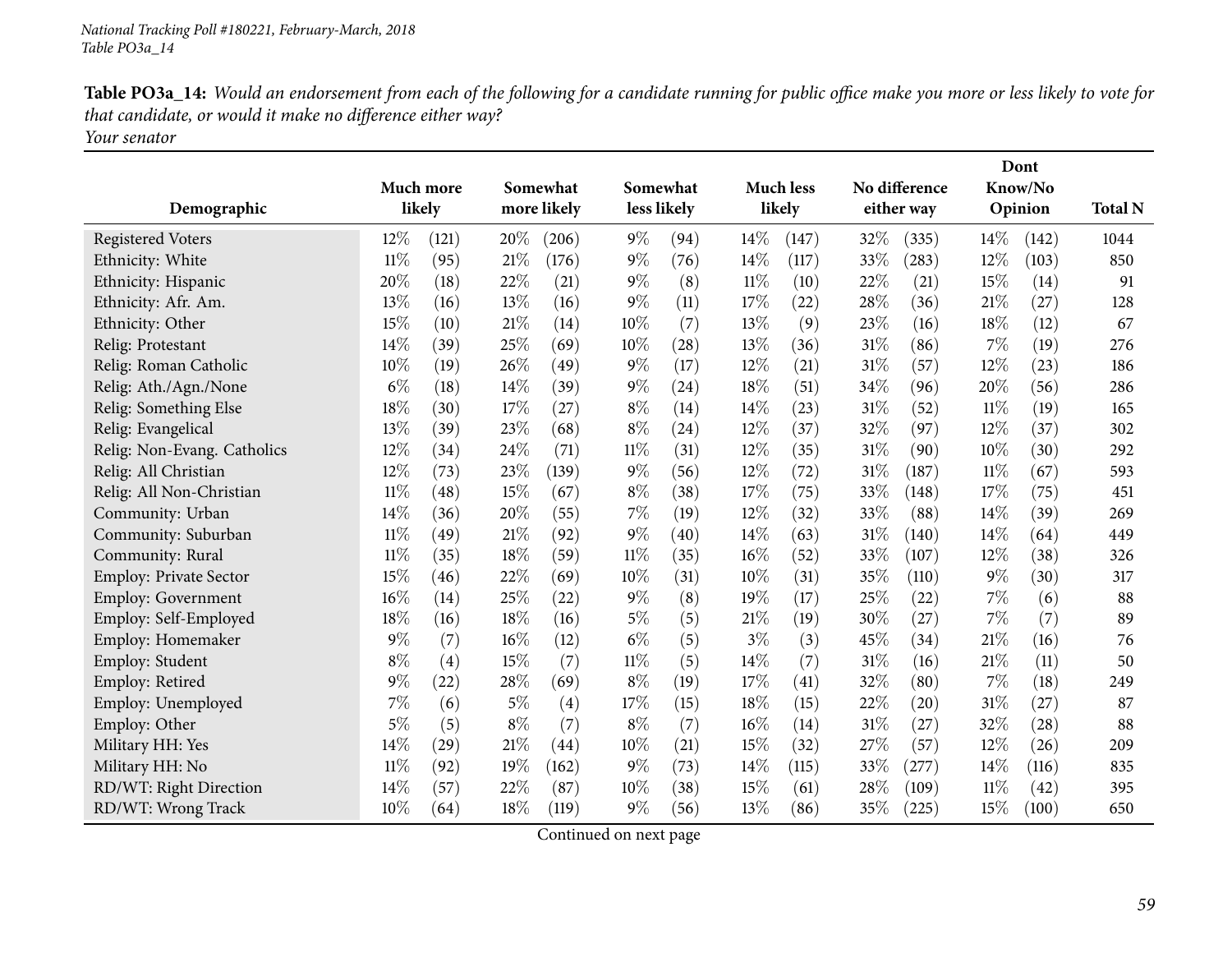Table PO3a\_14: Would an endorsement from each of the following for a candidate running for public office make you more or less likely to vote for *that candidate, or would it make no difference either way? Your senator*

| Demographic                          |        | Much more<br>likely | Somewhat<br>more likely |       |        | Somewhat<br>less likely |        | <b>Much less</b><br>likely |        | No difference<br>either way |        | Dont<br>Know/No<br>Opinion | <b>Total N</b> |
|--------------------------------------|--------|---------------------|-------------------------|-------|--------|-------------------------|--------|----------------------------|--------|-----------------------------|--------|----------------------------|----------------|
| <b>Registered Voters</b>             | $12\%$ | (121)               | 20%                     | (206) | $9\%$  | (94)                    | $14\%$ | (147)                      | 32\%   | (335)                       | $14\%$ | (142)                      | 1044           |
| <b>Strongly Approve</b>              | 17%    | (39)                | 22%                     | (50)  | $9\%$  | (20)                    | 18%    | (41)                       | 27\%   | (63)                        | $6\%$  | (15)                       | 228            |
| Somewhat Approve                     | $8\%$  | (19)                | 21%                     | (50)  | 10%    | (23)                    | $11\%$ | (27)                       | 33\%   | (77)                        | $16\%$ | (37)                       | 233            |
| Somewhat Disapprove                  | $5\%$  | (7)                 | 24\%                    | (32)  | $8\%$  | (11)                    | $12\%$ | (16)                       | 39%    | (53)                        | $12\%$ | (16)                       | 136            |
| <b>Strongly Disapprove</b>           | 12\%   | (49)                | 17\%                    | (69)  | $8\%$  | (33)                    | $16\%$ | (63)                       | 33\%   | (133)                       | 15\%   | (60)                       | 407            |
| #1 Issue: Economy                    | $11\%$ | (35)                | 21%                     | (66)  | 10%    | (31)                    | $15\%$ | (48)                       | 32\%   | (99)                        | $11\%$ | (34)                       | 313            |
| #1 Issue: Security                   | 12\%   | (21)                | 17\%                    | (29)  | $8\%$  | (14)                    | $16\%$ | (28)                       | 38\%   | (65)                        | $9\%$  | (16)                       | 173            |
| #1 Issue: Health Care                | 15%    | (26)                | $16\%$                  | (28)  | $7\%$  | (12)                    | $8\%$  | (14)                       | 35%    | (62)                        | 19%    | (34)                       | 177            |
| #1 Issue: Medicare / Social Security | $8\%$  | (14)                | 28\%                    | (46)  | $9\%$  | (15)                    | $16\%$ | (27)                       | 27%    | (45)                        | $12\%$ | (21)                       | 167            |
| #1 Issue: Women's Issues             | $9\%$  | (5)                 | 13%                     | (7)   | $9\%$  | (5)                     | $9\%$  | (5)                        | 30\%   | (16)                        | 29\%   | (15)                       | 53             |
| #1 Issue: Education                  | 17%    | (12)                | 15%                     | (10)  | $4\%$  | (3)                     | $17\%$ | (12)                       | 31%    | (22)                        | $15\%$ | (11)                       | 70             |
| 2016 Vote: Democrat Hillary Clinton  | 13\%   | (49)                | 21%                     | (76)  | $9\%$  | (33)                    | $13\%$ | (49)                       | 32%    | (119)                       | $11\%$ | (41)                       | 368            |
| 2016 Vote: Republican Donald Trump   | $10\%$ | (36)                | 25%                     | (95)  | $9\%$  | (36)                    | $16\%$ | (62)                       | 31%    | (119)                       | $8\%$  | (32)                       | 381            |
| 2016 Vote: Someone else              | $9\%$  | (10)                | $14\%$                  | (16)  | $10\%$ | (11)                    | $15\%$ | (16)                       | $36\%$ | (40)                        | $16\%$ | (18)                       | 111            |
| 2012 Vote: Barack Obama              | $11\%$ | (47)                | 22\%                    | (91)  | $9\%$  | (38)                    | $14\%$ | (61)                       | 32%    | (137)                       | $11\%$ | $\left( 48\right)$         | 422            |
| 2012 Vote: Mitt Romney               | $11\%$ | (32)                | 23\%                    | (64)  | $6\%$  | (16)                    | $18\%$ | (49)                       | 35%    | (98)                        | 7%     | (21)                       | 279            |
| 2012 Vote: Other                     | $2\%$  | (1)                 | $14\%$                  | (9)   | $11\%$ | (8)                     | $16\%$ | (11)                       | 42\%   | (29)                        | $14\%$ | (10)                       | 68             |
| 2012 Vote: Didn't Vote               | 15%    | (41)                | 15%                     | (41)  | $12\%$ | (33)                    | $10\%$ | (26)                       | $26\%$ | (71)                        | 23\%   | (63)                       | 276            |
| 4-Region: Northeast                  | $7\%$  | (13)                | 22\%                    | (39)  | $12\%$ | (21)                    | $16\%$ | (28)                       | $31\%$ | (55)                        | 13\%   | (24)                       | 180            |
| 4-Region: Midwest                    | $10\%$ | (26)                | 18%                     | (47)  | $10\%$ | (25)                    | $13\%$ | (34)                       | 35%    | (88)                        | 13\%   | (33)                       | 253            |
| 4-Region: South                      | 15\%   | (57)                | 18%                     | (71)  | $8\%$  | (29)                    | $14\%$ | (56)                       | 31%    | (119)                       | $14\%$ | (53)                       | 384            |
| 4-Region: West                       | $11\%$ | (25)                | 22\%                    | (50)  | $8\%$  | (19)                    | $13\%$ | (29)                       | 32\%   | (72)                        | $14\%$ | (32)                       | 227            |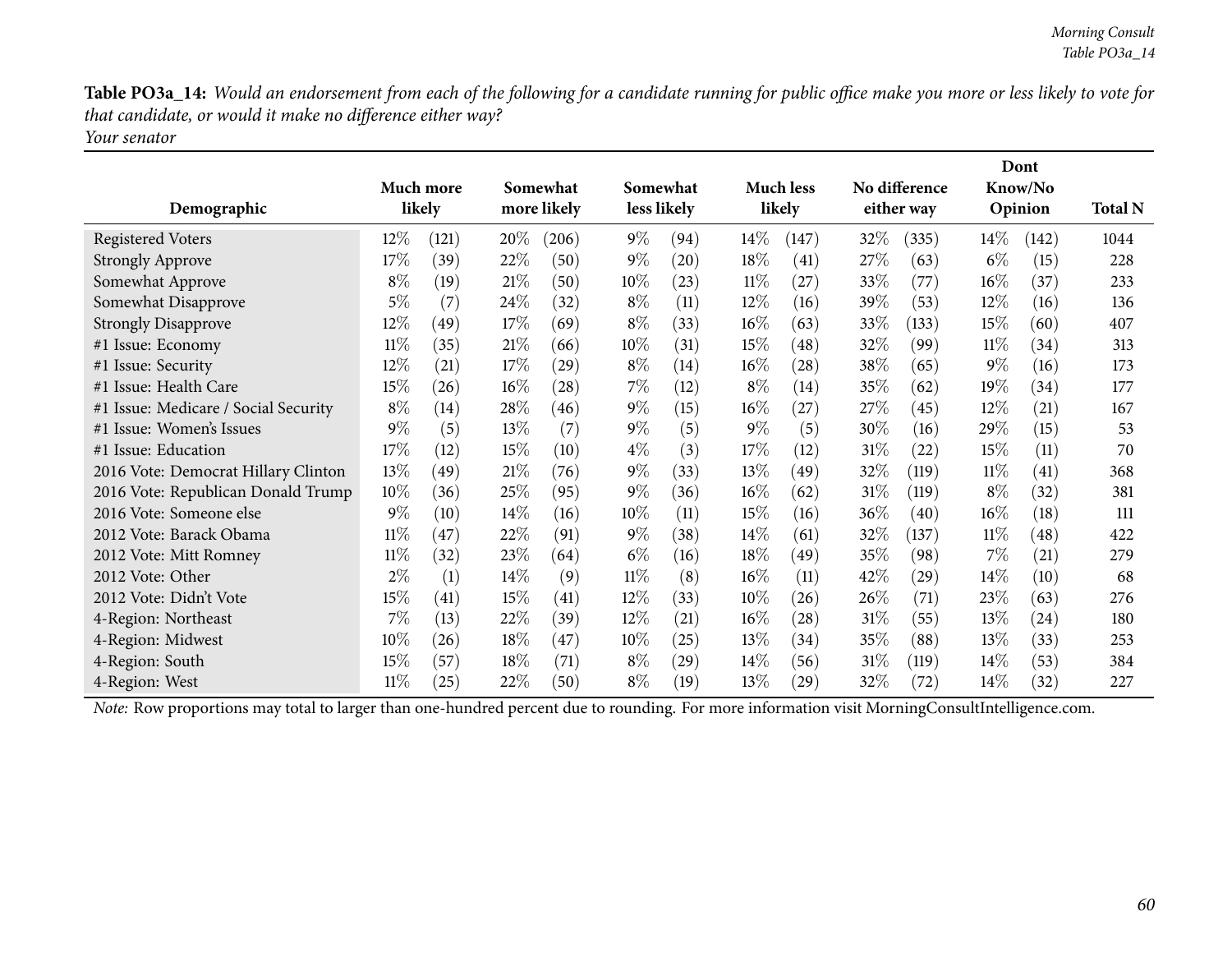Table PO3a\_15: Would an endorsement from each of the following for a candidate running for public office make you more or less likely to vote for *that candidate, or would it make no difference either way?*

*Your U.S. representative*

|                          |        |                  |                      |             |        |             | Dont             |        |               |            |         |         |                |
|--------------------------|--------|------------------|----------------------|-------------|--------|-------------|------------------|--------|---------------|------------|---------|---------|----------------|
|                          |        | <b>Much more</b> | Somewhat<br>Somewhat |             |        |             | <b>Much less</b> |        | No difference |            | Know/No |         |                |
| Demographic              |        | likely           |                      | more likely |        | less likely |                  | likely |               | either way |         | Opinion | <b>Total N</b> |
| <b>Registered Voters</b> | 10%    | (103)            | 20%                  | (205)       | $9\%$  | (99)        | 10%              | (105)  | 37%           | (387)      | $14\%$  | (144)   | 1042           |
| Gender: Male             | 13%    | (64)             | 20%                  | (99)        | $11\%$ | (55)        | $11\%$           | (53)   | 31%           | (150)      | 13%     | (64)    | 485            |
| Gender: Female           | 7%     | (38)             | 19%                  | (106)       | $8\%$  | (44)        | $9\%$            | (52)   | 43%           | (237)      | 14%     | (79)    | 557            |
| Age: 18-29               | $11\%$ | (17)             | 20%                  | (34)        | $11\%$ | (18)        | 10%              | (16)   | 31%           | (50)       | 18%     | (29)    | 164            |
| Age: 30-44               | 9%     | (22)             | 17%                  | (41)        | 10%    | (24)        | 10%              | (26)   | 35%           | (85)       | 19%     | (47)    | 245            |
| Age: 45-54               | 10%    | (22)             | 19%                  | (42)        | $4\%$  | (10)        | 7%               | (16)   | 44%           | (96)       | 15%     | (32)    | 218            |
| Age: 55-64               | 10%    | (18)             | 17%                  | (31)        | 13%    | (24)        | 7%               | (12)   | 44%           | (82)       | $9\%$   | (17)    | 186            |
| Age: 65+                 | 10%    | (23)             | 25%                  | (57)        | 10%    | (23)        | 16%              | (36)   | 32%           | (73)       | $8\%$   | (17)    | 228            |
| PID: Dem (no lean)       | 13%    | (44)             | 19%                  | (63)        | 10%    | (33)        | 12%              | (41)   | 32%           | (107)      | 14%     | (48)    | 336            |
| PID: Ind (no lean)       | $6\%$  | (22)             | 15%                  | (56)        | 10%    | (36)        | $8\%$            | (31)   | 45%           | (162)      | 15%     | (54)    | 360            |
| PID: Rep (no lean)       | $11\%$ | (37)             | 25%                  | (86)        | $9\%$  | (30)        | 10%              | (33)   | 34%           | (118)      | 12%     | (41)    | 345            |
| PID/Gender: Dem Men      | 20%    | (31)             | 17%                  | (27)        | 11%    | (16)        | 12%              | (19)   | 27\%          | (41)       | 13%     | (20)    | 154            |
| PID/Gender: Dem Women    | 7%     | (12)             | 20%                  | (36)        | $9\%$  | (16)        | 12%              | (23)   | 36\%          | (66)       | 16%     | (29)    | 182            |
| PID/Gender: Ind Men      | 7%     | (12)             | 19%                  | (32)        | $9\%$  | (15)        | 10%              | (16)   | 39%           | (64)       | 16%     | (26)    | 166            |
| PID/Gender: Ind Women    | 5%     | (10)             | 12%                  | (23)        | 11%    | (21)        | 7%               | (14)   | 51%           | (98)       | 14%     | (28)    | 195            |
| PID/Gender: Rep Men      | 13%    | (21)             | 24\%                 | (40)        | 14%    | (23)        | 11%              | (18)   | 27\%          | (45)       | 11%     | (18)    | 164            |
| PID/Gender: Rep Women    | 9%     | (16)             | 26%                  | (46)        | $4\%$  | (7)         | $9\%$            | (15)   | 40%           | (73)       | 13%     | (23)    | 181            |
| Ideo: Liberal (1-3)      | 17%    | (56)             | 20%                  | (67)        | 11%    | (37)        | 12%              | (39)   | 31%           | (101)      | $8\%$   | (27)    | 328            |
| Ideo: Moderate (4)       | 7%     | (15)             | 17%                  | (38)        | 10%    | (21)        | $9\%$            | (19)   | 46%           | (102)      | 12%     | (25)    | 221            |
| Ideo: Conservative (5-7) | 7%     | (28)             | 24\%                 | (91)        | $9\%$  | (34)        | 10%              | (39)   | 36%           | (137)      | 14%     | (52)    | 381            |
| Educ: < College          | 10%    | (70)             | 18%                  | (121)       | $8\%$  | (56)        | $11\%$           | (72)   | 36%           | (247)      | 17%     | (116)   | 682            |
| Educ: Bachelors degree   | $4\%$  | (9)              | 23%                  | (54)        | 11%    | (24)        | $8\%$            | (19)   | 45%           | (104)      | $9\%$   | (21)    | 231            |
| Educ: Post-grad          | 18%    | (23)             | 23%                  | (30)        | 14\%   | (18)        | $11\%$           | (15)   | 28%           | (36)       | $5\%$   | (7)     | 129            |
| Income: Under 50k        | 7%     | (42)             | 18%                  | (99)        | $9\%$  | (50)        | 12%              | (67)   | 35%           | (195)      | 19%     | (105)   | 557            |
| Income: 50k-100k         | 15%    | (50)             | 20%                  | (68)        | $9\%$  | (31)        | $8\%$            | (27)   | 41%           | (137)      | 7%      | (23)    | 336            |
| Income: 100k+            | 7%     | (11)             | 26%                  | (38)        | 12%    | (18)        | $8\%$            | (12)   | 37%           | (54)       | 10%     | (16)    | 148            |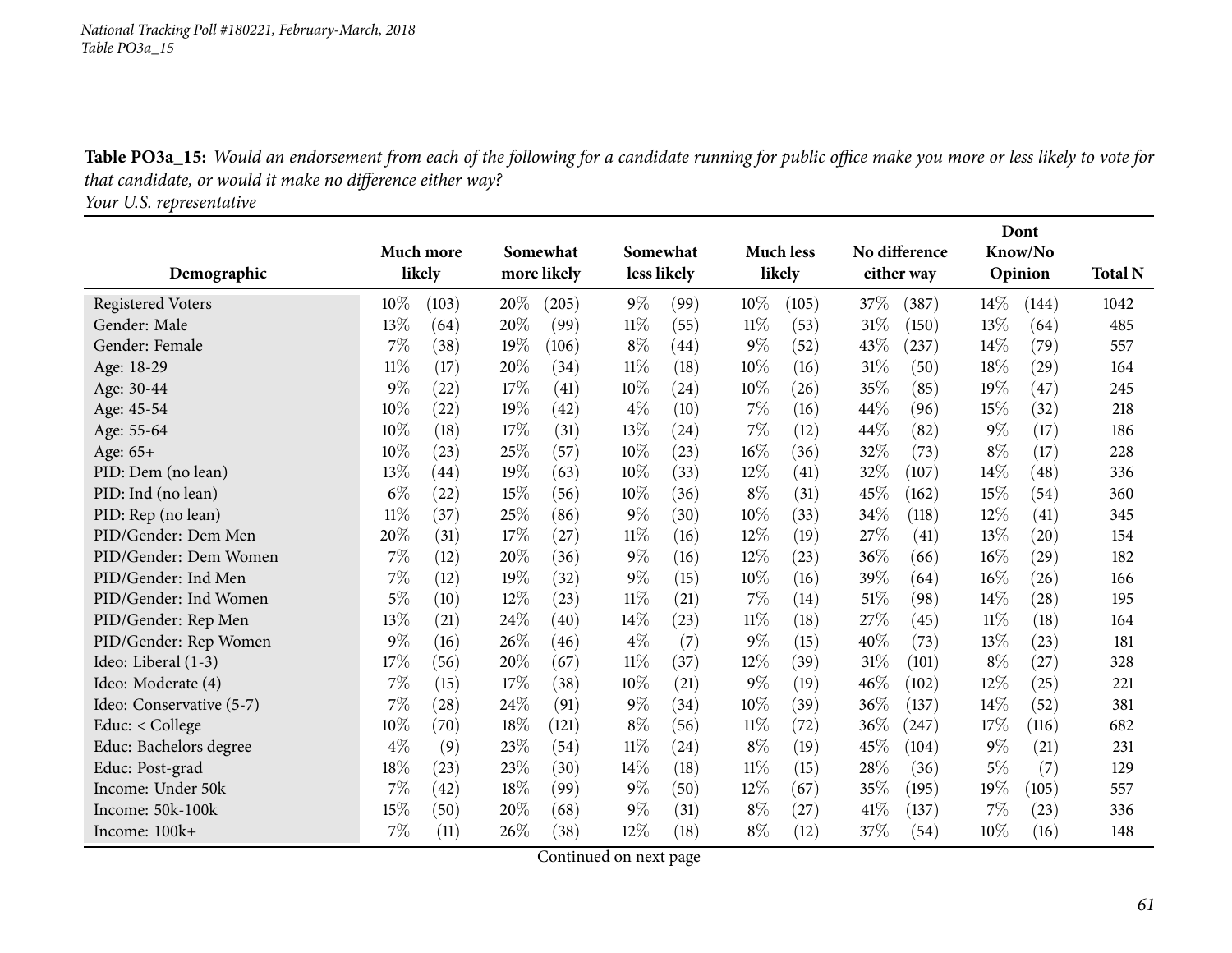Table PO3a\_15: Would an endorsement from each of the following for a candidate running for public office make you more or less likely to vote for *that candidate, or would it make no difference either way?*

*Your U.S. representative*

|                               |        |           |                      | Dont        |                  |             |               |                    |         |            |        |         |                |
|-------------------------------|--------|-----------|----------------------|-------------|------------------|-------------|---------------|--------------------|---------|------------|--------|---------|----------------|
|                               |        | Much more | Somewhat<br>Somewhat |             | <b>Much less</b> |             | No difference |                    | Know/No |            |        |         |                |
| Demographic                   |        | likely    |                      | more likely |                  | less likely |               | likely             |         | either way |        | Opinion | <b>Total N</b> |
| <b>Registered Voters</b>      | $10\%$ | (103)     | 20%                  | (205)       | $9\%$            | (99)        | 10%           | (105)              | 37\%    | (387)      | $14\%$ | (144)   | 1042           |
| Ethnicity: White              | 10%    | (82)      | 20%                  | (169)       | 10%              | (82)        | 10%           | (83)               | 39%     | (331)      | 12%    | (104)   | 851            |
| Ethnicity: Hispanic           | 17%    | (14)      | 20%                  | (16)        | $7\%$            | (6)         | 11%           | (9)                | 22%     | (18)       | 22%    | (18)    | 81             |
| Ethnicity: Afr. Am.           | $8\%$  | (10)      | 17%                  | (21)        | $8\%$            | (10)        | 10%           | (13)               | 33%     | (42)       | 24%    | (31)    | 128            |
| Ethnicity: Other              | 16%    | (10)      | 23%                  | (15)        | $11\%$           | (7)         | 14%           | (9)                | 22%     | (14)       | 14%    | (9)     | 62             |
| Relig: Protestant             | 11%    | (31)      | 22%                  | (62)        | $9\%$            | (26)        | 10%           | (30)               | 38\%    | (109)      | 10%    | (30)    | 288            |
| Relig: Roman Catholic         | 9%     | (16)      | 20%                  | (35)        | $11\%$           | (20)        | 15%           | (26)               | 34\%    | (61)       | $11\%$ | (19)    | 178            |
| Relig: Ath./Agn./None         | 7%     | (20)      | 15%                  | (44)        | 10%              | (28)        | 10%           | $\left( 29\right)$ | 39%     | (112)      | 18%    | (53)    | 285            |
| Relig: Something Else         | 15%    | (26)      | 18%                  | (31)        | 10%              | (17)        | $6\%$         | (11)               | 37%     | (64)       | 14%    | (25)    | 173            |
| Relig: Evangelical            | $9\%$  | (28)      | 22%                  | (69)        | $9\%$            | (29)        | 10%           | (30)               | 37%     | (116)      | 13%    | (40)    | 313            |
| Relig: Non-Evang. Catholics   | $11\%$ | (29)      | 23%                  | (61)        | $9\%$            | (25)        | 13%           | (35)               | 35%     | (95)       | 10%    | (27)    | 271            |
| Relig: All Christian          | 10%    | (57)      | 22%                  | (130)       | $9\%$            | (54)        | 11%           | (65)               | 36\%    | (211)      | $11\%$ | (66)    | 584            |
| Relig: All Non-Christian      | 10%    | (45)      | 16%                  | (75)        | 10%              | (45)        | $9\%$         | (40)               | 38%     | (176)      | 17%    | (77)    | 458            |
| Community: Urban              | 16%    | (39)      | 20%                  | (51)        | 10%              | (24)        | 11%           | (27)               | 32%     | (81)       | $11\%$ | (28)    | 251            |
| Community: Suburban           | 9%     | (39)      | 19%                  | (88)        | $9\%$            | (41)        | $9\%$         | (40)               | 40%     | (182)      | 15%    | (67)    | 458            |
| Community: Rural              | 7%     | (24)      | 20%                  | (66)        | 10%              | (33)        | $11\%$        | (38)               | 37%     | (124)      | 15%    | (49)    | 334            |
| <b>Employ: Private Sector</b> | 14%    | (45)      | 19%                  | (63)        | 10%              | (34)        | 7%            | (24)               | 39%     | (129)      | 12%    | (39)    | 334            |
| <b>Employ: Government</b>     | 17%    | (13)      | 25%                  | (20)        | $9\%$            | (7)         | $8\%$         | (6)                | 30%     | (24)       | 11%    | (8)     | 79             |
| Employ: Self-Employed         | 7%     | (6)       | 20%                  | (16)        | $11\%$           | (9)         | 13%           | (10)               | 35%     | (29)       | 14%    | (12)    | 81             |
| Employ: Homemaker             | 7%     | (6)       | 21%                  | (19)        | 10%              | (9)         | $11\%$        | (10)               | 38%     | (33)       | 13%    | (12)    | 89             |
| Employ: Student               | $11\%$ | (6)       | 22%                  | (11)        | 10%              | (5)         | $4\%$         | (2)                | 46%     | (23)       | $6\%$  | (3)     | 50             |
| Employ: Retired               | 7%     | (18)      | 24%                  | (60)        | $9\%$            | (22)        | 15%           | (38)               | 36%     | (91)       | 9%     | (23)    | 253            |
| Employ: Unemployed            | $5\%$  | (4)       | $2\%$                | (2)         | $11\%$           | (8)         | 11%           | (7)                | 35\%    | (24)       | 36%    | (25)    | 69             |
| Employ: Other                 | $6\%$  | (5)       | 16%                  | (14)        | $6\%$            | (5)         | $9\%$         | (8)                | 38%     | (33)       | 25%    | (22)    | 87             |
| Military HH: Yes              | 10%    | (18)      | 25%                  | (45)        | $8\%$            | (15)        | 13%           | (22)               | 33\%    | (59)       | $11\%$ | (20)    | 178            |
| Military HH: No               | 10%    | (85)      | 19%                  | (160)       | 10%              | (84)        | 10%           | (83)               | 38%     | (328)      | 14%    | (124)   | 863            |
| RD/WT: Right Direction        | 13%    | (54)      | 25%                  | (105)       | $9\%$            | (37)        | 10%           | (44)               | 32%     | (137)      | $11\%$ | (45)    | 422            |
| RD/WT: Wrong Track            | $8\%$  | (48)      | 16%                  | (100)       | 10%              | (62)        | 10%           | (61)               | 40%     | (250)      | 16%    | (99)    | 620            |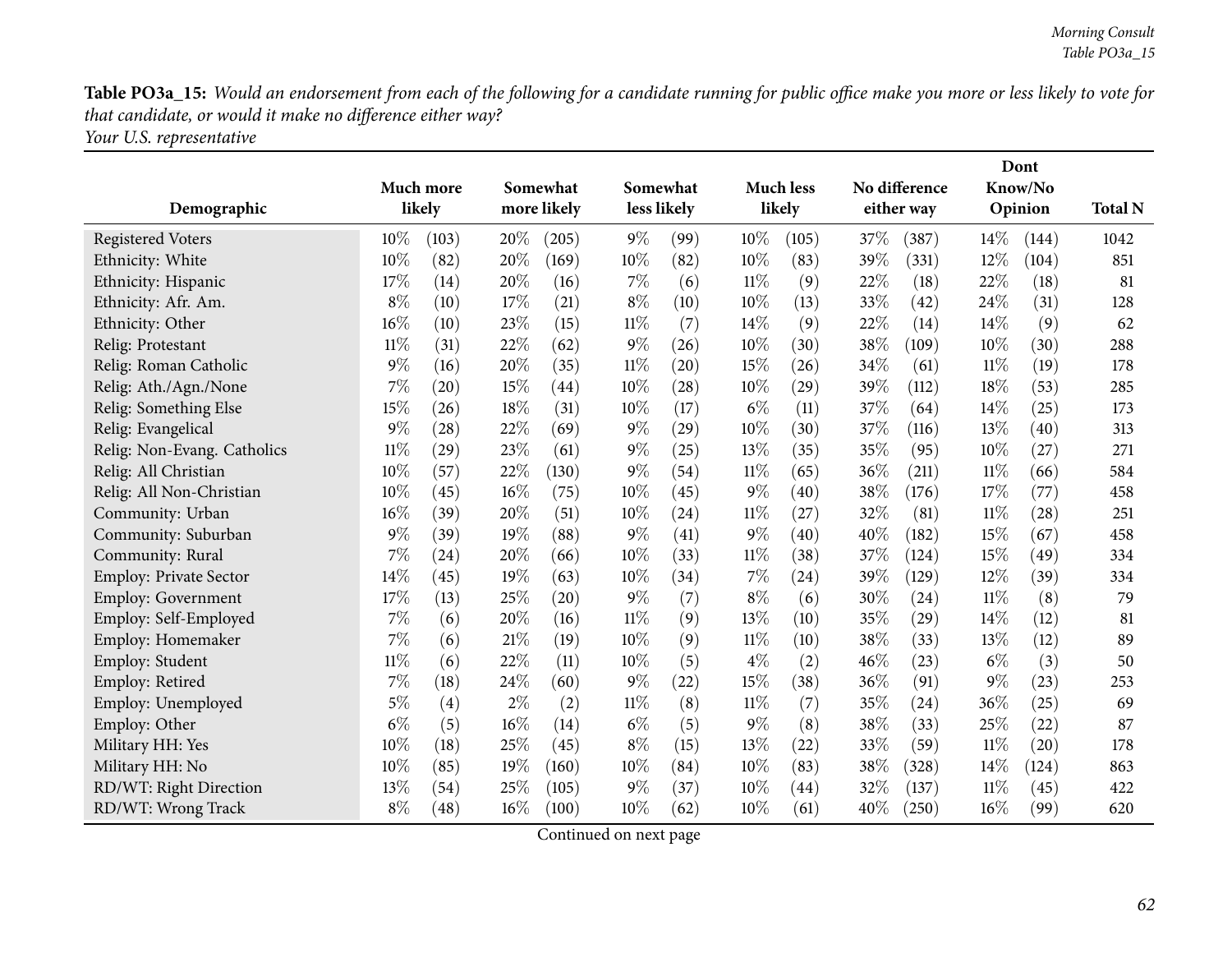Table PO3a\_15: Would an endorsement from each of the following for a candidate running for public office make you more or less likely to vote for *that candidate, or would it make no difference either way?*

*Your U.S. representative*

|                                      |        |                    |       |             |        |                    |        |                  |        |               |        | Dont               |                |
|--------------------------------------|--------|--------------------|-------|-------------|--------|--------------------|--------|------------------|--------|---------------|--------|--------------------|----------------|
|                                      |        | Much more          |       | Somewhat    |        | Somewhat           |        | <b>Much less</b> |        | No difference |        | Know/No            |                |
| Demographic                          |        | likely             |       | more likely |        | less likely        |        | likely           |        | either way    |        | Opinion            | <b>Total N</b> |
| <b>Registered Voters</b>             | $10\%$ | (103)              | 20%   | (205)       | $9\%$  | (99)               | $10\%$ | (105)            | 37\%   | (387)         | $14\%$ | (144)              | 1042           |
| <b>Strongly Approve</b>              | 17%    | (42)               | 24\%  | (59)        | $7\%$  | (17)               | $11\%$ | (28)             | 32%    | (79)          | $9\%$  | (21)               | 245            |
| Somewhat Approve                     | $6\%$  | (14)               | 24\%  | (56)        | $11\%$ | (25)               | $6\%$  | (15)             | 43\%   | (100)         | 10%    | $\left( 24\right)$ | 233            |
| Somewhat Disapprove                  | 10%    | (13)               | 16%   | (21)        | $8\%$  | (11)               | 11%    | (14)             | 40%    | (51)          | 15%    | (19)               | 129            |
| <b>Strongly Disapprove</b>           | $8\%$  | (28)               | 16%   | (59)        | $11\%$ | (41)               | $12\%$ | (45)             | 37\%   | (140)         | 16%    | (60)               | 373            |
| Dont Know / No Opinion               | $8\%$  | (5)                | 17%   | (10)        | $9\%$  | (6)                | 5%     | (3)              | 28%    | (17)          | 32%    | $\left( 20\right)$ | 61             |
| #1 Issue: Economy                    | $9\%$  | (26)               | 24\%  | (70)        | $8\%$  | (22)               | $8\%$  | $^{(24)}$        | 39%    | (111)         | 12%    | (35)               | 289            |
| #1 Issue: Security                   | $11\%$ | $\left( 24\right)$ | 16%   | (35)        | 10%    | (21)               | 10%    | (21)             | 42%    | (89)          | 10%    | (22)               | 212            |
| #1 Issue: Health Care                | $8\%$  | (13)               | 19%   | (31)        | $7\%$  | (12)               | $12\%$ | (19)             | 43%    | (71)          | $11\%$ | (18)               | 163            |
| #1 Issue: Medicare / Social Security | $9\%$  | (14)               | 22%   | (35)        | $9\%$  | (14)               | 13%    | (21)             | 32%    | (52)          | 15%    | (24)               | 161            |
| #1 Issue: Women's Issues             | 12%    | (6)                | 22%   | (11)        | 14\%   | (7)                | 10%    | (5)              | 19%    | (9)           | 24%    | (12)               | 50             |
| #1 Issue: Education                  | 17%    | (11)               | 18%   | (12)        | $16\%$ | (10)               | $4\%$  | (3)              | 30%    | (19)          | 16%    | (10)               | 64             |
| #1 Issue: Other                      | $4\%$  | (2)                | $6\%$ | (4)         | $8\%$  | (5)                | 13\%   | (8)              | 35\%   | (22)          | 33%    | $\left( 20\right)$ | 61             |
| 2016 Vote: Democrat Hillary Clinton  | $9\%$  | (29)               | 20%   | (66)        | $11\%$ | (36)               | $11\%$ | (34)             | 37%    | (121)         | 12%    | (38)               | 325            |
| 2016 Vote: Republican Donald Trump   | $11\%$ | (46)               | 22%   | (89)        | $9\%$  | (35)               | 10%    | (39)             | 41%    | (164)         | $8\%$  | (31)               | 402            |
| 2016 Vote: Someone else              | $4\%$  | (5)                | 14%   | (16)        | $9\%$  | (10)               | $11\%$ | (11)             | 45%    | (49)          | 17%    | (18)               | 108            |
| 2012 Vote: Barack Obama              | $9\%$  | (34)               | 20%   | (76)        | 12%    | (48)               | 12%    | (46)             | 37%    | (144)         | $11\%$ | (41)               | 389            |
| 2012 Vote: Mitt Romney               | 9%     | (28)               | 25%   | (74)        | $7\%$  | $\left( 20\right)$ | $10\%$ | (29)             | 40%    | (120)         | 9%     | (27)               | 297            |
| 2012 Vote: Other                     | $1\%$  | (1)                | 10%   | (6)         | $4\%$  | (2)                | 15%    | (9)              | $51\%$ | (29)          | 18%    | (11)               | 58             |
| 2012 Vote: Didn't Vote               | 13%    | (40)               | 16%   | (48)        | $10\%$ | (29)               | 7%     | (21)             | 32%    | (94)          | 22\%   | (65)               | 297            |
| 4-Region: Northeast                  | 10%    | (16)               | 22%   | (38)        | 12%    | $\left( 20\right)$ | $11\%$ | (19)             | 37%    | (63)          | $8\%$  | (14)               | 170            |
| 4-Region: Midwest                    | 10%    | (23)               | 19%   | (46)        | $9\%$  | (21)               | $12\%$ | (29)             | 38%    | (91)          | 13%    | (31)               | 242            |
| 4-Region: South                      | $11\%$ | (42)               | 16%   | (65)        | $9\%$  | (34)               | $9\%$  | (37)             | 40%    | (160)         | 15%    | (58)               | 397            |
| 4-Region: West                       | 9%     | (21)               | 24\%  | (56)        | $10\%$ | (23)               | $8\%$  | (20)             | 31%    | (73)          | 18%    | (41)               | 233            |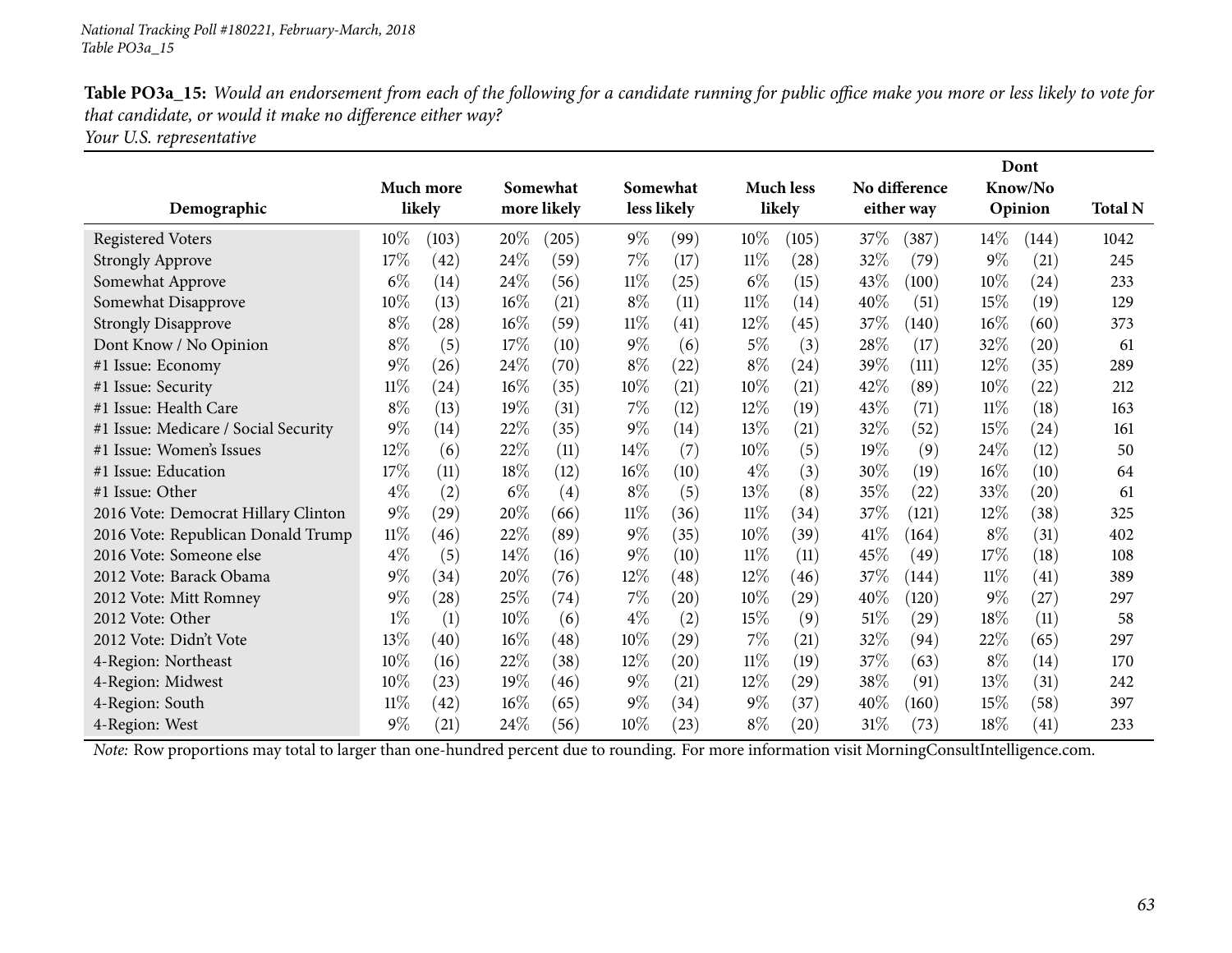Table PO3a\_16: Would an endorsement from each of the following for a candidate running for public office make you more or less likely to vote for *that candidate, or would it make no difference either way?*

*Your state representative*

|                          |           |       |        |             |        |                    | Dont   |                    |         |               |       |         |                |
|--------------------------|-----------|-------|--------|-------------|--------|--------------------|--------|--------------------|---------|---------------|-------|---------|----------------|
|                          | Much more |       |        | Somewhat    |        | Somewhat           |        | <b>Much less</b>   |         | No difference |       | Know/No |                |
| Demographic              | likely    |       |        | more likely |        | less likely        |        | likely             |         | either way    |       | Opinion | <b>Total N</b> |
| <b>Registered Voters</b> | $9\%$     | (101) | 21%    | (223)       | $8\%$  | (88)               | 12%    | (126)              | 36\%    | (383)         | 13\%  | (143)   | 1065           |
| Gender: Male             | 14%       | (67)  | 22%    | (110)       | 10%    | (50)               | 13%    | (66)               | 31%     | (153)         | 10%   | (47)    | 493            |
| Gender: Female           | $6\%$     | (34)  | 20%    | (113)       | 7%     | (38)               | 11%    | (60)               | 40%     | (230)         | 17\%  | (96)    | 572            |
| Age: 18-29               | 12%       | (22)  | 15%    | (27)        | $9\%$  | (17)               | $8\%$  | (14)               | 30%     | (55)          | 26%   | (47)    | 182            |
| Age: 30-44               | 7%        | (19)  | 22%    | (56)        | $6\%$  | (15)               | 10%    | (25)               | 39 $\%$ | (99)          | 15%   | (38)    | 252            |
| Age: 45-54               | 12%       | (28)  | 16%    | (35)        | $10\%$ | (22)               | 12%    | (26)               | 38\%    | (83)          | 13%   | (28)    | 222            |
| Age: 55-64               | $9\%$     | (18)  | 21%    | (40)        | $9\%$  | (16)               | $16\%$ | (31)               | 37%     | (69)          | $8\%$ | (15)    | 188            |
| Age: 65+                 | 7%        | (15)  | 29%    | (64)        | $8\%$  | (18)               | 14%    | (31)               | 35\%    | (78)          | 7%    | (15)    | 222            |
| PID: Dem (no lean)       | 10%       | (37)  | 25%    | (93)        | $7\%$  | (25)               | 13%    | (48)               | 30%     | (110)         | 15%   | (57)    | 371            |
| PID: Ind (no lean)       | $6\%$     | (20)  | $14\%$ | (49)        | $9\%$  | (34)               | 10%    | (35)               | 45%     | (162)         | 16%   | (59)    | 358            |
| PID: Rep (no lean)       | 13%       | (44)  | 24%    | (81)        | $9\%$  | (30)               | 13%    | (44)               | 33%     | (111)         | $8\%$ | (27)    | 337            |
| PID/Gender: Dem Men      | 19%       | (34)  | 23%    | (42)        | $7\%$  | (13)               | 13%    | (23)               | 24%     | (43)          | 13%   | (23)    | 177            |
| PID/Gender: Dem Women    | $2\%$     | (4)   | 27%    | (51)        | $6\%$  | (12)               | 13%    | (25)               | 35%     | (68)          | 18%   | (34)    | 194            |
| PID/Gender: Ind Men      | $6\%$     | (9)   | 19%    | (31)        | $11\%$ | (17)               | 13%    | (21)               | 42%     | (68)          | 10%   | (17)    | 163            |
| PID/Gender: Ind Women    | $6\%$     | (11)  | 10%    | (19)        | $8\%$  | (16)               | 7%     | (13)               | 48\%    | (95)          | 21%   | (42)    | 195            |
| PID/Gender: Rep Men      | 16%       | (24)  | 25%    | (38)        | 13%    | $\left( 20\right)$ | 14%    | (22)               | 28%     | (43)          | $5\%$ | (7)     | 153            |
| PID/Gender: Rep Women    | 11%       | (20)  | 23%    | (43)        | $6\%$  | (10)               | 12%    | (22)               | 37\%    | (68)          | 11%   | (20)    | 183            |
| Ideo: Liberal (1-3)      | 16%       | (56)  | 22%    | (76)        | $9\%$  | (31)               | 11%    | (37)               | 30%     | (105)         | 13%   | (44)    | 349            |
| Ideo: Moderate (4)       | $4\%$     | (9)   | 21%    | (47)        | 10%    | (23)               | 13%    | (31)               | 41\%    | (93)          | 12%   | (27)    | 230            |
| Ideo: Conservative (5-7) | $8\%$     | (32)  | 25%    | (93)        | $7\%$  | (28)               | 13%    | (48)               | 38\%    | (142)         | 9%    | (35)    | 378            |
| Educ: $<$ College        | 12%       | (83)  | $18\%$ | (126)       | $7\%$  | (50)               | 11%    | (78)               | 36%     | (252)         | 16%   | (111)   | 700            |
| Educ: Bachelors degree   | $5\%$     | (11)  | 25%    | (59)        | $11\%$ | (27)               | 12%    | (27)               | 37\%    | (85)          | 10%   | (23)    | 232            |
| Educ: Post-grad          | $6\%$     | (7)   | $28\%$ | (38)        | $9\%$  | (12)               | 16%    | $\left( 21\right)$ | $34\%$  | (46)          | 7%    | (9)     | 134            |
| Income: Under 50k        | 9%        | (52)  | 17%    | (98)        | $9\%$  | (49)               | 12%    | (69)               | 34%     | (193)         | 19%   | (108)   | 569            |
| Income: 50k-100k         | 12%       | (39)  | 26%    | (89)        | $9\%$  | (30)               | 11%    | (38)               | 36%     | (123)         | $6\%$ | (21)    | 340            |
| Income: 100k+            | $6\%$     | (10)  | 23%    | (36)        | $6\%$  | (9)                | 13%    | (20)               | 43%     | (68)          | 10%   | (15)    | 157            |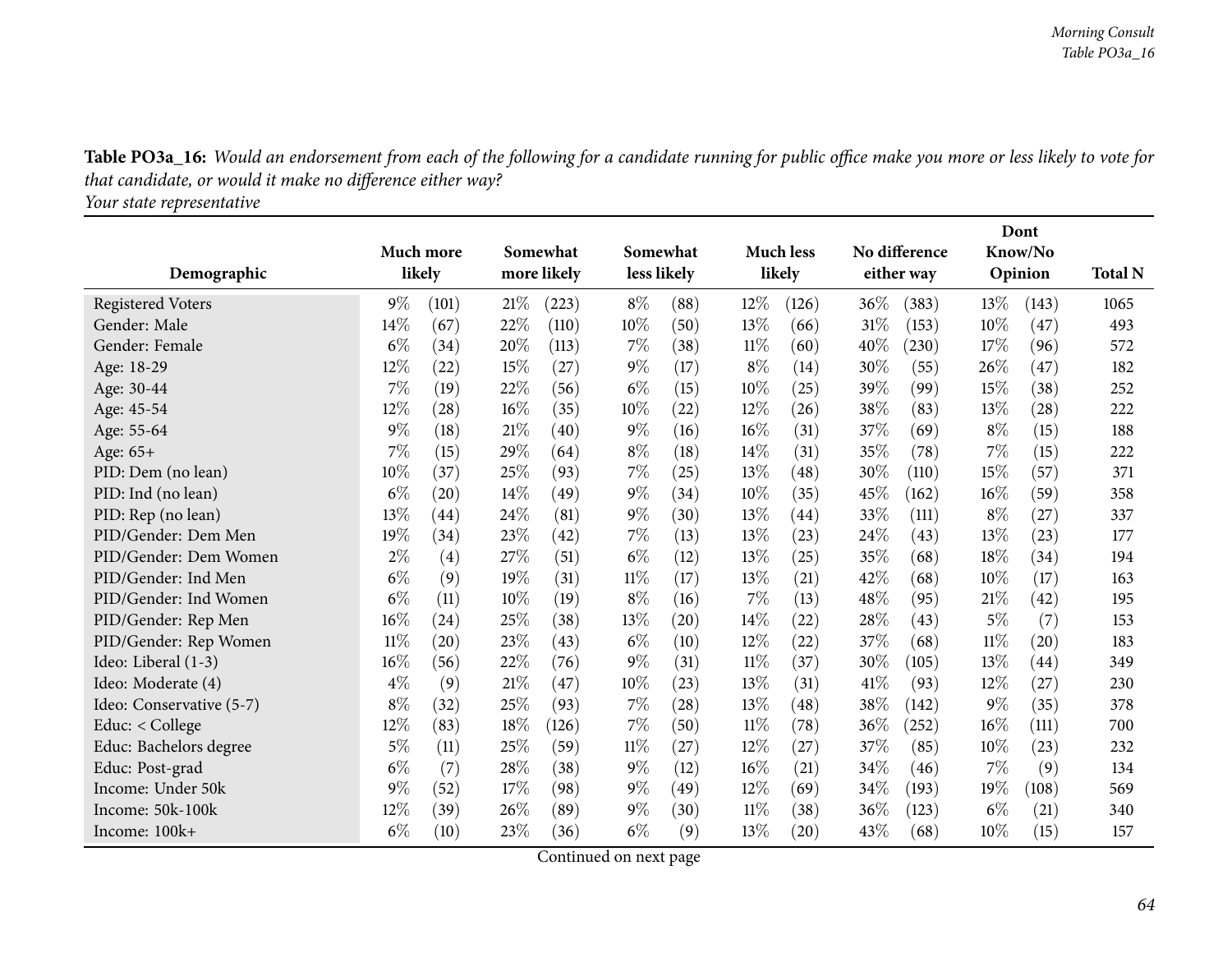Table PO3a\_16: Would an endorsement from each of the following for a candidate running for public office make you more or less likely to vote for *that candidate, or would it make no difference either way?*

*Your state representative*

|                               |        |           |        |             |        |                    |        |                    |        |               | Dont   |         |                |
|-------------------------------|--------|-----------|--------|-------------|--------|--------------------|--------|--------------------|--------|---------------|--------|---------|----------------|
|                               |        | Much more |        | Somewhat    |        | Somewhat           |        | <b>Much less</b>   |        | No difference |        | Know/No |                |
| Demographic                   |        | likely    |        | more likely |        | less likely        |        | likely             |        | either way    |        | Opinion | <b>Total N</b> |
| <b>Registered Voters</b>      | $9\%$  | (101)     | 21%    | (223)       | $8\%$  | (88)               | 12%    | (126)              | 36\%   | (383)         | 13%    | (143)   | 1065           |
| Ethnicity: White              | 9%     | (81)      | 21%    | (181)       | $8\%$  | (72)               | 12%    | (100)              | 37%    | (320)         | 12%    | (103)   | 857            |
| Ethnicity: Hispanic           | 18%    | (19)      | 19%    | (20)        | $11\%$ | (12)               | $8\%$  | (9)                | 29%    | (30)          | 14%    | (15)    | 105            |
| Ethnicity: Afr. Am.           | 10%    | (14)      | 19%    | (28)        | $6\%$  | (9)                | 15%    | (21)               | 29%    | (42)          | 22%    | (32)    | 146            |
| Ethnicity: Other              | $11\%$ | (7)       | 22%    | (14)        | $12\%$ | (8)                | $8\%$  | (5)                | 34\%   | (21)          | 13%    | (8)     | 63             |
| Relig: Protestant             | 13%    | (35)      | 26%    | (72)        | $8\%$  | (22)               | 10%    | $\left( 29\right)$ | 36%    | (100)         | $8\%$  | (22)    | 280            |
| Relig: Roman Catholic         | $6\%$  | (11)      | 25%    | (49)        | 14\%   | (27)               | 11%    | (23)               | 33%    | (66)          | $11\%$ | (22)    | 198            |
| Relig: Ath./Agn./None         | $6\%$  | (18)      | 13%    | (40)        | $8\%$  | $\left( 24\right)$ | 11%    | (32)               | 44\%   | (130)         | 18%    | (54)    | 298            |
| Relig: Something Else         | 18%    | (31)      | 19%    | (34)        | $5\%$  | (9)                | 16%    | $\left( 28\right)$ | 30%    | (52)          | 12%    | (21)    | 174            |
| Relig: Evangelical            | 9%     | (27)      | 28%    | (85)        | 7%     | (22)               | $9\%$  | (28)               | 33%    | (100)         | 13%    | (40)    | 302            |
| Relig: Non-Evang. Catholics   | 9%     | (25)      | 22%    | (64)        | 12%    | (34)               | 13%    | (38)               | 35%    | (102)         | 10%    | (28)    | 292            |
| Relig: All Christian          | 9%     | (52)      | 25%    | (149)       | $9\%$  | (56)               | $11\%$ | (66)               | 34%    | (201)         | 12%    | (69)    | 594            |
| Relig: All Non-Christian      | 10%    | (49)      | 16%    | (73)        | $7\%$  | (33)               | 13%    | (60)               | 39%    | (182)         | 16%    | (75)    | 472            |
| Community: Urban              | 13%    | (37)      | 18%    | (52)        | $8\%$  | (21)               | 13%    | (36)               | 32%    | (89)          | 16%    | (45)    | 280            |
| Community: Suburban           | $6\%$  | (27)      | 23%    | (104)       | $8\%$  | (36)               | 11%    | (51)               | 41\%   | (188)         | 12%    | (54)    | 459            |
| Community: Rural              | $11\%$ | (37)      | $21\%$ | (67)        | 10%    | (31)               | 12%    | (39)               | 33%    | (106)         | 14%    | (45)    | 326            |
| <b>Employ: Private Sector</b> | 11%    | (35)      | 20%    | (63)        | $9\%$  | (29)               | 12%    | (38)               | 38%    | (123)         | 11%    | (35)    | 323            |
| <b>Employ: Government</b>     | 19%    | (15)      | 28%    | (23)        | $6\%$  | (5)                | $9\%$  | (7)                | 34%    | (28)          | 5%     | (4)     | 82             |
| Employ: Self-Employed         | 12%    | (12)      | 22%    | (21)        | $9\%$  | (8)                | 14%    | (14)               | 33%    | (32)          | 10%    | (9)     | 96             |
| Employ: Homemaker             | $3\%$  | (3)       | 19%    | (17)        | $11\%$ | (10)               | $8\%$  | (7)                | 43%    | (38)          | 15%    | (14)    | 89             |
| Employ: Retired               | 7%     | (16)      | 28%    | (68)        | $8\%$  | (19)               | 14%    | (33)               | 34\%   | (84)          | 10%    | (24)    | 244            |
| Employ: Unemployed            | $9\%$  | (9)       | 7%     | (6)         | 12%    | (11)               | $16\%$ | (15)               | 33%    | (31)          | 24%    | (23)    | 95             |
| Employ: Other                 | 7%     | (7)       | 15%    | (14)        | $4\%$  | (4)                | 12%    | (11)               | 38%    | (36)          | 25%    | (23)    | 95             |
| Military HH: Yes              | 8%     | (15)      | 29%    | (55)        | $5\%$  | (9)                | 14%    | (27)               | 35%    | (67)          | $9\%$  | (18)    | 191            |
| Military HH: No               | 10%    | (86)      | $19\%$ | (168)       | $9\%$  | (79)               | 11%    | (99)               | 36\%   | (316)         | 14%    | (126)   | 875            |
| RD/WT: Right Direction        | 14%    | (56)      | 26%    | (105)       | $8\%$  | (33)               | 12%    | (49)               | 30%    | (123)         | 10%    | (42)    | 408            |
| RD/WT: Wrong Track            | 7%     | (46)      | 18%    | (117)       | $8\%$  | (55)               | 12%    | (77)               | $40\%$ | (260)         | 15%    | (101)   | 657            |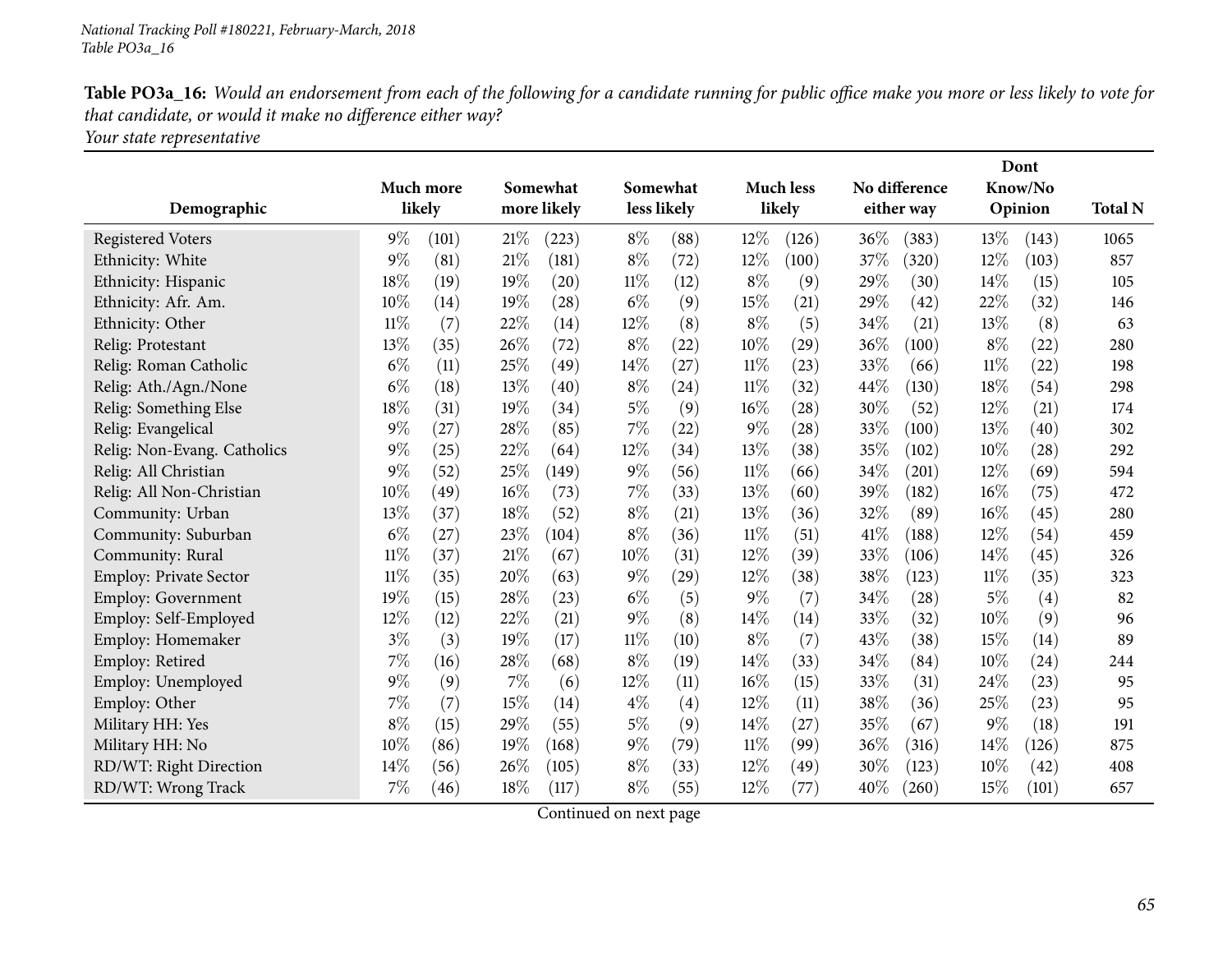Table PO3a\_16: Would an endorsement from each of the following for a candidate running for public office make you more or less likely to vote for *that candidate, or would it make no difference either way?*

*Your state representative*

|                                      |        |           |        |             |        |                   |        |                   |        |               | Dont   |         |                |  |
|--------------------------------------|--------|-----------|--------|-------------|--------|-------------------|--------|-------------------|--------|---------------|--------|---------|----------------|--|
|                                      |        | Much more |        | Somewhat    |        | Somewhat          |        | <b>Much less</b>  |        | No difference |        | Know/No |                |  |
| Demographic                          |        | likely    |        | more likely |        | less likely       |        | likely            |        | either way    |        | Opinion | <b>Total N</b> |  |
| <b>Registered Voters</b>             | $9\%$  | (101)     | 21%    | (223)       | $8\%$  | (88)              | $12\%$ | (126)             | $36\%$ | (383)         | $13\%$ | (143)   | 1065           |  |
| <b>Strongly Approve</b>              | 17%    | (38)      | 29%    | (65)        | $5\%$  | (10)              | 13\%   | (30)              | 30\%   | (67)          | $7\%$  | (15)    | 226            |  |
| Somewhat Approve                     | 7%     | (17)      | 23%    | (52)        | 12%    | (27)              | $8\%$  | (18)              | 40%    | (91)          | $11\%$ | (25)    | 231            |  |
| Somewhat Disapprove                  | 5%     | (7)       | 20%    | (26)        | $7\%$  | (9)               | 12%    | (16)              | $40\%$ | (53)          | 15%    | (20)    | 131            |  |
| <b>Strongly Disapprove</b>           | $8\%$  | (33)      | 18%    | (75)        | $9\%$  | (39)              | 15%    | (61)              | 36\%   | (151)         | $14\%$ | (60)    | 418            |  |
| Dont Know / No Opinion               | 10%    | (6)       | $6\%$  | (4)         | $7\%$  | $\left( 4\right)$ | $1\%$  | (1)               | 36%    | (21)          | 40%    | (24)    | 59             |  |
| #1 Issue: Economy                    | $6\%$  | (18)      | 24%    | (73)        | $10\%$ | (29)              | $12\%$ | (35)              | 39%    | (115)         | $9\%$  | (27)    | 296            |  |
| #1 Issue: Security                   | 10%    | (21)      | 17%    | (37)        | $7\%$  | (15)              | 12%    | (26)              | 39%    | (81)          | 14%    | (30)    | 211            |  |
| #1 Issue: Health Care                | 12%    | (21)      | 15%    | (27)        | $8\%$  | (14)              | 10%    | (18)              | 42\%   | (76)          | $14\%$ | (25)    | 181            |  |
| #1 Issue: Medicare / Social Security | $8\%$  | (13)      | 29%    | (47)        | 10%    | (16)              | 15%    | (24)              | 29%    | (47)          | $9\%$  | (14)    | 162            |  |
| #1 Issue: Women's Issues             | 12%    | (6)       | 26\%   | (13)        | $6\%$  | (3)               | $9\%$  | $\left( 4\right)$ | 20%    | (10)          | 27%    | (14)    | 51             |  |
| #1 Issue: Education                  | 11%    | (8)       | $16\%$ | (11)        | $5\%$  | $\left( 4\right)$ | 13%    | (9)               | 37%    | (26)          | 19%    | (13)    | 71             |  |
| #1 Issue: Other                      | $9\%$  | (5)       | 13\%   | (8)         | $5\%$  | (3)               | $14\%$ | (8)               | 30\%   | (18)          | $28\%$ | (16)    | 59             |  |
| 2016 Vote: Democrat Hillary Clinton  | 7%     | (24)      | 22%    | (82)        | $9\%$  | (32)              | 13%    | (47)              | 34%    | (126)         | 15%    | (54)    | 365            |  |
| 2016 Vote: Republican Donald Trump   | $11\%$ | (44)      | 25%    | (102)       | $9\%$  | (35)              | $14\%$ | (58)              | 35%    | (139)         | $6\%$  | (24)    | 401            |  |
| 2016 Vote: Someone else              | $6\%$  | (6)       | 17%    | (19)        | $8\%$  | (9)               | $9\%$  | $\left(10\right)$ | 46%    | (51)          | $14\%$ | (16)    | 111            |  |
| 2012 Vote: Barack Obama              | 7%     | (29)      | 23%    | (97)        | $8\%$  | (35)              | $14\%$ | (60)              | 37%    | (157)         | $11\%$ | (45)    | 424            |  |
| 2012 Vote: Mitt Romney               | $9\%$  | (25)      | 27%    | (77)        | $8\%$  | (21)              | $12\%$ | (35)              | 38%    | (106)         | $6\%$  | (17)    | 281            |  |
| 2012 Vote: Other                     | $6\%$  | (4)       | $12\%$ | (8)         | $7\%$  | (5)               | $9\%$  | (6)               | 53\%   | (36)          | $12\%$ | (8)     | 68             |  |
| 2012 Vote: Didn't Vote               | 15%    | (43)      | 14\%   | (40)        | $9\%$  | (27)              | $8\%$  | (25)              | 29%    | (85)          | 25%    | (74)    | 293            |  |
| 4-Region: Northeast                  | $8\%$  | (16)      | 23%    | (45)        | $10\%$ | (21)              | $11\%$ | (23)              | 36%    | (72)          | 12%    | (25)    | 202            |  |
| 4-Region: Midwest                    | $4\%$  | (11)      | 22\%   | (57)        | $8\%$  | (20)              | 13%    | (33)              | 37\%   | (96)          | $16\%$ | (42)    | 259            |  |
| 4-Region: South                      | 14\%   | (57)      | 20%    | (79)        | $8\%$  | (33)              | 10%    | (40)              | 36\%   | (143)         | $12\%$ | (49)    | 402            |  |
| 4-Region: West                       | $8\%$  | (17)      | 20%    | (41)        | $7\%$  | (14)              | 15%    | (30)              | $36\%$ | (72)          | $14\%$ | (27)    | 203            |  |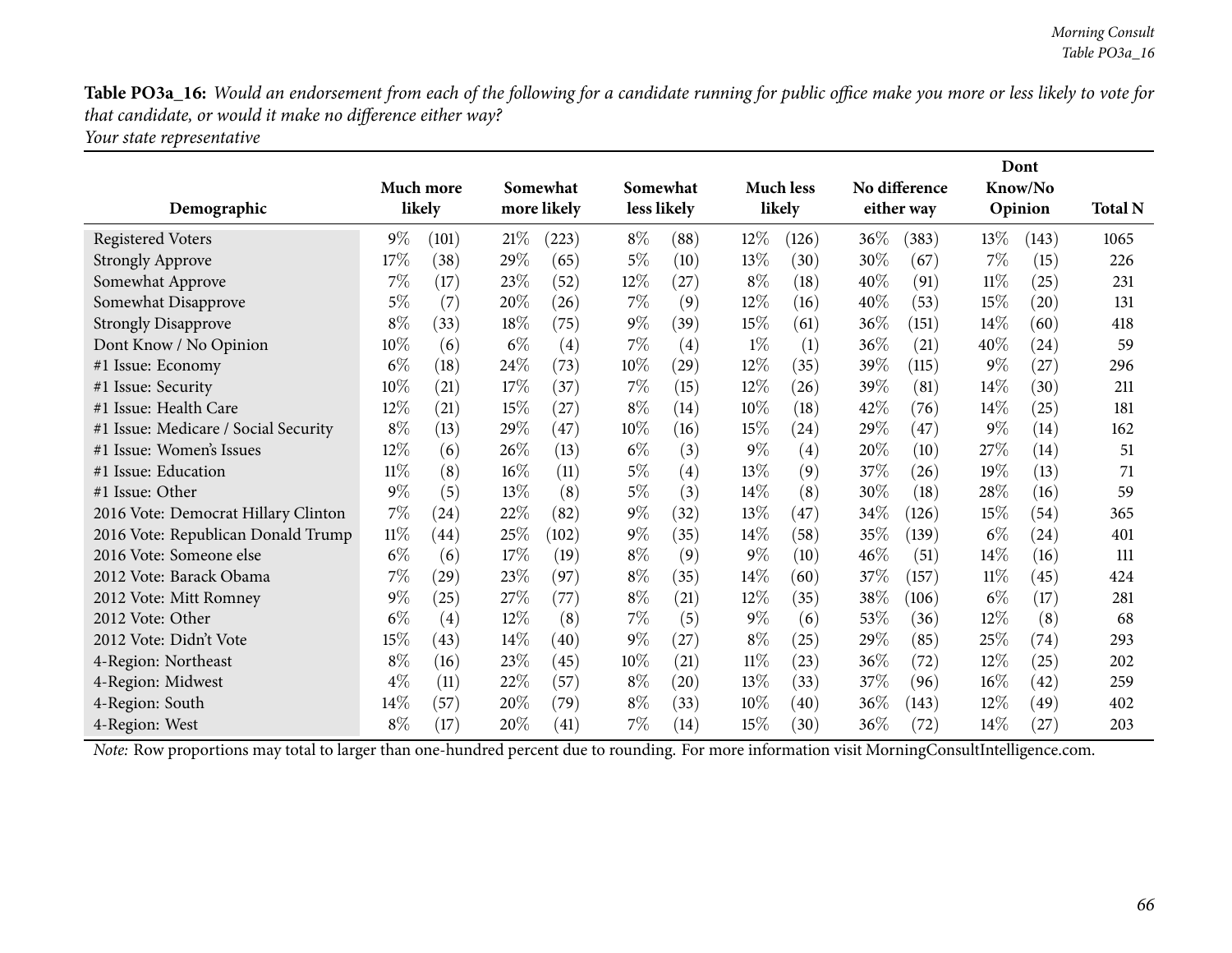Table PO3a\_17: Would an endorsement from each of the following for a candidate running for public office make you more or less likely to vote for *that candidate, or would it make no difference either way?*

*Your mayor*

|                          |        |           |        |             |        |                    |        |                    |        |                    |        | Dont    |                |
|--------------------------|--------|-----------|--------|-------------|--------|--------------------|--------|--------------------|--------|--------------------|--------|---------|----------------|
|                          |        | Much more |        | Somewhat    |        | Somewhat           |        | <b>Much less</b>   |        | No difference      |        | Know/No |                |
| Demographic              |        | likely    |        | more likely |        | less likely        |        | likely             |        | either way         |        | Opinion | <b>Total N</b> |
| <b>Registered Voters</b> | $10\%$ | (105)     | 18%    | (185)       | $7\%$  | (75)               | 11%    | (113)              | 38%    | (387)              | $16\%$ | (162)   | 1027           |
| Gender: Male             | 14%    | (69)      | 18%    | (88)        | $11\%$ | (52)               | 12%    | (56)               | 31%    | (148)              | 14%    | (66)    | 478            |
| Gender: Female           | 7%     | (36)      | 18%    | (97)        | $4\%$  | (23)               | 11%    | (58)               | 44\%   | (239)              | 18%    | (96)    | 549            |
| Age: 18-29               | 15%    | (27)      | 15%    | (27)        | $9\%$  | (16)               | $10\%$ | (18)               | 29%    | (52)               | 21%    | (36)    | 176            |
| Age: 30-44               | $9\%$  | (19)      | 18%    | (39)        | $9\%$  | (19)               | 10%    | $\left( 21\right)$ | $36\%$ | (79)               | 18%    | (39)    | 217            |
| Age: 45-54               | 11%    | (26)      | 18%    | (41)        | $6\%$  | (14)               | 10%    | (23)               | 38%    | (89)               | 18%    | (42)    | 235            |
| Age: 55-64               | 10%    | (17)      | 19%    | (34)        | $6\%$  | (11)               | 12%    | (22)               | 45%    | (82)               | $8\%$  | (14)    | 181            |
| Age: 65+                 | 7%     | (14)      | 20%    | (42)        | 7%     | (15)               | 14%    | (30)               | 39%    | (86)               | 14\%   | (31)    | 218            |
| PID: Dem (no lean)       | 14%    | (50)      | 18%    | (63)        | $8\%$  | (29)               | $8\%$  | (28)               | 36%    | (127)              | 16%    | (55)    | 353            |
| PID: Ind (no lean)       | 7%     | (25)      | 17%    | (62)        | $4\%$  | (15)               | 11%    | (41)               | 43%    | (155)              | 17%    | (62)    | 359            |
| PID: Rep (no lean)       | 9%     | (30)      | 19%    | (60)        | 10%    | (32)               | 14\%   | (44)               | 33%    | (105)              | 14%    | (45)    | 315            |
| PID/Gender: Dem Men      | 22%    | (38)      | 17%    | (30)        | $13\%$ | $\left( 22\right)$ | 7%     | (13)               | 27%    | (47)               | 14%    | (24)    | 175            |
| PID/Gender: Dem Women    | 7%     | (12)      | 19%    | (33)        | $4\%$  | (7)                | $8\%$  | (15)               | 45%    | (80)               | 18%    | (31)    | 178            |
| PID/Gender: Ind Men      | 10%    | (15)      | 17%    | (28)        | $6\%$  | (10)               | 13%    | (20)               | 35%    | (56)               | 20%    | (32)    | 162            |
| PID/Gender: Ind Women    | $5\%$  | (9)       | 17%    | (34)        | $2\%$  | (5)                | $10\%$ | (21)               | $50\%$ | (98)               | 15%    | (30)    | 197            |
| PID/Gender: Rep Men      | $11\%$ | (15)      | 21%    | (30)        | $14\%$ | (20)               | $16\%$ | $\left( 22\right)$ | $31\%$ | $\left( 44\right)$ | 7%     | (11)    | 142            |
| PID/Gender: Rep Women    | $8\%$  | (15)      | 17%    | (30)        | 7%     | (12)               | 13%    | (22)               | 35\%   | (61)               | 20%    | (35)    | 174            |
| Ideo: Liberal (1-3)      | 19%    | (66)      | 21%    | (75)        | $9\%$  | (30)               | 7%     | (23)               | 33%    | (115)              | 11%    | (39)    | 349            |
| Ideo: Moderate (4)       | $4\%$  | (8)       | 19%    | (43)        | $9\%$  | (21)               | 10%    | (22)               | 43%    | (99)               | 16%    | (37)    | 230            |
| Ideo: Conservative (5-7) | $8\%$  | (29)      | 15%    | (52)        | $5\%$  | (17)               | $16\%$ | (55)               | 41%    | (142)              | 15%    | (50)    | 346            |
| Educ: < College          | 12%    | (78)      | $17\%$ | (111)       | $5\%$  | (33)               | 12%    | (76)               | 35\%   | (229)              | 19%    | (126)   | 652            |
| Educ: Bachelors degree   | $6\%$  | (14)      | 19%    | (45)        | $11\%$ | (26)               | $11\%$ | (27)               | 44%    | (108)              | 10%    | (23)    | 243            |
| Educ: Post-grad          | 10%    | (13)      | 22%    | (29)        | $12\%$ | (16)               | $8\%$  | (11)               | 38%    | (50)               | 10%    | (13)    | 132            |
| Income: Under 50k        | $11\%$ | (56)      | 17%    | (89)        | $7\%$  | (38)               | 13%    | (69)               | 31%    | (163)              | 22%    | (114)   | 529            |
| Income: 50k-100k         | $11\%$ | (38)      | 17%    | (57)        | $8\%$  | (26)               | 10%    | (34)               | 44%    | (150)              | $9\%$  | (32)    | 337            |
| Income: 100k+            | 7%     | (11)      | 24%    | (38)        | $6\%$  | (10)               | $6\%$  | (10)               | 46%    | (74)               | 10%    | (16)    | 160            |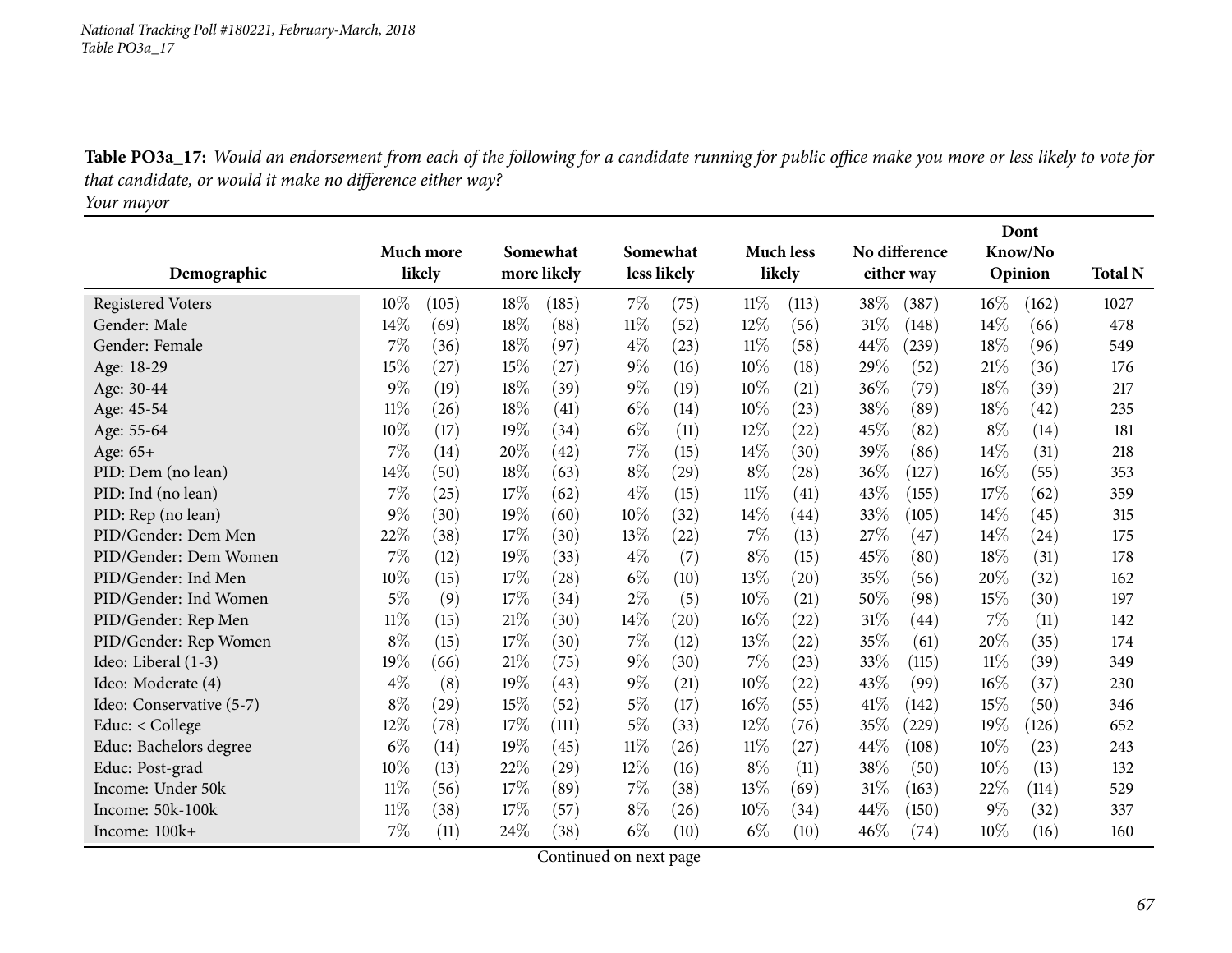Table PO3a\_17: Would an endorsement from each of the following for a candidate running for public office make you more or less likely to vote for *that candidate, or would it make no difference either way? Your mayor*

| Demographic                 |        | Much more<br>likely | Somewhat<br>more likely |       |        | Somewhat<br>less likely |        | <b>Much less</b><br>likely |      | No difference<br>either way |        | Dont<br>Know/No<br>Opinion | <b>Total N</b> |
|-----------------------------|--------|---------------------|-------------------------|-------|--------|-------------------------|--------|----------------------------|------|-----------------------------|--------|----------------------------|----------------|
| <b>Registered Voters</b>    | $10\%$ | (105)               | 18%                     | (185) | 7%     | (75)                    | $11\%$ | (113)                      | 38%  | (387)                       | $16\%$ | (162)                      | 1027           |
| Ethnicity: White            | 10%    | (85)                | 19%                     | (157) | 7%     | (58)                    | 10%    | (86)                       | 40%  | (335)                       | 13%    | (111)                      | 832            |
| Ethnicity: Hispanic         | 23%    | (21)                | 20%                     | (19)  | 13%    | (12)                    | $8\%$  | (7)                        | 19%  | (17)                        | 18%    | (16)                       | 91             |
| Ethnicity: Afr. Am.         | $8\%$  | (11)                | 14%                     | (18)  | 7%     | (9)                     | 14%    | (19)                       | 25%  | (33)                        | 31%    | (41)                       | 132            |
| Ethnicity: Other            | 14%    | (9)                 | 14%                     | (9)   | 13%    | (8)                     | 14%    | (9)                        | 30%  | (19)                        | 15%    | (10)                       | 64             |
| Relig: Protestant           | 12%    | (32)                | 19%                     | (52)  | $6\%$  | (16)                    | 10%    | (26)                       | 42\% | (116)                       | 12%    | (33)                       | 274            |
| Relig: Roman Catholic       | 10%    | (19)                | 18%                     | (33)  | 12%    | (23)                    | 13%    | (24)                       | 36%  | (65)                        | $11\%$ | (20)                       | 184            |
| Relig: Ath./Agn./None       | 5%     | (16)                | 19%                     | (57)  | $5\%$  | (16)                    | 10%    | (29)                       | 40%  | (119)                       | 20%    | (61)                       | 299            |
| Relig: Something Else       | 14%    | (24)                | 19%                     | (32)  | $9\%$  | (14)                    | 12%    | $\left( 20\right)$         | 28%  | (48)                        | 18%    | (30)                       | 169            |
| Relig: Evangelical          | 13%    | (35)                | 17%                     | (47)  | $6\%$  | (16)                    | 10%    | (27)                       | 37%  | (101)                       | 17%    | (45)                       | 271            |
| Relig: Non-Evang. Catholics | 10%    | (29)                | 17%                     | (48)  | 10%    | (28)                    | 13%    | (36)                       | 41%  | (119)                       | $9\%$  | (26)                       | 288            |
| Relig: All Christian        | 12%    | (64)                | 17%                     | (95)  | $8\%$  | (44)                    | $11\%$ | (64)                       | 39%  | (220)                       | 13%    | (71)                       | 559            |
| Relig: All Non-Christian    | $9\%$  | (40)                | 19%                     | (89)  | 7%     | (31)                    | $11\%$ | (50)                       | 36%  | (167)                       | 19%    | (91)                       | 468            |
| Community: Urban            | 12%    | (30)                | 20%                     | (52)  | $8\%$  | (20)                    | $11\%$ | (28)                       | 32%  | (84)                        | 17%    | (45)                       | 260            |
| Community: Suburban         | 10%    | (43)                | 17%                     | (75)  | $8\%$  | (37)                    | 10%    | (45)                       | 42%  | (187)                       | 14%    | (63)                       | 450            |
| Community: Rural            | 10%    | (32)                | 18%                     | (57)  | $6\%$  | (18)                    | 13%    | (40)                       | 36%  | (115)                       | 17%    | (55)                       | 317            |
| Employ: Private Sector      | 12%    | (41)                | 19%                     | (66)  | $7\%$  | (24)                    | $8\%$  | $\left( 28\right)$         | 37%  | (128)                       | $16\%$ | (55)                       | 343            |
| <b>Employ: Government</b>   | 14%    | (10)                | 14%                     | (9)   | $11\%$ | (7)                     | 15%    | (11)                       | 37%  | (26)                        | 9%     | (6)                        | 69             |
| Employ: Self-Employed       | 10%    | (7)                 | 23%                     | (17)  | $8\%$  | (5)                     | $9\%$  | (6)                        | 37%  | (26)                        | 14\%   | (10)                       | 71             |
| Employ: Homemaker           | 7%     | (6)                 | 21%                     | (18)  | $11\%$ | (9)                     | 7%     | (6)                        | 42%  | (35)                        | 12%    | (10)                       | 83             |
| Employ: Student             | 19%    | (9)                 | 15%                     | (7)   | $4\%$  | (2)                     | $8\%$  | (4)                        | 40%  | (20)                        | 15%    | (7)                        | 50             |
| Employ: Retired             | $8\%$  | (19)                | 17%                     | (42)  | $6\%$  | (16)                    | 12%    | $\left( 28\right)$         | 43%  | (106)                       | 14%    | (33)                       | 243            |
| Employ: Unemployed          | 7%     | (6)                 | 13%                     | (11)  | $4\%$  | (4)                     | 17%    | (15)                       | 23%  | $\left( 20\right)$          | 36%    | (31)                       | 85             |
| Employ: Other               | 9%     | (7)                 | 18%                     | (15)  | 10%    | (8)                     | 19%    | (16)                       | 33%  | (27)                        | 12%    | (10)                       | 82             |
| Military HH: Yes            | 10%    | (18)                | 16%                     | (30)  | $7\%$  | (12)                    | $11\%$ | (19)                       | 41%  | (75)                        | 16%    | (29)                       | 184            |
| Military HH: No             | 10%    | (87)                | 18%                     | (155) | 7%     | (63)                    | $11\%$ | (94)                       | 37%  | (311)                       | $16\%$ | (133)                      | 843            |
| RD/WT: Right Direction      | 14%    | (52)                | 21%                     | (81)  | $8\%$  | (30)                    | 11%    | (44)                       | 32%  | (123)                       | 15%    | (58)                       | 388            |
| RD/WT: Wrong Track          | $8\%$  | (52)                | 16%                     | (104) | 7%     | (45)                    | $11\%$ | (69)                       | 41\% | (264)                       | 16%    | (105)                      | 639            |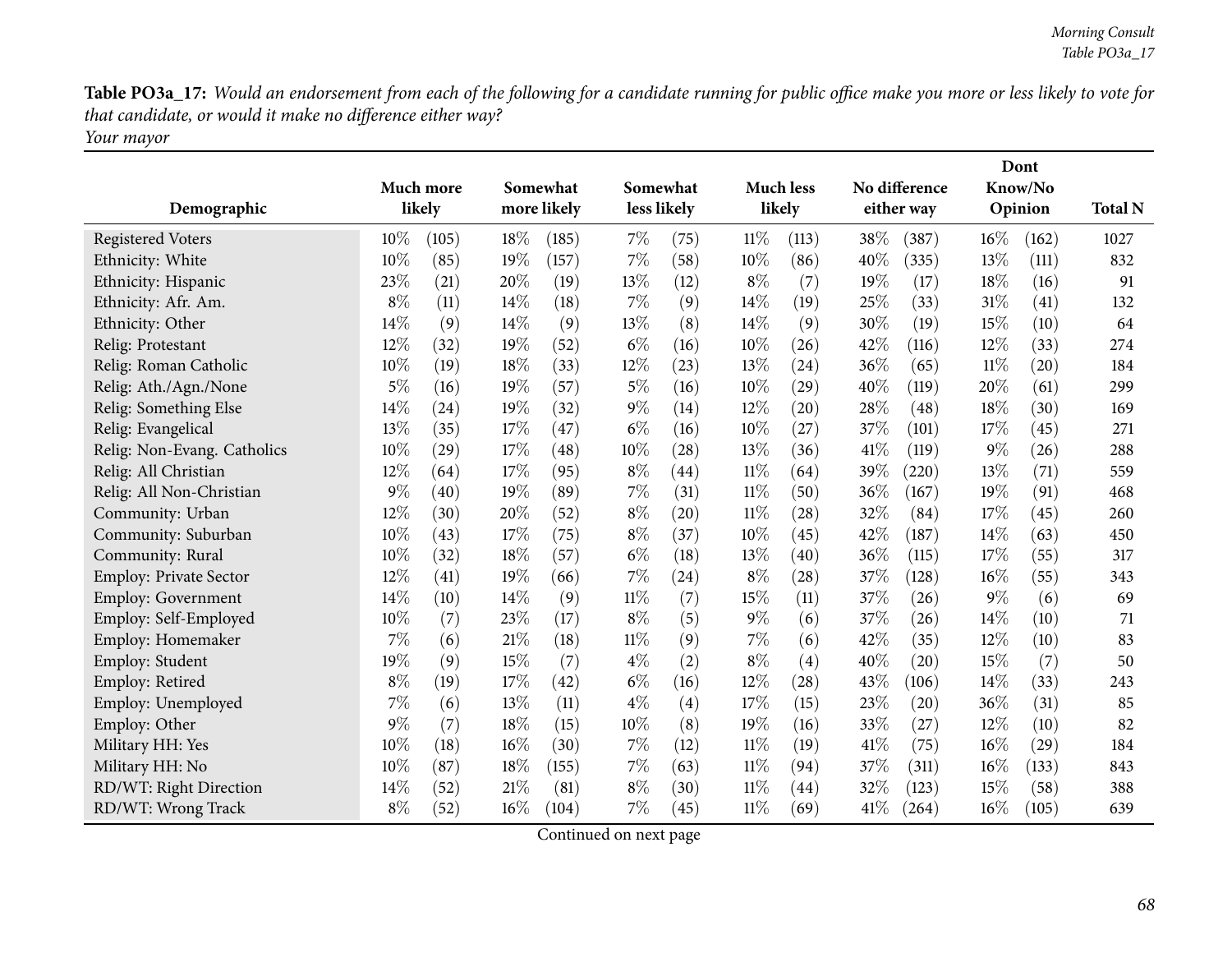| Table PO3a_17: Would an endorsement from each of the following for a candidate running for public office make you more or less likely to vote for |
|---------------------------------------------------------------------------------------------------------------------------------------------------|
| that candidate, or would it make no difference either way?                                                                                        |
| Your mayor                                                                                                                                        |

|                                      |        |                     |        |             |        |             |        |                            |        |               | Dont   |                    |                |
|--------------------------------------|--------|---------------------|--------|-------------|--------|-------------|--------|----------------------------|--------|---------------|--------|--------------------|----------------|
| Demographic                          |        | Much more<br>likely |        | Somewhat    |        | Somewhat    |        | <b>Much less</b><br>likely |        | No difference |        | Know/No<br>Opinion | <b>Total N</b> |
|                                      |        |                     |        | more likely |        | less likely |        |                            |        | either way    |        |                    |                |
| <b>Registered Voters</b>             | $10\%$ | (105)               | 18%    | (185)       | $7\%$  | (75)        | $11\%$ | (113)                      | 38\%   | (387)         | $16\%$ | (162)              | 1027           |
| <b>Strongly Approve</b>              | $19\%$ | (40)                | 15%    | (33)        | $5\%$  | (10)        | 17%    | (35)                       | 32\%   | (68)          | 12%    | (25)               | 211            |
| Somewhat Approve                     | $9\%$  | (19)                | 23%    | (51)        | $11\%$ | (24)        | $9\%$  | (19)                       | 37\%   | (80)          | $11\%$ | $\left( 24\right)$ | 218            |
| Somewhat Disapprove                  | $8\%$  | (10)                | 15%    | (19)        | $9\%$  | (11)        | $13\%$ | (16)                       | $41\%$ | (53)          | 15%    | (19)               | 129            |
| <b>Strongly Disapprove</b>           | 7%     | (29)                | 18%    | (73)        | $7\%$  | (27)        | $9\%$  | (38)                       | 41\%   | (166)         | 17%    | (67)               | 401            |
| Dont Know / No Opinion               | $8\%$  | (6)                 | 13%    | (9)         | $5\%$  | (3)         | $7\%$  | (5)                        | 27\%   | (19)          | 39%    | (27)               | 69             |
| #1 Issue: Economy                    | 10%    | (30)                | 18%    | (56)        | $7\%$  | (20)        | $11\%$ | (35)                       | 35%    | (107)         | 19%    | (59)               | 307            |
| #1 Issue: Security                   | $10\%$ | (19)                | $12\%$ | (23)        | $9\%$  | (18)        | $12\%$ | (22)                       | 42\%   | (81)          | 15%    | (28)               | 191            |
| #1 Issue: Health Care                | 13%    | (23)                | 20%    | (36)        | $5\%$  | (9)         | $9\%$  | (16)                       | 43\%   | (78)          | $10\%$ | (18)               | 182            |
| #1 Issue: Medicare / Social Security | $6\%$  | (9)                 | 17%    | (26)        | $7\%$  | (11)        | $14\%$ | (21)                       | 42%    | (62)          | 13%    | (19)               | 147            |
| #1 Issue: Education                  | 14%    | (10)                | 26%    | (19)        | $14\%$ | (10)        | 5%     | (4)                        | 27\%   | (19)          | 14%    | (10)               | 72             |
| 2016 Vote: Democrat Hillary Clinton  | $9\%$  | (31)                | 19%    | (69)        | $8\%$  | (27)        | $8\%$  | (29)                       | 40%    | (145)         | $16\%$ | (59)               | 360            |
| 2016 Vote: Republican Donald Trump   | $10\%$ | (37)                | 18%    | (67)        | $8\%$  | (29)        | $13\%$ | (49)                       | 38\%   | (141)         | 12%    | $\left( 44\right)$ | 368            |
| 2016 Vote: Someone else              | $10\%$ | (10)                | 23%    | (23)        | $7\%$  | (8)         | 10%    | (11)                       | $40\%$ | (41)          | $9\%$  | (10)               | 103            |
| 2012 Vote: Barack Obama              | $10\%$ | (41)                | 19%    | (77)        | $8\%$  | (33)        | $11\%$ | (44)                       | 38\%   | (156)         | 14%    | (58)               | 409            |
| 2012 Vote: Mitt Romney               | 7%     | (20)                | 19%    | (55)        | $8\%$  | (22)        | 13%    | (37)                       | 42%    | (118)         | $11\%$ | (30)               | 281            |
| 2012 Vote: Other                     | $3\%$  | (2)                 | $11\%$ | (6)         | $6\%$  | (3)         | 15%    | (8)                        | 52\%   | (28)          | 13%    | (7)                | 54             |
| 2012 Vote: Didn't Vote               | 15%    | (42)                | 17\%   | (47)        | $6\%$  | (16)        | $8\%$  | $\left( 24\right)$         | 30%    | (85)          | 24\%   | (68)               | 282            |
| 4-Region: Northeast                  | $6\%$  | (13)                | 15%    | (30)        | $9\%$  | (17)        | 13\%   | (25)                       | 40\%   | (79)          | 18%    | (35)               | 199            |
| 4-Region: Midwest                    | 5%     | (12)                | 24\%   | (57)        | $7\%$  | (18)        | $7\%$  | (18)                       | 45\%   | (108)         | $12\%$ | (28)               | 241            |
| 4-Region: South                      | $16\%$ | (59)                | 15%    | (56)        | $7\%$  | (24)        | $11\%$ | (43)                       | 35%    | (130)         | $16\%$ | (60)               | 372            |
| 4-Region: West                       | 10%    | (21)                | 19%    | (42)        | $7\%$  | (16)        | 13\%   | (27)                       | 32%    | (70)          | 18%    | (39`               | 216            |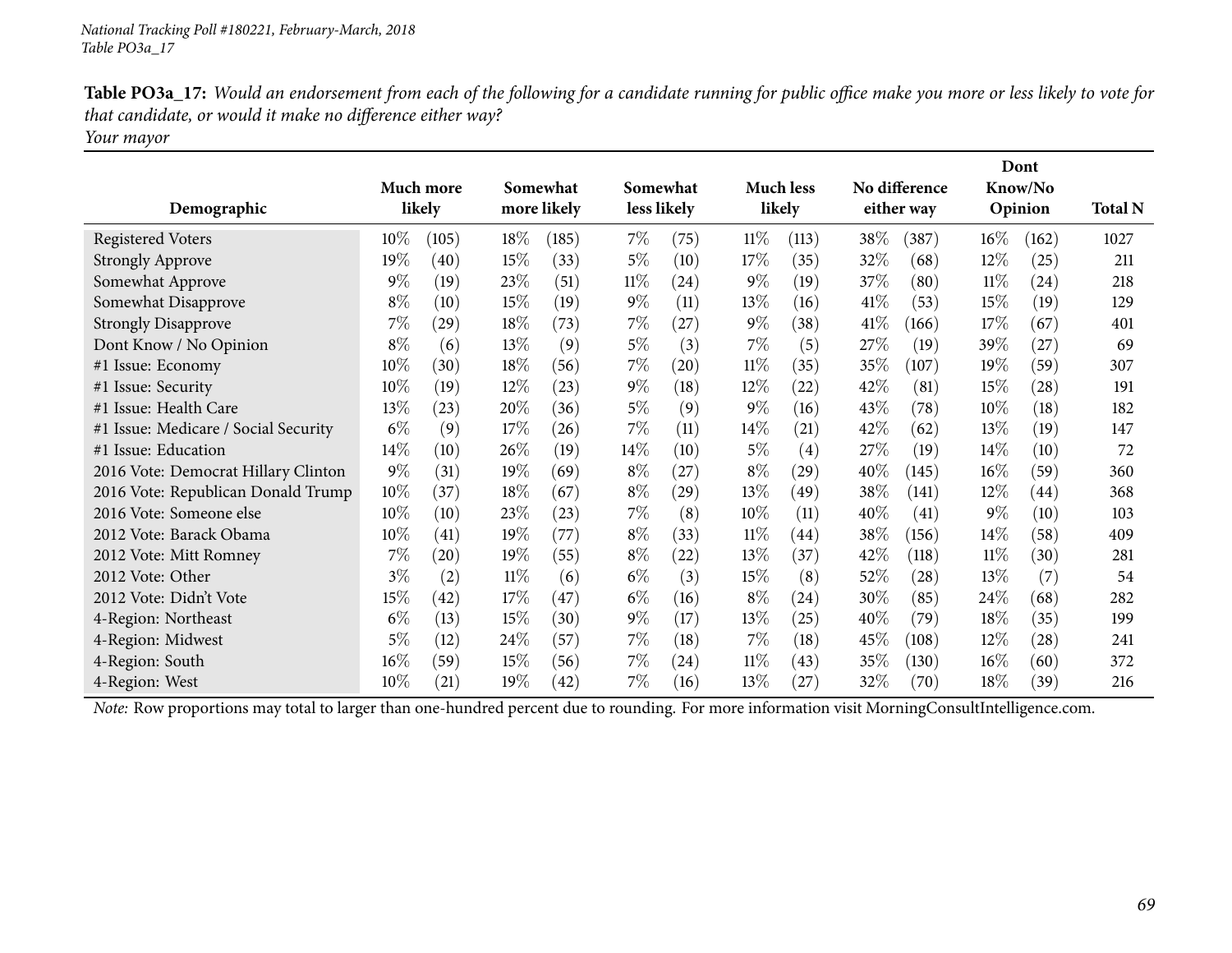Table PO3a\_18: Would an endorsement from each of the following for a candidate running for public office make you more or less likely to vote for *that candidate, or would it make no difference either way?*

*Your spouse or signiܧcant other*

|                          |        | Much more |     | Somewhat    |       | Somewhat           |        | <b>Much less</b> |        | No difference |        | Know/No |                |
|--------------------------|--------|-----------|-----|-------------|-------|--------------------|--------|------------------|--------|---------------|--------|---------|----------------|
| Demographic              |        | likely    |     | more likely |       | less likely        |        | likely           |        | either way    |        | Opinion | <b>Total N</b> |
| <b>Registered Voters</b> | 20%    | (208)     | 25% | (256)       | $5\%$ | (51)               | $7\%$  | (74)             | $30\%$ | (302)         | $13\%$ | (130)   | 1020           |
| Gender: Male             | 25%    | (119)     | 24% | (115)       | 7%    | (34)               | 10%    | (46)             | 23%    | (110)         | 10%    | (49)    | 472            |
| Gender: Female           | 16%    | (89)      | 26% | (141)       | $3\%$ | (17)               | $5\%$  | (28)             | 35\%   | (191)         | 15%    | (81)    | 547            |
| Age: 18-29               | 27%    | (50)      | 17% | (30)        | $8\%$ | (14)               | $11\%$ | (19)             | 25%    | (45)          | 13%    | (24)    | 181            |
| Age: 30-44               | $25\%$ | (59)      | 25% | (60)        | $4\%$ | (10)               | $9\%$  | (21)             | 22%    | (53)          | 15%    | (36)    | 240            |
| Age: 45-54               | 26%    | (54)      | 24% | (49)        | $6\%$ | (12)               | $2\%$  | (5)              | 30%    | (62)          | 12%    | (24)    | 206            |
| Age: 55-64               | 13%    | (23)      | 33% | (60)        | $4\%$ | (7)                | $9\%$  | (17)             | 35%    | (64)          | $6\%$  | (11)    | 180            |
| Age: 65+                 | $11\%$ | (23)      | 27% | (56)        | $4\%$ | (8)                | $6\%$  | (12)             | 37\%   | (78)          | 16%    | (34)    | 212            |
| PID: Dem (no lean)       | 25%    | (84)      | 25% | (86)        | $6\%$ | $\left( 20\right)$ | $5\%$  | (18)             | 24\%   | (81)          | 15%    | (49)    | 338            |
| PID: Ind (no lean)       | 16%    | (60)      | 21% | (76)        | $4\%$ | (15)               | $11\%$ | (39)             | 35%    | (129)         | 14%    | (50)    | 368            |
| PID: Rep (no lean)       | 20%    | (64)      | 30% | (94)        | $5\%$ | (16)               | $5\%$  | (17)             | 29%    | (92)          | 10%    | (31)    | 313            |
| PID/Gender: Dem Men      | 34%    | (55)      | 23% | (37)        | $8\%$ | (13)               | $9\%$  | (15)             | $16\%$ | (25)          | 10%    | (16)    | 161            |
| PID/Gender: Dem Women    | 16%    | (29)      | 28% | (49)        | $4\%$ | (7)                | $2\%$  | (3)              | 31%    | (56)          | 19%    | (34)    | 177            |
| PID/Gender: Ind Men      | 18%    | (31)      | 19% | (33)        | $5\%$ | (8)                | 14\%   | (24)             | 32%    | (56)          | 12%    | (21)    | 172            |
| PID/Gender: Ind Women    | 15%    | (30)      | 22% | (43)        | $4\%$ | (7)                | $8\%$  | (15)             | 37%    | (73)          | 15%    | (29)    | 196            |
| PID/Gender: Rep Men      | 24%    | (34)      | 32% | (45)        | $9\%$ | (13)               | $5\%$  | (7)              | 21%    | (29)          | $9\%$  | (12)    | 140            |
| PID/Gender: Rep Women    | 18%    | (31)      | 28% | (49)        | $2\%$ | (3)                | $5\%$  | (9)              | 36%    | (63)          | $11\%$ | (18)    | 173            |
| Ideo: Liberal (1-3)      | 27%    | (89)      | 28% | (94)        | 7%    | (24)               | $6\%$  | (20)             | 22%    | (72)          | $11\%$ | (36)    | 336            |
| Ideo: Moderate (4)       | 14%    | (30)      | 20% | (42)        | 5%    | (11)               | 10%    | (21)             | 39%    | (84)          | 12%    | (26)    | 214            |
| Ideo: Conservative (5-7) | 21%    | (73)      | 28% | (100)       | $3\%$ | (12)               | 7%     | (24)             | 32%    | (112)         | 10%    | (34)    | 354            |
| Educ: < College          | 20%    | (138)     | 21% | (140)       | $5\%$ | (33)               | $8\%$  | (57)             | 31%    | (207)         | 15%    | (102)   | 677            |
| Educ: Bachelors degree   | 21%    | (45)      | 33% | (73)        | $6\%$ | (12)               | $5\%$  | (11)             | 27%    | (60)          | $8\%$  | (18)    | 220            |
| Educ: Post-grad          | 21%    | (26)      | 35% | (43)        | $4\%$ | (5)                | $4\%$  | (5)              | 28%    | (34)          | $8\%$  | (9)     | 123            |
| Income: Under 50k        | 20%    | (111)     | 19% | (107)       | $6\%$ | (35)               | $9\%$  | (47)             | 28%    | (152)         | 18%    | (99)    | 551            |
| Income: 50k-100k         | 21%    | (68)      | 28% | (93)        | $3\%$ | (10)               | $7\%$  | (23)             | 33\%   | (110)         | $8\%$  | (26)    | 331            |
| Income: 100k+            | 21%    | (29)      | 41% | (56)        | $4\%$ | (5)                | $2\%$  | (3)              | 29%    | (40)          | $3\%$  | (5)     | 138            |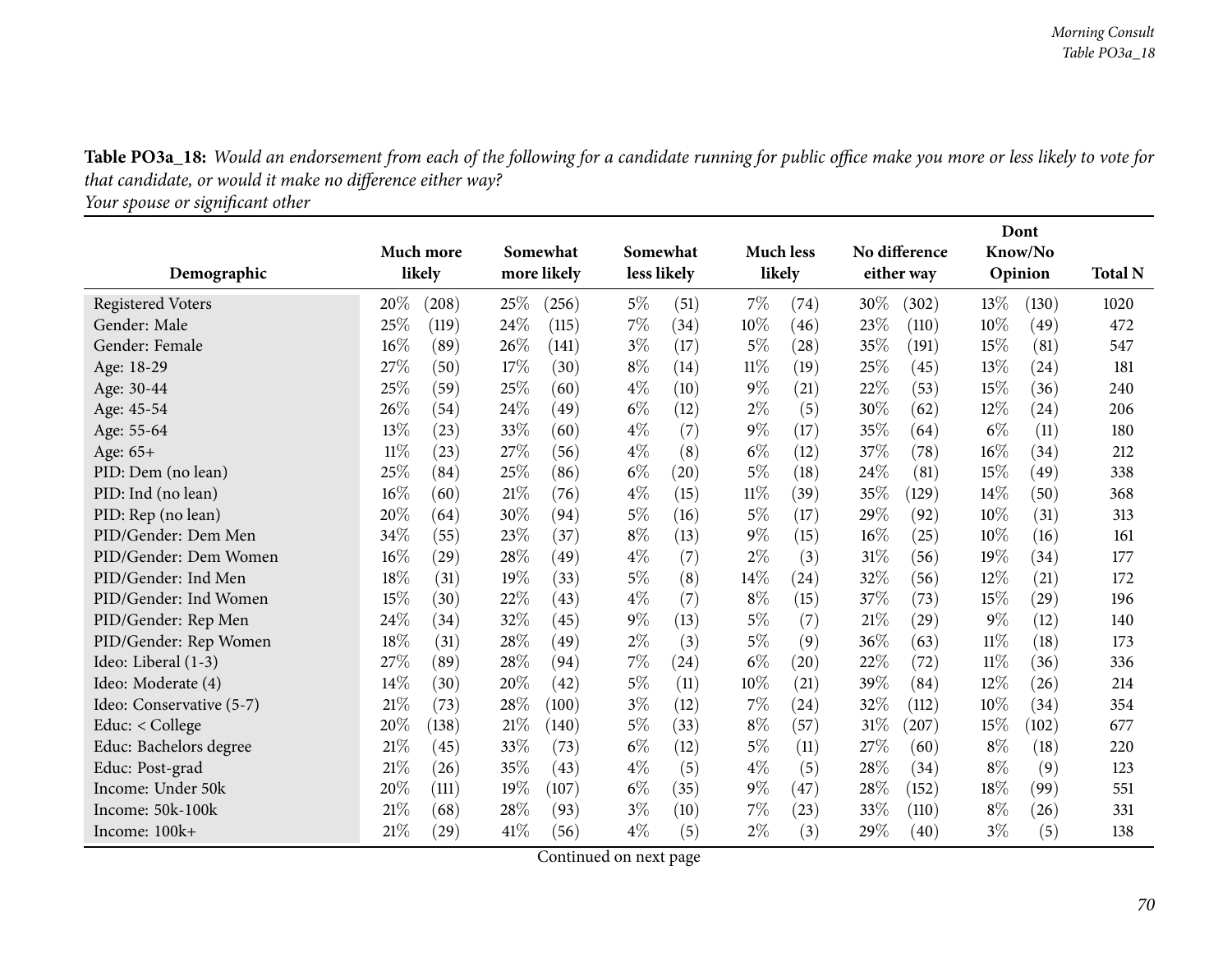Table PO3a\_18: Would an endorsement from each of the following for a candidate running for public office make you more or less likely to vote for *that candidate, or would it make no difference either way? Your spouse or signiܧcant other*

|                               |                           |                            |               |                          |                              | Dont           |                |
|-------------------------------|---------------------------|----------------------------|---------------|--------------------------|------------------------------|----------------|----------------|
|                               | <b>Much more</b>          | Somewhat                   | Somewhat      | <b>Much less</b>         | No difference                | Know/No        |                |
| Demographic                   | likely                    | more likely                | less likely   | likely                   | either way                   | Opinion        | <b>Total N</b> |
| <b>Registered Voters</b>      | 20%<br>(208)              | 25\%<br>(256)              | 5%<br>(51)    | $7\%$<br>(74)            | 30%<br>(302)                 | 13\%<br>(130)  | 1020           |
| Ethnicity: White              | 20%<br>(162)              | 26%<br>(214)               | $4\%$<br>(34) | $7\%$<br>(54)            | 32%<br>(265)                 | 12%<br>(95)    | 823            |
| Ethnicity: Hispanic           | 25%<br>$\left( 20\right)$ | 25%<br>(20)                | 12%<br>(10)   | 10%<br>(8)               | 18%<br>(14)                  | 11%<br>(8)     | 80             |
| Ethnicity: Afr. Am.           | 26\%<br>(37)              | 19%<br>(26)                | $9\%$<br>(12) | 10%<br>(15)              | 17%<br>(24)                  | 18%<br>(26)    | 140            |
| Ethnicity: Other              | 18%<br>(10)               | 27%<br>(15)                | $8\%$<br>(4)  | $9\%$<br>(5)             | 21%<br>(12)                  | 16%<br>(9)     | 56             |
| Relig: Protestant             | 20%<br>(54)               | 29%<br>(78)                | $3\%$<br>(9)  | $5\%$<br>(14)            | 31%<br>(83)                  | 13%<br>(35)    | 272            |
| Relig: Roman Catholic         | 17%<br>(30)               | 28%<br>(51)                | 10%<br>(17)   | $8\%$<br>(15)            | 30%<br>(54)                  | 7%<br>(13)     | 179            |
| Relig: Ath./Agn./None         | 17%<br>(48)               | 23%<br>(65)                | $4\%$<br>(12) | 7%<br>(21)               | 33%<br>(94)                  | 15%<br>(43)    | 282            |
| Relig: Something Else         | 25%<br>(39)               | 27\%<br>$\left( 42\right)$ | $3\%$<br>(5)  | 10%<br>(15)              | 25%<br>(39)                  | 10%<br>(16)    | 155            |
| Relig: Evangelical            | 24%<br>(72)               | 25%<br>(75)                | 5%<br>(16)    | 7%<br>$\left( 20\right)$ | 25%<br>(74)                  | 14%<br>(41)    | 298            |
| Relig: Non-Evang. Catholics   | 18%<br>(50)               | 26%<br>(74)                | $6\%$<br>(17) | $6\%$<br>(18)            | 34%<br>(95)                  | 10%<br>(29)    | 284            |
| Relig: All Christian          | 21%<br>(122)              | 26%<br>(149)               | $6\%$<br>(33) | 7%<br>(38)               | 29%<br>(169)                 | 12%<br>(71)    | 582            |
| Relig: All Non-Christian      | 20%<br>(86)               | 24%<br>(106)               | $4\%$<br>(18) | $8\%$<br>(36)            | 30%<br>(133)                 | 13%<br>(59)    | 438            |
| Community: Urban              | 21%<br>(54)               | 19%<br>(49)                | $9\%$<br>(23) | 7%<br>(19)               | 28%<br>(72)                  | 15%<br>(38)    | 254            |
| Community: Suburban           | 21%<br>(94)               | 27%<br>(125)               | $3\%$<br>(14) | $6\%$<br>(27)            | 33%<br>(151)                 | 10%<br>(46)    | 456            |
| Community: Rural              | 20%<br>(61)               | 27%<br>(82)                | $4\%$<br>(14) | $9\%$<br>(28)            | 26%<br>(79)                  | 15%<br>(46)    | 310            |
| <b>Employ: Private Sector</b> | 25%<br>(77)               | 31%<br>(96)                | $6\%$<br>(17) | $5\%$<br>(15)            | 24%<br>(73)                  | $9\%$<br>(26)  | 306            |
| <b>Employ: Government</b>     | 35%<br>(27)               | 26%<br>(20)                | $5\%$<br>(4)  | $6\%$<br>(5)             | 26%<br>(20)                  | $3\%$<br>(2)   | 77             |
| Employ: Self-Employed         | 25%<br>(21)               | 27%<br>(23)                | $2\%$<br>(1)  | $8\%$<br>(7)             | 30%<br>(25)                  | $9\%$<br>(8)   | 86             |
| Employ: Homemaker             | 25%<br>(23)               | 23%<br>(21)                | $4\%$<br>(4)  | 7%<br>(7)                | $31\%$<br>$\left( 29\right)$ | 10\%<br>(9)    | 92             |
| Employ: Retired               | 10%<br>(22)               | 27%<br>(63)                | $4\%$<br>(8)  | $8\%$<br>(19)            | 36%<br>(84)                  | 15%<br>(35)    | 231            |
| Employ: Unemployed            | 16%<br>(14)               | 11%<br>(10)                | 10%<br>(9)    | $11\%$<br>(9)            | 25%<br>(23)                  | 27%<br>(24)    | 89             |
| Employ: Other                 | 19%<br>(17)               | 17%<br>(16)                | $6\%$<br>(5)  | 7%<br>(6)                | 30%<br>(27)                  | 21%<br>(19)    | 92             |
| Military HH: Yes              | 18%<br>(33)               | 31%<br>(56)                | $4\%$<br>(7)  | $5\%$<br>(9)             | 34%<br>(62)                  | $8\%$<br>(14)  | 181            |
| Military HH: No               | 21%<br>(176)              | 24%<br>(200)               | $5\%$<br>(44) | $8\%$<br>(65)            | 29%<br>(239)                 | 14%<br>(116)   | 839            |
| RD/WT: Right Direction        | 23%<br>(88)               | 27%<br>(106)               | $5\%$<br>(20) | 7%<br>(27)               | 27%<br>(106)                 | $11\%$<br>(43) | 390            |
| RD/WT: Wrong Track            | 19%<br>(121)              | 24%<br>(150)               | $5\%$<br>(30) | $7\%$<br>(47)            | 31%<br>(196)                 | 14%<br>(87)    | 630            |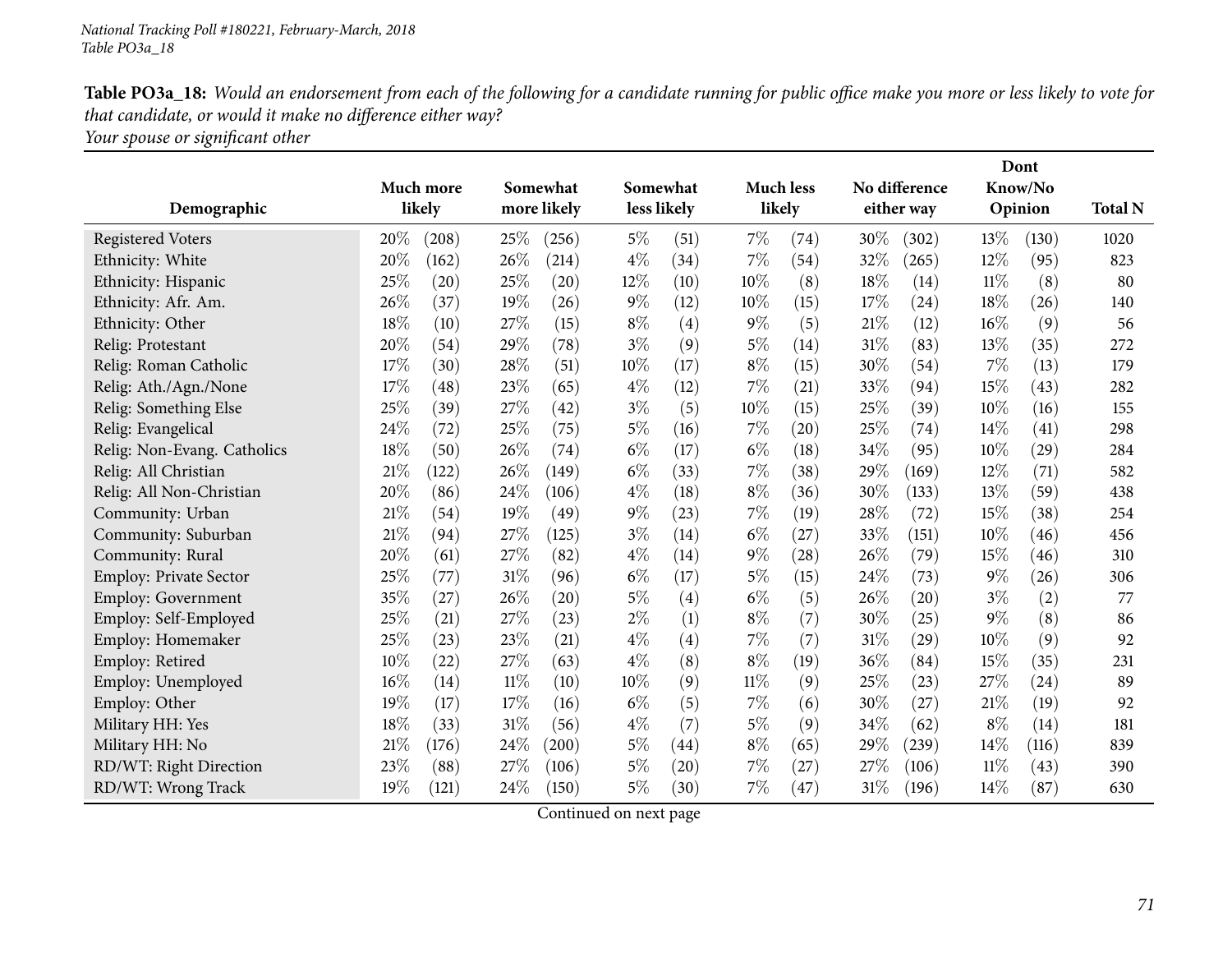Table PO3a\_18: Would an endorsement from each of the following for a candidate running for public office make you more or less likely to vote for *that candidate, or would it make no difference either way?*

*Your spouse or signiܧcant other*

|                                      |           |               |             |             |                    |        |                    |        |               | Dont   |                    |                |
|--------------------------------------|-----------|---------------|-------------|-------------|--------------------|--------|--------------------|--------|---------------|--------|--------------------|----------------|
|                                      | Much more |               | Somewhat    | Somewhat    |                    |        | <b>Much less</b>   |        | No difference |        | Know/No            |                |
| Demographic                          | likely    |               | more likely | less likely |                    |        | likely             |        | either way    |        | Opinion            | <b>Total N</b> |
| <b>Registered Voters</b>             | $20\%$    | 25\%<br>(208) | (256)       | $5\%$       | (51)               | $7\%$  | (74)               | 30\%   | (302)         | 13\%   | (130)              | 1020           |
| <b>Strongly Approve</b>              | 28\%      | 26\%<br>(60)  | (56)        | $4\%$       | (8)                | $7\%$  | (16)               | 28\%   | (61)          | $7\%$  | (15)               | 216            |
| Somewhat Approve                     | 18%       | 32%<br>(40)   | (72)        | $5\%$       | (10)               | $6\%$  | (14)               | 29\%   | (64)          | $11\%$ | (25)               | 224            |
| Somewhat Disapprove                  | 15%       | 26\%<br>(18)  | (32)        | $4\%$       | (6)                | $14\%$ | (18)               | 32%    | (40)          | $9\%$  | (12)               | 126            |
| <b>Strongly Disapprove</b>           | $20\%$    | 21\%<br>(82)  | (85)        | $5\%$       | (22)               | $6\%$  | (26)               | 32\%   | (129)         | 15%    | (62)               | 406            |
| #1 Issue: Economy                    | 21%       | 26%<br>(64)   | (80)        | $6\%$       | $\left(18\right)$  | $9\%$  | (27)               | 30\%   | (93)          | $8\%$  | (25)               | 308            |
| #1 Issue: Security                   | $16\%$    | 27\%<br>(30)  | (50)        | $5\%$       | (9)                | $7\%$  | (13)               | 32%    | (59)          | 12\%   | (21)               | 182            |
| #1 Issue: Health Care                | 23%       | 20%<br>(35)   | (30)        | $4\%$       | (6)                | $6\%$  | (10)               | $34\%$ | (51)          | 13\%   | $\left( 20\right)$ | 152            |
| #1 Issue: Medicare / Social Security | $16\%$    | 28%<br>(26)   | (46)        | $5\%$       | (9)                | $6\%$  | (10)               | $26\%$ | (43)          | $19\%$ | (31)               | 164            |
| #1 Issue: Women's Issues             | 23%       | 35%<br>(12)   | (18)        | $3\%$       | (2)                | $3\%$  | (2)                | $20\%$ | (10)          | $16\%$ | (8)                | 51             |
| #1 Issue: Education                  | 24\%      | (17)<br>17%   | (12)        | $6\%$       | (4)                | $8\%$  | (6)                | 31%    | (22)          | $14\%$ | (10)               | 71             |
| 2016 Vote: Democrat Hillary Clinton  | 19%       | 27\%<br>(67)  | (95)        | $6\%$       | $\left( 20\right)$ | $5\%$  | (19)               | 30%    | (106)         | 13\%   | $\left( 48\right)$ | 354            |
| 2016 Vote: Republican Donald Trump   | 20%       | (71)<br>31%   | (110)       | $4\%$       | (15)               | $5\%$  | (19)               | 33\%   | (116)         | $7\%$  | (24)               | 356            |
| 2016 Vote: Someone else              | 13\%      | 21\%<br>(13)  | (20)        | $4\%$       | (4)                | $11\%$ | (11)               | 36\%   | (35)          | 15\%   | (15)               | 97             |
| 2012 Vote: Barack Obama              | 22%       | 24\%<br>(87)  | (97)        | $5\%$       | (20)               | $7\%$  | (28)               | 30\%   | (121)         | $11\%$ | (46)               | 399            |
| 2012 Vote: Mitt Romney               | 17\%      | 33%<br>(45)   | (87)        | $4\%$       | (10)               | $5\%$  | (14)               | 32\%   | (86)          | $9\%$  | (25)               | 267            |
| 2012 Vote: Other                     | 18%       | 22%<br>(11)   | (14)        | $2\%$       | (1)                | $6\%$  | (4)                | 38%    | (23)          | $12\%$ | (8)                | 61             |
| 2012 Vote: Didn't Vote               | 22%       | 20%<br>(65)   | (57)        | $7\%$       | (20)               | $10\%$ | $\left( 28\right)$ | 24\%   | (71)          | $18\%$ | (51)               | 293            |
| 4-Region: Northeast                  | 17%       | 25\%<br>(33)  | (49)        | $6\%$       | (12)               | $1\%$  | (2)                | 37\%   | (73)          | 15\%   | (29)               | 199            |
| 4-Region: Midwest                    | $18\%$    | 37%<br>(39)   | (82)        | $6\%$       | (13)               | $4\%$  | (10)               | 25\%   | (57)          | $11\%$ | $\left( 24\right)$ | 224            |
| 4-Region: South                      | $26\%$    | 19%<br>(102)  | (76)        | $3\%$       | (14)               | $10\%$ | (40)               | 29\%   | (116)         | 13\%   | (50)               | 398            |
| 4-Region: West                       | 17%       | 24\%<br>(34)  | (48)        | $6\%$       | (12)               | $11\%$ | (22)               | 28\%   | (56)          | 13%    | (27)               | 198            |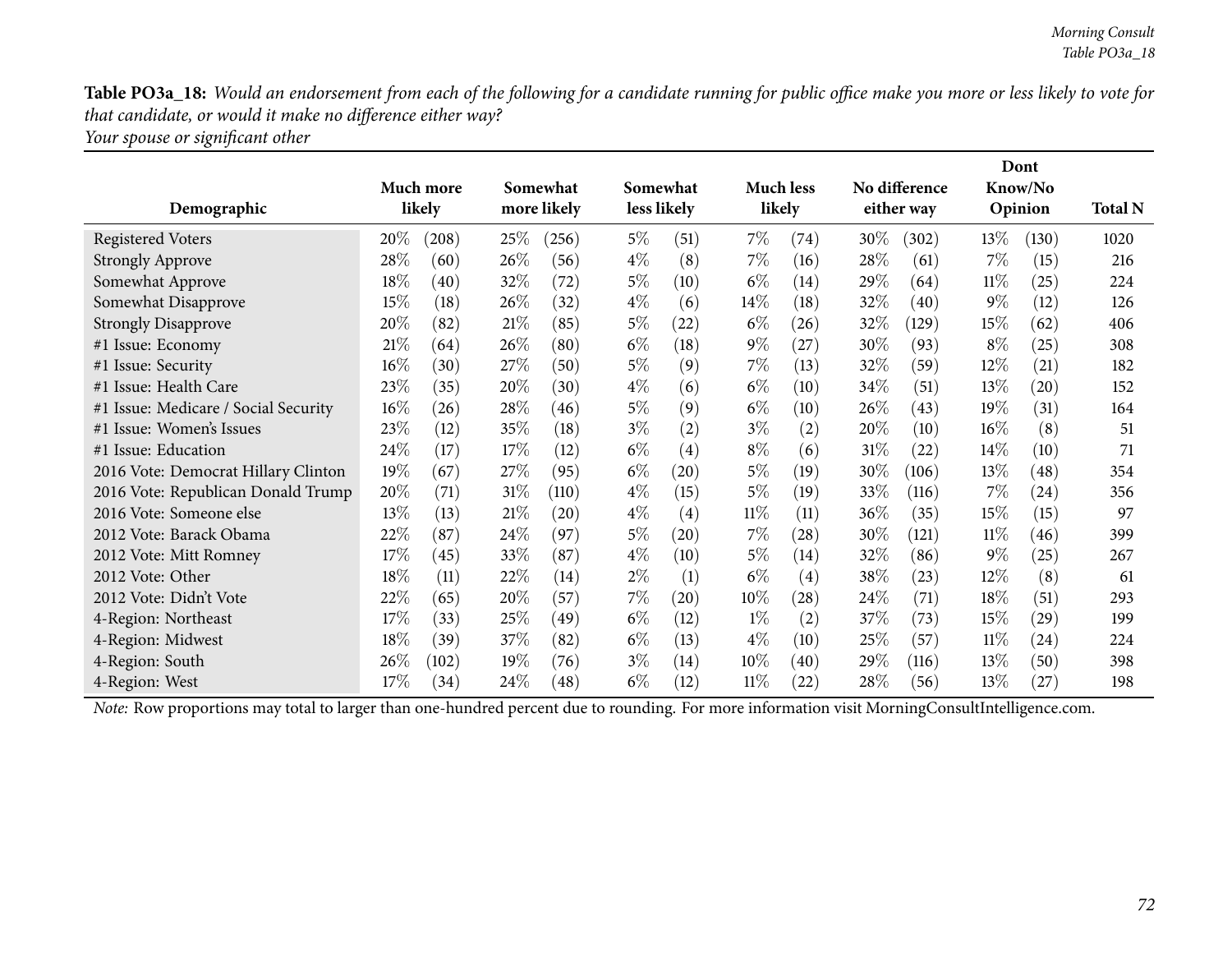Table PO3a\_19: Would an endorsement from each of the following for a candidate running for public office make you more or less likely to vote for *that candidate, or would it make no difference either way?*

*Your local newspaper*

|                          |           |      |        |             |       |                    |        |                    |        |               |        | Dont    |                |
|--------------------------|-----------|------|--------|-------------|-------|--------------------|--------|--------------------|--------|---------------|--------|---------|----------------|
|                          | Much more |      |        | Somewhat    |       | Somewhat           |        | <b>Much less</b>   |        | No difference |        | Know/No |                |
| Demographic              | likely    |      |        | more likely |       | less likely        |        | likely             |        | either way    |        | Opinion | <b>Total N</b> |
| <b>Registered Voters</b> | 7%        | (74) | $16\%$ | (167)       | $9\%$ | (93)               | 12%    | (131)              | 41%    | (427)         | 15\%   | (161)   | 1052           |
| Gender: Male             | 10%       | (50) | 19%    | (89)        | 10%   | (47)               | 15%    | (70)               | 33%    | (158)         | 14%    | (66)    | 479            |
| Gender: Female           | $4\%$     | (24) | 14%    | (78)        | $8\%$ | (46)               | 11%    | (61)               | 47\%   | (269)         | 17%    | (95)    | 573            |
| Age: 18-29               | 10%       | (19) | 15%    | (29)        | 13%   | (25)               | $9\%$  | (17)               | 32%    | (61)          | 21\%   | (40)    | 191            |
| Age: 30-44               | 7%        | (17) | 17%    | (43)        | 10%   | (26)               | 10%    | (25)               | 38\%   | (98)          | 18%    | (47)    | 255            |
| Age: 45-54               | 13%       | (28) | 12%    | (27)        | 7%    | (15)               | 10%    | (21)               | 44%    | (99)          | 15%    | (34)    | 223            |
| Age: 55-64               | $5\%$     | (9)  | 13%    | (23)        | $6\%$ | (11)               | 16%    | (27)               | 51\%   | (87)          | $8\%$  | (14)    | 171            |
| Age: 65+                 | $1\%$     | (1)  | 22%    | (46)        | $8\%$ | (16)               | 19%    | (40)               | 39%    | (82)          | 12%    | (26)    | 212            |
| PID: Dem (no lean)       | 7%        | (23) | 17%    | (58)        | $8\%$ | (28)               | 12%    | (39)               | 38%    | (126)         | 18%    | (59)    | 333            |
| PID: Ind (no lean)       | $8\%$     | (29) | 17%    | (66)        | $8\%$ | (32)               | $11\%$ | (40)               | 41\%   | (155)         | 15%    | (59)    | 381            |
| PID: Rep (no lean)       | $6\%$     | (22) | 13%    | (44)        | 10%   | (33)               | 15%    | (52)               | 43%    | (146)         | 13%    | (43)    | 338            |
| PID/Gender: Dem Men      | 13%       | (20) | 22%    | (33)        | 10%   | (15)               | 11%    | (17)               | 28%    | (44)          | $16\%$ | (25)    | 154            |
| PID/Gender: Dem Women    | $2\%$     | (3)  | $14\%$ | (24)        | 7%    | (13)               | 12%    | (22)               | 46%    | (83)          | 19%    | (34)    | 178            |
| PID/Gender: Ind Men      | 10%       | (18) | 20%    | (34)        | 7%    | (12)               | 13%    | $\left( 22\right)$ | 34%    | (57)          | 16%    | (27)    | 170            |
| PID/Gender: Ind Women    | 5%        | (12) | 15%    | (31)        | $9\%$ | (20)               | $9\%$  | (19)               | 46%    | (98)          | 15%    | (32)    | 211            |
| PID/Gender: Rep Men      | $8\%$     | (13) | 14\%   | (22)        | 13\%  | $\left( 20\right)$ | 20%    | (31)               | 37%    | (57)          | $8\%$  | (13)    | 155            |
| PID/Gender: Rep Women    | 5%        | (9)  | 12%    | (22)        | 7%    | (13)               | $11\%$ | (21)               | 49%    | (89)          | $16\%$ | (29)    | 184            |
| Ideo: Liberal (1-3)      | 14\%      | (45) | 22%    | (70)        | 11%   | (36)               | $6\%$  | (19)               | 35%    | (112)         | 12%    | (40)    | 322            |
| Ideo: Moderate (4)       | $3\%$     | (6)  | 14%    | (33)        | $8\%$ | (18)               | 16%    | (37)               | 44%    | (102)         | 15%    | (35)    | 231            |
| Ideo: Conservative (5-7) | $3\%$     | (13) | 13%    | (50)        | $8\%$ | (31)               | 16%    | (58)               | 48%    | (182)         | 11%    | (41)    | 375            |
| Educ: < College          | $8\%$     | (57) | 14%    | (100)       | $9\%$ | (62)               | $13\%$ | (88)               | 37%    | (259)         | 19%    | (130)   | 695            |
| Educ: Bachelors degree   | $4\%$     | (10) | 15%    | (34)        | $9\%$ | (20)               | 13%    | (29)               | 49%    | (108)         | $9\%$  | (21)    | 222            |
| Educ: Post-grad          | $5\%$     | (7)  | 25%    | (33)        | $8\%$ | (11)               | 10%    | (14)               | 44%    | (60)          | $7\%$  | (10)    | 134            |
| Income: Under 50k        | 7%        | (41) | 15%    | (84)        | $9\%$ | (53)               | 13%    | (73)               | 36%    | (201)         | 20%    | (112)   | 564            |
| Income: 50k-100k         | 7%        | (23) | 19%    | (62)        | 10%   | (32)               | 13%    | (44)               | $40\%$ | (134)         | 11%    | (37)    | 332            |
| Income: 100k+            | $6\%$     | (10) | 14%    | (21)        | $5\%$ | (8)                | $9\%$  | (13)               | 59%    | (92)          | $8\%$  | (12)    | 156            |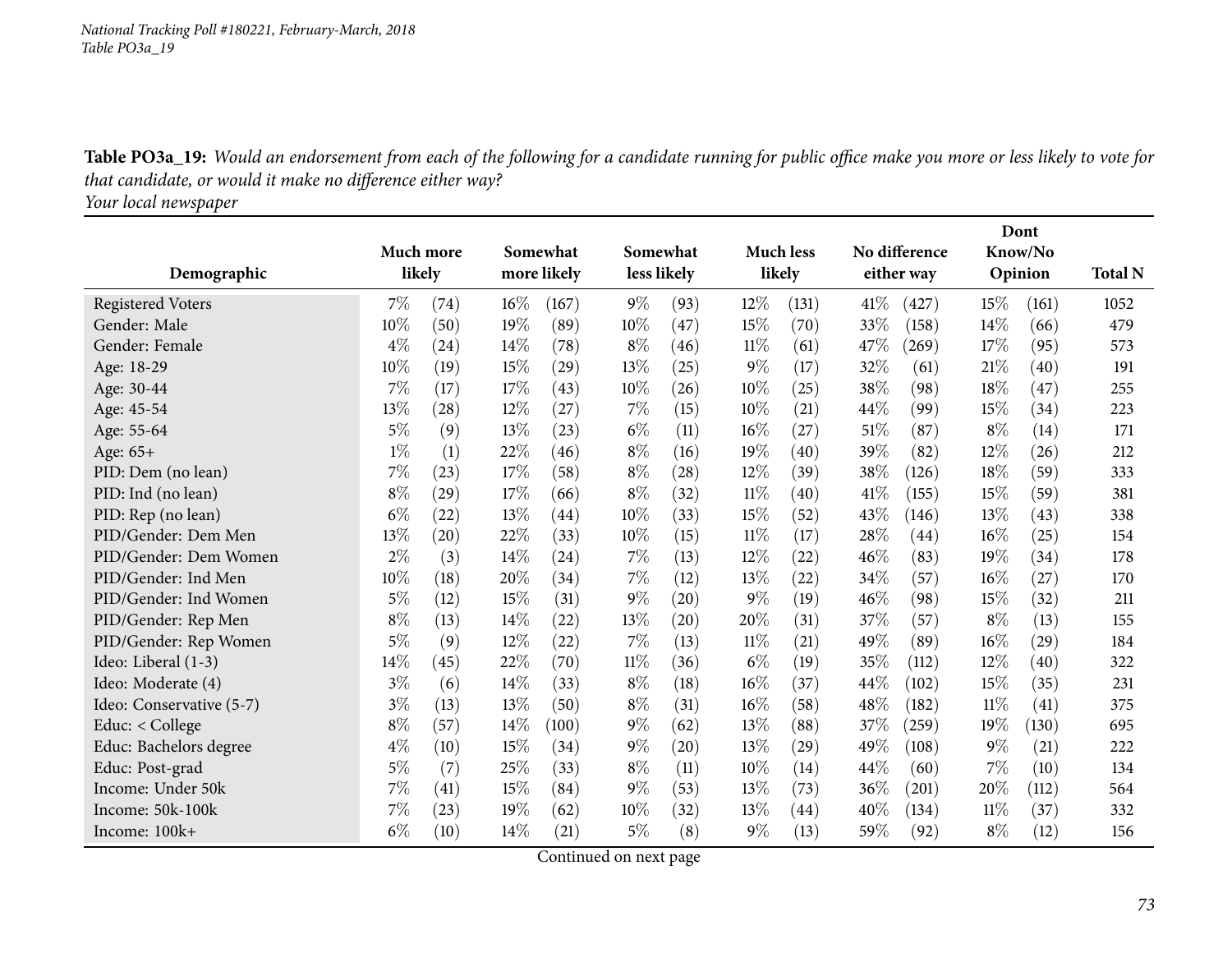Table PO3a\_19: Would an endorsement from each of the following for a candidate running for public office make you more or less likely to vote for *that candidate, or would it make no difference either way? Your local newspaper*

| Demographic                   |        | Much more<br>likely |        | Somewhat<br>more likely |       | Somewhat<br>less likely |                                 | <b>Much less</b><br>likely |      | No difference<br>either way |       | Dont<br>Know/No<br>Opinion | <b>Total N</b> |
|-------------------------------|--------|---------------------|--------|-------------------------|-------|-------------------------|---------------------------------|----------------------------|------|-----------------------------|-------|----------------------------|----------------|
| <b>Registered Voters</b>      | 7%     | $\left( 74\right)$  | $16\%$ | (167)                   | $9\%$ | (93)                    | $12\%$                          | (131)                      | 41\% | (427)                       | 15%   | (161)                      | 1052           |
| Ethnicity: White              | $6\%$  | (53)                | 16%    | (139)                   | $8\%$ | (66)                    | 13%                             | (111)                      | 44%  | (374)                       | 14%   | (116)                      | 860            |
| Ethnicity: Hispanic           | 13%    | (11)                | 19%    | (17)                    | 16%   | (14)                    | $12\%$                          | (11)                       | 19%  | (17)                        | 21%   | (18)                       | 89             |
| Ethnicity: Afr. Am.           | 10%    | (13)                | 13%    | (17)                    | 15%   | (19)                    | $6\%$                           | (7)                        | 30%  | (39)                        | 26%   | (34)                       | 128            |
| Ethnicity: Other              | $11\%$ | (7)                 | 17%    | (11)                    | 13%   | (8)                     | 20%                             | (13)                       | 22%  | (14)                        | 17%   | (11)                       | 64             |
| Relig: Protestant             | $9\%$  | (24)                | 15%    | (39)                    | $7\%$ | (19)                    | 15%                             | (41)                       | 44\% | (117)                       | 10%   | (26)                       | 266            |
| Relig: Roman Catholic         | $3\%$  | (6)                 | 14%    | (25)                    | $9\%$ | (16)                    | 15%                             | (27)                       | 44%  | (77)                        | 14\%  | (24)                       | 175            |
| Relig: Ath./Agn./None         | 5%     | (16)                | 17%    | (54)                    | $9\%$ | (28)                    | $10\%$                          | (31)                       | 42%  | (136)                       | 18%   | (56)                       | 322            |
| Relig: Something Else         | 9%     | (17)                | 19%    | (33)                    | 7%    | (11)                    | $12\%$                          | (20)                       | 33%  | (57)                        | 20%   | (36)                       | 175            |
| Relig: Evangelical            | $9\%$  | (25)                | 13%    | (37)                    | 12%   | (35)                    | 13%                             | (37)                       | 41%  | (117)                       | 13%   | (38)                       | 288            |
| Relig: Non-Evang. Catholics   | $6\%$  | (16)                | 16%    | (43)                    | 7%    | (19)                    | $16\%$                          | (43)                       | 44%  | (116)                       | 12%   | (31)                       | 268            |
| Relig: All Christian          | 7%     | (41)                | 14%    | (80)                    | 10%   | (54)                    | $14\%$                          | (80)                       | 42%  | (234)                       | 12%   | (69)                       | 556            |
| Relig: All Non-Christian      | 7%     | (33)                | 18%    | (87)                    | $8\%$ | (39)                    | $10\%$                          | (51)                       | 39%  | (193)                       | 19%   | (92)                       | 496            |
| Community: Urban              | 10%    | (25)                | 14%    | (36)                    | $9\%$ | (21)                    | $10\%$                          | (25)                       | 41\% | (100)                       | 16%   | (40)                       | 246            |
| Community: Suburban           | $6\%$  | (28)                | 17%    | (81)                    | $9\%$ | (39)                    | 14%                             | (65)                       | 41\% | (191)                       | 13%   | (60)                       | 463            |
| Community: Rural              | $6\%$  | (21)                | 15%    | (51)                    | $9\%$ | (32)                    | $12\%$                          | (41)                       | 40%  | (136)                       | 18%   | (61)                       | 342            |
| <b>Employ: Private Sector</b> | $8\%$  | (26)                | 17%    | (56)                    | 10%   | (34)                    | 13\%                            | (42)                       | 41\% | (139)                       | 11%   | (38)                       | 335            |
| <b>Employ: Government</b>     | 15%    | (13)                | 10%    | (9)                     | $9\%$ | (7)                     | $16\%$                          | (13)                       | 42%  | (35)                        | $8\%$ | (6)                        | 84             |
| Employ: Self-Employed         | $11\%$ | (9)                 | 23%    | (18)                    | $2\%$ | (2)                     | $10\%$                          | (8)                        | 37%  | (29)                        | 16%   | (13)                       | 79             |
| Employ: Homemaker             |        | (0)                 | 14%    | (11)                    | 13%   | (11)                    | $12\%$                          | (10)                       | 51%  | (43)                        | $9\%$ | (8)                        | 84             |
| Employ: Student               | $11\%$ | (6)                 | 14%    | (7)                     | $9\%$ | (5)                     | $\hspace{0.1mm}-\hspace{0.1mm}$ | (0)                        | 45%  | (24)                        | 22%   | (12)                       | 54             |
| Employ: Retired               | $1\%$  | (2)                 | 18%    | (41)                    | $9\%$ | (21)                    | 18%                             | (42)                       | 42%  | (99)                        | 13%   | (31)                       | 236            |
| Employ: Unemployed            | 7%     | (6)                 | 13%    | (12)                    | 7%    | (6)                     | $6\%$                           | (5)                        | 34%  | (31)                        | 33%   | (30)                       | 90             |
| Employ: Other                 | 12%    | (11)                | 14%    | (13)                    | $7\%$ | (6)                     | $11\%$                          | (10)                       | 29%  | (26)                        | 27%   | (24)                       | 90             |
| Military HH: Yes              | 7%     | (13)                | 18%    | (34)                    | $8\%$ | (15)                    | 17%                             | (32)                       | 43%  | (82)                        | 7%    | (14)                       | 190            |
| Military HH: No               | 7%     | (61)                | 15%    | (133)                   | $9\%$ | (78)                    | 11%                             | (99)                       | 40%  | (345)                       | 17%   | (147)                      | 862            |
| RD/WT: Right Direction        | $8\%$  | (34)                | 18%    | (71)                    | 10%   | (41)                    | 15%                             | (62)                       | 36%  | (146)                       | 12%   | (49)                       | 403            |
| RD/WT: Wrong Track            | $6\%$  | (40)                | 15%    | (96)                    | $8\%$ | (51)                    | $11\%$                          | (69)                       | 43%  | (281)                       | 17%   | (112)                      | 649            |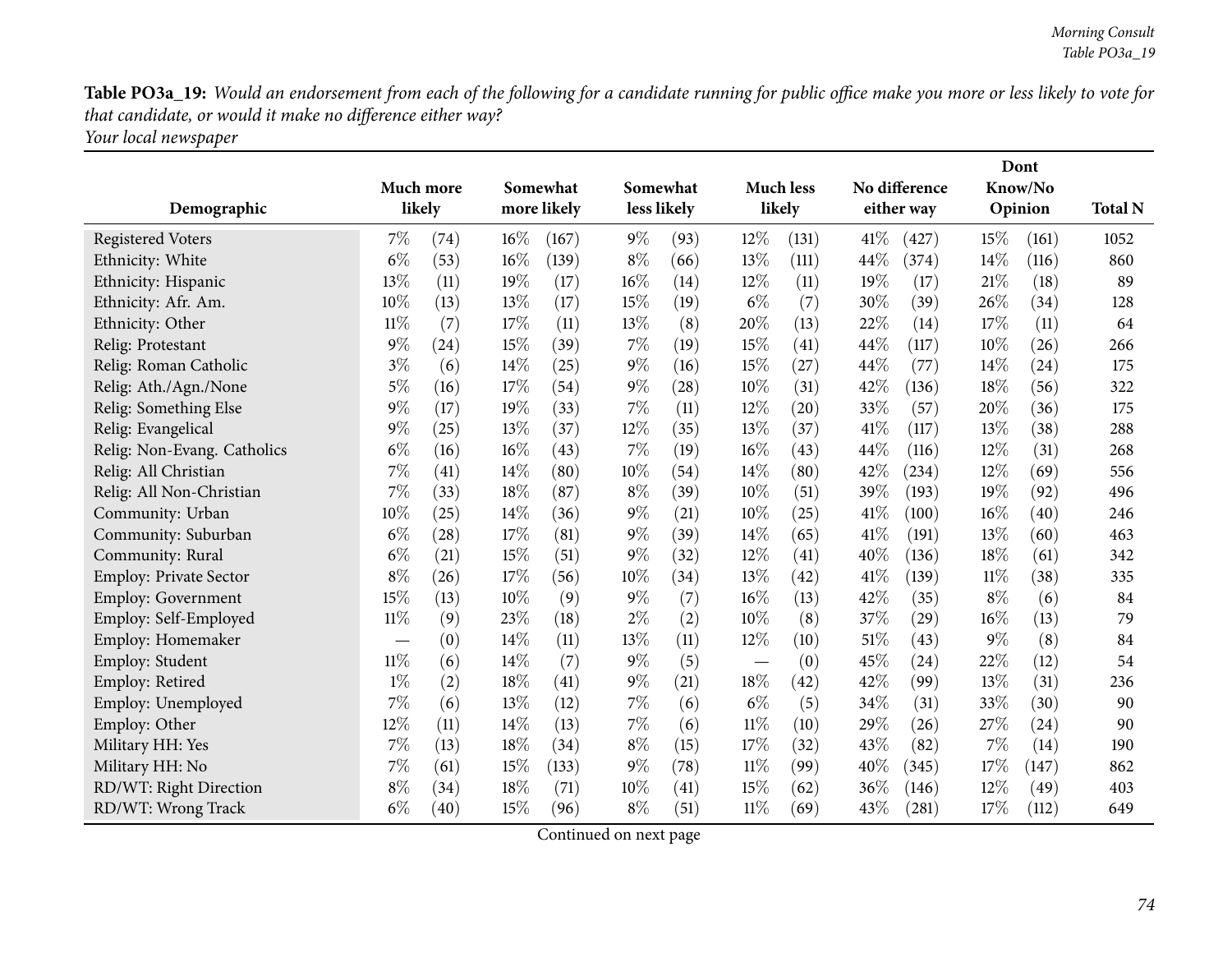Table PO3a\_19: Would an endorsement from each of the following for a candidate running for public office make you more or less likely to vote for *that candidate, or would it make no difference either way?*

*Your local newspaper*

|                                      |        |           |        |             |        |                    |        |                    |        |               |        | Dont    |                |
|--------------------------------------|--------|-----------|--------|-------------|--------|--------------------|--------|--------------------|--------|---------------|--------|---------|----------------|
|                                      |        | Much more |        | Somewhat    |        | Somewhat           |        | <b>Much less</b>   |        | No difference |        | Know/No |                |
| Demographic                          |        | likely    |        | more likely |        | less likely        |        | likely             |        | either way    |        | Opinion | <b>Total N</b> |
| <b>Registered Voters</b>             | 7%     | (74)      | $16\%$ | (167)       | $9\%$  | (93)               | 12%    | (131)              | 41%    | (427)         | 15%    | (161)   | 1052           |
| <b>Strongly Approve</b>              | 13%    | (29)      | 14\%   | (31)        | $7\%$  | (15)               | 22%    | (48)               | 36\%   | (80)          | $9\%$  | (20)    | 223            |
| Somewhat Approve                     | $4\%$  | (11)      | 15%    | (38)        | $11\%$ | (28)               | $12\%$ | (29)               | 46%    | (116)         | 11%    | (28)    | 250            |
| Somewhat Disapprove                  | $3\%$  | (5)       | 21\%   | (30)        | 10%    | (15)               | $12\%$ | (16)               | 38%    | (54)          | 16%    | (23)    | 142            |
| <b>Strongly Disapprove</b>           | $6\%$  | (22)      | 17\%   | (63)        | $8\%$  | $\left( 29\right)$ | $9\%$  | (35)               | 43\%   | (163)         | 18%    | (67)    | 378            |
| Dont Know / No Opinion               | 12%    | (7)       | $9\%$  | (5)         | 10%    | (6)                | $4\%$  | (3)                | 25%    | (15)          | 40%    | (23)    | 59             |
| #1 Issue: Economy                    | $6\%$  | (19)      | 15%    | (46)        | 10%    | (30)               | 13%    | (40)               | 44\%   | (139)         | 13%    | (41)    | 314            |
| #1 Issue: Security                   | $6\%$  | (11)      | $12\%$ | (23)        | $9\%$  | (17)               | 20%    | (39)               | 37%    | (72)          | $16\%$ | (30)    | 192            |
| #1 Issue: Health Care                | $5\%$  | (8)       | 17\%   | (29)        | $11\%$ | (19)               | $9\%$  | (15)               | 45\%   | (75)          | 12%    | (20)    | 167            |
| #1 Issue: Medicare / Social Security | $2\%$  | (3)       | 25\%   | (35)        | $9\%$  | (13)               | 12%    | (17)               | 36\%   | (51)          | 17%    | (24)    | 143            |
| #1 Issue: Women's Issues             | 12%    | (7)       | 10%    | (6)         | $6\%$  | $\left( 4\right)$  | 7%     | $\left( 4\right)$  | 40%    | (23)          | 24\%   | (14)    | 58             |
| #1 Issue: Education                  | 15%    | (12)      | $11\%$ | (9)         | $5\%$  | $\left( 4\right)$  | $9\%$  | (7)                | $40\%$ | (31)          | 20%    | (15)    | 77             |
| #1 Issue: Other                      | 12%    | (7)       | $11\%$ | (7)         | $3\%$  | (2)                | $9\%$  | (5)                | 44\%   | (26)          | 21%    | (13)    | 60             |
| 2016 Vote: Democrat Hillary Clinton  | $5\%$  | (17)      | 22%    | (73)        | $8\%$  | (25)               | $8\%$  | $\left( 28\right)$ | 41%    | (138)         | $16\%$ | (52)    | 335            |
| 2016 Vote: Republican Donald Trump   | 7%     | (27)      | 14%    | (55)        | $9\%$  | (38)               | 17%    | (68)               | 44\%   | (175)         | 10%    | (39)    | 402            |
| 2016 Vote: Someone else              | $10\%$ | (10)      | 15%    | (17)        | $10\%$ | (11)               | 10%    | (11)               | 41\%   | (44)          | 15%    | (16)    | 109            |
| 2012 Vote: Barack Obama              | $6\%$  | (24)      | $21\%$ | (88)        | $9\%$  | (37)               | 10%    | (44)               | 41%    | (177)         | 14\%   | (58)    | 427            |
| 2012 Vote: Mitt Romney               | $5\%$  | (13)      | 12%    | (36)        | $9\%$  | (27)               | 17%    | (50)               | 47\%   | (137)         | 9%     | (27)    | 291            |
| 2012 Vote: Other                     | $4\%$  | (2)       | $9\%$  | (5)         | $4\%$  | (2)                | 15%    | (9)                | $51\%$ | (29)          | 17%    | (10)    | 58             |
| 2012 Vote: Didn't Vote               | 12%    | (34)      | 14%    | (38)        | $9\%$  | (26)               | $10\%$ | (29)               | 30\%   | (84)          | 24\%   | (66)    | 276            |
| 4-Region: Northeast                  | 5%     | (10)      | 16%    | (31)        | $12\%$ | (23)               | $16\%$ | (31)               | 36%    | (69)          | 15%    | (30)    | 194            |
| 4-Region: Midwest                    | $3\%$  | (8)       | 19%    | (43)        | $10\%$ | $\left( 22\right)$ | 13%    | $\left( 29\right)$ | 42\%   | (96)          | 13%    | (30)    | 228            |
| 4-Region: South                      | 13%    | (49)      | $11\%$ | (43)        | $8\%$  | (30)               | $9\%$  | (36)               | $46\%$ | (176)         | 13%    | (51)    | 386            |
| 4-Region: West                       | $3\%$  | (7)       | 20%    | (50)        | $7\%$  | (18)               | 14\%   | (34)               | 35\%   | (86)          | 20%    | (50)    | 244            |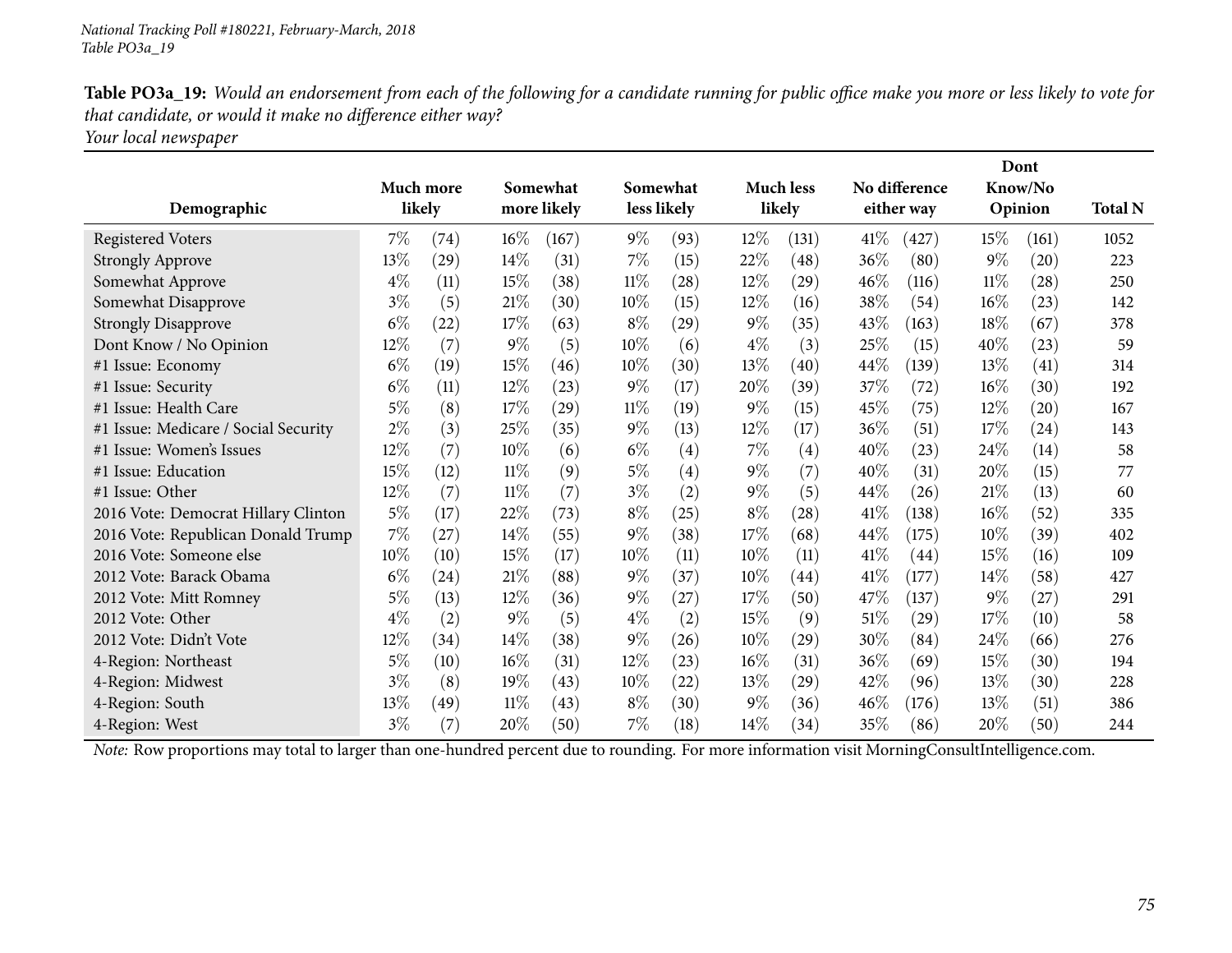Table PO3a\_20: Would an endorsement from each of the following for a candidate running for public office make you more or less likely to vote for *that candidate, or would it make no difference either way?*

*The Republican Party*

|                          |           |       |       |             |        |             |       |                  |        |               |        | Dont    |                |
|--------------------------|-----------|-------|-------|-------------|--------|-------------|-------|------------------|--------|---------------|--------|---------|----------------|
|                          | Much more |       |       | Somewhat    |        | Somewhat    |       | <b>Much less</b> |        | No difference |        | Know/No |                |
| Demographic              | likely    |       |       | more likely |        | less likely |       | likely           |        | either way    |        | Opinion | <b>Total N</b> |
| <b>Registered Voters</b> | 15%       | (153) | 17%   | (180)       | $9\%$  | (93)        | 27%   | (282)            | 23\%   | (240)         | $9\%$  | (92)    | 1040           |
| Gender: Male             | 18%       | (91)  | 20%   | (101)       | 10%    | (51)        | 26%   | (131)            | 18%    | (89)          | 7%     | (36)    | 499            |
| Gender: Female           | 11%       | (62)  | 15%   | (79)        | $8\%$  | (42)        | 28%   | (151)            | 28%    | (151)         | 10%    | (56)    | 540            |
| Age: 18-29               | 12%       | (21)  | 15%   | (26)        | $13\%$ | (23)        | 28%   | (50)             | 21\%   | (38)          | 10%    | (18)    | 177            |
| Age: 30-44               | 11%       | (28)  | 17%   | (42)        | $11\%$ | (26)        | 26%   | (65)             | 23\%   | (59)          | 13%    | (32)    | 252            |
| Age: 45-54               | 17%       | (38)  | 17%   | (39)        | $9\%$  | (19)        | 24%   | (54)             | 22%    | (48)          | $11\%$ | (24)    | 222            |
| Age: 55-64               | 15%       | (24)  | 17%   | (27)        | $8\%$  | (13)        | 28%   | (45)             | 30%    | (48)          | $1\%$  | (2)     | 159            |
| Age: 65+                 | 18%       | (42)  | 20%   | (46)        | $5\%$  | (11)        | 29%   | (68)             | 20%    | (47)          | 7%     | (16)    | 230            |
| PID: Dem (no lean)       | 9%        | (31)  | $6\%$ | (21)        | $9\%$  | (31)        | 53%   | (191)            | 14\%   | (49)          | 9%     | (34)    | 356            |
| PID: Ind (no lean)       | $5\%$     | (19)  | 13%   | (47)        | 13%    | (47)        | 22%   | (79)             | 36%    | (128)         | 10%    | (35)    | 355            |
| PID: Rep (no lean)       | 31%       | (103) | 34%   | (112)       | 5%     | (16)        | $4\%$ | (12)             | 19%    | (63)          | 7%     | (23)    | 328            |
| PID/Gender: Dem Men      | 15%       | (27)  | $9\%$ | (15)        | 10%    | (19)        | 46\%  | (83)             | $11\%$ | (21)          | $8\%$  | (15)    | 180            |
| PID/Gender: Dem Women    | 2%        | (4)   | $3\%$ | (6)         | $7\%$  | (12)        | 61%   | (108)            | 16%    | (28)          | $11\%$ | (19)    | 176            |
| PID/Gender: Ind Men      | 7%        | (12)  | 18%   | (29)        | 13%    | (21)        | 26%   | (40)             | 28\%   | (44)          | $8\%$  | (12)    | 158            |
| PID/Gender: Ind Women    | $4\%$     | (8)   | 9%    | (18)        | $13\%$ | (26)        | 19%   | (39)             | 43%    | (85)          | 11%    | (23)    | 198            |
| PID/Gender: Rep Men      | 32%       | (52)  | 35%   | (57)        | 7%     | (11)        | 5%    | (8)              | 15%    | (25)          | 5%     | (9)     | 162            |
| PID/Gender: Rep Women    | 30%       | (50)  | 33%   | (55)        | $3\%$  | (4)         | $3\%$ | (5)              | 23\%   | (37)          | $9\%$  | (14)    | 166            |
| Ideo: Liberal (1-3)      | 15%       | (51)  | $8\%$ | (26)        | 13%    | (44)        | 46\%  | (159)            | $12\%$ | (40)          | 7%     | (23)    | 343            |
| Ideo: Moderate (4)       | 7%        | (14)  | 15%   | (33)        | $11\%$ | (23)        | 26%   | (56)             | 33\%   | (71)          | 7%     | (16)    | 213            |
| Ideo: Conservative (5-7) | $22\%$    | (82)  | 31%   | (116)       | $5\%$  | (19)        | 11%   | (40)             | 26\%   | (98)          | $6\%$  | (23)    | 377            |
| Educ: < College          | 19%       | (126) | 17%   | (113)       | $8\%$  | (55)        | 23%   | (152)            | 22%    | (144)         | $11\%$ | (77)    | 667            |
| Educ: Bachelors degree   | $6\%$     | (14)  | 15%   | (38)        | $11\%$ | (27)        | 33%   | (83)             | 30%    | (75)          | $4\%$  | (10)    | 248            |
| Educ: Post-grad          | 10%       | (12)  | 23\%  | (29)        | $9\%$  | (11)        | 38%   | (47)             | 17%    | (21)          | $4\%$  | (5)     | 125            |
| Income: Under 50k        | 14%       | (74)  | 14%   | (78)        | $8\%$  | (43)        | 29%   | (160)            | 21\%   | (113)         | 14%    | (75)    | 544            |
| Income: 50k-100k         | 18%       | (62)  | 20%   | (69)        | $11\%$ | (37)        | 22%   | (75)             | 26\%   | (87)          | $3\%$  | (11)    | 342            |
| Income: 100k+            | 10%       | (16)  | 22%   | (34)        | $8\%$  | (12)        | 30%   | (47)             | 26%    | (40)          | $4\%$  | (5)     | 154            |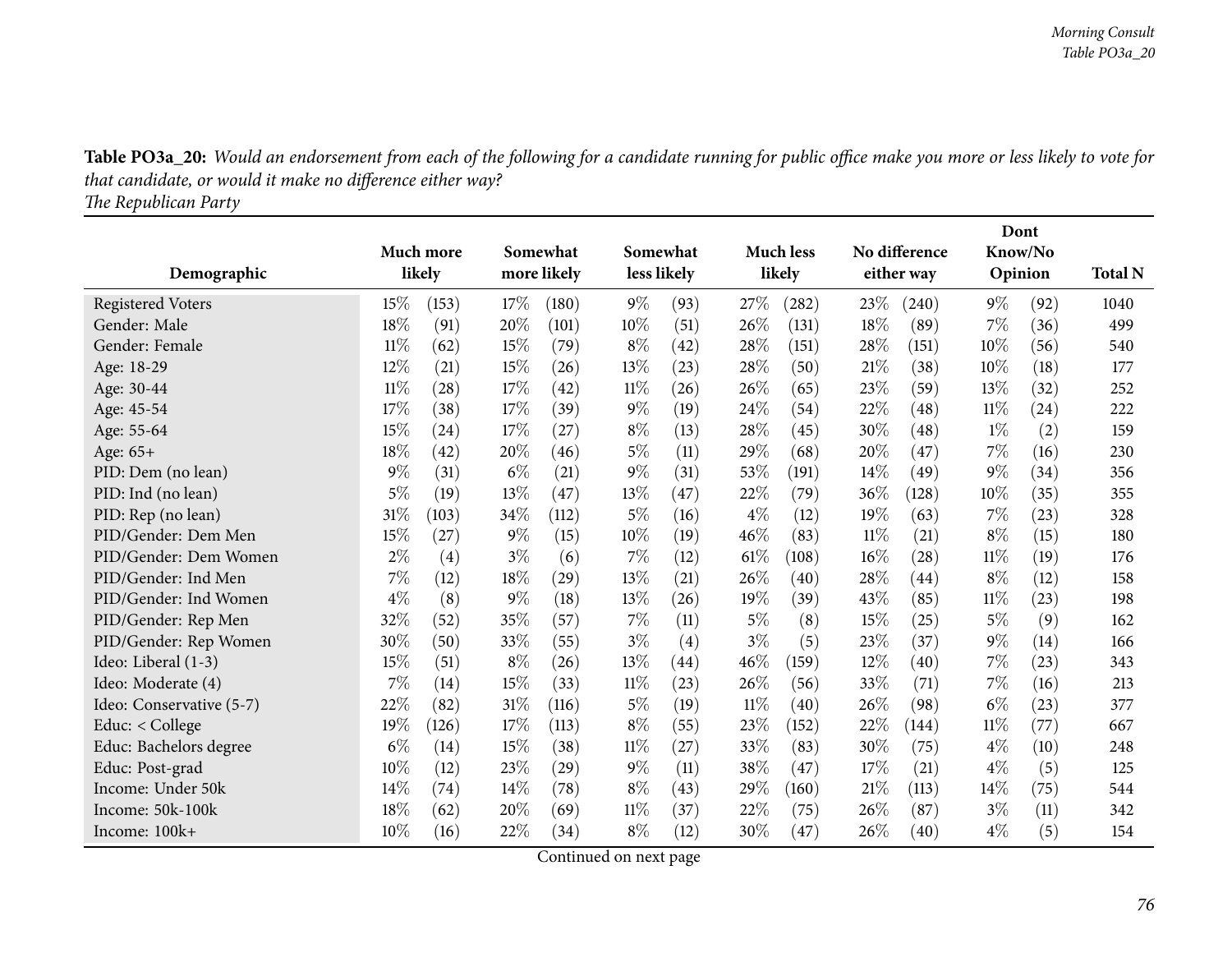Table PO3a\_20: Would an endorsement from each of the following for a candidate running for public office make you more or less likely to vote for *that candidate, or would it make no difference either way?*

*The Republican Party*

|                               |        |           |        |                   |        |                   |        |                    |        |                    |        | Dont               |                |
|-------------------------------|--------|-----------|--------|-------------------|--------|-------------------|--------|--------------------|--------|--------------------|--------|--------------------|----------------|
|                               |        | Much more |        | Somewhat          |        | Somewhat          |        | <b>Much less</b>   |        | No difference      |        | Know/No            |                |
| Demographic                   |        | likely    |        | more likely       |        | less likely       |        | likely             |        | either way         |        | Opinion            | <b>Total N</b> |
| <b>Registered Voters</b>      | 15%    | (153)     | 17%    | (180)             | $9\%$  | (93)              | 27%    | (282)              | 23\%   | (240)              | $9\%$  | (92)               | 1040           |
| Ethnicity: White              | 16%    | (134)     | 20%    | (168)             | $9\%$  | (79)              | 24%    | (204)              | 23%    | (198)              | 7%     | (59)               | 842            |
| Ethnicity: Hispanic           | 23%    | (21)      | 17%    | (15)              | $8\%$  | (7)               | 20%    | (18)               | 17%    | (15)               | 16%    | (14)               | 89             |
| Ethnicity: Afr. Am.           | 12%    | (17)      | $2\%$  | (3)               | $6\%$  | (9)               | 42%    | (61)               | 19%    | (27)               | 19%    | (27)               | 143            |
| Ethnicity: Other              | $4\%$  | (2)       | 16%    | (9)               | $9\%$  | (5)               | 31%    | (17)               | 28%    | (15)               | 12%    | (6)                | 55             |
| Relig: Protestant             | 23%    | (61)      | 24%    | (64)              | $5\%$  | (14)              | 17%    | (46)               | 23%    | (61)               | 7%     | (19)               | 266            |
| Relig: Roman Catholic         | 13%    | (26)      | 23%    | (46)              | 10%    | (20)              | 24%    | (48)               | 23%    | (46)               | 7%     | (14)               | 200            |
| Relig: Ath./Agn./None         | 7%     | (20)      | $9\%$  | (28)              | $11\%$ | (34)              | 38\%   | (114)              | 23%    | (70)               | 12%    | (35)               | 302            |
| Relig: Something Else         | 19%    | (31)      | 15%    | (25)              | $7\%$  | (12)              | 28%    | (47)               | 22%    | (36)               | $9\%$  | (16)               | 167            |
| Relig: Evangelical            | 23%    | (61)      | 24%    | (65)              | $7\%$  | (19)              | 16%    | (42)               | 23%    | (63)               | 7%     | (18)               | 268            |
| Relig: Non-Evang. Catholics   | 14%    | (41)      | 20%    | (62)              | $9\%$  | (28)              | 26%    | (79)               | 23%    | (70)               | $8\%$  | (23)               | 302            |
| Relig: All Christian          | 18%    | (102)     | 22%    | (127)             | $8\%$  | (47)              | 21%    | (121)              | 23%    | (133)              | 7%     | (41)               | 570            |
| Relig: All Non-Christian      | $11\%$ | (51)      | $11\%$ | (53)              | 10%    | (46)              | 34%    | (161)              | 23%    | (107)              | $11\%$ | (51)               | 469            |
| Community: Urban              | 15%    | (42)      | 15%    | (44)              | $7\%$  | (20)              | 34%    | (97)               | 20%    | (58)               | $9\%$  | (25)               | 286            |
| Community: Suburban           | $11\%$ | (51)      | 17%    | (78)              | $9\%$  | (39)              | 30%    | (132)              | 25%    | (111)              | $8\%$  | (36)               | 446            |
| Community: Rural              | 19%    | (60)      | 19%    | (59)              | $11\%$ | (33)              | 17%    | (53)               | 23%    | (71)               | 10%    | (32)               | 307            |
| <b>Employ: Private Sector</b> | 15%    | (51)      | 21\%   | (73)              | $11\%$ | (37)              | 26%    | (91)               | $21\%$ | (75)               | $6\%$  | (21)               | 348            |
| Employ: Government            | 18%    | (12)      | 22%    | (15)              | $6\%$  | $\left( 4\right)$ | 21%    | (14)               | $31\%$ | (21)               | $2\%$  | (1)                | 68             |
| Employ: Self-Employed         | 21%    | (19)      | 11%    | (10)              | $8\%$  | (7)               | 27%    | (24)               | 26\%   | $\left( 24\right)$ | 7%     | (6)                | 91             |
| Employ: Homemaker             | 16%    | (13)      | 16%    | (13)              | 15%    | (12)              | 19%    | (15)               | 25%    | (21)               | 10%    | (8)                | 83             |
| Employ: Retired               | 15%    | (36)      | 19%    | (46)              | $6\%$  | (14)              | 32%    | (77)               | 21%    | (50)               | $8\%$  | $\left( 20\right)$ | 241            |
| Employ: Unemployed            | $6\%$  | (5)       | $4\%$  | $\left( 4\right)$ | 10%    | (8)               | 34%    | (29)               | 25%    | (22)               | 21%    | (19)               | 87             |
| Employ: Other                 | 14%    | (11)      | $9\%$  | (7)               | $4\%$  | (3)               | 28%    | $\left( 22\right)$ | 26\%   | (21)               | 19%    | (15)               | 79             |
| Military HH: Yes              | 20%    | (36)      | 24%    | (44)              | $8\%$  | (14)              | 20%    | (37)               | 24\%   | (43)               | $4\%$  | (8)                | 181            |
| Military HH: No               | 14%    | (116)     | 16%    | (136)             | $9\%$  | (79)              | 29%    | (245)              | 23\%   | (197)              | $10\%$ | (84)               | 859            |
| RD/WT: Right Direction        | 28%    | (116)     | 29%    | (124)             | $8\%$  | (34)              | 7%     | (28)               | 20%    | (85)               | $8\%$  | (35)               | 421            |
| RD/WT: Wrong Track            | $6\%$  | (37)      | $9\%$  | (56)              | 10%    | (59)              | $41\%$ | (254)              | 25\%   | (155)              | $9\%$  | (57)               | 618            |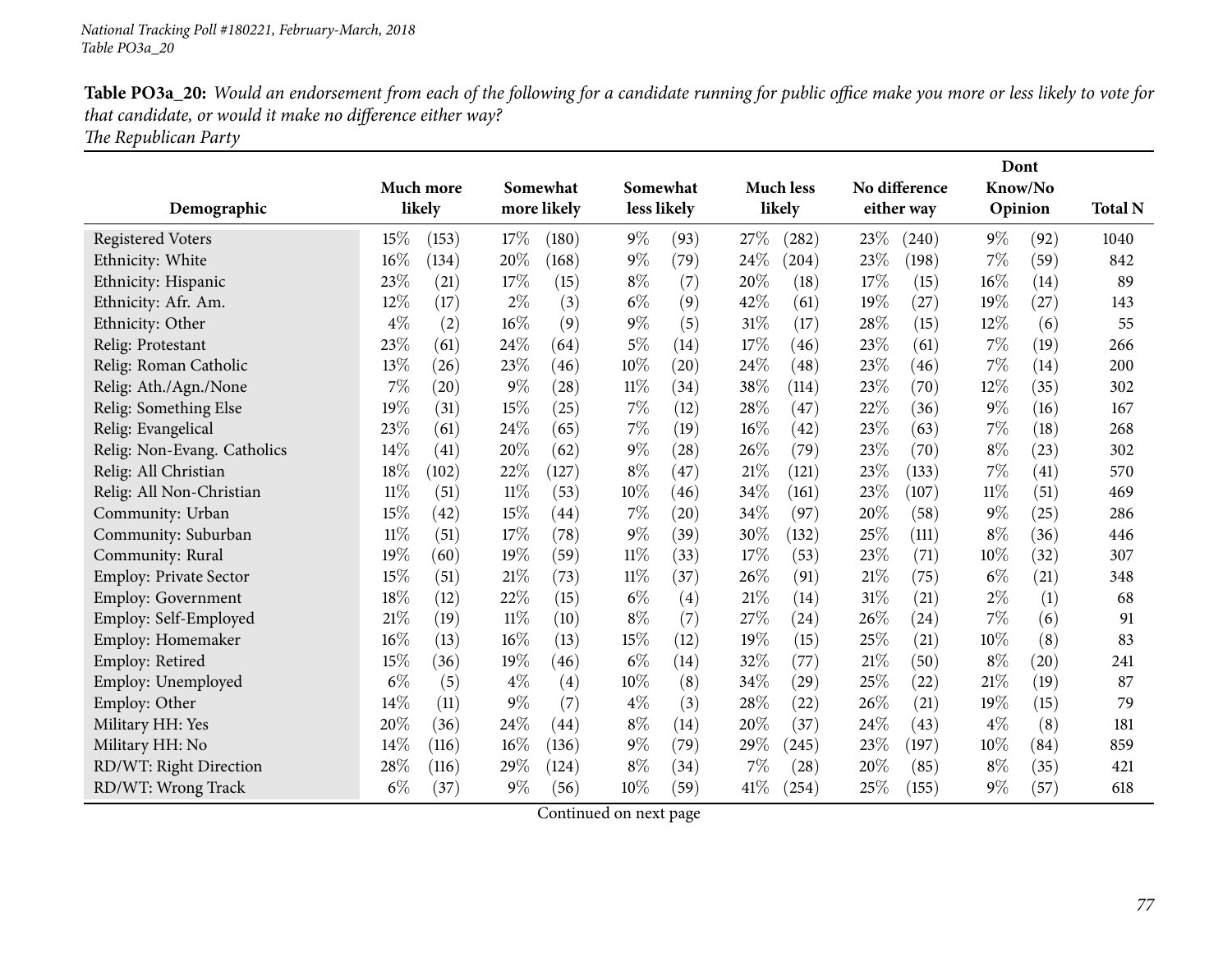Table PO3a\_20: Would an endorsement from each of the following for a candidate running for public office make you more or less likely to vote for *that candidate, or would it make no difference either way?*

*The Republican Party*

|                                      |        |                    |        |                    |        |                    |        |                  |        |                    |        | Dont    |                |
|--------------------------------------|--------|--------------------|--------|--------------------|--------|--------------------|--------|------------------|--------|--------------------|--------|---------|----------------|
|                                      |        | <b>Much more</b>   |        | Somewhat           |        | Somewhat           |        | <b>Much less</b> |        | No difference      |        | Know/No |                |
| Demographic                          |        | likely             |        | more likely        |        | less likely        |        | likely           |        | either way         |        | Opinion | <b>Total N</b> |
| <b>Registered Voters</b>             | $15\%$ | (153)              | $17\%$ | (180)              | $9\%$  | (93)               | 27%    | (282)            | 23\%   | (240)              | $9\%$  | (92)    | 1040           |
| <b>Strongly Approve</b>              | 41\%   | (92)               | 35%    | (77)               | $2\%$  | (5)                | $4\%$  | (9)              | $12\%$ | (27)               | $5\%$  | (11)    | 223            |
| Somewhat Approve                     | 13%    | (29)               | 31%    | (71)               | $11\%$ | (25)               | $6\%$  | (14)             | 32\%   | (73)               | $7\%$  | (17)    | 229            |
| Somewhat Disapprove                  | $6\%$  | (9)                | 13\%   | (18)               | $10\%$ | (14)               | 21%    | (29)             | 42\%   | (56)               | $7\%$  | (10)    | 136            |
| <b>Strongly Disapprove</b>           | $4\%$  | (16)               | $2\%$  | (9)                | $11\%$ | (43)               | 56\%   | (226)            | 18%    | (72)               | $9\%$  | (38)    | 404            |
| #1 Issue: Economy                    | 13%    | (37)               | 19%    | (56)               | $10\%$ | (30)               | 23\%   | (68)             | 26\%   | $\left( 78\right)$ | $9\%$  | (27)    | 297            |
| #1 Issue: Security                   | 20%    | (38)               | 30%    | (56)               | $6\%$  | (12)               | $11\%$ | (21)             | 25\%   | $\left( 48\right)$ | $7\%$  | (13)    | 188            |
| #1 Issue: Health Care                | 12%    | (20)               | $8\%$  | (13)               | $11\%$ | (17)               | 37\%   | (61)             | 26\%   | (43)               | $5\%$  | (8)     | 163            |
| #1 Issue: Medicare / Social Security | 18%    | (33)               | 14\%   | (25)               | $6\%$  | (11)               | $33\%$ | (58)             | $16\%$ | (29)               | $12\%$ | (21)    | 176            |
| #1 Issue: Women's Issues             | $9\%$  | (5)                | 11%    | (6)                | $4\%$  | $\left( 2\right)$  | $44\%$ | (24)             | 22%    | (12)               | $10\%$ | (5)     | 55             |
| #1 Issue: Education                  | 15%    | (11)               | 17\%   | (13)               | $9\%$  | (7)                | 30\%   | (23)             | 18%    | (14)               | $11\%$ | (8)     | 75             |
| 2016 Vote: Democrat Hillary Clinton  | $4\%$  | (13)               | $3\%$  | (9)                | $14\%$ | (47)               | $57\%$ | (197)            | 17%    | (58)               | $6\%$  | (22)    | 347            |
| 2016 Vote: Republican Donald Trump   | 28%    | (108)              | 32%    | (124)              | $6\%$  | (22)               | $4\%$  | (15)             | 25\%   | (97)               | $4\%$  | (17)    | 382            |
| 2016 Vote: Someone else              | $1\%$  | (1)                | 15%    | (16)               | $6\%$  | (6)                | $35\%$ | (38)             | $36\%$ | (39)               | $8\%$  | (8)     | 109            |
| 2012 Vote: Barack Obama              | $4\%$  | (17)               | $6\%$  | (26)               | $11\%$ | (43)               | $52\%$ | (214)            | 20%    | (80)               | $7\%$  | (29)    | 409            |
| 2012 Vote: Mitt Romney               | 27\%   | (81)               | 33%    | (97)               | $4\%$  | (11)               | $5\%$  | (13)             | 27\%   | (80)               | $4\%$  | (13)    | 296            |
| 2012 Vote: Other                     | 5%     | (3)                | 23%    | (14)               | 13\%   | (8)                | $8\%$  | (5)              | 45%    | (28)               | $6\%$  | (4)     | 63             |
| 2012 Vote: Didn't Vote               | 19%    | (51)               | 16%    | $\left( 42\right)$ | $11\%$ | (31)               | 18%    | (49)             | $19\%$ | (52)               | 17%    | (46)    | 271            |
| 4-Region: Northeast                  | 12%    | (22)               | 17%    | (31)               | 12%    | (23)               | 27\%   | (51)             | 25%    | (47)               | $8\%$  | (14)    | 189            |
| 4-Region: Midwest                    | $8\%$  | $\left( 20\right)$ | 17\%   | (41)               | $12\%$ | $\left( 28\right)$ | 31%    | (74)             | 25\%   | (61)               | $8\%$  | (18)    | 243            |
| 4-Region: South                      | 21%    | (82)               | 19%    | (74)               | $8\%$  | (29)               | 22\%   | (85)             | $20\%$ | (79)               | $10\%$ | (38)    | 388            |
| 4-Region: West                       | 13%    | (28)               | 15%    | (34)               | $6\%$  | (13)               | 32\%   | (71)             | 24\%   | (53)               | $10\%$ | (21)    | 220            |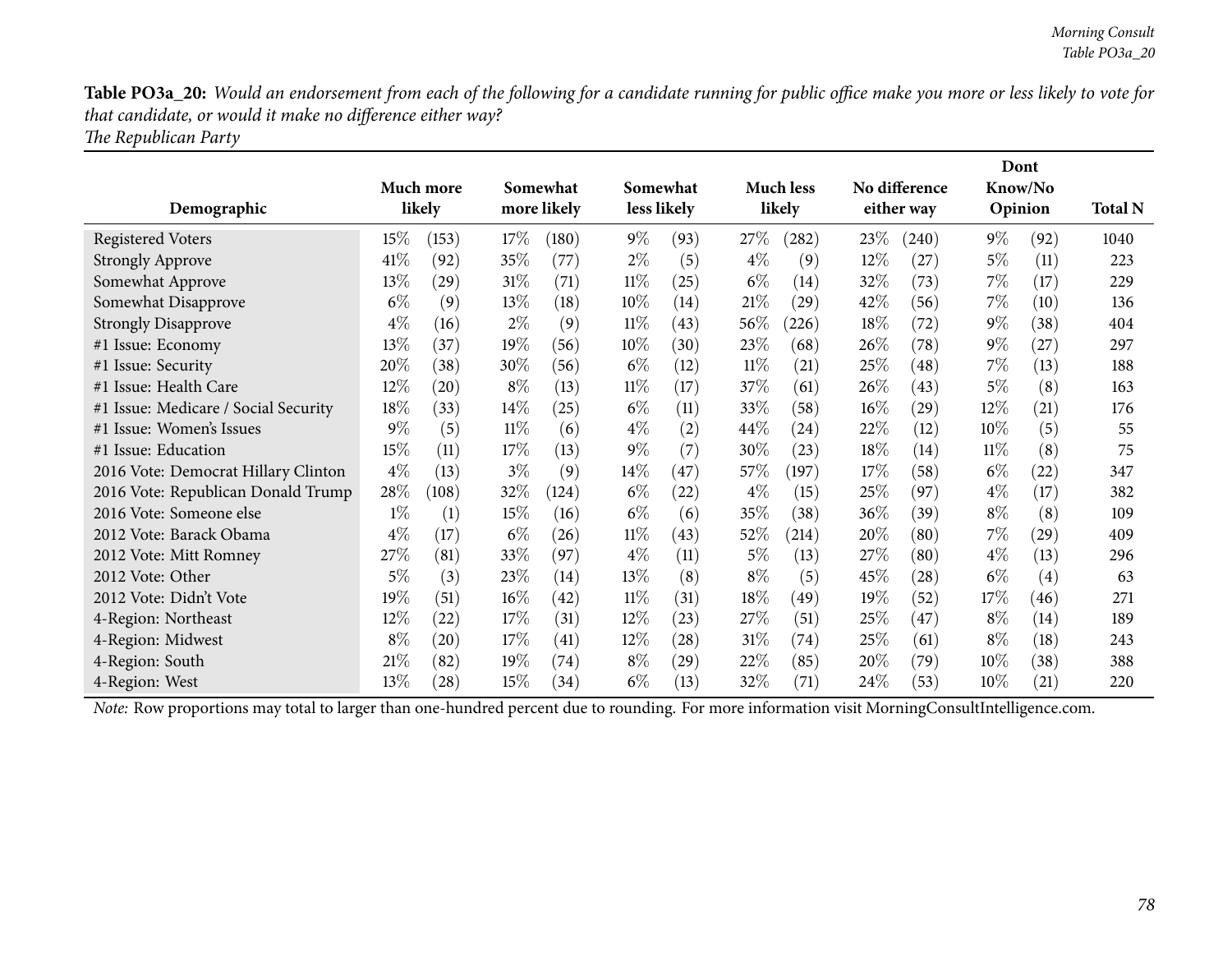Table PO3a\_21: Would an endorsement from each of the following for a candidate running for public office make you more or less likely to vote for *that candidate, or would it make no difference either way?*

*The Democratic Party*

|                          |        |           |       |             |        |             |        |                    |        |               |        | Dont    |                |
|--------------------------|--------|-----------|-------|-------------|--------|-------------|--------|--------------------|--------|---------------|--------|---------|----------------|
|                          |        | Much more |       | Somewhat    |        | Somewhat    |        | <b>Much less</b>   |        | No difference |        | Know/No |                |
| Demographic              |        | likely    |       | more likely |        | less likely |        | likely             |        | either way    |        | Opinion | <b>Total N</b> |
| <b>Registered Voters</b> | $14\%$ | (149)     | 18%   | (185)       | $7\%$  | (75)        | 25%    | (258)              | 24\%   | (249)         | $11\%$ | (113)   | 1029           |
| Gender: Male             | 16%    | (74)      | 20%   | (93)        | $8\%$  | (38)        | 29%    | (136)              | 20%    | (92)          | $8\%$  | (37)    | 469            |
| Gender: Female           | 13%    | (75)      | 17%   | (93)        | 7%     | (37)        | 22%    | (123)              | 28%    | (157)         | 13\%   | (75)    | 560            |
| Age: 18-29               | 21%    | (38)      | 21%   | (38)        | $8\%$  | (14)        | 15%    | (26)               | 20%    | (36)          | 16%    | (29)    | 181            |
| Age: 30-44               | 12%    | (31)      | 22%   | (54)        | $6\%$  | (16)        | 22%    | (55)               | 23%    | (58)          | 15%    | (37)    | 251            |
| Age: 45-54               | 14%    | (30)      | 14%   | (31)        | 10%    | (21)        | 26%    | (55)               | 24%    | (52)          | 12%    | (26)    | 216            |
| Age: 55-64               | $11\%$ | (18)      | 23%   | (38)        | $4\%$  | (8)         | 33%    | (56)               | 23%    | (39)          | $6\%$  | (11)    | 169            |
| Age: 65+                 | 15%    | (32)      | 11%   | (23)        | $8\%$  | (16)        | 31%    | (66)               | 30%    | (64)          | $5\%$  | (10)    | 211            |
| PID: Dem (no lean)       | 32%    | (102)     | 37%   | (118)       | $3\%$  | (9)         | $4\%$  | (12)               | $16\%$ | (50)          | 9%     | (28)    | 319            |
| PID: Ind (no lean)       | 7%     | (23)      | 14%   | (48)        | $7\%$  | (26)        | 21%    | (74)               | 39%    | (137)         | 12%    | (42)    | 350            |
| PID: Rep (no lean)       | $6\%$  | (23)      | $5\%$ | (19)        | $11\%$ | (39)        | 48%    | (173)              | 17%    | (63)          | 12%    | (43)    | 360            |
| PID/Gender: Dem Men      | 31%    | (45)      | 40%   | (58)        | $3\%$  | (5)         | $4\%$  | (6)                | $14\%$ | (20)          | $8\%$  | (12)    | 145            |
| PID/Gender: Dem Women    | 33%    | (57)      | 35%   | (60)        | $3\%$  | (4)         | $3\%$  | (6)                | 17%    | (30)          | $9\%$  | (16)    | 174            |
| PID/Gender: Ind Men      | 7%     | (10)      | 14\%  | (21)        | 10%    | (15)        | 27\%   | $\left( 41\right)$ | 35\%   | (52)          | 7%     | (11)    | 149            |
| PID/Gender: Ind Women    | 7%     | (13)      | 13%   | (27)        | $6\%$  | (12)        | $16\%$ | (33)               | 42%    | (85)          | 16%    | (31)    | 201            |
| PID/Gender: Rep Men      | $11\%$ | (19)      | $8\%$ | (14)        | 11%    | (18)        | 51%    | (89)               | $11\%$ | (20)          | $8\%$  | (14)    | 174            |
| PID/Gender: Rep Women    | 2%     | (4)       | $3\%$ | (5)         | $11\%$ | (21)        | 45%    | (84)               | 23%    | (43)          | 15%    | (28)    | 186            |
| Ideo: Liberal (1-3)      | 30%    | (97)      | 35%   | (112)       | $6\%$  | (19)        | $5\%$  | (15)               | 17%    | (56)          | 7%     | (23)    | 320            |
| Ideo: Moderate (4)       | 13%    | (29)      | 23%   | (51)        | $8\%$  | (17)        | 17%    | (39)               | 28%    | (64)          | $11\%$ | (26)    | 226            |
| Ideo: Conservative (5-7) | $4\%$  | (15)      | $4\%$ | (17)        | $9\%$  | (32)        | $50\%$ | (185)              | 25%    | (91)          | $8\%$  | (31)    | 372            |
| Educ: < College          | 17%    | (115)     | 15%   | (101)       | $6\%$  | (40)        | 26%    | (179)              | 24\%   | (164)         | 13%    | (92)    | 690            |
| Educ: Bachelors degree   | $9\%$  | (19)      | 24%   | (55)        | $11\%$ | (24)        | 26%    | (60)               | 23%    | (52)          | 7%     | (16)    | 226            |
| Educ: Post-grad          | 13%    | (15)      | 26%   | (29)        | 10%    | (11)        | 18%    | (20)               | 29%    | (33)          | $4\%$  | (5)     | 113            |
| Income: Under 50k        | 15%    | (85)      | 16%   | (91)        | $8\%$  | (44)        | 22%    | (124)              | 24%    | (135)         | 16%    | (93)    | 571            |
| Income: 50k-100k         | 15%    | (49)      | 21%   | (68)        | 7%     | $^{(22)}$   | 30%    | (99)               | 23\%   | (76)          | 5%     | (16)    | 329            |
| Income: 100k+            | 12%    | (15)      | 21%   | (27)        | 7%     | (9)         | 27%    | (35)               | 30%    | (39)          | $3\%$  | (4)     | 129            |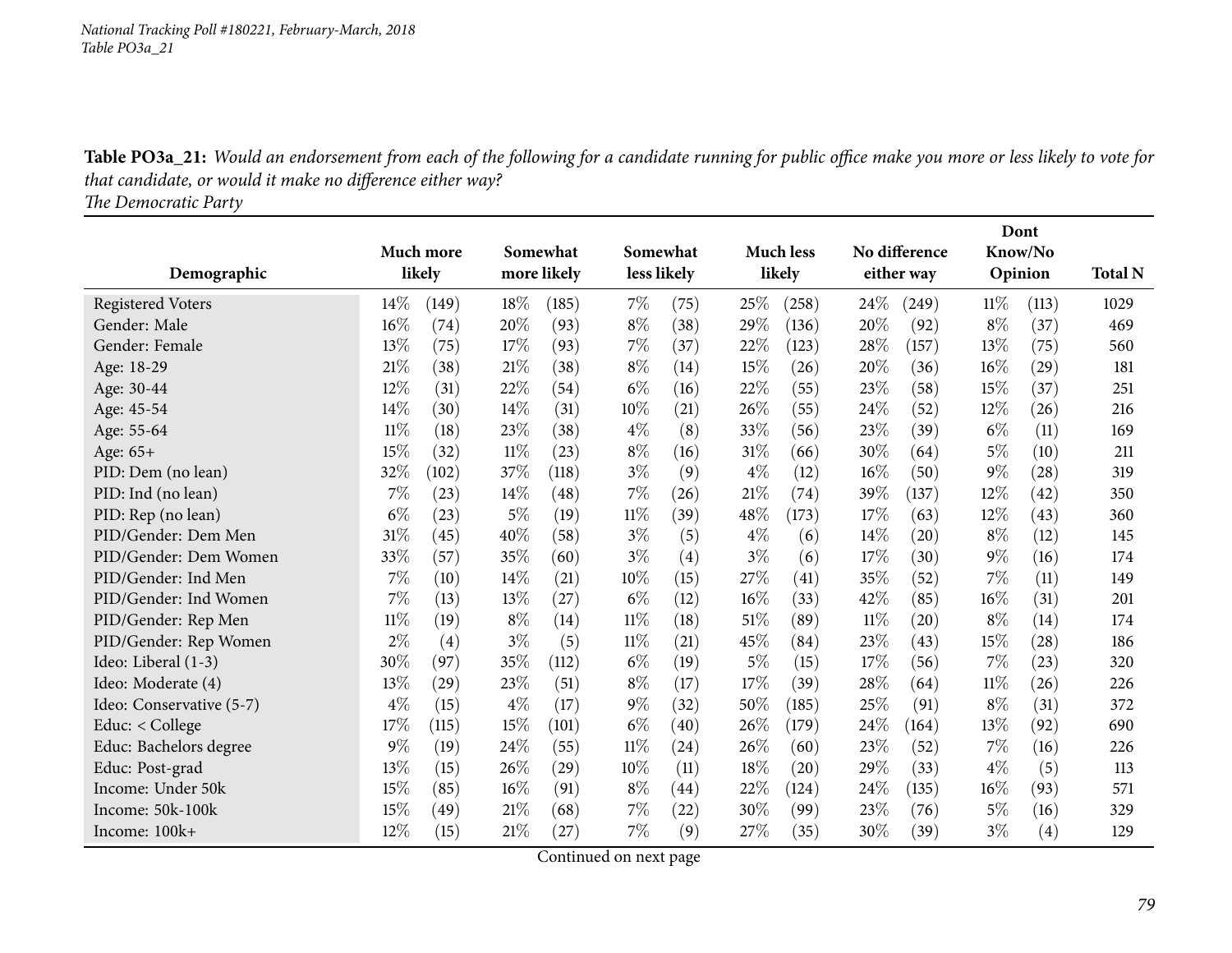Table PO3a\_21: Would an endorsement from each of the following for a candidate running for public office make you more or less likely to vote for *that candidate, or would it make no difference either way?*

*The Democratic Party*

|                               |           |       |        |             |        |             |        |                  |      |               |        | Dont               |                |
|-------------------------------|-----------|-------|--------|-------------|--------|-------------|--------|------------------|------|---------------|--------|--------------------|----------------|
|                               | Much more |       |        | Somewhat    |        | Somewhat    |        | <b>Much less</b> |      | No difference |        | Know/No            |                |
| Demographic                   | likely    |       |        | more likely |        | less likely |        | likely           |      | either way    |        | Opinion            | <b>Total N</b> |
| <b>Registered Voters</b>      | $14\%$    | (149) | 18\%   | (185)       | $7\%$  | (75)        | 25\%   | (258)            | 24%  | (249)         | $11\%$ | (113)              | 1029           |
| Ethnicity: White              | 12%       | (103) | 17%    | (143)       | $8\%$  | (67)        | 28%    | (235)            | 25%  | (215)         | 10%    | (89)               | 852            |
| Ethnicity: Hispanic           | 27%       | (24)  | 19%    | (17)        | $14\%$ | (13)        | 14\%   | (13)             | 12\% | (11)          | 14%    | (13)               | 91             |
| Ethnicity: Afr. Am.           | 31%       | (37)  | 25%    | (29)        | $3\%$  | (3)         | 10%    | (11)             | 17%  | (20)          | 14\%   | (16)               | 116            |
| Ethnicity: Other              | 15%       | (9)   | 22%    | (13)        | $7\%$  | (4)         | 20%    | (12)             | 24\% | (14)          | 12%    | (7)                | 60             |
| Relig: Protestant             | 12%       | (36)  | 16%    | (46)        | $7\%$  | (22)        | 34%    | (99)             | 24%  | (72)          | 7%     | $\left( 20\right)$ | 295            |
| Relig: Roman Catholic         | $11\%$    | (19)  | 22%    | (37)        | $9\%$  | (15)        | 21\%   | (36)             | 26\% | (44)          | $11\%$ | (19)               | 170            |
| Relig: Ath./Agn./None         | 12%       | (31)  | 22%    | (58)        | $8\%$  | (22)        | 20%    | (51)             | 26%  | (67)          | 12%    | (33)               | 263            |
| Relig: Something Else         | 21%       | (38)  | 17%    | (30)        | 7%     | (12)        | 19%    | (34)             | 25%  | (44)          | 11%    | $\left( 20\right)$ | 177            |
| Relig: Evangelical            | 15%       | (47)  | $11\%$ | (35)        | $6\%$  | (17)        | 36%    | (110)            | 20%  | (60)          | 12%    | (38)               | 307            |
| Relig: Non-Evang. Catholics   | 12%       | (33)  | 22%    | (62)        | $8\%$  | (24)        | 22%    | (63)             | 28%  | (78)          | $8\%$  | (22)               | 282            |
| Relig: All Christian          | 14%       | (79)  | 16%    | (97)        | $7\%$  | (41)        | 29%    | (173)            | 24\% | (138)         | 10%    | (60)               | 588            |
| Relig: All Non-Christian      | 16%       | (69)  | 20%    | (88)        | $8\%$  | (34)        | 19%    | (85)             | 25%  | (111)         | 12%    | (53)               | 440            |
| Community: Urban              | 21%       | (52)  | 23%    | (58)        | $6\%$  | (15)        | 14\%   | (36)             | 25%  | (64)          | $11\%$ | (27)               | 252            |
| Community: Suburban           | 13%       | (62)  | 18%    | (83)        | $7\%$  | (34)        | 26%    | (120)            | 27%  | (127)         | $8\%$  | (37)               | 463            |
| Community: Rural              | $11\%$    | (34)  | 14%    | (44)        | $8\%$  | (26)        | 33%    | (102)            | 19%  | (59)          | 15%    | (48)               | 313            |
| <b>Employ: Private Sector</b> | 15%       | (46)  | 21%    | (66)        | $8\%$  | (25)        | 25%    | (80)             | 21%  | (65)          | 10%    | (33)               | 314            |
| Employ: Government            | 19%       | (14)  | 16%    | (12)        | $7\%$  | (5)         | 26%    | (20)             | 28%  | (21)          | $5\%$  | (4)                | 76             |
| Employ: Self-Employed         | 18%       | (16)  | 28%    | (24)        | $6\%$  | (5)         | 21%    | (18)             | 24%  | (21)          | $4\%$  | (3)                | 87             |
| Employ: Homemaker             | $3\%$     | (2)   | 23%    | (18)        | 17%    | (14)        | 28\%   | (22)             | 16%  | (13)          | 13%    | (11)               | 80             |
| Employ: Retired               | 15%       | (38)  | 14%    | (35)        | $6\%$  | (16)        | 30%    | (74)             | 28%  | (70)          | $5\%$  | (12)               | 245            |
| Employ: Unemployed            | 12%       | (11)  | 12%    | (11)        | $4\%$  | (3)         | 22%    | (19)             | 20%  | (18)          | 30%    | (27)               | 90             |
| Employ: Other                 | 13%       | (11)  | $9\%$  | (8)         | $4\%$  | (4)         | 21%    | (18)             | 32%  | (28)          | 21%    | (19)               | 89             |
| Military HH: Yes              | 16%       | (30)  | 19%    | (34)        | $8\%$  | (14)        | 29%    | (51)             | 23%  | (42)          | $5\%$  | (10)               | 180            |
| Military HH: No               | 14%       | (119) | 18%    | (151)       | $7\%$  | (61)        | $24\%$ | (207)            | 24\% | (207)         | 12%    | (103)              | 849            |
| RD/WT: Right Direction        | $11\%$    | (48)  | 10%    | (44)        | $9\%$  | (39)        | 38%    | (163)            | 22%  | (95)          | $9\%$  | (38)               | 428            |
| RD/WT: Wrong Track            | 17%       | (101) | 23%    | (141)       | $6\%$  | (36)        | 16%    | (95)             | 26%  | (154)         | 12%    | (74)               | 600            |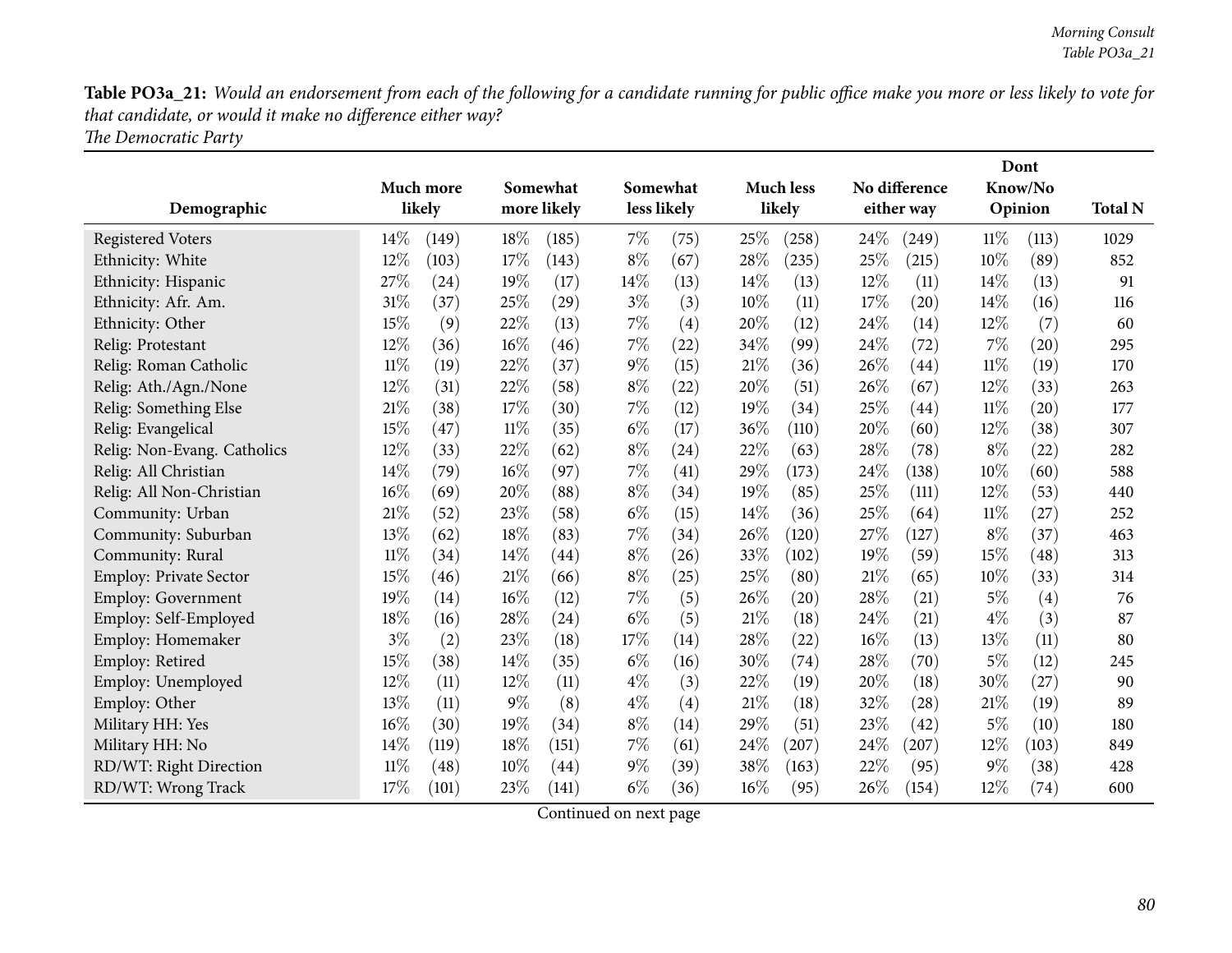Table PO3a\_21: Would an endorsement from each of the following for a candidate running for public office make you more or less likely to vote for *that candidate, or would it make no difference either way?*

*The Democratic Party*

|                                      |        |                    |        |                    |        |                    |        |                  |        |               |        | Dont               |                |
|--------------------------------------|--------|--------------------|--------|--------------------|--------|--------------------|--------|------------------|--------|---------------|--------|--------------------|----------------|
|                                      |        | Much more          |        | Somewhat           |        | Somewhat           |        | <b>Much less</b> |        | No difference |        | Know/No            |                |
| Demographic                          |        | likely             |        | more likely        |        | less likely        |        | likely           |        | either way    |        | Opinion            | <b>Total N</b> |
| <b>Registered Voters</b>             | $14\%$ | (149)              | 18\%   | (185)              | $7\%$  | (75)               | 25%    | (258)            | $24\%$ | (249)         | $11\%$ | (113)              | 1029           |
| <b>Strongly Approve</b>              | 16%    | (38)               | $6\%$  | (13)               | $5\%$  | (11)               | $54\%$ | (125)            | $14\%$ | (31)          | $6\%$  | (13)               | 231            |
| Somewhat Approve                     | $4\%$  | (10)               | $8\%$  | $\left( 20\right)$ | 13\%   | (32)               | 33\%   | (84)             | 33\%   | (84)          | $11\%$ | (27)               | 258            |
| Somewhat Disapprove                  | 5%     | (5)                | 23\%   | (27)               | $12\%$ | (14)               | 15%    | (18)             | $36\%$ | (43)          | $10\%$ | (12)               | 119            |
| <b>Strongly Disapprove</b>           | 25%    | (93)               | 32%    | (120)              | $3\%$  | (12)               | $8\%$  | (29)             | $20\%$ | (76)          | $11\%$ | (41)               | 371            |
| Dont Know / No Opinion               | $5\%$  | (3)                | 10%    | (5)                | $11\%$ | (6)                | $5\%$  | (3)              | $31\%$ | (16)          | 37%    | (19)               | 50             |
| #1 Issue: Economy                    | $13\%$ | (38)               | 18%    | (53)               | $8\%$  | (25)               | 29\%   | (87)             | 22\%   | (65)          | $10\%$ | (30)               | 298            |
| #1 Issue: Security                   | $6\%$  | (13)               | 11%    | (23)               | $6\%$  | (13)               | 39\%   | (80)             | $26\%$ | (54)          | $10\%$ | (21)               | 204            |
| #1 Issue: Health Care                | 15%    | (23)               | 24\%   | (37)               | $9\%$  | (13)               | $14\%$ | (21)             | 31%    | (47)          | $8\%$  | (13)               | 155            |
| #1 Issue: Medicare / Social Security | 18%    | (27)               | $14\%$ | (21)               | $8\%$  | (13)               | $24\%$ | (38)             | 25%    | (39)          | 11%    | (18)               | 155            |
| #1 Issue: Women's Issues             | 31%    | (18)               | 23\%   | (13)               | $5\%$  | (3)                | $16\%$ | (9)              | $11\%$ | (6)           | 14%    | (8)                | 57             |
| #1 Issue: Education                  | 16%    | (12)               | 32\%   | (25)               | $4\%$  | (3)                | $9\%$  | (7)              | 22\%   | (17)          | 17\%   | (13)               | 77             |
| 2016 Vote: Democrat Hillary Clinton  | 27%    | (88)               | 37\%   | (123)              | $4\%$  | (13)               | 7%     | (23)             | 21%    | (67)          | $4\%$  | (14)               | 328            |
| 2016 Vote: Republican Donald Trump   | $7\%$  | (26)               | $5\%$  | (19)               | $10\%$ | (40)               | 47\%   | (185)            | 25\%   | (100)         | 7%     | $\left( 28\right)$ | 397            |
| 2016 Vote: Someone else              | $7\%$  | (7)                | 13\%   | (13)               | $7\%$  | (8)                | 20%    | (21)             | 35\%   | (37)          | 18%    | (19)               | 104            |
| 2012 Vote: Barack Obama              | 24\%   | (89)               | 30%    | (114)              | $5\%$  | $\left( 20\right)$ | 7%     | (28)             | 25\%   | (93)          | $9\%$  | (32)               | 377            |
| 2012 Vote: Mitt Romney               | 5%     | (14)               | $4\%$  | (12)               | $10\%$ | (31)               | 51%    | (158)            | 23\%   | (71)          | $7\%$  | (22)               | 309            |
| 2012 Vote: Other                     | $1\%$  | (1)                | 5%     | (3)                | $5\%$  | (3)                | 40\%   | (26)             | 40\%   | (26)          | $9\%$  | (6)                | 64             |
| 2012 Vote: Didn't Vote               | $16\%$ | $\left( 44\right)$ | 20%    | (56)               | $8\%$  | (21)               | 17%    | (47)             | 21%    | (60)          | 19%    | (52)               | 280            |
| 4-Region: Northeast                  | $8\%$  | (15)               | 25\%   | (45)               | $8\%$  | (15)               | 27%    | (49)             | 22%    | (40)          | $10\%$ | (18)               | 183            |
| 4-Region: Midwest                    | 13%    | (33)               | 20%    | (48)               | $8\%$  | (19)               | 19%    | (47)             | $28\%$ | (67)          | $12\%$ | (29)               | 243            |
| 4-Region: South                      | 18%    | (66)               | $14\%$ | (51)               | $7\%$  | (27)               | $26\%$ | (98)             | $26\%$ | (97)          | $9\%$  | (35)               | 374            |
| 4-Region: West                       | 15%    | (35)               | 18%    | (41)               | $6\%$  | (14)               | 28%    | (64)             | 19%    | (44)          | 13%    | (30)               | 228            |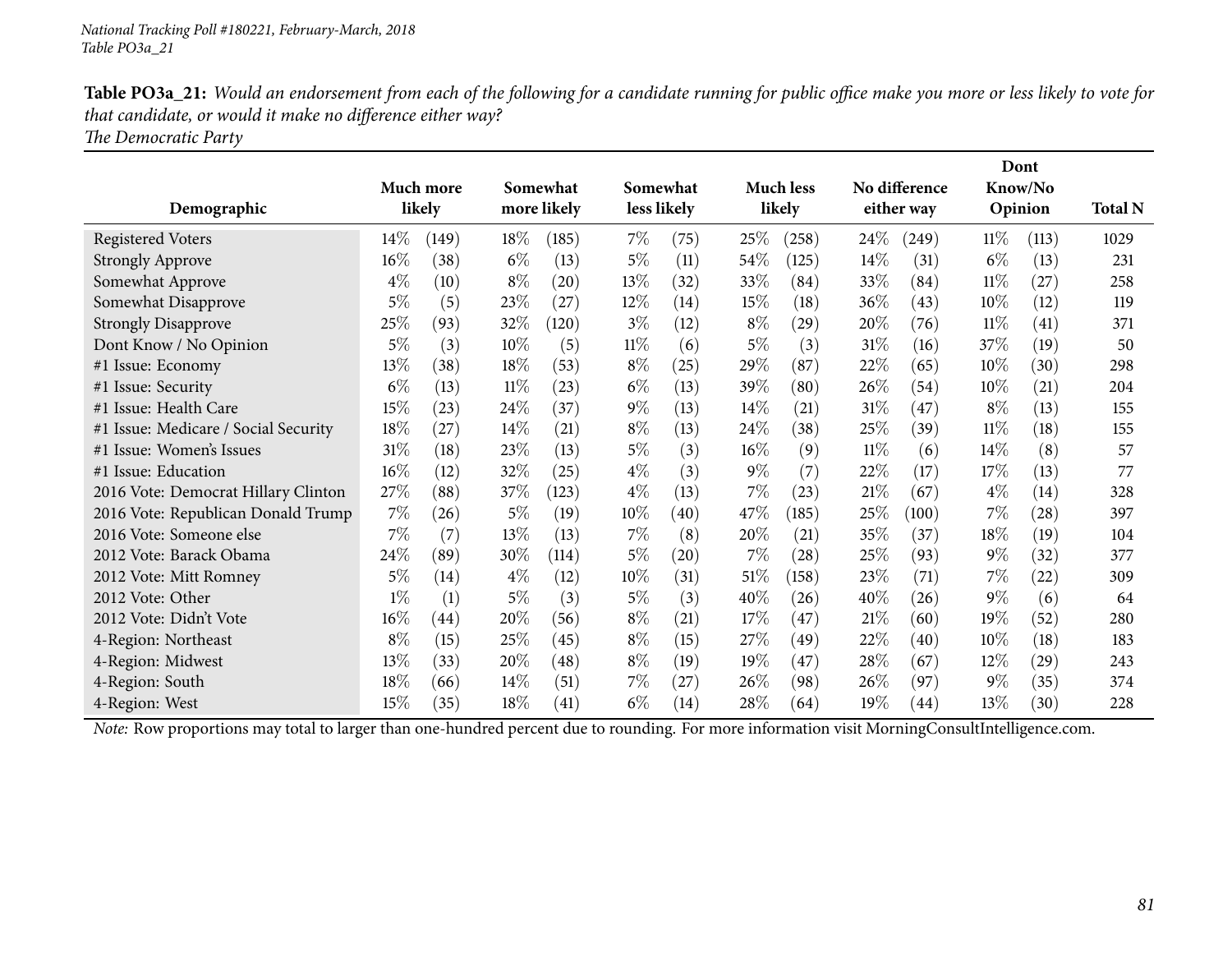Table PO3a\_22: Would an endorsement from each of the following for a candidate running for public office make you more or less likely to vote for *that candidate, or would it make no difference either way?*

*The Libertarian Party*

|                          |           |      |        |             |        |                    |       |                  |      |               |       | Dont    |                |
|--------------------------|-----------|------|--------|-------------|--------|--------------------|-------|------------------|------|---------------|-------|---------|----------------|
|                          | Much more |      |        | Somewhat    |        | Somewhat           |       | <b>Much less</b> |      | No difference |       | Know/No |                |
| Demographic              | likely    |      |        | more likely |        | less likely        |       | likely           |      | either way    |       | Opinion | <b>Total N</b> |
| <b>Registered Voters</b> | $7\%$     | (76) | $10\%$ | (103)       | $9\%$  | (87)               | 20%   | (205)            | 36\% | (360)         | 18%   | (183)   | 1012           |
| Gender: Male             | 11%       | (52) | 12%    | (58)        | $11\%$ | (52)               | 23%   | (111)            | 27\% | (128)         | 16%   | (77)    | 479            |
| Gender: Female           | $4\%$     | (24) | $8\%$  | (45)        | $6\%$  | (34)               | 18%   | (93)             | 44\% | (232)         | 20%   | (105)   | 533            |
| Age: 18-29               | $8\%$     | (16) | 16%    | (31)        | $14\%$ | (26)               | $9\%$ | (18)             | 26\% | (49)          | 27%   | (51)    | 191            |
| Age: 30-44               | $8\%$     | (20) | 12%    | (29)        | 7%     | (16)               | 15%   | (37)             | 36%  | (88)          | 22%   | (55)    | 245            |
| Age: 45-54               | 10%       | (19) | $8\%$  | (15)        | $9\%$  | (18)               | 17%   | (33)             | 42%  | (83)          | 13%   | (26)    | 195            |
| Age: 55-64               | $6\%$     | (11) | 7%     | (12)        | $7\%$  | (12)               | 30%   | (51)             | 40%  | (68)          | 11%   | (18)    | 173            |
| Age: 65+                 | $5\%$     | (10) | $7\%$  | (15)        | $7\%$  | (15)               | 31%   | (65)             | 34\% | (72)          | 16%   | (33)    | 209            |
| PID: Dem (no lean)       | $8\%$     | (28) | $11\%$ | (35)        | $7\%$  | (22)               | 20%   | (66)             | 33%  | (110)         | 21%   | (69)    | 330            |
| PID: Ind (no lean)       | 7%        | (26) | 10%    | (36)        | $9\%$  | (33)               | 14%   | (52)             | 40%  | (144)         | 19%   | (69)    | 359            |
| PID: Rep (no lean)       | 7%        | (22) | 10%    | (32)        | 10%    | (32)               | 27%   | (87)             | 33%  | (106)         | 14%   | (44)    | 323            |
| PID/Gender: Dem Men      | 16%       | (26) | 12%    | (20)        | $6\%$  | (10)               | 23%   | (38)             | 24\% | (39)          | 18%   | (29)    | 162            |
| PID/Gender: Dem Women    | $1\%$     | (2)  | $9\%$  | (15)        | 7%     | (12)               | 17%   | (29)             | 42%  | (71)          | 23%   | (39)    | 168            |
| PID/Gender: Ind Men      | 7%        | (11) | $13\%$ | (21)        | $14\%$ | $^{(22)}$          | 16%   | (26)             | 32\% | (51)          | 17%   | (27)    | 158            |
| PID/Gender: Ind Women    | 7%        | (14) | $7\%$  | (15)        | $6\%$  | (12)               | 13%   | (26)             | 46\% | (92)          | 21%   | (42)    | 201            |
| PID/Gender: Rep Men      | $9\%$     | (15) | 11%    | (17)        | 13%    | (21)               | 30\%  | (48)             | 24\% | (38)          | 13%   | (21)    | 159            |
| PID/Gender: Rep Women    | $4\%$     | (7)  | 9%     | (15)        | $7\%$  | (11)               | 24%   | (39)             | 42%  | (68)          | 14\%  | (23)    | 164            |
| Ideo: Liberal (1-3)      | 14%       | (48) | 14%    | (48)        | $9\%$  | (31)               | 17%   | (57)             | 32%  | (107)         | 14%   | (48)    | 339            |
| Ideo: Moderate (4)       | $4\%$     | (10) | $7\%$  | (16)        | $12\%$ | (27)               | 15%   | (34)             | 45%  | (100)         | 17%   | (37)    | 224            |
| Ideo: Conservative (5-7) | $4\%$     | (13) | 9%     | (33)        | $8\%$  | $\left( 28\right)$ | 27%   | (97)             | 36%  | (129)         | 16%   | (57)    | 357            |
| Educ: $<$ College        | $9\%$     | (62) | $9\%$  | (61)        | $8\%$  | (54)               | 19%   | (128)            | 33%  | (219)         | 22%   | (149)   | 674            |
| Educ: Bachelors degree   | $4\%$     | (8)  | $11\%$ | (23)        | $9\%$  | (20)               | 21%   | (46)             | 44\% | (95)          | 11%   | (23)    | 216            |
| Educ: Post-grad          | $5\%$     | (6)  | 15%    | (18)        | 10%    | (12)               | 25%   | (30)             | 37%  | (46)          | $8\%$ | (10)    | 123            |
| Income: Under 50k        | 7%        | (39) | $10\%$ | (53)        | $8\%$  | (45)               | 18%   | (93)             | 32%  | (170)         | 25%   | (130)   | 530            |
| Income: 50k-100k         | 10%       | (33) | 11%    | (36)        | 10%    | (35)               | 24%   | (80)             | 33%  | (111)         | 12%   | (40)    | 336            |
| Income: 100k+            | $3\%$     | (4)  | 9%     | (13)        | $5\%$  | (7)                | 21%   | (31)             | 54\% | (79)          | $8\%$ | (12)    | 147            |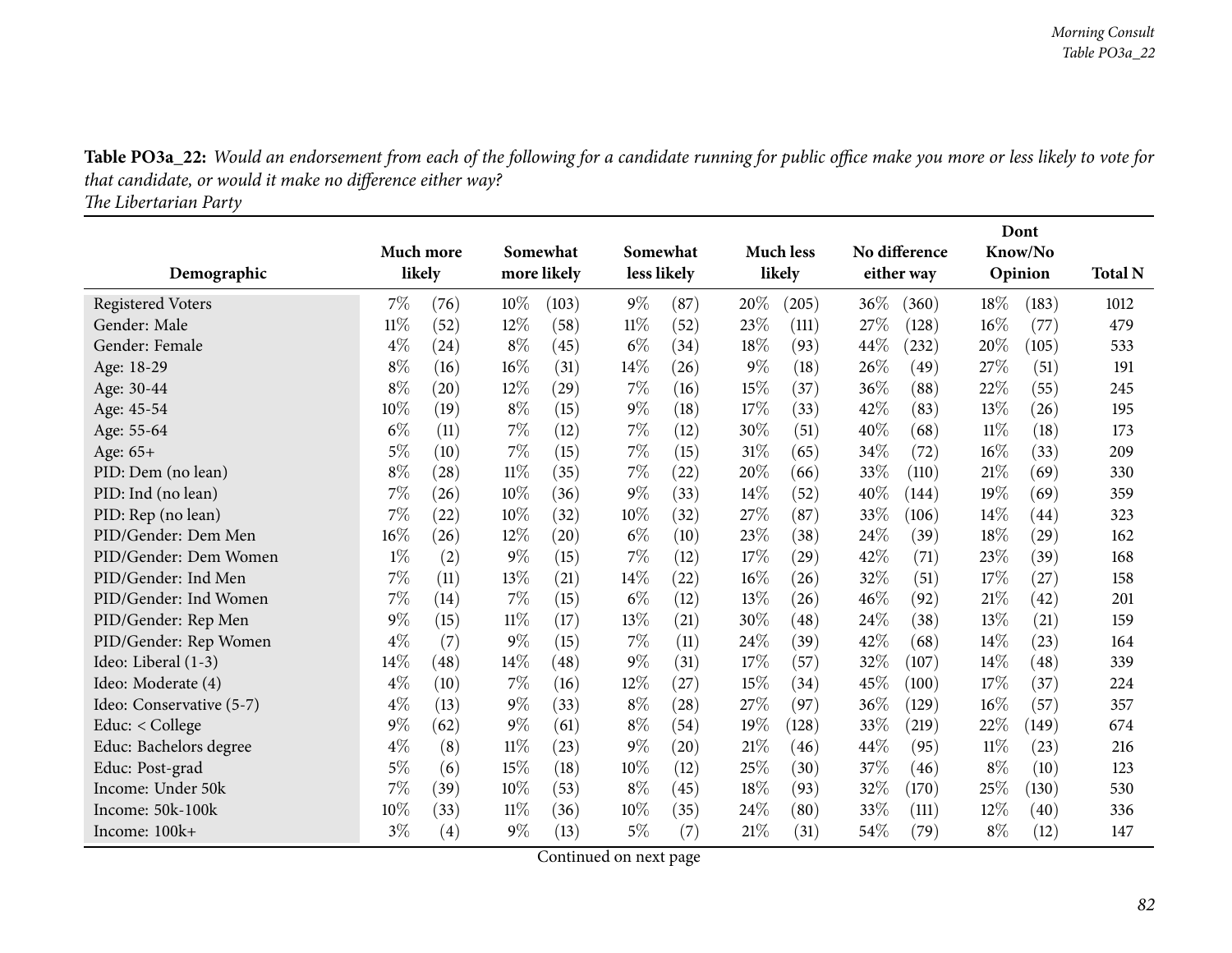Table PO3a\_22: Would an endorsement from each of the following for a candidate running for public office make you more or less likely to vote for *that candidate, or would it make no difference either way?*

*The Libertarian Party*

|                               |           |                    |        |             |        |             |     |                  |        |                    |        | Dont    |                |
|-------------------------------|-----------|--------------------|--------|-------------|--------|-------------|-----|------------------|--------|--------------------|--------|---------|----------------|
|                               | Much more |                    |        | Somewhat    |        | Somewhat    |     | <b>Much less</b> |        | No difference      |        | Know/No |                |
| Demographic                   | likely    |                    |        | more likely |        | less likely |     | likely           |        | either way         |        | Opinion | <b>Total N</b> |
| <b>Registered Voters</b>      | 7%        | (76)               | 10%    | (103)       | $9\%$  | (87)        | 20% | (205)            | 36\%   | (360)              | 18%    | (183)   | 1012           |
| Ethnicity: White              | 7%        | (59)               | 10%    | (81)        | $9\%$  | (70)        | 21% | (172)            | 38%    | (309)              | 15%    | (124)   | 815            |
| Ethnicity: Hispanic           | 20%       | (17)               | 17%    | (15)        | 15%    | (13)        | 15% | (13)             | 22%    | (19)               | 12%    | (10)    | 87             |
| Ethnicity: Afr. Am.           | 9%        | (13)               | $9\%$  | (14)        | 7%     | (11)        | 16% | (23)             | 27%    | (38)               | 31%    | (45)    | 144            |
| Ethnicity: Other              | $6\%$     | (4)                | 15%    | (8)         | $12\%$ | (7)         | 17% | (9)              | 25%    | (13)               | 25%    | (14)    | 54             |
| Relig: Protestant             | 9%        | (23)               | $11\%$ | (30)        | $8\%$  | (20)        | 24% | (64)             | 35%    | (95)               | 14%    | (37)    | 269            |
| Relig: Roman Catholic         | $6\%$     | (12)               | $9\%$  | (16)        | $11\%$ | (20)        | 24% | (43)             | 37%    | (66)               | 12%    | (22)    | 178            |
| Relig: Ath./Agn./None         | $4\%$     | (13)               | $9\%$  | (27)        | $8\%$  | (24)        | 19% | (55)             | 39%    | (112)              | 21%    | (60)    | 289            |
| Relig: Something Else         | $11\%$    | (17)               | 13%    | (20)        | $8\%$  | (13)        | 16% | (25)             | 35%    | (53)               | 17%    | (26)    | 154            |
| Relig: Evangelical            | 10%       | (29)               | $9\%$  | (27)        | $8\%$  | (24)        | 19% | (55)             | 33%    | (98)               | 22%    | (65)    | 298            |
| Relig: Non-Evang. Catholics   | 7%        | (18)               | $11\%$ | (29)        | 10%    | (26)        | 26% | (70)             | 36%    | (98)               | $11\%$ | (31)    | 271            |
| Relig: All Christian          | $8\%$     | (47)               | 10%    | (56)        | 9%     | (50)        | 22% | (125)            | 34%    | (195)              | 17%    | (96)    | 569            |
| Relig: All Non-Christian      | 7%        | (29)               | $11\%$ | (47)        | $8\%$  | (37)        | 18% | (79)             | 37%    | (165)              | 20%    | (87)    | 444            |
| Community: Urban              | 10%       | (26)               | $9\%$  | (23)        | $8\%$  | (20)        | 21% | (52)             | 32%    | (81)               | 20%    | (51)    | 253            |
| Community: Suburban           | $6\%$     | (27)               | 10%    | (48)        | 7%     | (32)        | 20% | (95)             | 40%    | (187)              | 17%    | (78)    | 468            |
| Community: Rural              | $8\%$     | (23)               | $11\%$ | (31)        | 12%    | (34)        | 20% | (58)             | 32%    | (92)               | 18%    | (53)    | 291            |
| <b>Employ: Private Sector</b> | 9%        | (27)               | 10%    | (31)        | $8\%$  | (24)        | 18% | (54)             | 41\%   | (123)              | 15%    | (45)    | 304            |
| Employ: Government            | 15%       | (14)               | 19%    | (19)        | $11\%$ | (11)        | 14% | (14)             | $31\%$ | (30)               | 10%    | (9)     | 98             |
| Employ: Self-Employed         | 12%       | (9)                | 15%    | (11)        | 7%     | (5)         | 23% | (17)             | 34%    | (26)               | $9\%$  | (7)     | 76             |
| Employ: Homemaker             | 7%        | (6)                | 7%     | (6)         | $11\%$ | (9)         | 18% | (14)             | 36\%   | $\left( 29\right)$ | $21\%$ | (16)    | 79             |
| Employ: Retired               | $3\%$     | (8)                | 7%     | (16)        | $8\%$  | (19)        | 30% | (72)             | 35%    | (83)               | 16%    | (39)    | 237            |
| Employ: Unemployed            | $3\%$     | (3)                | $4\%$  | (4)         | $8\%$  | (8)         | 19% | (18)             | 25%    | (23)               | $40\%$ | (38)    | 93             |
| Employ: Other                 | $6\%$     | (5)                | 7%     | (6)         | $4\%$  | (3)         | 16% | (14)             | 39%    | (32)               | 28%    | (23)    | 83             |
| Military HH: Yes              | $11\%$    | $\left( 20\right)$ | 14%    | (26)        | 10%    | (18)        | 22% | (41)             | 29%    | (56)               | 15%    | (28)    | 189            |
| Military HH: No               | 7%        | (56)               | $9\%$  | (77)        | $8\%$  | (69)        | 20% | (163)            | 37\%   | (305)              | 19%    | (154)   | 823            |
| RD/WT: Right Direction        | 10%       | (40)               | 11%    | (45)        | 12%    | (51)        | 21% | (85)             | 27%    | (108)              | 19%    | (78)    | 407            |
| RD/WT: Wrong Track            | $6\%$     | (36)               | 10%    | (58)        | $6\%$  | (36)        | 20% | (120)            | 42\%   | (252)              | 17%    | (104)   | 606            |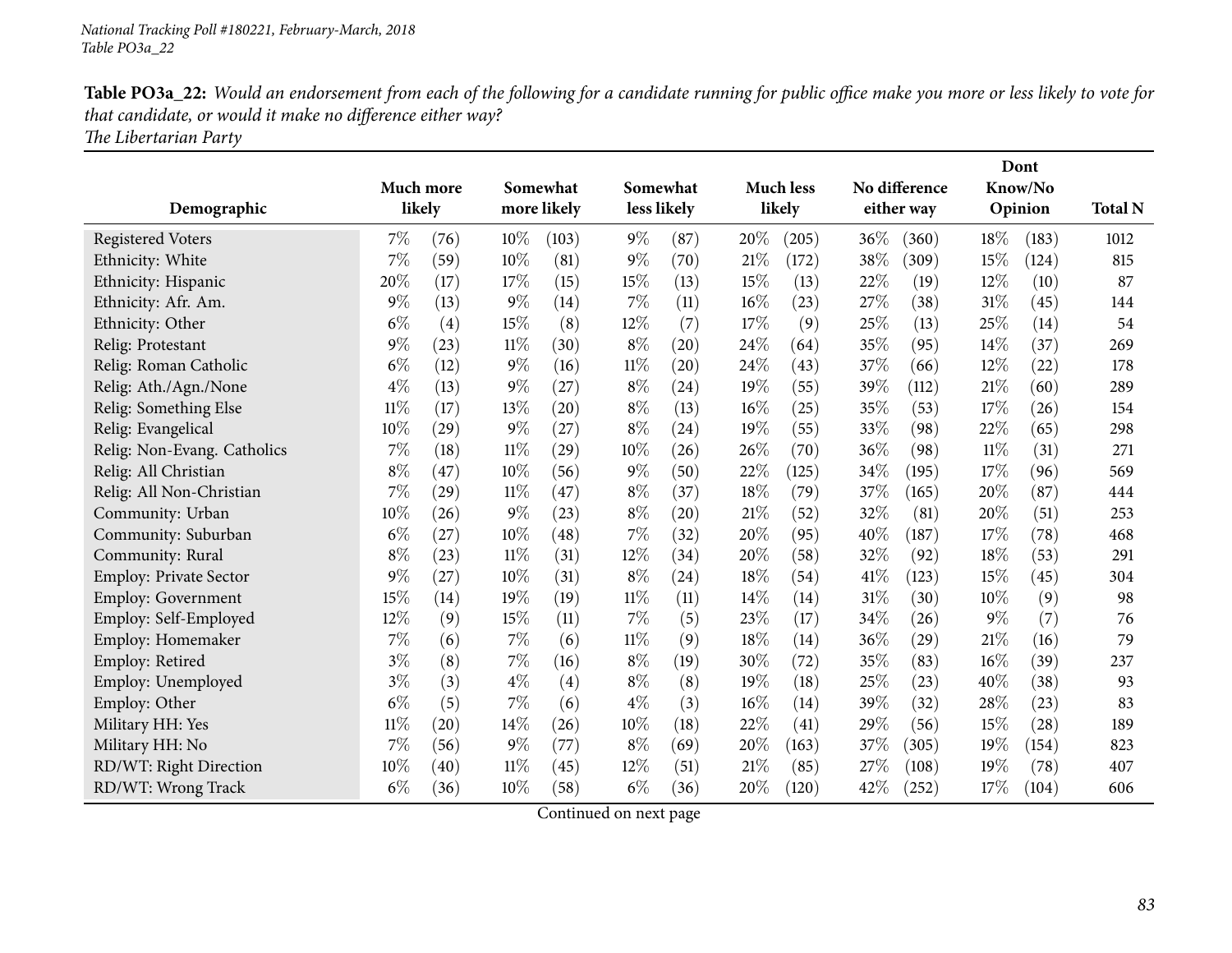Table PO3a\_22: Would an endorsement from each of the following for a candidate running for public office make you more or less likely to vote for *that candidate, or would it make no difference either way?*

*The Libertarian Party*

|                                      |        |           |        |                    |        |                    |        |                  |        |               |        | Dont               |                |
|--------------------------------------|--------|-----------|--------|--------------------|--------|--------------------|--------|------------------|--------|---------------|--------|--------------------|----------------|
|                                      |        | Much more |        | Somewhat           |        | Somewhat           |        | <b>Much less</b> |        | No difference |        | Know/No            |                |
| Demographic                          |        | likely    |        | more likely        |        | less likely        |        | likely           |        | either way    |        | Opinion            | <b>Total N</b> |
| <b>Registered Voters</b>             | $7\%$  | (76)      | $10\%$ | (103)              | $9\%$  | (87)               | $20\%$ | (205)            | $36\%$ | (360)         | $18\%$ | (183)              | 1012           |
| <b>Strongly Approve</b>              | 16%    | (34)      | $10\%$ | (22)               | $4\%$  | (9)                | 31%    | (65)             | 27\%   | (57)          | $11\%$ | (24)               | 212            |
| Somewhat Approve                     | $6\%$  | (13)      | $10\%$ | (25)               | $12\%$ | $\left( 29\right)$ | 15%    | (35)             | 38\%   | (89)          | 19%    | (44)               | 235            |
| Somewhat Disapprove                  | 7%     | (10)      | $11\%$ | (16)               | $14\%$ | (19)               | $13\%$ | (19)             | 41%    | (59)          | $14\%$ | $\left( 20\right)$ | 143            |
| <b>Strongly Disapprove</b>           | $4\%$  | (17)      | $9\%$  | (33)               | $7\%$  | (25)               | 21%    | (81)             | 39%    | (149)         | 20%    | (77)               | 384            |
| #1 Issue: Economy                    | 7%     | (21)      | $15\%$ | (45)               | $9\%$  | (28)               | $19\%$ | (56)             | 37\%   | (110)         | $14\%$ | (41)               | 301            |
| #1 Issue: Security                   | $9\%$  | (14)      | $7\%$  | (11)               | $7\%$  | (11)               | 24\%   | (39)             | 37\%   | (59)          | $16\%$ | (26)               | 160            |
| #1 Issue: Health Care                | $3\%$  | (5)       | $9\%$  | (14)               | $10\%$ | (15)               | 22%    | (34)             | 39%    | (61)          | 17%    | (26)               | 155            |
| #1 Issue: Medicare / Social Security | $8\%$  | (13)      | $6\%$  | (10)               | $7\%$  | (13)               | 22\%   | (38)             | 31%    | (52)          | 26%    | (45)               | 170            |
| #1 Issue: Women's Issues             | $10\%$ | (6)       | 18%    | (10)               | $7\%$  | $\left( 4\right)$  | $6\%$  | (4)              | 35%    | (20)          | 25\%   | (14)               | 58             |
| #1 Issue: Education                  | 12%    | (10)      | $6\%$  | (5)                | $9\%$  | (7)                | 15%    | (12)             | 34\%   | (26)          | 24\%   | (19)               | 79             |
| 2016 Vote: Democrat Hillary Clinton  | $4\%$  | (12)      | $10\%$ | (34)               | $8\%$  | (27)               | 19%    | (66)             | 42\%   | (145)         | 17%    | (58)               | 343            |
| 2016 Vote: Republican Donald Trump   | $8\%$  | (30)      | $11\%$ | (40)               | $8\%$  | (31)               | 26\%   | (95)             | 34\%   | (128)         | 13\%   | (48)               | 372            |
| 2016 Vote: Someone else              | $6\%$  | (6)       | 15%    | (16)               | $7\%$  | (7)                | 17%    | (18)             | 43\%   | (44)          | $12\%$ | (12)               | 102            |
| 2012 Vote: Barack Obama              | 5%     | (21)      | $10\%$ | (39)               | $8\%$  | (33)               | $22\%$ | (88)             | 39%    | (154)         | $16\%$ | (65)               | 399            |
| 2012 Vote: Mitt Romney               | $6\%$  | (17)      | $10\%$ | $\left( 28\right)$ | $7\%$  | (19)               | $27\%$ | (76)             | 37\%   | (102)         | 13\%   | (36)               | 278            |
| 2012 Vote: Other                     | $3\%$  | (1)       | $7\%$  | (4)                | $2\%$  | (1)                | $14\%$ | (7)              | 58\%   | (31)          | 17\%   | (9)                | 54             |
| 2012 Vote: Didn't Vote               | 13\%   | (37)      | $11\%$ | (32)               | $12\%$ | (34)               | $12\%$ | (33)             | 26\%   | (73)          | 26%    | (73)               | 282            |
| 4-Region: Northeast                  | $3\%$  | (5)       | $9\%$  | (15)               | $9\%$  | (16)               | 25\%   | (44)             | 37\%   | (66)          | 17\%   | (31)               | 177            |
| 4-Region: Midwest                    | $6\%$  | (15)      | $11\%$ | (26)               | $10\%$ | (23)               | $16\%$ | (37)             | 41%    | (97)          | 17%    | (41)               | 238            |
| 4-Region: South                      | $11\%$ | (42)      | $10\%$ | (39)               | $8\%$  | (31)               | 21%    | (82)             | 32%    | (125)         | $19\%$ | (75)               | 394            |
| 4-Region: West                       | 7%     | (14)      | $11\%$ | (22)               | $9\%$  | (17)               | 20%    | (41)             | 36\%   | (73)          | 18%    | (36)               | 203            |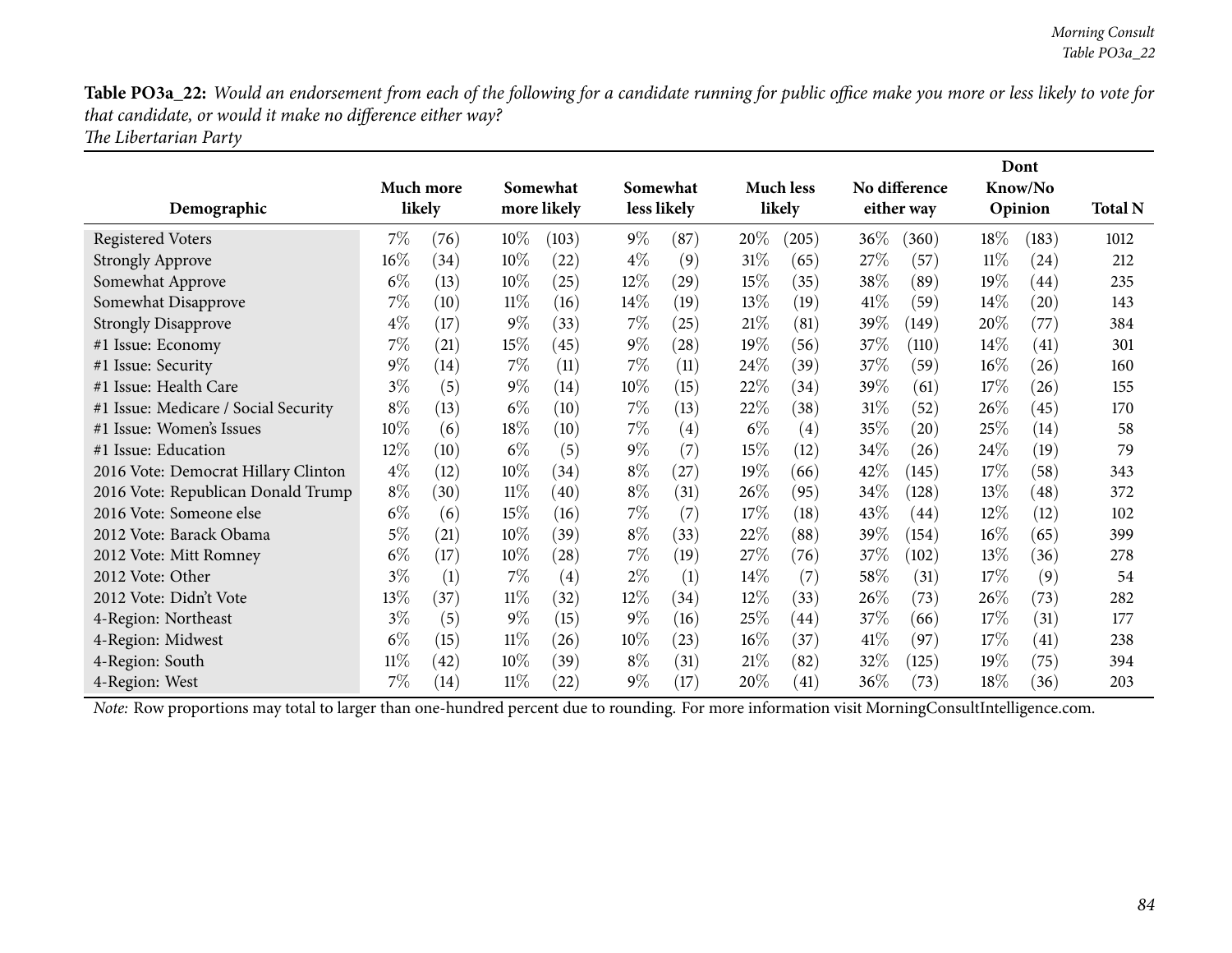Table PO3a\_23: Would an endorsement from each of the following for a candidate running for public office make you more or less likely to vote for *that candidate, or would it make no difference either way?*

*The Green Party*

|                          |        |           |        |             |        |                    |       |                    |        |                    |        | Dont    |                |
|--------------------------|--------|-----------|--------|-------------|--------|--------------------|-------|--------------------|--------|--------------------|--------|---------|----------------|
|                          |        | Much more |        | Somewhat    |        | Somewhat           |       | <b>Much less</b>   |        | No difference      |        | Know/No |                |
| Demographic              | likely |           |        | more likely |        | less likely        |       | likely             |        | either way         |        | Opinion | <b>Total N</b> |
| <b>Registered Voters</b> | 7%     | (79)      | $11\%$ | (121)       | $8\%$  | (86)               | 16%   | (179)              | $36\%$ | (394)              | 21%    | (234)   | 1093           |
| Gender: Male             | $11\%$ | (56)      | 13%    | (70)        | $9\%$  | (47)               | 21%   | (109)              | 31%    | (164)              | $14\%$ | (75)    | 521            |
| Gender: Female           | $4\%$  | (23)      | $9\%$  | (51)        | 7%     | (39)               | 12%   | (69)               | 40\%   | (230)              | 28%    | (159)   | 572            |
| Age: 18-29               | 12%    | (24)      | 10%    | (19)        | $8\%$  | (15)               | 14\%  | (27)               | 27%    | $\left( 51\right)$ | 29%    | (56)    | 192            |
| Age: 30-44               | $6\%$  | (16)      | 15%    | (40)        | $9\%$  | (25)               | 11%   | (30)               | 35%    | (96)               | 23%    | (64)    | 270            |
| Age: 45-54               | 10%    | (21)      | 7%     | (14)        | $6\%$  | (12)               | 15%   | (31)               | 41\%   | (87)               | 22%    | (46)    | 210            |
| Age: 55-64               | $5\%$  | (10)      | 12%    | $^{(22)}$   | $6\%$  | (12)               | 22%   | (42)               | 41\%   | (78)               | 13%    | (25)    | 189            |
| Age: $65+$               | $4\%$  | (9)       | 12%    | (27)        | 10%    | (22)               | 21%   | (48)               | 35\%   | (82)               | 19%    | (44)    | 232            |
| PID: Dem (no lean)       | 10%    | (35)      | 14%    | (52)        | $9\%$  | (32)               | 15%   | (53)               | 30%    | (110)              | 22%    | (80)    | 362            |
| PID: Ind (no lean)       | 7%     | (25)      | $12\%$ | (45)        | $4\%$  | (17)               | 14\%  | (52)               | 42%    | (162)              | 21%    | (81)    | 382            |
| PID: Rep (no lean)       | 5%     | (18)      | 7%     | (25)        | $11\%$ | (37)               | 21%   | (74)               | 35%    | (121)              | 21%    | (73)    | 349            |
| PID/Gender: Dem Men      | 16%    | (28)      | $17\%$ | (30)        | $11\%$ | $\left( 20\right)$ | 16%   | $\left( 29\right)$ | 25\%   | $\left( 44\right)$ | 15%    | (27)    | 178            |
| PID/Gender: Dem Women    | $4\%$  | (7)       | 12%    | (22)        | 7%     | (12)               | 13%   | (23)               | 36%    | (66)               | 29%    | (53)    | 184            |
| PID/Gender: Ind Men      | 7%     | (13)      | 14%    | (24)        | $3\%$  | (6)                | 20%   | (33)               | 44%    | (74)               | 11%    | (19)    | 168            |
| PID/Gender: Ind Women    | $6\%$  | (13)      | 10%    | (21)        | $5\%$  | (11)               | $9\%$ | (19)               | 41\%   | (88)               | 29%    | (62)    | 214            |
| PID/Gender: Rep Men      | $8\%$  | (15)      | $9\%$  | (16)        | $12\%$ | (21)               | 27%   | (47)               | 26%    | (46)               | 17%    | (30)    | 175            |
| PID/Gender: Rep Women    | $2\%$  | (4)       | $5\%$  | (8)         | $9\%$  | (15)               | 16%   | (28)               | 43%    | (76)               | 25%    | (43)    | 174            |
| Ideo: Liberal (1-3)      | 17%    | (63)      | 19%    | (71)        | $8\%$  | (29)               | 10%   | (38)               | 28%    | (105)              | 17%    | (62)    | 368            |
| Ideo: Moderate (4)       | $2\%$  | (4)       | $7\%$  | (16)        | $10\%$ | (23)               | 19%   | (44)               | 43%    | (102)              | 20%    | (48)    | 236            |
| Ideo: Conservative (5-7) | $3\%$  | (10)      | 7%     | (26)        | $8\%$  | (30)               | 22%   | (82)               | 40%    | (151)              | 20%    | (77)    | 377            |
| Educ: < College          | $9\%$  | (63)      | $9\%$  | (67)        | $7\%$  | (50)               | 16%   | (116)              | 34%    | (248)              | 26%    | (193)   | 737            |
| Educ: Bachelors degree   | $4\%$  | (8)       | 12%    | (27)        | $8\%$  | (19)               | 17%   | (38)               | 47%    | (105)              | 13%    | (29)    | 226            |
| Educ: Post-grad          | $6\%$  | (7)       | 21%    | (28)        | $13\%$ | (17)               | 19%   | (25)               | 31%    | (41)               | 10%    | (13)    | 131            |
| Income: Under 50k        | 7%     | (44)      | $11\%$ | (64)        | $8\%$  | (49)               | 16%   | (92)               | 29%    | (170)              | 29%    | (167)   | 586            |
| Income: 50k-100k         | $8\%$  | (29)      | 11%    | (38)        | 7%     | $\left( 24\right)$ | 17%   | (61)               | 44%    | (155)              | 13%    | (45)    | 351            |
| Income: 100k+            | $4\%$  | (6)       | 13%    | (20)        | $8\%$  | (13)               | 17%   | (26)               | 44\%   | (69)               | 14%    | (23)    | 156            |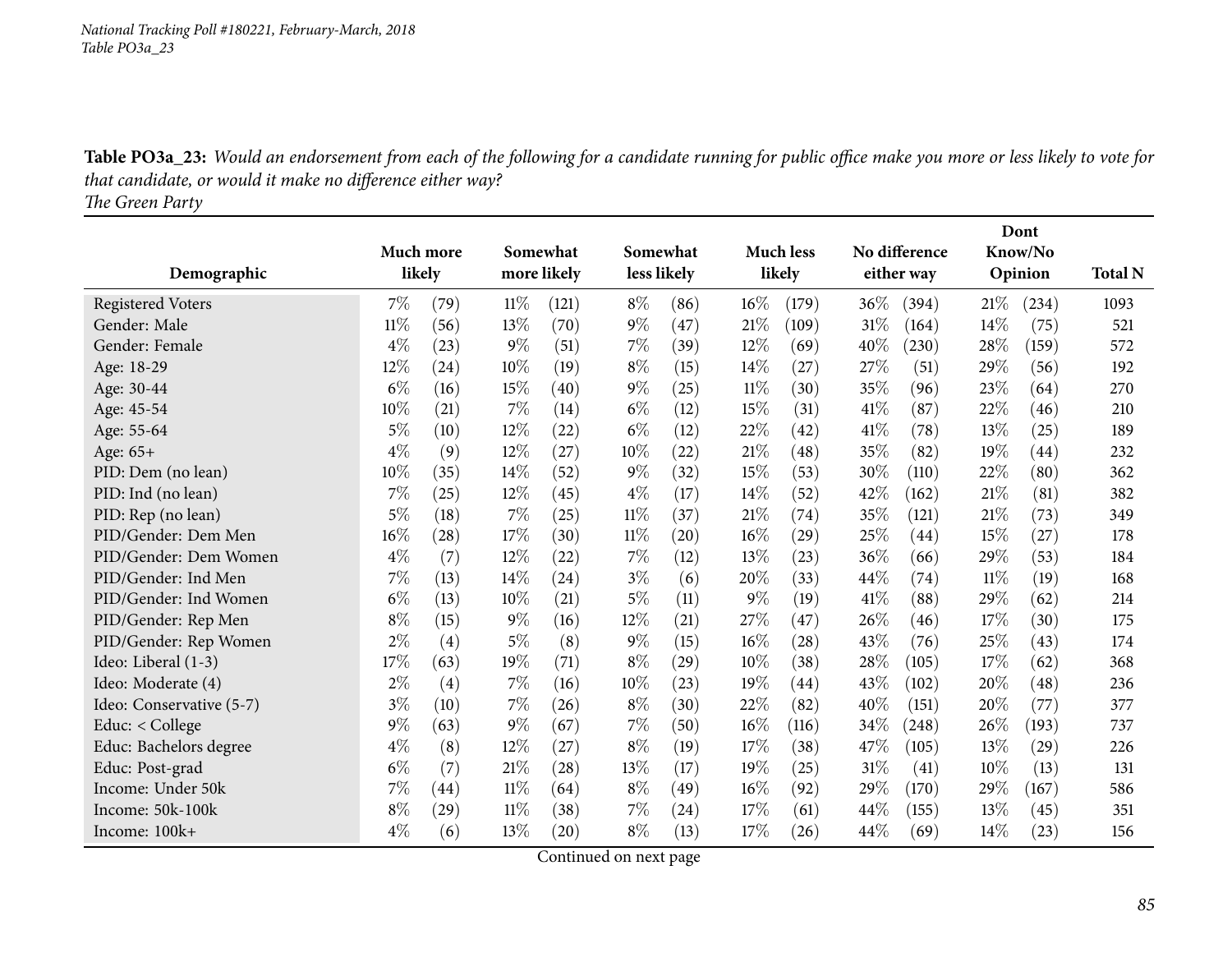Table PO3a\_23: Would an endorsement from each of the following for a candidate running for public office make you more or less likely to vote for *that candidate, or would it make no difference either way? The Green Party*

|                             |        |           |        |             |        |             |        |                    |      |               |        | Dont    |                |
|-----------------------------|--------|-----------|--------|-------------|--------|-------------|--------|--------------------|------|---------------|--------|---------|----------------|
|                             |        | Much more |        | Somewhat    |        | Somewhat    |        | Much less          |      | No difference |        | Know/No |                |
| Demographic                 |        | likely    |        | more likely |        | less likely |        | likely             |      | either way    |        | Opinion | <b>Total N</b> |
| <b>Registered Voters</b>    | $7\%$  | (79)      | $11\%$ | (121)       | $8\%$  | (86)        | $16\%$ | (179)              | 36\% | (394)         | 21%    | (234)   | 1093           |
| Ethnicity: White            | $8\%$  | (67)      | 10%    | (91)        | $8\%$  | (69)        | $16\%$ | (141)              | 39%  | (341)         | 20%    | (173)   | 882            |
| Ethnicity: Hispanic         | 19%    | (18)      | 19%    | (19)        | $8\%$  | (8)         | 17%    | (17)               | 19%  | (19)          | 18%    | (18)    | 100            |
| Ethnicity: Afr. Am.         | $5\%$  | (8)       | 15%    | (22)        | $5\%$  | (8)         | 19%    | (28)               | 21%  | (31)          | 34%    | (48)    | 143            |
| Ethnicity: Other            | 7%     | (5)       | 12%    | (9)         | 13%    | (9)         | 15%    | (10)               | 32%  | (22)          | 20%    | (14)    | 68             |
| Relig: Protestant           | $8\%$  | (26)      | $9\%$  | (26)        | $8\%$  | (26)        | 20%    | (62)               | 34%  | (103)         | 21\%   | (63)    | 307            |
| Relig: Roman Catholic       | $6\%$  | (11)      | 10%    | (19)        | 12%    | (23)        | 15%    | $\left( 29\right)$ | 42%  | (79)          | 14%    | (26)    | 187            |
| Relig: Ath./Agn./None       | $4\%$  | (12)      | 14%    | (43)        | $6\%$  | (17)        | 14\%   | (44)               | 39%  | (118)         | 23%    | (70)    | 305            |
| Relig: Something Else       | 15%    | (26)      | 10%    | (18)        | $6\%$  | (11)        | $11\%$ | (19)               | 37%  | (64)          | 21\%   | (37)    | 176            |
| Relig: Evangelical          | $5\%$  | (17)      | $11\%$ | (35)        | $9\%$  | (28)        | 21\%   | (68)               | 29%  | (92)          | 25%    | (78)    | 319            |
| Relig: Non-Evang. Catholics | $8\%$  | (24)      | $8\%$  | (25)        | 10%    | (30)        | 16%    | (47)               | 40%  | (119)         | 17%    | (49)    | 294            |
| Relig: All Christian        | 7%     | (41)      | 10%    | (60)        | 9%     | (58)        | 19%    | (116)              | 34%  | (211)         | 21%    | (128)   | 613            |
| Relig: All Non-Christian    | $8\%$  | (38)      | 13%    | (62)        | $6\%$  | (28)        | 13%    | (63)               | 38%  | (183)         | 22%    | (107)   | 480            |
| Community: Urban            | 11%    | (32)      | 16%    | (45)        | 7%     | (20)        | $16\%$ | (46)               | 28%  | (82)          | 22%    | (65)    | 290            |
| Community: Suburban         | $5\%$  | (25)      | $8\%$  | (40)        | $9\%$  | (42)        | 18%    | (88)               | 40%  | (195)         | 20%    | (95)    | 484            |
| Community: Rural            | 7%     | (22)      | $11\%$ | (36)        | $8\%$  | (24)        | $14\%$ | (45)               | 37%  | (117)         | 23%    | (74)    | 319            |
| Employ: Private Sector      | $8\%$  | (26)      | 13%    | (42)        | 7%     | (25)        | 15%    | (51)               | 42%  | (140)         | 15%    | (49)    | 333            |
| Employ: Government          | 19%    | (16)      | 18%    | (16)        | $6\%$  | (5)         | 19%    | (17)               | 29%  | (25)          | $9\%$  | (8)     | 87             |
| Employ: Self-Employed       | $11\%$ | (11)      | 12%    | (12)        | $6\%$  | (6)         | 20%    | $\left( 20\right)$ | 36%  | (36)          | $16\%$ | (16)    | 100            |
| Employ: Homemaker           | $2\%$  | (2)       | $7\%$  | (6)         | $11\%$ | (9)         | 10%    | (8)                | 41%  | (35)          | 30%    | (25)    | 84             |
| Employ: Retired             | $3\%$  | (9)       | $9\%$  | (22)        | 10%    | (26)        | 22%    | (56)               | 34%  | (87)          | 21%    | (54)    | 255            |
| Employ: Unemployed          | $3\%$  | (2)       | $11\%$ | (10)        | $6\%$  | (5)         | 13%    | (12)               | 26%  | (23)          | 41\%   | (36)    | 89             |
| Employ: Other               | 5%     | (5)       | $6\%$  | (6)         | $6\%$  | (6)         | 13%    | (13)               | 33%  | (33)          | 36%    | (36)    | 99             |
| Military HH: Yes            | 10%    | (18)      | 14%    | (26)        | 7%     | (12)        | 20%    | (37)               | 34%  | (64)          | 16%    | (30)    | 187            |
| Military HH: No             | 7%     | (61)      | $11\%$ | (96)        | $8\%$  | (74)        | 16%    | (142)              | 36%  | (330)         | 23%    | (205)   | 907            |
| RD/WT: Right Direction      | 9%     | (39)      | 10%    | (46)        | 10%    | (44)        | 19%    | (86)               | 34%  | (151)         | 17%    | (76)    | 444            |
| RD/WT: Wrong Track          | $6\%$  | (40)      | 12%    | (75)        | $6\%$  | (42)        | 14%    | (93)               | 37%  | (242)         | 24%    | (158)   | 649            |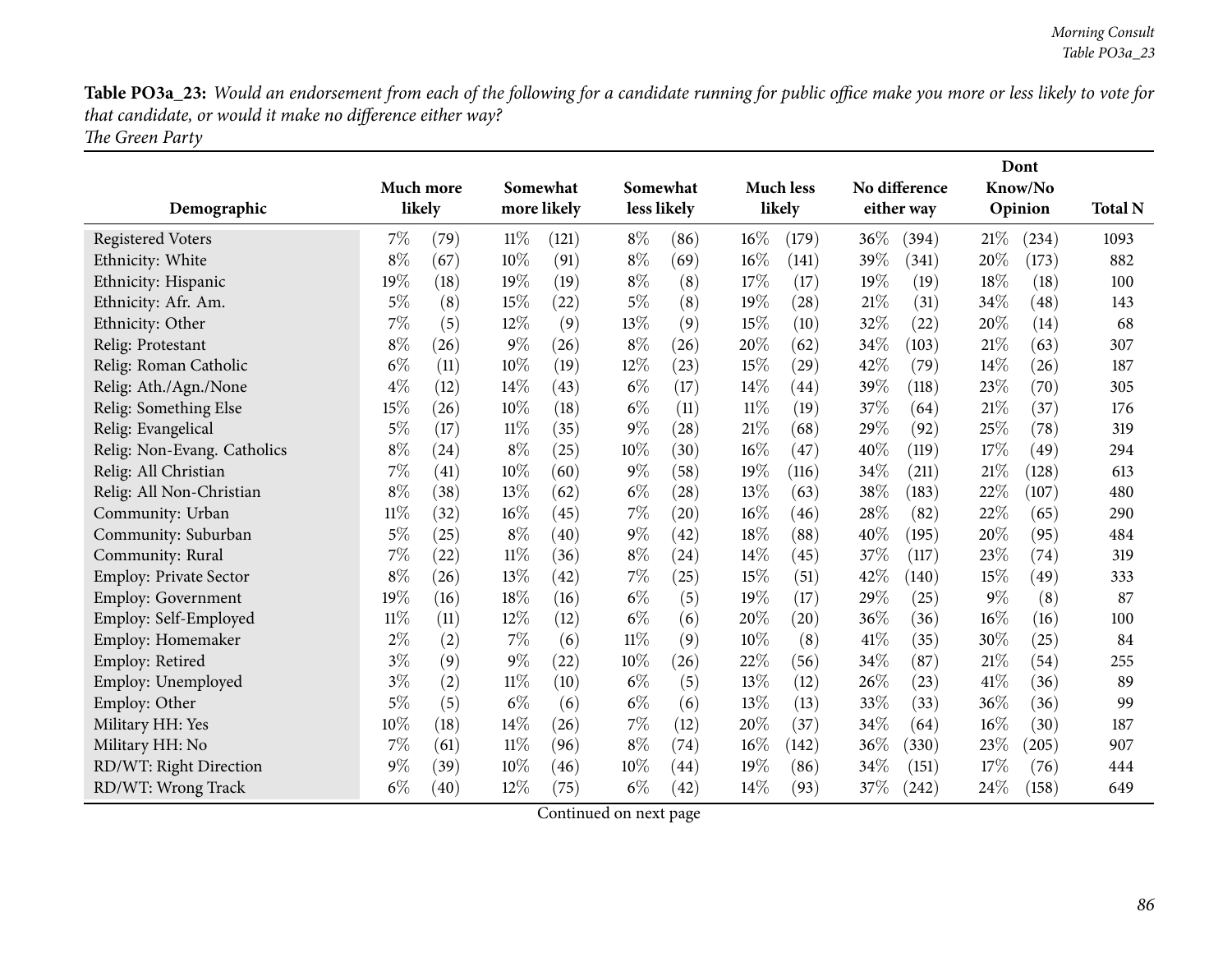Table PO3a\_23: Would an endorsement from each of the following for a candidate running for public office make you more or less likely to vote for *that candidate, or would it make no difference either way? The Green Party*

| Demographic                          |        | <b>Much more</b><br>likely |        | Somewhat<br>more likely |        | Somewhat<br>less likely |        | <b>Much less</b><br>likely |        | No difference<br>either way |        | Dont<br>Know/No<br>Opinion | <b>Total N</b> |
|--------------------------------------|--------|----------------------------|--------|-------------------------|--------|-------------------------|--------|----------------------------|--------|-----------------------------|--------|----------------------------|----------------|
| <b>Registered Voters</b>             | 7%     | (79)                       | $11\%$ | (121)                   | $8\%$  | (86)                    | 16%    | (179)                      | $36\%$ | (394)                       | 21%    | (234)                      | 1093           |
| <b>Strongly Approve</b>              | 11%    | (27)                       | $9\%$  | (21)                    | 10%    | (23)                    | 22%    | (51)                       | 31\%   | (74)                        | 17\%   | (39)                       | 235            |
| Somewhat Approve                     | $3\%$  | (8)                        | $11\%$ | (30)                    | $9\%$  | (22)                    | 14%    | (36)                       | 41\%   | (108)                       | 22%    | (57)                       | 261            |
| Somewhat Disapprove                  | $3\%$  | (4)                        | 11%    | (15)                    | $5\%$  | (7)                     | 18%    | (24)                       | 38%    | (50)                        | 24\%   | (31)                       | 131            |
| <b>Strongly Disapprove</b>           | 7%     | (30)                       | $12\%$ | (51)                    | $7\%$  | (29)                    | 15%    | (61)                       | 37%    | (153)                       | 21%    | (87)                       | 411            |
| Dont Know / No Opinion               | 17%    | (9)                        | $9\%$  | (5)                     | $9\%$  | (5)                     | 13\%   | (7)                        | 17%    | (9)                         | 36\%   | (20)                       | 55             |
| #1 Issue: Economy                    | 7%     | (22)                       | $10\%$ | (32)                    | $8\%$  | (26)                    | 19%    | (61)                       | 38\%   | (121)                       | 17%    | (55)                       | 317            |
| #1 Issue: Security                   | $3\%$  | (7)                        | $9\%$  | (18)                    | $9\%$  | (18)                    | 23\%   | (46)                       | 36%    | (72)                        | 20%    | (41)                       | 202            |
| #1 Issue: Health Care                | $6\%$  | (10)                       | $12\%$ | (22)                    | $8\%$  | (15)                    | $10\%$ | (18)                       | 41%    | (73)                        | 23\%   | (40)                       | 178            |
| #1 Issue: Medicare / Social Security | $8\%$  | (12)                       | $11\%$ | (19)                    | $6\%$  | (10)                    | 15%    | (25)                       | 34\%   | (56)                        | 26\%   | (44)                       | 166            |
| #1 Issue: Women's Issues             | 14\%   | (8)                        | $8\%$  | $\left( 4\right)$       | $7\%$  | $\left( 4\right)$       | 10%    | (5)                        | 31\%   | (17)                        | 30%    | (16)                       | 54             |
| #1 Issue: Education                  | $11\%$ | (9)                        | 10%    | (8)                     | $8\%$  | (7)                     | 13%    | (10)                       | 42%    | (33)                        | 15%    | (12)                       | 79             |
| #1 Issue: Other                      | $3\%$  | (2)                        | $9\%$  | (5)                     | 10%    | (6)                     | $12\%$ | (7)                        | 25\%   | (14)                        | 41%    | (22)                       | 54             |
| 2016 Vote: Democrat Hillary Clinton  | $6\%$  | (21)                       | $14\%$ | (50)                    | $8\%$  | (28)                    | 14\%   | (52)                       | 38\%   | (137)                       | 21%    | (75)                       | 363            |
| 2016 Vote: Republican Donald Trump   | $6\%$  | (24)                       | $9\%$  | (35)                    | $10\%$ | (40)                    | 21%    | (87)                       | 38%    | (155)                       | $16\%$ | (66)                       | 407            |
| 2016 Vote: Someone else              | 12%    | (13)                       | $9\%$  | (10)                    | $3\%$  | (3)                     | 17%    | (18)                       | 37\%   | (38)                        | $22\%$ | (23)                       | 105            |
| 2012 Vote: Barack Obama              | 7%     | (30)                       | $15\%$ | (66)                    | $8\%$  | (35)                    | $14\%$ | (62)                       | 37%    | (161)                       | 19%    | (82)                       | 436            |
| 2012 Vote: Mitt Romney               | $3\%$  | (9)                        | $7\%$  | $\left( 20\right)$      | 10%    | (30)                    | 23%    | (69)                       | 41\%   | (120)                       | $16\%$ | (46)                       | 293            |
| 2012 Vote: Other                     | $4\%$  | (2)                        | $5\%$  | (3)                     | $3\%$  | (2)                     | $16\%$ | (9)                        | $46\%$ | (25)                        | 27\%   | (15)                       | 56             |
| 2012 Vote: Didn't Vote               | $12\%$ | (38)                       | $11\%$ | (33)                    | $6\%$  | (19)                    | 13\%   | (40)                       | 28\%   | (87)                        | $30\%$ | (92)                       | 309            |
| 4-Region: Northeast                  | $4\%$  | (8)                        | $12\%$ | (22)                    | $7\%$  | (13)                    | $16\%$ | (30)                       | 43\%   | (80)                        | 19%    | (36)                       | 188            |
| 4-Region: Midwest                    | $3\%$  | (9)                        | $10\%$ | (27)                    | $10\%$ | (28)                    | 16%    | (43)                       | 43\%   | (118)                       | 19%    | (52)                       | 277            |
| 4-Region: South                      | $11\%$ | (46)                       | $9\%$  | (36)                    | $7\%$  | (27)                    | 17%    | (68)                       | 31%    | (124)                       | $25\%$ | (98)                       | 399            |
| 4-Region: West                       | 7%     | (17)                       | $16\%$ | (36)                    | $8\%$  | (19)                    | 17%    | (38)                       | 31\%   | (72)                        | 21%    | (48)                       | 229            |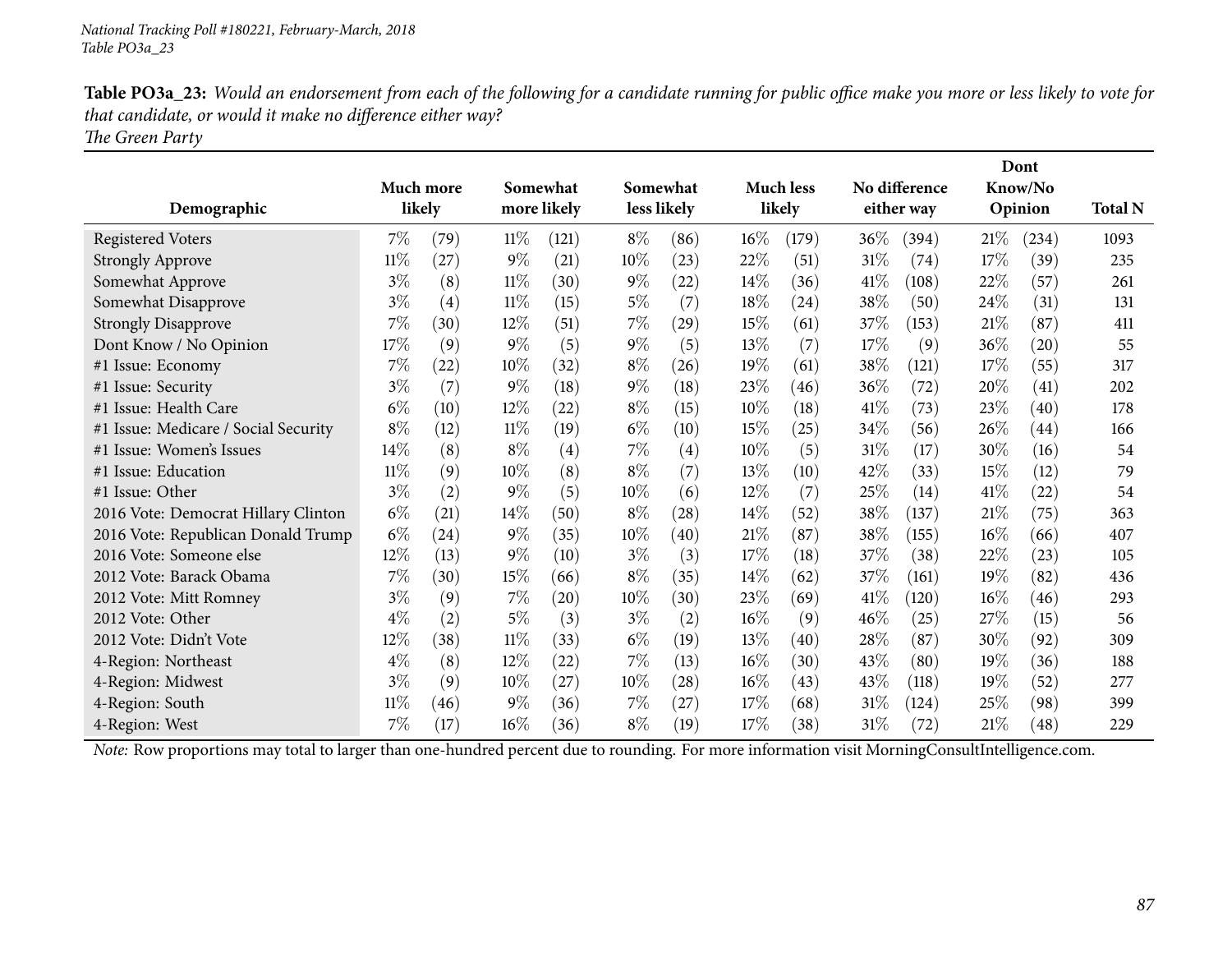Table PO3a\_24: Would an endorsement from each of the following for a candidate running for public office make you more or less likely to vote for *that candidate, or would it make no difference either way?*

*Democratic Socialists of America*

|                          |           |      |             |          |        |                    |        |                  |      |               |        | Dont    |                |
|--------------------------|-----------|------|-------------|----------|--------|--------------------|--------|------------------|------|---------------|--------|---------|----------------|
|                          | Much more |      |             | Somewhat |        | Somewhat           |        | <b>Much less</b> |      | No difference |        | Know/No |                |
| Demographic              | likely    |      | more likely |          |        | less likely        |        | likely           |      | either way    |        | Opinion | <b>Total N</b> |
| <b>Registered Voters</b> | $9\%$     | (90) | 10%         | (99)     | $7\%$  | $\left( 74\right)$ | 31%    | (316)            | 27\% | (279)         | $16\%$ | (164)   | 1022           |
| Gender: Male             | 14%       | (65) | $11\%$      | (50)     | 7%     | (31)               | 34%    | (156)            | 20%  | (92)          | 13%    | (60)    | 454            |
| Gender: Female           | $4\%$     | (26) | $8\%$       | (48)     | $8\%$  | (43)               | 28%    | (160)            | 33\% | (187)         | 18%    | (104)   | 568            |
| Age: 18-29               | 12%       | (21) | 22%         | (36)     | $11\%$ | (18)               | 18%    | (29)             | 20%  | (33)          | 17%    | (28)    | 165            |
| Age: 30-44               | 10%       | (23) | $9\%$       | (21)     | $8\%$  | (18)               | 27\%   | (62)             | 27\% | (63)          | 20%    | (48)    | 235            |
| Age: 45-54               | 12%       | (23) | $9\%$       | (18)     | $5\%$  | (9)                | 32%    | (64)             | 27%  | (53)          | 16%    | (31)    | 199            |
| Age: 55-64               | 7%        | (13) | 7%          | (13)     | 7%     | (13)               | 38%    | (69)             | 33%  | (59)          | 7%     | (13)    | 180            |
| Age: 65+                 | $4\%$     | (10) | $4\%$       | (11)     | 7%     | (17)               | 37%    | (91)             | 29%  | (71)          | 18%    | (43)    | 243            |
| PID: Dem (no lean)       | 17%       | (57) | 19%         | (67)     | $6\%$  | (21)               | 10%    | (36)             | 27%  | (94)          | 20%    | (70)    | 345            |
| PID: Ind (no lean)       | $6\%$     | (20) | $6\%$       | (20)     | $6\%$  | $\left( 20\right)$ | 33%    | (115)            | 33\% | (113)         | 17%    | (59)    | 347            |
| PID: Rep (no lean)       | $4\%$     | (13) | $4\%$       | (12)     | 10%    | (33)               | 50%    | (165)            | 22%  | (73)          | 10%    | (34)    | 329            |
| PID/Gender: Dem Men      | 24%       | (39) | 18%         | (30)     | $6\%$  | (10)               | $12\%$ | (19)             | 26%  | (42)          | 15%    | (24)    | 162            |
| PID/Gender: Dem Women    | 10%       | (19) | $20\%$      | (37)     | $6\%$  | (12)               | $9\%$  | (17)             | 28%  | (52)          | 25%    | (47)    | 183            |
| PID/Gender: Ind Men      | 10%       | (15) | 7%          | (10)     | $4\%$  | (7)                | 43%    | (65)             | 21%  | (31)          | 15%    | (23)    | 151            |
| PID/Gender: Ind Women    | 2%        | (5)  | 5%          | (10)     | 7%     | (13)               | 25%    | (50)             | 42%  | (82)          | 19%    | (37)    | 196            |
| PID/Gender: Rep Men      | $8\%$     | (11) | 7%          | (10)     | 10%    | (15)               | 51%    | (72)             | 14%  | (19)          | 9%     | (13)    | 141            |
| PID/Gender: Rep Women    | $1\%$     | (2)  | $1\%$       | (1)      | 10%    | (18)               | 49\%   | (93)             | 28\% | (53)          | 11%    | (21)    | 188            |
| Ideo: Liberal (1-3)      | 20%       | (68) | 17%         | (58)     | $9\%$  | (29)               | $9\%$  | (31)             | 29%  | (97)          | 16%    | (52)    | 335            |
| Ideo: Moderate (4)       | $4\%$     | (10) | 10%         | (23)     | $9\%$  | (22)               | 24\%   | (57)             | 36%  | (84)          | 17%    | (41)    | 236            |
| Ideo: Conservative (5-7) | $2\%$     | (7)  | $3\%$       | (10)     | $6\%$  | $\left( 20\right)$ | 60%    | (214)            | 20%  | (72)          | 10%    | (36)    | 360            |
| Educ: < College          | $11\%$    | (70) | $9\%$       | (61)     | $7\%$  | (47)               | 28%    | (187)            | 26%  | (173)         | 19%    | (123)   | 662            |
| Educ: Bachelors degree   | $3\%$     | (7)  | 10%         | (23)     | $6\%$  | (15)               | 39%    | (92)             | 29%  | (67)          | 13%    | (29)    | 233            |
| Educ: Post-grad          | 10%       | (13) | $11\%$      | (14)     | 10%    | (12)               | 29%    | (37)             | 31%  | (39)          | $9\%$  | (11)    | 127            |
| Income: Under 50k        | 10%       | (52) | 12%         | (61)     | $6\%$  | (33)               | 25%    | (130)            | 26%  | (133)         | 21\%   | (109)   | 518            |
| Income: 50k-100k         | $8\%$     | (30) | 7%          | (26)     | $9\%$  | (32)               | 37%    | (129)            | 28\% | (99)          | 11%    | (37)    | 351            |
| Income: 100k+            | $5\%$     | (8)  | $8\%$       | (11)     | $6\%$  | (10)               | 37%    | (57)             | 31%  | (48)          | 12%    | (18)    | 152            |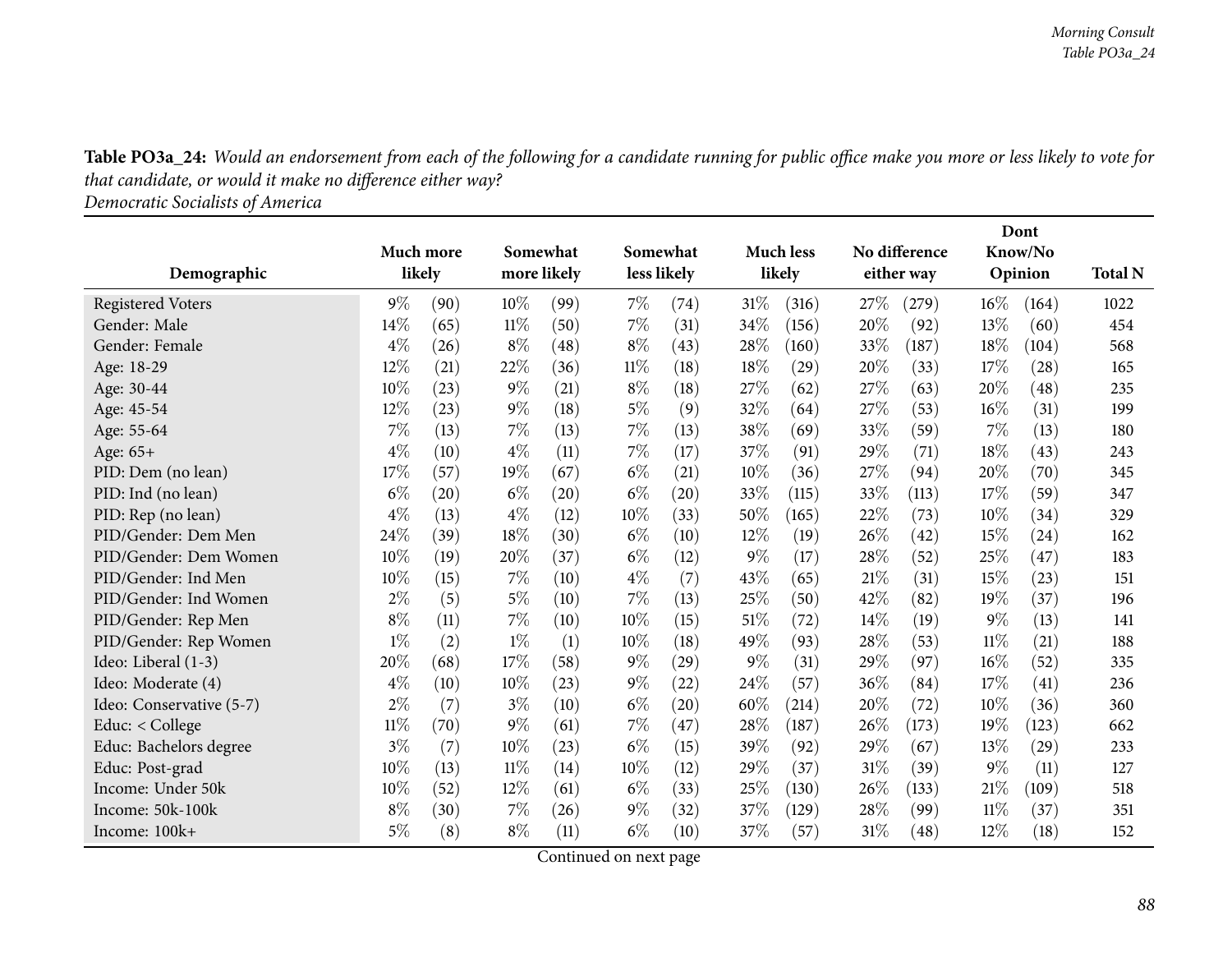Table PO3a\_24: Would an endorsement from each of the following for a candidate running for public office make you more or less likely to vote for *that candidate, or would it make no difference either way?*

*Democratic Socialists of America*

|                             |           |                    |        |             |                          |             |       |                  |        |                    |        | Dont    |                |
|-----------------------------|-----------|--------------------|--------|-------------|--------------------------|-------------|-------|------------------|--------|--------------------|--------|---------|----------------|
|                             | Much more |                    |        | Somewhat    |                          | Somewhat    |       | <b>Much less</b> |        | No difference      |        | Know/No |                |
| Demographic                 |           | likely             |        | more likely |                          | less likely |       | likely           |        | either way         |        | Opinion | <b>Total N</b> |
| <b>Registered Voters</b>    | $9\%$     | (90)               | 10%    | (99)        | $7\%$                    | (74)        | 31%   | (316)            | 27\%   | (279)              | $16\%$ | (164)   | 1022           |
| Ethnicity: White            | 7%        | (59)               | $8\%$  | (66)        | $8\%$                    | (66)        | 35%   | (291)            | 28%    | (236)              | 14%    | (119)   | 837            |
| Ethnicity: Hispanic         | 20%       | (14)               | 18%    | (13)        | $12\%$                   | (8)         | 16%   | (11)             | 23%    | (16)               | 10%    | (7)     | 69             |
| Ethnicity: Afr. Am.         | 21%       | (29)               | 20%    | (28)        | $1\%$                    | (1)         | $8\%$ | (11)             | 23%    | (31)               | 27%    | (36)    | 136            |
| Relig: Protestant           | 9%        | (28)               | $5\%$  | (15)        | $6\%$                    | (19)        | 45%   | (138)            | 23%    | (71)               | 11%    | (35)    | 306            |
| Relig: Roman Catholic       | 7%        | (11)               | $6\%$  | (10)        | 12%                      | (19)        | 32%   | (52)             | 31%    | (51)               | 13%    | (21)    | 165            |
| Relig: Ath./Agn./None       | 10%       | (28)               | 12%    | (35)        | $5\%$                    | (13)        | 18%   | (51)             | 33%    | (93)               | 23%    | (64)    | 284            |
| Relig: Something Else       | 9%        | (15)               | $15\%$ | (25)        | $11\%$                   | (19)        | 26%   | (43)             | 22%    | (36)               | 16%    | (26)    | 165            |
| Relig: Evangelical          | $8\%$     | (24)               | 7%     | (21)        | $5\%$                    | (14)        | 42%   | (127)            | 24\%   | (71)               | 14%    | (42)    | 299            |
| Relig: Non-Evang. Catholics | $8\%$     | (23)               | $6\%$  | (18)        | 10%                      | (28)        | 34%   | (94)             | 29%    | (79)               | $11\%$ | (31)    | 274            |
| Relig: All Christian        | $8\%$     | (47)               | 7%     | (39)        | $7\%$                    | (43)        | 39%   | (221)            | 26\%   | (150)              | 13%    | (74)    | 573            |
| Relig: All Non-Christian    | 10%       | $\left( 44\right)$ | 13%    | (60)        | $7\%$                    | (32)        | 21%   | (95)             | 29%    | (129)              | 20%    | (90)    | 449            |
| Community: Urban            | 18%       | $\left( 44\right)$ | $14\%$ | (34)        | $8\%$                    | (20)        | 20%   | (49)             | 23%    | (58)               | 17%    | (41)    | 246            |
| Community: Suburban         | 5%        | (25)               | 10%    | (46)        | $7\%$                    | (32)        | 36%   | (167)            | 27%    | (128)              | 15%    | (70)    | 468            |
| Community: Rural            | 7%        | (22)               | $6\%$  | (19)        | $7\%$                    | (23)        | 32%   | (100)            | 30%    | (93)               | 17%    | (52)    | 309            |
| Employ: Private Sector      | $11\%$    | (33)               | $11\%$ | (36)        | $5\%$                    | (17)        | 31%   | (96)             | 29%    | (91)               | 13%    | (42)    | 315            |
| Employ: Government          | 19%       | (12)               | $11\%$ | (7)         | 10%                      | (6)         | 33%   | (21)             | 22%    | (14)               | $6\%$  | (4)     | 64             |
| Employ: Self-Employed       | $6\%$     | (5)                | 16%    | (13)        | 12%                      | (10)        | 24%   | (20)             | 31%    | (26)               | 12%    | (10)    | 85             |
| Employ: Homemaker           | 7%        | (6)                | $4\%$  | (4)         | 10%                      | (9)         | 42%   | (36)             | 23%    | $\left( 20\right)$ | 14\%   | (12)    | 87             |
| Employ: Retired             | $2\%$     | (6)                | $5\%$  | (14)        | $9\%$                    | (24)        | 37%   | (97)             | 28%    | (73)               | 18%    | (47)    | 262            |
| Employ: Unemployed          | $8\%$     | (6)                | $16\%$ | (12)        | 7%                       | (5)         | 19%   | (14)             | 24\%   | (17)               | 26%    | (19)    | 73             |
| Employ: Other               | $11\%$    | (10)               | 10%    | (9)         | $\overline{\phantom{m}}$ | (0)         | 26%   | (23)             | 23%    | (20)               | 29\%   | (26)    | 89             |
| Military HH: Yes            | 10%       | (19)               | 10%    | (19)        | $7\%$                    | (13)        | 35%   | (65)             | 26\%   | (48)               | 13%    | (24)    | 188            |
| Military HH: No             | 9%        | (72)               | $10\%$ | (80)        | $7\%$                    | (61)        | 30%   | (251)            | 28%    | (231)              | 17%    | (140)   | 834            |
| RD/WT: Right Direction      | $8\%$     | (31)               | 7%     | (27)        | 10%                      | (37)        | 43%   | (166)            | 21%    | (82)               | $11\%$ | (42)    | 384            |
| RD/WT: Wrong Track          | 9%        | (59)               | $11\%$ | (71)        | $6\%$                    | (38)        | 24\%  | (150)            | $31\%$ | (197)              | 19%    | (122)   | 638            |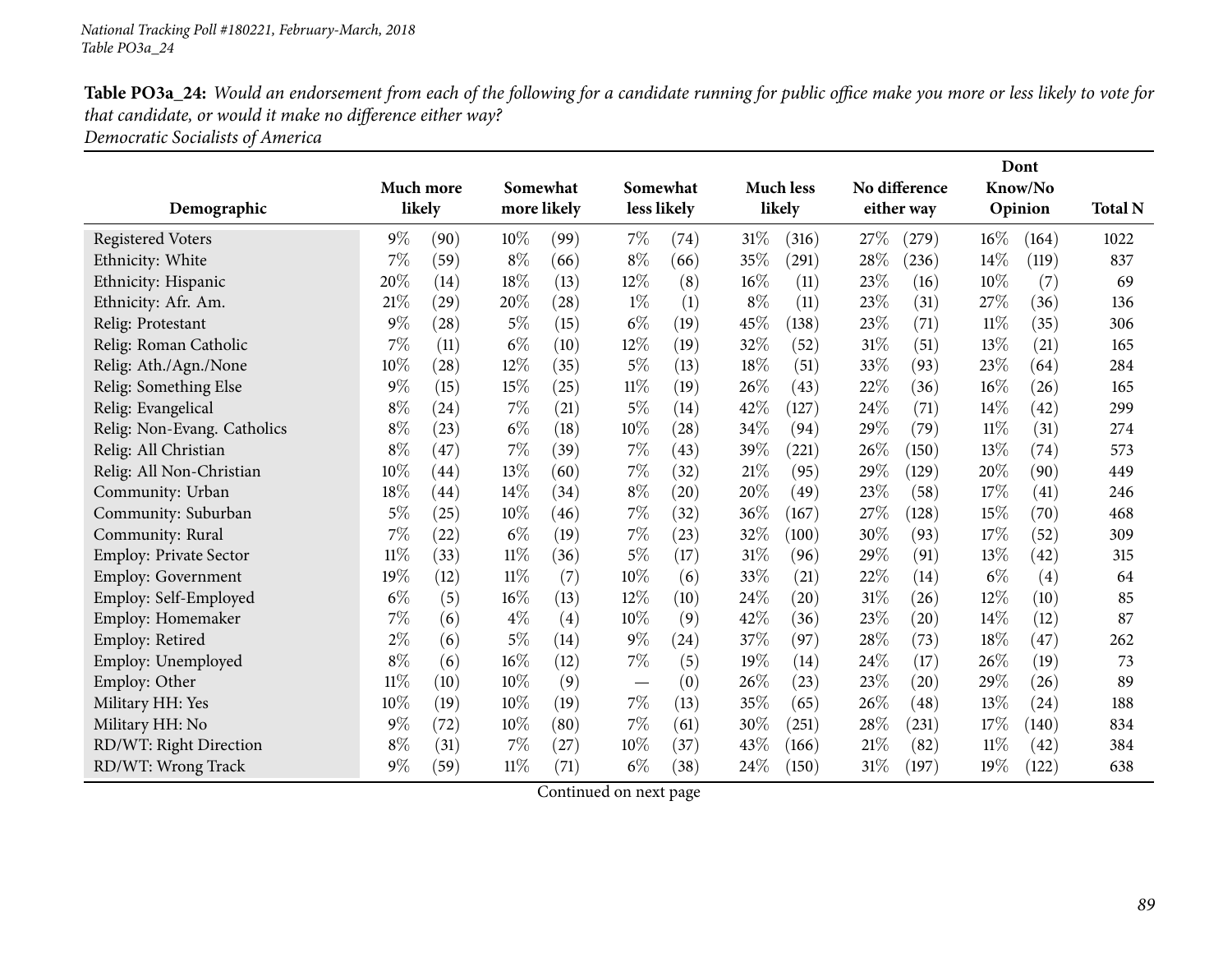Table PO3a\_24: Would an endorsement from each of the following for a candidate running for public office make you more or less likely to vote for *that candidate, or would it make no difference either way? Democratic Socialists of America*

|                                      |                               |                     |        |                         |       |                         |        |                            |        |                             |        | Dont               |                |
|--------------------------------------|-------------------------------|---------------------|--------|-------------------------|-------|-------------------------|--------|----------------------------|--------|-----------------------------|--------|--------------------|----------------|
| Demographic                          |                               | Much more<br>likely |        | Somewhat<br>more likely |       | Somewhat<br>less likely |        | <b>Much less</b><br>likely |        | No difference<br>either way |        | Know/No<br>Opinion | <b>Total N</b> |
|                                      |                               |                     |        |                         |       |                         |        |                            |        |                             |        |                    |                |
| <b>Registered Voters</b>             | $9\%$                         | (90)                | $10\%$ | (99)                    | $7\%$ | (74)                    | 31%    | (316)                      | $27\%$ | (279)                       | $16\%$ | (164)              | 1022           |
| <b>Strongly Approve</b>              | $14\%$                        | (29)                | $3\%$  | (6)                     | $6\%$ | (14)                    | $58\%$ | (122)                      | $14\%$ | $\left( 29\right)$          | $5\%$  | (12)               | 213            |
| Somewhat Approve                     | $2\%$                         | $\left( 4\right)$   | $6\%$  | (15)                    | $7\%$ | (17)                    | $41\%$ | (95)                       | 30\%   | (69)                        | $14\%$ | (33)               | 232            |
| Somewhat Disapprove                  | $4\%$                         | (5)                 | $7\%$  | (10)                    | $7\%$ | (10)                    | 30\%   | (40)                       | $36\%$ | (47)                        | 15\%   | $\left( 20\right)$ | 132            |
| <b>Strongly Disapprove</b>           | 13\%                          | (49)                | $16\%$ | (62)                    | $8\%$ | (31)                    | $12\%$ | (49)                       | $31\%$ | (124)                       | 20%    | (78)               | 395            |
| Dont Know / No Opinion               | $4\%$                         | (2)                 | $11\%$ | (6)                     | $5\%$ | (3)                     | $18\%$ | (9)                        | $20\%$ | (10)                        | 42\%   | (21)               | 50             |
| #1 Issue: Economy                    | $8\%$                         | (24)                | $11\%$ | (32)                    | $6\%$ | (19)                    | $36\%$ | (106)                      | 27\%   | (78)                        | $11\%$ | (33)               | 292            |
| #1 Issue: Security                   | $3\%$                         | (5)                 | $4\%$  | (8)                     | $9\%$ | (16)                    | 50%    | (90)                       | 26\%   | (48)                        | $9\%$  | (16)               | 181            |
| #1 Issue: Health Care                | $8\%$                         | (14)                | $11\%$ | (18)                    | $8\%$ | (14)                    | 20%    | (33)                       | 32\%   | (54)                        | 21%    | (35)               | 168            |
| #1 Issue: Medicare / Social Security | $6\%$                         | (9)                 | $9\%$  | (14)                    | $6\%$ | (11)                    | 29\%   | (47)                       | 25%    | (41)                        | 26\%   | (42)               | 163            |
| #1 Issue: Education                  | 21%                           | (16)                | $10\%$ | (8)                     | $8\%$ | (6)                     | 20%    | (15)                       | 27\%   | (21)                        | $14\%$ | (11)               | 78             |
| #1 Issue: Other                      | $11\%$                        | (6)                 | $12\%$ | (6)                     | $4\%$ | (2)                     | 25\%   | (13)                       | $31\%$ | (16)                        | 18\%   | (9)                | 51             |
| 2016 Vote: Democrat Hillary Clinton  | $12\%$                        | (43)                | $16\%$ | (56)                    | $9\%$ | (32)                    | $13\%$ | $\left( 48\right)$         | $31\%$ | (111)                       | $19\%$ | (70)               | 360            |
| 2016 Vote: Republican Donald Trump   | $5\%$                         | (18)                | $3\%$  | (13)                    | $7\%$ | (28)                    | 53\%   | (205)                      | 23\%   | (89)                        | $8\%$  | (32)               | 386            |
| 2016 Vote: Someone else              | $5\%$                         | (5)                 | $7\%$  | (7)                     | $4\%$ | (4)                     | 35\%   | (35)                       | $31\%$ | (31)                        | 18%    | (18)               | 101            |
| 2012 Vote: Barack Obama              | 13\%                          | (53)                | $12\%$ | (50)                    | $8\%$ | (32)                    | $15\%$ | (64)                       | $34\%$ | (143)                       | $19\%$ | (83)               | 425            |
| 2012 Vote: Mitt Romney               | $1\%$                         | (3)                 | $2\%$  | (5)                     | $8\%$ | $\left( 21\right)$      | $61\%$ | (171)                      | 21%    | (60)                        | $8\%$  | (22)               | 282            |
| 2012 Vote: Other                     | $\overbrace{\phantom{aaaaa}}$ | (0)                 | $2\%$  | (1)                     | $6\%$ | (4)                     | 45\%   | (26)                       | 37%    | (21)                        | 10%    | (6)                | 58             |
| 2012 Vote: Didn't Vote               | 13%                           | (33)                | 17%    | (43)                    | 7%    | (18)                    | 21%    | (55)                       | 21%    | (55)                        | 21%    | (53)               | 257            |
| 4-Region: Northeast                  | $9\%$                         | (18)                | $8\%$  | (16)                    | $9\%$ | (18)                    | 34\%   | (65)                       | 26\%   | (50)                        | $14\%$ | (27)               | 194            |
| 4-Region: Midwest                    | $6\%$                         | (13)                | $10\%$ | (24)                    | $5\%$ | (11)                    | $26\%$ | (61)                       | 32\%   | (75)                        | 21%    | (49)               | 233            |
| 4-Region: South                      | $11\%$                        | (45)                | $8\%$  | (32)                    | $8\%$ | (31)                    | $32\%$ | (124)                      | $26\%$ | (103)                       | $14\%$ | (56)               | 389            |
| 4-Region: West                       | 7%                            | (15)                | 13\%   | (27)                    | $7\%$ | (14)                    | $32\%$ | (66)                       | 25%    | (51)                        | $16\%$ | (32)               | 206            |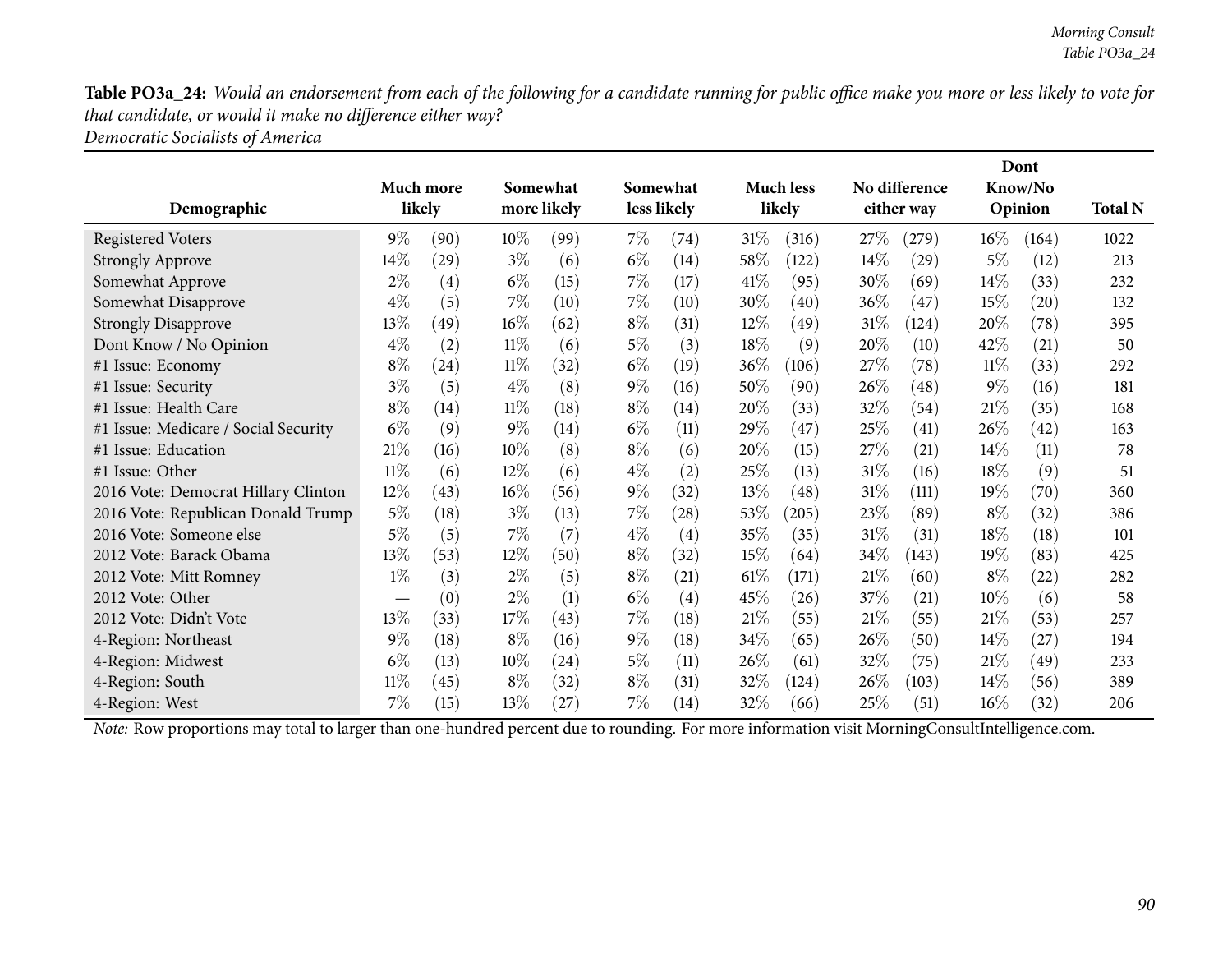Table PO3a\_25: Would an endorsement from each of the following for a candidate running for public office make you more or less likely to vote for *that candidate, or would it make no difference either way?*

*Sean Hannity*

|                          |           |      |        |             |       |             |        |                  |        |                    |      | Dont    |                |
|--------------------------|-----------|------|--------|-------------|-------|-------------|--------|------------------|--------|--------------------|------|---------|----------------|
|                          | Much more |      |        | Somewhat    |       | Somewhat    |        | <b>Much less</b> |        | No difference      |      | Know/No |                |
| Demographic              | likely    |      |        | more likely |       | less likely |        | likely           |        | either way         |      | Opinion | <b>Total N</b> |
| <b>Registered Voters</b> | $10\%$    | (99) | $10\%$ | (102)       | $7\%$ | (67)        | 20%    | (198)            | 27%    | (268)              | 27\% | (274)   | 1009           |
| Gender: Male             | 16%       | (77) | 12%    | (61)        | $8\%$ | (40)        | 22%    | (109)            | 21%    | (101)              | 21%  | (103)   | 492            |
| Gender: Female           | $4\%$     | (22) | $8\%$  | (40)        | 5%    | (27)        | 17%    | (89)             | $32\%$ | (167)              | 33%  | (171)   | 517            |
| Age: 18-29               | $4\%$     | (7)  | $9\%$  | (15)        | 10%   | (17)        | 16%    | (27)             | 21\%   | (36)               | 40%  | (68)    | 170            |
| Age: 30-44               | $8\%$     | (21) | 7%     | (17)        | $9\%$ | (23)        | 18%    | (45)             | 28%    | (71)               | 30%  | (76)    | 253            |
| Age: 45-54               | $9\%$     | (19) | 15%    | (30)        | $5\%$ | (10)        | 17%    | (35)             | 29%    | (59)               | 25%  | (51)    | 205            |
| Age: 55-64               | 17%       | (28) | 13%    | (22)        | $6\%$ | (10)        | 22%    | (36)             | 27\%   | $\left( 44\right)$ | 15%  | (25)    | 165            |
| Age: 65+                 | $11\%$    | (24) | $8\%$  | (18)        | $3\%$ | (7)         | 26%    | (55)             | 26\%   | (57)               | 25%  | (54)    | 215            |
| PID: Dem (no lean)       | 10%       | (33) | $6\%$  | (18)        | $4\%$ | (12)        | 36%    | (113)            | 21%    | (68)               | 23%  | (73)    | 317            |
| PID: Ind (no lean)       | $3\%$     | (10) | $6\%$  | (24)        | $9\%$ | (35)        | 17%    | (65)             | 31%    | (117)              | 33%  | (125)   | 376            |
| PID: Rep (no lean)       | 18%       | (56) | 19%    | (60)        | $6\%$ | (20)        | $6\%$  | (20)             | 26\%   | (83)               | 24%  | (76)    | 316            |
| PID/Gender: Dem Men      | 21\%      | (32) | $8\%$  | (12)        | $5\%$ | (7)         | 36%    | (54)             | 17\%   | (25)               | 14\% | (21)    | 151            |
| PID/Gender: Dem Women    | $1\%$     | (1)  | $4\%$  | (6)         | $3\%$ | (5)         | 36%    | (60)             | 26%    | (43)               | 31%  | (52)    | 167            |
| PID/Gender: Ind Men      | $4\%$     | (8)  | $8\%$  | (14)        | 10%   | (19)        | 24%    | (43)             | 26\%   | (46)               | 28%  | (49)    | 178            |
| PID/Gender: Ind Women    | $1\%$     | (3)  | 5%     | (11)        | $8\%$ | (16)        | 11%    | (22)             | 36%    | (70)               | 38%  | (76)    | 197            |
| PID/Gender: Rep Men      | 23%       | (38) | 22%    | (36)        | $9\%$ | (14)        | $8\%$  | (13)             | 18%    | (30)               | 20%  | (33)    | 163            |
| PID/Gender: Rep Women    | 12%       | (18) | 16%    | (24)        | $4\%$ | (6)         | 5%     | (7)              | 35%    | (54)               | 28%  | (43)    | 153            |
| Ideo: Liberal (1-3)      | 10%       | (32) | $8\%$  | (24)        | 7%    | (21)        | 36%    | (110)            | 18%    | (55)               | 22%  | (67)    | 310            |
| Ideo: Moderate (4)       | $4\%$     | (7)  | $6\%$  | (11)        | $6\%$ | (11)        | 24%    | (47)             | 33\%   | (65)               | 28%  | (55)    | 196            |
| Ideo: Conservative (5-7) | 15%       | (56) | 17%    | (63)        | $7\%$ | (25)        | 7%     | (28)             | 31%    | (116)              | 22%  | (83)    | 371            |
| Educ: < College          | 12%       | (80) | $9\%$  | (56)        | $6\%$ | (39)        | 15%    | (99)             | 25%    | (169)              | 33%  | (221)   | 664            |
| Educ: Bachelors degree   | 5%        | (11) | 14%    | (31)        | 7%    | (16)        | 25%    | (57)             | 31%    | (71)               | 17%  | (39)    | 225            |
| Educ: Post-grad          | $7\%$     | (8)  | $12\%$ | (15)        | 10%   | (12)        | 36%    | (43)             | 24\%   | (28)               | 12%  | (14)    | 120            |
| Income: Under 50k        | 9%        | (51) | $8\%$  | (44)        | $9\%$ | (47)        | $16\%$ | (88)             | 22%    | (120)              | 35%  | (189)   | 538            |
| Income: 50k-100k         | 12%       | (41) | 10%    | (34)        | $5\%$ | (15)        | 21%    | (69)             | 31%    | (101)              | 21%  | (68)    | 328            |
| Income: 100k+            | $5\%$     | (8)  | 17%    | (24)        | $4\%$ | (6)         | 29%    | (41)             | 33%    | (47)               | 12%  | (17)    | 143            |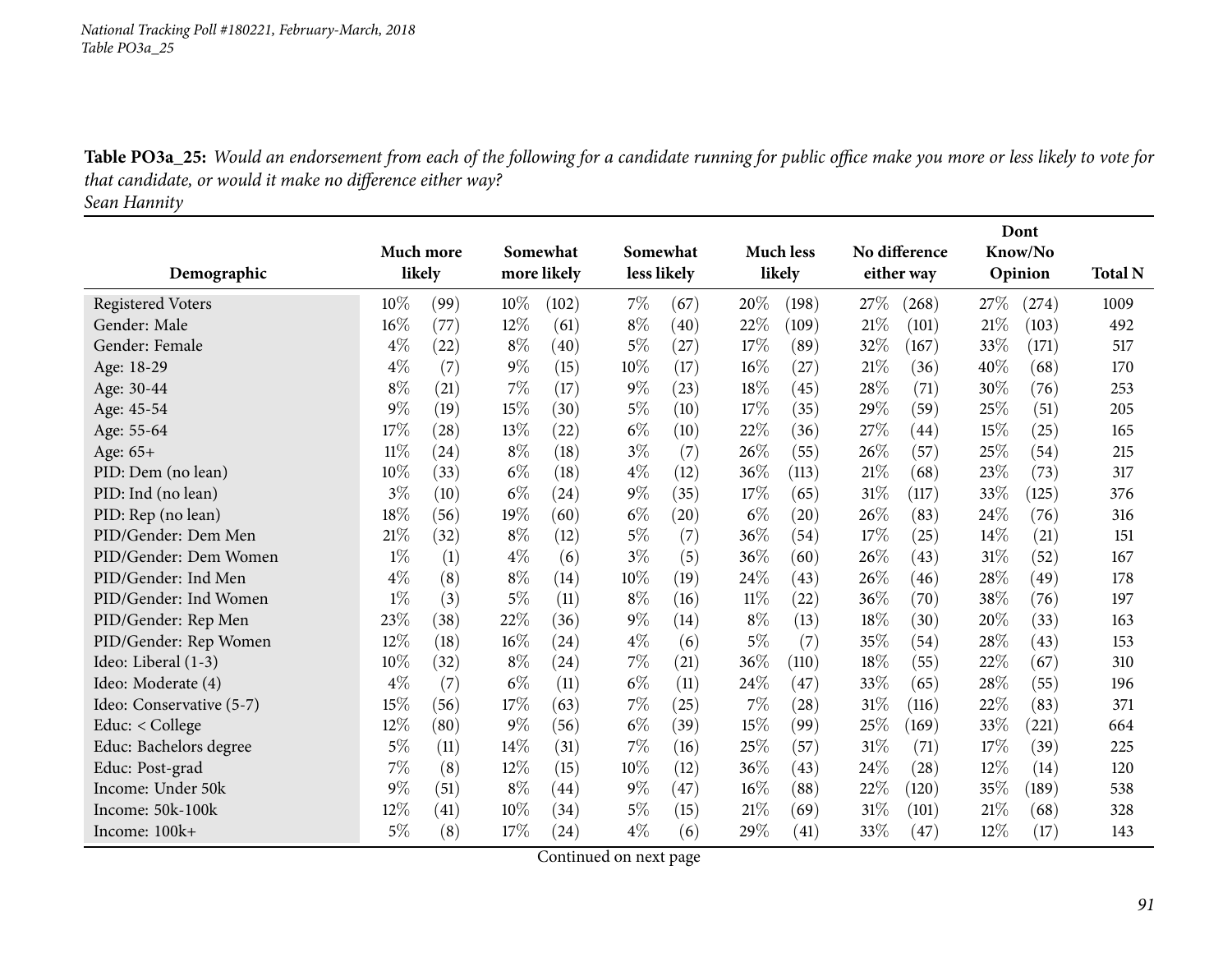Table PO3a\_25: Would an endorsement from each of the following for a candidate running for public office make you more or less likely to vote for *that candidate, or would it make no difference either way? Sean Hannity*

|                               |        |           |        |             |        |             |        |                    |      |                    |      | Dont               |                |
|-------------------------------|--------|-----------|--------|-------------|--------|-------------|--------|--------------------|------|--------------------|------|--------------------|----------------|
|                               |        | Much more |        | Somewhat    |        | Somewhat    |        | <b>Much less</b>   |      | No difference      |      | Know/No            |                |
| Demographic                   |        | likely    |        | more likely |        | less likely |        | likely             |      | either way         |      | Opinion            | <b>Total N</b> |
| <b>Registered Voters</b>      | $10\%$ | (99)      | $10\%$ | (102)       | 7%     | (67)        | 20%    | (198)              | 27%  | (268)              | 27\% | (274)              | 1009           |
| Ethnicity: White              | $11\%$ | (87)      | $11\%$ | (89)        | $7\%$  | (56)        | 19%    | (153)              | 27%  | (224)              | 26%  | (211)              | 820            |
| Ethnicity: Hispanic           | 20%    | (17)      | 15%    | (13)        | $11\%$ | (9)         | 13%    | (11)               | 13%  | (11)               | 28%  | (24)               | 85             |
| Ethnicity: Afr. Am.           | $5\%$  | (6)       | $6\%$  | (8)         | $4\%$  | (4)         | 22%    | (28)               | 28%  | (35)               | 35%  | (43)               | 125            |
| Ethnicity: Other              | 9%     | (6)       | 7%     | (5)         | $11\%$ | (7)         | 28%    | (18)               | 14\% | (9)                | 31\% | $\left( 20\right)$ | 64             |
| Relig: Protestant             | 14%    | (38)      | 15%    | (41)        | 7%     | (20)        | 16%    | (43)               | 26%  | (71)               | 21\% | (58)               | 271            |
| Relig: Roman Catholic         | 10%    | (18)      | 13%    | (23)        | 7%     | (13)        | 21%    | (36)               | 22%  | (39)               | 26%  | (46)               | 176            |
| Relig: Ath./Agn./None         | $4\%$  | (10)      | $6\%$  | (17)        | $6\%$  | (15)        | 30%    | (82)               | 26%  | (70)               | 28%  | (75)               | 269            |
| Relig: Something Else         | 14%    | (23)      | 7%     | (12)        | $6\%$  | (10)        | $16\%$ | (25)               | 32%  | (52)               | 24\% | (39)               | 161            |
| Relig: Evangelical            | 12%    | (38)      | 13%    | (41)        | $9\%$  | (27)        | $8\%$  | (24)               | 27%  | (83)               | 32%  | (99)               | 312            |
| Relig: Non-Evang. Catholics   | 10%    | (27)      | 12%    | (31)        | $6\%$  | (15)        | 25%    | (67)               | 24%  | (63)               | 23%  | (62)               | 266            |
| Relig: All Christian          | 11%    | (65)      | 13%    | (72)        | 7%     | (42)        | $16\%$ | (91)               | 25%  | (146)              | 28%  | (161)              | 578            |
| Relig: All Non-Christian      | $8\%$  | (34)      | 7%     | (29)        | $6\%$  | (25)        | 25%    | (107)              | 28%  | (122)              | 26%  | (114)              | 431            |
| Community: Urban              | $11\%$ | (28)      | $8\%$  | (20)        | $6\%$  | (15)        | 23%    | (58)               | 23%  | (58)               | 28%  | (70)               | 249            |
| Community: Suburban           | 9%     | (36)      | $11\%$ | (46)        | $6\%$  | (27)        | 21%    | (91)               | 28%  | (121)              | 24%  | (104)              | 425            |
| Community: Rural              | 10%    | (35)      | $11\%$ | (35)        | $8\%$  | (26)        | 15%    | (50)               | 27%  | (89)               | 30%  | (100)              | 335            |
| <b>Employ: Private Sector</b> | 13%    | (38)      | 12%    | (37)        | $6\%$  | (19)        | 19%    | (55)               | 30%  | (91)               | 20%  | (59)               | 299            |
| <b>Employ: Government</b>     | 16%    | (11)      | 21%    | (15)        | $5\%$  | (3)         | 19%    | (14)               | 25%  | (18)               | 16%  | (11)               | 72             |
| Employ: Self-Employed         | $8\%$  | (6)       | 12%    | (10)        | 12%    | (9)         | 26%    | $\left( 20\right)$ | 25%  | (19)               | 18%  | (14)               | 78             |
| Employ: Homemaker             | $3\%$  | (3)       | 11%    | (10)        | $2\%$  | (2)         | 19%    | (19)               | 29\% | $\left( 29\right)$ | 35%  | (34)               | 98             |
| Employ: Retired               | 12%    | (29)      | $6\%$  | (14)        | $6\%$  | (14)        | 24\%   | (58)               | 28%  | (65)               | 24\% | (56)               | 236            |
| Employ: Unemployed            | $6\%$  | (6)       | $1\%$  | (1)         | $8\%$  | (8)         | 19%    | (18)               | 15%  | (14)               | 51%  | (47)               | 94             |
| Employ: Other                 | $2\%$  | (2)       | 12%    | (10)        | $8\%$  | (7)         | 13%    | (12)               | 28%  | (24)               | 37%  | (32)               | 88             |
| Military HH: Yes              | 16%    | (29)      | $9\%$  | (15)        | 7%     | (12)        | 18%    | (31)               | 28%  | (48)               | 23%  | (41)               | 176            |
| Military HH: No               | $8\%$  | (70)      | 10%    | (86)        | 7%     | (56)        | 20%    | (167)              | 26%  | (220)              | 28%  | (234)              | 833            |
| RD/WT: Right Direction        | 18%    | (72)      | 18%    | (76)        | $8\%$  | (31)        | $8\%$  | (34)               | 26%  | (105)              | 23%  | (93)               | 413            |
| RD/WT: Wrong Track            | $4\%$  | (27)      | $4\%$  | (26)        | $6\%$  | (36)        | 28%    | (164)              | 27%  | (162)              | 30%  | (181)              | 596            |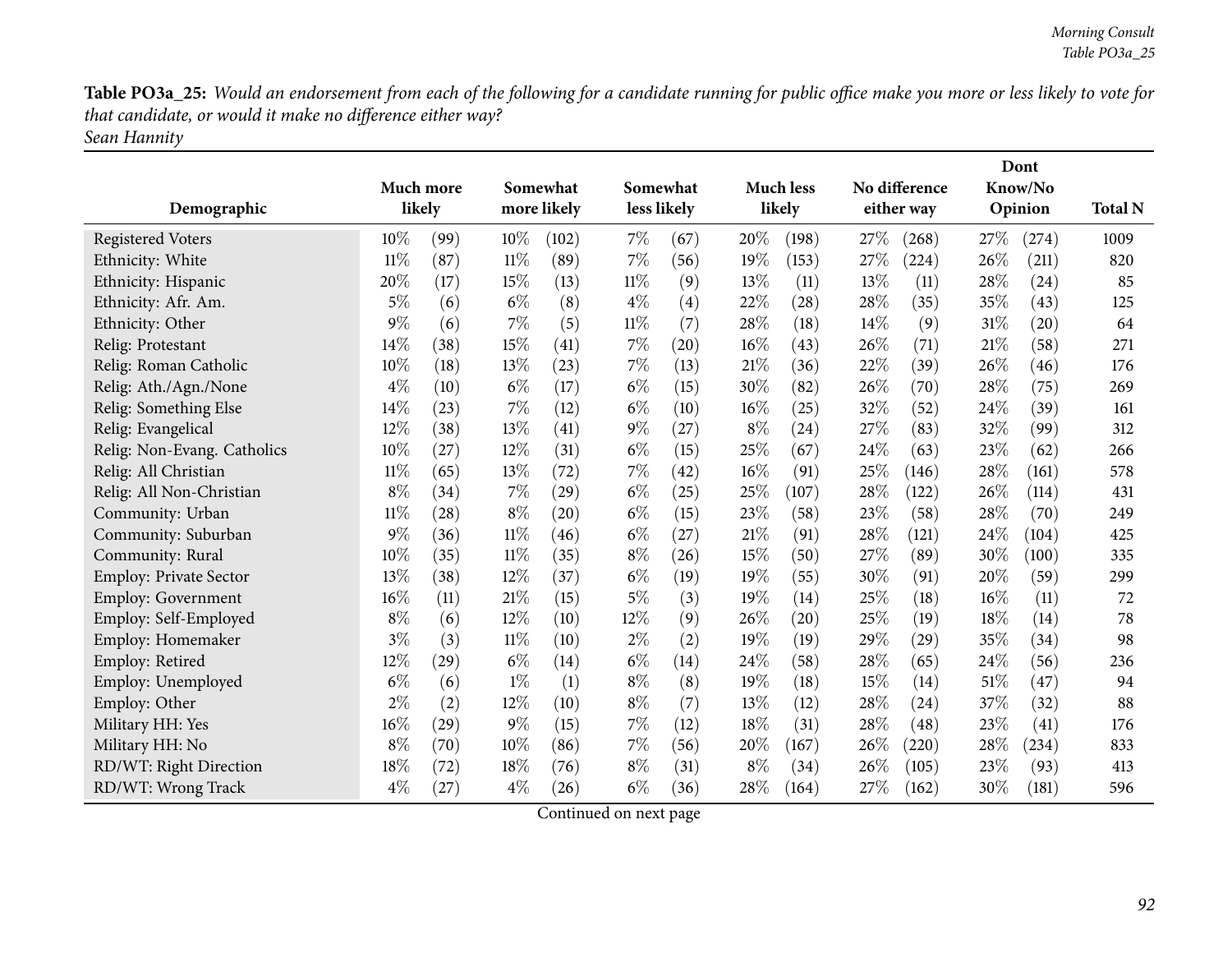| Table PO3a_25: Would an endorsement from each of the following for a candidate running for public office make you more or less likely to vote for |
|---------------------------------------------------------------------------------------------------------------------------------------------------|
| that candidate, or would it make no difference either way?                                                                                        |
| Sean Hannity                                                                                                                                      |

|                                      |                  |        |        |                         |        |                         |        |                            | No difference |                    |        | Dont               |                |
|--------------------------------------|------------------|--------|--------|-------------------------|--------|-------------------------|--------|----------------------------|---------------|--------------------|--------|--------------------|----------------|
| Demographic                          | <b>Much more</b> | likely |        | Somewhat<br>more likely |        | Somewhat<br>less likely |        | <b>Much less</b><br>likely |               | either way         |        | Know/No<br>Opinion | <b>Total N</b> |
|                                      |                  |        |        |                         |        |                         |        |                            |               |                    |        |                    |                |
| Registered Voters                    | $10\%$           | (99)   | $10\%$ | (102)                   | $7\%$  | (67)                    | $20\%$ | (198)                      | 27\%          | (268)              | 27\%   | (274)              | 1009           |
| <b>Strongly Approve</b>              | 31\%             | (76)   | $16\%$ | (39)                    | $6\%$  | (14)                    | $9\%$  | (21)                       | 21%           | (51)               | 17%    | (42)               | 241            |
| Somewhat Approve                     | $3\%$            | (7)    | 17%    | (38)                    | $8\%$  | (18)                    | $9\%$  | (21)                       | 34\%          | (75)               | 28%    | (63)               | 222            |
| Somewhat Disapprove                  | $4\%$            | (5)    | $4\%$  | (6)                     | $7\%$  | (9)                     | 11%    | (14)                       | 39\%          | (49)               | 35%    | (44)               | 128            |
| <b>Strongly Disapprove</b>           | $3\%$            | (11)   | $4\%$  | (14)                    | $6\%$  | $^{(22)}$               | 38\%   | (142)                      | 23\%          | (86)               | 26%    | (97)               | 373            |
| #1 Issue: Economy                    | $9\%$            | (26)   | 13\%   | (37)                    | $6\%$  | (17)                    | 20%    | (56)                       | 27\%          | (75)               | 25\%   | (71)               | 281            |
| #1 Issue: Security                   | 19%              | (38)   | $9\%$  | (18)                    | $10\%$ | (19)                    | $9\%$  | (19)                       | 30\%          | (60)               | 23\%   | (45)               | 199            |
| #1 Issue: Health Care                | $3\%$            | (5)    | $8\%$  | (13)                    | $7\%$  | (11)                    | 27\%   | $\left( 42\right)$         | 29%           | (45)               | 25%    | (38)               | 155            |
| #1 Issue: Medicare / Social Security | $8\%$            | (12)   | $5\%$  | (7)                     | $2\%$  | (3)                     | 22%    | (33)                       | $23\%$        | (34)               | 40%    | (60)               | 150            |
| #1 Issue: Women's Issues             | $9\%$            | (5)    | 7%     | (3)                     | $7\%$  | $\left( 4\right)$       | $14\%$ | (7)                        | $16\%$        | (8)                | 47\%   | (23)               | 50             |
| #1 Issue: Education                  | $5\%$            | (4)    | $16\%$ | (12)                    | $11\%$ | (8)                     | 18%    | (14)                       | 37\%          | (28)               | 13\%   | (10)               | 76             |
| #1 Issue: Other                      | $6\%$            | (3)    | $10\%$ | (6)                     | $6\%$  | (3)                     | 24\%   | (13)                       | 17%           | (9)                | 37%    | (20)               | 54             |
| 2016 Vote: Democrat Hillary Clinton  | $2\%$            | (8)    | $5\%$  | (18)                    | $5\%$  | (16)                    | 37%    | (125)                      | $25\%$        | (85)               | 25%    | (84)               | 336            |
| 2016 Vote: Republican Donald Trump   | $16\%$           | (61)   | 18%    | (71)                    | $8\%$  | (32)                    | $9\%$  | (35)                       | 30\%          | (115)              | 19%    | (72)               | 387            |
| 2016 Vote: Someone else              | $1\%$            | (1)    | $4\%$  | (5)                     | $8\%$  | (8)                     | 22%    | (23)                       | 27%           | $\left( 28\right)$ | 37%    | (38)               | 103            |
| 2012 Vote: Barack Obama              | $4\%$            | (15)   | $6\%$  | (23)                    | $5\%$  | (19)                    | 37\%   | (140)                      | $22\%$        | (84)               | 26\%   | (101)              | 381            |
| 2012 Vote: Mitt Romney               | 17%              | (47)   | 19%    | (53)                    | $8\%$  | (23)                    | $7\%$  | (20)                       | $31\%$        | (89)               | 19%    | (53)               | 285            |
| 2012 Vote: Other                     | $4\%$            | (2)    | $7\%$  | (4)                     | $6\%$  | (4)                     | 13%    | (8)                        | 39\%          | (24)               | $31\%$ | (19)               | 61             |
| 2012 Vote: Didn't Vote               | 12\%             | (34)   | $8\%$  | (22)                    | $8\%$  | $^{(22)}$               | $11\%$ | (30)                       | $25\%$        | (71)               | 36\%   | (102)              | 281            |
| 4-Region: Northeast                  | 7%               | (12)   | 13%    | (21)                    | $5\%$  | (8)                     | 20%    | (33)                       | 23\%          | (39)               | 32\%   | (54)               | 167            |
| 4-Region: Midwest                    | $6\%$            | (13)   | $8\%$  | (18)                    | $8\%$  | (17)                    | $24\%$ | (54)                       | $26\%$        | (58)               | 29\%   | (64)               | 225            |
| 4-Region: South                      | $11\%$           | (43)   | $10\%$ | (41)                    | $8\%$  | (32)                    | 15%    | (60)                       | 29%           | (113)              | 26\%   | (104)              | 393            |
| 4-Region: West                       | 14%              | (31)   | $9\%$  | (21)                    | $5\%$  | (11)                    | 23\%   | $\left( 51\right)$         | 26\%          | (58)               | 23%    | (52)               | 224            |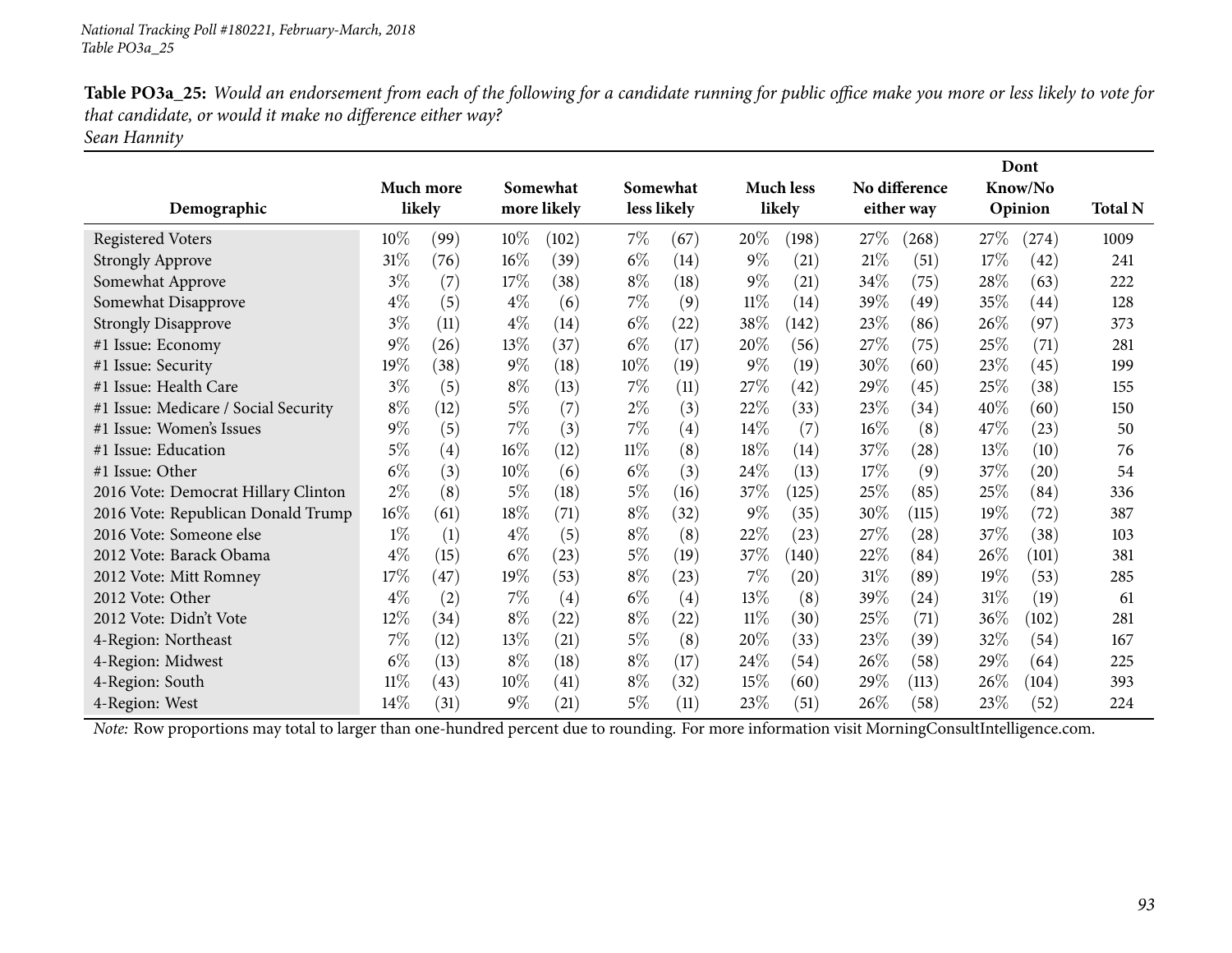Table PO3a\_26: Would an endorsement from each of the following for a candidate running for public office make you more or less likely to vote for *that candidate, or would it make no difference either way? Rachel Maddow*

|                          |           |      |       |             |             |      |        |                    |      |               |      | Dont    |                |
|--------------------------|-----------|------|-------|-------------|-------------|------|--------|--------------------|------|---------------|------|---------|----------------|
|                          | Much more |      |       | Somewhat    | Somewhat    |      |        | <b>Much less</b>   |      | No difference |      | Know/No |                |
| Demographic              | likely    |      |       | more likely | less likely |      |        | likely             |      | either way    |      | Opinion | <b>Total N</b> |
| <b>Registered Voters</b> | $8\%$     | (84) | $8\%$ | (90)        | 7%          | (74) | 17%    | (179)              | 35%  | (375)         | 25%  | (264)   | 1067           |
| Gender: Male             | 10%       | (51) | $9\%$ | (45)        | $7\%$       | (36) | 22%    | (107)              | 29%  | (145)         | 22%  | (108)   | 492            |
| Gender: Female           | $6\%$     | (34) | $8\%$ | (45)        | 7%          | (38) | 12%    | (72)               | 40%  | (230)         | 27%  | (156)   | 575            |
| Age: 18-29               | $6\%$     | (12) | $8\%$ | (16)        | $12\%$      | (22) | 11%    | $\left( 22\right)$ | 29\% | (56)          | 34%  | (66)    | 194            |
| Age: 30-44               | $8\%$     | (20) | $9\%$ | (21)        | $8\%$       | (18) | 13%    | (30)               | 35%  | (81)          | 27%  | (62)    | 232            |
| Age: 45-54               | $9\%$     | (21) | $9\%$ | (20)        | $6\%$       | (14) | 13\%   | (31)               | 41\% | (94)          | 23%  | (52)    | 232            |
| Age: 55-64               | $6\%$     | (11) | $8\%$ | (15)        | $5\%$       | (9)  | 26%    | (46)               | 38%  | (70)          | 17%  | (30)    | 182            |
| Age: 65+                 | 9%        | (20) | $8\%$ | (19)        | $5\%$       | (10) | 22%    | (49)               | 33%  | (75)          | 23%  | (53)    | 227            |
| PID: Dem (no lean)       | 16%       | (57) | 14%   | (52)        | $7\%$       | (27) | $9\%$  | (34)               | 33%  | (121)         | 20%  | (74)    | 365            |
| PID: Ind (no lean)       | $4\%$     | (15) | $6\%$ | (24)        | $8\%$       | (29) | 15%    | (56)               | 36\% | (132)         | 30%  | (107)   | 363            |
| PID: Rep (no lean)       | $4\%$     | (12) | $4\%$ | (15)        | $5\%$       | (17) | 26%    | (89)               | 36%  | (122)         | 25%  | (83)    | 339            |
| PID/Gender: Dem Men      | 22%       | (36) | 13%   | (21)        | $7\%$       | (12) | 12%    | (20)               | 29%  | (47)          | 16%  | (26)    | 162            |
| PID/Gender: Dem Women    | 10%       | (21) | 15%   | (31)        | $8\%$       | (16) | 7%     | (15)               | 36\% | (73)          | 24\% | (48)    | 204            |
| PID/Gender: Ind Men      | $5\%$     | (7)  | $8\%$ | (12)        | $9\%$       | (14) | 19%    | (29)               | 30%  | (46)          | 28%  | (43)    | 152            |
| PID/Gender: Ind Women    | $4\%$     | (8)  | $6\%$ | (12)        | $7\%$       | (15) | 12%    | (26)               | 41\% | (86)          | 30%  | (64)    | 211            |
| PID/Gender: Rep Men      | $4\%$     | (7)  | 7%    | (13)        | $6\%$       | (10) | 32%    | (58)               | 29%  | (51)          | 22%  | (39)    | 178            |
| PID/Gender: Rep Women    | $3\%$     | (5)  | $1\%$ | (2)         | $4\%$       | (7)  | 19%    | (31)               | 44\% | (71)          | 28%  | (45)    | 161            |
| Ideo: Liberal (1-3)      | 20%       | (66) | 20%   | (66)        | $8\%$       | (26) | 7%     | (24)               | 28%  | (94)          | 16%  | (54)    | 329            |
| Ideo: Moderate (4)       | $2\%$     | (5)  | $4\%$ | (10)        | $9\%$       | (22) | $16\%$ | $\left( 41\right)$ | 47%  | (118)         | 22%  | (56)    | 252            |
| Ideo: Conservative (5-7) | $3\%$     | (10) | $3\%$ | (10)        | $6\%$       | (21) | 29%    | (105)              | 34%  | (121)         | 26%  | (94)    | 360            |
| Educ: < College          | $8\%$     | (58) | 7%    | (47)        | $7\%$       | (47) | 17%    | (117)              | 33\% | (230)         | 28%  | (197)   | 697            |
| Educ: Bachelors degree   | 7%        | (16) | $9\%$ | (22)        | $6\%$       | (13) | $16\%$ | (39)               | 43%  | (103)         | 20%  | (47)    | 239            |
| Educ: Post-grad          | $8\%$     | (10) | 16%   | (22)        | 10%         | (13) | 18%    | (23)               | 32%  | (42)          | 16%  | (21)    | 131            |
| Income: Under 50k        | 7%        | (41) | 10%   | (55)        | $8\%$       | (45) | 14%    | (79)               | 31%  | (172)         | 30\% | (170)   | 562            |
| Income: 50k-100k         | $9\%$     | (33) | $6\%$ | (20)        | $4\%$       | (15) | 20%    | (71)               | 39%  | (139)         | 21%  | (73)    | 352            |
| Income: 100k+            | 7%        | (10) | 10%   | (15)        | $8\%$       | (13) | 19%    | (29)               | 42\% | (65)          | 14%  | (21)    | 153            |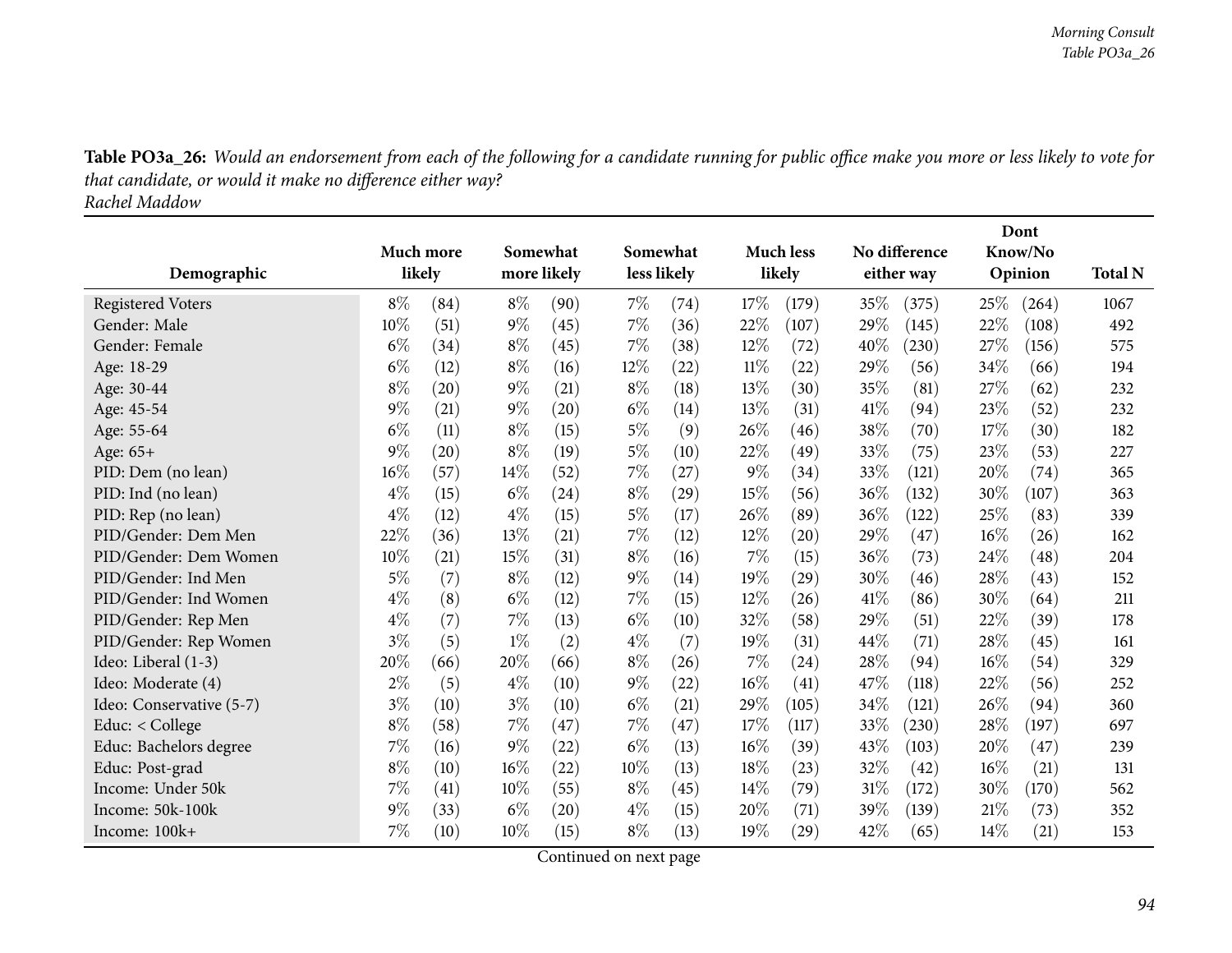Table PO3a\_26: Would an endorsement from each of the following for a candidate running for public office make you more or less likely to vote for *that candidate, or would it make no difference either way? Rachel Maddow*

| Demographic                 |       | Much more<br>likely |        | Somewhat<br>more likely |        | Somewhat<br>less likely |        | <b>Much less</b><br>likely |        | No difference<br>either way |        | Dont<br>Know/No<br>Opinion | <b>Total N</b> |
|-----------------------------|-------|---------------------|--------|-------------------------|--------|-------------------------|--------|----------------------------|--------|-----------------------------|--------|----------------------------|----------------|
| <b>Registered Voters</b>    | $8\%$ | (84)                | $8\%$  | (90)                    | 7%     | (74)                    | 17%    | (179)                      | 35%    | (375)                       | 25\%   | (264)                      | 1067           |
| Ethnicity: White            | 8%    | (69)                | $8\%$  | (71)                    | $6\%$  | (50)                    | 18%    | (160)                      | 36%    | (316)                       | 24%    | (213)                      | 880            |
| Ethnicity: Hispanic         | 13%   | (12)                | 20%    | (18)                    | $9\%$  | (8)                     | $11\%$ | (10)                       | 15%    | (13)                        | 32%    | (30)                       | 92             |
| Ethnicity: Afr. Am.         | $8\%$ | (11)                | $11\%$ | (15)                    | 12%    | (17)                    | 7%     | (10)                       | 36%    | (49)                        | 26\%   | (35)                       | 137            |
| Ethnicity: Other            | $8\%$ | (4)                 | $9\%$  | (4)                     | 13%    | (7)                     | 18%    | (9)                        | 21%    | (10)                        | 31%    | (16)                       | 50             |
| Relig: Protestant           | 9%    | (23)                | $6\%$  | (15)                    | $6\%$  | (16)                    | 24%    | (67)                       | 34%    | (93)                        | 22%    | (60)                       | 275            |
| Relig: Roman Catholic       | $6\%$ | (12)                | $8\%$  | (15)                    | $8\%$  | (16)                    | 26%    | $\left( 48\right)$         | 31%    | (58)                        | $21\%$ | (38)                       | 187            |
| Relig: Ath./Agn./None       | 7%    | (23)                | $9\%$  | (30)                    | $5\%$  | (16)                    | 10%    | (31)                       | 42%    | (134)                       | 26%    | (82)                       | 315            |
| Relig: Something Else       | 10%   | (16)                | 13%    | (21)                    | 10%    | (15)                    | $11\%$ | (17)                       | $31\%$ | (49)                        | 26%    | (41)                       | 159            |
| Relig: Evangelical          | 7%    | (21)                | $5\%$  | (14)                    | 7%     | (21)                    | 20%    | (61)                       | 34%    | (102)                       | 27%    | (82)                       | 301            |
| Relig: Non-Evang. Catholics | $8\%$ | (24)                | $9\%$  | (26)                    | $7\%$  | (21)                    | 24%    | (69)                       | 31%    | (90)                        | $21\%$ | (60)                       | 291            |
| Relig: All Christian        | $8\%$ | (46)                | 7%     | (39)                    | $7\%$  | (42)                    | 22%    | (130)                      | 33%    | (193)                       | 24%    | (142)                      | 592            |
| Relig: All Non-Christian    | $8\%$ | (39)                | $11\%$ | (51)                    | $7\%$  | (31)                    | 10%    | (49)                       | 39%    | (183)                       | 26%    | (122)                      | 475            |
| Community: Urban            | 12%   | (32)                | 15%    | (39)                    | $6\%$  | (16)                    | $11\%$ | (28)                       | 34%    | (91)                        | 23%    | (61)                       | 267            |
| Community: Suburban         | $6\%$ | (29)                | 7%     | (32)                    | $9\%$  | (42)                    | 18%    | (87)                       | 36%    | (175)                       | 24\%   | (116)                      | 481            |
| Community: Rural            | 7%    | (24)                | $6\%$  | (19)                    | $5\%$  | (15)                    | 20%    | (64)                       | 34%    | (109)                       | 27%    | (87)                       | 318            |
| Employ: Private Sector      | 9%    | (29)                | 10%    | (32)                    | $8\%$  | (25)                    | 15%    | $\left( 48\right)$         | 39%    | (129)                       | 20%    | (64)                       | 327            |
| Employ: Government          | 12%   | (9)                 | 16%    | (12)                    | $8\%$  | (6)                     | 17%    | (13)                       | 29%    | (21)                        | 18%    | (13)                       | 75             |
| Employ: Self-Employed       | 14%   | (12)                | 14%    | (12)                    | $11\%$ | (9)                     | 16%    | (13)                       | 30%    | (26)                        | $16\%$ | (13)                       | 86             |
| Employ: Homemaker           | $1\%$ | (1)                 | $4\%$  | (4)                     | $5\%$  | (5)                     | 21%    | (22)                       | 43%    | (45)                        | 25%    | (26)                       | 103            |
| Employ: Student             | $6\%$ | (3)                 | $5\%$  | (2)                     | $9\%$  | (5)                     | $11\%$ | (5)                        | 28%    | (14)                        | 41\%   | (21)                       | 50             |
| Employ: Retired             | 8%    | (18)                | $8\%$  | (18)                    | $5\%$  | (12)                    | 23%    | (54)                       | 34%    | (81)                        | 23%    | (56)                       | 240            |
| Employ: Unemployed          | $4\%$ | (4)                 | $9\%$  | (8)                     | $5\%$  | (4)                     | 12%    | (11)                       | 35%    | (31)                        | 35%    | (32)                       | 90             |
| Employ: Other               | $8\%$ | (7)                 | $1\%$  | (1)                     | $8\%$  | (8)                     | 13%    | (13)                       | 29%    | (27)                        | 41%    | (39)                       | 95             |
| Military HH: Yes            | 7%    | (13)                | $5\%$  | (10)                    | $8\%$  | (16)                    | 24\%   | (47)                       | 30%    | (60)                        | 26\%   | (50)                       | 196            |
| Military HH: No             | 8%    | (71)                | $9\%$  | (80)                    | 7%     | (57)                    | 15%    | (132)                      | 36%    | (316)                       | 25%    | (214)                      | 870            |
| RD/WT: Right Direction      | 7%    | (28)                | 7%     | (26)                    | $7\%$  | (27)                    | 27\%   | (104)                      | 31%    | (121)                       | 21%    | (84)                       | 389            |
| RD/WT: Wrong Track          | $8\%$ | (56)                | $9\%$  | (64)                    | 7%     | (46)                    | $11\%$ | (75)                       | 38%    | (255)                       | 27%    | (181)                      | 677            |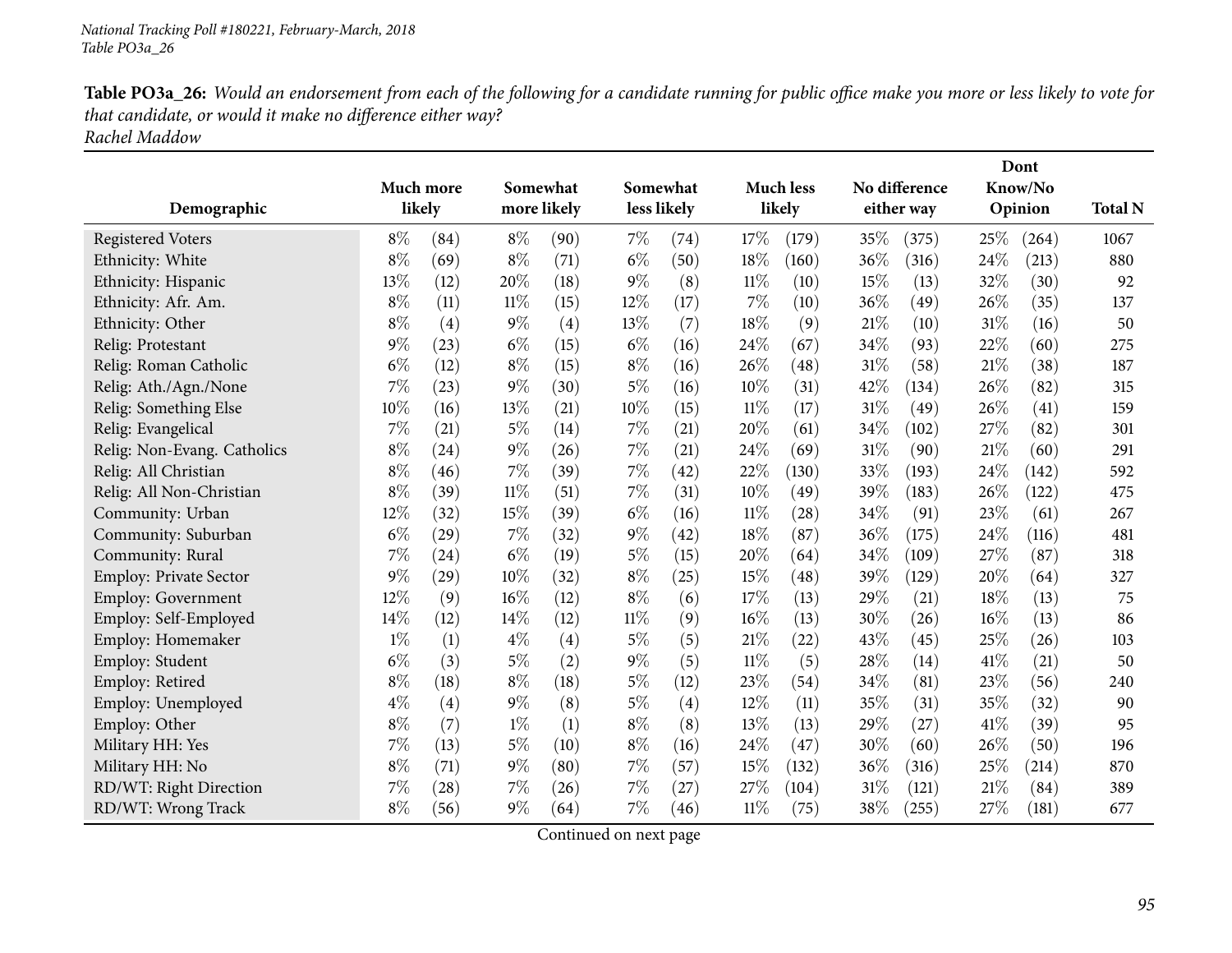Table PO3a\_26: Would an endorsement from each of the following for a candidate running for public office make you more or less likely to vote for *that candidate, or would it make no difference either way? Rachel Maddow*

| Demographic                          |        | Much more<br>likely |        | Somewhat<br>more likely | less likely | Somewhat           |        | <b>Much less</b><br>likely |        | No difference<br>either way |      | Dont<br>Know/No<br>Opinion | <b>Total N</b> |
|--------------------------------------|--------|---------------------|--------|-------------------------|-------------|--------------------|--------|----------------------------|--------|-----------------------------|------|----------------------------|----------------|
| <b>Registered Voters</b>             | $8\%$  | (84)                | $8\%$  | (90)                    | $7\%$       | (74)               | 17%    | (179)                      | 35\%   | (375)                       | 25\% | (264)                      | 1067           |
| <b>Strongly Approve</b>              | 10%    | (23)                | $5\%$  | (11)                    | $4\%$       | (10)               | 29%    | (66)                       | 27\%   | (61)                        | 24\% | (55)                       | 226            |
| Somewhat Approve                     | $2\%$  | (5)                 | $3\%$  | (6)                     | $8\%$       | (19)               | 23\%   | (51)                       | 36%    | (79`                        | 28\% | (63)                       | 223            |
| Somewhat Disapprove                  | $5\%$  | (6)                 | $6\%$  | (8)                     | $7\%$       | (10)               | $15\%$ | (21)                       | 43\%   | (60)                        | 25\% | (36)                       | 141            |
| <b>Strongly Disapprove</b>           | $11\%$ | $^{\prime}48$       | $14\%$ | (61)                    | $8\%$       | (34)               | $8\%$  | (36)                       | 37\%   | (162)                       | 22\% | (99)                       | 440            |
| #1 Issue: Economy                    | $6\%$  | (17)                | $6\%$  | (19)                    | $7\%$       | (22)               | 18%    | (57)                       | 38\%   | (117)                       | 25\% | (79)                       | 311            |
| #1 Issue: Security                   | $6\%$  | (13)                | $3\%$  | (7)                     | $7\%$       | (15)               | 26\%   | (54)                       | $31\%$ | (65)                        | 27\% | (57)                       | 211            |
| #1 Issue: Health Care                | 7%     | (12)                | 13\%   | (23)                    | $9\%$       | (16)               | $11\%$ | (19)                       | 39\%   | (67)                        | 21%  | (37)                       | 174            |
| #1 Issue: Medicare / Social Security | 10%    | (15)                | $9\%$  | (15)                    | $3\%$       | (5)                | $16\%$ | (25)                       | 37%    | (58)                        | 25\% | (39)                       | 157            |
| #1 Issue: Education                  | $10\%$ | (8)                 | $11\%$ | (8)                     | $8\%$       | (6)                | $11\%$ | (8)                        | $31\%$ | (24)                        | 29%  | (22)                       | 77             |
| #1 Issue: Other                      | 14%    | (8)                 | $11\%$ | (6)                     | $5\%$       | (3)                | 21%    | (12)                       | 21%    | (13)                        | 27\% | (16)                       | 59             |
| 2016 Vote: Democrat Hillary Clinton  | 12%    | (46)                | 14%    | (54)                    | $9\%$       | (36)               | $7\%$  | (27)                       | 36%    | (137)                       | 21%  | (81)                       | 382            |
| 2016 Vote: Republican Donald Trump   | $4\%$  | (16)                | $4\%$  | (15)                    | $6\%$       | (25)               | 29\%   | (115)                      | 35%    | (136)                       | 22%  | (88)                       | 394            |
| 2016 Vote: Someone else              | $2\%$  | (2)                 | $6\%$  | (6)                     | $6\%$       | (6)                | $14\%$ | (15)                       | 42%    | (43)                        | 30%  | (31)                       | 103            |
| 2012 Vote: Barack Obama              | 10%    | (45)                | $14\%$ | (59)                    | $8\%$       | (32)               | $9\%$  | (39)                       | 39%    | (167)                       | 20%  | (87)                       | 429            |
| 2012 Vote: Mitt Romney               | $2\%$  | (6)                 | $2\%$  | (5)                     | $5\%$       | (14)               | 33\%   | (91)                       | 35%    | (98)                        | 23\% | (64)                       | 278            |
| 2012 Vote: Other                     | $1\%$  | (0)                 | $2\%$  | (1)                     | $5\%$       | (3)                | 21%    | (13)                       | 44\%   | (28)                        | 28\% | (18)                       | 64             |
| 2012 Vote: Didn't Vote               | $11\%$ | (33)                | $8\%$  | (25)                    | $8\%$       | (25)               | $12\%$ | (36)                       | 28\%   | (83)                        | 32\% | (96)                       | 296            |
| 4-Region: Northeast                  | $5\%$  | (10)                | $8\%$  | (15)                    | $7\%$       | (13)               | 18%    | (34)                       | 42\%   | (81)                        | 20%  | (39)                       | 193            |
| 4-Region: Midwest                    | $6\%$  | (16)                | $9\%$  | (22)                    | $8\%$       | $\left( 20\right)$ | $19\%$ | (50)                       | 32\%   | (82)                        | 27%  | (69)                       | 259            |
| 4-Region: South                      | 10%    | (40)                | $7\%$  | (28)                    | $7\%$       | $\left( 29\right)$ | $15\%$ | (60)                       | 35%    | (140)                       | 25\% | (101)                      | 396            |
| 4-Region: West                       | $9\%$  | (19)                | $11\%$ | (25)                    | 5%          | (11)               | $16\%$ | (34)                       | 34\%   | (73)                        | 25\% | (56)                       | 219            |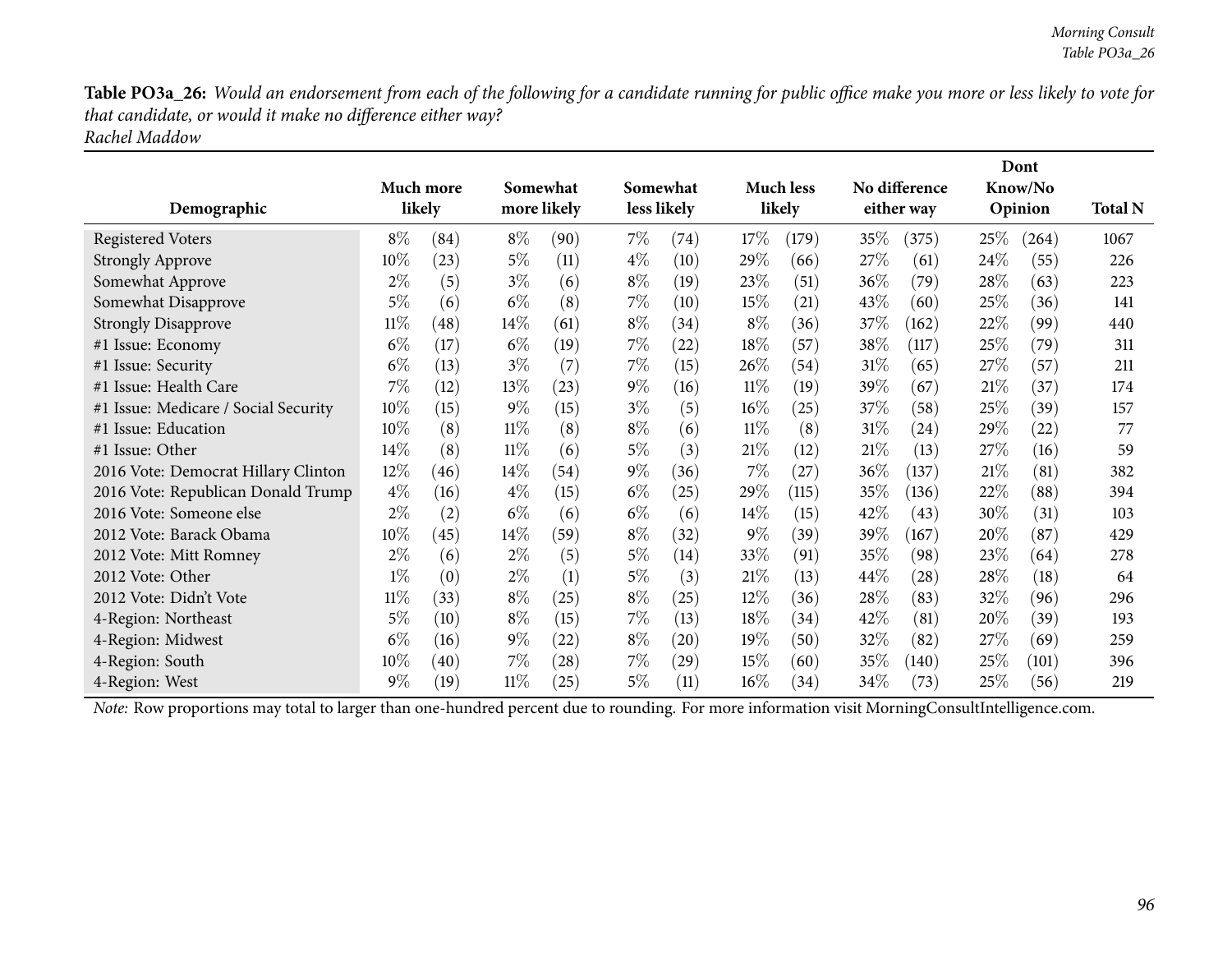Table PO3a\_27: Would an endorsement from each of the following for a candidate running for public office make you more or less likely to vote for *that candidate, or would it make no difference either way?*

*Rush Limbaugh*

|                          |        |           |        |             |        |             |        |                  |        |               |        | Dont    |                |
|--------------------------|--------|-----------|--------|-------------|--------|-------------|--------|------------------|--------|---------------|--------|---------|----------------|
|                          |        | Much more |        | Somewhat    |        | Somewhat    |        | <b>Much less</b> |        | No difference |        | Know/No |                |
| Demographic              |        | likely    |        | more likely |        | less likely |        | likely           |        | either way    |        | Opinion | <b>Total N</b> |
| <b>Registered Voters</b> | $8\%$  | (87)      | $11\%$ | (117)       | $8\%$  | (84)        | 29%    | (304)            | 28\%   | (296)         | $16\%$ | (171)   | 1059           |
| Gender: Male             | 13%    | (63)      | 15%    | (76)        | $9\%$  | (42)        | 27%    | (134)            | 21%    | (103)         | 15%    | (73)    | 491            |
| Gender: Female           | $4\%$  | (24)      | 7%     | (41)        | 7%     | (42)        | 30%    | (170)            | 34\%   | (193)         | 17%    | (98)    | 568            |
| Age: 18-29               | $11\%$ | (20)      | $6\%$  | (10)        | $11\%$ | (19)        | 18%    | (33)             | 26%    | (48)          | 29%    | (52)    | 183            |
| Age: 30-44               | $6\%$  | (16)      | 13%    | (33)        | 7%     | (17)        | 28\%   | (70)             | 27%    | (69)          | 19%    | (49)    | 253            |
| Age: 45-54               | $9\%$  | (20)      | 12%    | (25)        | $8\%$  | (18)        | 26%    | (55)             | 31%    | (67)          | 14%    | (31)    | 216            |
| Age: 55-64               | 7%     | (13)      | $11\%$ | (21)        | $9\%$  | (17)        | 36\%   | (68)             | 31%    | (58)          | 7%     | (13)    | 190            |
| Age: 65+                 | $9\%$  | (20)      | 13%    | (27)        | $6\%$  | (13)        | $36\%$ | (78)             | 25%    | (55)          | 12%    | (25)    | 219            |
| PID: Dem (no lean)       | $8\%$  | (27)      | $5\%$  | (18)        | $8\%$  | (27)        | 46%    | (155)            | 16%    | (56)          | 16%    | (55)    | 339            |
| PID: Ind (no lean)       | $6\%$  | (21)      | $9\%$  | (33)        | $7\%$  | (26)        | $29\%$ | (108)            | 32%    | (119)         | 19%    | (70)    | 377            |
| PID: Rep (no lean)       | $11\%$ | (39)      | 19%    | (66)        | $9\%$  | (31)        | 12%    | (41)             | 35%    | (121)         | 13%    | (46)    | 344            |
| PID/Gender: Dem Men      | 16%    | (25)      | $11\%$ | (17)        | 7%     | (11)        | 40%    | (65)             | $11\%$ | (17)          | 15%    | (25)    | 160            |
| PID/Gender: Dem Women    | $1\%$  | (2)       | $1\%$  | (1)         | $9\%$  | (16)        | 51%    | (91)             | 22%    | (39)          | 17%    | (30)    | 178            |
| PID/Gender: Ind Men      | 7%     | (12)      | 12%    | (21)        | $8\%$  | (14)        | 27\%   | (46)             | 27\%   | (45)          | 19%    | (32)    | 170            |
| PID/Gender: Ind Women    | $4\%$  | (9)       | $6\%$  | (12)        | $6\%$  | (12)        | 30%    | (62)             | 36\%   | (74)          | 19%    | (38)    | 207            |
| PID/Gender: Rep Men      | $16\%$ | (25)      | 24%    | (38)        | $11\%$ | (17)        | 14\%   | (23)             | 25%    | (41)          | 10%    | (17)    | 161            |
| PID/Gender: Rep Women    | $8\%$  | (14)      | 15%    | (28)        | $8\%$  | (14)        | 10%    | (18)             | 44\%   | (80)          | 16%    | (29)    | 183            |
| Ideo: Liberal (1-3)      | 13%    | (45)      | 7%     | (23)        | $6\%$  | (22)        | 47%    | (162)            | 15%    | (52)          | 11%    | (39)    | 343            |
| Ideo: Moderate (4)       | $2\%$  | (4)       | $6\%$  | (14)        | $13\%$ | (32)        | 32%    | (77)             | $31\%$ | (76)          | 16%    | (38)    | 240            |
| Ideo: Conservative (5-7) | 10%    | (35)      | 21%    | (77)        | 7%     | (24)        | $11\%$ | (39)             | 38%    | (137)         | 14%    | (51)    | 363            |
| Educ: < College          | 10%    | (69)      | $10\%$ | (70)        | $8\%$  | (55)        | 23%    | (159)            | 29%    | (205)         | $21\%$ | (148)   | 705            |
| Educ: Bachelors degree   | $4\%$  | (10)      | 13%    | (30)        | $8\%$  | (18)        | 40%    | (94)             | 26%    | (61)          | $8\%$  | (19)    | 233            |
| Educ: Post-grad          | $7\%$  | (8)       | 14\%   | (17)        | $9\%$  | (10)        | 43%    | (52)             | 25%    | (30)          | $4\%$  | (4)     | 121            |
| Income: Under 50k        | $8\%$  | (48)      | $9\%$  | (51)        | 10%    | (56)        | 25%    | (145)            | 27%    | (157)         | 22%    | (128)   | 585            |
| Income: 50k-100k         | 9%     | (30)      | 14\%   | (46)        | $6\%$  | (19)        | 31%    | (100)            | 29%    | (95)          | $11\%$ | (35)    | 325            |
| Income: 100k+            | $6\%$  | (9)       | 14\%   | (20)        | $6\%$  | (9)         | 40%    | (59)             | 30%    | (44)          | $5\%$  | (7)     | 148            |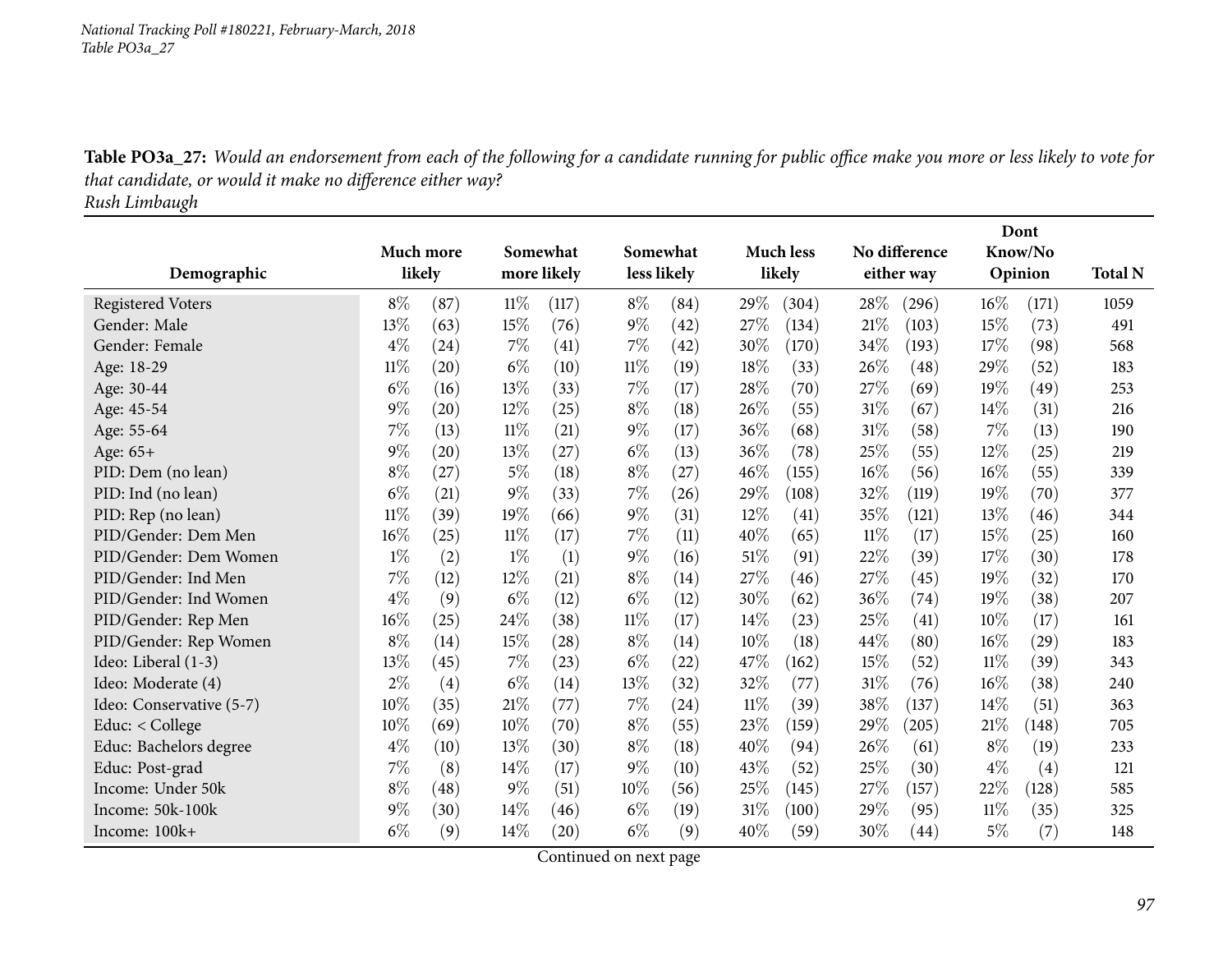Table PO3a\_27: Would an endorsement from each of the following for a candidate running for public office make you more or less likely to vote for *that candidate, or would it make no difference either way? Rush Limbaugh*

|                               | Much more |      |        | Somewhat           |        | Somewhat    |       | <b>Much less</b> |      | No difference |        | Dont<br>Know/No    |                |
|-------------------------------|-----------|------|--------|--------------------|--------|-------------|-------|------------------|------|---------------|--------|--------------------|----------------|
| Demographic                   | likely    |      |        | more likely        |        | less likely |       | likely           |      | either way    |        | Opinion            | <b>Total N</b> |
| <b>Registered Voters</b>      | $8\%$     | (87) | $11\%$ | (117)              | $8\%$  | (84)        | 29%   | (304)            | 28%  | (296)         | 16%    | (171)              | 1059           |
| Ethnicity: White              | 8%        | (71) | 12%    | (100)              | $8\%$  | (69)        | 28\%  | (244)            | 30%  | (255)         | 14%    | (118)              | 858            |
| Ethnicity: Hispanic           | 21%       | (20) | 14%    | (13)               | $11\%$ | (11)        | 19%   | (17)             | 16%  | (15)          | 19%    | (18)               | 94             |
| Ethnicity: Afr. Am.           | 10%       | (14) | $8\%$  | (12)               | $5\%$  | (7)         | 27%   | (39)             | 19%  | (27)          | 30%    | (43)               | 142            |
| Ethnicity: Other              | $3\%$     | (2)  | $8\%$  | (5)                | 12%    | (7)         | 35%   | (21)             | 25%  | (15)          | $16\%$ | (10)               | 59             |
| Relig: Protestant             | $11\%$    | (30) | 17%    | (48)               | $9\%$  | (25)        | 25%   | (70)             | 28%  | (79)          | $11\%$ | (32)               | 284            |
| Relig: Roman Catholic         | $8\%$     | (15) | 10%    | (19)               | $8\%$  | (15)        | 30%   | (56)             | 29%  | (53)          | $16\%$ | $\left( 29\right)$ | 187            |
| Relig: Ath./Agn./None         | $4\%$     | (13) | 7%     | (22)               | 7%     | (20)        | 36%   | (111)            | 25%  | (76)          | 21%    | (64)               | 306            |
| Relig: Something Else         | 10%       | (16) | 13%    | (21)               | $11\%$ | (18)        | 26%   | (41)             | 25%  | (40)          | 14%    | (22)               | 158            |
| Relig: Evangelical            | $11\%$    | (32) | 15%    | (46)               | $5\%$  | (15)        | 18%   | (54)             | 32%  | (96)          | 18%    | (55)               | 298            |
| Relig: Non-Evang. Catholics   | 9%        | (26) | 10%    | (28)               | $11\%$ | (31)        | 33\%  | (99)             | 28\% | (83)          | $10\%$ | (30)               | 297            |
| Relig: All Christian          | 10%       | (58) | 12%    | (74)               | $8\%$  | (46)        | 26%   | (153)            | 30%  | (180)         | 14%    | (84)               | 595            |
| Relig: All Non-Christian      | $6\%$     | (29) | $9\%$  | (43)               | $8\%$  | (38)        | 33\%  | (151)            | 25%  | (117)         | 19%    | (87)               | 464            |
| Community: Urban              | $11\%$    | (28) | $8\%$  | (22)               | 7%     | (19)        | 38%   | (97)             | 21%  | (55)          | 15%    | (38)               | 258            |
| Community: Suburban           | $6\%$     | (28) | 12%    | (53)               | $9\%$  | (41)        | 30%   | (135)            | 29%  | (133)         | 14%    | (66)               | 455            |
| Community: Rural              | $9\%$     | (32) | 12%    | (42)               | $7\%$  | (24)        | 21%   | (72)             | 31%  | (108)         | 20%    | (68)               | 346            |
| <b>Employ: Private Sector</b> | 12%       | (39) | 13%    | $\left( 44\right)$ | $7\%$  | (24)        | 29%   | (94)             | 29%  | (96)          | 10%    | (33)               | 330            |
| Employ: Government            | 15%       | (11) | $16\%$ | (12)               | $11\%$ | (8)         | 26\%  | (19)             | 22%  | (16)          | 10%    | (7)                | 74             |
| Employ: Self-Employed         | 5%        | (4)  | 17%    | (14)               | $11\%$ | (9)         | 34\%  | (29)             | 23%  | (19)          | $11\%$ | (9)                | 85             |
| Employ: Homemaker             | 9%        | (8)  | $4\%$  | (4)                | 14%    | (13)        | 17%   | (16)             | 36%  | (34)          | 20%    | (18)               | 93             |
| Employ: Retired               | 7%        | (16) | $11\%$ | (28)               | $6\%$  | (15)        | 35%   | (85)             | 26%  | (64)          | 14%    | (34)               | 241            |
| Employ: Unemployed            | $1\%$     | (1)  | $6\%$  | (6)                | $6\%$  | (5)         | 28%   | (26)             | 22%  | (21)          | 37%    | (36)               | 95             |
| Employ: Other                 | $3\%$     | (3)  | $5\%$  | (5)                | 7%     | (7)         | 25%   | (24)             | 35%  | (34)          | 25%    | $\left( 24\right)$ | 96             |
| Military HH: Yes              | $11\%$    | (21) | 12%    | (22)               | 7%     | (12)        | 33%   | (62)             | 27%  | (51)          | 11%    | $\left( 20\right)$ | 189            |
| Military HH: No               | $8\%$     | (66) | $11\%$ | (95)               | $8\%$  | (71)        | 28\%  | (242)            | 28%  | (245)         | 17%    | (151)              | 870            |
| RD/WT: Right Direction        | 16%       | (62) | 21%    | (86)               | $9\%$  | (37)        | $9\%$ | (36)             | 31%  | (123)         | 14\%   | (55)               | 399            |
| RD/WT: Wrong Track            | 4%        | (25) | $5\%$  | (31)               | 7%     | (47)        | 41\%  | (268)            | 26%  | (173)         | 18%    | (116)              | 660            |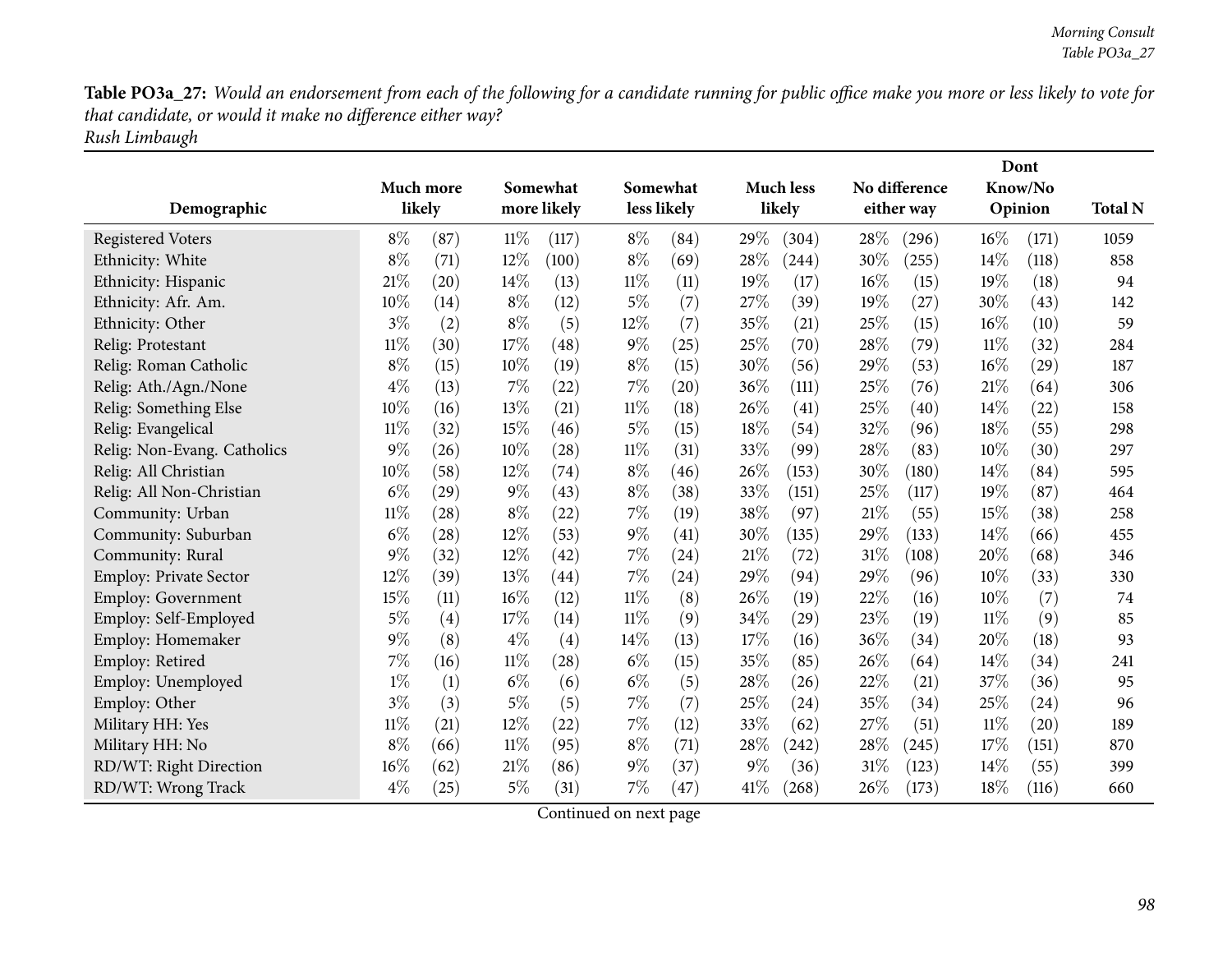Table PO3a\_27: Would an endorsement from each of the following for a candidate running for public office make you more or less likely to vote for *that candidate, or would it make no difference either way? Rush Limbaugh*

| Demographic                          |        | Much more<br>likely |        | Somewhat<br>more likely |        | Somewhat<br>less likely |        | <b>Much less</b><br>likely |        | No difference<br>either way |        | Dont<br>Know/No<br>Opinion | <b>Total N</b> |
|--------------------------------------|--------|---------------------|--------|-------------------------|--------|-------------------------|--------|----------------------------|--------|-----------------------------|--------|----------------------------|----------------|
| <b>Registered Voters</b>             | $8\%$  | (87)                | $11\%$ | (117)                   | $8\%$  | (84)                    | 29\%   | (304)                      | 28\%   | $^{(296)}$                  | $16\%$ | (171)                      | 1059           |
| <b>Strongly Approve</b>              | 24\%   | (49)                | 25\%   | (51)                    | $4\%$  | (8)                     | $6\%$  | (13)                       | 28\%   | (58)                        | 12%    | (25)                       | 205            |
| Somewhat Approve                     | $6\%$  | (16)                | $14\%$ | (36)                    | 12%    | (31)                    | $14\%$ | (35)                       | 41\%   | (103)                       | 13%    | (32)                       | 252            |
| Somewhat Disapprove                  | $6\%$  | (8)                 | $8\%$  | (10)                    | 13\%   | (18)                    | 22%    | (30)                       | 37%    | (49)                        | $14\%$ | (19)                       | 134            |
| <b>Strongly Disapprove</b>           | $2\%$  | (8)                 | $4\%$  | (14)                    | $5\%$  | (22)                    | 54%    | (219)                      | 17%    | (69)                        | 17%    | (70)                       | 403            |
| Dont Know / No Opinion               | $8\%$  | (5)                 | $9\%$  | (6)                     | $8\%$  | (5)                     | 11%    | (7)                        | 26%    | (17)                        | 39\%   | (25)                       | 65             |
| #1 Issue: Economy                    | $9\%$  | (28)                | 15%    | (47)                    | $6\%$  | $\left( 20\right)$      | 28\%   | (87)                       | 28%    | (86)                        | $14\%$ | (44)                       | 311            |
| #1 Issue: Security                   | $10\%$ | (19)                | 13%    | (23)                    | $9\%$  | (17)                    | 13%    | (24)                       | 40%    | (72)                        | 15%    | (27)                       | 182            |
| #1 Issue: Health Care                | $4\%$  | (6)                 | $10\%$ | (16)                    | $8\%$  | (14)                    | 37%    | (63)                       | 28\%   | (47)                        | 14\%   | (23)                       | 169            |
| #1 Issue: Medicare / Social Security | 10%    | (17)                | $6\%$  | (11)                    | $9\%$  | (17)                    | 35%    | (63)                       | $24\%$ | (43)                        | 15\%   | (27)                       | 178            |
| #1 Issue: Women's Issues             | $8\%$  | (4)                 | $9\%$  | (5)                     | $11\%$ | (6)                     | 26\%   | (14)                       | 21%    | (12)                        | 25%    | (14)                       | 55             |
| #1 Issue: Education                  | 10%    | (7)                 | $7\%$  | (5)                     | $5\%$  | (3)                     | 34\%   | (24)                       | 24\%   | (17)                        | 19%    | (14)                       | 70             |
| #1 Issue: Other                      | $2\%$  | (1)                 | $8\%$  | (5)                     | $9\%$  | (5)                     | 26%    | (14)                       | 22%    | (12)                        | 32%    | (18)                       | 55             |
| 2016 Vote: Democrat Hillary Clinton  | $2\%$  | (8)                 | $4\%$  | (14)                    | $7\%$  | (26)                    | 53\%   | (189)                      | 20%    | (70)                        | 14\%   | (49)                       | 356            |
| 2016 Vote: Republican Donald Trump   | 12%    | (46)                | 21%    | (80)                    | $10\%$ | (38)                    | $11\%$ | (42)                       | 36%    | (137)                       | 10%    | (36)                       | 380            |
| 2016 Vote: Someone else              | $1\%$  | (1)                 | $5\%$  | (5)                     | $8\%$  | (8)                     | 34%    | (35)                       | 39%    | (41)                        | 13\%   | (14)                       | 104            |
| 2012 Vote: Barack Obama              | $3\%$  | (14)                | $5\%$  | (19)                    | $6\%$  | (26)                    | 49%    | (207)                      | 21%    | (89)                        | 15\%   | (65)                       | 420            |
| 2012 Vote: Mitt Romney               | $10\%$ | (28)                | 23%    | (65)                    | 10%    | (27)                    | 13%    | (35)                       | 37\%   | (103)                       | $7\%$  | (19)                       | 277            |
| 2012 Vote: Other                     |        | (0)                 | 7%     | (4)                     | $6\%$  | (4)                     | 21%    | (13)                       | 52\%   | (32)                        | $14\%$ | (9)                        | 62             |
| 2012 Vote: Didn't Vote               | 15%    | (45)                | 10%    | (28)                    | $9\%$  | (27)                    | $16\%$ | (49)                       | $24\%$ | (71)                        | 26\%   | (79)                       | 299            |
| 4-Region: Northeast                  | $6\%$  | (11)                | $12\%$ | (23)                    | $12\%$ | (23)                    | 25%    | (47)                       | 31\%   | (58)                        | $14\%$ | (27)                       | 190            |
| 4-Region: Midwest                    | $6\%$  | (15)                | $11\%$ | (27)                    | $7\%$  | (18)                    | 34\%   | (85)                       | 27\%   | (67)                        | $16\%$ | (40)                       | 251            |
| 4-Region: South                      | 10%    | (43)                | $10\%$ | (43)                    | $6\%$  | (25)                    | 25%    | (104)                      | 32%    | (131)                       | $16\%$ | (68)                       | 415            |
| 4-Region: West                       | 9%     | (18)                | $11\%$ | (23)                    | $9\%$  | (18)                    | 33%    | (68)                       | 19%    | (39)                        | 18%    | (37)                       | 203            |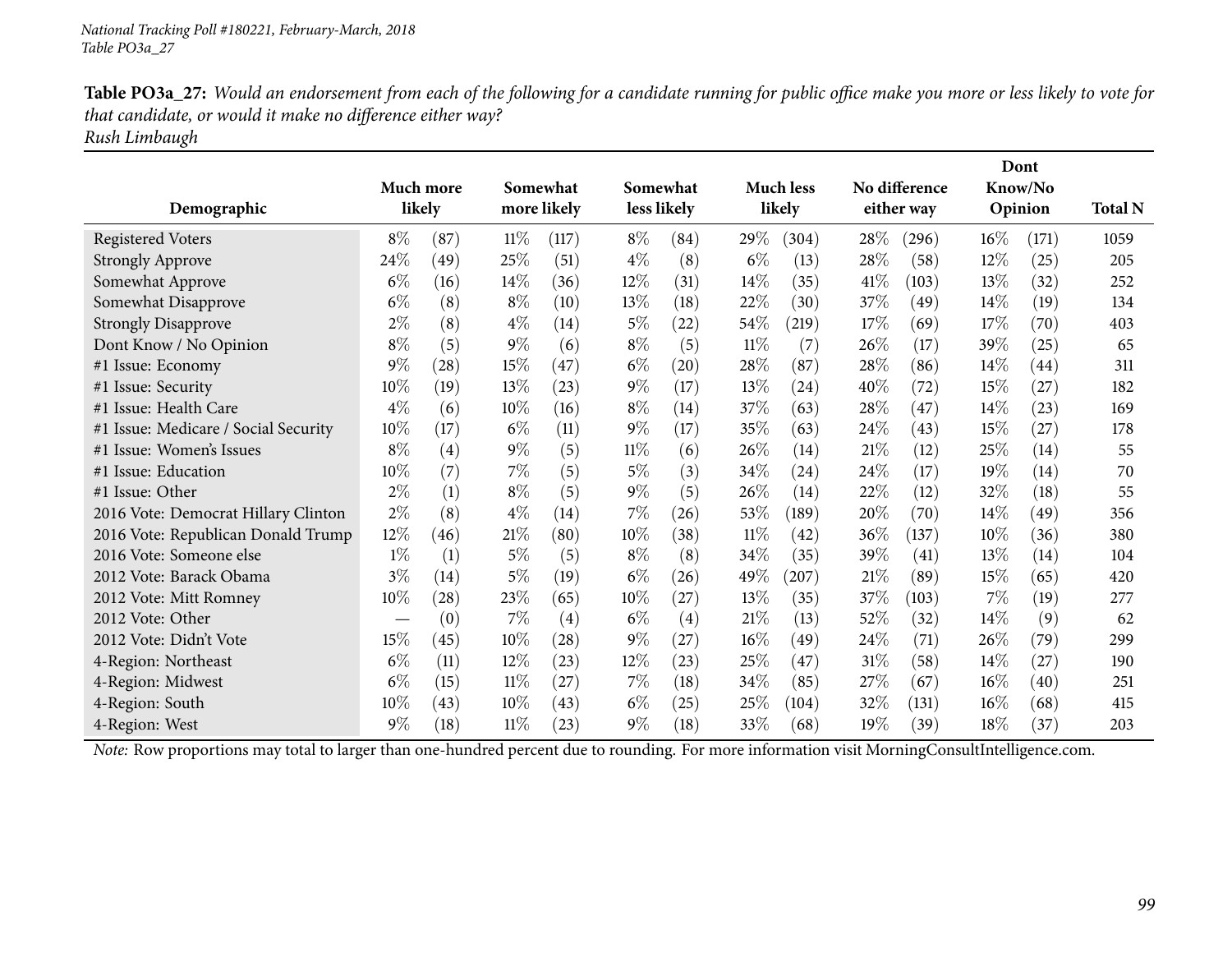Table PO3a\_28: Would an endorsement from each of the following for a candidate running for public office make you more or less likely to vote for *that candidate, or would it make no difference either way? Steve Bannon*

**DemographicMuch more likelySomewhatmore likely Somewhatless likely Much less likelyNo difference either way DontKnow/No Opinion Total <sup>N</sup>**Registered Voters 20 1075 (53) 6% (66) 7% (80) 32% (343) 30% (319) 20% (214) 1075 Gender: Male <sup>9</sup>% (47) 0% (49) <sup>8</sup>% (43) <sup>32</sup>% (63) <sup>26</sup>% (35) 5% (78) 55 Gender: Female  $1\%$  (6)  $3\%$  (17)  $7\%$  (37)  $32\%$  (180)  $33\%$  (185)  $24\%$  (136) 561 Age: 18-29 5% (9) 8% (16) 9% (16) 23% (44) 25% (48) 30% (58) 191 Age: 30-44 6% (15) 9% (22) 7% (19) 29% (76) 26% (67) 23% (59) 259 210 Age: 45-54 8% (16) 7% (14) 5% (10) 27% (57) 32% (66) 22% (46) 210 196 Age: 55-64 5% (10)  $2\%$  (3)  $9\%$  (18)  $39\%$  (76)  $35\%$  (68)  $11\%$  (22) 196 220 Age: 65+<br>PID: Dem (no lean)  $+\qquad \qquad \qquad \qquad \qquad \qquad 1\% \qquad (2) \qquad \qquad 5\% \qquad (11) \qquad \qquad 8\% \qquad (17) \qquad \qquad 41\% \qquad (91) \qquad \qquad 32\% \qquad (70) \qquad \qquad 13\% \qquad (29) \qquad \qquad 220$ PID: Dem (no lean)  $9\%$   $(32)$   $5\%$   $(17)$   $6\%$   $(21)$   $43\%$   $(158)$   $20\%$   $(75)$   $18\%$   $(67)$   $370$ 376 PID: Ind (no lean) 3% (9) 6% (23) 6% (24) 29% (108) 35% (132) 21% (78) 376 329 PID: Rep (no lean)  $3\%$  (11)  $8\%$  (26)  $11\%$  (35)  $23\%$  (77)  $34\%$  (112)  $21\%$  (68) 329 183 PID/Gender: Dem Men $\text{n}$  17% (30) 7% (13)  $4\%$  (7)  $40\%$  (73)  $18\%$  (32)  $15\%$  (27) 183 PID/Gender: Dem Women $\mathbf{n}$  1% (2)  $2\%$  (5) 7% (14)  $45\%$  (85)  $23\%$  (43)  $21\%$  (40) 188 PID/Gender: Ind Men $\mathbf{n}$  and  $\mathbf{4\%}$  (7)  $\mathbf{9\%}$  (16)  $\mathbf{8\%}$  (14)  $\mathbf{30\%}$  (52)  $\mathbf{34\%}$  (59)  $\mathbf{15\%}$  (26)  $\mathbf{174}$ PID/Gender: Ind Women $\mathsf{n}$  1% (2)  $4\%$  (8)  $5\%$  (10)  $28\%$  (56)  $36\%$  (73)  $26\%$  (52) 201 PID/Gender: Rep Menn 6% (9)  $13\%$  (21)  $14\%$  (22)  $24\%$  (38)  $27\%$  (43)  $16\%$  (25)  $158$ PID/Gender: Rep Women<br>Ideo: Liberal (1-3)  $\mathsf{n}$  2% (3) 3% (4) 7% (13) 23% (39) 40% (69) 25% (43) 172 Ideo: Liberal (1-3) 29 2 2 2 2 349 (32) 4% (16) 43% (150)  $18\%$  (61)  $14\%$  (50) 349 242 Ideo: Moderate (4) 29 (6) 4% (11) 8% (20) 35% (84) 33% (81) 17% (40) 242 Ideo: Conservative (5-7) 2% (5) 4% (15) 10% (34) 25% (91) 38% (135) 22% (79) 359 692 Educ: < College  $6\%$   $(43)$   $6\%$   $(44)$   $7\%$   $(50)$   $25\%$   $(172)$   $31\%$   $(212)$   $25\%$   $(171)$   $692$ Educ: Bachelors degree 2% (4) 4% (9) 9% (22) 45% (111) 29% (71) 11% (27) 244<br>Educ: Post-grad 4% (6) 10% (13) 6% (9) 43% (61) 26% (36) 11% (15) 140 140 Educ: Post-gradd  $4\%$  (6)  $10\%$  (13)  $6\%$  (9)  $43\%$  (61)  $26\%$  (36)  $11\%$  (15)  $140$ Income: Under 50kk  $\text{A}\%$  (21)  $7\%$  (39)  $9\%$  (49)  $28\%$  (160)  $28\%$  (159)  $25\%$  (145) 573 Income: 50k-100kk  $8\%$  (28) 6% (20) 6% (22) 36% (126) 30% (104) 14% (49) 349 Income: 100k+ $\begin{array}{ccccccccc} + & 3\% & (4) & 5\% & (8) & 6\% & (9) & 37\% & (57) & 37\% & (57) & 13\% & (19) & 154 \end{array}$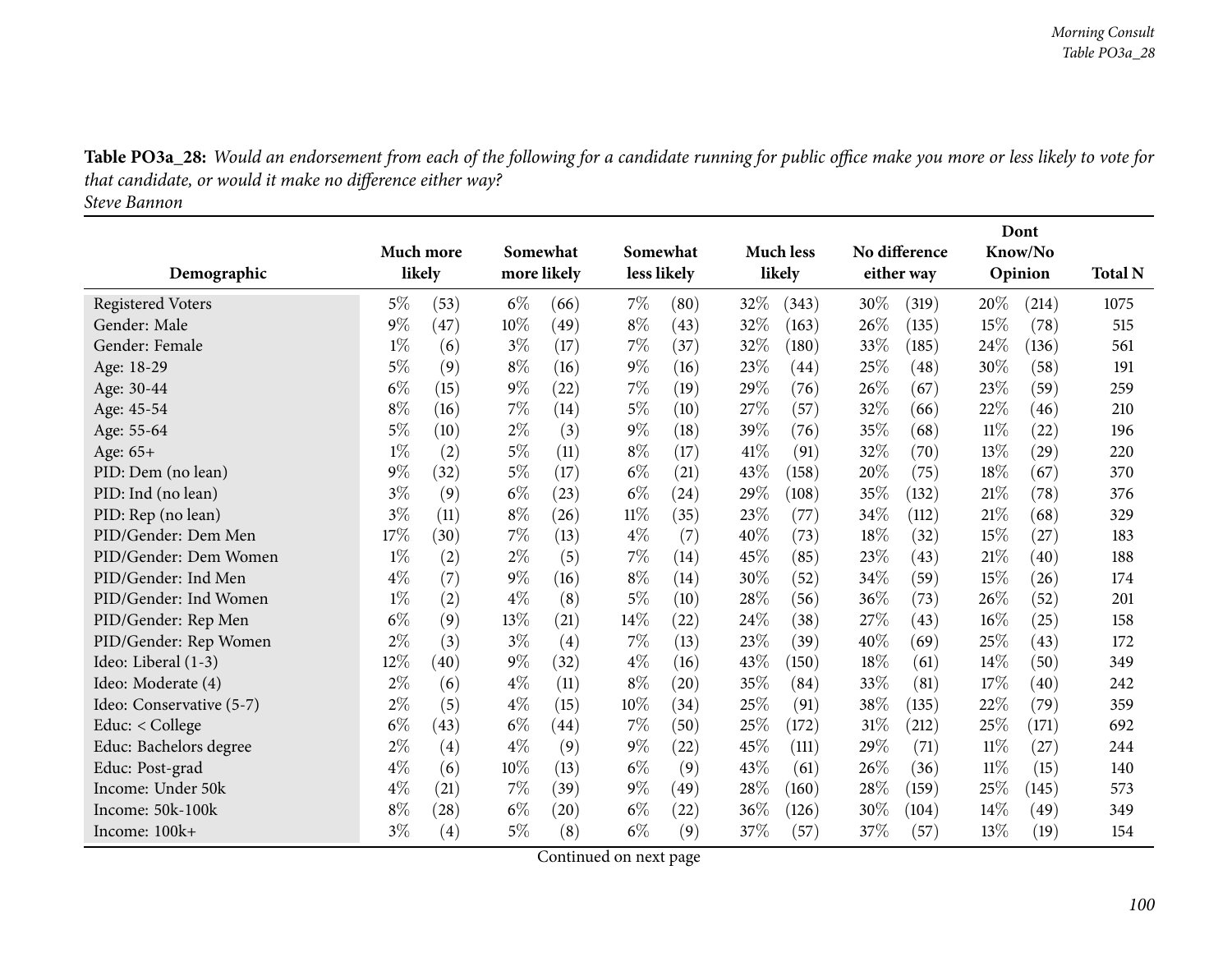| Table PO3a_28: Would an endorsement from each of the following for a candidate running for public office make you more or less likely to vote for |
|---------------------------------------------------------------------------------------------------------------------------------------------------|
| that candidate, or would it make no difference either way?                                                                                        |
| Steve Bannon                                                                                                                                      |

|                               |        |           |       |             |        |                    |      |                    |      |               |      | Dont    |                |
|-------------------------------|--------|-----------|-------|-------------|--------|--------------------|------|--------------------|------|---------------|------|---------|----------------|
|                               |        | Much more |       | Somewhat    |        | Somewhat           |      | <b>Much less</b>   |      | No difference |      | Know/No |                |
| Demographic                   | likely |           |       | more likely |        | less likely        |      | likely             |      | either way    |      | Opinion | <b>Total N</b> |
| <b>Registered Voters</b>      | $5\%$  | (53)      | $6\%$ | (66)        | $7\%$  | (80)               | 32%  | (343)              | 30%  | (319)         | 20%  | (214)   | 1075           |
| Ethnicity: White              | $5\%$  | (40)      | $5\%$ | (46)        | $8\%$  | (66)               | 33%  | (285)              | 31%  | (273)         | 18%  | (160)   | 869            |
| Ethnicity: Hispanic           | 19%    | (19)      | 15%   | (15)        | $10\%$ | (10)               | 18%  | (18)               | 16%  | (17)          | 22%  | (23)    | 103            |
| Ethnicity: Afr. Am.           | 7%     | (10)      | 10%   | (15)        | $6\%$  | (9)                | 28%  | $\left( 41\right)$ | 20%  | (30)          | 29%  | (43)    | 149            |
| Ethnicity: Other              | $4\%$  | (2)       | 10%   | (6)         | $9\%$  | (5)                | 29%  | (17)               | 29%  | (17)          | 19%  | (11)    | 57             |
| Relig: Protestant             | $6\%$  | (17)      | $8\%$ | (22)        | $6\%$  | (17)               | 32%  | (88)               | 30%  | (83)          | 17%  | (48)    | 276            |
| Relig: Roman Catholic         | $5\%$  | (9)       | $5\%$ | (10)        | $11\%$ | (23)               | 38%  | (77)               | 27\% | (55)          | 15%  | (30)    | 204            |
| Relig: Ath./Agn./None         | $3\%$  | (8)       | $4\%$ | (10)        | $6\%$  | (18)               | 38%  | (111)              | 28%  | (82)          | 22%  | (65)    | 295            |
| Relig: Something Else         | $9\%$  | (15)      | $9\%$ | (15)        | $9\%$  | (16)               | 25%  | (44)               | 29%  | (50)          | 19%  | (32)    | 173            |
| Relig: Evangelical            | $5\%$  | (14)      | $8\%$ | (26)        | 7%     | $\left( 20\right)$ | 19%  | (60)               | 37%  | (114)         | 24%  | (73)    | 307            |
| Relig: Non-Evang. Catholics   | $5\%$  | (16)      | $5\%$ | (15)        | $8\%$  | (25)               | 43%  | (129)              | 24%  | (73)          | 14%  | (43)    | 300            |
| Relig: All Christian          | $5\%$  | (30)      | 7%    | (40)        | $8\%$  | (46)               | 31%  | (188)              | 31%  | (187)         | 19%  | (116)   | 608            |
| Relig: All Non-Christian      | $5\%$  | (23)      | $6\%$ | (26)        | 7%     | (34)               | 33%  | (155)              | 28%  | (132)         | 21%  | (98)    | 467            |
| Community: Urban              | $8\%$  | (23)      | $8\%$ | (24)        | 7%     | (19)               | 30%  | (87)               | 24%  | (69)          | 23%  | (66)    | 289            |
| Community: Suburban           | $3\%$  | (15)      | $3\%$ | (14)        | $8\%$  | (35)               | 39%  | (183)              | 30%  | (137)         | 17%  | (80)    | 464            |
| Community: Rural              | $5\%$  | (15)      | $9\%$ | (28)        | $8\%$  | (26)               | 23%  | (73)               | 35%  | (113)         | 21%  | (68)    | 323            |
| <b>Employ: Private Sector</b> | $8\%$  | (27)      | $6\%$ | (20)        | $8\%$  | (28)               | 32%  | (108)              | 31%  | (104)         | 15%  | (50)    | 336            |
| <b>Employ: Government</b>     | 17%    | (14)      | 15%   | (12)        | $9\%$  | (7)                | 19%  | (15)               | 31%  | (24)          | 10%  | (8)     | 79             |
| Employ: Self-Employed         | $5\%$  | (5)       | $8\%$ | (8)         | $6\%$  | (6)                | 32%  | (29)               | 28%  | (25)          | 21%  | (19)    | 91             |
| Employ: Homemaker             | $2\%$  | (2)       | $5\%$ | (4)         | $5\%$  | (4)                | 32%  | (30)               | 35%  | (33)          | 21%  | (20)    | 94             |
| Employ: Retired               |        | (0)       | $3\%$ | (7)         | $9\%$  | (23)               | 43%  | (107)              | 31%  | (76)          | 14%  | (34)    | 247            |
| Employ: Unemployed            |        | (0)       | $3\%$ | (2)         | $6\%$  | (5)                | 25%  | (19)               | 19%  | (14)          | 48%  | (37)    | 77             |
| Employ: Other                 | $5\%$  | (5)       | $8\%$ | (8)         | $3\%$  | (4)                | 25%  | (26)               | 27\% | (28)          | 33%  | (35)    | 106            |
| Military HH: Yes              | 10%    | (22)      | $6\%$ | (13)        | $9\%$  | (18)               | 37%  | (77)               | 25%  | (52)          | 13%  | (27)    | 208            |
| Military HH: No               | $4\%$  | (31)      | $6\%$ | (54)        | $7\%$  | (62)               | 31%  | (267)              | 31%  | (268)         | 21%  | (186)   | 867            |
| RD/WT: Right Direction        | $8\%$  | (32)      | 11%   | (45)        | $10\%$ | (42)               | 18%  | (74)               | 36%  | (152)         | 17%  | (71)    | 416            |
| RD/WT: Wrong Track            | $3\%$  | (21)      | $3\%$ | (21)        | $6\%$  | (38)               | 41\% | (269)              | 25%  | (168)         | 22\% | (142)   | 659            |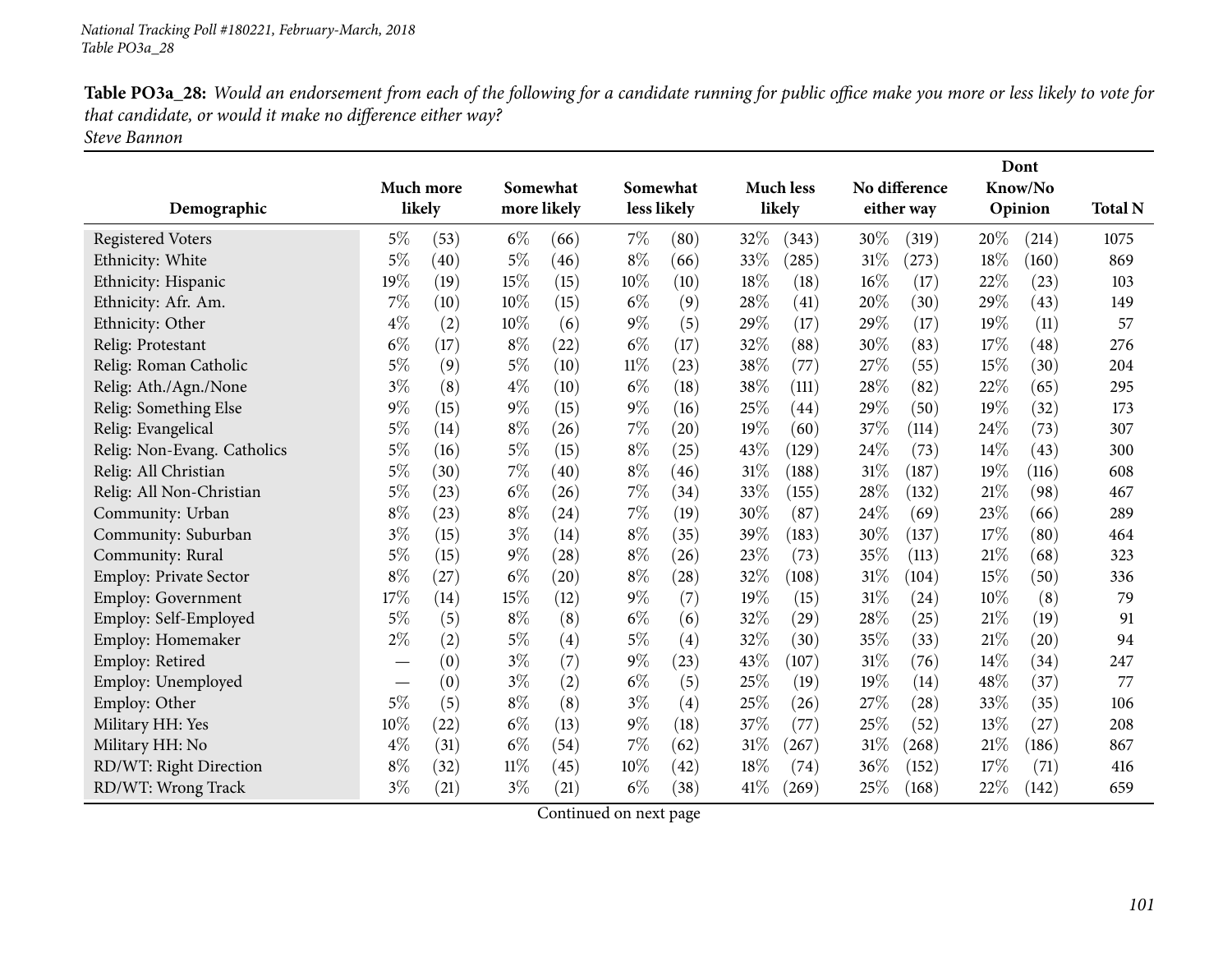**DontKnow/No**

**Opinion Total <sup>N</sup>**

Table PO3a\_28: Would an endorsement from each of the following for a candidate running for public office make you more or less likely to vote for *that candidate, or would it make no difference either way? Steve Bannon*

|                                      |           |                   |        |                   |        |                   |         |                  |        |               |        | Dont                 |       |
|--------------------------------------|-----------|-------------------|--------|-------------------|--------|-------------------|---------|------------------|--------|---------------|--------|----------------------|-------|
|                                      | Much more |                   |        | Somewhat          |        | Somewhat          |         | <b>Much less</b> |        | No difference |        | Know/No              |       |
| Demographic                          | likely    |                   |        | more likely       |        | less likely       |         | likely           |        | either way    |        | Opinion              | Total |
| Registered Voters                    | 5%        | (53)              | $6\%$  | (66)              | $7\%$  | (80)              | 32\%    | (343)            | $30\%$ | (319)         | $20\%$ | (214)                | 1075  |
| <b>Strongly Approve</b>              | $14\%$    | (33)              | $11\%$ | (25)              | $9\%$  | (22)              | 19 $\%$ | (45)             | 35\%   | (83)          | 12%    | $^{'}29$             | 237   |
| Somewhat Approve                     | $1\%$     | (2)               | $9\%$  | (22)              | $10\%$ | (25)              | 17%     | (40)             | 39\%   | (96)          | 24\%   | (58)                 | 244   |
| Somewhat Disapprove                  | $2\%$     | (3)               | $3\%$  | $\left( 4\right)$ | $5\%$  | 7                 | 34\%    | $46^\circ$       | 35%    | (47)          | $20\%$ | (28)                 | 136   |
| <b>Strongly Disapprove</b>           | $3\%$     | (12)              | $3\%$  | (12)              | $5\%$  | (22)              | $50\%$  | (208)            | 20%    | (83)          | $19\%$ | (78)                 | 415   |
| #1 Issue: Economy                    | $6\%$     | $\left(19\right)$ | $7\%$  | (22)              | $7\%$  | (21)              | 31%     | (95)             | 29%    | (90)          | 20%    | (64)                 | 311   |
| #1 Issue: Security                   | $2\%$     | (5)               | $8\%$  | (15)              | $10\%$ | (19)              | 27\%    | (51)             | 39%    | (75)          | 13%    | (25)                 | 191   |
| #1 Issue: Health Care                | $3\%$     | (5)               | $3\%$  | (5)               | $9\%$  | (14)              | $38\%$  | (60)             | 28\%   | (45)          | $19\%$ | (30)                 | 160   |
| #1 Issue: Medicare / Social Security | $3\%$     | (6)               | $3\%$  | (6)               | $8\%$  | (14)              | 35%     | (64)             | $31\%$ | (57)          | $20\%$ | (38)                 | 186   |
| #1 Issue: Education                  | $8\%$     | (7)               | 10%    | (8)               | $5\%$  | $\left( 4\right)$ | 28%     | (23)             | 24\%   | (20)          | $26\%$ | $\langle 22 \rangle$ | 84    |

| Somewhat Approve                     | $1\%$ | $\left( 2\right)$ | $9\%$  | $\left( 22\right)$ | $10\%$ | $^{'}25)$          | $17\%$ | (40)  | 39 $\%$ | (96)               | $24\%$  | (58)              | 244 |
|--------------------------------------|-------|-------------------|--------|--------------------|--------|--------------------|--------|-------|---------|--------------------|---------|-------------------|-----|
| Somewhat Disapprove                  | $2\%$ | (3)               | $3\%$  | $\left( 4\right)$  | 5%     | (7)                | $34\%$ | (46)  | $35\%$  | $\left(47\right)$  | 20%     | (28)              | 136 |
| <b>Strongly Disapprove</b>           | $3\%$ | (12)              | $3\%$  | (12)               | $5\%$  | (22)               | $50\%$ | (208) | $20\%$  | (83)               | 19 $\%$ | (78)              | 415 |
| #1 Issue: Economy                    | $6\%$ | (19)              | $7\%$  | 22)                | 7%     | $\left( 21\right)$ | $31\%$ | (95)  | $29\%$  | (90)               | 20%     | (64)              | 311 |
| #1 Issue: Security                   | $2\%$ | (5)               | $8\%$  | (15)               | $10\%$ | (19)               | 27%    | (51)  | 39\%    | (75)               | $13\%$  | (25)              | 191 |
| #1 Issue: Health Care                | $3\%$ | $\left( 5\right)$ | $3\%$  | (5)                | $9\%$  | (14)               | 38\%   | (60)  | $28\%$  | (45)               | $19\%$  | (30)              | 160 |
| #1 Issue: Medicare / Social Security | $3\%$ | (6)               | $3\%$  | (6)                | $8\%$  | (14)               | $35\%$ | (64)  | 31%     | (57)               | 20\%    | (38)              | 186 |
| #1 Issue: Education                  | $8\%$ | (7)               | $10\%$ | (8)                | 5%     | (4)                | 28\%   | (23)  | 24\%    | $\left( 20\right)$ | 26\%    | (22)              | 84  |
| #1 Issue: Other                      | $4\%$ | $\left( 2\right)$ | $2\%$  | (1)                | $1\%$  | (1)                | $44\%$ | (27)  | $26\%$  | (16)               | 22%     | (14)              | 61  |
| 2016 Vote: Democrat Hillary Clinton  | $4\%$ | (13)              | $4\%$  | (15)               | $4\%$  | (16)               | 48\%   | (179) | 22%     | (83)               | $17\%$  | (65)              | 373 |
| 2016 Vote: Republican Donald Trump   | $5\%$ | (21)              | $10\%$ | 38)                | $10\%$ | (38)               | 21%    | (85)  | 38\%    | (150)              | $16\%$  | (65)              | 397 |
| 2016 Vote: Someone else              | $1\%$ | $\left(1\right)$  | $1\%$  | $\left( 1\right)$  | $8\%$  | (10)               | 37%    | (43)  | 31%     | (35)               | 22\%    | (26)              | 116 |
| 2012 Vote: Barack Obama              | $4\%$ | (19)              | $5\%$  | (20)               | $7\%$  | (31)               | 45%    | (198) | $23\%$  | (99)               | $16\%$  | (72)              | 440 |
| 2012 Vote: Mitt Romney               | $2\%$ | (6)               | $8\%$  | (21)               | $8\%$  | $\left( 21\right)$ | 29\%   | (79)  | 39\%    | (107)              | $15\%$  | $\left(41\right)$ | 277 |
| 2012 Vote: Other                     | $1\%$ | (0)               |        | (0)                | $6\%$  | (3)                | 24%    | (13)  | 49\%    | (26)               | $20\%$  | (11)              | 53  |
| 2012 Vote: Didn't Vote               | $9\%$ | (28)              | $8\%$  | (25)               | $8\%$  | (24)               | 17%    | (53)  | 28\%    | (87)               | 29%     | (90)              | 306 |
| 4-Region: Northeast                  | $3\%$ | (6)               | $6\%$  | (11)               | $6\%$  | (12)               | $36\%$ | (67)  | 33%     | (61)               | $17\%$  | (31)              | 188 |
| 4-Region: Midwest                    | $2\%$ | (6)               | $3\%$  | (8)                | $9\%$  | (24)               | 37%    | (97)  | $30\%$  | (80)               | $18\%$  | (48)              | 264 |
| 4-Region: South                      | $8\%$ | (31)              | $9\%$  | (35)               | $7\%$  | $\left( 28\right)$ | 27%    | (104) | $32\%$  | (123)              | 17%     | (66)              | 386 |
| 4-Region: West                       | $4\%$ | (10)              | $5\%$  | (12)               | $7\%$  | (16)               | $32\%$ | (75)  | $23\%$  | (55)               | 29\%    | (69)              | 238 |
|                                      |       |                   |        |                    |        |                    |        |       |         |                    |         |                   |     |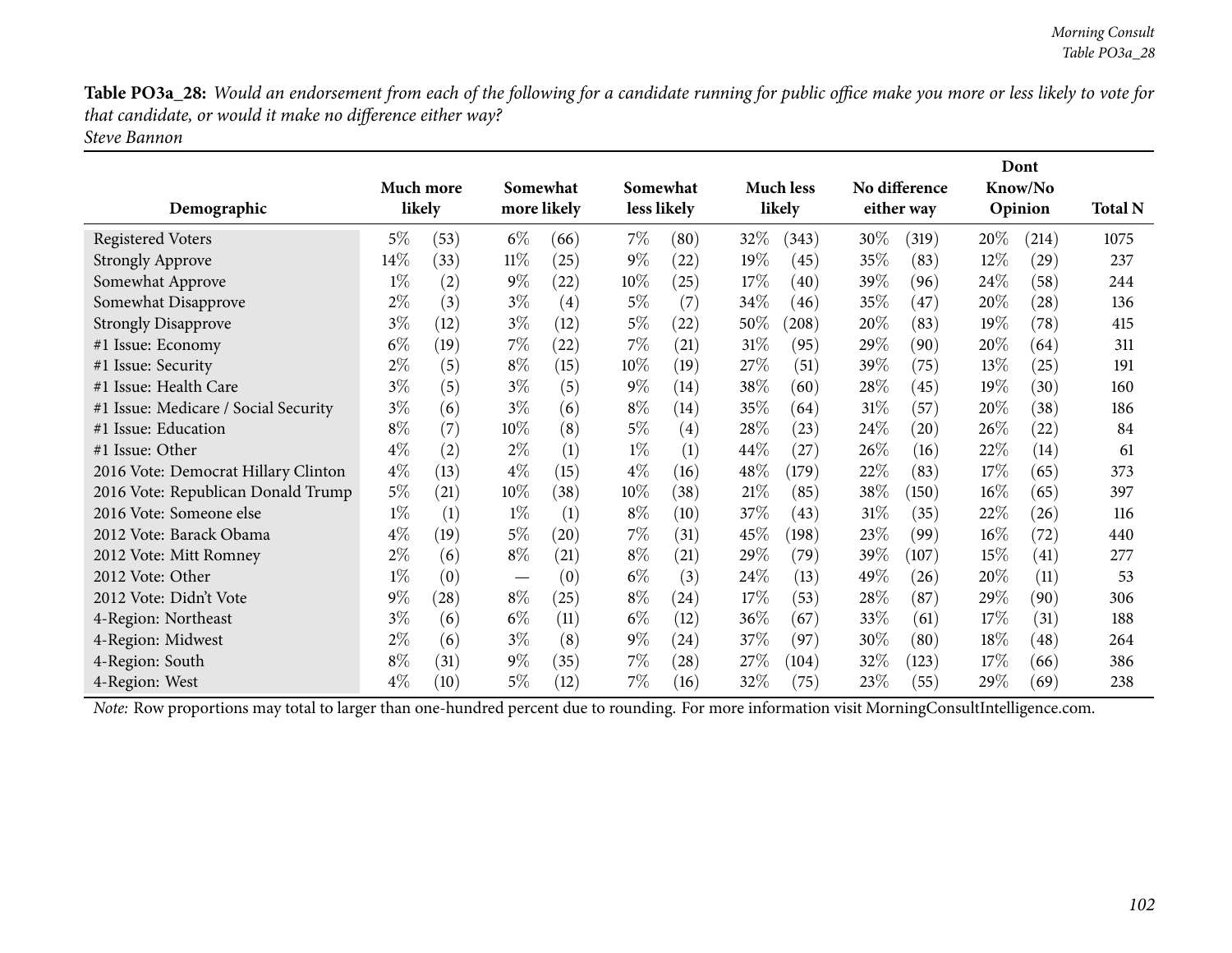Table PO3a\_29: Would an endorsement from each of the following for a candidate running for public office make you more or less likely to vote for *that candidate, or would it make no difference either way? Matt Drudge*

|                          |           |                   |       |             |       |             |        |                    |      |               |      | Dont    |                |
|--------------------------|-----------|-------------------|-------|-------------|-------|-------------|--------|--------------------|------|---------------|------|---------|----------------|
|                          | Much more |                   |       | Somewhat    |       | Somewhat    |        | <b>Much less</b>   |      | No difference |      | Know/No |                |
| Demographic              | likely    |                   |       | more likely |       | less likely |        | likely             |      | either way    |      | Opinion | <b>Total N</b> |
| <b>Registered Voters</b> | $6\%$     | (64)              | $5\%$ | (52)        | $6\%$ | (59)        | 13%    | (133)              | 32%  | (339)         | 38\% | (401)   | 1047           |
| Gender: Male             | 10%       | (53)              | $8\%$ | (41)        | $8\%$ | (40)        | 15%    | (76)               | 30%  | (151)         | 29%  | (144)   | 504            |
| Gender: Female           | $2\%$     | (11)              | $2\%$ | (11)        | $3\%$ | (19)        | $11\%$ | (57)               | 35%  | (188)         | 47%  | (257)   | 543            |
| Age: 18-29               | $8\%$     | (15)              | $4\%$ | (7)         | 7%    | (14)        | 12%    | $\left( 22\right)$ | 19%  | (36)          | 50%  | (92)    | 186            |
| Age: 30-44               | $6\%$     | (14)              | $6\%$ | (16)        | $8\%$ | (21)        | 13%    | (32)               | 28%  | (73)          | 39%  | (101)   | 258            |
| Age: 45-54               | 9%        | (20)              | $6\%$ | (14)        | $4\%$ | (9)         | 10%    | (23)               | 38%  | (81)          | 32%  | (68)    | 215            |
| Age: 55-64               | $5\%$     | (9)               | $5\%$ | (9)         | $4\%$ | (6)         | 15%    | (26)               | 42%  | (74)          | 29%  | (51)    | 176            |
| Age: 65+                 | 2%        | (5)               | $2\%$ | (5)         | $4\%$ | (9)         | 14%    | (30)               | 35%  | (75)          | 41\% | (89)    | 214            |
| PID: Dem (no lean)       | $8\%$     | (27)              | $3\%$ | (12)        | $5\%$ | (16)        | 18%    | (63)               | 28%  | (97)          | 39%  | (137)   | 352            |
| PID: Ind (no lean)       | $4\%$     | (13)              | 5%    | (17)        | $7\%$ | (23)        | 12%    | (40)               | 32%  | (111)         | 41\% | (142)   | 345            |
| PID: Rep (no lean)       | 7%        | (25)              | 7%    | (23)        | $6\%$ | (20)        | $8\%$  | (29)               | 37%  | (131)         | 35%  | (122)   | 350            |
| PID/Gender: Dem Men      | 15%       | (26)              | $5\%$ | (9)         | 7%    | (13)        | 20%    | (35)               | 25%  | (44)          | 27%  | (47)    | 175            |
| PID/Gender: Dem Women    | $1\%$     | (1)               | $1\%$ | (3)         | $2\%$ | (3)         | 16%    | (28)               | 30%  | (53)          | 50%  | (89)    | 177            |
| PID/Gender: Ind Men      | $5\%$     | (9)               | 7%    | (12)        | $9\%$ | (15)        | 13%    | (23)               | 31%  | (54)          | 34%  | (58)    | 172            |
| PID/Gender: Ind Women    | $2\%$     | (3)               | $3\%$ | (5)         | $4\%$ | (8)         | 10%    | (17)               | 33\% | (57)          | 48%  | (83)    | 173            |
| PID/Gender: Rep Men      | $11\%$    | (17)              | 13%   | (20)        | $8\%$ | (12)        | $11\%$ | (17)               | 34%  | (53)          | 24%  | (38)    | 158            |
| PID/Gender: Rep Women    | $4\%$     | (7)               | $2\%$ | (3)         | $4\%$ | (8)         | $6\%$  | (12)               | 40%  | (77)          | 44\% | (84)    | 193            |
| Ideo: Liberal (1-3)      | 14%       | (48)              | $5\%$ | (19)        | $5\%$ | (16)        | 19%    | (65)               | 23%  | (81)          | 34%  | (119)   | 348            |
| Ideo: Moderate (4)       | $1\%$     | (1)               | $5\%$ | (10)        | $8\%$ | (16)        | 13%    | (27)               | 41\% | (84)          | 33%  | (67)    | 205            |
| Ideo: Conservative (5-7) | 3%        | (13)              | $6\%$ | (22)        | $6\%$ | (23)        | $8\%$  | $\left( 29\right)$ | 39%  | (150)         | 39%  | (150)   | 386            |
| Educ: < College          | $8\%$     | (51)              | $4\%$ | (26)        | $5\%$ | (34)        | 12%    | (79)               | 32%  | (219)         | 40%  | (269)   | 679            |
| Educ: Bachelors degree   | $2\%$     | (6)               | $8\%$ | (19)        | $6\%$ | (15)        | $16\%$ | (40)               | 34%  | (84)          | 33%  | (82)    | 246            |
| Educ: Post-grad          | $5\%$     | (7)               | $6\%$ | (7)         | $8\%$ | (10)        | 11%    | (14)               | 29%  | (36)          | 41\% | (50)    | 123            |
| Income: Under 50k        | 7%        | (36)              | $3\%$ | (18)        | $7\%$ | (36)        | 13%    | (70)               | 28%  | (146)         | 42%  | (221)   | 527            |
| Income: 50k-100k         | 7%        | (24)              | $5\%$ | (19)        | $5\%$ | (18)        | 13%    | (47)               | 36%  | (130)         | 34%  | (120)   | 359            |
| Income: 100k+            | 2%        | $\left( 4\right)$ | $9\%$ | (15)        | $3\%$ | (5)         | 10%    | (15)               | 39%  | (63)          | 37%  | (60)    | 161            |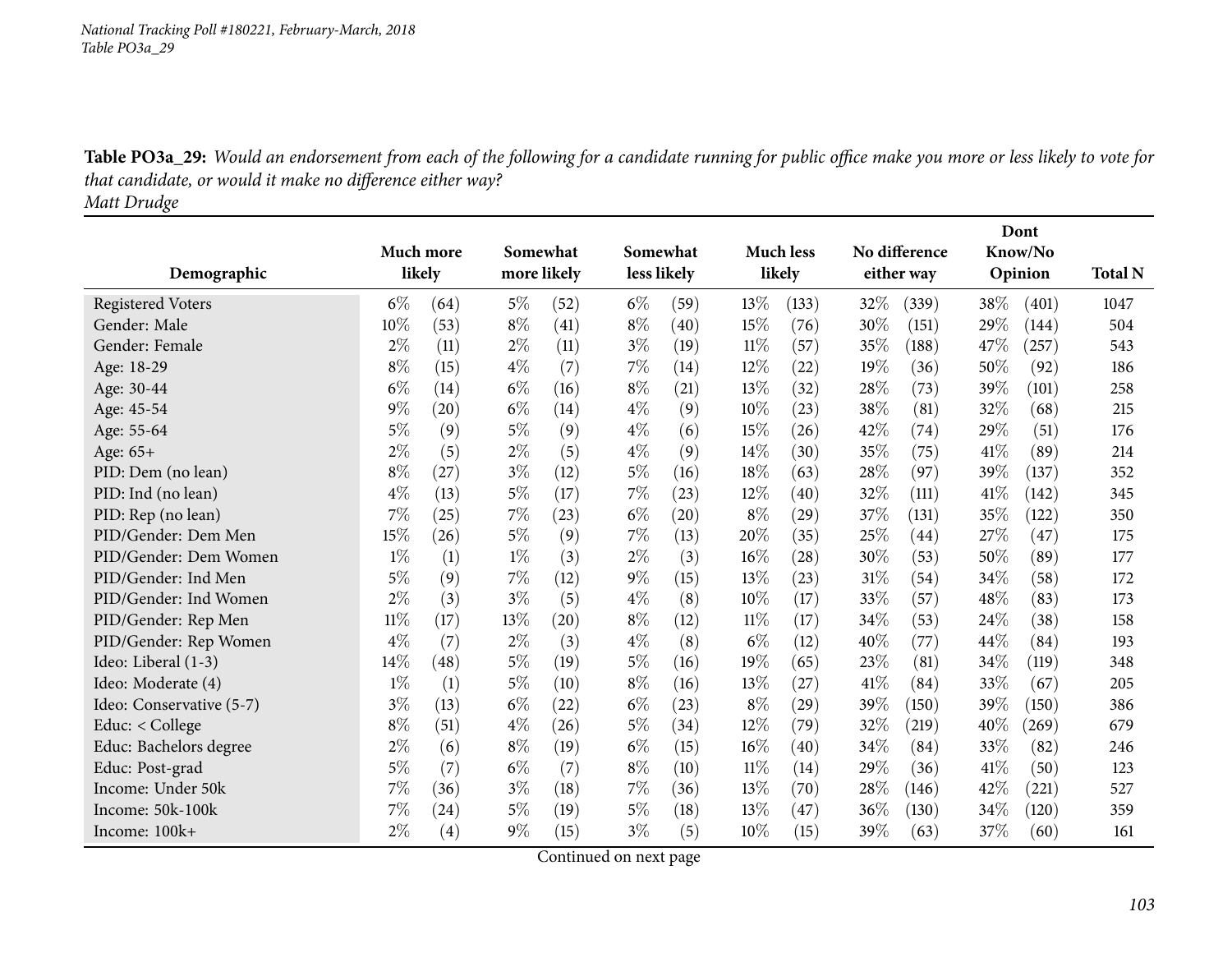Table PO3a\_29: Would an endorsement from each of the following for a candidate running for public office make you more or less likely to vote for *that candidate, or would it make no difference either way? Matt Drudge*

|                               |                               |           |       |             |       |             |        |                    |     |               |      | Dont    |                |
|-------------------------------|-------------------------------|-----------|-------|-------------|-------|-------------|--------|--------------------|-----|---------------|------|---------|----------------|
|                               |                               | Much more |       | Somewhat    |       | Somewhat    |        | <b>Much less</b>   |     | No difference |      | Know/No |                |
| Demographic                   |                               | likely    |       | more likely |       | less likely |        | likely             |     | either way    |      | Opinion | <b>Total N</b> |
| <b>Registered Voters</b>      | $6\%$                         | (64)      | 5%    | (52)        | $6\%$ | (59)        | 13%    | (133)              | 32% | (339)         | 38%  | (401)   | 1047           |
| Ethnicity: White              | 7%                            | (59)      | $5\%$ | (42)        | $5\%$ | (45)        | $11\%$ | (91)               | 35% | (293)         | 37%  | (318)   | 848            |
| Ethnicity: Hispanic           | 17%                           | (15)      | 15%   | (13)        | $6\%$ | (6)         | 14%    | (13)               | 24% | (21)          | 24\% | (22)    | 90             |
| Ethnicity: Afr. Am.           | $2\%$                         | (3)       | $4\%$ | (6)         | $7\%$ | (9)         | 21%    | $\left( 29\right)$ | 20% | (28)          | 47%  | (67)    | 143            |
| Ethnicity: Other              | $2\%$                         | (1)       | 7%    | (4)         | $8\%$ | (5)         | 22%    | (12)               | 32% | (18)          | 29%  | (16)    | 57             |
| Relig: Protestant             | $9\%$                         | (25)      | $6\%$ | (16)        | $5\%$ | (13)        | 10%    | (28)               | 34% | (94)          | 37%  | (101)   | 277            |
| Relig: Roman Catholic         | $6\%$                         | (13)      | $6\%$ | (11)        | $6\%$ | (12)        | 13%    | (26)               | 38% | (75)          | 31%  | (62)    | 200            |
| Relig: Ath./Agn./None         | $2\%$                         | (6)       | $3\%$ | (9)         | $5\%$ | (13)        | 18%    | (52)               | 31% | (90)          | 40%  | (116)   | 286            |
| Relig: Something Else         | 12%                           | (19)      | $6\%$ | (10)        | $7\%$ | (11)        | $8\%$  | (12)               | 27% | (45)          | 40%  | (66)    | 163            |
| Relig: Evangelical            | $6\%$                         | (19)      | $6\%$ | (17)        | $6\%$ | (18)        | $9\%$  | (28)               | 34% | (100)         | 39%  | (115)   | 296            |
| Relig: Non-Evang. Catholics   | 7%                            | (20)      | $5\%$ | (16)        | $6\%$ | (17)        | 13%    | (40)               | 35% | (105)         | 35%  | (105)   | 302            |
| Relig: All Christian          | $6\%$                         | (39)      | $5\%$ | (33)        | $6\%$ | (35)        | $11\%$ | (68)               | 34% | (204)         | 37%  | (219)   | 598            |
| Relig: All Non-Christian      | $6\%$                         | (25)      | $4\%$ | (19)        | $5\%$ | (24)        | 14%    | (65)               | 30% | (135)         | 40%  | (181)   | 449            |
| Community: Urban              | $8\%$                         | (23)      | $6\%$ | (17)        | $6\%$ | (18)        | 15%    | (41)               | 28% | (79)          | 37%  | (105)   | 284            |
| Community: Suburban           | $5\%$                         | (25)      | $4\%$ | (19)        | 7%    | (32)        | 12%    | (56)               | 33% | (150)         | 38%  | (169)   | 451            |
| Community: Rural              | $5\%$                         | (16)      | $5\%$ | (16)        | $3\%$ | (10)        | $11\%$ | (35)               | 35% | (110)         | 40%  | (126)   | 313            |
| <b>Employ: Private Sector</b> | $9\%$                         | (30)      | $8\%$ | (27)        | $6\%$ | (19)        | 12%    | (41)               | 39% | (133)         | 27%  | (94)    | 345            |
| <b>Employ: Government</b>     | 13%                           | (10)      | $9\%$ | (7)         | $8\%$ | (6)         | 12%    | (9)                | 23% | (17)          | 34%  | (25)    | 73             |
| Employ: Self-Employed         | $11\%$                        | (8)       | $9\%$ | (7)         | $6\%$ | (5)         | 21%    | (15)               | 35% | (26)          | 18%  | (14)    | 74             |
| Employ: Homemaker             | $2\%$                         | (2)       | $1\%$ | (1)         | $5\%$ | (5)         | 13%    | (12)               | 36% | (34)          | 44%  | (42)    | 96             |
| Employ: Retired               | $3\%$                         | (7)       | $4\%$ | (8)         | $4\%$ | (9)         | 14\%   | (34)               | 31% | (73)          | 44%  | (104)   | 235            |
| Employ: Unemployed            | $\overbrace{\phantom{aaaaa}}$ | (0)       |       | (0)         | $9\%$ | (8)         | 14\%   | (12)               | 23% | (21)          | 54%  | (49)    | 90             |
| Employ: Other                 | $6\%$                         | (5)       | $2\%$ | (2)         | $5\%$ | (5)         | 7%     | (6)                | 30% | (25)          | 50%  | (43)    | 86             |
| Military HH: Yes              | $8\%$                         | (15)      | $8\%$ | (14)        | $4\%$ | (7)         | $11\%$ | (19)               | 32% | (58)          | 38%  | (69)    | 183            |
| Military HH: No               | $6\%$                         | (49)      | $4\%$ | (38)        | $6\%$ | (52)        | 13%    | (113)              | 32% | (281)         | 38%  | (331)   | 865            |
| RD/WT: Right Direction        | $11\%$                        | (44)      | 10%   | (39)        | 7%    | (26)        | $8\%$  | (32)               | 33% | (127)         | 31%  | (120)   | 387            |
| RD/WT: Wrong Track            | $3\%$                         | (20)      | $2\%$ | (13)        | $5\%$ | (33)        | 15%    | (101)              | 32% | (213)         | 42%  | (280)   | 660            |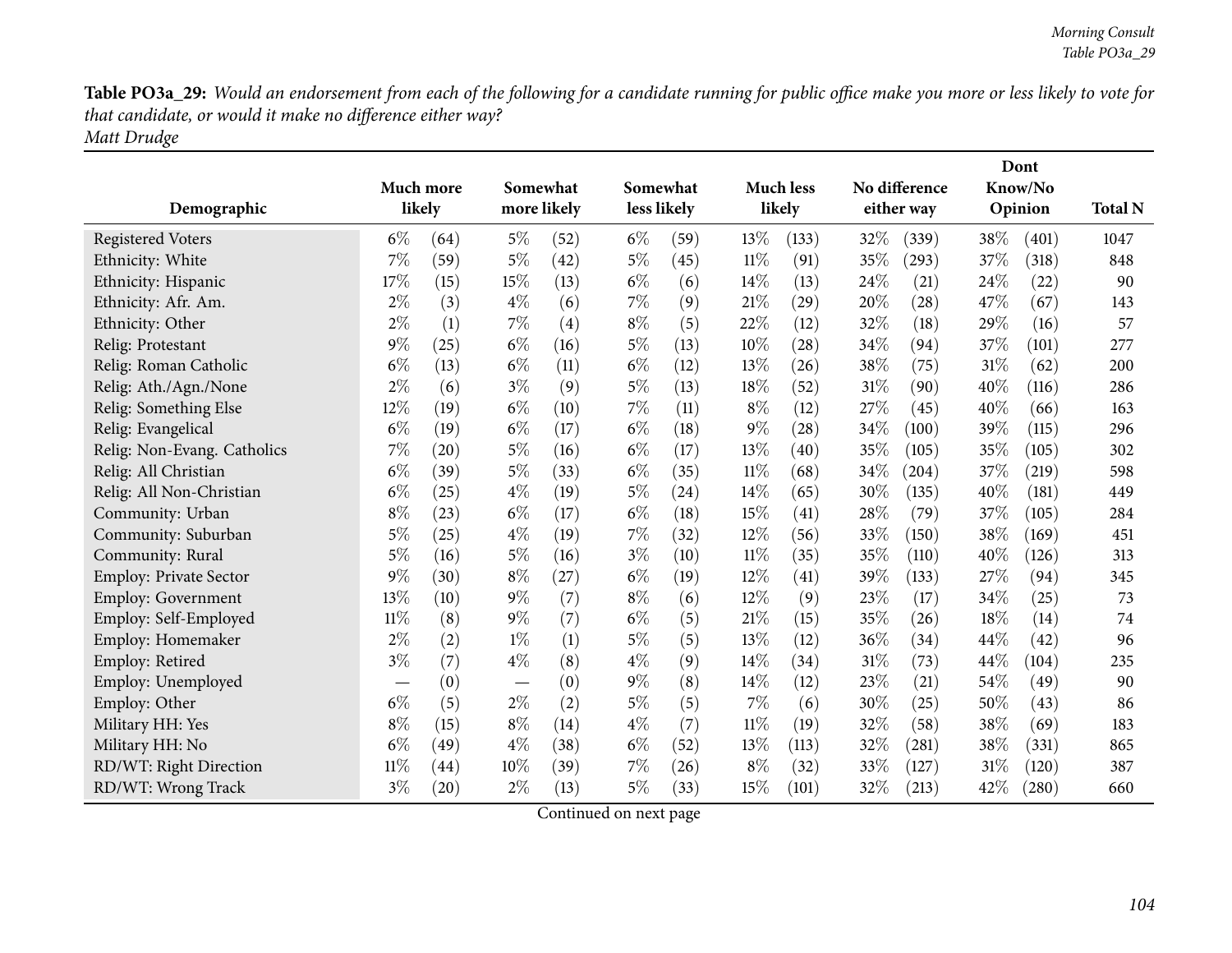Table PO3a\_29: Would an endorsement from each of the following for a candidate running for public office make you more or less likely to vote for *that candidate, or would it make no difference either way? Matt Drudge*

| Demographic                          | Much more | likely |                               | Somewhat<br>more likely |       | Somewhat<br>less likely |        | <b>Much less</b><br>likely |        | No difference<br>either way |        | Dont<br>Know/No<br>Opinion | <b>Total N</b> |
|--------------------------------------|-----------|--------|-------------------------------|-------------------------|-------|-------------------------|--------|----------------------------|--------|-----------------------------|--------|----------------------------|----------------|
| <b>Registered Voters</b>             | $6\%$     | (64)   | $5\%$                         | (52)                    | $6\%$ | (59)                    | 13\%   | (133)                      | 32\%   | (339)                       | $38\%$ | (401)                      | 1047           |
| <b>Strongly Approve</b>              | $16\%$    | (35)   | $9\%$                         | (20)                    | $3\%$ | (6)                     | $9\%$  | $\left( 20\right)$         | 31\%   | (69)                        | 33\%   | (72)                       | 220            |
| Somewhat Approve                     | $3\%$     | (7)    | $6\%$                         | (13)                    | $8\%$ | (19)                    | $6\%$  | (13)                       | 43\%   | (96)                        | 33\%   | (75)                       | 223            |
| Somewhat Disapprove                  | $3\%$     | (4)    | $5\%$                         | (6)                     | $8\%$ | (9)                     | $3\%$  | (4)                        | 38\%   | (48)                        | 43\%   | (53)                       | 125            |
| <b>Strongly Disapprove</b>           | $3\%$     | (12)   | $2\%$                         | (9)                     | $5\%$ | (20)                    | 21%    | (90)                       | 28\%   | (116)                       | 41\%   | (175)                      | 421            |
| Dont Know / No Opinion               | $10\%$    | (6)    | $7\%$                         | (4)                     | $7\%$ | (4)                     | $11\%$ | (6)                        | $19\%$ | (11)                        | 46%    | (26)                       | 57             |
| #1 Issue: Economy                    | 7%        | (23)   | $6\%$                         | (18)                    | $7\%$ | (21)                    | $11\%$ | (33)                       | $31\%$ | (96)                        | 38\%   | (119)                      | 310            |
| #1 Issue: Security                   | $4\%$     | (9)    | $8\%$                         | (15)                    | $7\%$ | (13)                    | $11\%$ | (22)                       | 41%    | (79)                        | 29%    | (55)                       | 192            |
| #1 Issue: Health Care                | $3\%$     | (6)    | $4\%$                         | (7)                     | $4\%$ | (7)                     | 18\%   | (32)                       | 35%    | (63)                        | 36\%   | (65)                       | 180            |
| #1 Issue: Medicare / Social Security | $4\%$     | (6)    | $\overbrace{\phantom{13333}}$ | (1)                     | $4\%$ | (6)                     | $13\%$ | (18)                       | 30\%   | (42)                        | 47\%   | (66)                       | 139            |
| #1 Issue: Education                  | $12\%$    | (9)    | $3\%$                         | (3)                     | $4\%$ | (3)                     | $13\%$ | (10)                       | 32%    | (26)                        | 36%    | (28)                       | 80             |
| #1 Issue: Other                      | $1\%$     | (1)    | $5\%$                         | (3)                     | $3\%$ | (2)                     | 17%    | (11)                       | 25\%   | (15)                        | 49%    | (30)                       | 61             |
| 2016 Vote: Democrat Hillary Clinton  | $3\%$     | (10)   | $4\%$                         | (14)                    | 5%    | (17)                    | $20\%$ | (75)                       | 28\%   | (102)                       | 41\%   | (150)                      | 369            |
| 2016 Vote: Republican Donald Trump   | $7\%$     | (28)   | $8\%$                         | (30)                    | $6\%$ | (22)                    | $7\%$  | (28)                       | 41\%   | (158)                       | $31\%$ | (119)                      | 385            |
| 2016 Vote: Someone else              | $6\%$     | (6)    | $1\%$                         | (1)                     | $5\%$ | (5)                     | $12\%$ | (12)                       | 35%    | (33)                        | 40%    | (39)                       | 95             |
| 2012 Vote: Barack Obama              | $4\%$     | (16)   | $4\%$                         | (16)                    | $5\%$ | (19)                    | 20%    | (81)                       | 32\%   | (131)                       | 37\%   | (153)                      | 415            |
| 2012 Vote: Mitt Romney               | $5\%$     | (15)   | $7\%$                         | (22)                    | $5\%$ | (15)                    | $9\%$  | (26)                       | 42\%   | (126)                       | 33\%   | (98)                       | 301            |
| 2012 Vote: Didn't Vote               | $11\%$    | (33)   | $4\%$                         | (13)                    | $7\%$ | (21)                    | $8\%$  | (24)                       | 20%    | (58)                        | 48\%   | (137)                      | 285            |
| 4-Region: Northeast                  | $4\%$     | (6)    | $4\%$                         | (6)                     | $6\%$ | (11)                    | 15\%   | (25)                       | 36\%   | (61)                        | 36\%   | (61)                       | 170            |
| 4-Region: Midwest                    | $3\%$     | (6)    | $3\%$                         | (9)                     | $7\%$ | (17)                    | 17%    | (41)                       | 33\%   | (82)                        | 37%    | (91)                       | 246            |
| 4-Region: South                      | $9\%$     | (36)   | $4\%$                         | (16)                    | $5\%$ | (21)                    | $10\%$ | (41)                       | 33\%   | (135)                       | 39\%   | (160)                      | 409            |
| 4-Region: West                       | 7%        | (16)   | $9\%$                         | $\left( 20\right)$      | 5%    | (10)                    | $12\%$ | (26)                       | 27\%   | (61)                        | 40%    | (89)                       | 222            |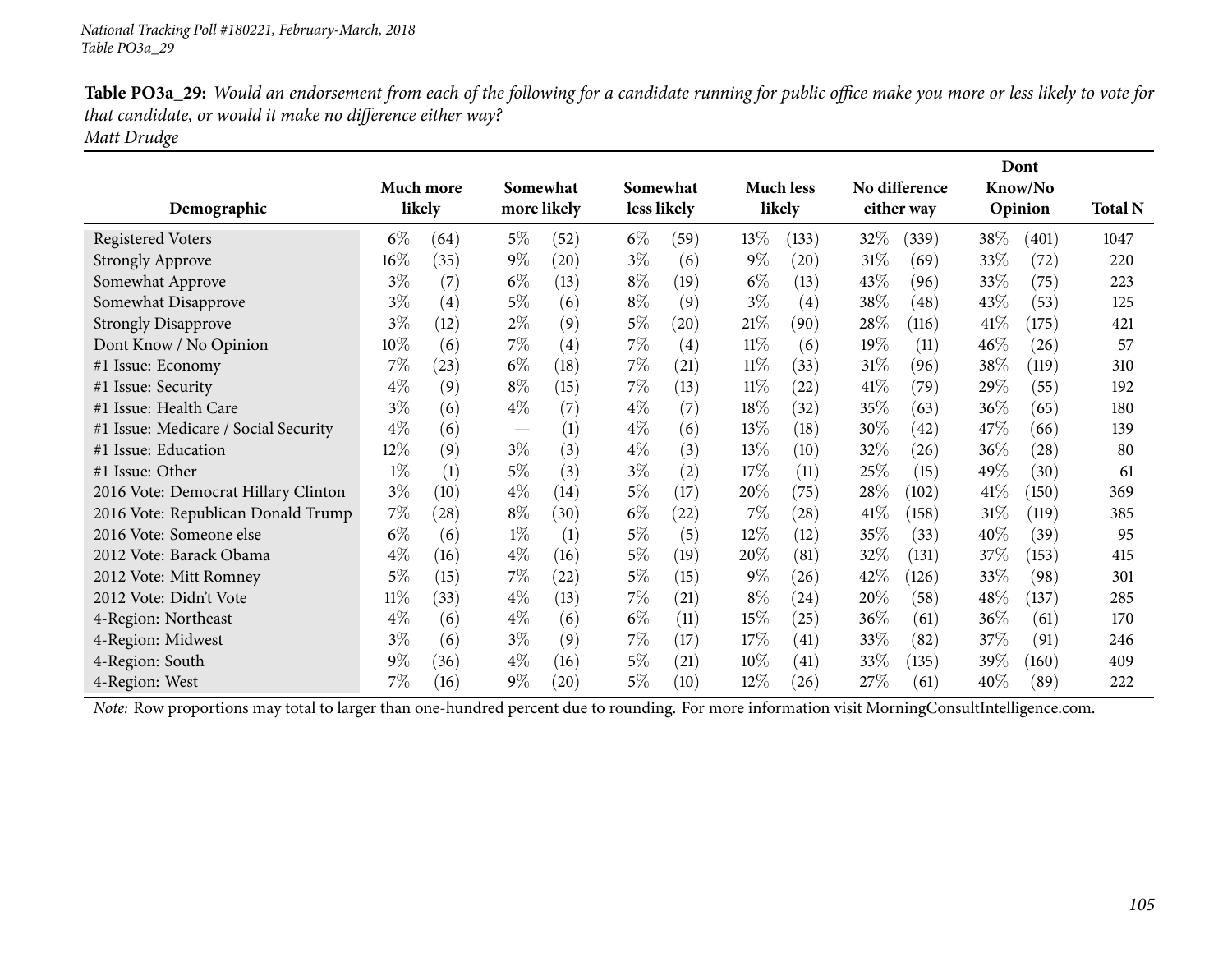Table PO3a\_30: Would an endorsement from each of the following for a candidate running for public office make you more or less likely to vote for *that candidate, or would it make no difference either way?*

*The New York Times Editorial Board*

|                          |        |           |        |             |        |                    |       |                    |      |               |       | Dont    |                |
|--------------------------|--------|-----------|--------|-------------|--------|--------------------|-------|--------------------|------|---------------|-------|---------|----------------|
|                          |        | Much more |        | Somewhat    |        | Somewhat           |       | <b>Much less</b>   |      | No difference |       | Know/No |                |
| Demographic              |        | likely    |        | more likely |        | less likely        |       | likely             |      | either way    |       | Opinion | <b>Total N</b> |
| <b>Registered Voters</b> | $6\%$  | (63)      | $12\%$ | (123)       | $8\%$  | (81)               | 18%   | (182)              | 38\% | (388)         | 17%   | (175)   | 1012           |
| Gender: Male             | $9\%$  | (42)      | 14%    | (62)        | 10%    | (45)               | 23%   | (105)              | 30%  | (138)         | 15%   | (69)    | 461            |
| Gender: Female           | $4\%$  | (21)      | 11%    | (61)        | $6\%$  | (36)               | 14\%  | (77)               | 45\% | (250)         | 19%   | (106)   | 551            |
| Age: 18-29               | $8\%$  | (13)      | 14%    | (24)        | 10%    | (18)               | 15%   | (25)               | 22%  | (37)          | 32%   | (54)    | 170            |
| Age: 30-44               | 7%     | (16)      | 13%    | (30)        | 7%     | (15)               | 16%   | (37)               | 38%  | (86)          | 19%   | (44)    | 228            |
| Age: 45-54               | $6\%$  | (12)      | 12%    | (24)        | $8\%$  | (17)               | 14\%  | $\left( 28\right)$ | 48\% | (96)          | 12%   | (23)    | 200            |
| Age: 55-64               | $5\%$  | (10)      | $9\%$  | (17)        | $8\%$  | (15)               | 25%   | (50)               | 42%  | (83)          | 11%   | (21)    | 195            |
| Age: $65+$               | $5\%$  | (11)      | 13%    | (28)        | $7\%$  | (16)               | 20%   | (43)               | 40%  | (87)          | 15%   | (34)    | 219            |
| PID: Dem (no lean)       | $11\%$ | (37)      | 19%    | (65)        | $8\%$  | (25)               | 10%   | (35)               | 35%  | (117)         | 18%   | (60)    | 339            |
| PID: Ind (no lean)       | $3\%$  | (12)      | $11\%$ | (39)        | $7\%$  | (26)               | 16%   | (56)               | 44\% | (156)         | 18%   | (65)    | 354            |
| PID: Rep (no lean)       | $4\%$  | (14)      | $6\%$  | (20)        | $9\%$  | (29)               | 28%   | (91)               | 36%  | (115)         | 16%   | (51)    | 319            |
| PID/Gender: Dem Men      | 17%    | (25)      | 20%    | (30)        | $7\%$  | (10)               | 14\%  | (21)               | 29%  | (44)          | 14\%  | (21)    | 151            |
| PID/Gender: Dem Women    | $6\%$  | (12)      | 18%    | (35)        | $8\%$  | (15)               | $8\%$ | (14)               | 39%  | (73)          | 21%   | (39)    | 188            |
| PID/Gender: Ind Men      | $5\%$  | (9)       | 12%    | (20)        | 11%    | (17)               | 18%   | $\left( 29\right)$ | 33\% | (53)          | 20%   | (32)    | 159            |
| PID/Gender: Ind Women    | $2\%$  | (3)       | 10%    | (20)        | $5\%$  | (9)                | 14\%  | (27)               | 53%  | (104)         | 17%   | (32)    | 195            |
| PID/Gender: Rep Men      | $5\%$  | (8)       | $9\%$  | (13)        | $12\%$ | (18)               | 37%   | (55)               | 27%  | (41)          | 10%   | (16)    | 151            |
| PID/Gender: Rep Women    | $4\%$  | (6)       | $4\%$  | (7)         | $7\%$  | (11)               | 21%   | (36)               | 44%  | (74)          | 21%   | (35)    | 169            |
| Ideo: Liberal (1-3)      | 14%    | (46)      | 24%    | (78)        | 7%     | (22)               | 7%    | (22)               | 34\% | (109)         | 14\%  | (44)    | 322            |
| Ideo: Moderate (4)       | $3\%$  | (6)       | $9\%$  | (20)        | 10%    | (23)               | 16%   | (36)               | 46\% | (105)         | 16%   | (37)    | 227            |
| Ideo: Conservative (5-7) | $3\%$  | (10)      | $5\%$  | (16)        | $9\%$  | (33)               | 30%   | (106)              | 39%  | (137)         | 15%   | (53)    | 356            |
| Educ: < College          | $6\%$  | (41)      | $9\%$  | (59)        | $8\%$  | (52)               | 18%   | (122)              | 37\% | (246)         | 22%   | (145)   | 666            |
| Educ: Bachelors degree   | $5\%$  | (11)      | 19%    | (42)        | $8\%$  | (18)               | 16%   | (36)               | 41\% | (93)          | 11%   | (25)    | 225            |
| Educ: Post-grad          | $9\%$  | (10)      | 18%    | (22)        | $9\%$  | (10)               | 19%   | (24)               | 41\% | (49)          | $4\%$ | (5)     | 121            |
| Income: Under 50k        | $4\%$  | (23)      | 10%    | (53)        | $8\%$  | (45)               | 18%   | (96)               | 37%  | (201)         | 23%   | (124)   | 543            |
| Income: 50k-100k         | 9%     | (27)      | 14%    | (45)        | $9\%$  | $\left( 28\right)$ | 17%   | (56)               | 40%  | (127)         | 12%   | (37)    | 320            |
| Income: 100k+            | $8\%$  | (13)      | 17%    | (25)        | $5\%$  | (7)                | 20%   | (30)               | 40%  | (60)          | $9\%$ | (14)    | 149            |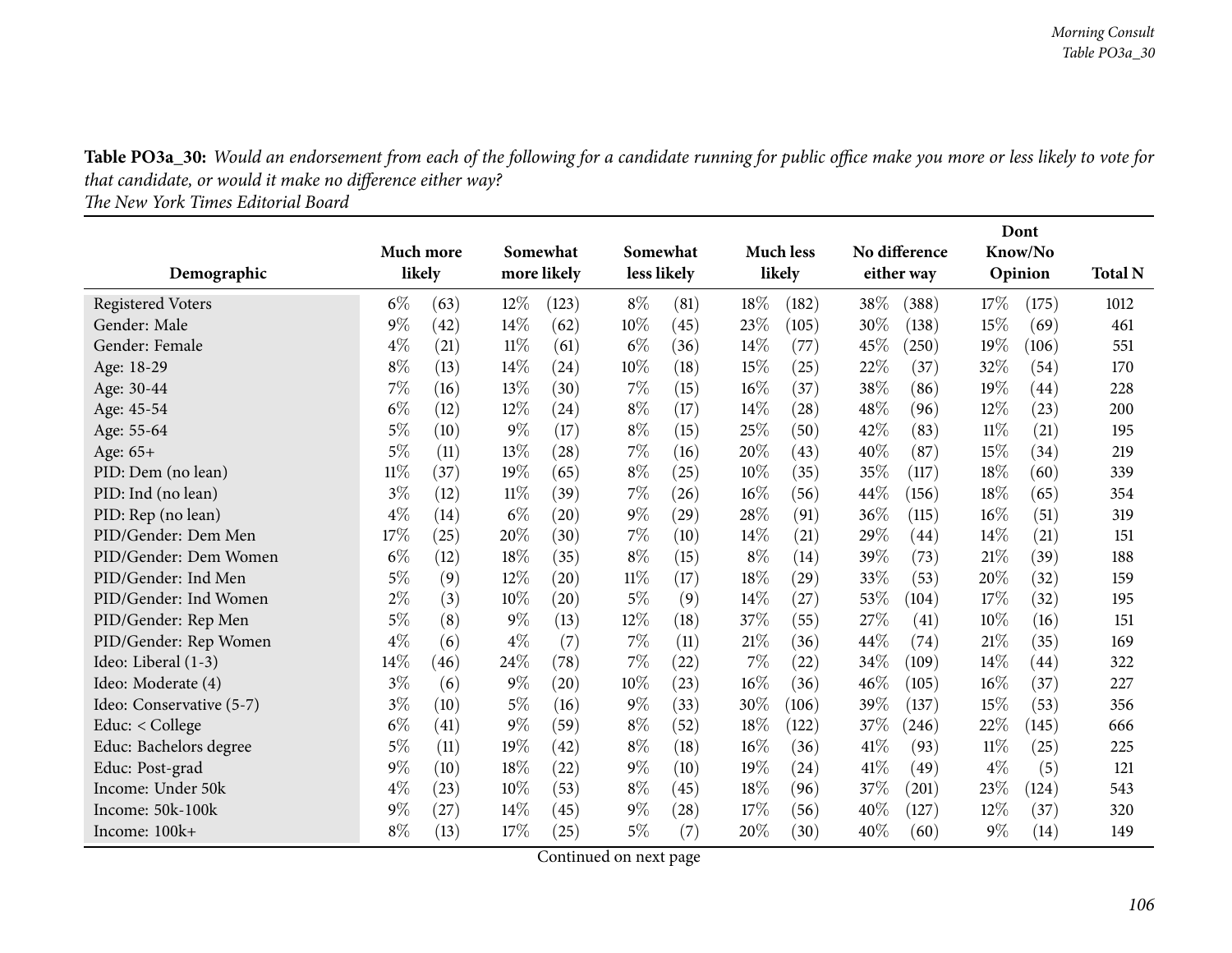Table PO3a\_30: Would an endorsement from each of the following for a candidate running for public office make you more or less likely to vote for *that candidate, or would it make no difference either way? The New York Times Editorial Board*

|                               |           |      |             |          |        | Dont        |                  |        |               |            |      |         |                |
|-------------------------------|-----------|------|-------------|----------|--------|-------------|------------------|--------|---------------|------------|------|---------|----------------|
|                               | Much more |      |             | Somewhat |        | Somewhat    | <b>Much less</b> |        | No difference |            |      | Know/No |                |
| Demographic                   | likely    |      | more likely |          |        | less likely |                  | likely |               | either way |      | Opinion | <b>Total N</b> |
| <b>Registered Voters</b>      | $6\%$     | (63) | $12\%$      | (123)    | $8\%$  | (81)        | 18%              | (182)  | 38%           | (388)      | 17%  | (175)   | 1012           |
| Ethnicity: White              | $5\%$     | (45) | 13%         | (104)    | 7%     | (58)        | 18%              | (151)  | 41\%          | (336)      | 16%  | (131)   | 826            |
| Ethnicity: Hispanic           | 20%       | (18) | 15%         | (14)     | 16%    | (15)        | $11\%$           | (10)   | 22%           | (20)       | 15%  | (13)    | 90             |
| Ethnicity: Afr. Am.           | $11\%$    | (15) | 10%         | (13)     | $11\%$ | (15)        | 13%              | (17)   | 26%           | (34)       | 29%  | (37)    | 130            |
| Ethnicity: Other              | $6\%$     | (3)  | 11%         | (6)      | 13%    | (7)         | 25%              | (14)   | 32%           | (18)       | 13%  | (7)     | 56             |
| Relig: Protestant             | 7%        | (17) | 9%          | (25)     | $6\%$  | (16)        | 20%              | (53)   | 44%           | (113)      | 14%  | (36)    | 259            |
| Relig: Roman Catholic         | $5\%$     | (10) | 13%         | (24)     | 12%    | (22)        | 17%              | (31)   | 40%           | (76)       | 14%  | (26)    | 189            |
| Relig: Ath./Agn./None         | $4\%$     | (12) | 14%         | (41)     | 7%     | (20)        | 14%              | (41)   | 40%           | (113)      | 20%  | (57)    | 284            |
| Relig: Something Else         | $11\%$    | (18) | $11\%$      | (18)     | $8\%$  | (12)        | 18%              | (30)   | 32%           | (52)       | 19%  | (31)    | 162            |
| Relig: Evangelical            | 7%        | (18) | 9%          | (25)     | $8\%$  | (23)        | 23%              | (63)   | 36%           | (102)      | 18%  | (49)    | 282            |
| Relig: Non-Evang. Catholics   | $5\%$     | (15) | 14%         | (40)     | $9\%$  | (25)        | 17%              | (48)   | 42%           | (120)      | 13%  | (37)    | 285            |
| Relig: All Christian          | $6\%$     | (33) | $11\%$      | (64)     | $9\%$  | (48)        | 20%              | (111)  | 39%           | (223)      | 15%  | (87)    | 566            |
| Relig: All Non-Christian      | 7%        | (30) | 13%         | (59)     | 7%     | (32)        | 16%              | (71)   | 37%           | (166)      | 20%  | (89)    | 446            |
| Community: Urban              | 10%       | (23) | 15%         | (36)     | 10%    | (22)        | 11%              | (26)   | 37%           | (85)       | 18%  | (41)    | 232            |
| Community: Suburban           | $5\%$     | (26) | $11\%$      | (55)     | $8\%$  | (39)        | 17%              | (82)   | 40%           | (193)      | 18%  | (89)    | 485            |
| Community: Rural              | $5\%$     | (14) | $11\%$      | (32)     | $7\%$  | (19)        | 25%              | (74)   | 37\%          | (110)      | 15%  | (46)    | 295            |
| <b>Employ: Private Sector</b> | $8\%$     | (27) | $11\%$      | (36)     | 10%    | (32)        | 15%              | (47)   | 43%           | (135)      | 13%  | (40)    | 317            |
| Employ: Government            | 23%       | (16) | 19%         | (13)     | $4\%$  | (3)         | 19%              | (13)   | 25%           | (17)       | 9%   | (6)     | 69             |
| Employ: Self-Employed         | 9%        | (7)  | 12%         | (9)      | 14%    | (10)        | 24%              | (18)   | 34%           | (26)       | 7%   | (5)     | 75             |
| Employ: Homemaker             | 2%        | (2)  | $8\%$       | (7)      | 7%     | (6)         | 24%              | (23)   | 46%           | (44)       | 14%  | (13)    | 96             |
| Employ: Retired               | $3\%$     | (8)  | 14%         | (33)     | 7%     | (18)        | 20%              | (50)   | 41\%          | (101)      | 14\% | (35)    | 244            |
| Employ: Unemployed            | $1\%$     | (1)  | $8\%$       | (7)      | $3\%$  | (2)         | 16%              | (13)   | 24%           | (19)       | 48\% | (40)    | 82             |
| Employ: Other                 |           | (0)  | $9\%$       | (8)      | $8\%$  | (7)         | 15%              | (13)   | 37%           | (32)       | 31%  | (27)    | 87             |
| Military HH: Yes              | 7%        | (13) | 9%          | (16)     | 10%    | (17)        | 21%              | (38)   | 38%           | (69)       | 15%  | (27)    | 179            |
| Military HH: No               | $6\%$     | (50) | 13%         | (107)    | $8\%$  | (64)        | 17%              | (144)  | 38%           | (320)      | 18%  | (149)   | 833            |
| RD/WT: Right Direction        | 9%        | (36) | $8\%$       | (31)     | $9\%$  | (36)        | 26%              | (100)  | 33%           | (127)      | 13%  | (51)    | 382            |
| RD/WT: Wrong Track            | $4\%$     | (27) | 15%         | (92)     | 7%     | (45)        | 13%              | (81)   | 41\%          | (261)      | 20%  | (124)   | 630            |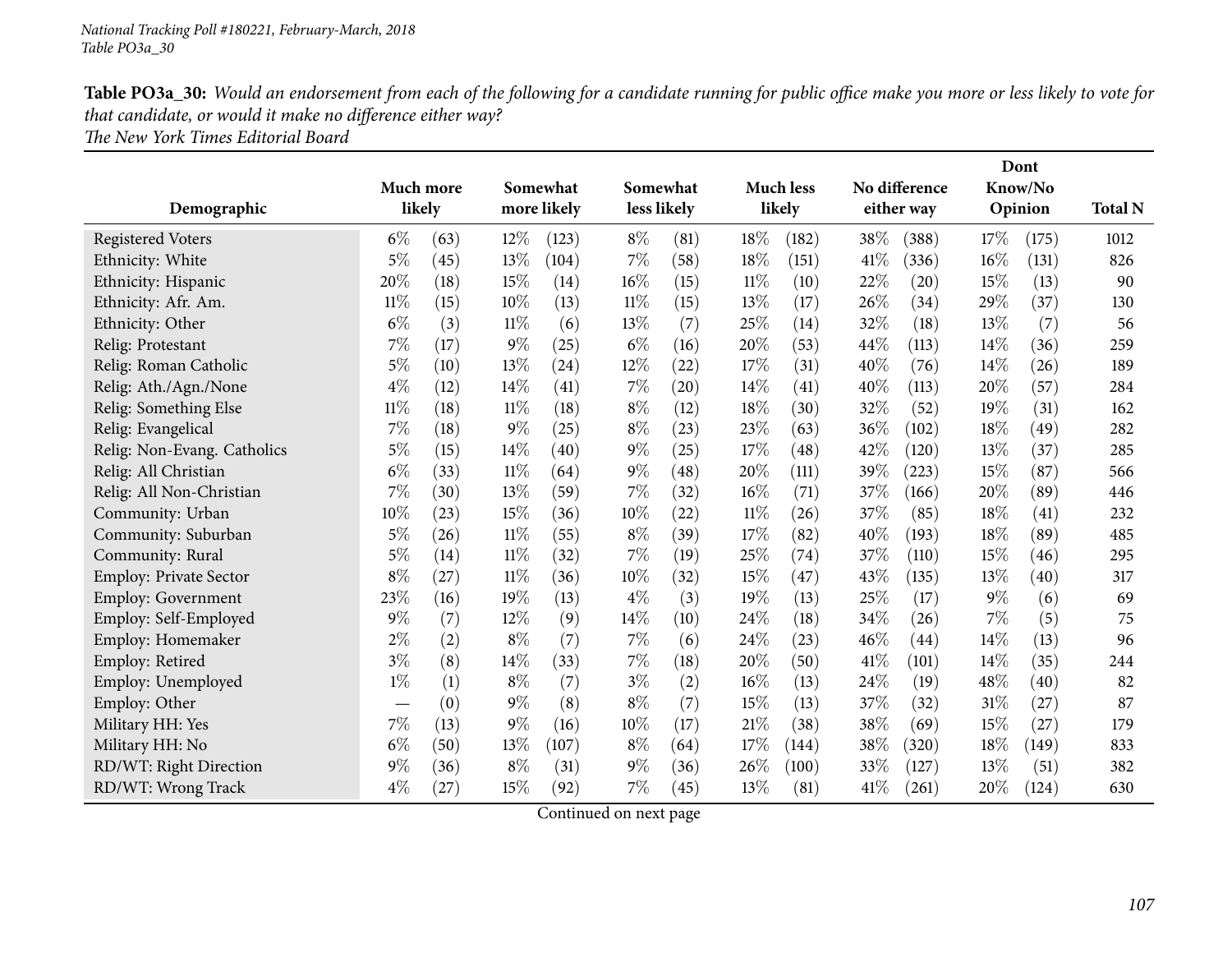Table PO3a\_30: Would an endorsement from each of the following for a candidate running for public office make you more or less likely to vote for *that candidate, or would it make no difference either way? The New York Times Editorial Board*

|                                      |        | Much more |             | Somewhat |        | Somewhat    |        | <b>Much less</b> |      | Dont<br>No difference<br>Know/No |        |                    |                |
|--------------------------------------|--------|-----------|-------------|----------|--------|-------------|--------|------------------|------|----------------------------------|--------|--------------------|----------------|
| Demographic                          | likely |           | more likely |          |        | less likely |        | likely           |      | either way                       |        | Opinion            | <b>Total N</b> |
| <b>Registered Voters</b>             | $6\%$  | (63)      | $12\%$      | (123)    | $8\%$  | (81)        | $18\%$ | (182)            | 38\% | (388)                            | 17\%   | (175)              | 1012           |
| <b>Strongly Approve</b>              | $11\%$ | (23)      | $4\%$       | (9)      | $7\%$  | (13)        | 38\%   | (78)             | 30%  | (61)                             | 10%    | $\left( 20\right)$ | 204            |
| Somewhat Approve                     | $4\%$  | (9)       | $8\%$       | (18)     | 10\%   | (22)        | $21\%$ | (47)             | 42%  | (95)                             | $16\%$ | (37)               | 228            |
| Somewhat Disapprove                  | $3\%$  | (4)       | $11\%$      | (14)     | $4\%$  | (6)         | 15%    | (19)             | 49%  | (64)                             | 18%    | (23)               | 130            |
| <b>Strongly Disapprove</b>           | $6\%$  | (24)      | 19%         | (76)     | $9\%$  | (36)        | $9\%$  | (34)             | 39%  | (152)                            | 18%    | (70)               | 392            |
| Dont Know / No Opinion               | $4\%$  | (2)       | $10\%$      | (6)      | $6\%$  | (3)         | $6\%$  | (4)              | 30%  | (17)                             | 44\%   | (25)               | 57             |
| #1 Issue: Economy                    | $6\%$  | (16)      | $9\%$       | (25)     | $10\%$ | (27)        | 20%    | (55)             | 41%  | (111)                            | 14%    | (39)               | 273            |
| #1 Issue: Security                   | $6\%$  | (11)      | $7\%$       | (13)     | $6\%$  | (12)        | 26\%   | (50)             | 40%  | (75)                             | 15\%   | (29)               | 189            |
| #1 Issue: Health Care                | $8\%$  | (13)      | $16\%$      | (25)     | $6\%$  | (10)        | $13\%$ | (20)             | 42%  | (67)                             | 15\%   | (24)               | 160            |
| #1 Issue: Medicare / Social Security | $4\%$  | (6)       | $12\%$      | (21)     | $9\%$  | (15)        | $19\%$ | (33)             | 38\% | (65)                             | $19\%$ | (33)               | 172            |
| #1 Issue: Women's Issues             | $8\%$  | (4)       | $4\%$       | (2)      | $9\%$  | (4)         | $6\%$  | (3)              | 35\% | (17)                             | 37\%   | (19)               | 50             |
| #1 Issue: Education                  | $10\%$ | (8)       | 26%         | (20)     | $8\%$  | (6)         | $8\%$  | (6)              | 31%  | (25)                             | 18%    | (14)               | 80             |
| #1 Issue: Other                      | $4\%$  | (2)       | 13\%        | (6)      | $7\%$  | (4)         | 22\%   | (11)             | 29%  | (15)                             | 25%    | (12)               | 50             |
| 2016 Vote: Democrat Hillary Clinton  | $6\%$  | (22)      | $21\%$      | (73)     | $8\%$  | (28)        | 7%     | (24)             | 40%  | (141)                            | 18%    | (61)               | 348            |
| 2016 Vote: Republican Donald Trump   | 7%     | (26)      | $7\%$       | (25)     | $8\%$  | (31)        | 29%    | (107)            | 38\% | (144)                            | 11%    | (42)               | 375            |
| 2016 Vote: Someone else              | $6\%$  | (6)       | $9\%$       | (10)     | $9\%$  | (9)         | $15\%$ | (16)             | 45%  | (46)                             | $16\%$ | (16)               | 103            |
| 2012 Vote: Barack Obama              | $6\%$  | (24)      | 18\%        | (73)     | $9\%$  | (34)        | $8\%$  | (34)             | 43%  | (169)                            | 16%    | (64)               | 398            |
| 2012 Vote: Mitt Romney               | $4\%$  | (12)      | $6\%$       | (16)     | $7\%$  | (19)        | 32\%   | (89)             | 40%  | (112)                            | 11%    | (31)               | 279            |
| 2012 Vote: Other                     | $2\%$  | (1)       | $6\%$       | (3)      | $5\%$  | (3)         | 24\%   | (15)             | 53%  | (32)                             | 10%    | (6)                | 61             |
| 2012 Vote: Didn't Vote               | $9\%$  | (25)      | $11\%$      | (31)     | $9\%$  | (25)        | $16\%$ | (45)             | 28%  | (76)                             | 27\%   | (74)               | 275            |
| 4-Region: Northeast                  | $5\%$  | (10)      | 13%         | (24)     | $11\%$ | (20)        | $16\%$ | (30)             | 39%  | (72)                             | $16\%$ | (29)               | 185            |
| 4-Region: Midwest                    | $5\%$  | (12)      | $11\%$      | (28)     | 10%    | (25)        | 17%    | (41)             | 39%  | (98)                             | 18%    | (44)               | 249            |
| 4-Region: South                      | $9\%$  | (32)      | $12\%$      | (44)     | $6\%$  | (23)        | 15%    | (57)             | 41%  | (150)                            | 18%    | (65)               | 370            |
| 4-Region: West                       | 5%     | (9)       | 13\%        | (27)     | $6\%$  | (12)        | $26\%$ | (54)             | 33%  | (69)                             | 18%    | (37)               | 209            |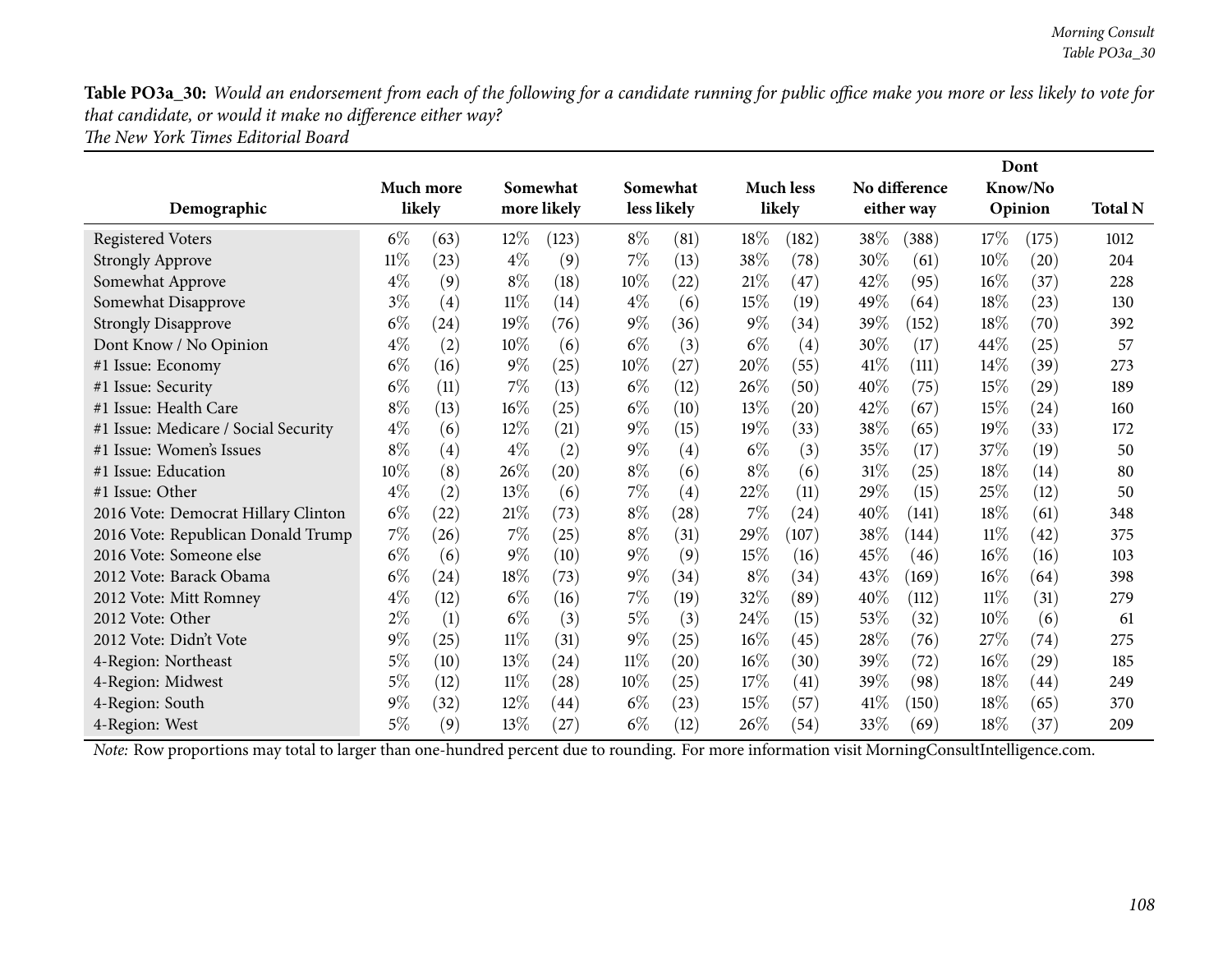Table PO3a\_31: Would an endorsement from each of the following for a candidate running for public office make you more or less likely to vote for *that candidate, or would it make no difference either way? The Rock*

|                          |        |           |        |             |             |      |        |                  |        |               | Dont   |         |                |
|--------------------------|--------|-----------|--------|-------------|-------------|------|--------|------------------|--------|---------------|--------|---------|----------------|
|                          |        | Much more |        | Somewhat    | Somewhat    |      |        | <b>Much less</b> |        | No difference |        | Know/No |                |
| Demographic              |        | likely    |        | more likely | less likely |      |        | likely           |        | either way    |        | Opinion | <b>Total N</b> |
| <b>Registered Voters</b> | 13%    | (137)     | 10%    | (108)       | $6\%$       | (66) | 14%    | (155)            | 43%    | (468)         | $14\%$ | (150)   | 1084           |
| Gender: Male             | 19%    | (95)      | 12%    | (58)        | 7%          | (33) | 16%    | (79)             | 36\%   | (179)         | $11\%$ | (54)    | 498            |
| Gender: Female           | 7%     | (42)      | $8\%$  | (50)        | $6\%$       | (33) | 13%    | (76)             | 49%    | (289)         | 16%    | (96)    | 586            |
| Age: 18-29               | 25%    | (45)      | 13%    | (24)        | $5\%$       | (10) | $8\%$  | (14)             | $40\%$ | (73)          | 9%     | (16)    | 182            |
| Age: 30-44               | 14%    | (38)      | 13%    | (35)        | 7%          | (18) | $9\%$  | (24)             | 46%    | (123)         | 11%    | (30)    | 268            |
| Age: 45-54               | 17%    | (35)      | $8\%$  | (16)        | 7%          | (14) | 15%    | (30)             | 41\%   | (84)          | 13%    | (26)    | 205            |
| Age: 55-64               | $6\%$  | (13)      | $11\%$ | (22)        | $6\%$       | (13) | 18%    | (37)             | 49%    | (100)         | 10%    | (20)    | 204            |
| Age: 65+                 | $3\%$  | (7)       | $5\%$  | (11)        | $5\%$       | (12) | 22%    | (50)             | 39%    | (87)          | 26%    | (58)    | 225            |
| PID: Dem (no lean)       | 16%    | (58)      | $11\%$ | (42)        | 7%          | (25) | 14\%   | (50)             | 39%    | (145)         | 13%    | (47)    | 366            |
| PID: Ind (no lean)       | $11\%$ | (43)      | $8\%$  | (30)        | $6\%$       | (23) | 12%    | (44)             | 49%    | (184)         | 14%    | (55)    | 378            |
| PID: Rep (no lean)       | $11\%$ | (36)      | $11\%$ | (36)        | $5\%$       | (18) | 18%    | (62)             | 41\%   | (139)         | 14%    | (48)    | 339            |
| PID/Gender: Dem Men      | 26%    | (44)      | 15%    | (25)        | $5\%$       | (9)  | 11%    | (18)             | 33%    | (56)          | 9%     | (14)    | 166            |
| PID/Gender: Dem Women    | 7%     | (14)      | $8\%$  | (16)        | $8\%$       | (16) | $16\%$ | (32)             | 44\%   | (89)          | 16%    | (33)    | 200            |
| PID/Gender: Ind Men      | 15%    | (24)      | $8\%$  | (13)        | $8\%$       | (13) | 15%    | (24)             | 40%    | (65)          | 14%    | (23)    | 162            |
| PID/Gender: Ind Women    | $9\%$  | (19)      | $8\%$  | (17)        | $5\%$       | (10) | $9\%$  | (19)             | 55%    | (119)         | 15%    | (31)    | 216            |
| PID/Gender: Rep Men      | 16%    | (27)      | 12%    | (20)        | 7%          | (11) | 22%    | (37)             | 35%    | (59)          | 9%     | (16)    | 170            |
| PID/Gender: Rep Women    | $5\%$  | (9)       | 10%    | (16)        | $4\%$       | (7)  | 15%    | (25)             | 48%    | (81)          | 19%    | (32)    | 169            |
| Ideo: Liberal (1-3)      | 21%    | (71)      | 12%    | (40)        | $6\%$       | (21) | 10%    | (35)             | 42%    | (146)         | 9%     | (33)    | 346            |
| Ideo: Moderate (4)       | $8\%$  | (21)      | $9\%$  | (24)        | $9\%$       | (23) | 16%    | (39)             | 46%    | (116)         | $11\%$ | (27)    | 249            |
| Ideo: Conservative (5-7) | $8\%$  | (29)      | 10%    | (37)        | $5\%$       | (17) | 20%    | (73)             | 44%    | (161)         | 13%    | (49)    | 367            |
| Educ: $<$ College        | 16%    | (112)     | 10%    | (74)        | $5\%$       | (37) | 14%    | (102)            | 39%    | (283)         | 16%    | (113)   | 721            |
| Educ: Bachelors degree   | 7%     | (16)      | $8\%$  | (21)        | $9\%$       | (23) | $16\%$ | (40)             | 52%    | (128)         | 7%     | (18)    | 244            |
| Educ: Post-grad          | $8\%$  | (9)       | 11%    | (14)        | $6\%$       | (7)  | 11%    | (13)             | 48%    | (57)          | 16%    | (18)    | 119            |
| Income: Under 50k        | 14%    | (82)      | 10%    | (58)        | 7%          | (39) | 15%    | (88)             | 37%    | (219)         | 18%    | (104)   | 589            |
| Income: 50k-100k         | 12%    | (41)      | 11%    | (37)        | $5\%$       | (16) | 13%    | (45)             | 48\%   | (161)         | 10%    | (33)    | 334            |
| Income: 100k+            | 9%     | (14)      | $8\%$  | (13)        | 7%          | (11) | 14%    | (23)             | 55%    | (88)          | 7%     | (12)    | 160            |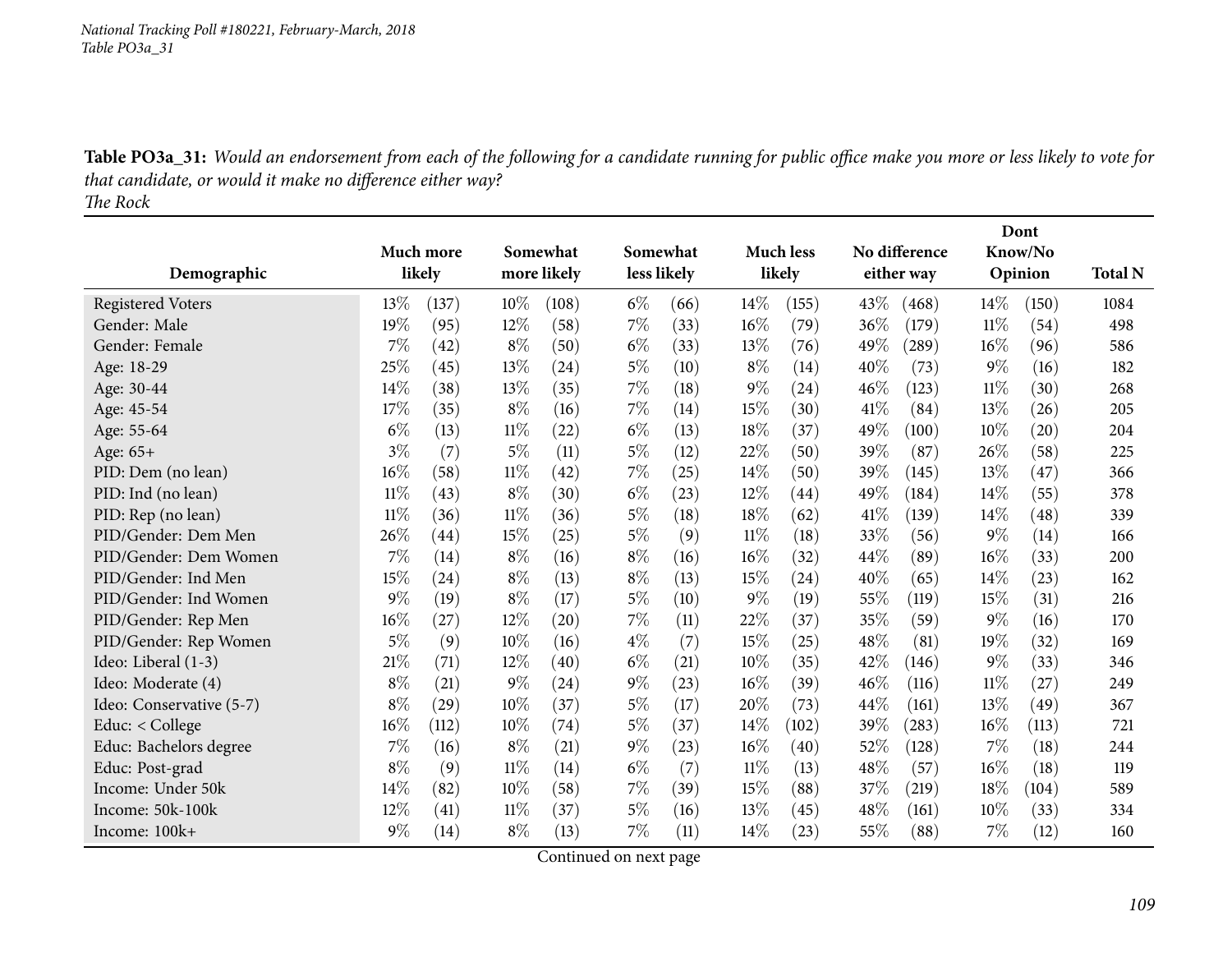Table PO3a\_31: Would an endorsement from each of the following for a candidate running for public office make you more or less likely to vote for *that candidate, or would it make no difference either way? The Rock*

|                               |        | Much more | Somewhat<br>more likely |       |        | Somewhat<br>less likely |        | <b>Much less</b><br>likely |      | No difference<br>either way |        | Dont<br>Know/No    | <b>Total N</b> |
|-------------------------------|--------|-----------|-------------------------|-------|--------|-------------------------|--------|----------------------------|------|-----------------------------|--------|--------------------|----------------|
| Demographic                   |        | likely    |                         |       |        |                         |        |                            |      |                             |        | Opinion            |                |
| <b>Registered Voters</b>      | 13%    | (137)     | 10%                     | (108) | $6\%$  | (66)                    | 14\%   | (155)                      | 43%  | (468)                       | 14\%   | (150)              | 1084           |
| Ethnicity: White              | $11\%$ | (98)      | 10%                     | (89)  | $6\%$  | (51)                    | 14%    | (124)                      | 45%  | (398)                       | 14%    | (119)              | 880            |
| Ethnicity: Hispanic           | 22%    | (23)      | 18%                     | (19)  | 13%    | (13)                    | $11\%$ | (11)                       | 27%  | (28)                        | 9%     | (9)                | 104            |
| Ethnicity: Afr. Am.           | 20%    | (28)      | $9\%$                   | (13)  | $5\%$  | (7)                     | 15%    | (21)                       | 34%  | (48)                        | 17%    | (25)               | 142            |
| Ethnicity: Other              | 18%    | (11)      | 11%                     | (6)   | 12%    | (7)                     | 15%    | (9)                        | 34%  | (21)                        | $10\%$ | (6)                | 61             |
| Relig: Protestant             | 9%     | (25)      | $8\%$                   | (24)  | $8\%$  | (24)                    | 14\%   | (40)                       | 44\% | (125)                       | $16\%$ | (47)               | 285            |
| Relig: Roman Catholic         | 9%     | (17)      | 10%                     | (19)  | $5\%$  | (10)                    | 21%    | (39)                       | 39%  | (73)                        | 15%    | (27)               | 185            |
| Relig: Ath./Agn./None         | 12%    | (38)      | 9%                      | (30)  | $6\%$  | (20)                    | 10%    | (33)                       | 51%  | (161)                       | $11\%$ | (36)               | 317            |
| Relig: Something Else         | 20%    | (35)      | 14%                     | (23)  | $4\%$  | (7)                     | $14\%$ | (25)                       | 35%  | (61)                        | 13%    | (22)               | 173            |
| Relig: Evangelical            | 12%    | (36)      | 10%                     | (31)  | 7%     | (21)                    | 14%    | (42)                       | 42%  | (128)                       | 16%    | (48)               | 305            |
| Relig: Non-Evang. Catholics   | 10%    | (28)      | $8\%$                   | (23)  | $6\%$  | (18)                    | 20%    | (56)                       | 41\% | (118)                       | 15%    | (44)               | 288            |
| Relig: All Christian          | $11\%$ | (64)      | $9\%$                   | (55)  | 7%     | (39)                    | 17%    | (98)                       | 41\% | (245)                       | $16\%$ | (92)               | 594            |
| Relig: All Non-Christian      | 15%    | (73)      | $11\%$                  | (53)  | $5\%$  | (27)                    | 12%    | (57)                       | 45%  | (222)                       | 12%    | (57)               | 490            |
| Community: Urban              | 17%    | (45)      | $8\%$                   | (22)  | $4\%$  | (11)                    | 14\%   | (37)                       | 43%  | (115)                       | 14%    | (38)               | 269            |
| Community: Suburban           | 10%    | (50)      | 12%                     | (58)  | $8\%$  | (37)                    | 13%    | (65)                       | 45%  | (220)                       | 12%    | (60)               | 490            |
| Community: Rural              | 13%    | (42)      | $9\%$                   | (28)  | $5\%$  | (18)                    | 16%    | (53)                       | 41\% | (132)                       | $16\%$ | (52)               | 324            |
| <b>Employ: Private Sector</b> | 12%    | (42)      | 12%                     | (41)  | 7%     | (24)                    | 13%    | (45)                       | 48%  | (165)                       | $9\%$  | (30)               | 347            |
| Employ: Government            | 24%    | (19)      | 11%                     | (9)   | $5\%$  | (4)                     | 15%    | (12)                       | 42%  | (34)                        | $3\%$  | (3)                | 79             |
| Employ: Self-Employed         | 17%    | (15)      | 14%                     | (12)  | $11\%$ | (9)                     | $16\%$ | (13)                       | 40%  | (34)                        | $3\%$  | (2)                | 86             |
| Employ: Homemaker             | $6\%$  | (4)       | $11\%$                  | (8)   | $4\%$  | (3)                     | 18%    | (13)                       | 50%  | (37)                        | 12%    | (9)                | 74             |
| Employ: Retired               | $3\%$  | (7)       | $6\%$                   | (14)  | $5\%$  | (14)                    | 19%    | (50)                       | 42%  | (106)                       | 25%    | (64)               | 256            |
| Employ: Unemployed            | 19%    | (17)      | 10%                     | (9)   | $6\%$  | (5)                     | 22%    | (19)                       | 22%  | (19)                        | 21%    | (19)               | 89             |
| Employ: Other                 | 22%    | (23)      | 11%                     | (11)  | $4\%$  | (4)                     | $2\%$  | (2)                        | 43%  | (46)                        | 18%    | $\left( 20\right)$ | 107            |
| Military HH: Yes              | 16%    | (31)      | $9\%$                   | (17)  | $8\%$  | (15)                    | 15%    | (28)                       | 40%  | (77)                        | 12%    | (24)               | 192            |
| Military HH: No               | 12%    | (106)     | 10%                     | (91)  | $6\%$  | (51)                    | 14%    | (127)                      | 44%  | (391)                       | 14%    | (126)              | 892            |
| RD/WT: Right Direction        | 17%    | (71)      | 12%                     | (47)  | $6\%$  | (24)                    | 15%    | (61)                       | 37%  | (149)                       | 13%    | (54)               | 406            |
| RD/WT: Wrong Track            | 10%    | (66)      | $9\%$                   | (61)  | $6\%$  | (42)                    | 14%    | (94)                       | 47%  | (319)                       | 14%    | (95)               | 678            |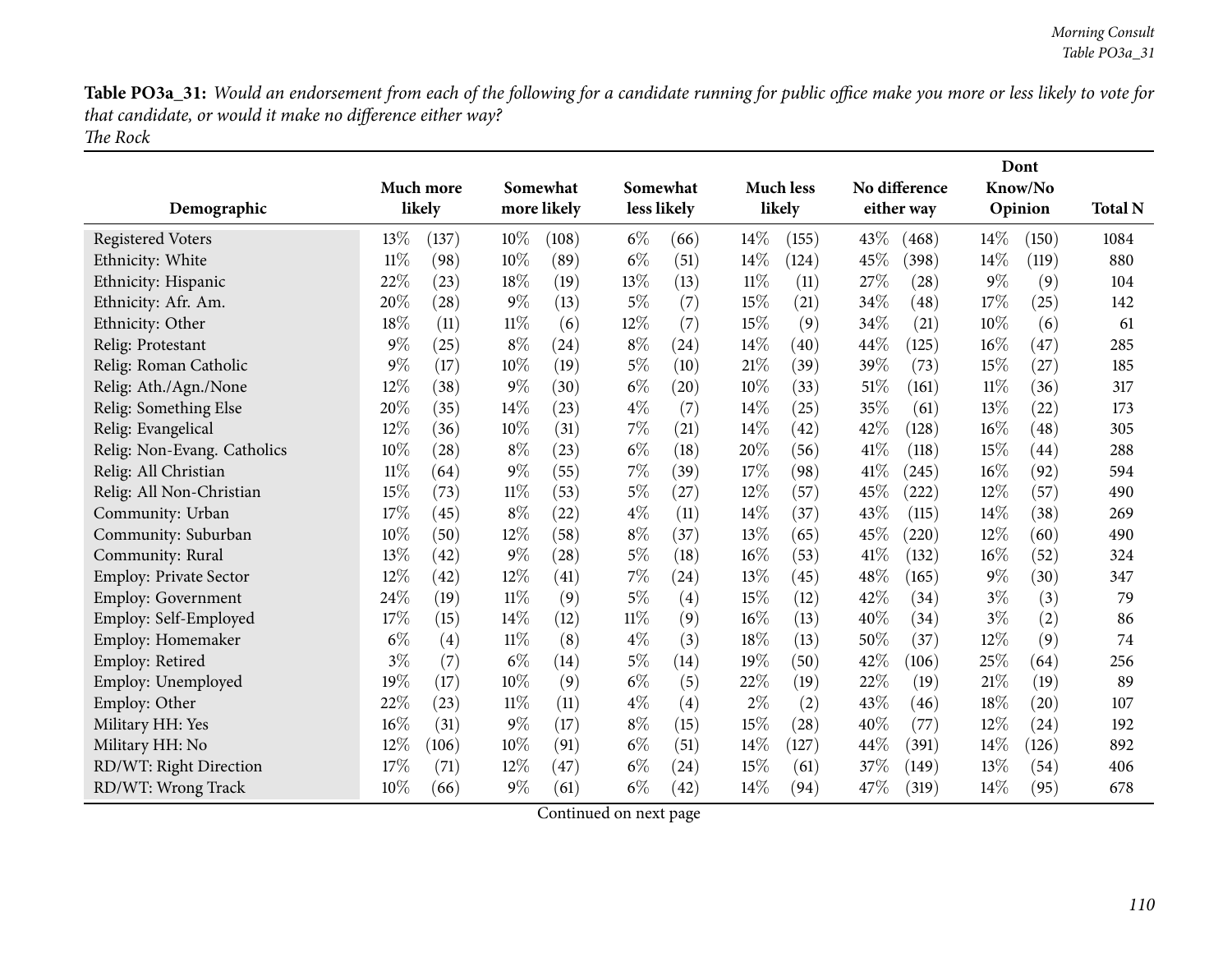| Table PO3a_31: Would an endorsement from each of the following for a candidate running for public office make you more or less likely to vote for |
|---------------------------------------------------------------------------------------------------------------------------------------------------|
| that candidate, or would it make no difference either way?                                                                                        |
| The Rock                                                                                                                                          |

|                                      |        |                    |        |                    |        |                    |        |                    |        |               |        | Dont    |                |
|--------------------------------------|--------|--------------------|--------|--------------------|--------|--------------------|--------|--------------------|--------|---------------|--------|---------|----------------|
|                                      |        | Much more          |        | Somewhat           |        | Somewhat           |        | <b>Much less</b>   |        | No difference |        | Know/No |                |
| Demographic                          |        | likely             |        | more likely        |        | less likely        |        | likely             |        | either way    |        | Opinion | <b>Total N</b> |
| <b>Registered Voters</b>             | 13\%   | (137)              | $10\%$ | (108)              | $6\%$  | (66)               | $14\%$ | (155)              | 43\%   | (468)         | $14\%$ | (150)   | 1084           |
| <b>Strongly Approve</b>              | 19%    | (44)               | $6\%$  | (15)               | $5\%$  | (12)               | 20%    | (47)               | 39%    | (92)          | $10\%$ | (23)    | 233            |
| Somewhat Approve                     | 9%     | (22)               | 12%    | (30)               | $7\%$  | (16)               | 12%    | $\left( 28\right)$ | 42%    | (101)         | 18%    | (43)    | 239            |
| Somewhat Disapprove                  | $8\%$  | (10)               | $11\%$ | (13)               | $6\%$  | (7)                | 13%    | (16)               | 47%    | (57)          | 15\%   | (18)    | 122            |
| <b>Strongly Disapprove</b>           | 12%    | (54)               | $11\%$ | (47)               | $6\%$  | (26)               | 13%    | (55)               | 47\%   | (203)         | 12%    | (50)    | 434            |
| Dont Know / No Opinion               | 15%    | (8)                | $6\%$  | (3)                | $7\%$  | (4)                | 17%    | (10)               | $26\%$ | (14)          | 28%    | (15)    | 55             |
| #1 Issue: Economy                    | 13%    | (42)               | 10%    | (31)               | $6\%$  | $\left( 20\right)$ | $11\%$ | (35)               | 45%    | (140)         | 13%    | (41)    | 309            |
| #1 Issue: Security                   | $9\%$  | (18)               | $10\%$ | (20)               | $5\%$  | (10)               | 20%    | (39)               | 44%    | (86)          | 12\%   | (24)    | 197            |
| #1 Issue: Health Care                | $11\%$ | (18)               | $8\%$  | (13)               | $6\%$  | (9)                | 15%    | (24)               | 49\%   | (79)          | $11\%$ | (19)    | 162            |
| #1 Issue: Medicare / Social Security | $9\%$  | (16)               | 10%    | (18)               | $5\%$  | (10)               | 19%    | (36)               | 36%    | (66)          | 21%    | (38)    | 184            |
| #1 Issue: Women's Issues             | 18%    | (12)               | 17%    | (11)               | $11\%$ | (7)                | $9\%$  | (6)                | 38%    | (25)          | $7\%$  | (4)     | 66             |
| #1 Issue: Education                  | 19%    | (13)               | $7\%$  | (5)                | $8\%$  | (5)                | $12\%$ | (8)                | 47\%   | (33)          | $8\%$  | (5)     | 70             |
| #1 Issue: Other                      | $11\%$ | (6)                | $9\%$  | (5)                | $5\%$  | (3)                | $8\%$  | (5)                | 42%    | (23)          | 25%    | (14)    | 56             |
| 2016 Vote: Democrat Hillary Clinton  | 13%    | (48)               | 10%    | (36)               | $7\%$  | (27)               | 10%    | (38)               | 48%    | (179)         | 12\%   | (46)    | 374            |
| 2016 Vote: Republican Donald Trump   | 13\%   | (49`               | $9\%$  | (34)               | $5\%$  | (19)               | 20%    | (80)               | 40%    | (157)         | 13\%   | (51)    | 390            |
| 2016 Vote: Someone else              | $6\%$  | (7)                | 17%    | (20)               | $4\%$  | (5)                | $16\%$ | (18)               | 43\%   | (51)          | $14\%$ | (16)    | 117            |
| 2012 Vote: Barack Obama              | $10\%$ | $\left( 44\right)$ | $10\%$ | (43)               | $8\%$  | (33)               | $14\%$ | (62)               | $46\%$ | (199)         | 12%    | (52)    | 433            |
| 2012 Vote: Mitt Romney               | 7%     | (19)               | $9\%$  | (28)               | $5\%$  | (14)               | 20%    | (60)               | 44\%   | (130)         | $16\%$ | (47)    | 298            |
| 2012 Vote: Other                     | $9\%$  | (6)                | $9\%$  | (6)                | $7\%$  | (5)                | 13%    | (8)                | 58\%   | (38)          | $4\%$  | (3)     | 65             |
| 2012 Vote: Didn't Vote               | 24\%   | (68)               | $11\%$ | (30)               | $5\%$  | (15)               | $9\%$  | (25)               | 35\%   | (101)         | 17\%   | (47)    | 287            |
| 4-Region: Northeast                  | $11\%$ | (23)               | 10%    | $\left( 20\right)$ | $5\%$  | (9)                | $14\%$ | (28)               | 44%    | (88)          | $16\%$ | (32)    | 199            |
| 4-Region: Midwest                    | $8\%$  | (19)               | $10\%$ | (25)               | $10\%$ | (25)               | $14\%$ | (35)               | 43%    | (108)         | 15\%   | (36)    | 249            |
| 4-Region: South                      | 18%    | (70)               | $8\%$  | (32)               | $4\%$  | (16)               | $12\%$ | (46)               | $46\%$ | (183)         | 13\%   | (52)    | 400            |
| 4-Region: West                       | $11\%$ | (25)               | 13%    | (30)               | 7%     | (16)               | 20%    | (47)               | 38%    | (89)          | 12%    | (29)    | 236            |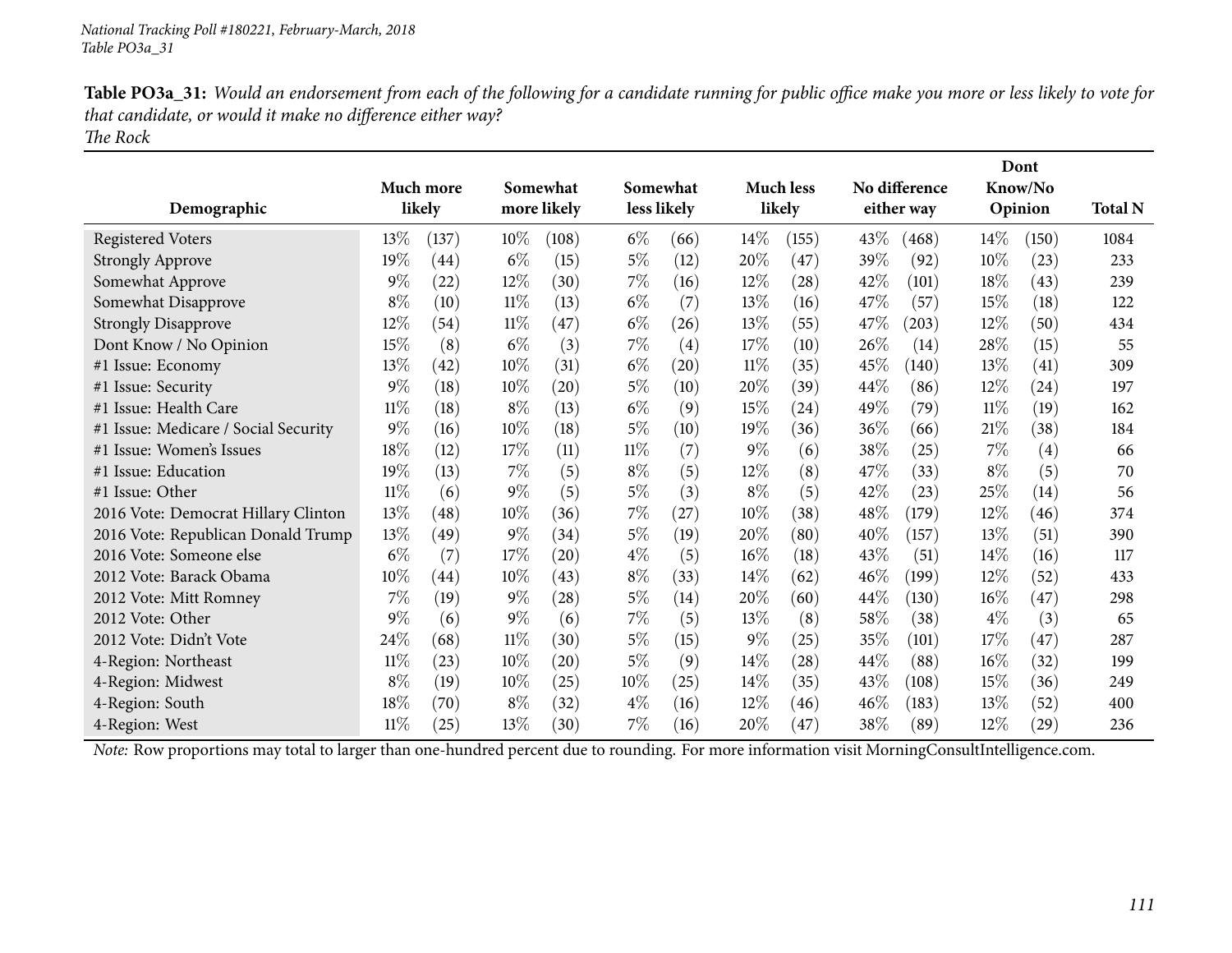Table PO3a\_32: Would an endorsement from each of the following for a candidate running for public office make you more or less likely to vote for *that candidate, or would it make no difference either way? Ellen Degeneres*

|                          |        |                    |        |             |             |      |       |                  |        | Dont          |        |         |                |
|--------------------------|--------|--------------------|--------|-------------|-------------|------|-------|------------------|--------|---------------|--------|---------|----------------|
|                          |        | Much more          |        | Somewhat    | Somewhat    |      |       | <b>Much less</b> |        | No difference |        | Know/No |                |
| Demographic              |        | likely             |        | more likely | less likely |      |       | likely           |        | either way    |        | Opinion | <b>Total N</b> |
| <b>Registered Voters</b> | 14%    | (152)              | $16\%$ | (173)       | 7%          | (74) | 23%   | (241)            | 30\%   | (324)         | $10\%$ | (104)   | 1068           |
| Gender: Male             | 15%    | (74)               | 17%    | (85)        | $8\%$       | (42) | 26%   | (128)            | 24\%   | (121)         | 10%    | (48)    | 497            |
| Gender: Female           | 14%    | (78)               | 15%    | (88)        | $6\%$       | (32) | 20%   | (113)            | $36\%$ | (203)         | 10%    | (57)    | 571            |
| Age: 18-29               | $21\%$ | (40)               | 26%    | (50)        | 7%          | (14) | 12%   | (24)             | 21%    | (40)          | 13%    | (26)    | 194            |
| Age: 30-44               | 17%    | (41)               | 20%    | (49)        | $6\%$       | (15) | 15%   | (36)             | 32%    | (79)          | 11%    | (27)    | 247            |
| Age: 45-54               | 17%    | (37)               | 10%    | (22)        | $5\%$       | (12) | 22%   | (48)             | 36%    | (80)          | 10%    | (22)    | 221            |
| Age: 55-64               | 12%    | (22)               | 13%    | (23)        | $9\%$       | (18) | 29%   | (54)             | 34%    | (62)          | $3\%$  | (6)     | 185            |
| Age: 65+                 | $6\%$  | (12)               | 13%    | (29)        | 7%          | (16) | 36%   | (79)             | 28\%   | (63)          | 10%    | (22)    | 221            |
| PID: Dem (no lean)       | 24%    | (86)               | 24%    | (85)        | 5%          | (19) | 10%   | (34)             | 28\%   | (100)         | $8\%$  | (28)    | 351            |
| PID: Ind (no lean)       | 10%    | (39)               | 17%    | (61)        | $6\%$       | (24) | 19%   | (70)             | 35%    | (131)         | 12%    | (45)    | 370            |
| PID: Rep (no lean)       | $8\%$  | (27)               | $8\%$  | (27)        | $9\%$       | (31) | 39%   | (137)            | 27%    | (93)          | $9\%$  | (31)    | 347            |
| PID/Gender: Dem Men      | 26%    | (42)               | 23%    | (38)        | $9\%$       | (15) | 10%   | (17)             | 21%    | (34)          | 10%    | (16)    | 162            |
| PID/Gender: Dem Women    | 23%    | $\left( 44\right)$ | 25%    | (47)        | $2\%$       | (4)  | $9\%$ | (17)             | 34%    | (65)          | $6\%$  | (12)    | 189            |
| PID/Gender: Ind Men      | $8\%$  | (14)               | 17%    | (30)        | $8\%$       | (15) | 23%   | (40)             | 31%    | (55)          | 12%    | (21)    | 175            |
| PID/Gender: Ind Women    | 12%    | (24)               | 16%    | (31)        | 5%          | (9)  | 15%   | (30)             | 39%    | (76)          | 12%    | (24)    | 195            |
| PID/Gender: Rep Men      | $11\%$ | (18)               | $11\%$ | (17)        | $8\%$       | (12) | 44\%  | (71)             | 20%    | (31)          | $6\%$  | (10)    | 160            |
| PID/Gender: Rep Women    | 5%     | (9)                | $5\%$  | (10)        | 10%         | (19) | 35%   | (66)             | 33\%   | (62)          | $11\%$ | (21)    | 187            |
| Ideo: Liberal (1-3)      | 27%    | (92)               | 28%    | (95)        | $5\%$       | (16) | $8\%$ | (29)             | 28%    | (97)          | $5\%$  | (16)    | 346            |
| Ideo: Moderate (4)       | 10%    | (22)               | 18%    | (41)        | $11\%$      | (24) | 18%   | (41)             | 35%    | (79)          | $8\%$  | (18)    | 225            |
| Ideo: Conservative (5-7) | $4\%$  | (15)               | $6\%$  | (23)        | $7\%$       | (26) | 43%   | (163)            | 31%    | (118)         | 9%     | (35)    | 380            |
| Educ: < College          | 16%    | (115)              | $15\%$ | (105)       | 7%          | (51) | 22%   | (162)            | 27\%   | (198)         | 13%    | (90)    | 720            |
| Educ: Bachelors degree   | $11\%$ | (24)               | 17%    | (38)        | $8\%$       | (18) | 25%   | (56)             | 36%    | (80)          | $4\%$  | (10)    | 224            |
| Educ: Post-grad          | $11\%$ | (14)               | 25%    | (31)        | $5\%$       | (6)  | 19%   | (24)             | 37\%   | (46)          | $3\%$  | (4)     | 124            |
| Income: Under 50k        | 15%    | (89)               | 15%    | (87)        | 10%         | (55) | 21%   | (121)            | 25%    | (142)         | 14%    | (83)    | 576            |
| Income: 50k-100k         | 15%    | (52)               | 17%    | (57)        | $4\%$       | (15) | 25%   | (86)             | 35%    | (120)         | $4\%$  | (14)    | 343            |
| Income: 100k+            | 7%     | (11)               | 19%    | (29)        | $3\%$       | (4)  | 23%   | (34)             | 42%    | (62)          | 5%     | (8)     | 148            |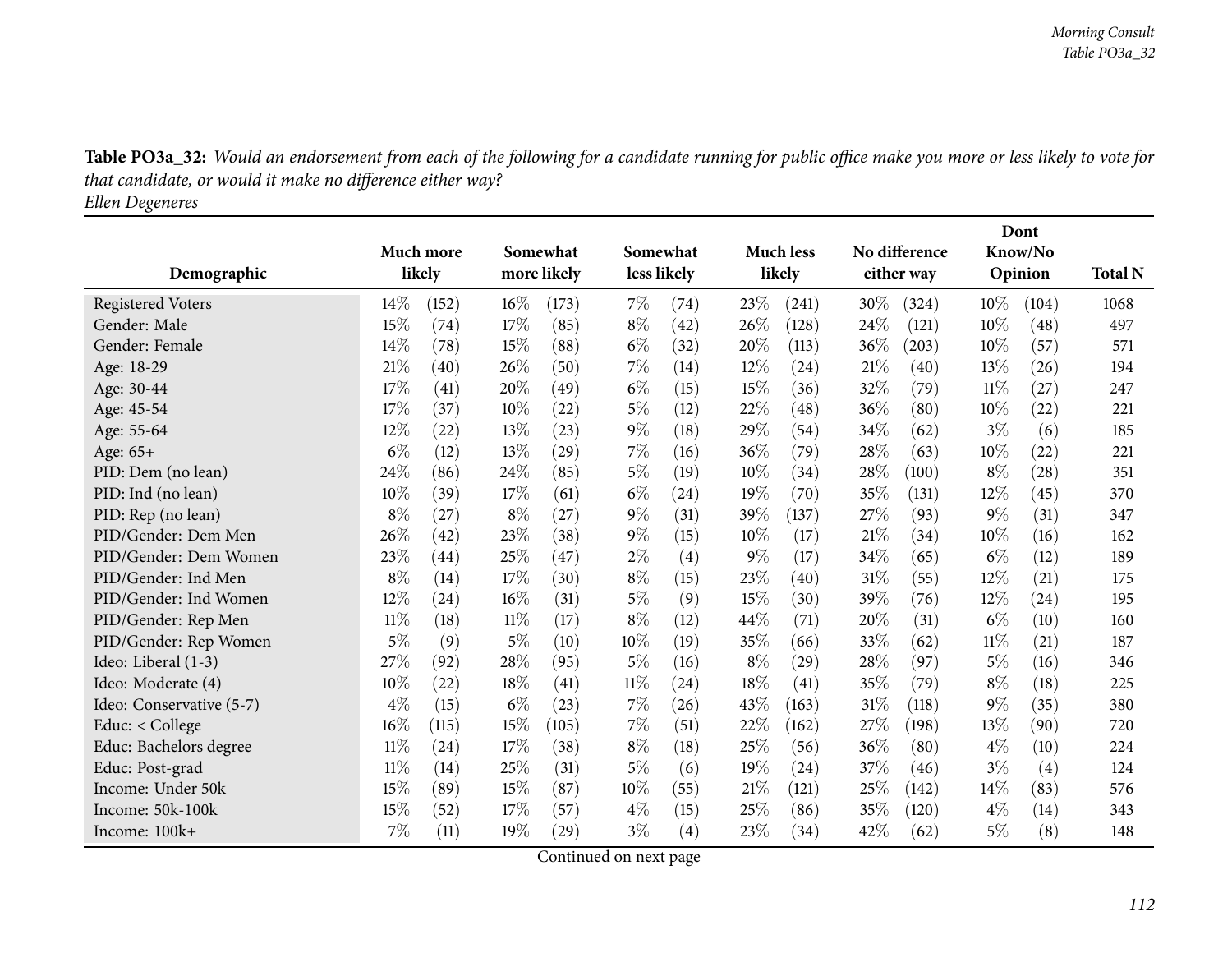Table PO3a\_32: Would an endorsement from each of the following for a candidate running for public office make you more or less likely to vote for *that candidate, or would it make no difference either way? Ellen Degeneres*

| Demographic                   |        | Much more<br>likely | Somewhat<br>more likely |                    |       | Somewhat<br>less likely |        | <b>Much less</b><br>likely |     | No difference<br>either way |        | Dont<br>Know/No<br>Opinion | <b>Total N</b> |
|-------------------------------|--------|---------------------|-------------------------|--------------------|-------|-------------------------|--------|----------------------------|-----|-----------------------------|--------|----------------------------|----------------|
| <b>Registered Voters</b>      | 14%    | (152)               | $16\%$                  | (173)              | 7%    | (74)                    | 23%    | (241)                      | 30% | (324)                       | $10\%$ | (104)                      | 1068           |
| Ethnicity: White              | 13%    | (111)               | 16%                     | (142)              | 7%    | (61)                    | 24%    | (209)                      | 31% | (273)                       | $8\%$  | (74)                       | 870            |
| Ethnicity: Hispanic           | 22%    | (21)                | 17%                     | (16)               | 14%   | (13)                    | 14%    | (13)                       | 18% | (17)                        | 15%    | (14)                       | 92             |
| Ethnicity: Afr. Am.           | 22%    | (30)                | 14%                     | (20)               | $6\%$ | (8)                     | 14%    | (19)                       | 26% | (36)                        | 19%    | (26)                       | 139            |
| Ethnicity: Other              | 18%    | (10)                | 19%                     | (11)               | $9\%$ | (5)                     | 21%    | (12)                       | 25% | (15)                        | $8\%$  | (5)                        | 59             |
| Relig: Protestant             | 13%    | (37)                | 10%                     | $\left( 28\right)$ | $7\%$ | (20)                    | 34%    | (95)                       | 29% | (79)                        | $6\%$  | (17)                       | 276            |
| Relig: Roman Catholic         | 12%    | (23)                | 16%                     | (30)               | $9\%$ | (17)                    | 24%    | (44)                       | 32% | (60)                        | $8\%$  | (15)                       | 188            |
| Relig: Ath./Agn./None         | 12%    | (36)                | 25%                     | (78)               | $4\%$ | (13)                    | 13%    | (39)                       | 32% | (99)                        | 15%    | (45)                       | 311            |
| Relig: Something Else         | 23%    | (41)                | 13%                     | (23)               | 10%   | (17)                    | 19%    | (34)                       | 28% | (49)                        | $7\%$  | (12)                       | 176            |
| Relig: Evangelical            | $11\%$ | (34)                | $11\%$                  | (32)               | $8\%$ | (23)                    | 33%    | (97)                       | 28% | (83)                        | $9\%$  | (26)                       | 296            |
| Relig: Non-Evang. Catholics   | 14%    | (41)                | 14%                     | (39)               | 7%    | (20)                    | 25%    | (71)                       | 32% | (92)                        | 7%     | (21)                       | 284            |
| Relig: All Christian          | 13%    | (75)                | 12%                     | (72)               | 7%    | (43)                    | 29%    | (168)                      | 30% | (176)                       | $8\%$  | (47)                       | 581            |
| Relig: All Non-Christian      | 16%    | (77)                | 21%                     | (101)              | $6\%$ | (31)                    | 15%    | (73)                       | 30% | (149)                       | 12%    | (57)                       | 487            |
| Community: Urban              | 19%    | (51)                | 20%                     | (55)               | 7%    | (20)                    | $16\%$ | (43)                       | 29% | (79)                        | $8\%$  | (23)                       | 271            |
| Community: Suburban           | 13%    | (59)                | 17%                     | (79)               | $6\%$ | (28)                    | 22%    | (100)                      | 33% | (152)                       | $10\%$ | (46)                       | 465            |
| Community: Rural              | 12%    | (41)                | 12%                     | (40)               | $8\%$ | (26)                    | 30%    | (98)                       | 28% | (92)                        | $11\%$ | (35)                       | 332            |
| <b>Employ: Private Sector</b> | 16%    | (51)                | 22%                     | (71)               | 7%    | (23)                    | 17%    | (56)                       | 32% | (106)                       | $7\%$  | (21)                       | 329            |
| <b>Employ: Government</b>     | 23%    | (19)                | 14%                     | (12)               | $6\%$ | (5)                     | 15%    | (12)                       | 36% | (29)                        | $5\%$  | (4)                        | 81             |
| Employ: Self-Employed         | 16%    | (15)                | 25%                     | (23)               | $2\%$ | (2)                     | 21%    | (19)                       | 27% | (25)                        | $8\%$  | (8)                        | 91             |
| Employ: Homemaker             | 15%    | (14)                | $5\%$                   | (5)                | 14%   | (13)                    | 27\%   | (25)                       | 32% | (29)                        | $7\%$  | (6)                        | 92             |
| Employ: Student               | 19%    | (10)                | 38%                     | (20)               | $5\%$ | (2)                     | $8\%$  | (4)                        | 22% | (12)                        | $8\%$  | (4)                        | 52             |
| Employ: Retired               | 7%     | (18)                | 10%                     | (25)               | 7%    | (18)                    | 34%    | (83)                       | 31% | (76)                        | $9\%$  | (23)                       | 243            |
| Employ: Unemployed            | 10%    | (8)                 | 11%                     | (9)                | $5\%$ | (4)                     | 21%    | (19)                       | 23% | (20)                        | 32%    | (28)                       | 89             |
| Employ: Other                 | 19%    | (18)                | 10%                     | (9)                | $7\%$ | (6)                     | 24%    | (22)                       | 29% | (26)                        | $11\%$ | (10)                       | 92             |
| Military HH: Yes              | 10%    | (20)                | 13%                     | (25)               | $6\%$ | (12)                    | 32%    | (61)                       | 30% | (58)                        | $9\%$  | (18)                       | 192            |
| Military HH: No               | 15%    | (132)               | 17%                     | (148)              | 7%    | (62)                    | 21%    | (180)                      | 30% | (267)                       | 10%    | (86)                       | 876            |
| RD/WT: Right Direction        | 10%    | (42)                | $11\%$                  | (46)               | $8\%$ | (34)                    | 34\%   | (143)                      | 25% | (103)                       | 12%    | (51)                       | 418            |
| RD/WT: Wrong Track            | 17%    | (110)               | 20%                     | (127)              | $6\%$ | (40)                    | 15%    | (98)                       | 34% | (221)                       | $8\%$  | (53)                       | 650            |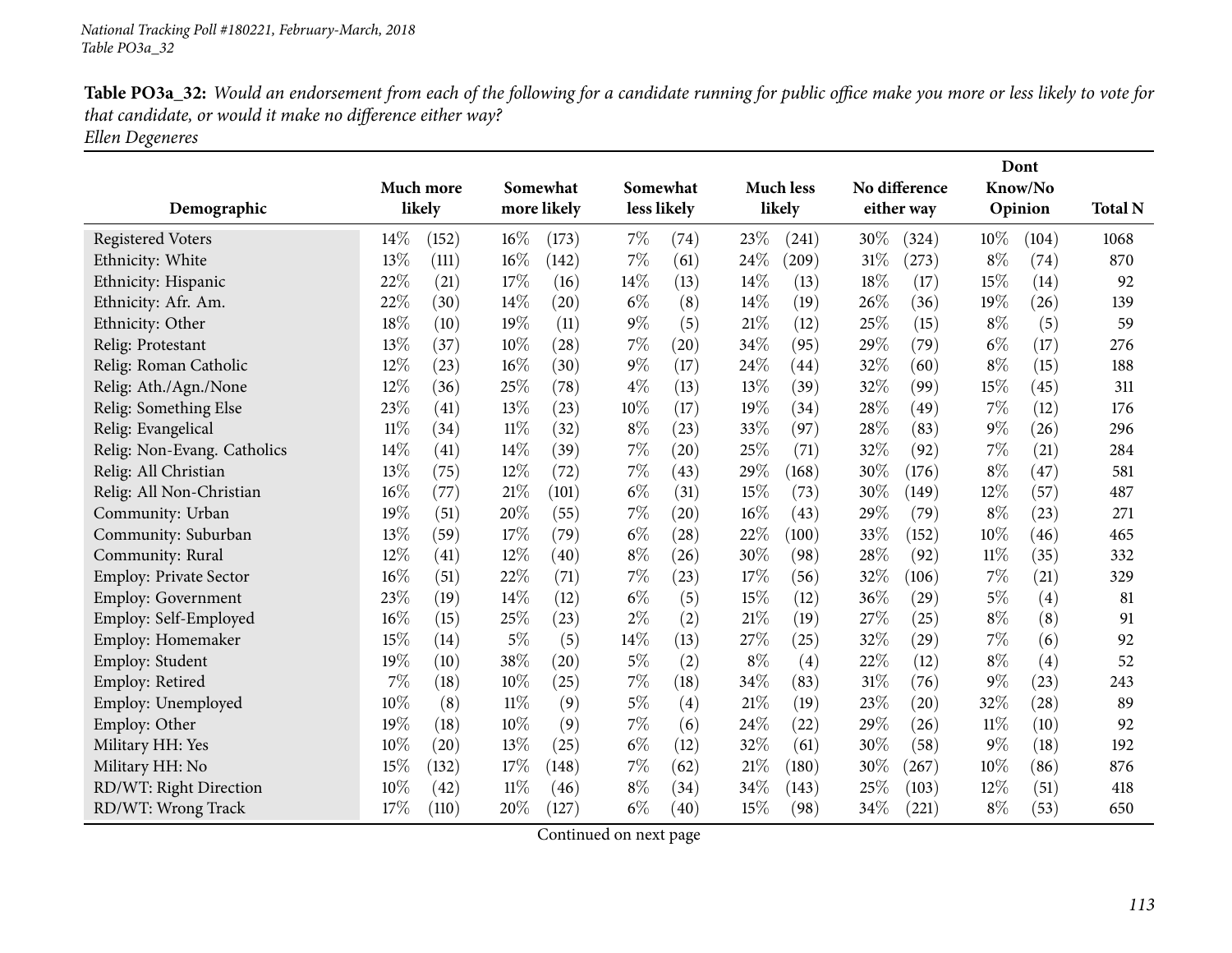Table PO3a\_32: Would an endorsement from each of the following for a candidate running for public office make you more or less likely to vote for *that candidate, or would it make no difference either way?*

*Ellen Degeneres*

|                                      |        |           |        |             |        |                   |        |                  |        |               |        | Dont    |                |
|--------------------------------------|--------|-----------|--------|-------------|--------|-------------------|--------|------------------|--------|---------------|--------|---------|----------------|
|                                      |        | Much more |        | Somewhat    |        | Somewhat          |        | <b>Much less</b> |        | No difference |        | Know/No |                |
| Demographic                          |        | likely    |        | more likely |        | less likely       |        | likely           |        | either way    |        | Opinion | <b>Total N</b> |
| <b>Registered Voters</b>             | $14\%$ | (152)     | $16\%$ | (173)       | $7\%$  | (74)              | 23%    | (241)            | $30\%$ | (324)         | $10\%$ | (104)   | 1068           |
| <b>Strongly Approve</b>              | 12%    | (29)      | $7\%$  | (18)        | $6\%$  | (13)              | 46\%   | (108)            | 24\%   | (56)          | $5\%$  | (12)    | 236            |
| Somewhat Approve                     | 5%     | (12)      | 11%    | (25)        | $12\%$ | (27)              | 31%    | (71)             | 28\%   | (63)          | 13%    | (29)    | 228            |
| Somewhat Disapprove                  | $10\%$ | (14)      | 18%    | (26)        | $9\%$  | (13)              | $14\%$ | (20)             | 42%    | (60)          | 7%     | (10)    | 143            |
| <b>Strongly Disapprove</b>           | 23%    | (91)      | 24\%   | (97)        | $3\%$  | (14)              | $8\%$  | (31)             | 34\%   | (139)         | $8\%$  | (32)    | 403            |
| Dont Know / No Opinion               | 10%    | (6)       | $12\%$ | (7)         | $11\%$ | (6)               | 19%    | (11)             | 12\%   | (7)           | 37%    | (22)    | 58             |
| #1 Issue: Economy                    | 13%    | (41)      | 12%    | (38)        | $7\%$  | $^{(22)}$         | 25%    | (81)             | 34\%   | (107)         | $9\%$  | (29)    | 319            |
| #1 Issue: Security                   | $8\%$  | (15)      | 10%    | (19)        | $4\%$  | (8)               | 36%    | (67)             | 33%    | (61)          | 7%     | (14)    | 183            |
| #1 Issue: Health Care                | 16%    | (26)      | 20%    | (33)        | $9\%$  | (15)              | $14\%$ | (24)             | 34\%   | (57)          | $7\%$  | (11)    | 165            |
| #1 Issue: Medicare / Social Security | 12%    | (21)      | 12%    | (21)        | $8\%$  | (14)              | 31%    | (52)             | 24\%   | (41)          | 12%    | (21)    | 171            |
| #1 Issue: Women's Issues             | 19%    | (10)      | 33%    | (17)        | $7\%$  | $\left( 4\right)$ | $2\%$  | (1)              | 18%    | (9)           | 21%    | (11)    | 51             |
| #1 Issue: Education                  | 18%    | (16)      | 30%    | (26)        | $6\%$  | (5)               | $6\%$  | (5)              | 30\%   | (27)          | 10%    | (9)     | 88             |
| #1 Issue: Other                      | 15%    | (8)       | 17\%   | (9)         | $2\%$  | (1)               | 22%    | (12)             | $26\%$ | (14)          | 18\%   | (9)     | 53             |
| 2016 Vote: Democrat Hillary Clinton  | 20%    | (73)      | 26%    | (94)        | $5\%$  | (18)              | 7%     | (25)             | 35\%   | (125)         | $6\%$  | (20)    | 356            |
| 2016 Vote: Republican Donald Trump   | $7\%$  | (29)      | $8\%$  | (32)        | $7\%$  | (27)              | 40%    | (164)            | 30\%   | (123)         | $8\%$  | (34)    | 409            |
| 2016 Vote: Someone else              | 16%    | (15)      | $16\%$ | (16)        | $5\%$  | (5)               | 26%    | (26)             | 24\%   | (23)          | 13%    | (13)    | 98             |
| 2012 Vote: Barack Obama              | 19%    | (78)      | 24\%   | (98)        | $5\%$  | (21)              | $11\%$ | (45)             | 35\%   | (143)         | $6\%$  | (24)    | 410            |
| 2012 Vote: Mitt Romney               | $5\%$  | (16)      | 5%     | (16)        | $6\%$  | (19)              | 44\%   | (135)            | $30\%$ | (92)          | $8\%$  | (25)    | 304            |
| 2012 Vote: Other                     | $1\%$  | (1)       | $6\%$  | (4)         | $11\%$ | (6)               | 41\%   | (23)             | 32%    | (18)          | $9\%$  | (5)     | 56             |
| 2012 Vote: Didn't Vote               | 19%    | (58)      | 18%    | (54)        | $9\%$  | (28)              | 13%    | (39)             | 24\%   | (71)          | 17\%   | (49)    | 299            |
| 4-Region: Northeast                  | 15%    | (28)      | 18%    | (34)        | $7\%$  | (14)              | 23%    | (43)             | 31%    | (59)          | $6\%$  | (12)    | 191            |
| 4-Region: Midwest                    | 13%    | (31)      | $16\%$ | (39)        | $8\%$  | (18)              | 22%    | (51)             | 33\%   | (79)          | $8\%$  | (18)    | 236            |
| 4-Region: South                      | 16%    | (65)      | $14\%$ | (57)        | $6\%$  | (26)              | 26\%   | (107)            | 30\%   | (125)         | $9\%$  | (39)    | 419            |
| 4-Region: West                       | 12%    | (27)      | 19%    | (43)        | $7\%$  | (16)              | 18%    | (39)             | 28\%   | (62)          | $16\%$ | (36)    | 223            |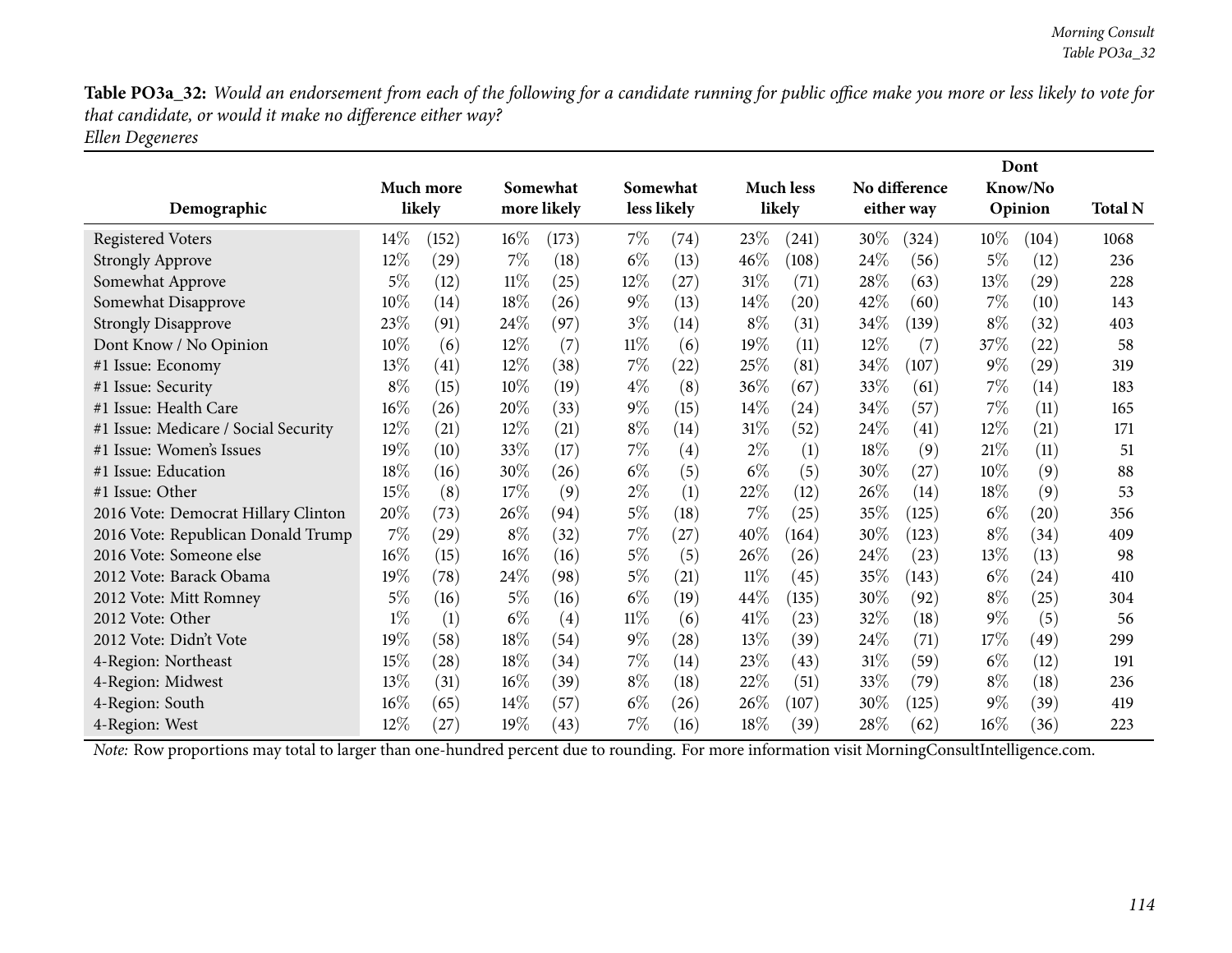Table PO3a\_33: Would an endorsement from each of the following for a candidate running for public office make you more or less likely to vote for *that candidate, or would it make no difference either way? Oprah*

|                          |        |                    |       |             |        |                    |       |                    |        |               |       | Dont    |                |
|--------------------------|--------|--------------------|-------|-------------|--------|--------------------|-------|--------------------|--------|---------------|-------|---------|----------------|
|                          |        | Much more          |       | Somewhat    |        | Somewhat           |       | <b>Much less</b>   |        | No difference |       | Know/No |                |
| Demographic              |        | likely             |       | more likely |        | less likely        |       | likely             |        | either way    |       | Opinion | <b>Total N</b> |
| <b>Registered Voters</b> | 17%    | (166)              | 18%   | (185)       | $8\%$  | (82)               | 23%   | (234)              | 27%    | (273)         | $6\%$ | (64)    | 1003           |
| Gender: Male             | 18%    | (86)               | 20%   | (96)        | 10%    | (47)               | 26%   | (129)              | 20%    | (99)          | $6\%$ | (31)    | 488            |
| Gender: Female           | 15%    | (80)               | 17%   | (89)        | 7%     | (35)               | 20%   | (105)              | 34\%   | (174)         | $6\%$ | (33)    | 515            |
| Age: 18-29               | 24%    | (41)               | 22%   | (36)        | $8\%$  | (13)               | 19%   | (32)               | 19%    | (31)          | $8\%$ | (14)    | 168            |
| Age: 30-44               | 16%    | (38)               | 23%   | (53)        | $8\%$  | (20)               | 18%   | (42)               | 29%    | (67)          | $6\%$ | (14)    | 233            |
| Age: 45-54               | 16%    | (32)               | 18%   | (35)        | 10%    | $\left( 20\right)$ | 19%   | (37)               | 30%    | (58)          | $8\%$ | (16)    | 198            |
| Age: 55-64               | 13%    | (24)               | 19%   | (36)        | $6\%$  | (11)               | 33%   | (62)               | 26%    | (48)          | $3\%$ | (6)     | 187            |
| Age: 65+                 | 14%    | (31)               | 11%   | (25)        | $8\%$  | (18)               | 28%   | (60)               | 31%    | (68)          | 7%    | (15)    | 217            |
| PID: Dem (no lean)       | 30%    | (105)              | 30%   | (103)       | $6\%$  | $\left( 20\right)$ | 7%    | (26)               | 22%    | (76)          | $5\%$ | (18)    | 348            |
| PID: Ind (no lean)       | 12%    | (39)               | 16%   | (52)        | $8\%$  | (26)               | 22%   | (71)               | 34%    | (112)         | $8\%$ | (26)    | 326            |
| PID: Rep (no lean)       | 7%     | (22)               | $9\%$ | (30)        | $11\%$ | (36)               | 42%   | (137)              | 26%    | (85)          | $6\%$ | (19)    | 328            |
| PID/Gender: Dem Men      | 31%    | (53)               | 35%   | (58)        | $8\%$  | (13)               | $8\%$ | (13)               | $16\%$ | (27)          | $2\%$ | (3)     | 167            |
| PID/Gender: Dem Women    | 29%    | (52)               | 25%   | (45)        | $4\%$  | (7)                | 7%    | (13)               | 27\%   | (49)          | $8\%$ | (15)    | 181            |
| PID/Gender: Ind Men      | 12%    | (18)               | 12%   | (18)        | $11\%$ | (16)               | 27%   | (40)               | 28%    | (41)          | 10%   | (15)    | 149            |
| PID/Gender: Ind Women    | 12%    | (21)               | 19%   | (34)        | $5\%$  | (10)               | 18%   | (31)               | 40%    | (71)          | $6\%$ | (11)    | 177            |
| PID/Gender: Rep Men      | $9\%$  | (15)               | 12%   | (20)        | 10%    | (18)               | 44%   | (76)               | 17%    | (30)          | 7%    | (12)    | 171            |
| PID/Gender: Rep Women    | $4\%$  | (7)                | $6\%$ | (10)        | $12\%$ | (18)               | 39%   | (61)               | 35%    | (55)          | $4\%$ | (7)     | 157            |
| Ideo: Liberal (1-3)      | 32%    | (109)              | 27%   | (93)        | 7%     | (25)               | 7%    | (24)               | 22%    | (76)          | 5%    | (18)    | 345            |
| Ideo: Moderate (4)       | 14%    | (32)               | 24%   | (54)        | $9\%$  | (20)               | 18%   | $\left( 41\right)$ | 30%    | (68)          | $4\%$ | (9)     | 223            |
| Ideo: Conservative (5-7) | 2%     | (8)                | $7\%$ | (25)        | $9\%$  | (31)               | 45%   | (154)              | 30%    | (103)         | $6\%$ | (21)    | 342            |
| Educ: $<$ College        | 19%    | (122)              | 17%   | (109)       | $7\%$  | (49)               | 27%   | (176)              | 23%    | (149)         | $8\%$ | (51)    | 656            |
| Educ: Bachelors degree   | $11\%$ | $\left( 24\right)$ | 21%   | (46)        | $9\%$  | (20)               | 16%   | (35)               | 38%    | (82)          | $3\%$ | (7)     | 215            |
| Educ: Post-grad          | 14%    | (19)               | 23%   | (30)        | 10%    | (13)               | 18%   | (23)               | 32%    | (42)          | $4\%$ | (6)     | 133            |
| Income: Under 50k        | 19%    | (96)               | 18%   | (91)        | $11\%$ | (54)               | 23%   | (119)              | 21%    | (105)         | $9\%$ | (46)    | 510            |
| Income: 50k-100k         | 14%    | (48)               | 17%   | (58)        | 7%     | $^{(22)}$          | 26%   | (87)               | 32\%   | (108)         | 5%    | (16)    | 339            |
| Income: 100k+            | 14%    | (22)               | 23%   | (36)        | $4\%$  | (6)                | 18%   | $\left( 28\right)$ | 39%    | (60)          | $1\%$ | (2)     | 154            |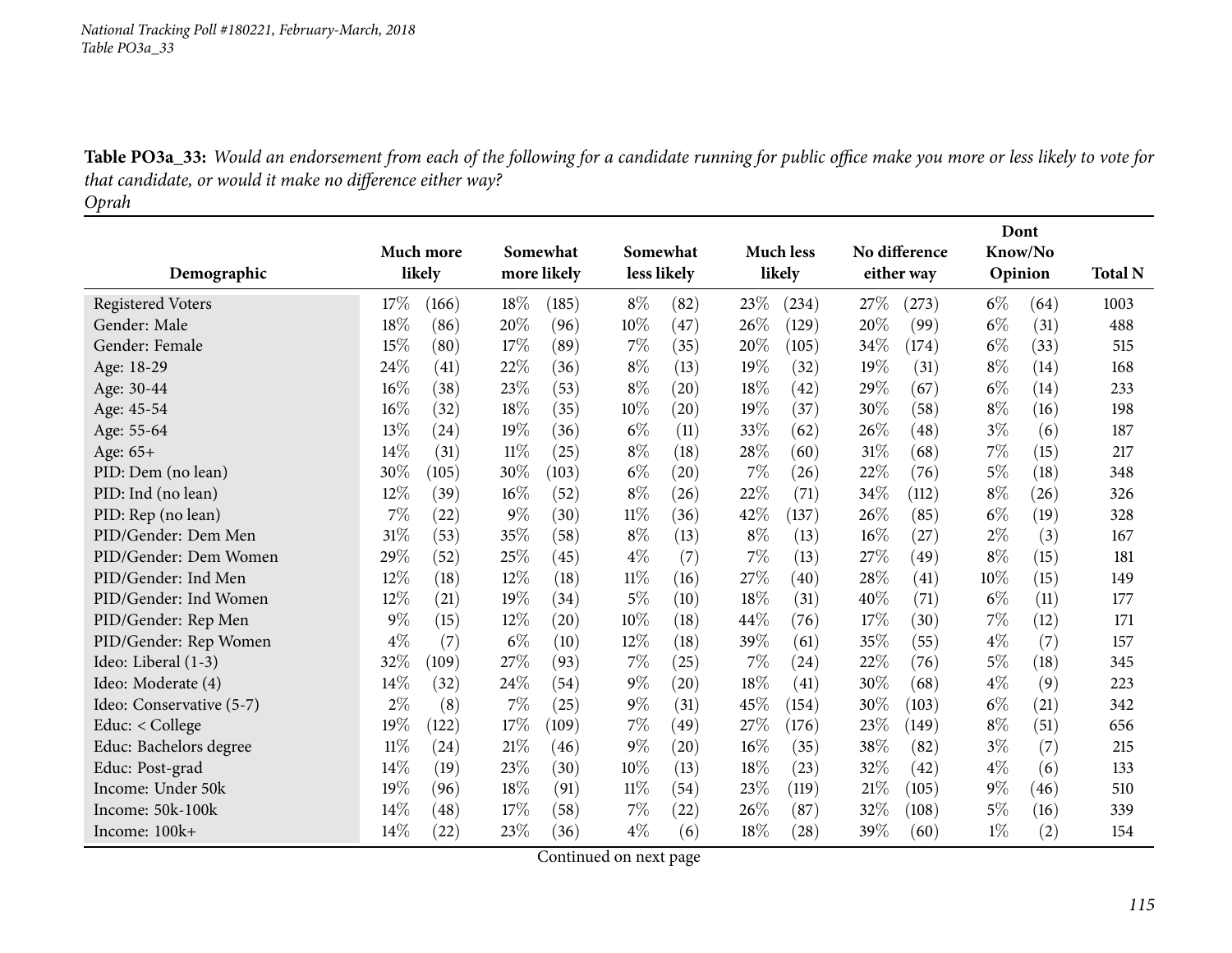Table PO3a\_33: Would an endorsement from each of the following for a candidate running for public office make you more or less likely to vote for *that candidate, or would it make no difference either way? Oprah*

|                               | Much more    | Somewhat |                    |        | Somewhat    |       | <b>Much less</b> |       | No difference | Dont<br>Know/No |         |                |
|-------------------------------|--------------|----------|--------------------|--------|-------------|-------|------------------|-------|---------------|-----------------|---------|----------------|
| Demographic                   | likely       |          | more likely        |        | less likely |       | likely           |       | either way    |                 | Opinion | <b>Total N</b> |
| <b>Registered Voters</b>      | 17%<br>(166) | 18%      | (185)              | $8\%$  | (82)        | 23%   | (234)            | 27%   | (273)         | $6\%$           | (64)    | 1003           |
| Ethnicity: White              | 13%<br>(108) | 17%      | (140)              | $8\%$  | (64)        | 26%   | (216)            | 28%   | (229)         | $7\%$           | (58)    | 815            |
| Ethnicity: Hispanic           | 34%<br>(32)  | 19%      | (18)               | $11\%$ | (10)        | 14%   | (13)             | 13%   | (12)          | $9\%$           | (9)     | 94             |
| Ethnicity: Afr. Am.           | 34%<br>(44)  | 25%      | (33)               | $9\%$  | (11)        | $6\%$ | (8)              | 23%   | (30)          | $3\%$           | (4)     | 129            |
| Ethnicity: Other              | 24%<br>(14)  | 21%      | (12)               | 12%    | (7)         | 17%   | (10)             | 23%   | (13)          | $3\%$           | (2)     | 58             |
| Relig: Protestant             | 13%<br>(35)  | 13%      | (33)               | $8\%$  | (20)        | 32%   | (84)             | 27%   | (71)          | $6\%$           | (16)    | 259            |
| Relig: Roman Catholic         | 14%<br>(26)  | 24%      | $\left( 44\right)$ | 12%    | (22)        | 22%   | (41)             | 25%   | (47)          | $3\%$           | (6)     | 185            |
| Relig: Ath./Agn./None         | 14%<br>(40)  | 20%      | (56)               | 7%     | (20)        | 16%   | (46)             | 32%   | (89)          | 10%             | (28)    | 280            |
| Relig: Something Else         | 24%<br>(38)  | 19%      | (30)               | $6\%$  | (9)         | 23%   | (36)             | 24%   | (38)          | $4\%$           | (6)     | 157            |
| Relig: Evangelical            | 16%<br>(47)  | 15%      | (42)               | $11\%$ | (33)        | 29%   | (83)             | 23%   | (66)          | $6\%$           | (19)    | 290            |
| Relig: Non-Evang. Catholics   | 15%<br>(40)  | 20%      | (56)               | 7%     | (20)        | 25%   | (69)             | 29\%  | (80)          | $4\%$           | (11)    | 276            |
| Relig: All Christian          | 15%<br>(87)  | 17%      | (99)               | $9\%$  | (52)        | 27%   | (151)            | 26%   | (146)         | $5\%$           | (30)    | 566            |
| Relig: All Non-Christian      | 18%<br>(78)  | 20%      | (86)               | 7%     | (29)        | 19%   | (82)             | 29%   | (127)         | $8\%$           | (34)    | 437            |
| Community: Urban              | 20%<br>(53)  | 22%      | (57)               | 12%    | (31)        | 14%   | (36)             | 23%   | (59)          | $9\%$           | (23)    | 259            |
| Community: Suburban           | 16%<br>(70)  | 18%      | (81)               | 7%     | (30)        | 22%   | (99)             | 32%   | (143)         | $5\%$           | (20)    | 444            |
| Community: Rural              | 14%<br>(42)  | 16%      | (47)               | $7\%$  | (21)        | 33\%  | (99)             | 24\%  | (71)          | $7\%$           | (21)    | 300            |
| <b>Employ: Private Sector</b> | 16%<br>(54)  | 22%      | (76)               | $8\%$  | (26)        | 21%   | (69)             | 28%   | (94)          | 5%              | (17)    | 336            |
| <b>Employ: Government</b>     | 19%<br>(16)  | 16%      | (13)               | $11\%$ | (9)         | 22%   | (19)             | 29\%  | (24)          | $3\%$           | (3)     | 85             |
| Employ: Self-Employed         | 22%<br>(18)  | 18%      | (15)               | $11\%$ | (9)         | 19%   | (15)             | 26%   | (21)          | $4\%$           | (3)     | 82             |
| Employ: Homemaker             | 14%<br>(12)  | 14%      | (12)               | $3\%$  | (3)         | 28%   | (23)             | 35%   | (29)          | $6\%$           | (5)     | 82             |
| Employ: Retired               | 15%<br>(35)  | 13%      | (30)               | 7%     | (16)        | 29%   | (66)             | 30%   | (69)          | $7\%$           | (15)    | 231            |
| Employ: Unemployed            | 14%<br>(10)  | 27%      | (19)               | $16\%$ | (11)        | 23%   | (16)             | $8\%$ | (6)           | $11\%$          | (7)     | 69             |
| Employ: Other                 | 16%<br>(12)  | 15%      | (11)               | $6\%$  | (4)         | 23%   | (17)             | 26%   | (19)          | $14\%$          | (10)    | 72             |
| Military HH: Yes              | 17%<br>(33)  | 15%      | (29)               | $8\%$  | (15)        | 27%   | (52)             | 26%   | (49)          | $6\%$           | (11)    | 190            |
| Military HH: No               | 16%<br>(133) | 19%      | (156)              | $8\%$  | (67)        | 22%   | (182)            | 28%   | (224)         | $6\%$           | (52)    | 813            |
| RD/WT: Right Direction        | 12%<br>(47)  | 12%      | (47)               | $11\%$ | (43)        | 38%   | (155)            | 21%   | (85)          | 7%              | (27)    | 404            |
| RD/WT: Wrong Track            | 20%<br>(118) | 23%      | (138)              | $6\%$  | (38)        | 13\%  | (78)             | 31%   | (188)         | $6\%$           | (37)    | 599            |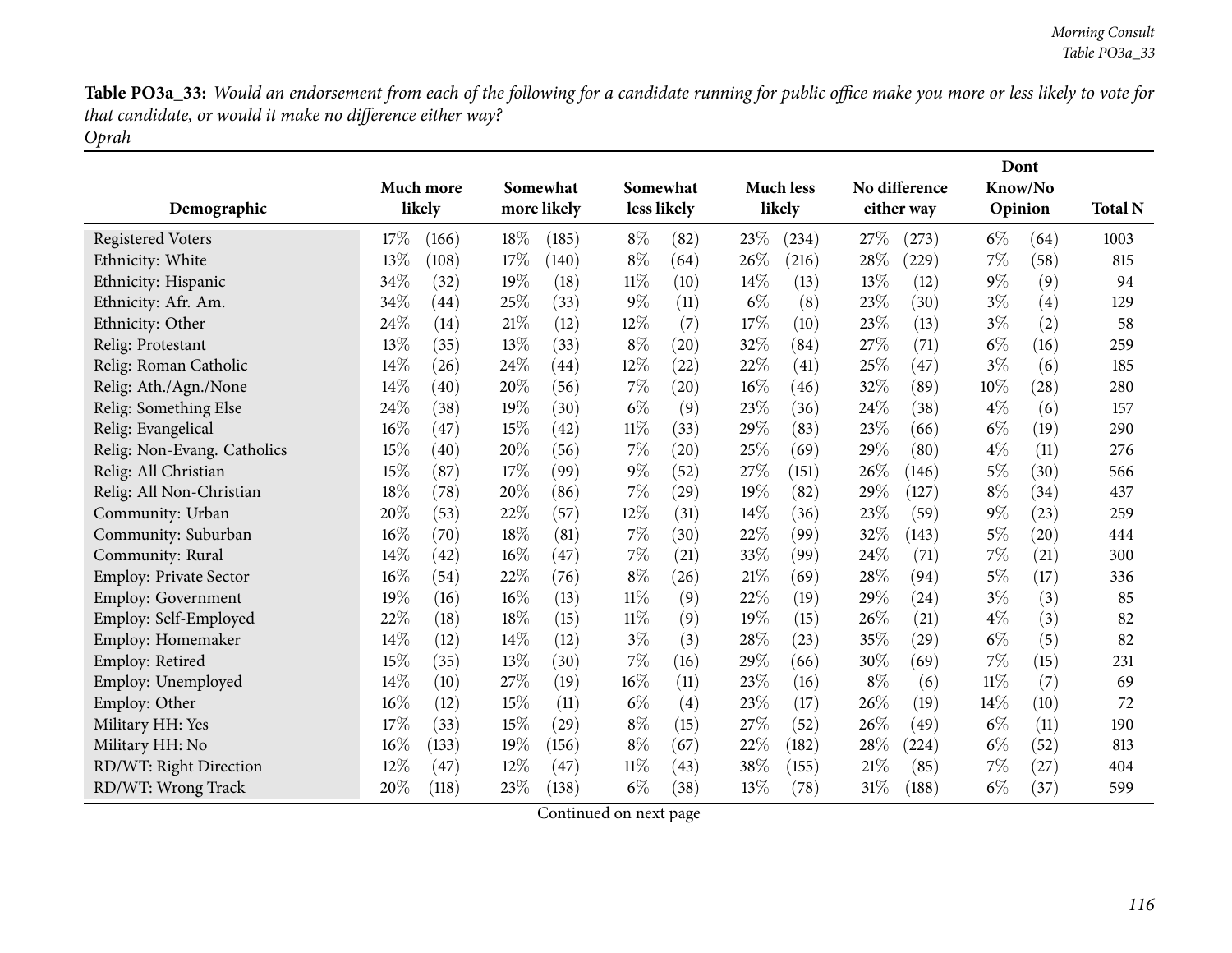| Table PO3a_33: Would an endorsement from each of the following for a candidate running for public office make you more or less likely to vote for |
|---------------------------------------------------------------------------------------------------------------------------------------------------|
| that candidate, or would it make no difference either way?                                                                                        |
| Oprah                                                                                                                                             |

| Demographic                          |        | Much more<br>likely | Somewhat<br>more likely |       |        | Somewhat<br>less likely |        | <b>Much less</b><br>likely |        | No difference<br>either way |        | Dont<br>Know/No<br>Opinion | <b>Total N</b> |
|--------------------------------------|--------|---------------------|-------------------------|-------|--------|-------------------------|--------|----------------------------|--------|-----------------------------|--------|----------------------------|----------------|
| <b>Registered Voters</b>             | 17%    | (166)               | $18\%$                  | (185) | $8\%$  | (82)                    | 23\%   | (234)                      | 27%    | (273)                       | $6\%$  | (64)                       | 1003           |
| <b>Strongly Approve</b>              | 13%    | (29)                | $8\%$                   | (19)  | 5%     | (11)                    | 51%    | (117)                      | 19%    | (42)                        | $4\%$  | (10)                       | 228            |
| Somewhat Approve                     | $8\%$  | (18)                | $14\%$                  | (30)  | 13\%   | (29)                    | 32\%   | (69)                       | 27\%   | (58)                        | $6\%$  | (13)                       | 217            |
| Somewhat Disapprove                  | $10\%$ | (14)                | 20%                     | (27)  | $8\%$  | (10)                    | $12\%$ | (16)                       | 43\%   | (58)                        | $7\%$  | (10)                       | 136            |
| <b>Strongly Disapprove</b>           | 26\%   | (97)                | 26\%                    | (99)  | $7\%$  | (27)                    | $7\%$  | (27)                       | 29\%   | (109)                       | $5\%$  | (19)                       | 378            |
| #1 Issue: Economy                    | 16%    | (46)                | 17%                     | (50)  | $8\%$  | (24)                    | 22%    | (63)                       | 31\%   | (90)                        | $6\%$  | (17)                       | 290            |
| #1 Issue: Security                   | 13%    | (23)                | $12\%$                  | (23)  | $5\%$  | (10)                    | $36\%$ | (67)                       | 26\%   | (49)                        | $7\%$  | (13)                       | 186            |
| #1 Issue: Health Care                | 21%    | (34)                | 20%                     | (33)  | $10\%$ | (16)                    | 15%    | $\left( 24\right)$         | 29%    | (47)                        | $6\%$  | (10)                       | 164            |
| #1 Issue: Medicare / Social Security | 14%    | (24)                | 18%                     | (30)  | $9\%$  | (16)                    | 28\%   | (46)                       | $25\%$ | (42)                        | $6\%$  | (10)                       | 167            |
| #1 Issue: Education                  | 17%    | (12)                | 26\%                    | (18)  | $7\%$  | $\left( 4\right)$       | $15\%$ | (10)                       | $31\%$ | (21)                        | $4\%$  | (3)                        | 67             |
| #1 Issue: Other                      | 15%    | (7)                 | 20%                     | (10)  | $9\%$  | (5)                     | $30\%$ | (15)                       | 16%    | (8)                         | $10\%$ | (5)                        | 50             |
| 2016 Vote: Democrat Hillary Clinton  | 25%    | (93)                | 32\%                    | (117) | $7\%$  | (26)                    | $5\%$  | (18)                       | 27%    | (99                         | $4\%$  | (14)                       | 367            |
| 2016 Vote: Republican Donald Trump   | $8\%$  | (30)                | $10\%$                  | (37)  | $8\%$  | (32)                    | 43\%   | (161)                      | 26\%   | (97)                        | $5\%$  | (17)                       | 375            |
| 2016 Vote: Someone else              | $9\%$  | (9)                 | 13%                     | (12)  | $11\%$ | (10)                    | 25\%   | (23)                       | 36%    | (33)                        | $7\%$  | (6)                        | 92             |
| 2012 Vote: Barack Obama              | 22%    | (91)                | 28\%                    | (116) | $8\%$  | (33)                    | $10\%$ | (41)                       | 28%    | (116)                       | $5\%$  | (21)                       | 416            |
| 2012 Vote: Mitt Romney               | $3\%$  | (8)                 | $8\%$                   | (21)  | $9\%$  | (24)                    | $46\%$ | (123)                      | $30\%$ | (81)                        | $5\%$  | (14)                       | 270            |
| 2012 Vote: Other                     | 3%     | (2)                 | $2\%$                   | (1)   | 13\%   | (7)                     | 33\%   | (18)                       | 42\%   | (23)                        | $7\%$  | (4)                        | 55             |
| 2012 Vote: Didn't Vote               | 25%    | (65)                | 18%                     | (47)  | $7\%$  | (18)                    | 20%    | (51)                       | 21%    | (54)                        | $10\%$ | (26)                       | 261            |
| 4-Region: Northeast                  | 17%    | (34)                | 18%                     | (35)  | $5\%$  | (10)                    | 23\%   | (45)                       | 31\%   | (59)                        | $5\%$  | (10)                       | 193            |
| 4-Region: Midwest                    | 15%    | (35)                | 17%                     | (40)  | $9\%$  | (21)                    | 25\%   | (57)                       | 27%    | (61)                        | $6\%$  | (15)                       | 230            |
| 4-Region: South                      | 19%    | (67)                | 17%                     | (62)  | $11\%$ | (39)                    | 22%    | (79`                       | 26%    | (94)                        | $5\%$  | (19)                       | 360            |
| 4-Region: West                       | 14%    | (30)                | 22\%                    | (48)  | 5%     | (11)                    | $24\%$ | (53)                       | $27\%$ | (59)                        | $9\%$  | (19)                       | 220            |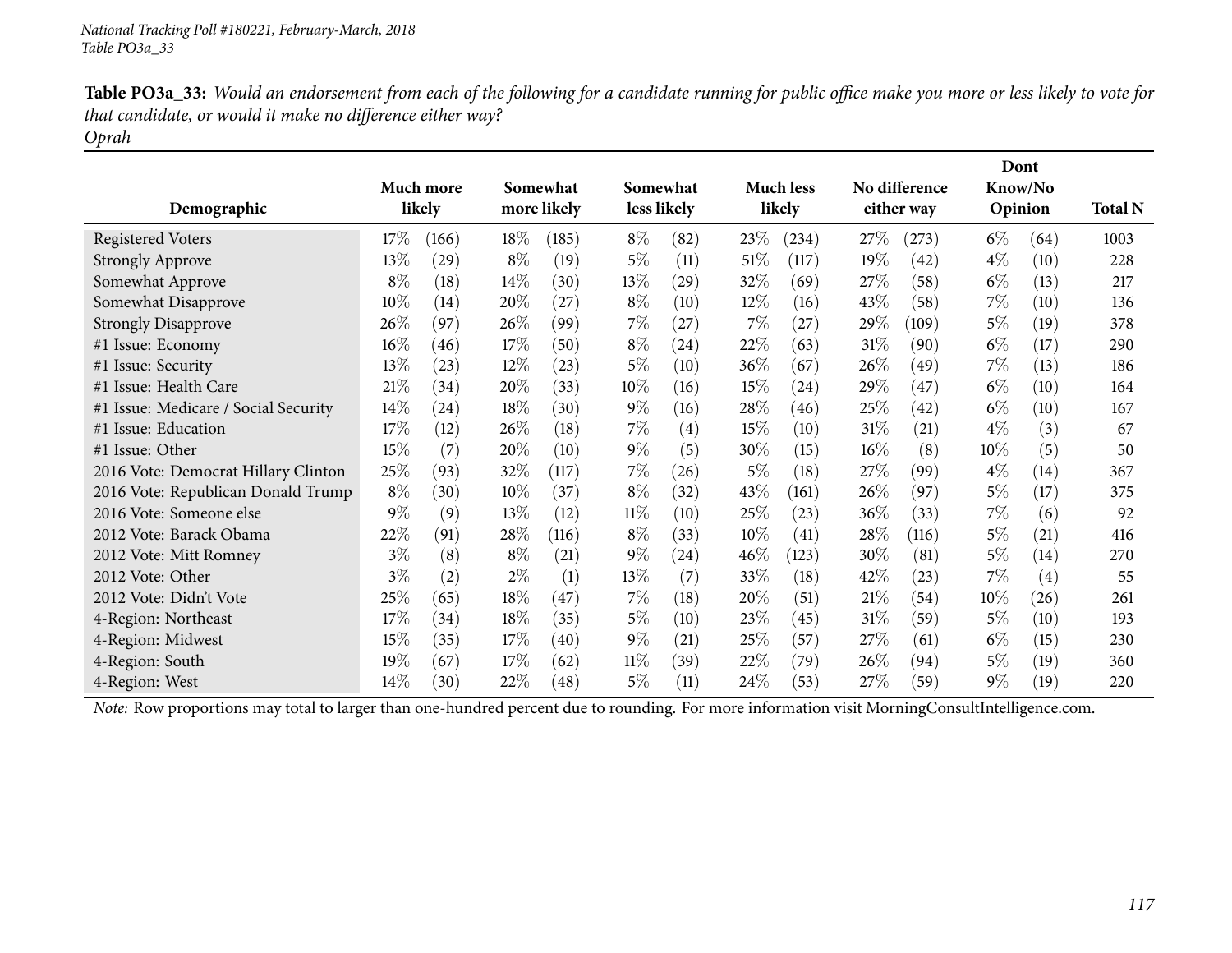| Demographic              | <b>Much more</b><br>likely |      | Somewhat<br>more likely |      |       | Somewhat<br>less likely |        | <b>Much less</b><br>likely |        | No difference<br>either way |       | Dont<br>Know/No<br>Opinion |      |
|--------------------------|----------------------------|------|-------------------------|------|-------|-------------------------|--------|----------------------------|--------|-----------------------------|-------|----------------------------|------|
| <b>Registered Voters</b> | $9\%$                      | (93) | 7%                      | (79) | $5\%$ | (52)                    | 28\%   | (306)                      | 37%    | (403)                       | 13%   | (142)                      | 1076 |
| Gender: Male             | 13%                        | (70) | $11\%$                  | (56) | $6\%$ | (33)                    | 29%    | (152)                      | 28%    | (145)                       | 13%   | (65)                       | 520  |
| Gender: Female           | $4\%$                      | (24) | $4\%$                   | (23) | $3\%$ | (19)                    | 28\%   | (154)                      | 46%    | (258)                       | 14%   | (77)                       | 556  |
| Age: 18-29               | 13%                        | (26) | 17%                     | (33) | $5\%$ | (9)                     | $16\%$ | (31)                       | 34\%   | (67)                        | 16%   | (32)                       | 199  |
| Age: 30-44               | 13%                        | (33) | $8\%$                   | (19) | 7%    | (16)                    | 26%    | (65)                       | 34%    | (85)                        | 12%   | (29)                       | 247  |
| Age: 45-54               | 10%                        | (23) | $5\%$                   | (12) | $6\%$ | (13)                    | 30%    | (66)                       | 39%    | (86)                        | 10%   | (22)                       | 222  |
| Age: 55-64               | $5\%$                      | (11) | $3\%$                   | (6)  | $4\%$ | (8)                     | 38%    | (76)                       | 42%    | (84)                        | 7%    | (15)                       | 199  |
| Age: 65+                 |                            | (1)  | $4\%$                   | (9)  | $2\%$ | (4)                     | 33\%   | (68)                       | 39%    | (81)                        | 21%   | (45)                       | 208  |
| PID: Dem (no lean)       | $14\%$                     | (51) | 9%                      | (33) | $3\%$ | (13)                    | 19%    | (69)                       | 43%    | (159)                       | 12%   | (45)                       | 370  |
| PID: Ind (no lean)       | $6\%$                      | (24) | $8\%$                   | (31) | $5\%$ | (19)                    | 23\%   | (92)                       | $41\%$ | (159)                       | 17%   | (66)                       | 391  |
| PID: Rep (no lean)       | $6\%$                      | (18) | 5%                      | (14) | 7%    | (21)                    | $46\%$ | (145)                      | 27%    | (86)                        | 10%   | (31)                       | 315  |
| PID/Gender: Dem Men      | 22%                        | (40) | 13%                     | (22) | $3\%$ | (6)                     | 21%    | (37)                       | 30%    | (53)                        | 10%   | (18)                       | 176  |
| PID/Gender: Dem Women    | $6\%$                      | (11) | $6\%$                   | (11) | $3\%$ | (6)                     | 17%    | (32)                       | 55%    | (106)                       | 14\%  | (27)                       | 193  |
| PID/Gender: Ind Men      | $8\%$                      | (15) | 12%                     | (22) | $5\%$ | (10)                    | 26\%   | (48)                       | 31%    | (57)                        | 17%   | (32)                       | 183  |
| PID/Gender: Ind Women    | $5\%$                      | (10) | $5\%$                   | (10) | $4\%$ | (9)                     | 21%    | (44)                       | 49%    | (102)                       | 16%   | (34)                       | 209  |
| PID/Gender: Rep Men      | $9\%$                      | (15) | $8\%$                   | (12) | 10%   | (17)                    | 42%    | (67)                       | 22%    | (35)                        | $9\%$ | (15)                       | 161  |
| PID/Gender: Rep Women    | $2\%$                      | (3)  | $1\%$                   | (2)  | $3\%$ | (4)                     | 51%    | (78)                       | 33%    | (51)                        | 10%   | (16)                       | 154  |
| Ideo: Liberal (1-3)      | 18%                        | (62) | 14%                     | (49) | $5\%$ | (18)                    | 14%    | (49)                       | 39%    | (138)                       | 11%   | (37)                       | 353  |
| Ideo: Moderate (4)       | $5\%$                      | (11) | $6\%$                   | (13) | $8\%$ | (17)                    | 26\%   | (57)                       | 47%    | (105)                       | $9\%$ | (20)                       | 223  |
| Ideo: Conservative (5-7) | $2\%$                      | (8)  | $3\%$                   | (12) | $4\%$ | (16)                    | 46%    | (174)                      | 33%    | (125)                       | 12%   | (47)                       | 382  |
| Educ: $<$ College        | $11\%$                     | (77) | $8\%$                   | (58) | $5\%$ | (34)                    | 28\%   | (197)                      | 34%    | (241)                       | 15%   | (106)                      | 713  |
| Educ: Bachelors degree   | $4\%$                      | (9)  | $6\%$                   | (13) | $4\%$ | (10)                    | 31%    | (75)                       | 46%    | (110)                       | $9\%$ | (22)                       | 239  |
| Educ: Post-grad          | $6\%$                      | (7)  | $6\%$                   | (8)  | $6\%$ | (8)                     | 28\%   | (35)                       | 42%    | (52)                        | 12%   | (15)                       | 124  |
| Income: Under 50k        | $8\%$                      | (46) | $9\%$                   | (48) | $5\%$ | (27)                    | 26%    | (143)                      | 34%    | (189)                       | 17%   | (95)                       | 547  |
| Income: 50k-100k         | 11%                        | (39) | 7%                      | (27) | $6\%$ | (22)                    | 32%    | (116)                      | 33\%   | (119)                       | 11%   | (41)                       | 363  |
| Income: 100k+            | 5%                         | (8)  | $3\%$                   | (5)  | $2\%$ | (3)                     | 29%    | (47)                       | 58%    | (96)                        | $4\%$ | (7)                        | 165  |

Table PO3a\_34: Would an endorsement from each of the following for a candidate running for public office make you more or less likely to vote for *that candidate, or would it make no difference either way? Jay-Z*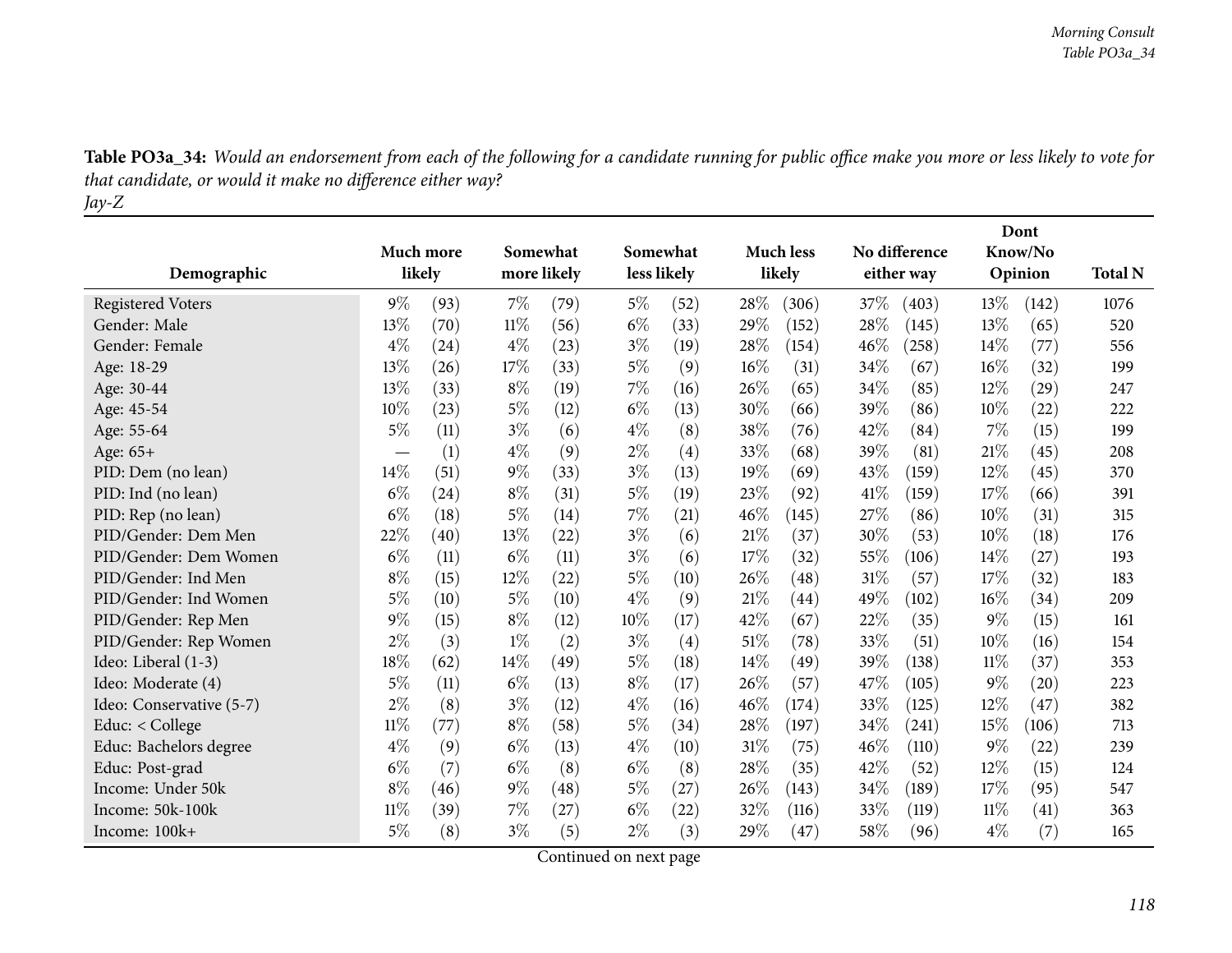| Table PO3a_34: Would an endorsement from each of the following for a candidate running for public office make you more or less likely to vote for |
|---------------------------------------------------------------------------------------------------------------------------------------------------|
| that candidate, or would it make no difference either way?                                                                                        |
| Jay-Z                                                                                                                                             |

| Demographic                 | Much more<br>likely |      | Somewhat<br>more likely |      |       | Somewhat<br>less likely |      | <b>Much less</b><br>likely |      | No difference<br>either way |       | Dont<br>Know/No<br>Opinion | <b>Total N</b> |
|-----------------------------|---------------------|------|-------------------------|------|-------|-------------------------|------|----------------------------|------|-----------------------------|-------|----------------------------|----------------|
|                             |                     |      |                         |      |       |                         |      |                            |      |                             |       |                            |                |
| <b>Registered Voters</b>    | $9\%$               | (93) | $7\%$                   | (79) | $5\%$ | (52)                    | 28%  | (306)                      | 37%  | (403)                       | 13%   | (142)                      | 1076           |
| Ethnicity: White            | $6\%$               | (51) | $6\%$                   | (48) | $4\%$ | (38)                    | 31%  | (268)                      | 40%  | (347)                       | 13%   | (114)                      | 866            |
| Ethnicity: Hispanic         | 22%                 | (21) | 16%                     | (16) | 13%   | (12)                    | 19%  | (19)                       | 20%  | (19)                        | 10%   | (9)                        | 96             |
| Ethnicity: Afr. Am.         | 22%                 | (35) | 16%                     | (26) | $7\%$ | (11)                    | 12%  | (19)                       | 28%  | (43)                        | 14\%  | (22)                       | 156            |
| Ethnicity: Other            | 13%                 | (7)  | 10%                     | (5)  | $6\%$ | (3)                     | 36%  | (19)                       | 24%  | (13)                        | 11%   | (6)                        | 53             |
| Relig: Protestant           | $8\%$               | (23) | $3\%$                   | (8)  | $4\%$ | (12)                    | 38%  | (105)                      | 35%  | (98)                        | 12%   | (32)                       | 278            |
| Relig: Roman Catholic       | 5%                  | (9)  | $9\%$                   | (16) | $7\%$ | (12)                    | 33%  | (60)                       | 33%  | (60)                        | 13%   | (24)                       | 181            |
| Relig: Ath./Agn./None       | 7%                  | (24) | $8\%$                   | (26) | $6\%$ | (18)                    | 19%  | (63)                       | 43%  | (140)                       | 17%   | (55)                       | 326            |
| Relig: Something Else       | 15%                 | (26) | 10%                     | (17) | $5\%$ | (8)                     | 23%  | (39)                       | 38%  | (65)                        | $9\%$ | (16)                       | 171            |
| Relig: Evangelical          | 7%                  | (21) | 7%                      | (22) | $2\%$ | (6)                     | 38%  | (110)                      | 33%  | (97)                        | 13%   | (38)                       | 294            |
| Relig: Non-Evang. Catholics | $8\%$               | (23) | $5\%$                   | (15) | 7%    | (19)                    | 33%  | (93)                       | 36%  | (102)                       | 12%   | (34)                       | 285            |
| Relig: All Christian        | $7\%$               | (43) | $6\%$                   | (36) | $4\%$ | (25)                    | 35%  | (204)                      | 34%  | (199)                       | 12%   | (72)                       | 579            |
| Relig: All Non-Christian    | 10%                 | (50) | $9\%$                   | (43) | $5\%$ | (27)                    | 21%  | (102)                      | 41\% | (204)                       | 14%   | (71)                       | 497            |
| Community: Urban            | $14\%$              | (38) | $11\%$                  | (29) | $8\%$ | (22)                    | 22%  | (60)                       | 34%  | (94)                        | 11%   | (31)                       | 273            |
| Community: Suburban         | 7%                  | (32) | $6\%$                   | (30) | $3\%$ | (16)                    | 27%  | (132)                      | 44%  | (210)                       | 13%   | (63)                       | 484            |
| Community: Rural            | 7%                  | (24) | $6\%$                   | (20) | $4\%$ | (14)                    | 36%  | (114)                      | 31%  | (99)                        | 15%   | (48)                       | 319            |
| Employ: Private Sector      | $11\%$              | (37) | $6\%$                   | (19) | $6\%$ | (20)                    | 30\% | (97)                       | 40%  | (132)                       | 7%    | (24)                       | 330            |
| Employ: Government          | 19%                 | (16) | 12%                     | (10) | $3\%$ | (2)                     | 24%  | (20)                       | 38%  | (31)                        | $4\%$ | (3)                        | 83             |
| Employ: Self-Employed       | 16%                 | (12) | $9\%$                   | (7)  | $5\%$ | (4)                     | 21%  | (17)                       | 41\% | (32)                        | 7%    | (6)                        | 78             |
| Employ: Homemaker           | $4\%$               | (4)  | $5\%$                   | (4)  | $4\%$ | $\left( 4\right)$       | 38\% | (33)                       | 40%  | (35)                        | $9\%$ | (7)                        | 87             |
| Employ: Student             | 10%                 | (5)  | 15%                     | (8)  | $9\%$ | (5)                     | 15%  | (8)                        | 44%  | (23)                        | 7%    | (4)                        | 52             |
| Employ: Retired             | $1\%$               | (2)  | $3\%$                   | (6)  | $3\%$ | (6)                     | 33%  | (79)                       | 39%  | (90)                        | 22%   | (51)                       | 235            |
| Employ: Unemployed          | $9\%$               | (9)  | 16%                     | (17) | $6\%$ | (6)                     | 24%  | (26)                       | 21%  | (22)                        | 24%   | (25)                       | 105            |
| Employ: Other               | $8\%$               | (9)  | 7%                      | (8)  | $4\%$ | (5)                     | 25%  | (27)                       | 35%  | (38)                        | 20%   | (22)                       | 109            |
| Military HH: Yes            | $11\%$              | (21) | 7%                      | (15) | $3\%$ | (5)                     | 30%  | (61)                       | 38%  | (77)                        | 10%   | (20)                       | 199            |
| Military HH: No             | $8\%$               | (72) | 7%                      | (64) | $5\%$ | (46)                    | 28%  | (245)                      | 37%  | (327)                       | 14\%  | (122)                      | 877            |
| RD/WT: Right Direction      | $8\%$               | (33) | 10%                     | (41) | $6\%$ | (24)                    | 38%  | (156)                      | 25%  | (104)                       | 13%   | (54)                       | 412            |
| RD/WT: Wrong Track          | $9\%$               | (60) | $6\%$                   | (38) | $4\%$ | (28)                    | 23%  | (150)                      | 45%  | (300)                       | 13%   | (88)                       | 664            |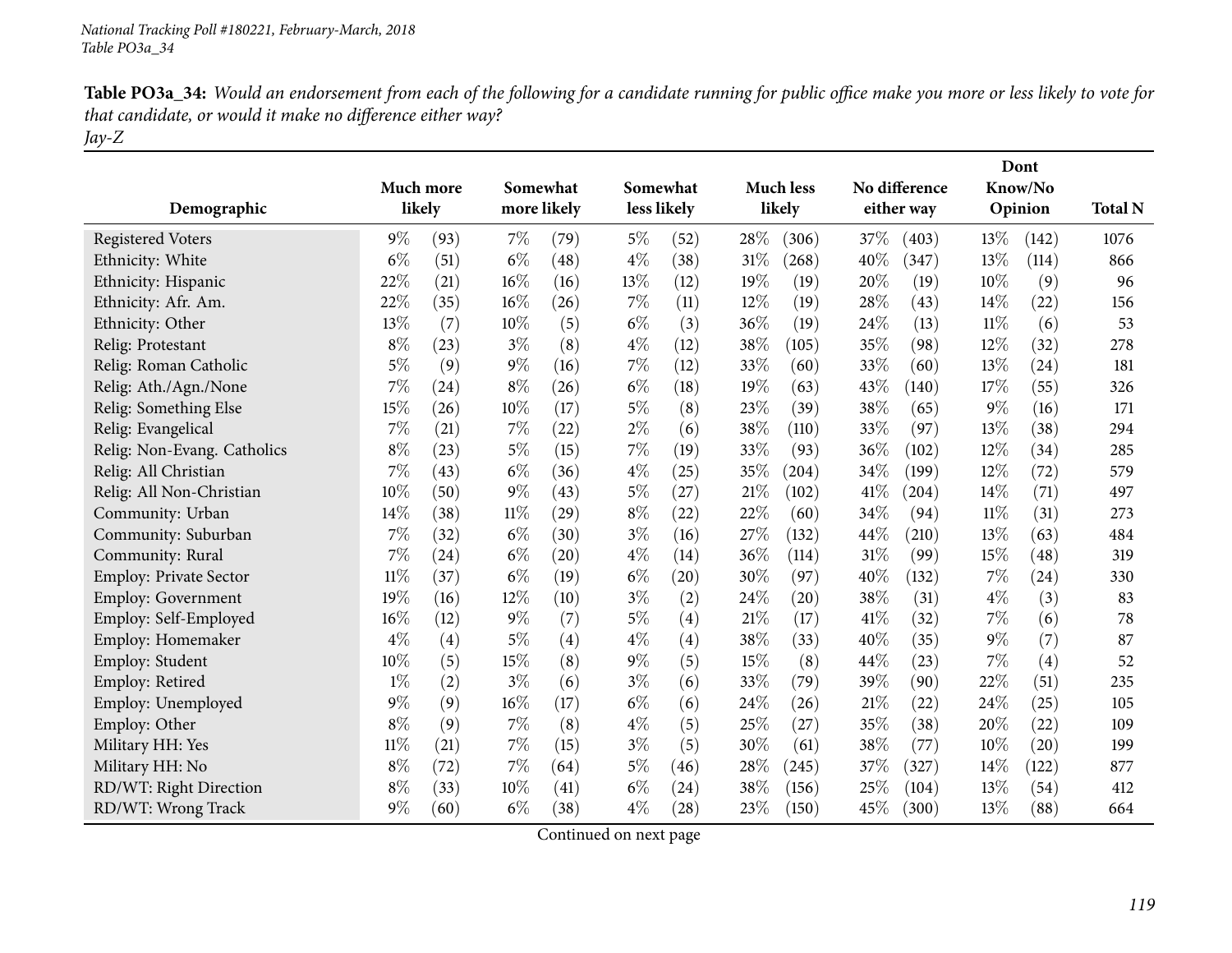Table PO3a\_34: Would an endorsement from each of the following for a candidate running for public office make you more or less likely to vote for *that candidate, or would it make no difference either way? Jay-Z*

| Demographic                          |        | Much more<br>likely |        | Somewhat<br>more likely |       | Somewhat<br>less likely |        | <b>Much less</b><br>likely |        | No difference<br>either way |        | Dont<br>Know/No<br>Opinion | <b>Total N</b> |
|--------------------------------------|--------|---------------------|--------|-------------------------|-------|-------------------------|--------|----------------------------|--------|-----------------------------|--------|----------------------------|----------------|
| <b>Registered Voters</b>             | $9\%$  | (93)                | $7\%$  | (79)                    | $5\%$ | (52)                    | 28\%   | (306)                      | 37\%   | (403)                       | 13\%   | (142)                      | 1076           |
| <b>Strongly Approve</b>              | $11\%$ | (25)                | $5\%$  | (11)                    | $2\%$ | $\left( 4\right)$       | $51\%$ | (117)                      | 20%    | (45)                        | $11\%$ | (25)                       | 228            |
| Somewhat Approve                     | $2\%$  | (5)                 | $8\%$  | (18)                    | $7\%$ | (16)                    | 33\%   | (72)                       | 37%    | (81)                        | $12\%$ | (27)                       | 220            |
| Somewhat Disapprove                  | $6\%$  | (8)                 | $6\%$  | (9)                     | $7\%$ | (10)                    | $27\%$ | (37)                       | 42%    | (59)                        | $11\%$ | (16)                       | 138            |
| <b>Strongly Disapprove</b>           | 12\%   | (51)                | $8\%$  | (34)                    | $4\%$ | (17)                    | 16%    | (68)                       | $48\%$ | (206)                       | $12\%$ | (50)                       | 426            |
| Dont Know / No Opinion               | $6\%$  | (4)                 | $11\%$ | (7)                     | $7\%$ | (5)                     | 17%    | (11)                       | 20%    | (13)                        | 39%    | $\left( 24\right)$         | 63             |
| #1 Issue: Economy                    | $9\%$  | (29)                | $5\%$  | (16)                    | $7\%$ | (22)                    | 29\%   | (92)                       | 38\%   | (118)                       | $11\%$ | (34)                       | 311            |
| #1 Issue: Security                   | $6\%$  | (11)                | 7%     | (14)                    | $3\%$ | (5)                     | 43%    | (84)                       | 29%    | (56)                        | 13%    | $\left( 24\right)$         | 195            |
| #1 Issue: Health Care                | $8\%$  | (15)                | $8\%$  | (14)                    | $5\%$ | (10)                    | 22%    | (41)                       | 45%    | (84)                        | 12%    | (21)                       | 184            |
| #1 Issue: Medicare / Social Security | $4\%$  | (6)                 | 5%     | (7)                     | $3\%$ | (5)                     | 28%    | (44)                       | 43%    | (68)                        | 17\%   | (26)                       | 157            |
| #1 Issue: Education                  | 14%    | (12)                | 20%    | (18)                    | $1\%$ | (1)                     | 21%    | (18)                       | $31\%$ | (27)                        | 14%    | (12)                       | 87             |
| #1 Issue: Other                      | $7\%$  | (4)                 | $3\%$  | (2)                     | $7\%$ | $\left( 4\right)$       | 24\%   | (15)                       | 32%    | (20)                        | 27\%   | (17)                       | 62             |
| 2016 Vote: Democrat Hillary Clinton  | $11\%$ | (40)                | $7\%$  | (27)                    | $4\%$ | (15)                    | 16%    | (59)                       | 49\%   | (183)                       | 13%    | (46)                       | 371            |
| 2016 Vote: Republican Donald Trump   | $6\%$  | (21)                | $6\%$  | (22)                    | $5\%$ | (19)                    | 46%    | (176)                      | 29%    | (111)                       | $8\%$  | (32)                       | 381            |
| 2016 Vote: Someone else              | $3\%$  | (3)                 | $6\%$  | (6)                     | $4\%$ | $\left( 4\right)$       | 25\%   | (28)                       | 46%    | (51)                        | 17\%   | (19)                       | 111            |
| 2012 Vote: Barack Obama              | $10\%$ | (43)                | 7%     | (30)                    | $5\%$ | (24)                    | 21%    | (97)                       | 44\%   | (197)                       | 13%    | (61)                       | 452            |
| 2012 Vote: Mitt Romney               | $3\%$  | (10)                | $1\%$  | (3)                     | $4\%$ | (12)                    | 50%    | (136)                      | 32%    | (88)                        | $9\%$  | (25)                       | 272            |
| 2012 Vote: Other                     | $2\%$  | (1)                 | $5\%$  | (3)                     | $4\%$ | (3)                     | 30%    | (19)                       | 49\%   | (31)                        | $9\%$  | (6)                        | 63             |
| 2012 Vote: Didn't Vote               | $14\%$ | (39)                | 15%    | (43)                    | $5\%$ | (14)                    | 19%    | (55)                       | 30%    | (87)                        | 18%    | (51)                       | 289            |
| 4-Region: Northeast                  | $9\%$  | (19)                | 5%     | (10)                    | $8\%$ | (16)                    | 26\%   | (54)                       | $40\%$ | (85)                        | 13%    | (27)                       | 212            |
| 4-Region: Midwest                    | $6\%$  | (16)                | $8\%$  | (21)                    | $2\%$ | (6)                     | 28\%   | (71)                       | 41\%   | (103)                       | 14%    | (36)                       | 253            |
| 4-Region: South                      | $11\%$ | $\left( 44\right)$  | $9\%$  | (35)                    | $4\%$ | (15)                    | $31\%$ | (119)                      | 32\%   | (124)                       | $12\%$ | (46)                       | 383            |
| 4-Region: West                       | 7%     | (15)                | $6\%$  | (13)                    | $6\%$ | (15)                    | $27\%$ | (62)                       | 40%    | (91)                        | 14\%   | (33)                       | 229            |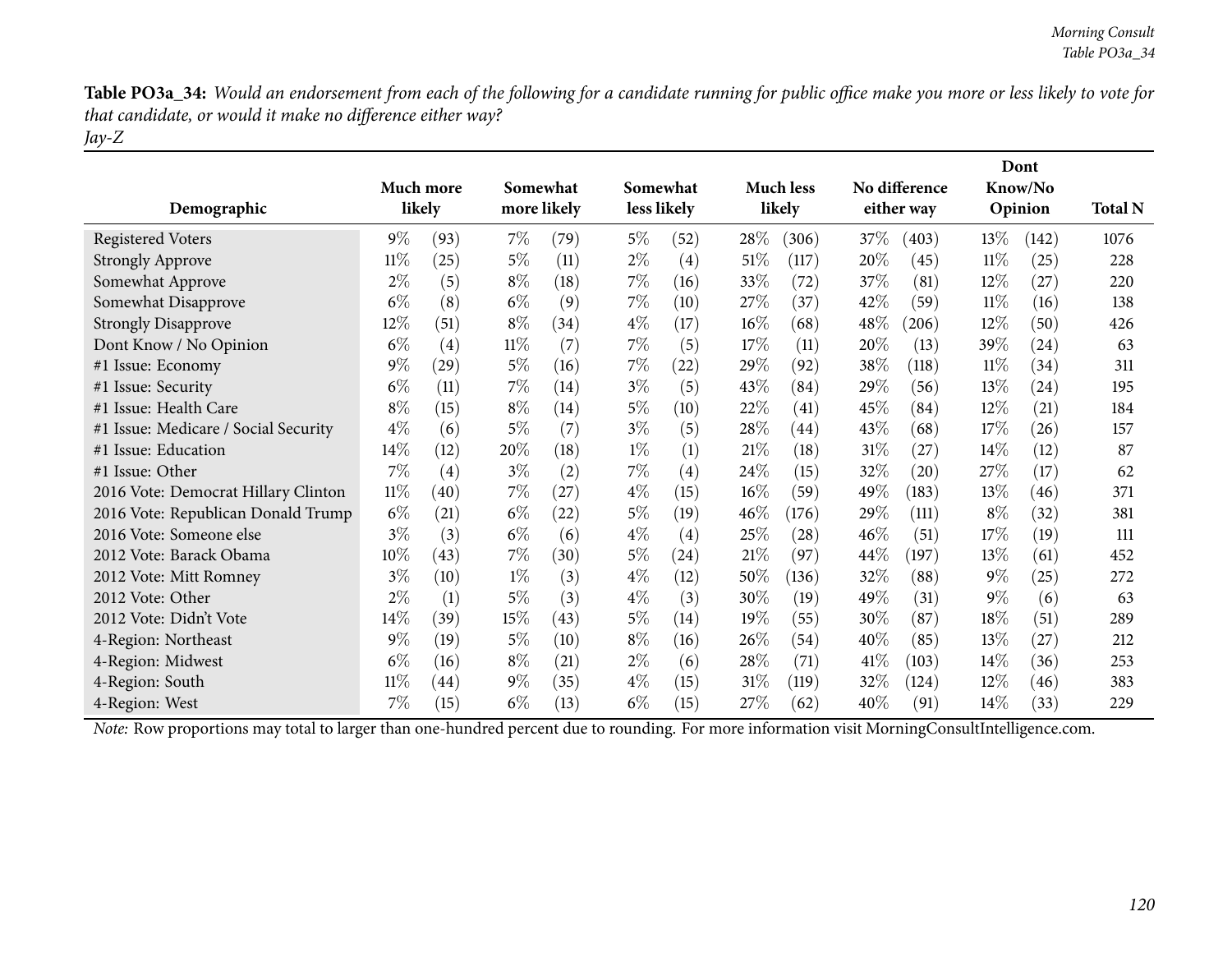Table PO3a\_35: Would an endorsement from each of the following for a candidate running for public office make you more or less likely to vote for *that candidate, or would it make no difference either way? Kanye West*

|                          |           |      |             |                   |             |                    |      |                    |      |               |         | Dont    |                |
|--------------------------|-----------|------|-------------|-------------------|-------------|--------------------|------|--------------------|------|---------------|---------|---------|----------------|
|                          | Much more |      | Somewhat    |                   | Somewhat    |                    |      | <b>Much less</b>   |      | No difference | Know/No |         |                |
| Demographic              | likely    |      | more likely |                   | less likely |                    |      | likely             |      | either way    |         | Opinion | <b>Total N</b> |
| <b>Registered Voters</b> | $8\%$     | (79) | $5\%$       | (48)              | 7%          | (73)               | 40%  | (410)              | 30%  | (307)         | 12%     | (119)   | 1036           |
| Gender: Male             | 13%       | (66) | $8\%$       | (42)              | 7%          | (33)               | 35%  | (176)              | 25%  | (126)         | $11\%$  | (56)    | 499            |
| Gender: Female           | $2\%$     | (13) | $1\%$       | (7)               | 7%          | (40)               | 44%  | (234)              | 34%  | (180)         | 12%     | (63)    | 536            |
| Age: 18-29               | 13%       | (24) | $8\%$       | (15)              | 13%         | (23)               | 26%  | (48)               | 26%  | (48)          | 13%     | (24)    | 183            |
| Age: 30-44               | 9%        | (22) | $5\%$       | (11)              | 7%          | (16)               | 41\% | (98)               | 30%  | (72)          | 9%      | (21)    | 239            |
| Age: 45-54               | $11\%$    | (22) | $3\%$       | (7)               | $4\%$       | (9)                | 41\% | (81)               | 29%  | (57)          | 11%     | (21)    | 197            |
| Age: 55-64               | $4\%$     | (7)  | $5\%$       | (10)              | $8\%$       | (16)               | 48\% | (91)               | 26%  | (49)          | $8\%$   | (15)    | 188            |
| Age: 65+                 | $2\%$     | (4)  | $2\%$       | (5)               | $4\%$       | (10)               | 40%  | (92)               | 35%  | (80)          | 17%     | (39)    | 230            |
| PID: Dem (no lean)       | 10%       | (35) | $5\%$       | (17)              | $9\%$       | (32)               | 34%  | (116)              | 31%  | (107)         | 11%     | (40)    | 347            |
| PID: Ind (no lean)       | 7%        | (24) | $4\%$       | (14)              | $6\%$       | $\left( 20\right)$ | 34%  | (124)              | 36%  | (128)         | 13%     | (48)    | 359            |
| PID: Rep (no lean)       | $6\%$     | (19) | $5\%$       | (17)              | $6\%$       | (21)               | 52%  | (170)              | 22%  | (72)          | 10%     | (32)    | 330            |
| PID/Gender: Dem Men      | 20%       | (32) | $9\%$       | (14)              | $11\%$      | (18)               | 25%  | $\left( 41\right)$ | 24%  | (39)          | $11\%$  | (18)    | 163            |
| PID/Gender: Dem Women    | $2\%$     | (3)  | $2\%$       | (3)               | 7%          | (14)               | 41\% | (76)               | 37\% | (68)          | 12%     | (22)    | 185            |
| PID/Gender: Ind Men      | 10%       | (18) | 7%          | (13)              | $5\%$       | (9)                | 29%  | (51)               | 34%  | (61)          | 15%     | (27)    | 178            |
| PID/Gender: Ind Women    | $4\%$     | (6)  | $1\%$       | (2)               | $6\%$       | (12)               | 40%  | (73)               | 38%  | (68)          | 11%     | (20)    | 180            |
| PID/Gender: Rep Men      | 10%       | (16) | $9\%$       | (15)              | $4\%$       | (6)                | 53%  | (84)               | 17%  | (27)          | 7%      | (11)    | 158            |
| PID/Gender: Rep Women    | $2\%$     | (4)  | $1\%$       | (2)               | $9\%$       | (15)               | 50%  | (86)               | 26\% | (45)          | 12%     | (21)    | 172            |
| Ideo: Liberal (1-3)      | 16%       | (55) | $8\%$       | (27)              | $6\%$       | (22)               | 31%  | (107)              | 33%  | (113)         | 7%      | (23)    | 347            |
| Ideo: Moderate (4)       | $4\%$     | (9)  | $3\%$       | (7)               | 12%         | (30)               | 39%  | (93)               | 30%  | (72)          | 12%     | (28)    | 239            |
| Ideo: Conservative (5-7) | $2\%$     | (7)  | $4\%$       | (13)              | $4\%$       | (13)               | 53%  | (182)              | 27%  | (92)          | $11\%$  | (37)    | 344            |
| Educ: $<$ College        | 10%       | (68) | $5\%$       | (35)              | $7\%$       | (45)               | 38%  | (257)              | 28%  | (190)         | 12%     | (83)    | 676            |
| Educ: Bachelors degree   | $2\%$     | (6)  | $4\%$       | (9)               | 7%          | (15)               | 43%  | (102)              | 34%  | (80)          | 10%     | (23)    | 236            |
| Educ: Post-grad          | $4\%$     | (5)  | $3\%$       | (4)               | $11\%$      | (13)               | 41\% | (51)               | 30%  | (37)          | 11%     | (14)    | 124            |
| Income: Under 50k        | 7%        | (41) | $6\%$       | (35)              | $9\%$       | (49)               | 35%  | (193)              | 27%  | (148)         | 16%     | (87)    | 553            |
| Income: 50k-100k         | $9\%$     | (30) | $3\%$       | (10)              | $5\%$       | (18)               | 45%  | (149)              | 30%  | (100)         | 7%      | (23)    | 330            |
| Income: 100k+            | $5\%$     | (8)  | $2\%$       | $\left( 4\right)$ | $4\%$       | (6)                | 44%  | (68)               | 38\% | (58)          | $6\%$   | (9)     | 152            |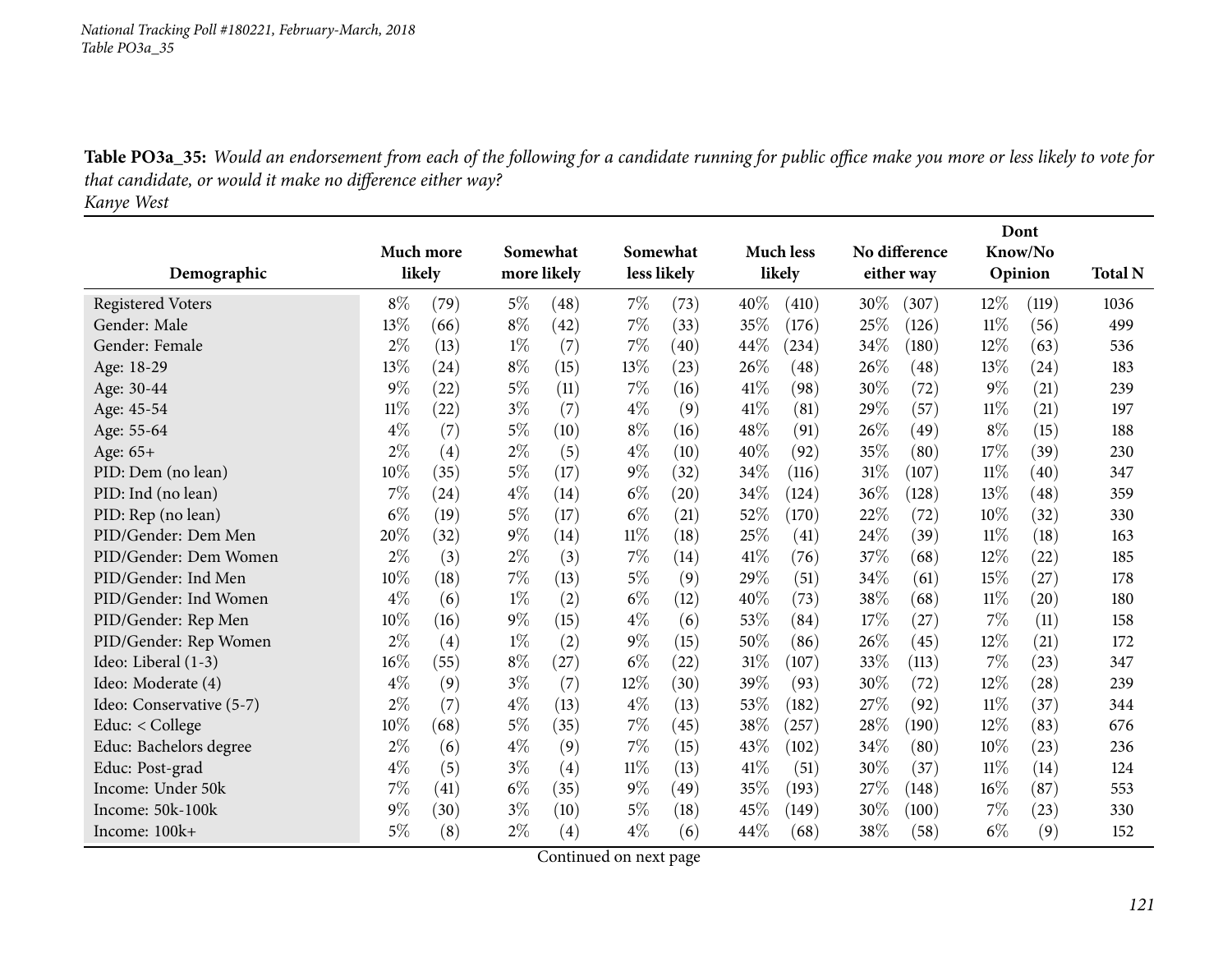Table PO3a\_35: Would an endorsement from each of the following for a candidate running for public office make you more or less likely to vote for *that candidate, or would it make no difference either way? Kanye West*

|                               |           |        | Somewhat |             |        |                         |      | No difference<br><b>Much less</b> |      |                    | Dont   |                    |                |
|-------------------------------|-----------|--------|----------|-------------|--------|-------------------------|------|-----------------------------------|------|--------------------|--------|--------------------|----------------|
| Demographic                   | Much more | likely |          | more likely |        | Somewhat<br>less likely |      | likely                            |      | either way         |        | Know/No<br>Opinion | <b>Total N</b> |
| <b>Registered Voters</b>      | $8\%$     | (79)   | $5\%$    | (48)        | 7%     | (73)                    | 40%  | (410)                             | 30%  | (307)              | $12\%$ | (119)              | 1036           |
| Ethnicity: White              | $6\%$     | (51)   | $4\%$    | (30)        | $6\%$  | (55)                    | 42%  | (357)                             | 31%  | (263)              | $11\%$ | (94)               | 850            |
| Ethnicity: Hispanic           | 18%       | (15)   | 16%      | (14)        | $6\%$  | (5)                     | 29%  | (25)                              | 21%  | (18)               | $9\%$  | (8)                | 86             |
| Ethnicity: Afr. Am.           | 18%       | (23)   | 11%      | (14)        | $11\%$ | (14)                    | 28%  | (36)                              | 19%  | (25)               | 13%    | (17)               | 129            |
| Ethnicity: Other              | 7%        | (4)    | $8\%$    | (5)         | $9\%$  | (5)                     | 30%  | (17)                              | 32%  | (18)               | 14%    | (8)                | 57             |
| Relig: Protestant             | $8\%$     | (21)   | $5\%$    | (15)        | $6\%$  | (16)                    | 42%  | (113)                             | 30%  | (80)               | $9\%$  | (25)               | 271            |
| Relig: Roman Catholic         | $4\%$     | (8)    | $5\%$    | (9)         | $6\%$  | (12)                    | 47%  | (92)                              | 29%  | (57)               | 10%    | $\left( 20\right)$ | 198            |
| Relig: Ath./Agn./None         | $4\%$     | (12)   | $4\%$    | (11)        | 7%     | (20)                    | 37%  | (105)                             | 37%  | (106)              | 11%    | (30)               | 285            |
| Relig: Something Else         | 14%       | (25)   | $5\%$    | (9)         | 11%    | (19)                    | 32%  | (57)                              | 24%  | $\left( 42\right)$ | 14\%   | (25)               | 178            |
| Relig: Evangelical            | $8\%$     | (22)   | 7%       | (19)        | 7%     | (19)                    | 42%  | (114)                             | 23%  | (63)               | 13%    | (36)               | 273            |
| Relig: Non-Evang. Catholics   | 7%        | (20)   | $3\%$    | (8)         | $5\%$  | (16)                    | 44\% | (133)                             | 32%  | (95)               | $9\%$  | (28)               | 301            |
| Relig: All Christian          | 7%        | (42)   | $5\%$    | (28)        | $6\%$  | (35)                    | 43%  | (248)                             | 28%  | (158)              | $11\%$ | (64)               | 574            |
| Relig: All Non-Christian      | $8\%$     | (37)   | $4\%$    | (20)        | $8\%$  | (39)                    | 35%  | (162)                             | 32%  | (149)              | 12%    | (56)               | 462            |
| Community: Urban              | 12%       | (31)   | 7%       | (19)        | $8\%$  | (22)                    | 33%  | (86)                              | 31%  | (81)               | 7%     | (19)               | 257            |
| Community: Suburban           | 4%        | (20)   | $3\%$    | (12)        | $6\%$  | (29)                    | 40%  | (184)                             | 34%  | (154)              | 13%    | (61)               | 460            |
| Community: Rural              | 9%        | (27)   | $6\%$    | (18)        | 7%     | (23)                    | 44%  | (140)                             | 22%  | (71)               | 13%    | (40)               | 319            |
| <b>Employ: Private Sector</b> | 9%        | (28)   | $4\%$    | (14)        | 7%     | (22)                    | 42\% | (139)                             | 32%  | (104)              | $6\%$  | (21)               | 328            |
| <b>Employ: Government</b>     | 15%       | (14)   | 12%      | (11)        | $8\%$  | (7)                     | 28%  | (26)                              | 26\% | (24)               | 10%    | (9)                | 91             |
| Employ: Self-Employed         | 14%       | (12)   | 10%      | (8)         | $4\%$  | (3)                     | 39%  | (33)                              | 27%  | (22)               | $6\%$  | (5)                | 84             |
| Employ: Homemaker             | $1\%$     | (1)    | $2\%$    | (1)         | 12%    | (8)                     | 52%  | (36)                              | 23%  | (16)               | $11\%$ | (8)                | 71             |
| Employ: Retired               | $2\%$     | (4)    | $2\%$    | (5)         | $5\%$  | (13)                    | 42%  | (105)                             | 33%  | (83)               | $16\%$ | (39)               | 249            |
| Employ: Unemployed            | 9%        | (7)    | $2\%$    | (1)         | $9\%$  | (7)                     | 34%  | (26)                              | 22%  | (17)               | 24\%   | (19)               | 77             |
| Employ: Other                 | 9%        | (8)    | $6\%$    | (5)         | $8\%$  | (8)                     | 33%  | (31)                              | 27%  | (25)               | 17%    | (15)               | 93             |
| Military HH: Yes              | $8\%$     | (16)   | $6\%$    | (12)        | $5\%$  | (9)                     | 42%  | (80)                              | 28%  | (54)               | 11%    | (22)               | 193            |
| Military HH: No               | 7%        | (63)   | $4\%$    | (36)        | $8\%$  | (64)                    | 39%  | (330)                             | 30%  | (252)              | $12\%$ | (97)               | 843            |
| RD/WT: Right Direction        | 11%       | (46)   | 7%       | (28)        | 7%     | (29)                    | 42%  | (169)                             | 21%  | (87)               | 11%    | (46)               | 406            |
| RD/WT: Wrong Track            | 5%        | (32)   | $3\%$    | (20)        | 7%     | (44)                    | 38\% | (241)                             | 35%  | (220)              | 12%    | (73)               | 630            |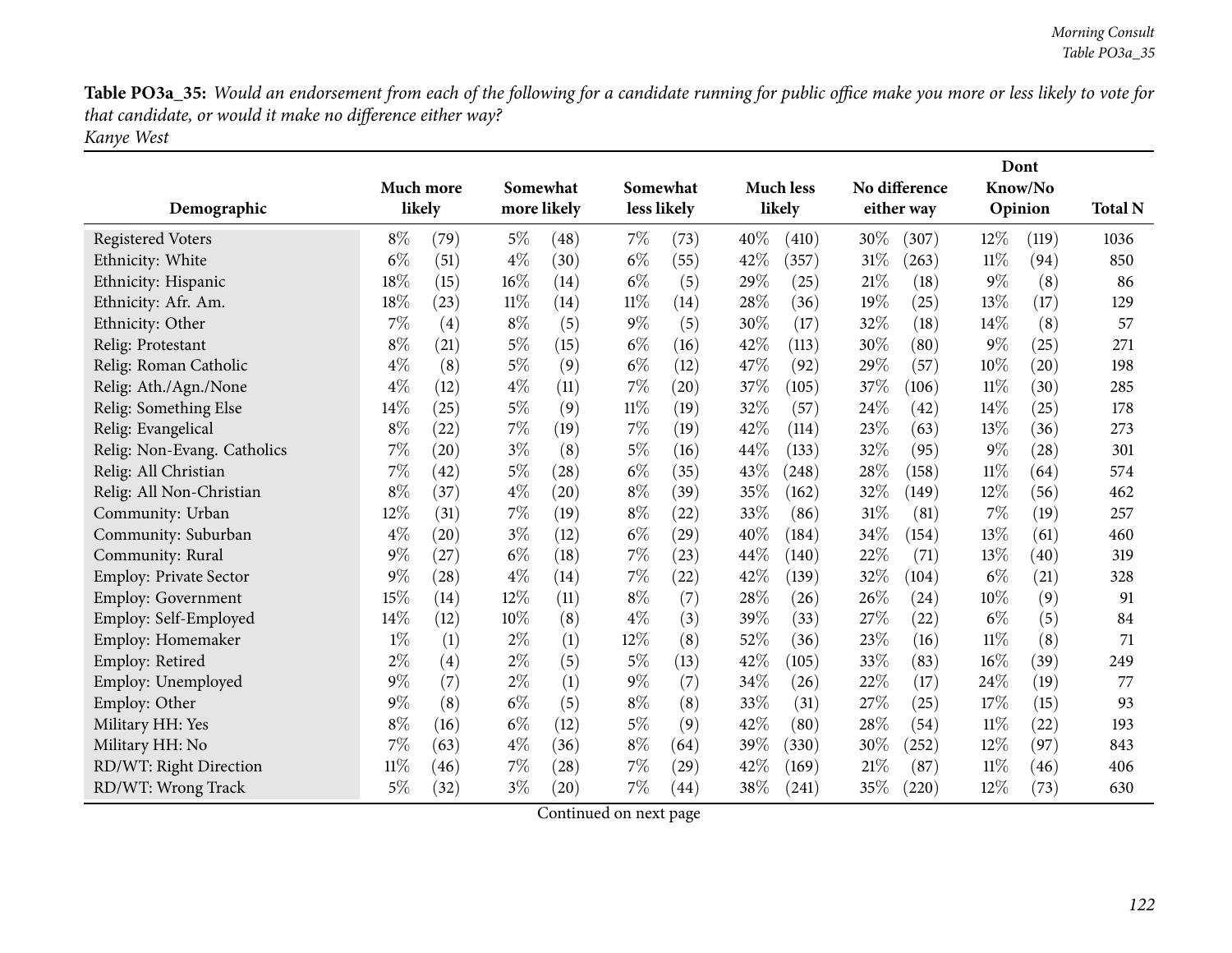| Table PO3a_35: Would an endorsement from each of the following for a candidate running for public office make you more or less likely to vote for |
|---------------------------------------------------------------------------------------------------------------------------------------------------|
| that candidate, or would it make no difference either way?                                                                                        |
| Kanye West                                                                                                                                        |

|                                      |           |      |        |             |        |                    |      |                  |        | Dont          |         |                    |                |
|--------------------------------------|-----------|------|--------|-------------|--------|--------------------|------|------------------|--------|---------------|---------|--------------------|----------------|
|                                      | Much more |      |        | Somewhat    |        | Somewhat           |      | <b>Much less</b> |        | No difference | Know/No |                    |                |
| Demographic                          | likely    |      |        | more likely |        | less likely        |      | likely           |        | either way    |         | Opinion            | <b>Total N</b> |
| <b>Registered Voters</b>             | $8\%$     | (79) | 5%     | (48)        | $7\%$  | (73)               | 40%  | (410)            | $30\%$ | (307)         | $12\%$  | (119)              | 1036           |
| <b>Strongly Approve</b>              | 14\%      | (32) | $7\%$  | (15)        | $4\%$  | (8)                | 49%  | (109)            | 18%    | (40)          | $9\%$   | (19)               | 223            |
| Somewhat Approve                     | $4\%$     | (8)  | $5\%$  | (12)        | $9\%$  | (21)               | 41\% | (95)             | 30%    | (70)          | $10\%$  | (24)               | 229            |
| Somewhat Disapprove                  | $6\%$     | (8)  | $4\%$  | (5)         | $7\%$  | (10)               | 39%  | (52)             | 33%    | (44)          | $11\%$  | (14)               | 133            |
| <b>Strongly Disapprove</b>           | $6\%$     | (24) | $3\%$  | (13)        | $8\%$  | (30)               | 36%  | (142)            | 36\%   | (142)         | 11%     | $\left( 44\right)$ | 396            |
| Dont Know / No Opinion               | $12\%$    | (7)  | $6\%$  | (3)         | $8\%$  | $\left( 4\right)$  | 22%  | (12)             | $18\%$ | (10)          | 34\%    | (18)               | 54             |
| #1 Issue: Economy                    | $9\%$     | (27) | $4\%$  | (13)        | $5\%$  | (15)               | 41%  | (121)            | 31%    | (91)          | $9\%$   | (27)               | 295            |
| #1 Issue: Security                   | $6\%$     | (11) | $5\%$  | (9)         | $4\%$  | (9)                | 47%  | (91)             | 27%    | (52)          | $11\%$  | (22)               | 193            |
| #1 Issue: Health Care                | $6\%$     | (9)  | $2\%$  | (3)         | $12\%$ | (18)               | 37%  | (57)             | 31\%   | (47)          | 13%     | $\left( 20\right)$ | 155            |
| #1 Issue: Medicare / Social Security | $3\%$     | (5)  | $6\%$  | (11)        | $5\%$  | (9)                | 43\% | (74)             | 28\%   | (49)          | 15%     | (26)               | 175            |
| #1 Issue: Women's Issues             | $11\%$    | (6)  | $10\%$ | (6)         | $14\%$ | (8)                | 29%  | (17)             | 25%    | (15)          | 11%     | (6)                | 58             |
| #1 Issue: Education                  | 12%       | (8)  | $5\%$  | (3)         | 13%    | (9)                | 33%  | (22)             | 26%    | (18)          | 11%     | (7)                | 68             |
| #1 Issue: Other                      | $12\%$    | (6)  | $1\%$  | (1)         | $7\%$  | $\left( 4\right)$  | 38%  | (20)             | 29\%   | (15)          | 14%     | (7)                | 52             |
| 2016 Vote: Democrat Hillary Clinton  | $6\%$     | (23) | $4\%$  | (14)        | $8\%$  | (29)               | 33%  | (123)            | 38%    | (142)         | 10%     | (39)               | 370            |
| 2016 Vote: Republican Donald Trump   | $6\%$     | (23) | $6\%$  | (21)        | $5\%$  | $\left( 20\right)$ | 49%  | (184)            | 25%    | (95)          | $9\%$   | (34)               | 377            |
| 2016 Vote: Someone else              | $5\%$     | (4)  | $1\%$  | (1)         | $6\%$  | (6)                | 45%  | (43)             | 29%    | (28)          | 14\%    | (13)               | 95             |
| 2012 Vote: Barack Obama              | 5%        | (20) | $4\%$  | (17)        | $6\%$  | (26)               | 38\% | (159)            | 35%    | (148)         | $11\%$  | (48)               | 418            |
| 2012 Vote: Mitt Romney               | $3\%$     | (10) | $2\%$  | (6)         | $5\%$  | (14)               | 53%  | (148)            | 28%    | (78)          | $9\%$   | (26)               | 281            |
| 2012 Vote: Other                     | $2\%$     | (1)  |        | (0)         | $1\%$  | (1)                | 56%  | (28)             | 29\%   | (15)          | 11%     | (6)                | 50             |
| 2012 Vote: Didn't Vote               | 17\%      | (49) | $9\%$  | (25)        | $11\%$ | (32)               | 26%  | (74)             | 23\%   | (66)          | 14\%    | (40)               | 286            |
| 4-Region: Northeast                  | $6\%$     | (12) | $5\%$  | (9)         | $4\%$  | (8)                | 38%  | (70)             | 36%    | (66)          | $11\%$  | $\left( 20\right)$ | 185            |
| 4-Region: Midwest                    | $4\%$     | (10) | $5\%$  | (11)        | $7\%$  | (18)               | 41%  | (100)            | 28\%   | (67)          | 15%     | (36)               | 241            |
| 4-Region: South                      | 12%       | (45) | $5\%$  | (18)        | $8\%$  | (31)               | 39%  | (152)            | 27\%   | (105)         | 10%     | (38)               | 389            |
| 4-Region: West                       | 5%        | (12) | 5%     | (10)        | $7\%$  | (16)               | 40%  | (88)             | 31%    | (69)          | $11\%$  | (25)               | 221            |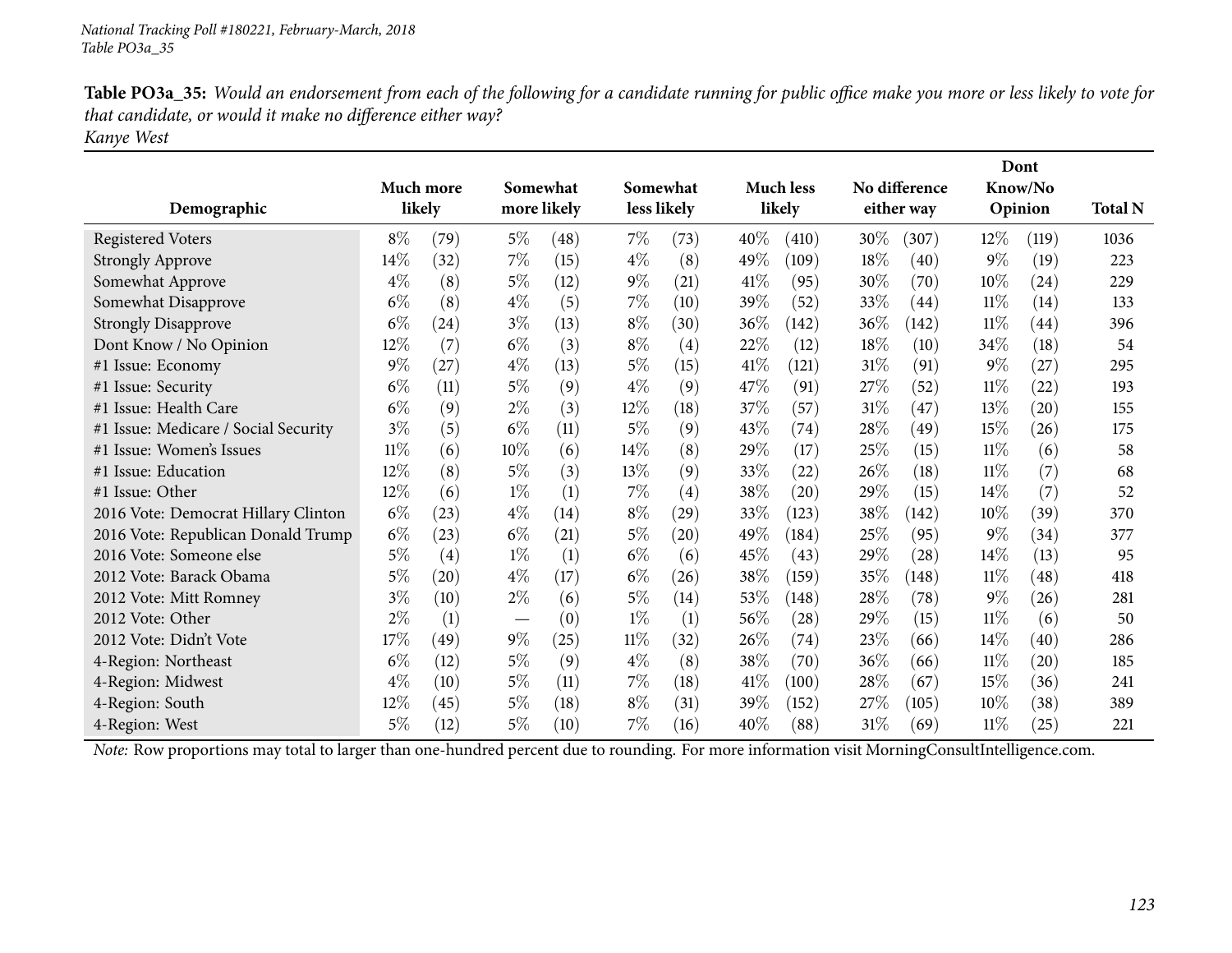| Table PO3a_36: Would an endorsement from each of the following for a candidate running for public office make you more or less likely to vote for |
|---------------------------------------------------------------------------------------------------------------------------------------------------|
| that candidate, or would it make no difference either way?                                                                                        |
| Beyonce                                                                                                                                           |

|                          |        |                  |        |             |       |                    |        |                  |        | Dont          |        |                    |                |
|--------------------------|--------|------------------|--------|-------------|-------|--------------------|--------|------------------|--------|---------------|--------|--------------------|----------------|
|                          |        | <b>Much more</b> |        | Somewhat    |       | Somewhat           |        | <b>Much less</b> |        | No difference |        | Know/No            |                |
| Demographic              | likely |                  |        | more likely |       | less likely        |        | likely           |        | either way    |        | Opinion            | <b>Total N</b> |
| <b>Registered Voters</b> | $8\%$  | (80)             | $9\%$  | (89)        | $4\%$ | $\left( 42\right)$ | $31\%$ | (317)            | 37\%   | (381)         | $11\%$ | (114)              | 1023           |
| Gender: Male             | 12%    | (60)             | 12%    | (56)        | $5\%$ | (22)               | 29%    | (142)            | 30%    | (144)         | 13%    | (61)               | 486            |
| Gender: Female           | $4\%$  | (20)             | $6\%$  | (32)        | $4\%$ | $\left( 20\right)$ | 33%    | (175)            | 44\%   | (237)         | 10%    | (52)               | 537            |
| Age: 18-29               | 12%    | (23)             | 22%    | (42)        | $6\%$ | (12)               | 17%    | (32)             | 28%    | (52)          | 15%    | $\left( 29\right)$ | 190            |
| Age: 30-44               | 7%     | (18)             | $11\%$ | (27)        | $6\%$ | (14)               | 22%    | (52)             | 42%    | (99)          | 12%    | (27)               | 237            |
| Age: 45-54               | 10%    | (21)             | $3\%$  | (6)         | $4\%$ | (9)                | 33%    | (69)             | 36%    | (74)          | 14%    | (29)               | 208            |
| Age: 55-64               | $6\%$  | (10)             | $4\%$  | (7)         | $2\%$ | (3)                | 45%    | (75)             | 39%    | (66)          | $4\%$  | (6)                | 166            |
| Age: 65+                 | $4\%$  | (8)              | $3\%$  | (8)         | $2\%$ | (5)                | 41\%   | (90)             | 41\%   | (90)          | 10%    | $^{(22)}$          | 222            |
| PID: Dem (no lean)       | 13%    | (44)             | 10%    | (35)        | $3\%$ | (10)               | 23%    | (79)             | 40%    | (134)         | $11\%$ | (36)               | 338            |
| PID: Ind (no lean)       | $6\%$  | (22)             | $9\%$  | (32)        | 5%    | (19)               | 25%    | (92)             | 42%    | (156)         | 13%    | (47)               | 367            |
| PID: Rep (no lean)       | $4\%$  | (13)             | 7%     | (23)        | $4\%$ | (13)               | 46\%   | (147)            | 29%    | (91)          | 10%    | (30)               | 317            |
| PID/Gender: Dem Men      | 21%    | (34)             | 12%    | (19)        | $4\%$ | (6)                | 20%    | (32)             | 31%    | (50)          | 13%    | (21)               | 164            |
| PID/Gender: Dem Women    | $6\%$  | (10)             | $9\%$  | (15)        | $2\%$ | (4)                | 27%    | (46)             | 48%    | (84)          | 9%     | (15)               | 175            |
| PID/Gender: Ind Men      | $9\%$  | (15)             | 12%    | (20)        | $5\%$ | (9)                | 25%    | (43)             | 35%    | (61)          | 15%    | (26)               | 173            |
| PID/Gender: Ind Women    | $3\%$  | (7)              | $6\%$  | (11)        | $5\%$ | (11)               | 25%    | (49)             | 49%    | (95)          | $11\%$ | (21)               | 194            |
| PID/Gender: Rep Men      | 7%     | (10)             | 11%    | (17)        | $5\%$ | (7)                | 45\%   | (67)             | 22%    | (33)          | 10%    | (14)               | 148            |
| PID/Gender: Rep Women    | $2\%$  | (3)              | $4\%$  | (6)         | $4\%$ | (6)                | 47\%   | (80)             | 34%    | (58)          | $9\%$  | (16)               | 169            |
| Ideo: Liberal (1-3)      | 16%    | (57)             | 14%    | (50)        | $4\%$ | (13)               | 15%    | (54)             | 41\%   | (145)         | 9%     | (33)               | 351            |
| Ideo: Moderate (4)       | $4\%$  | (9)              | 10%    | (21)        | $6\%$ | (12)               | 28%    | (59)             | 42%    | (89)          | $9\%$  | (20)               | 209            |
| Ideo: Conservative (5-7) | $2\%$  | (7)              | $3\%$  | (10)        | $5\%$ | (16)               | 49%    | (175)            | 33%    | (119)         | $8\%$  | $\left( 29\right)$ | 356            |
| Educ: $<$ College        | 10%    | (64)             | $9\%$  | (60)        | $4\%$ | (28)               | 31%    | (211)            | 32%    | (213)         | 14%    | (93)               | 670            |
| Educ: Bachelors degree   | $4\%$  | (8)              | $8\%$  | (18)        | $3\%$ | (7)                | 30%    | (70)             | 49%    | (113)         | $6\%$  | (14)               | 230            |
| Educ: Post-grad          | $5\%$  | (7)              | $8\%$  | (10)        | $6\%$ | (7)                | 30%    | (36)             | 45%    | (55)          | $6\%$  | (7)                | 123            |
| Income: Under 50k        | 9%     | (47)             | 10%    | (56)        | $6\%$ | (32)               | 29%    | (160)            | 32%    | (174)         | 15%    | (82)               | 551            |
| Income: 50k-100k         | $8\%$  | (26)             | $8\%$  | (27)        | $2\%$ | (7)                | 33%    | (114)            | 42%    | (144)         | 7%     | (25)               | 344            |
| Income: 100k+            | 5%     | (7)              | $4\%$  | (5)         | $3\%$ | (3)                | 34%    | (43)             | $49\%$ | (63)          | $5\%$  | (6)                | 127            |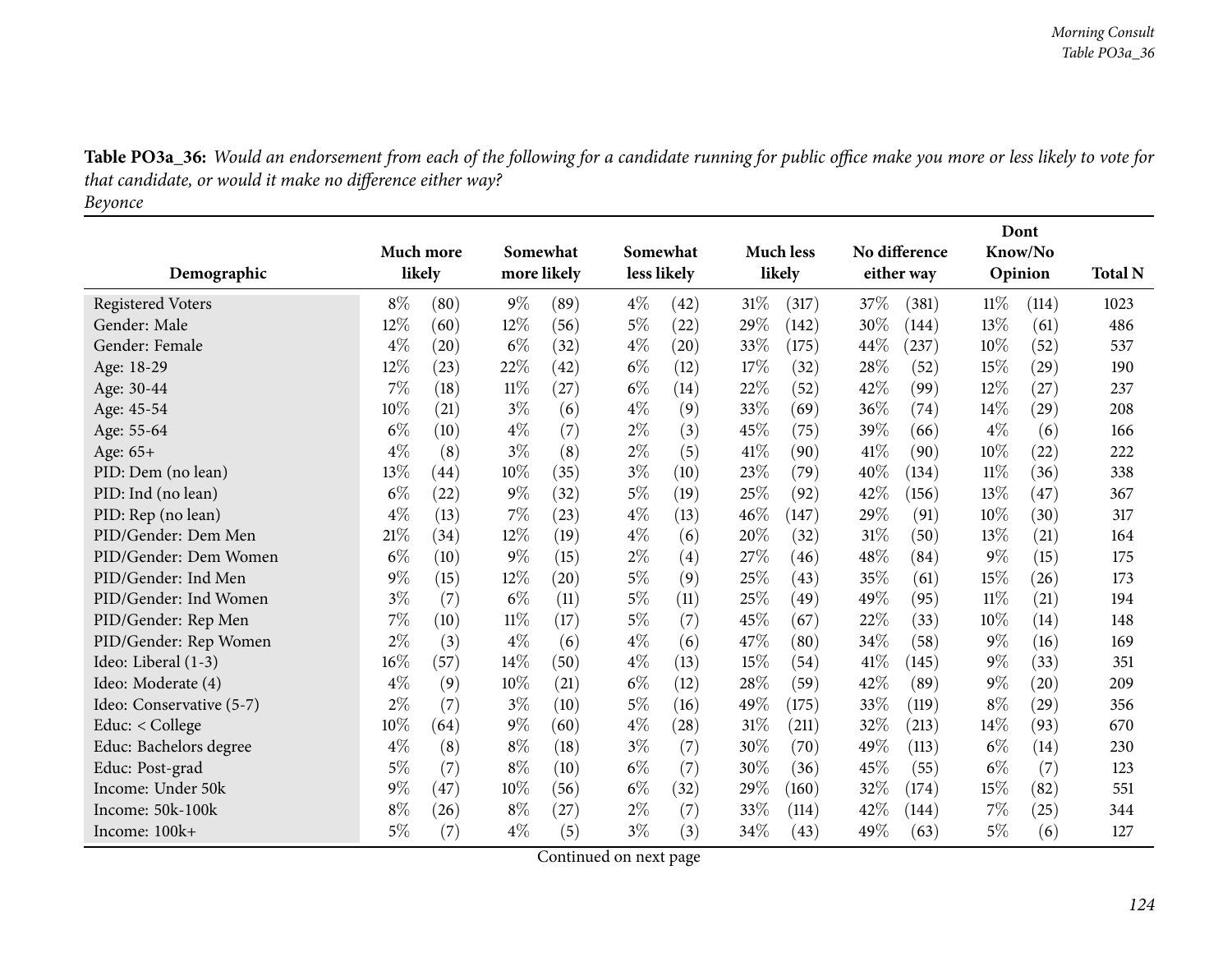| Table PO3a_36: Would an endorsement from each of the following for a candidate running for public office make you more or less likely to vote for |
|---------------------------------------------------------------------------------------------------------------------------------------------------|
| that candidate, or would it make no difference either way?                                                                                        |
| Beyonce                                                                                                                                           |

|                               |           |      |        |             |        |             |      |                  |      |               | Dont    |         |                |
|-------------------------------|-----------|------|--------|-------------|--------|-------------|------|------------------|------|---------------|---------|---------|----------------|
|                               | Much more |      |        | Somewhat    |        | Somewhat    |      | <b>Much less</b> |      | No difference | Know/No |         |                |
| Demographic                   | likely    |      |        | more likely |        | less likely |      | likely           |      | either way    |         | Opinion | <b>Total N</b> |
| <b>Registered Voters</b>      | $8\%$     | (80) | $9\%$  | (89)        | $4\%$  | (42)        | 31%  | (317)            | 37\% | (381)         | $11\%$  | (114)   | 1023           |
| Ethnicity: White              | $6\%$     | (49) | 7%     | (61)        | $4\%$  | (29)        | 34%  | (280)            | 39%  | (321)         | $11\%$  | (87)    | 828            |
| Ethnicity: Hispanic           | 17%       | (17) | 17%    | (16)        | $12\%$ | (11)        | 22%  | (22)             | 18%  | (18)          | 14%     | (13)    | 97             |
| Ethnicity: Afr. Am.           | 18%       | (25) | 14%    | (19)        | 5%     | (7)         | 18%  | (24)             | 29%  | (40)          | 16%     | (22)    | 137            |
| Ethnicity: Other              | 10%       | (6)  | 16%    | (10)        | 10%    | (6)         | 22%  | (13)             | 34%  | (20)          | $8\%$   | (5)     | 59             |
| Relig: Protestant             | 9%        | (25) | $6\%$  | (15)        | $2\%$  | (6)         | 39%  | (107)            | 38%  | (104)         | $7\%$   | (19)    | 276            |
| Relig: Roman Catholic         | $4\%$     | (8)  | $8\%$  | (15)        | $5\%$  | (10)        | 35%  | (64)             | 36\% | (67)          | $11\%$  | (20)    | 184            |
| Relig: Ath./Agn./None         | 5%        | (15) | 11%    | (30)        | $3\%$  | (8)         | 24%  | (66)             | 41\% | (115)         | 16%     | (44)    | 278            |
| Relig: Something Else         | 13%       | (22) | 12%    | (20)        | $7\%$  | (13)        | 29%  | (49)             | 32%  | (54)          | $8\%$   | (14)    | 171            |
| Relig: Evangelical            | 7%        | (20) | 7%     | (20)        | $4\%$  | (11)        | 38%  | (106)            | 33%  | (94)          | 11%     | (30)    | 282            |
| Relig: Non-Evang. Catholics   | $8\%$     | (22) | $6\%$  | (18)        | $3\%$  | (10)        | 33%  | (96)             | 41\% | (118)         | 9%      | (26)    | 291            |
| Relig: All Christian          | 7%        | (42) | 7%     | (39)        | $4\%$  | (21)        | 35%  | (203)            | 37%  | (213)         | 10%     | (56)    | 573            |
| Relig: All Non-Christian      | $8\%$     | (37) | $11\%$ | (50)        | $5\%$  | (21)        | 25%  | (115)            | 38%  | (169)         | 13%     | (58)    | 450            |
| Community: Urban              | 9%        | (24) | 13%    | (33)        | $8\%$  | (20)        | 24%  | (61)             | 34%  | (87)          | 12%     | (29)    | 255            |
| Community: Suburban           | $6\%$     | (29) | 7%     | (34)        | $3\%$  | (15)        | 32%  | (148)            | 41%  | (188)         | 10%     | (46)    | 460            |
| Community: Rural              | $8\%$     | (26) | 7%     | (22)        | $3\%$  | (8)         | 35%  | (107)            | 35%  | (107)         | 12%     | (38)    | 308            |
| <b>Employ: Private Sector</b> | 10%       | (32) | 7%     | (22)        | $4\%$  | (14)        | 27%  | (87)             | 43%  | (136)         | $8\%$   | (27)    | 318            |
| <b>Employ: Government</b>     | 20%       | (15) | 10%    | (8)         | $9\%$  | (7)         | 26%  | (20)             | 33%  | (25)          | $2\%$   | (2)     | 77             |
| Employ: Self-Employed         | $5\%$     | (4)  | 14%    | (10)        | $2\%$  | (2)         | 26%  | (19)             | 45%  | (33)          | $8\%$   | (6)     | 75             |
| Employ: Homemaker             | 7%        | (6)  | 13%    | (11)        | $2\%$  | (2)         | 37%  | (31)             | 31\% | (26)          | 10%     | (8)     | 83             |
| Employ: Retired               | $3\%$     | (8)  | $2\%$  | (5)         | $2\%$  | (5)         | 43%  | (103)            | 41\% | (99)          | $9\%$   | (21)    | 240            |
| Employ: Unemployed            | $8\%$     | (8)  | 12%    | (12)        | $7\%$  | (7)         | 28\% | (28)             | 16%  | (16)          | 30\%    | (30)    | 100            |
| Employ: Other                 | $2\%$     | (2)  | 10%    | (8)         | $3\%$  | (2)         | 29%  | (24)             | 38%  | (31)          | 18%     | (14)    | 80             |
| Military HH: Yes              | 7%        | (13) | 7%     | (13)        | $1\%$  | (3)         | 39%  | (70)             | 37%  | (66)          | $8\%$   | (15)    | 180            |
| Military HH: No               | $8\%$     | (66) | $9\%$  | (76)        | $5\%$  | (40)        | 29%  | (247)            | 37%  | (315)         | 12%     | (99)    | 843            |
| RD/WT: Right Direction        | $9\%$     | (36) | 10%    | (38)        | 5%     | (18)        | 39%  | (156)            | 26\% | (103)         | 11%     | (44)    | 395            |
| RD/WT: Wrong Track            | 7%        | (44) | $8\%$  | (50)        | $4\%$  | (25)        | 26%  | (161)            | 44\% | (279)         | $11\%$  | (69)    | 628            |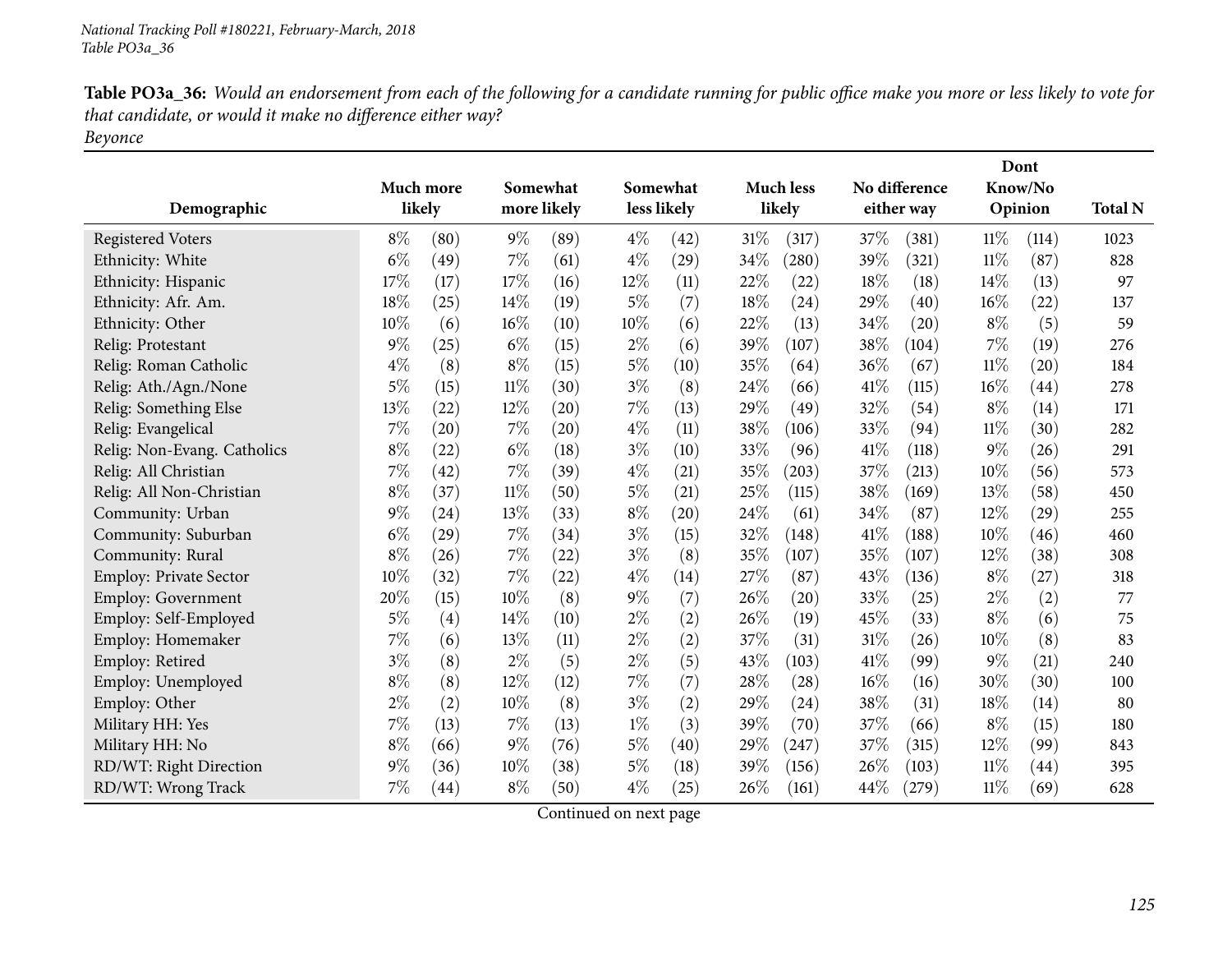Table PO3a\_36: Would an endorsement from each of the following for a candidate running for public office make you more or less likely to vote for *that candidate, or would it make no difference either way?*

*Beyonce*

|                                      |           |                    |        |                    |             |                   |        |                    |        | Dont          |        |                    |                |  |
|--------------------------------------|-----------|--------------------|--------|--------------------|-------------|-------------------|--------|--------------------|--------|---------------|--------|--------------------|----------------|--|
|                                      | Much more |                    |        | Somewhat           |             | Somewhat          |        | <b>Much less</b>   |        | No difference |        | Know/No            |                |  |
| Demographic                          | likely    |                    |        | more likely        | less likely |                   |        | likely             |        | either way    |        | Opinion            | <b>Total N</b> |  |
| <b>Registered Voters</b>             | $8\%$     | (80)               | $9\%$  | (89)               | $4\%$       | (42)              | $31\%$ | (317)              | 37\%   | (381)         | $11\%$ | (114)              | 1023           |  |
| <b>Strongly Approve</b>              | $10\%$    | (21)               | $5\%$  | (10)               | $2\%$       | $\left( 4\right)$ | $50\%$ | (102)              | $26\%$ | (53)          | 7%     | (13)               | 203            |  |
| Somewhat Approve                     | $4\%$     | (9)                | $9\%$  | (19)               | $5\%$       | (12)              | 38%    | (86)               | 35%    | (80)          | $8\%$  | (19)               | 226            |  |
| Somewhat Disapprove                  | $8\%$     | (11)               | $9\%$  | (12)               | $6\%$       | (8)               | 33\%   | (44)               | 37\%   | (50)          | $8\%$  | (10)               | 134            |  |
| <b>Strongly Disapprove</b>           | $7\%$     | (30)               | $11\%$ | (44)               | $4\%$       | (15)              | $19\%$ | (76)               | $46\%$ | (185)         | $12\%$ | (48)               | 398            |  |
| Dont Know / No Opinion               | $15\%$    | (9)                | $8\%$  | (5)                | $5\%$       | (3)               | $14\%$ | (9)                | 22\%   | (14)          | $36\%$ | (22)               | 62             |  |
| #1 Issue: Economy                    | $9\%$     | (27)               | $6\%$  | (19)               | $5\%$       | (15)              | 30%    | (96)               | 40%    | (125)         | 10%    | (32)               | 314            |  |
| #1 Issue: Security                   | $3\%$     | (5)                | $7\%$  | (13)               | $3\%$       | (5)               | 41%    | (75)               | $36\%$ | (67)          | $10\%$ | (19)               | 185            |  |
| #1 Issue: Health Care                | 7%        | (12)               | $12\%$ | (21)               | $4\%$       | (7)               | 24\%   | $\left( 41\right)$ | $44\%$ | (76)          | $8\%$  | (14)               | 173            |  |
| #1 Issue: Medicare / Social Security | $5\%$     | (7)                | $4\%$  | (5)                | $3\%$       | (4)               | 47\%   | (63)               | 29\%   | (39)          | 12%    | (17)               | 136            |  |
| #1 Issue: Education                  | 13\%      | (9)                | $16\%$ | (12)               | $5\%$       | (3)               | $26\%$ | (19)               | $31\%$ | (23)          | $9\%$  | (7)                | 74             |  |
| #1 Issue: Other                      | $1\%$     | (1)                | $6\%$  | (3)                | $7\%$       | (4)               | 17%    | (9)                | 43\%   | (23)          | $26\%$ | (14)               | 54             |  |
| 2016 Vote: Democrat Hillary Clinton  | $8\%$     | (28)               | $10\%$ | (35)               | $3\%$       | (12)              | 20%    | (70)               | 50%    | (178)         | $9\%$  | (32)               | 355            |  |
| 2016 Vote: Republican Donald Trump   | $4\%$     | (17)               | $7\%$  | (26)               | $3\%$       | (13)              | 48\%   | (179)              | 29\%   | (108)         | $8\%$  | (29)               | 372            |  |
| 2016 Vote: Someone else              | $6\%$     | (6)                | $6\%$  | (7)                | $4\%$       | (4)               | 28\%   | (30)               | 45\%   | (48)          | $11\%$ | (12)               | 107            |  |
| 2012 Vote: Barack Obama              | $6\%$     | $\left( 24\right)$ | $9\%$  | (36)               | $3\%$       | (12)              | 27\%   | (107)              | 47\%   | (188)         | $9\%$  | (36)               | 402            |  |
| 2012 Vote: Mitt Romney               | $2\%$     | (4)                | $4\%$  | (11)               | $4\%$       | (10)              | 47\%   | (128)              | $34\%$ | (92)          | $11\%$ | $\left( 29\right)$ | 274            |  |
| 2012 Vote: Other                     | $1\%$     | (1)                | $1\%$  | (1)                | $5\%$       | (3)               | 48%    | (29)               | 41%    | (24)          | $4\%$  | (2)                | 59             |  |
| 2012 Vote: Didn't Vote               | $18\%$    | (51)               | 15%    | (42)               | $6\%$       | (18)              | 19%    | (54)               | 27\%   | (76)          | $16\%$ | (46)               | 287            |  |
| 4-Region: Northeast                  | $7\%$     | (13)               | $6\%$  | (10)               | $4\%$       | (8)               | 28\%   | (50)               | 42\%   | (75)          | 13%    | (24)               | 180            |  |
| 4-Region: Midwest                    | $6\%$     | (14)               | $10\%$ | (23)               | $4\%$       | (10)              | $29\%$ | (69)               | 41%    | (96)          | $10\%$ | (22)               | 234            |  |
| 4-Region: South                      | $10\%$    | (43)               | $7\%$  | $\left( 29\right)$ | $4\%$       | (18)              | 32%    | (132)              | 35\%   | (144)         | $11\%$ | (45)               | 411            |  |
| 4-Region: West                       | $5\%$     | (9)                | 13\%   | (26)               | $3\%$       | (6)               | 33%    | (66)               | 34\%   | (67)          | $11\%$ | (23)               | 198            |  |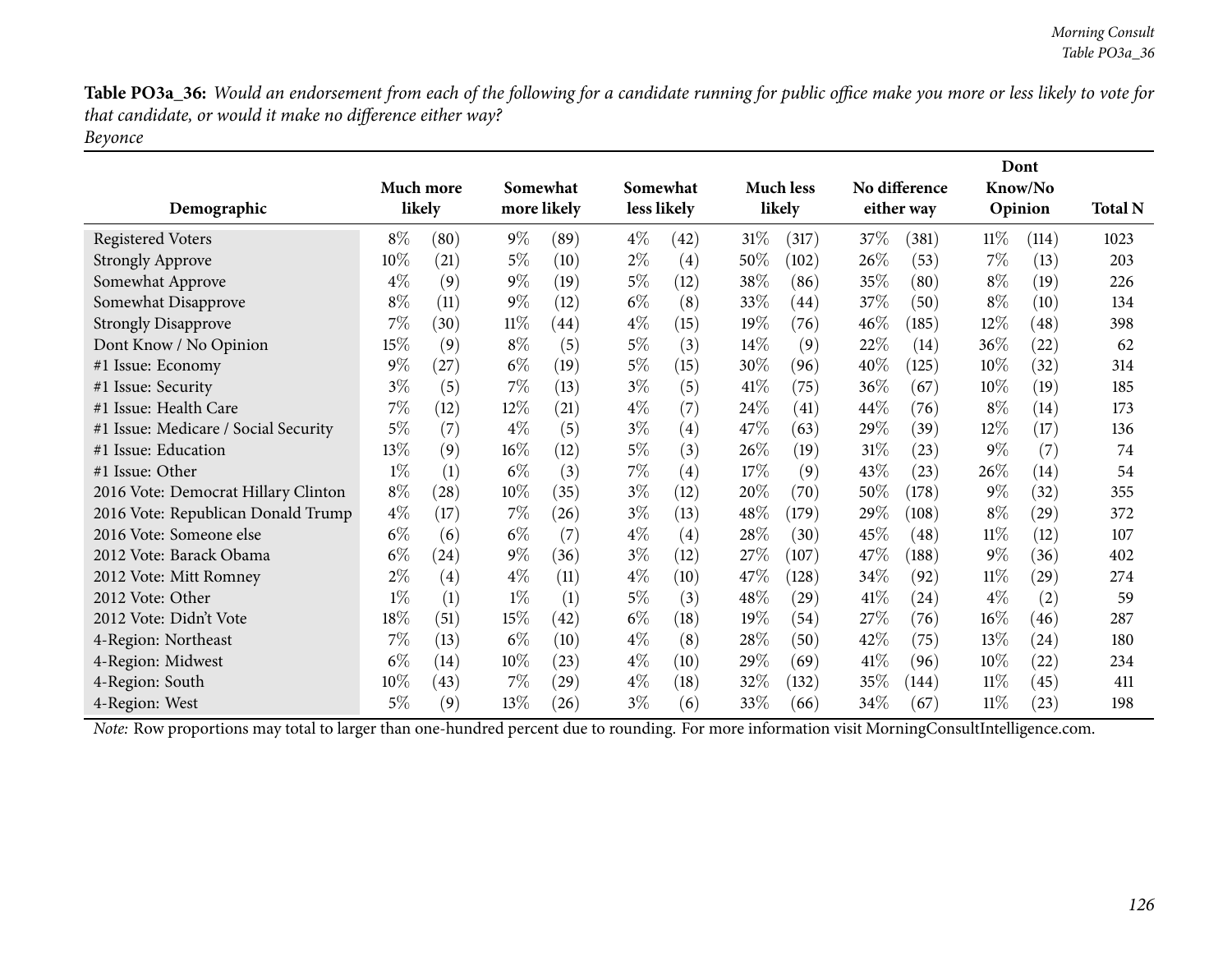Table PO3a\_37: Would an endorsement from each of the following for a candidate running for public office make you more or less likely to vote for *that candidate, or would it make no difference either way?*

*Kim Kardashian*

|                          |       |           |       |             |       |                    |        | Dont             |        |               |         |                    |                |
|--------------------------|-------|-----------|-------|-------------|-------|--------------------|--------|------------------|--------|---------------|---------|--------------------|----------------|
|                          |       | Much more |       | Somewhat    |       | Somewhat           |        | <b>Much less</b> |        | No difference |         | Know/No            |                |
| Demographic              |       | likely    |       | more likely |       | less likely        |        | likely           |        | either way    | Opinion |                    | <b>Total N</b> |
| <b>Registered Voters</b> | $4\%$ | (44)      | $4\%$ | (39)        | $6\%$ | (61)               | 44\%   | (460)            | $31\%$ | (317)         | $11\%$  | (114)              | 1034           |
| Gender: Male             | $8\%$ | (38)      | $6\%$ | (28)        | 7%    | (31)               | 43%    | (206)            | 25%    | (121)         | $11\%$  | (52)               | 475            |
| Gender: Female           | $1\%$ | (6)       | $2\%$ | (11)        | 5%    | (30)               | 46\%   | (255)            | 35%    | (196)         | 11%     | (62)               | 559            |
| Age: 18-29               | $4\%$ | (7)       | $8\%$ | (15)        | $8\%$ | (16)               | 37%    | (68)             | 29%    | (55)          | 14%     | (26)               | 186            |
| Age: 30-44               | $5\%$ | (12)      | $4\%$ | (9)         | $8\%$ | $\left( 20\right)$ | 43%    | (104)            | $31\%$ | (77)          | 10%     | (24)               | 245            |
| Age: 45-54               | $8\%$ | (15)      | $3\%$ | (5)         | $5\%$ | (10)               | 46\%   | (91)             | 27%    | (54)          | 12%     | (25)               | 200            |
| Age: 55-64               | $4\%$ | (7)       | $5\%$ | (9)         | $4\%$ | (7)                | 50%    | (88)             | 33%    | (59)          | $3\%$   | (5)                | 176            |
| Age: 65+                 | $1\%$ | (3)       |       | (1)         | $4\%$ | (9)                | 48%    | (109)            | 32%    | (72)          | 15%     | (34)               | 227            |
| PID: Dem (no lean)       | 7%    | (24)      | $5\%$ | (16)        | $4\%$ | (16)               | 40%    | (142)            | 33%    | (118)         | 12%     | (42)               | 357            |
| PID: Ind (no lean)       | $1\%$ | (3)       | $3\%$ | (11)        | $7\%$ | (24)               | 45%    | (158)            | 32\%   | (113)         | 13%     | (46)               | 354            |
| PID: Rep (no lean)       | $5\%$ | (17)      | $4\%$ | (12)        | 7%    | (21)               | 50%    | (161)            | 26%    | (85)          | $8\%$   | (27)               | 323            |
| PID/Gender: Dem Men      | 14%   | (21)      | $9\%$ | (14)        | $6\%$ | (9)                | 36%    | (57)             | 25%    | (39)          | 10%     | (16)               | 156            |
| PID/Gender: Dem Women    | $1\%$ | (2)       | $1\%$ | (2)         | $4\%$ | (7)                | 42%    | (85)             | 39%    | (79)          | 13%     | (25)               | 201            |
| PID/Gender: Ind Men      | $1\%$ | (1)       | $4\%$ | (7)         | 7%    | (12)               | 43\%   | (74)             | 30%    | (52)          | 14%     | (24)               | 169            |
| PID/Gender: Ind Women    | $1\%$ | (2)       | $2\%$ | (3)         | 7%    | (12)               | 46\%   | (84)             | 33%    | (61)          | 12%     | (22)               | 185            |
| PID/Gender: Rep Men      | 10%   | (16)      | $5\%$ | (7)         | 7%    | (10)               | 50\%   | (75)             | 20%    | (30)          | $8\%$   | (12)               | 150            |
| PID/Gender: Rep Women    | $1\%$ | (2)       | $3\%$ | (5)         | $6\%$ | (11)               | 49%    | (86)             | 32%    | (55)          | $8\%$   | (15)               | 174            |
| Ideo: Liberal (1-3)      | 10%   | (33)      | $7\%$ | (21)        | $8\%$ | (24)               | 35%    | (113)            | 33\%   | (106)         | 7%      | (21)               | 318            |
| Ideo: Moderate (4)       | $1\%$ | (1)       | $3\%$ | (7)         | $7\%$ | (17)               | 44%    | (103)            | 34\%   | (81)          | $11\%$  | (25)               | 235            |
| Ideo: Conservative (5-7) | $2\%$ | (7)       | $2\%$ | (8)         | $4\%$ | (14)               | 55%    | (208)            | 29%    | (111)         | $8\%$   | (30)               | 379            |
| Educ: < College          | 5%    | (36)      | $4\%$ | (30)        | $6\%$ | (39)               | 43%    | (297)            | 27\%   | (184)         | 14%     | (99)               | 684            |
| Educ: Bachelors degree   | $2\%$ | (4)       | $1\%$ | (3)         | 7%    | (17)               | 46%    | (104)            | 38%    | (86)          | 5%      | (10)               | 224            |
| Educ: Post-grad          | $3\%$ | (4)       | $5\%$ | (6)         | $4\%$ | (6)                | 47\%   | (59)             | 37\%   | (46)          | $4\%$   | (5)                | 126            |
| Income: Under 50k        | $4\%$ | (20)      | $5\%$ | (26)        | 7%    | (40)               | 41\%   | (221)            | 26%    | (142)         | 16%     | (88)               | 537            |
| Income: 50k-100k         | $6\%$ | (23)      | $2\%$ | (8)         | 5%    | (18)               | 49%    | (171)            | 32\%   | (113)         | $6\%$   | $\left( 20\right)$ | 352            |
| Income: 100k+            | $1\%$ | (1)       | $3\%$ | (5)         | $3\%$ | (4)                | $47\%$ | (68)             | 43%    | (62)          | $4\%$   | (5)                | 145            |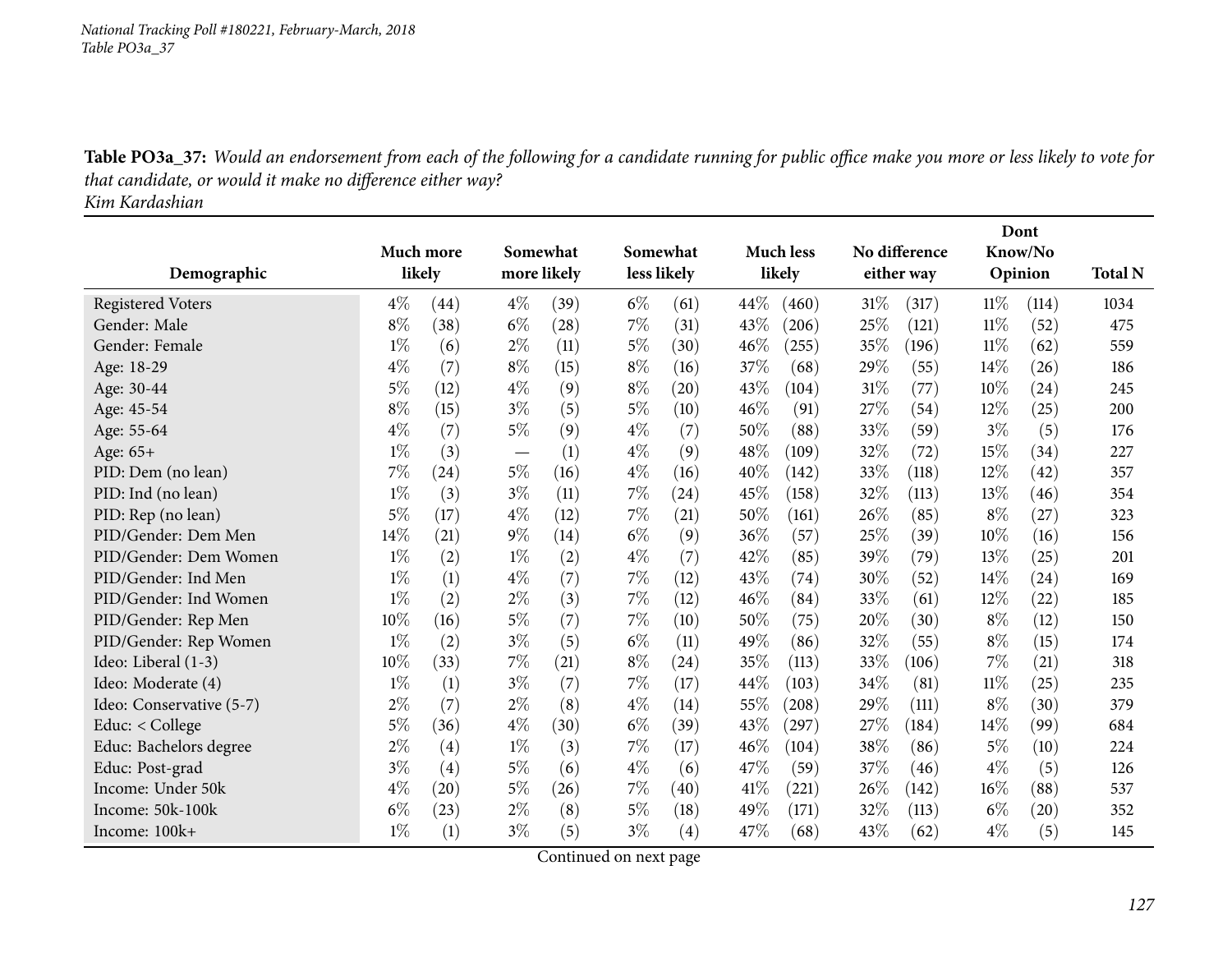Table PO3a\_37: Would an endorsement from each of the following for a candidate running for public office make you more or less likely to vote for *that candidate, or would it make no difference either way? Kim Kardashian*

| Demographic                 |       | Much more<br>likely | Somewhat<br>more likely |      | Somewhat<br>less likely |      | <b>Much less</b><br>likely |       | No difference<br>either way |            | Dont<br>Know/No<br>Opinion |       | <b>Total N</b> |
|-----------------------------|-------|---------------------|-------------------------|------|-------------------------|------|----------------------------|-------|-----------------------------|------------|----------------------------|-------|----------------|
| <b>Registered Voters</b>    | $4\%$ | (44)                | $4\%$                   | (39) | $6\%$                   | (61) | 44\%                       | (460) | 31%                         | (317)      | 11%                        | (114) | 1034           |
| Ethnicity: White            | $4\%$ | (35)                | $4\%$                   | (31) | $6\%$                   | (51) | 45%                        | (384) | 31%                         | (261)      | 10%                        | (85)  | 846            |
| Ethnicity: Hispanic         | 18%   | (16)                | $9\%$                   | (8)  | $11\%$                  | (10) | $31\%$                     | (27)  | 19%                         | (17)       | $11\%$                     | (9)   | 86             |
| Ethnicity: Afr. Am.         | $3\%$ | (4)                 | $4\%$                   | (6)  | $1\%$                   | (2)  | 41\%                       | (56)  | 32%                         | (44)       | 18%                        | (25)  | 137            |
| Ethnicity: Other            | $9\%$ | (5)                 | $5\%$                   | (3)  | 16%                     | (8)  | 40%                        | (21)  | 23%                         | (12)       | 7%                         | (3)   | 52             |
| Relig: Protestant           | $6\%$ | (17)                | $4\%$                   | (11) | $5\%$                   | (13) | 48\%                       | (133) | $31\%$                      | (85)       | $7\%$                      | (19)  | 278            |
| Relig: Roman Catholic       | $4\%$ | (8)                 | $4\%$                   | (8)  | $6\%$                   | (12) | 48%                        | (94)  | 27%                         | (54)       | $11\%$                     | (21)  | 197            |
| Relig: Ath./Agn./None       | $1\%$ | (2)                 | $3\%$                   | (10) | $8\%$                   | (23) | 39%                        | (113) | 36%                         | (103)      | 13%                        | (37)  | 287            |
| Relig: Something Else       | $8\%$ | (12)                | $6\%$                   | (9)  | $6\%$                   | (9)  | 42%                        | (60)  | 25%                         | (35)       | 12%                        | (18)  | 143            |
| Relig: Evangelical          | 5%    | (14)                | $3\%$                   | (10) | $6\%$                   | (18) | 45%                        | (134) | 30%                         | (91)       | $11\%$                     | (33)  | 300            |
| Relig: Non-Evang. Catholics | 5%    | (16)                | $3\%$                   | (10) | $4\%$                   | (12) | 50%                        | (153) | 29%                         | (88)       | $9\%$                      | (26)  | 304            |
| Relig: All Christian        | 5%    | (30)                | $3\%$                   | (20) | 5%                      | (30) | 47\%                       | (287) | 30%                         | (178)      | $10\%$                     | (59)  | 604            |
| Relig: All Non-Christian    | $3\%$ | (14)                | $4\%$                   | (19) | 7%                      | (31) | 40%                        | (173) | 32%                         | (138)      | 13%                        | (54)  | 430            |
| Community: Urban            | $7\%$ | (20)                | $5\%$                   | (13) | 7%                      | (20) | 38%                        | (106) | 31%                         | (88)       | 12%                        | (33)  | 280            |
| Community: Suburban         | $2\%$ | (11)                | $3\%$                   | (13) | $5\%$                   | (20) | 45%                        | (204) | 34%                         | (154)      | 10%                        | (47)  | 449            |
| Community: Rural            | $4\%$ | (13)                | $4\%$                   | (13) | 7%                      | (21) | 49%                        | (150) | 24%                         | (75)       | $11\%$                     | (34)  | 305            |
| Employ: Private Sector      | 7%    | (22)                | $5\%$                   | (17) | 5%                      | (16) | 45%                        | (148) | 32%                         | (106)      | $5\%$                      | (18)  | 326            |
| <b>Employ: Government</b>   | 18%   | (13)                | $9\%$                   | (6)  | $7\%$                   | (5)  | 33%                        | (23)  | 30%                         | (21)       | $3\%$                      | (2)   | 71             |
| Employ: Self-Employed       | $4\%$ | (3)                 | $5\%$                   | (4)  | $9\%$                   | (7)  | 41\%                       | (30)  | 35%                         | (27)       | $5\%$                      | (4)   | 75             |
| Employ: Homemaker           |       | (0)                 | $4\%$                   | (4)  | $9\%$                   | (9)  | $52\%$                     | (50)  | 26\%                        | (25)       | $8\%$                      | (8)   | 95             |
| Employ: Student             | $3\%$ | (2)                 | $8\%$                   | (4)  | $1\%$                   | (1)  | $31\%$                     | (16)  | 52%                         | (27)       | $5\%$                      | (3)   | 53             |
| Employ: Retired             | $1\%$ | (2)                 |                         | (1)  | $5\%$                   | (11) | 48%                        | (119) | 33%                         | (80)       | 14%                        | (34)  | 247            |
| Employ: Unemployed          |       | (0)                 | $3\%$                   | (3)  | $8\%$                   | (7)  | 41\%                       | (36)  | $11\%$                      | (9)        | 38%                        | (33)  | 88             |
| Employ: Other               | $2\%$ | (2)                 | $1\%$                   | (0)  | $6\%$                   | (5)  | 48\%                       | (38)  | 26\%                        | (21)       | 17%                        | (13)  | 80             |
| Military HH: Yes            | 7%    | (13)                | $3\%$                   | (7)  | $4\%$                   | (8)  | 50%                        | (96)  | 29%                         | (55)       | $6\%$                      | (11)  | 191            |
| Military HH: No             | $4\%$ | (30)                | $4\%$                   | (32) | $6\%$                   | (53) | 43%                        | (364) | 31%                         | (261)      | 12%                        | (103) | 844            |
| RD/WT: Right Direction      | $6\%$ | (23)                | $6\%$                   | (23) | 7%                      | (26) | 48%                        | (181) | 23%                         | (88)       | $9\%$                      | (35)  | 377            |
| RD/WT: Wrong Track          | $3\%$ | $\left( 20\right)$  | $2\%$                   | (16) | $5\%$                   | (35) | 42%                        | (279) | 35%                         | $^{'}228)$ | 12%                        | (79)  | 657            |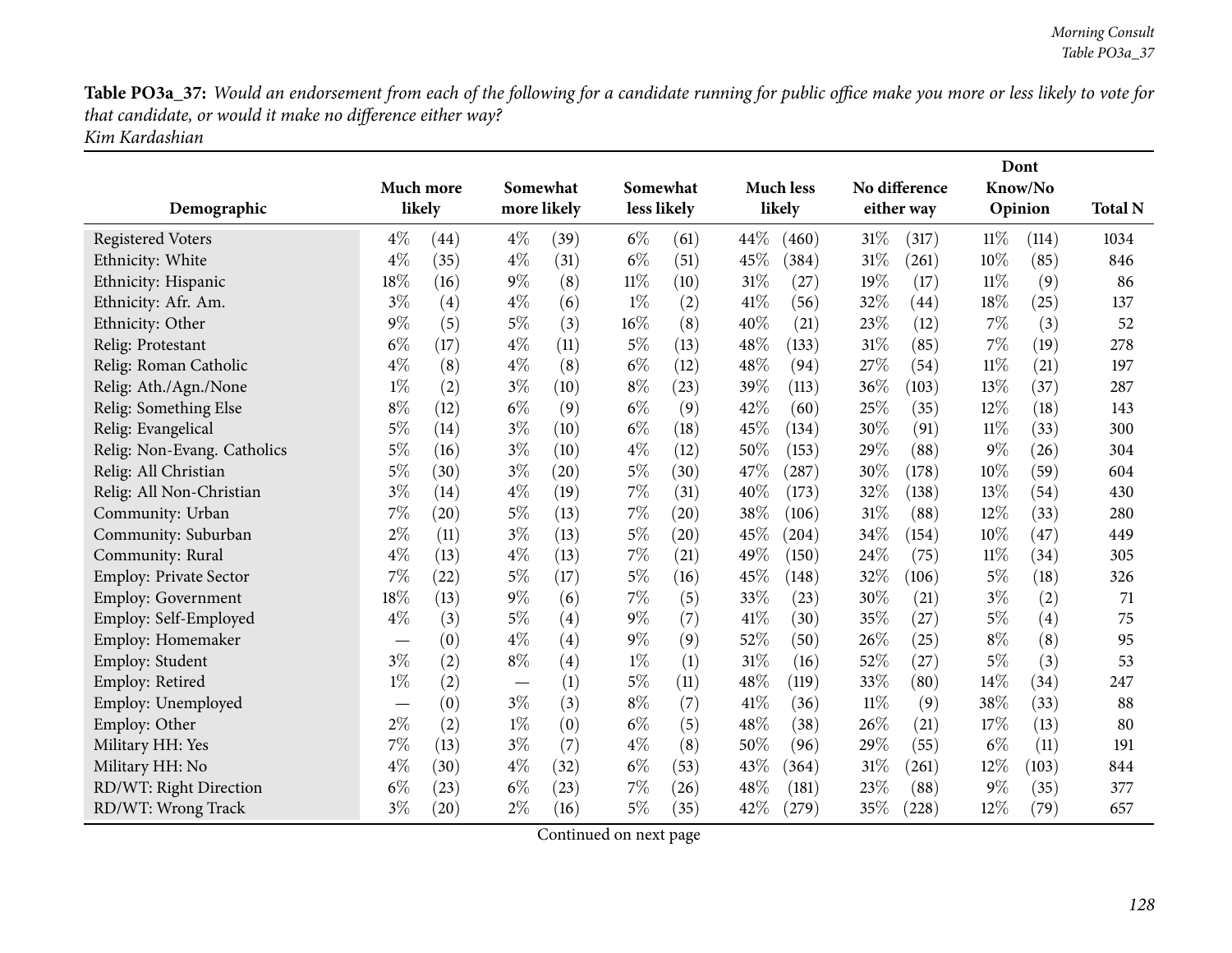Table PO3a\_37: Would an endorsement from each of the following for a candidate running for public office make you more or less likely to vote for *that candidate, or would it make no difference either way? Kim Kardashian*

| Demographic                          | Much more                     | likely | Somewhat<br>more likely         |      |                                 | Somewhat<br>less likely |      | <b>Much less</b><br>likely |        | No difference<br>either way |        | Dont<br>Know/No<br>Opinion | <b>Total N</b> |
|--------------------------------------|-------------------------------|--------|---------------------------------|------|---------------------------------|-------------------------|------|----------------------------|--------|-----------------------------|--------|----------------------------|----------------|
| <b>Registered Voters</b>             | $4\%$                         | (44)   | $4\%$                           | (39) | $6\%$                           | (61)                    | 44\% | (460)                      | $31\%$ | (317)                       | $11\%$ | (114)                      | 1034           |
| <b>Strongly Approve</b>              | 11%                           | (22)   | $6\%$                           | (11) | $4\%$                           | (8)                     | 53\% | (108)                      | 21%    | (42)                        | 5%     | (11)                       | 202            |
| Somewhat Approve                     | $1\%$                         | (2)    | $6\%$                           | (12) | $7\%$                           | (15)                    | 46%  | (101)                      | 32%    | (70)                        | $8\%$  | (18)                       | 219            |
| Somewhat Disapprove                  | $2\%$                         | (3)    | $4\%$                           | (6)  | $6\%$                           | (8)                     | 45%  | (64)                       | 32%    | (46)                        | $11\%$ | (16)                       | 142            |
| <b>Strongly Disapprove</b>           | $3\%$                         | (12)   | $1\%$                           | (6)  | $6\%$                           | (24)                    | 41\% | (170)                      | 37%    | (152)                       | 12%    | (51)                       | 415            |
| Dont Know / No Opinion               | 9%                            | (5)    | $6\%$                           | (3)  | $9\%$                           | (5)                     | 33%  | (18)                       | $11\%$ | (6)                         | 31%    | (18)                       | 56             |
| #1 Issue: Economy                    | $3\%$                         | (9)    | $5\%$                           | (14) | $4\%$                           | (12)                    | 45\% | (130)                      | $31\%$ | (90)                        | $12\%$ | (36)                       | 291            |
| #1 Issue: Security                   | 5%                            | (10)   | $3\%$                           | (6)  | $4\%$                           | (7)                     | 48%  | (94)                       | 30%    | (60)                        | $11\%$ | (21)                       | 198            |
| #1 Issue: Health Care                | $2\%$                         | (3)    | $3\%$                           | (4)  | $11\%$                          | (18)                    | 42\% | (68)                       | 35\%   | (56)                        | $8\%$  | (12)                       | 162            |
| #1 Issue: Medicare / Social Security | $4\%$                         | (7)    | $2\%$                           | (3)  | $7\%$                           | (11)                    | 49%  | (82)                       | 25%    | (41)                        | 14%    | (23)                       | 166            |
| #1 Issue: Women's Issues             | 12%                           | (7)    | $6\%$                           | (3)  | $2\%$                           | (1)                     | 29%  | (16)                       | 37\%   | (21)                        | 15%    | (8)                        | 56             |
| #1 Issue: Education                  | 7%                            | (5)    | $3\%$                           | (2)  | $10\%$                          | (8)                     | 46\% | (34)                       | 24\%   | (18)                        | $9\%$  | (7)                        | 73             |
| #1 Issue: Other                      | $\overbrace{\phantom{13333}}$ | (0)    | $\hspace{0.1mm}-\hspace{0.1mm}$ | (0)  | $\hspace{0.1mm}-\hspace{0.1mm}$ | (0)                     | 52%  | (26)                       | 36\%   | (18)                        | 12%    | (6)                        | 50             |
| 2016 Vote: Democrat Hillary Clinton  | $2\%$                         | (9)    | $3\%$                           | (12) | $5\%$                           | (19)                    | 43%  | (157)                      | 36%    | (134)                       | 10%    | (37)                       | 368            |
| 2016 Vote: Republican Donald Trump   | $4\%$                         | (16)   | $4\%$                           | (15) | $7\%$                           | (24)                    | 53%  | (193)                      | 27\%   | (99)                        | $5\%$  | (19)                       | 366            |
| 2016 Vote: Someone else              |                               | (0)    | $1\%$                           | (1)  | $4\%$                           | $\left( 4\right)$       | 45%  | (49)                       | 38%    | (41)                        | 13\%   | (14)                       | 108            |
| 2012 Vote: Barack Obama              | $3\%$                         | (11)   | $3\%$                           | (14) | $5\%$                           | (22)                    | 44\% | (187)                      | 35%    | (150)                       | $9\%$  | (40)                       | 425            |
| 2012 Vote: Mitt Romney               | $1\%$                         | (3)    | $2\%$                           | (5)  | $5\%$                           | (14)                    | 54\% | (149)                      | 31%    | (84)                        | $7\%$  | (20)                       | 274            |
| 2012 Vote: Other                     |                               | (0)    | $1\%$                           | (1)  | $2\%$                           | (1)                     | 53%  | (31)                       | 33\%   | (19)                        | $11\%$ | (6)                        | 58             |
| 2012 Vote: Didn't Vote               | 10%                           | (29)   | 7%                              | (19) | $9\%$                           | (24)                    | 34\% | (94)                       | 23\%   | (63)                        | 17\%   | $\left( 48\right)$         | 277            |
| 4-Region: Northeast                  | $4\%$                         | (8)    | $2\%$                           | (5)  | $5\%$                           | (9)                     | 47\% | (97)                       | 33\%   | (69)                        | $10\%$ | (20)                       | 207            |
| 4-Region: Midwest                    | $2\%$                         | (6)    | $4\%$                           | (11) | $7\%$                           | (18)                    | 46%  | (119)                      | 30\%   | (78)                        | $11\%$ | (27)                       | 259            |
| 4-Region: South                      | $6\%$                         | (22)   | $3\%$                           | (10) | $5\%$                           | (19)                    | 44%  | (158)                      | 33%    | (119)                       | $8\%$  | (30)                       | 358            |
| 4-Region: West                       | $4\%$                         | (9)    | $6\%$                           | (14) | 7%                              | (15)                    | 41\% | (86)                       | 24\%   | (51)                        | 17\%   | (37)                       | 211            |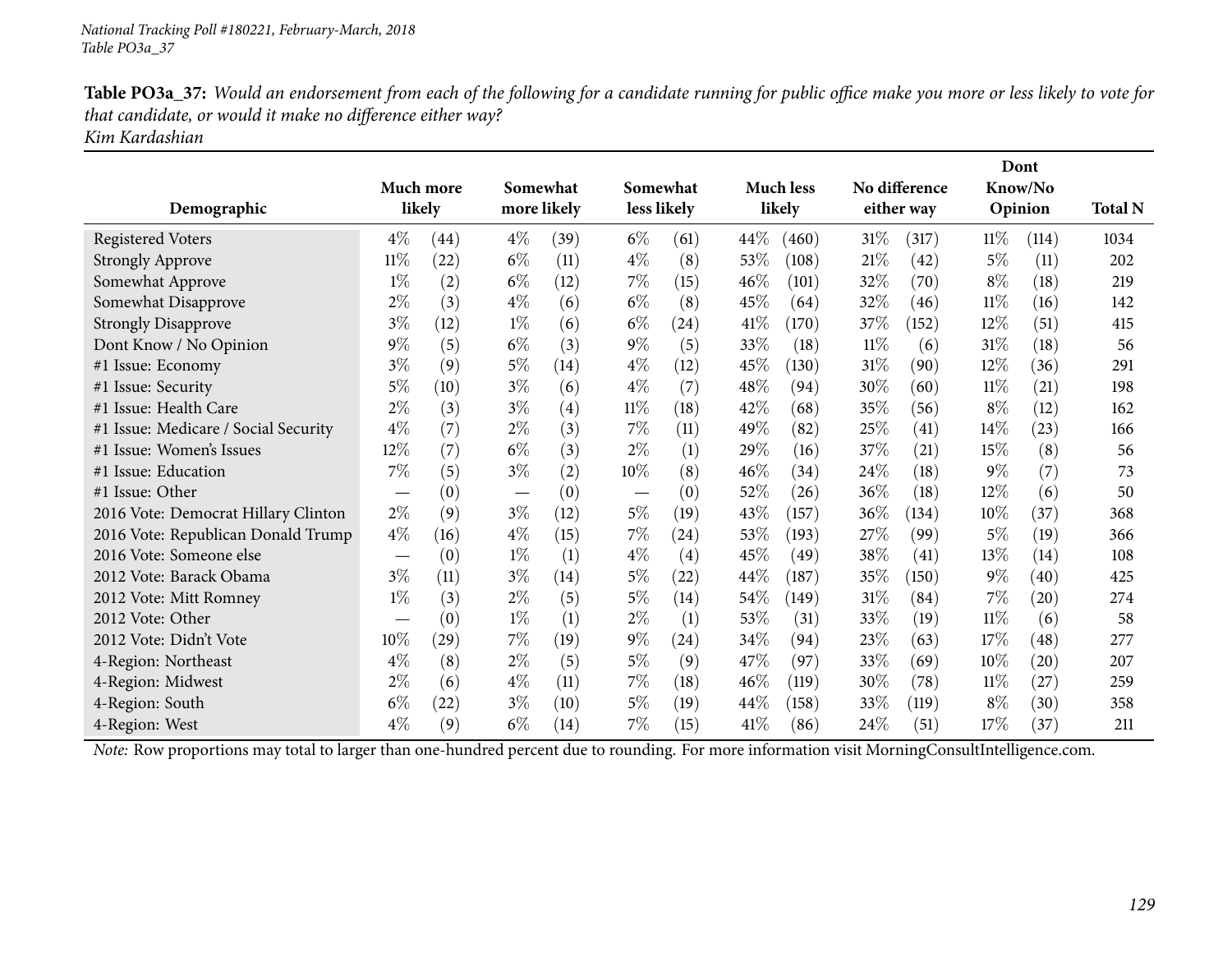| Table PO3a_38: Would an endorsement from each of the following for a candidate running for public office make you more or less likely to vote for |
|---------------------------------------------------------------------------------------------------------------------------------------------------|
| that candidate, or would it make no difference either way?                                                                                        |
| Taylor Swift                                                                                                                                      |

|                          |           |      |       |             |        |                    |      |                  | Dont       |               |         |         |                |
|--------------------------|-----------|------|-------|-------------|--------|--------------------|------|------------------|------------|---------------|---------|---------|----------------|
|                          | Much more |      |       | Somewhat    |        | Somewhat           |      | <b>Much less</b> |            | No difference |         | Know/No |                |
| Demographic              | likely    |      |       | more likely |        | less likely        |      | likely           | either way |               | Opinion |         | <b>Total N</b> |
| <b>Registered Voters</b> | $8\%$     | (87) | 7%    | (74)        | $7\%$  | (71)               | 24%  | (257)            | 42\%       | (449)         | 12%     | (125)   | 1061           |
| Gender: Male             | 13%       | (66) | 10%   | (50)        | $8\%$  | (42)               | 24\% | (121)            | 34%        | (177)         | $11\%$  | (58)    | 515            |
| Gender: Female           | $4\%$     | (20) | $4\%$ | (23)        | $5\%$  | (29)               | 25%  | (135)            | 50%        | (272)         | 12%     | (67)    | 547            |
| Age: 18-29               | 15%       | (30) | $8\%$ | (16)        | $14\%$ | $\left( 29\right)$ | 18%  | (37)             | 36\%       | (74)          | $9\%$   | (18)    | 205            |
| Age: 30-44               | 10%       | (23) | $9\%$ | (21)        | $8\%$  | $\left( 20\right)$ | 24%  | (58)             | 36%        | (87)          | 14\%    | (34)    | 244            |
| Age: 45-54               | $8\%$     | (16) | $6\%$ | (13)        | $2\%$  | $\left( 4\right)$  | 22%  | (46)             | 49%        | (102)         | $12\%$  | (25)    | 206            |
| Age: 55-64               | $8\%$     | (14) | 7%    | (13)        | $5\%$  | (9)                | 30%  | (54)             | 43%        | (76)          | 7%      | (12)    | 178            |
| Age: 65+                 | $1\%$     | (3)  | $5\%$ | (10)        | $4\%$  | (8)                | 27\% | (61)             | 48%        | (109)         | 15%     | (35)    | 227            |
| PID: Dem (no lean)       | $11\%$    | (38) | $7\%$ | (24)        | $6\%$  | (20)               | 22%  | (78)             | 42\%       | (148)         | 12%     | (42)    | 350            |
| PID: Ind (no lean)       | $5\%$     | (17) | 7%    | (27)        | $8\%$  | (29)               | 23%  | (83)             | 45%        | (165)         | 12%     | (43)    | 365            |
| PID: Rep (no lean)       | 9%        | (31) | 7%    | (23)        | $6\%$  | (22)               | 28%  | (95)             | 39%        | (136)         | 11%     | (39)    | 346            |
| PID/Gender: Dem Men      | 20%       | (35) | 10%   | (17)        | 7%     | (12)               | 23%  | (40)             | 29%        | (51)          | 12%     | (21)    | 176            |
| PID/Gender: Dem Women    | $2\%$     | (4)  | $4\%$ | (6)         | $5\%$  | (8)                | 22%  | (39)             | 55%        | (96)          | 12%     | (21)    | 174            |
| PID/Gender: Ind Men      | 7%        | (12) | 11%   | (19)        | $9\%$  | (15)               | 22%  | (37)             | 41\%       | (70)          | 12%     | (20)    | 173            |
| PID/Gender: Ind Women    | $3\%$     | (6)  | $4\%$ | (9)         | $8\%$  | (14)               | 24%  | (46)             | 49%        | (95)          | 12%     | (23)    | 192            |
| PID/Gender: Rep Men      | 12%       | (20) | $9\%$ | (14)        | $9\%$  | (16)               | 27%  | (44)             | 33%        | (55)          | 10%     | (16)    | 165            |
| PID/Gender: Rep Women    | $6\%$     | (11) | $5\%$ | (8)         | $3\%$  | (6)                | 28%  | (51)             | 45\%       | (80)          | 13%     | (23)    | 181            |
| Ideo: Liberal (1-3)      | 17%       | (55) | 12%   | (41)        | $9\%$  | (32)               | 15%  | (50)             | 40%        | (132)         | 7%      | (23)    | 333            |
| Ideo: Moderate (4)       | $3\%$     | (8)  | $5\%$ | (12)        | $7\%$  | (17)               | 26%  | (64)             | 44%        | (107)         | 14\%    | (34)    | 241            |
| Ideo: Conservative (5-7) | $4\%$     | (14) | $4\%$ | (16)        | $4\%$  | (16)               | 31%  | (117)            | 45%        | (170)         | 12%     | (43)    | 376            |
| Educ: < College          | 10%       | (68) | $8\%$ | (55)        | $7\%$  | (46)               | 26%  | (182)            | 37%        | (260)         | 13%     | (92)    | 704            |
| Educ: Bachelors degree   | $5\%$     | (12) | $5\%$ | (11)        | 5%     | (12)               | 21%  | (48)             | 53%        | (123)         | 11%     | (25)    | 231            |
| Educ: Post-grad          | $5\%$     | (7)  | $6\%$ | (7)         | 10%    | (12)               | 21%  | (26)             | 52%        | (66)          | $6\%$   | (8)     | 126            |
| Income: Under 50k        | $8\%$     | (47) | $8\%$ | (47)        | $9\%$  | (50)               | 24%  | (135)            | 36%        | (205)         | 15%     | (85)    | 569            |
| Income: 50k-100k         | 11%       | (37) | 5%    | (17)        | $4\%$  | (14)               | 26%  | (88)             | 45\%       | (152)         | $9\%$   | (32)    | 339            |
| Income: 100k+            | 2%        | (3)  | 7%    | (10)        | $4\%$  | (7)                | 22%  | (34)             | 60%        | (92)          | $5\%$   | (8)     | 153            |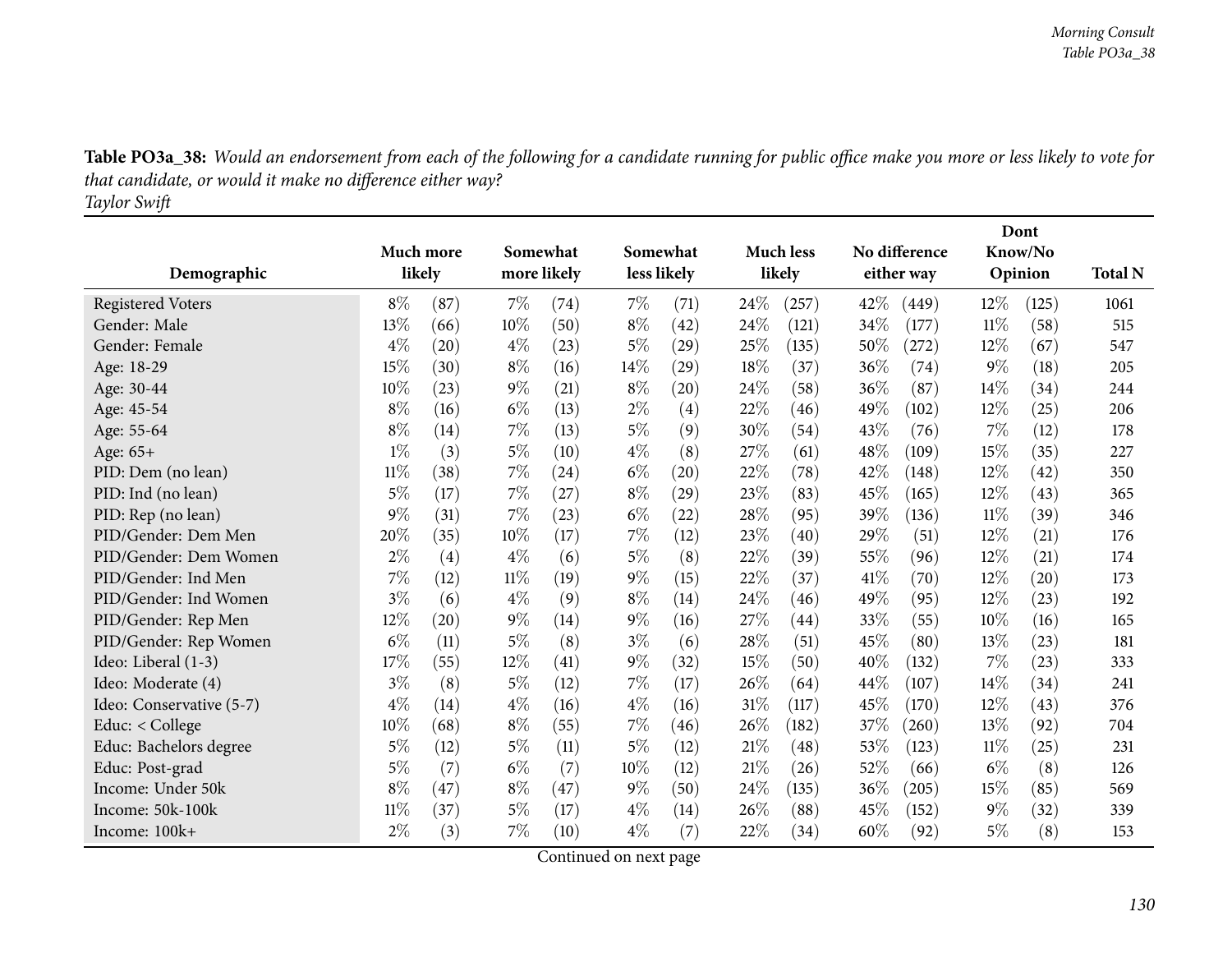| Table PO3a_38: Would an endorsement from each of the following for a candidate running for public office make you more or less likely to vote for |
|---------------------------------------------------------------------------------------------------------------------------------------------------|
| that candidate, or would it make no difference either way?                                                                                        |
| Taylor Swift                                                                                                                                      |

| Demographic                   | Much more<br>likely |      |        | Somewhat<br>more likely |        | Somewhat<br>less likely |        | <b>Much less</b><br>likely |      | No difference<br>either way |        | Dont<br>Know/No<br>Opinion | <b>Total N</b> |
|-------------------------------|---------------------|------|--------|-------------------------|--------|-------------------------|--------|----------------------------|------|-----------------------------|--------|----------------------------|----------------|
| <b>Registered Voters</b>      | $8\%$               | (87) | $7\%$  | (74)                    | $7\%$  | (71)                    | 24%    | (257)                      | 42%  | (449)                       | 12\%   | (125)                      | 1061           |
| Ethnicity: White              | 7%                  | (62) | $6\%$  | (56)                    | $6\%$  | (56)                    | 24%    | (211)                      | 45%  | (392)                       | $11\%$ | (95)                       | 872            |
| Ethnicity: Hispanic           | 21%                 | (20) | 13%    | (12)                    | $14\%$ | (13)                    | 22%    | (21)                       | 23%  | (22)                        | $6\%$  | (6)                        | 95             |
| Ethnicity: Afr. Am.           | 14%                 | (18) | 10%    | (13)                    | $5\%$  | (6)                     | 23\%   | (29)                       | 29%  | (37)                        | 19%    | (25)                       | 127            |
| Ethnicity: Other              | $11\%$              | (7)  | $8\%$  | (5)                     | 13%    | (8)                     | $28\%$ | (17)                       | 31%  | (20)                        | $9\%$  | (5)                        | 62             |
| Relig: Protestant             | 7%                  | (19) | $6\%$  | (18)                    | $5\%$  | (14)                    | 26%    | (73)                       | 46%  | (130)                       | $11\%$ | (30)                       | 283            |
| Relig: Roman Catholic         | $4\%$               | (8)  | 7%     | (13)                    | $9\%$  | (17)                    | 28\%   | (53)                       | 42%  | (80)                        | 11%    | (22)                       | 193            |
| Relig: Ath./Agn./None         | 5%                  | (16) | 7%     | (20)                    | 7%     | (22)                    | 19%    | (56)                       | 48%  | (140)                       | 14%    | (41)                       | 295            |
| Relig: Something Else         | $20\%$              | (37) | 10%    | (19)                    | $5\%$  | (8)                     | 24%    | (44)                       | 32%  | (59)                        | $9\%$  | (16)                       | 182            |
| Relig: Evangelical            | $6\%$               | (17) | $6\%$  | (16)                    | $8\%$  | (24)                    | 29%    | (83)                       | 38%  | (109)                       | 12%    | (34)                       | 283            |
| Relig: Non-Evang. Catholics   | $6\%$               | (17) | $6\%$  | (19)                    | $6\%$  | (17)                    | 25%    | (74)                       | 47%  | (140)                       | $11\%$ | (33)                       | 300            |
| Relig: All Christian          | $6\%$               | (34) | $6\%$  | (35)                    | $7\%$  | (41)                    | 27%    | (157)                      | 43%  | (249)                       | 12%    | (67)                       | 583            |
| Relig: All Non-Christian      | $11\%$              | (53) | $8\%$  | (39)                    | $6\%$  | (30)                    | 21%    | (100)                      | 42%  | (200)                       | 12%    | (57)                       | 478            |
| Community: Urban              | 10%                 | (29) | $11\%$ | (30)                    | $8\%$  | (22)                    | 20%    | (54)                       | 40%  | (110)                       | 12%    | (33)                       | 278            |
| Community: Suburban           | 8%                  | (39) | $5\%$  | (22)                    | 7%     | (32)                    | 26%    | (120)                      | 45%  | (209)                       | 10%    | (46)                       | 467            |
| Community: Rural              | $6\%$               | (19) | 7%     | (22)                    | $5\%$  | (17)                    | 26%    | (83)                       | 41%  | (130)                       | 15%    | (46)                       | 317            |
| <b>Employ: Private Sector</b> | 9%                  | (30) | 7%     | (23)                    | $9\%$  | (29)                    | 20%    | (70)                       | 46%  | (158)                       | $9\%$  | (30)                       | 340            |
| Employ: Government            | 19%                 | (15) | 13%    | (10)                    | $6\%$  | (5)                     | 19%    | (15)                       | 40%  | (32)                        | $3\%$  | (2)                        | 79             |
| Employ: Self-Employed         | 15%                 | (14) | 7%     | (7)                     | $8\%$  | (8)                     | 27%    | (25)                       | 34%  | (31)                        | $8\%$  | (8)                        | 91             |
| Employ: Homemaker             | $1\%$               | (1)  | $11\%$ | (9)                     | $7\%$  | (5)                     | 30%    | (23)                       | 40%  | (30)                        | $11\%$ | (9)                        | 77             |
| Employ: Student               | 12%                 | (6)  | $4\%$  | (2)                     | $7\%$  | (4)                     | 18%    | (9)                        | 51\% | (26)                        | 7%     | (4)                        | 52             |
| Employ: Retired               | $2\%$               | (5)  | $6\%$  | (14)                    | $2\%$  | (6)                     | 28%    | (68)                       | 47%  | (116)                       | 15%    | (36)                       | 245            |
| Employ: Unemployed            | $6\%$               | (6)  | $3\%$  | (3)                     | $11\%$ | (10)                    | 30%    | (27)                       | 26\% | (23)                        | 24%    | (22)                       | 89             |
| Employ: Other                 | $11\%$              | (10) | $8\%$  | (7)                     | $5\%$  | (4)                     | 23%    | (20)                       | 37%  | (32)                        | 17%    | (14)                       | 87             |
| Military HH: Yes              | 13%                 | (26) | $4\%$  | (8)                     | $1\%$  | (3)                     | 29%    | (55)                       | 41\% | (79)                        | 11%    | (20)                       | 190            |
| Military HH: No               | 7%                  | (61) | $8\%$  | (66)                    | $8\%$  | (68)                    | 23%    | (201)                      | 42%  | (370)                       | 12%    | (104)                      | 871            |
| RD/WT: Right Direction        | $11\%$              | (51) | $9\%$  | (38)                    | 7%     | (33)                    | 27%    | (119)                      | 34%  | (150)                       | 12%    | (55)                       | 445            |
| RD/WT: Wrong Track            | $6\%$               | (36) | $6\%$  | (36)                    | $6\%$  | (38)                    | 22\%   | (138)                      | 48%  | (299)                       | $11\%$ | (70)                       | 616            |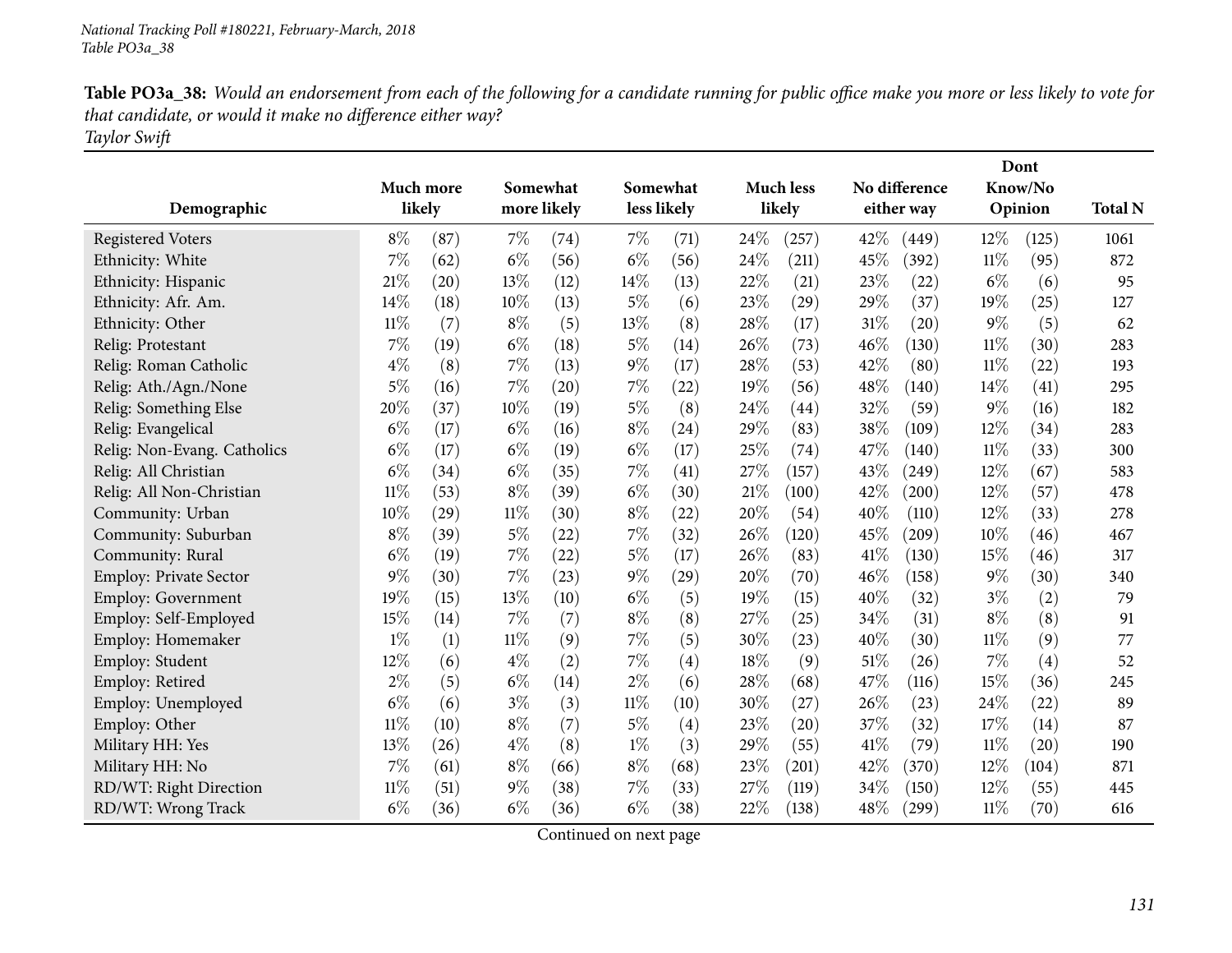Table PO3a\_38: Would an endorsement from each of the following for a candidate running for public office make you more or less likely to vote for *that candidate, or would it make no difference either way? Taylor Swift*

| Demographic                          |        | Much more<br>likely |        | Somewhat<br>more likely |        | Somewhat<br>less likely |        | <b>Much less</b><br>likely |        | No difference<br>either way |        | Dont<br>Know/No<br>Opinion | <b>Total N</b> |
|--------------------------------------|--------|---------------------|--------|-------------------------|--------|-------------------------|--------|----------------------------|--------|-----------------------------|--------|----------------------------|----------------|
| <b>Registered Voters</b>             | $8\%$  | (87)                | $7\%$  | (74)                    | $7\%$  | (71)                    | 24\%   | (257)                      | $42\%$ | (449)                       | $12\%$ | (125)                      | 1061           |
| <b>Strongly Approve</b>              | $16\%$ | (36)                | $7\%$  | (16)                    | $5\%$  | (10)                    | $31\%$ | (68)                       | $31\%$ | (69)                        | $9\%$  | (20)                       | 219            |
| Somewhat Approve                     | $2\%$  | (6)                 | $7\%$  | (19)                    | $8\%$  | (21)                    | $27\%$ | (71)                       | 44\%   | (118)                       | $11\%$ | $\left( 29\right)$         | 265            |
| Somewhat Disapprove                  | 7%     | (9)                 | $8\%$  | (10)                    | $9\%$  | (11)                    | 18\%   | (23)                       | 49%    | (62)                        | $9\%$  | (11)                       | 126            |
| <b>Strongly Disapprove</b>           | 7%     | (28)                | 5%     | (21)                    | $6\%$  | (23)                    | 22%    | (87)                       | 48\%   | (189)                       | $12\%$ | (46)                       | 395            |
| Dont Know / No Opinion               | 12\%   | (7)                 | 12\%   | (7)                     | 10%    | (6)                     | $13\%$ | (8)                        | $19\%$ | (10)                        | 34\%   | (19)                       | 56             |
| #1 Issue: Economy                    | 7%     | (22)                | $6\%$  | (18)                    | $6\%$  | (17)                    | $26\%$ | (76)                       | 45\%   | (133)                       | $9\%$  | (28)                       | 294            |
| #1 Issue: Security                   | $6\%$  | (13)                | $7\%$  | (13)                    | $4\%$  | (9)                     | 30\%   | (62)                       | 43\%   | (88)                        | $10\%$ | (21)                       | 207            |
| #1 Issue: Health Care                | $6\%$  | (10)                | $9\%$  | (14)                    | $8\%$  | (13)                    | 21%    | (35)                       | 43%    | $\left( 72\right)$          | 13\%   | (21)                       | 165            |
| #1 Issue: Medicare / Social Security | $5\%$  | (9)                 | $5\%$  | (8)                     | $4\%$  | (7)                     | 28\%   | (47)                       | 40%    | (67)                        | $18\%$ | (30)                       | 168            |
| #1 Issue: Education                  | 18%    | (14)                | 7%     | (5)                     | $4\%$  | (3)                     | 25\%   | (20)                       | 35%    | $\left( 28\right)$          | $10\%$ | (8)                        | 78             |
| #1 Issue: Other                      |        | (0)                 | $10\%$ | (5)                     | $3\%$  | (2)                     | 23\%   | (12)                       | 52\%   | (27)                        | 13\%   | (7)                        | 53             |
| 2016 Vote: Democrat Hillary Clinton  | $7\%$  | (23)                | $8\%$  | (27)                    | $5\%$  | (19)                    | 22\%   | (74)                       | 48%    | (164)                       | $11\%$ | (36)                       | 343            |
| 2016 Vote: Republican Donald Trump   | $6\%$  | (25)                | $7\%$  | (27)                    | $6\%$  | (25)                    | 30\%   | (118)                      | 41\%   | (160)                       | 10%    | (38)                       | 393            |
| 2016 Vote: Someone else              | 7%     | (7)                 | $6\%$  | (7)                     | $6\%$  | (7)                     | 20%    | (22)                       | 50%    | (56)                        | $10\%$ | (12)                       | 111            |
| 2012 Vote: Barack Obama              | $7\%$  | (27)                | $8\%$  | (32)                    | $5\%$  | (20)                    | 24%    | (96)                       | 45\%   | (182)                       | $11\%$ | (43)                       | 400            |
| 2012 Vote: Mitt Romney               | $4\%$  | (11)                | $3\%$  | (9)                     | $6\%$  | (17)                    | 28\%   | (82)                       | 47%    | (138)                       | 13\%   | (38)                       | 296            |
| 2012 Vote: Other                     | 10%    | (6)                 | $3\%$  | (2)                     | $5\%$  | (3)                     | 30%    | (17)                       | 42\%   | (24)                        | $10\%$ | (6)                        | 56             |
| 2012 Vote: Didn't Vote               | 14\%   | (43)                | $10\%$ | (31)                    | $10\%$ | (32)                    | 20%    | (61)                       | 34\%   | (105)                       | 12%    | (38)                       | 309            |
| 4-Region: Northeast                  | $6\%$  | (13)                | $9\%$  | (19)                    | $8\%$  | (15)                    | 21%    | (43)                       | 41%    | (83)                        | 15\%   | (30)                       | 203            |
| 4-Region: Midwest                    | $4\%$  | (9)                 | $7\%$  | (18)                    | $10\%$ | (24)                    | 26\%   | (64)                       | 42\%   | (103)                       | $11\%$ | (27)                       | 245            |
| 4-Region: South                      | $11\%$ | $\left( 44\right)$  | $6\%$  | (25)                    | $5\%$  | (21)                    | $23\%$ | (92)                       | 43\%   | (172)                       | $10\%$ | (41)                       | 395            |
| 4-Region: West                       | 10%    | (21)                | $5\%$  | (11)                    | 5%     | (10)                    | 27\%   | (58)                       | 42\%   | (91)                        | $12\%$ | (26)                       | 217            |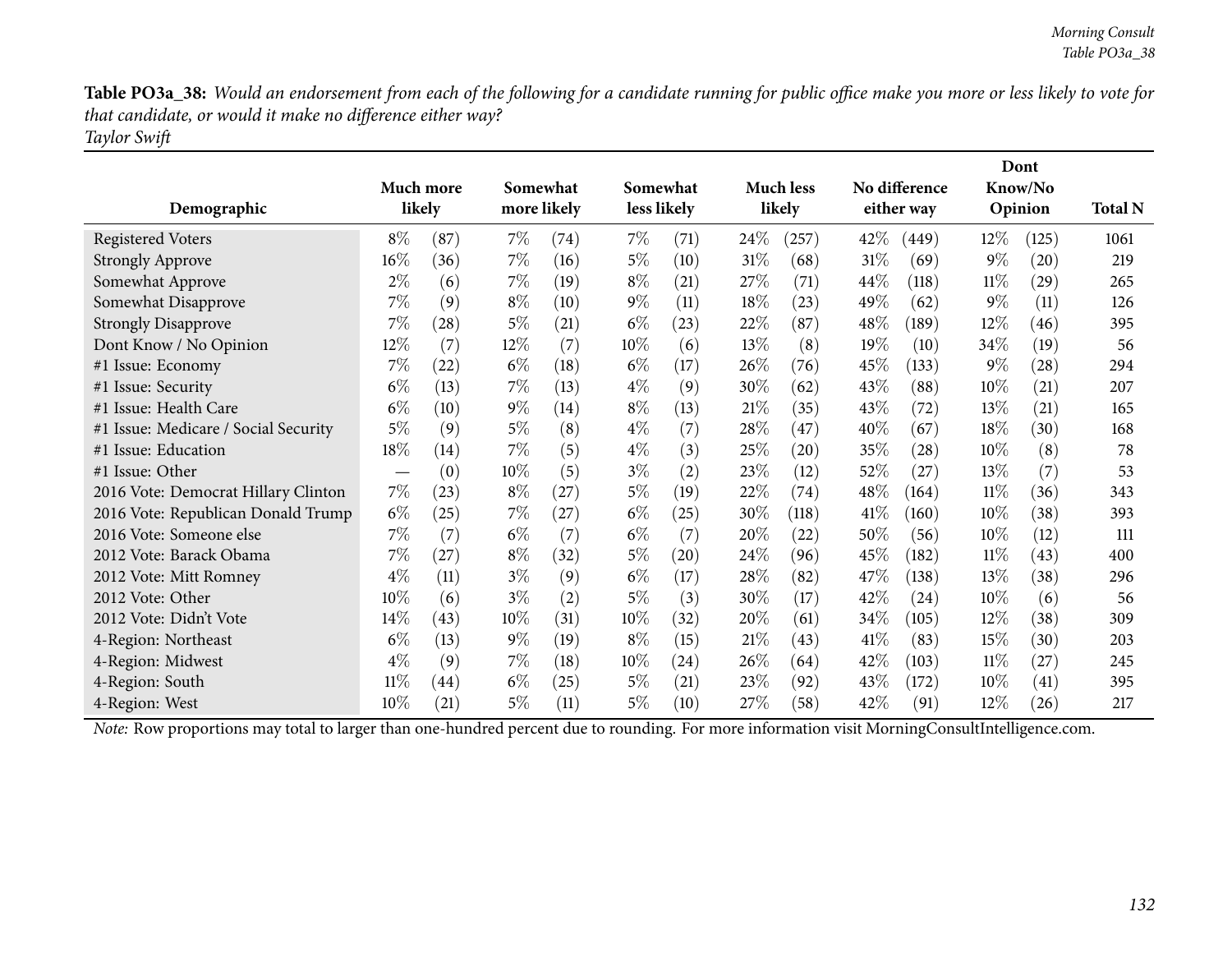Table PO3a\_39: Would an endorsement from each of the following for a candidate running for public office make you more or less likely to vote for *that candidate, or would it make no difference either way?*

*Joel Osteen*

|                          |           |      |        |             |             |          |      | Dont               |        |               |         |         |                |
|--------------------------|-----------|------|--------|-------------|-------------|----------|------|--------------------|--------|---------------|---------|---------|----------------|
|                          | Much more |      |        | Somewhat    |             | Somewhat |      | <b>Much less</b>   |        | No difference |         | Know/No |                |
| Demographic              | likely    |      |        | more likely | less likely |          |      | likely             |        | either way    | Opinion |         | <b>Total N</b> |
| <b>Registered Voters</b> | $7\%$     | (76) | $9\%$  | (96)        | $7\%$       | (69)     | 24%  | (258)              | 33\%   | (347)         | 20%     | (213)   | 1059           |
| Gender: Male             | 10%       | (49) | $11\%$ | (54)        | $9\%$       | (45)     | 24%  | (114)              | 28%    | (137)         | 17%     | (83)    | 482            |
| Gender: Female           | $5\%$     | (27) | 7%     | (42)        | $4\%$       | (25)     | 25%  | (143)              | 36%    | (210)         | 23\%    | (131)   | 577            |
| Age: 18-29               | $4\%$     | (6)  | $11\%$ | (18)        | $8\%$       | (14)     | 21%  | (35)               | 21\%   | (36)          | 36%     | (60)    | 170            |
| Age: 30-44               | $9\%$     | (22) | $11\%$ | (27)        | $5\%$       | (13)     | 28%  | (67)               | 31%    | (76)          | 16%     | (38)    | 243            |
| Age: 45-54               | $11\%$    | (26) | $8\%$  | (20)        | $6\%$       | (14)     | 14%  | (33)               | 38%    | (88)          | 22%     | (52)    | 232            |
| Age: 55-64               | 7%        | (12) | $9\%$  | (15)        | $8\%$       | (14)     | 30%  | (53)               | 39%    | (69)          | $8\%$   | (14)    | 177            |
| Age: 65+                 | $4\%$     | (9)  | $7\%$  | (16)        | $6\%$       | (14)     | 29%  | (70)               | 33%    | (79)          | 21%     | (49)    | 236            |
| PID: Dem (no lean)       | 10%       | (37) | 7%     | (25)        | $6\%$       | (22)     | 27\% | (97)               | 27%    | (97)          | 24%     | (85)    | 363            |
| PID: Ind (no lean)       | $4\%$     | (16) | $8\%$  | (30)        | $6\%$       | (23)     | 24%  | (90)               | 37%    | (139)         | 20%     | (74)    | 373            |
| PID: Rep (no lean)       | 7%        | (23) | 13%    | (42)        | $7\%$       | (24)     | 22%  | (71)               | 34%    | (110)         | 17%     | (54)    | 323            |
| PID/Gender: Dem Men      | 18%       | (31) | $7\%$  | (12)        | $8\%$       | (13)     | 24\% | $\left( 41\right)$ | 24\%   | (40)          | 19%     | (32)    | 169            |
| PID/Gender: Dem Women    | $3\%$     | (6)  | 7%     | (13)        | 5%          | (9)      | 29%  | (56)               | 29%    | (57)          | 28%     | (53)    | 194            |
| PID/Gender: Ind Men      | $4\%$     | (6)  | 10%    | (16)        | 10%         | (16)     | 22%  | (35)               | 35%    | (57)          | 20%     | (32)    | 163            |
| PID/Gender: Ind Women    | $5\%$     | (11) | $6\%$  | (14)        | $3\%$       | (7)      | 26%  | (55)               | 39%    | (83)          | 20%     | (42)    | 210            |
| PID/Gender: Rep Men      | $9\%$     | (13) | 17%    | (26)        | 10%         | (15)     | 26\% | (39)               | 27%    | (40)          | 12%     | (18)    | 151            |
| PID/Gender: Rep Women    | $6\%$     | (10) | $9\%$  | (15)        | $5\%$       | (9)      | 19%  | (32)               | 41\%   | (70)          | 20%     | (35)    | 172            |
| Ideo: Liberal (1-3)      | 13%       | (44) | 10%    | (36)        | $8\%$       | (27)     | 28%  | (96)               | 23%    | (78)          | 19%     | (66)    | 347            |
| Ideo: Moderate (4)       | $3\%$     | (7)  | $6\%$  | (14)        | $8\%$       | (18)     | 21%  | (48)               | 44\%   | (100)         | 19%     | (44)    | 230            |
| Ideo: Conservative (5-7) | 5%        | (17) | $11\%$ | (41)        | $6\%$       | (21)     | 22%  | (80)               | 40%    | (143)         | 17%     | (60)    | 361            |
| Educ: < College          | $8\%$     | (55) | $9\%$  | (62)        | $6\%$       | (40)     | 23%  | (160)              | 32\%   | (219)         | 22%     | (155)   | 692            |
| Educ: Bachelors degree   | $4\%$     | (10) | $8\%$  | (17)        | $7\%$       | (16)     | 26%  | (60)               | 37%    | (85)          | 18%     | (41)    | 229            |
| Educ: Post-grad          | $8\%$     | (11) | 12%    | (17)        | $9\%$       | (13)     | 27%  | (38)               | $31\%$ | (43)          | 12%     | (17)    | 139            |
| Income: Under 50k        | 7%        | (39) | $9\%$  | (51)        | $8\%$       | (46)     | 23%  | (135)              | 27%    | (157)         | 26%     | (147)   | 575            |
| Income: 50k-100k         | 9%        | (29) | $8\%$  | (28)        | $5\%$       | (17)     | 25%  | (83)               | 39\%   | (132)         | 14\%    | (47)    | 336            |
| Income: 100k+            | $5\%$     | (8)  | $11\%$ | (17)        | $5\%$       | (7)      | 27\% | (39)               | 39%    | (58)          | 13%     | (20)    | 148            |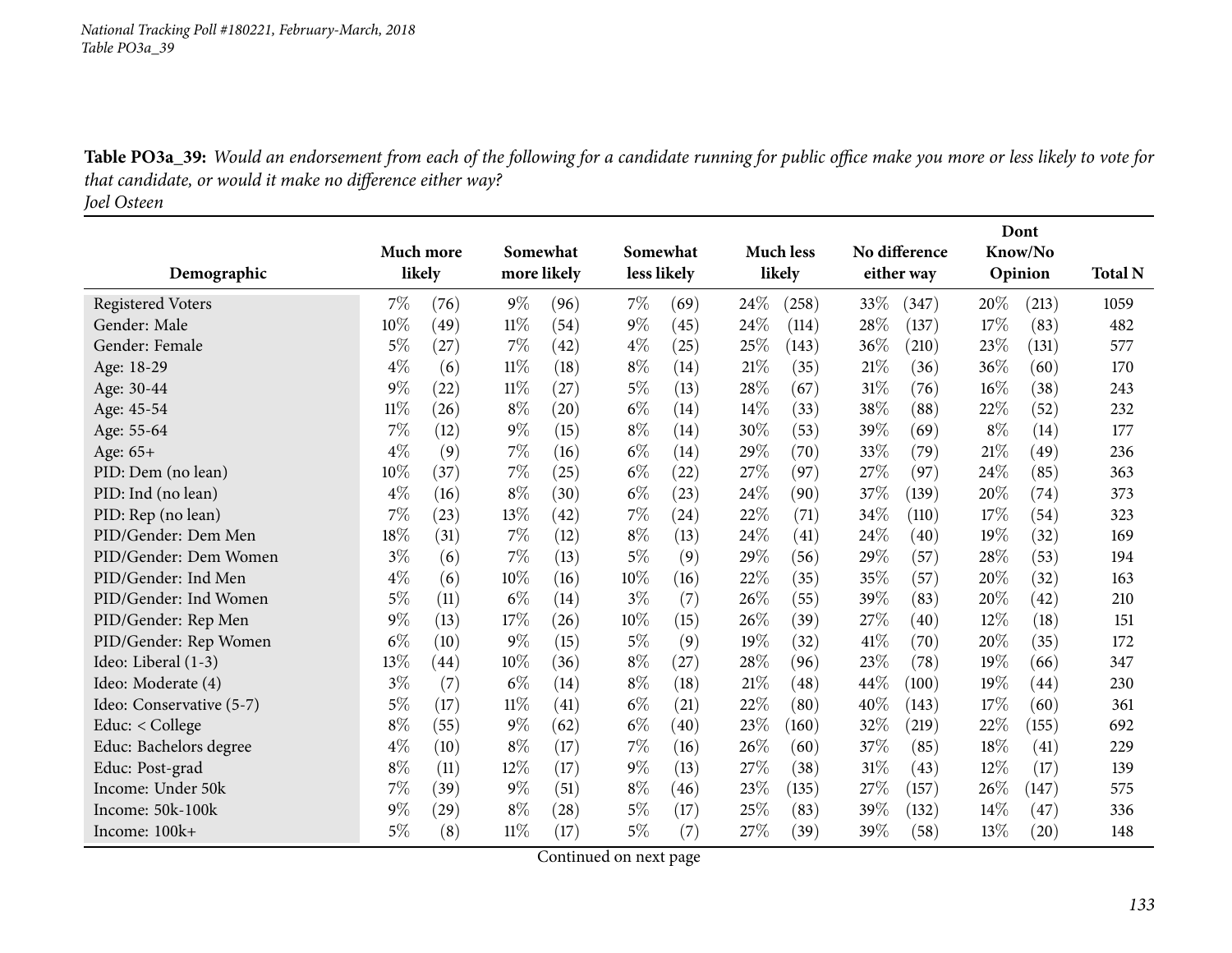Table PO3a\_39: Would an endorsement from each of the following for a candidate running for public office make you more or less likely to vote for *that candidate, or would it make no difference either way? Joel Osteen*

|                             |        |                     |        |                         |       | Somewhat           |      |                            |      |                             |        | Dont               |                |
|-----------------------------|--------|---------------------|--------|-------------------------|-------|--------------------|------|----------------------------|------|-----------------------------|--------|--------------------|----------------|
| Demographic                 |        | Much more<br>likely |        | Somewhat<br>more likely |       | less likely        |      | <b>Much less</b><br>likely |      | No difference<br>either way |        | Know/No<br>Opinion | <b>Total N</b> |
|                             |        |                     |        |                         |       |                    |      |                            |      |                             |        |                    |                |
| <b>Registered Voters</b>    | $7\%$  | (76)                | $9\%$  | (96)                    | $7\%$ | (69)               | 24\% | (258)                      | 33%  | (347)                       | 20%    | (213)              | 1059           |
| Ethnicity: White            | $6\%$  | (55)                | $9\%$  | (78)                    | $6\%$ | (51)               | 24%  | (209)                      | 35%  | (299)                       | 19%    | (162)              | 854            |
| Ethnicity: Hispanic         | 18%    | (15)                | 14%    | (12)                    | 13%   | (11)               | 14%  | (12)                       | 23%  | (19)                        | 18%    | (15)               | 83             |
| Ethnicity: Afr. Am.         | 13%    | (19)                | $8\%$  | (12)                    | $7\%$ | (11)               | 23%  | (34)                       | 20%  | (31)                        | 29%    | (43)               | 150            |
| Ethnicity: Other            | $4\%$  | (2)                 | $11\%$ | (6)                     | 13%   | (7)                | 27%  | (15)                       | 32%  | (17)                        | 14%    | (8)                | 55             |
| Relig: Protestant           | $8\%$  | (25)                | 13%    | (39)                    | $8\%$ | (23)               | 24%  | (72)                       | 34%  | (103)                       | 12%    | (37)               | 299            |
| Relig: Roman Catholic       | $5\%$  | (10)                | $6\%$  | (12)                    | 7%    | (13)               | 22%  | (41)                       | 40%  | (73)                        | 19%    | (34)               | 182            |
| Relig: Ath./Agn./None       | $4\%$  | (12)                | $3\%$  | (10)                    | $4\%$ | (12)               | 32%  | (93)                       | 31%  | (89)                        | 26\%   | (75)               | 291            |
| Relig: Something Else       | 9%     | (14)                | $9\%$  | (16)                    | $8\%$ | (14)               | 17%  | (28)                       | 29%  | (47)                        | 28%    | (47)               | 166            |
| Relig: Evangelical          | $11\%$ | (32)                | 17%    | (49)                    | $6\%$ | (16)               | 20%  | (59)                       | 34%  | (99)                        | 12%    | (36)               | 291            |
| Relig: Non-Evang. Catholics | $6\%$  | (19)                | 7%     | (21)                    | $9\%$ | (27)               | 25%  | (77)                       | 36%  | (111)                       | 18%    | (55)               | 311            |
| Relig: All Christian        | $8\%$  | (50)                | 12%    | (70)                    | 7%    | (43)               | 23%  | (136)                      | 35%  | (210)                       | 15%    | (91)               | 602            |
| Relig: All Non-Christian    | $6\%$  | (26)                | $6\%$  | (26)                    | $6\%$ | (26)               | 27%  | (121)                      | 30%  | (136)                       | 27%    | (122)              | 457            |
| Community: Urban            | $9\%$  | (25)                | $8\%$  | (22)                    | 10%   | $\left( 28\right)$ | 26%  | (73)                       | 28%  | (80)                        | 19%    | (54)               | 283            |
| Community: Suburban         | $4\%$  | (20)                | $8\%$  | (38)                    | $6\%$ | (29)               | 24\% | (115)                      | 37%  | (174)                       | 20%    | (96)               | 471            |
| Community: Rural            | $10\%$ | (31)                | 12%    | (36)                    | $4\%$ | (13)               | 23\% | (70)                       | 30%  | (93)                        | 21%    | (64)               | 305            |
| Employ: Private Sector      | $8\%$  | (29)                | $11\%$ | (37)                    | $5\%$ | (18)               | 23%  | (79)                       | 36%  | (124)                       | 17%    | (57)               | 344            |
| <b>Employ: Government</b>   | 17%    | (12)                | $8\%$  | (5)                     | $9\%$ | (6)                | 17%  | (12)                       | 41\% | (29)                        | $9\%$  | (6)                | 71             |
| Employ: Self-Employed       | $8\%$  | (6)                 | 17%    | (13)                    | $7\%$ | (5)                | 27%  | (21)                       | 31%  | (24)                        | 10%    | (8)                | 79             |
| Employ: Homemaker           | 10%    | (8)                 | 10%    | (8)                     | $3\%$ | (2)                | 21%  | (18)                       | 34%  | (30)                        | 23%    | (20)               | 86             |
| Employ: Retired             | $3\%$  | (6)                 | 7%     | (17)                    | $7\%$ | (18)               | 30%  | (73)                       | 36%  | (88)                        | 18%    | $\left( 44\right)$ | 248            |
| Employ: Unemployed          | $6\%$  | (6)                 | $1\%$  | (1)                     | $8\%$ | (8)                | 27%  | (26)                       | 22%  | (21)                        | 35%    | (33)               | 95             |
| Employ: Other               | $2\%$  | (2)                 | 12%    | (10)                    | 12%   | (11)               | 18%  | (16)                       | 28%  | (25)                        | 28%    | (25)               | 89             |
| Military HH: Yes            | 10%    | (20)                | $9\%$  | (18)                    | $5\%$ | (10)               | 29%  | (59)                       | 31%  | (63)                        | $16\%$ | (32)               | 201            |
| Military HH: No             | $6\%$  | (56)                | $9\%$  | (78)                    | $7\%$ | (60)               | 23%  | (199)                      | 33%  | (284)                       | $21\%$ | (182)              | 858            |
| RD/WT: Right Direction      | $11\%$ | (41)                | 14%    | (53)                    | 7%    | (29)               | 19%  | (74)                       | 33%  | (129)                       | 16%    | (64)               | 389            |
| RD/WT: Wrong Track          | $5\%$  | (35)                | $6\%$  | (43)                    | $6\%$ | (40)               | 27\% | (184)                      | 33%  | (218)                       | 22%    | (150)              | 670            |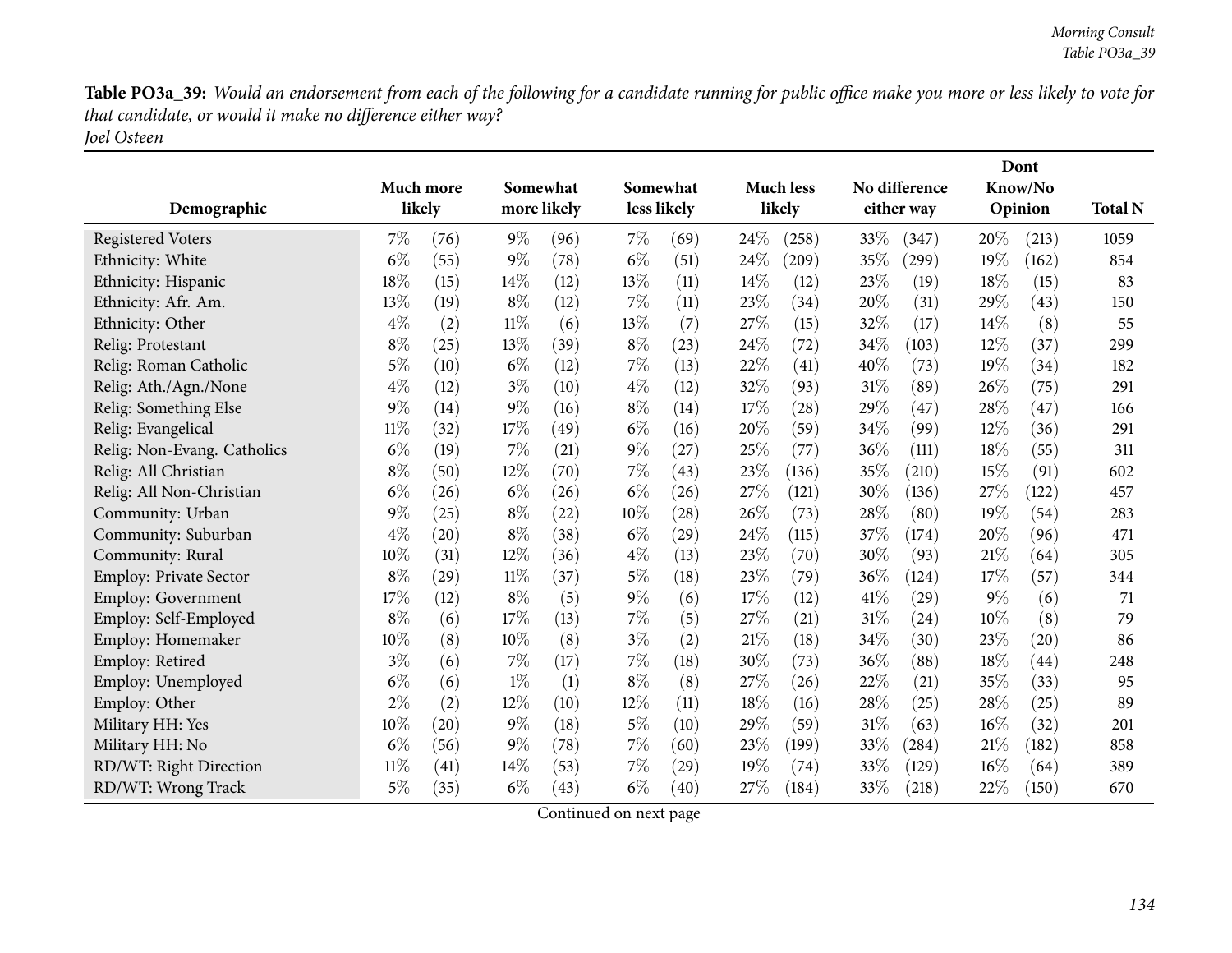| Table PO3a_39: Would an endorsement from each of the following for a candidate running for public office make you more or less likely to vote for |
|---------------------------------------------------------------------------------------------------------------------------------------------------|
| that candidate, or would it make no difference either way?                                                                                        |
| Joel Osteen                                                                                                                                       |

|                                      | Much more<br>likely |      |        | Somewhat<br>more likely |        | Somewhat<br>less likely |        | <b>Much less</b><br>likely |        | No difference<br>either way |        | Dont<br>Know/No | <b>Total N</b> |
|--------------------------------------|---------------------|------|--------|-------------------------|--------|-------------------------|--------|----------------------------|--------|-----------------------------|--------|-----------------|----------------|
| Demographic                          |                     |      |        |                         |        |                         |        |                            |        |                             |        | Opinion         |                |
| <b>Registered Voters</b>             | $7\%$               | (76) | $9\%$  | (96)                    | $7\%$  | (69)                    | $24\%$ | (258)                      | 33\%   | (347)                       | 20\%   | (213)           | 1059           |
| <b>Strongly Approve</b>              | $18\%$              | (39) | 13\%   | (28)                    | $4\%$  | (9)                     | 23%    | (50)                       | $30\%$ | (65)                        | 13\%   | (30)            | 219            |
| Somewhat Approve                     | $4\%$               | (9)  | 14\%   | (33)                    | $6\%$  | (15)                    | 22%    | (51)                       | 38\%   | (87)                        | 15\%   | (35)            | 228            |
| Somewhat Disapprove                  | $4\%$               | (6)  | $11\%$ | (16)                    | $7\%$  | (10)                    | 15%    | $\left( 20\right)$         | 42\%   | (59)                        | 21%    | (29)            | 139            |
| <b>Strongly Disapprove</b>           | $5\%$               | (21) | $4\%$  | (17)                    | $7\%$  | (29)                    | 32%    | (135)                      | 30\%   | (126)                       | 22%    | (93)            | 420            |
| Dont Know / No Opinion               | $4\%$               | (2)  | $5\%$  | (3)                     | $14\%$ | (7)                     | $4\%$  | (2)                        | 20\%   | (11)                        | 53\%   | (28)            | 52             |
| #1 Issue: Economy                    | $6\%$               | (18) | $11\%$ | (34)                    | $5\%$  | (16)                    | 21%    | (65)                       | 39\%   | (118)                       | 17\%   | (53)            | 305            |
| #1 Issue: Security                   | $9\%$               | (18) | $11\%$ | (22)                    | $6\%$  | (12)                    | 24\%   | (49)                       | 34\%   | (69)                        | 17%    | (34)            | 205            |
| #1 Issue: Health Care                | $5\%$               | (8)  | $8\%$  | (13)                    | $5\%$  | (9)                     | 29%    | (46)                       | 33\%   | (52)                        | 20%    | (32)            | 159            |
| #1 Issue: Medicare / Social Security | $8\%$               | (13) | $8\%$  | (14)                    | $8\%$  | (14)                    | 26\%   | (45)                       | 29%    | (49)                        | 21%    | (36)            | 171            |
| #1 Issue: Education                  | $10\%$              | (8)  | $9\%$  | (7)                     | $9\%$  | (7)                     | 20%    | (16)                       | 28\%   | (22)                        | 25\%   | (20)            | 78             |
| #1 Issue: Other                      |                     | (0)  | $4\%$  | (2)                     | $7\%$  | (4)                     | 32%    | (18)                       | 27\%   | (15)                        | $31\%$ | (18)            | 57             |
| 2016 Vote: Democrat Hillary Clinton  | $5\%$               | (19) | $6\%$  | (22)                    | $6\%$  | $\left( 24\right)$      | $31\%$ | (115)                      | $32\%$ | (119)                       | 21%    | (77)            | 375            |
| 2016 Vote: Republican Donald Trump   | $8\%$               | (30) | 12%    | (48)                    | $6\%$  | (25)                    | 21%    | (84)                       | $36\%$ | (142)                       | $16\%$ | (63)            | 391            |
| 2016 Vote: Someone else              | $3\%$               | (3)  | $9\%$  | (10)                    | $6\%$  | (7)                     | 27\%   | (29)                       | 32\%   | (34)                        | 22%    | (23)            | 105            |
| 2012 Vote: Barack Obama              | $6\%$               | (25) | $7\%$  | (33)                    | $6\%$  | (26)                    | 31%    | (138)                      | 31%    | (139)                       | 19%    | (82)            | 442            |
| 2012 Vote: Mitt Romney               | $5\%$               | (15) | $12\%$ | (32)                    | $7\%$  | (19)                    | 20%    | (55)                       | 40\%   | (110)                       | $16\%$ | (46)            | 277            |
| 2012 Vote: Other                     | $5\%$               | (3)  | $8\%$  | (5)                     | $8\%$  | (5)                     | 20%    | (12)                       | 47\%   | (28)                        | $11\%$ | (7)             | 60             |
| 2012 Vote: Didn't Vote               | 12%                 | (33) | $9\%$  | (26)                    | $7\%$  | $\left( 20\right)$      | 19%    | (53)                       | $25\%$ | (70)                        | 28%    | (79)            | 280            |
| 4-Region: Northeast                  | $3\%$               | (6)  | $3\%$  | (5)                     | $8\%$  | (16)                    | 22%    | (44)                       | 35\%   | (69)                        | 29%    | (58)            | 198            |
| 4-Region: Midwest                    | $4\%$               | (9)  | $12\%$ | (30)                    | $6\%$  | (16)                    | 24%    | (61)                       | $35\%$ | (86)                        | 19%    | (47)            | 250            |
| 4-Region: South                      | $11\%$              | (43) | $10\%$ | (39)                    | $7\%$  | (26)                    | 28\%   | (106)                      | 31%    | (117)                       | $14\%$ | (52)            | 382            |
| 4-Region: West                       | $8\%$               | (18) | $10\%$ | (22)                    | $5\%$  | (12)                    | 20%    | (47)                       | 33\%   | (74)                        | 25%    | (56)            | 229            |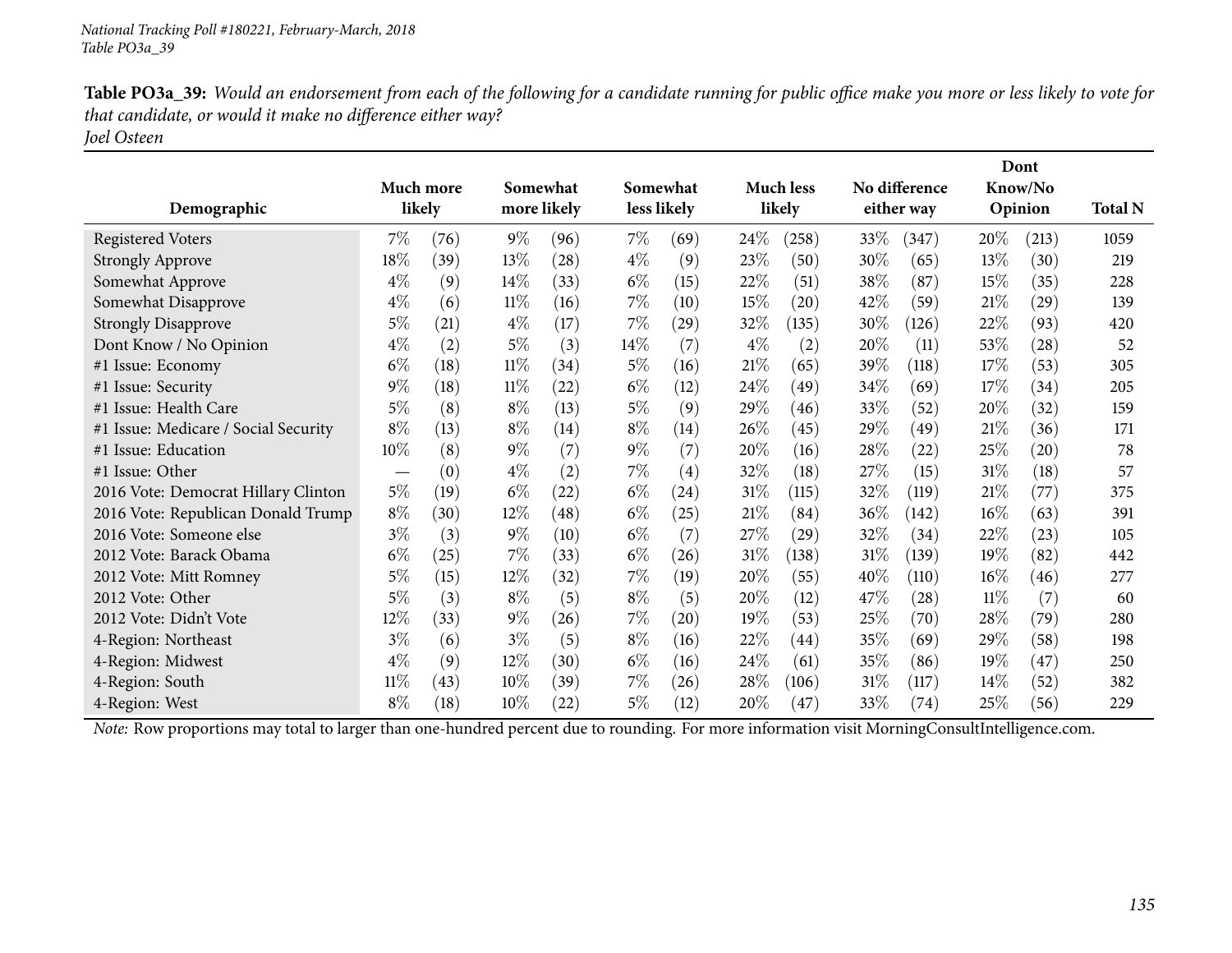Table PO3a\_40: Would an endorsement from each of the following for a candidate running for public office make you more or less likely to vote for *that candidate, or would it make no difference either way?*

*Jerry Falwell Jr.*

|                          |                                  |                    |        |             |       |                    |      | Dont               |        |               |         |         |                |
|--------------------------|----------------------------------|--------------------|--------|-------------|-------|--------------------|------|--------------------|--------|---------------|---------|---------|----------------|
|                          |                                  | Much more          |        | Somewhat    |       | Somewhat           |      | <b>Much less</b>   |        | No difference |         | Know/No |                |
| Demographic              |                                  | likely             |        | more likely |       | less likely        |      | likely             |        | either way    | Opinion |         | <b>Total N</b> |
| <b>Registered Voters</b> | $6\%$                            | (59)               | $7\%$  | (73)        | $7\%$ | (67)               | 24%  | (242)              | $31\%$ | (310)         | 24\%    | (237)   | 988            |
| Gender: Male             | $9\%$                            | (45)               | $11\%$ | (53)        | $9\%$ | (44)               | 28%  | (132)              | 25%    | (120)         | 17%     | (80)    | 473            |
| Gender: Female           | $3\%$                            | (15)               | $4\%$  | (19)        | $5\%$ | (24)               | 21%  | (110)              | 37%    | (190)         | 31%     | (157)   | 515            |
| Age: 18-29               | $5\%$                            | (9)                | $9\%$  | (16)        | 10%   | (18)               | 16%  | (29)               | 18%    | (33)          | 42%     | (77)    | 182            |
| Age: 30-44               | $5\%$                            | (11)               | 10%    | (21)        | 5%    | (10)               | 17%  | (36)               | 34\%   | (73)          | 29%     | (62)    | 214            |
| Age: 45-54               | 7%                               | (14)               | $6\%$  | (12)        | $6\%$ | (12)               | 20%  | $\left( 41\right)$ | 41\%   | (84)          | 20%     | (41)    | 204            |
| Age: 55-64               | 9%                               | (15)               | $5\%$  | (8)         | $7\%$ | (11)               | 29%  | (49)               | 36%    | (61)          | 14%     | (23)    | 167            |
| Age: 65+                 | $4\%$                            | (10)               | 7%     | (16)        | $7\%$ | (16)               | 39%  | (87)               | 27\%   | (59)          | 15%     | (33)    | 221            |
| PID: Dem (no lean)       | 7%                               | (21)               | $6\%$  | (17)        | $6\%$ | (18)               | 36%  | (112)              | 22%    | (70)          | 24%     | (74)    | 312            |
| PID: Ind (no lean)       | $3\%$                            | (10)               | $6\%$  | (22)        | $7\%$ | (23)               | 21%  | (71)               | 37\%   | (127)         | 26%     | (89)    | 341            |
| PID: Rep (no lean)       | 9%                               | (29)               | 10%    | (34)        | $8\%$ | (26)               | 18%  | (59)               | 34\%   | (113)         | 22%     | (74)    | 335            |
| PID/Gender: Dem Men      | 14%                              | (21)               | $11\%$ | (16)        | $7\%$ | (10)               | 39%  | (58)               | 16%    | (24)          | 14%     | (20)    | 149            |
| PID/Gender: Dem Women    | $\overbrace{\phantom{12322111}}$ | (0)                | $1\%$  | (2)         | $5\%$ | (8)                | 33%  | (54)               | 28\%   | (46)          | 33%     | (54)    | 164            |
| PID/Gender: Ind Men      | $4\%$                            | (7)                | $9\%$  | (15)        | $9\%$ | (14)               | 24%  | (39)               | 31%    | (51)          | 23%     | (37)    | 162            |
| PID/Gender: Ind Women    | $1\%$                            | (2)                | $4\%$  | (7)         | $5\%$ | (9)                | 18%  | (32)               | 43%    | (76)          | 29%     | (52)    | 179            |
| PID/Gender: Rep Men      | 10%                              | (17)               | 14%    | (23)        | 12%   | $\left( 20\right)$ | 22%  | (35)               | 28\%   | (45)          | 14%     | (23)    | 162            |
| PID/Gender: Rep Women    | 7%                               | (12)               | $6\%$  | (10)        | $4\%$ | (7)                | 14%  | (24)               | 39%    | (68)          | 30%     | (52)    | 173            |
| Ideo: Liberal (1-3)      | 11%                              | (37)               | $8\%$  | (26)        | $7\%$ | (22)               | 33%  | (110)              | 19%    | (61)          | 22%     | (74)    | 329            |
| Ideo: Moderate (4)       | $2\%$                            | (3)                | $3\%$  | (6)         | $5\%$ | (9)                | 24%  | (48)               | 43%    | (86)          | 23%     | (46)    | 200            |
| Ideo: Conservative (5-7) | $5\%$                            | (16)               | 10%    | (38)        | $8\%$ | (28)               | 19%  | (67)               | 40%    | (144)         | 19%     | (67)    | 360            |
| Educ: < College          | 7%                               | $\left( 44\right)$ | $8\%$  | (51)        | $7\%$ | (49)               | 20%  | (135)              | 30%    | (200)         | 28%     | (183)   | 661            |
| Educ: Bachelors degree   | $4\%$                            | (8)                | $6\%$  | (11)        | $4\%$ | (7)                | 34%  | (69)               | 35%    | (70)          | 18%     | (35)    | 201            |
| Educ: Post-grad          | $6\%$                            | (8)                | $8\%$  | (11)        | $9\%$ | (11)               | 30\% | (38)               | $31\%$ | (39)          | 15%     | (19)    | 126            |
| Income: Under 50k        | $6\%$                            | (30)               | 7%     | (39)        | $8\%$ | (44)               | 23%  | (123)              | 26%    | (141)         | 30%     | (161)   | 537            |
| Income: 50k-100k         | $9\%$                            | (26)               | $6\%$  | (20)        | $6\%$ | (19)               | 24%  | (73)               | 37\%   | (113)         | 18%     | (56)    | 306            |
| Income: 100k+            | $2\%$                            | (3)                | 10%    | (14)        | $3\%$ | (5)                | 32%  | (46)               | 39%    | (56)          | 14%     | (21)    | 145            |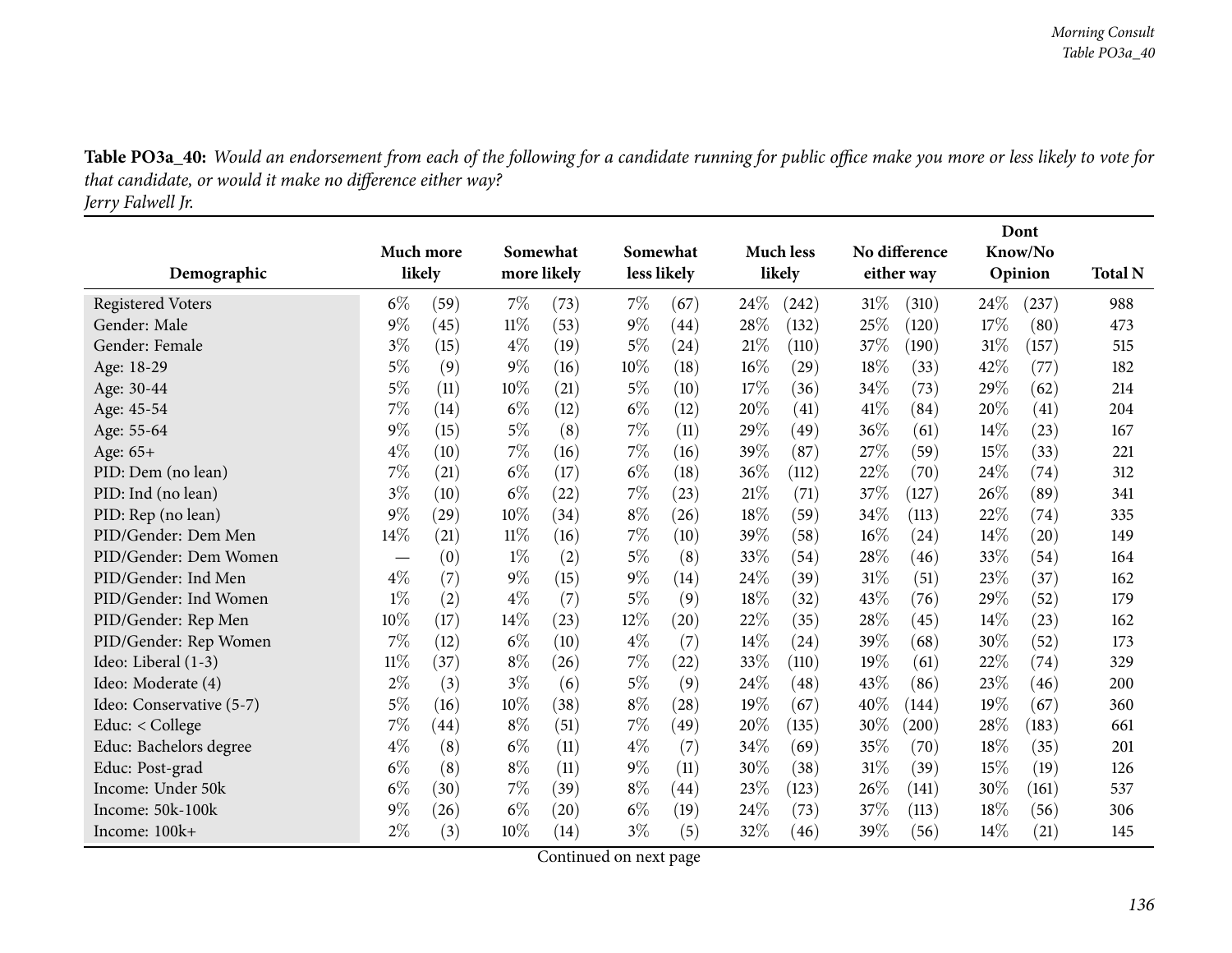Table PO3a\_40: Would an endorsement from each of the following for a candidate running for public office make you more or less likely to vote for *that candidate, or would it make no difference either way? Jerry Falwell Jr.*

|                             |                                  | Much more |        | Somewhat           |             | Somewhat          |      | <b>Much less</b> |      | No difference      | Dont<br>Know/No |         |                |
|-----------------------------|----------------------------------|-----------|--------|--------------------|-------------|-------------------|------|------------------|------|--------------------|-----------------|---------|----------------|
| Demographic                 |                                  | likely    |        | more likely        | less likely |                   |      | likely           |      | either way         |                 | Opinion | <b>Total N</b> |
| <b>Registered Voters</b>    | $6\%$                            | (59)      | 7%     | (73)               | $7\%$       | (67)              | 24%  | (242)            | 31%  | (310)              | 24%             | (237)   | 988            |
| Ethnicity: White            | $6\%$                            | (47)      | 7%     | (57)               | $7\%$       | (59)              | 25%  | (204)            | 33%  | (267)              | 23%             | (185)   | 820            |
| Ethnicity: Hispanic         | 16%                              | (15)      | 20%    | (19)               | 12%         | (12)              | 18%  | (17)             | 10%  | (10)               | 24%             | (22)    | 94             |
| Ethnicity: Afr. Am.         | $9\%$                            | (10)      | 11%    | (12)               | $4\%$       | $\left( 4\right)$ | 22%  | (24)             | 26\% | $\left( 29\right)$ | 29\%            | (31)    | 109            |
| Ethnicity: Other            | $4\%$                            | (3)       | $6\%$  | (4)                | 7%          | $\left( 4\right)$ | 24\% | (14)             | 24%  | (14)               | 35%             | (21)    | 58             |
| Relig: Protestant           | 9%                               | (24)      | 14%    | (37)               | $8\%$       | (20)              | 20%  | (51)             | 33%  | (84)               | $16\%$          | (41)    | 257            |
| Relig: Roman Catholic       | $5\%$                            | (9)       | 7%     | (13)               | $6\%$       | (11)              | 28%  | (53)             | 35%  | (67)               | 19%             | (36)    | 189            |
| Relig: Ath./Agn./None       | $3\%$                            | (7)       | $2\%$  | (5)                | $6\%$       | (18)              | 28%  | (81)             | 30%  | (84)               | 32%             | (90)    | 285            |
| Relig: Something Else       | $11\%$                           | (18)      | $4\%$  | (6)                | $7\%$       | (12)              | 25%  | (40)             | 29%  | (47)               | 23%             | (36)    | 159            |
| Relig: Evangelical          | $8\%$                            | (20)      | 19%    | (52)               | $6\%$       | (16)              | 13%  | (35)             | 28%  | (75)               | 26%             | (68)    | 266            |
| Relig: Non-Evang. Catholics | $5\%$                            | (14)      | $3\%$  | (10)               | $8\%$       | (22)              | 31%  | (86)             | 37%  | (104)              | 15%             | (42)    | 278            |
| Relig: All Christian        | $6\%$                            | (34)      | $11\%$ | (62)               | $7\%$       | (38)              | 22%  | (121)            | 33%  | (179)              | 20%             | (111)   | 545            |
| Relig: All Non-Christian    | $6\%$                            | (25)      | $2\%$  | (11)               | $7\%$       | (29)              | 27%  | (121)            | 30%  | (131)              | 28%             | (126)   | 443            |
| Community: Urban            | $9\%$                            | (22)      | 10%    | $\left( 24\right)$ | $3\%$       | (7)               | 26%  | (62)             | 27%  | (66)               | 24\%            | (59)    | 241            |
| Community: Suburban         | $5\%$                            | (21)      | $6\%$  | (25)               | $8\%$       | (36)              | 25%  | (110)            | 33%  | (147)              | 23%             | (101)   | 442            |
| Community: Rural            | $5\%$                            | (16)      | 7%     | (23)               | $8\%$       | (24)              | 23%  | (69)             | 32%  | (97)               | 25%             | (77)    | 305            |
| Employ: Private Sector      | $8\%$                            | (24)      | 10%    | (29)               | 7%          | (21)              | 24%  | (73)             | 33%  | (101)              | 19%             | (57)    | 306            |
| Employ: Government          | 16%                              | (11)      | 15%    | (11)               | $6\%$       | $\left( 4\right)$ | 15%  | (11)             | 36%  | (26)               | 12%             | (9)     | 73             |
| Employ: Self-Employed       | 10%                              | (7)       | 10%    | (7)                | $6\%$       | $\left( 4\right)$ | 32%  | (23)             | 30%  | (22)               | 13%             | (10)    | 73             |
| Employ: Homemaker           | $\overbrace{\phantom{12322111}}$ | (0)       | $8\%$  | (7)                | $5\%$       | (4)               | 19%  | (16)             | 34%  | $\left( 29\right)$ | 34%             | (29)    | 84             |
| Employ: Retired             | $4\%$                            | (8)       | $6\%$  | (13)               | $8\%$       | (19)              | 33%  | (77)             | 31%  | (73)               | 18%             | (42)    | 231            |
| Employ: Unemployed          | $3\%$                            | (2)       | $2\%$  | (1)                | $8\%$       | (6)               | 26%  | (22)             | 28%  | (23)               | 34%             | (29)    | 84             |
| Employ: Other               | $5\%$                            | (5)       | $2\%$  | (2)                | $6\%$       | (6)               | 17%  | (17)             | 32%  | (32)               | 38%             | (38)    | 99             |
| Military HH: Yes            | $11\%$                           | (21)      | $6\%$  | (13)               | $8\%$       | (16)              | 21%  | (41)             | 33%  | (64)               | 20%             | (40)    | 195            |
| Military HH: No             | $5\%$                            | (38)      | $8\%$  | (60)               | $6\%$       | (51)              | 25%  | (201)            | 31%  | (246)              | 25%             | (197)   | 793            |
| RD/WT: Right Direction      | $11\%$                           | (42)      | 15%    | (59)               | $9\%$       | (34)              | 15%  | (60)             | 30%  | (117)              | 20%             | (79)    | 391            |
| RD/WT: Wrong Track          | $3\%$                            | (17)      | $2\%$  | (14)               | $6\%$       | (33)              | 30%  | (182)            | 32%  | (193)              | 26%             | (158)   | 597            |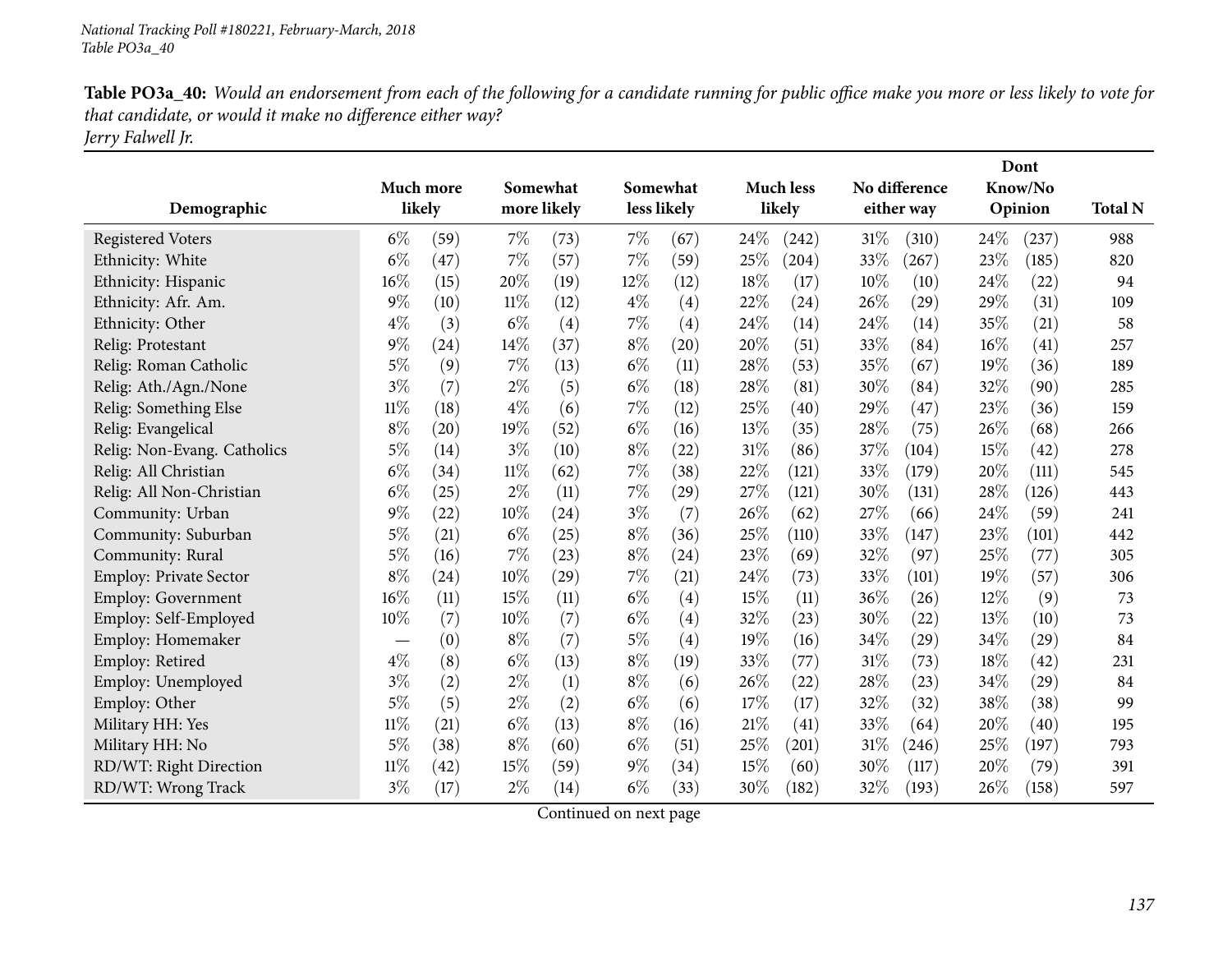Table PO3a\_40: Would an endorsement from each of the following for a candidate running for public office make you more or less likely to vote for *that candidate, or would it make no difference either way? Jerry Falwell Jr.*

| Demographic                          |        | Much more<br>likely |        | Somewhat<br>more likely |        | Somewhat<br>less likely |        | <b>Much less</b><br>likely |        | No difference<br>either way |        | Dont<br>Know/No<br>Opinion | <b>Total N</b> |
|--------------------------------------|--------|---------------------|--------|-------------------------|--------|-------------------------|--------|----------------------------|--------|-----------------------------|--------|----------------------------|----------------|
| <b>Registered Voters</b>             | $6\%$  | (59)                | 7%     | (73)                    | $7\%$  | (67)                    | 24\%   | (242)                      | 31%    | (310)                       | 24\%   | (237)                      | 988            |
| <b>Strongly Approve</b>              | 15%    | (33)                | 17\%   | (39)                    | $7\%$  | (16)                    | 17%    | (40)                       | 25%    | (57)                        | 19%    | (45)                       | 230            |
| Somewhat Approve                     | $5\%$  | (12)                | $7\%$  | (17)                    | $9\%$  | (21)                    | 18%    | (43)                       | 42\%   | (99)                        | 20%    | (47)                       | 238            |
| Somewhat Disapprove                  | $2\%$  | (2)                 | $6\%$  | (8)                     | $10\%$ | (12)                    | $16\%$ | (21)                       | 42%    | (53)                        | 25%    | (31)                       | 128            |
| <b>Strongly Disapprove</b>           | $3\%$  | (10)                | $1\%$  | (3)                     | $4\%$  | (13)                    | 40\%   | (134)                      | 26%    | (88)                        | 26\%   | (87)                       | 336            |
| Dont Know / No Opinion               | $4\%$  | (2)                 | $10\%$ | (6)                     | $9\%$  | (5)                     | $7\%$  | (4)                        | 23%    | (13)                        | 48\%   | (27)                       | 56             |
| #1 Issue: Economy                    | 7%     | (20)                | 7%     | (20)                    | $6\%$  | (16)                    | 23\%   | (63)                       | $31\%$ | (84)                        | 25\%   | (66)                       | 269            |
| #1 Issue: Security                   | $4\%$  | (8)                 | $10\%$ | (20)                    | $11\%$ | (21)                    | 20%    | (39)                       | $34\%$ | (65)                        | 21%    | (40)                       | 192            |
| #1 Issue: Health Care                | $3\%$  | (4)                 | $8\%$  | (12)                    | $5\%$  | (8)                     | 26%    | (40)                       | 36%    | (56)                        | 23\%   | (36)                       | 156            |
| #1 Issue: Medicare / Social Security | $6\%$  | (10)                | $5\%$  | (8)                     | $7\%$  | (11)                    | 28\%   | (45)                       | $31\%$ | (49)                        | 23%    | (37)                       | 161            |
| #1 Issue: Women's Issues             | $8\%$  | (4)                 | $5\%$  | (2)                     | $4\%$  | (2)                     | 15%    | (8)                        | 27\%   | (15)                        | 41\%   | (22)                       | 54             |
| #1 Issue: Education                  | 7%     | (5)                 | $9\%$  | (6)                     | $5\%$  | (4)                     | 28%    | (19)                       | 29%    | (20)                        | 22\%   | (15)                       | 68             |
| #1 Issue: Other                      | $6\%$  | (3)                 | $3\%$  | (1)                     | $6\%$  | (3)                     | 36%    | (20)                       | 25%    | (14)                        | 24\%   | (13)                       | 55             |
| 2016 Vote: Democrat Hillary Clinton  | $3\%$  | (9)                 | $2\%$  | (7)                     | $5\%$  | (14)                    | 40\%   | (120)                      | 27\%   | (83)                        | 23\%   | (69)                       | 301            |
| 2016 Vote: Republican Donald Trump   | $8\%$  | (32)                | 14%    | (54)                    | $8\%$  | (33)                    | 17%    | (65)                       | 36\%   | (142)                       | 17%    | (67)                       | 393            |
| 2016 Vote: Someone else              | $1\%$  | (1)                 | $1\%$  | (1)                     | $7\%$  | (6)                     | 30\%   | (28)                       | 45\%   | (42)                        | $16\%$ | (15)                       | 94             |
| 2012 Vote: Barack Obama              | $3\%$  | (11)                | $2\%$  | (8)                     | $5\%$  | (17)                    | $37\%$ | (130)                      | $31\%$ | (109)                       | 22\%   | (78)                       | 353            |
| 2012 Vote: Mitt Romney               | $6\%$  | (17)                | 13%    | (39)                    | $9\%$  | (25)                    | 18%    | (52)                       | 41\%   | (119)                       | 13%    | (36)                       | 288            |
| 2012 Vote: Other                     | $4\%$  | (2)                 | $3\%$  | (2)                     | $5\%$  | (3)                     | 19%    | (11)                       | 52%    | $\left( 29\right)$          | $16\%$ | (9)                        | 55             |
| 2012 Vote: Didn't Vote               | 10%    | (29)                | $8\%$  | (24)                    | $8\%$  | (23)                    | 17%    | (48)                       | 18\%   | (54)                        | 39\%   | (114)                      | 292            |
| 4-Region: Northeast                  | 5%     | (9)                 | $10\%$ | (19)                    | $9\%$  | (16)                    | 25%    | (46)                       | 33%    | (62)                        | 19%    | (35)                       | 187            |
| 4-Region: Midwest                    | $2\%$  | (5)                 | $4\%$  | (10)                    | $4\%$  | (10)                    | 30\%   | (70)                       | 33\%   | (77)                        | 26%    | (59)                       | 231            |
| 4-Region: South                      | $10\%$ | (36)                | $9\%$  | (33)                    | $6\%$  | (21)                    | 19%    | (68)                       | $30\%$ | (106)                       | 26%    | (93)                       | 358            |
| 4-Region: West                       | $4\%$  | (9)                 | 5%     | (11)                    | $9\%$  | (20)                    | 27\%   | (58)                       | 30%    | (65)                        | 23%    | (50)                       | 213            |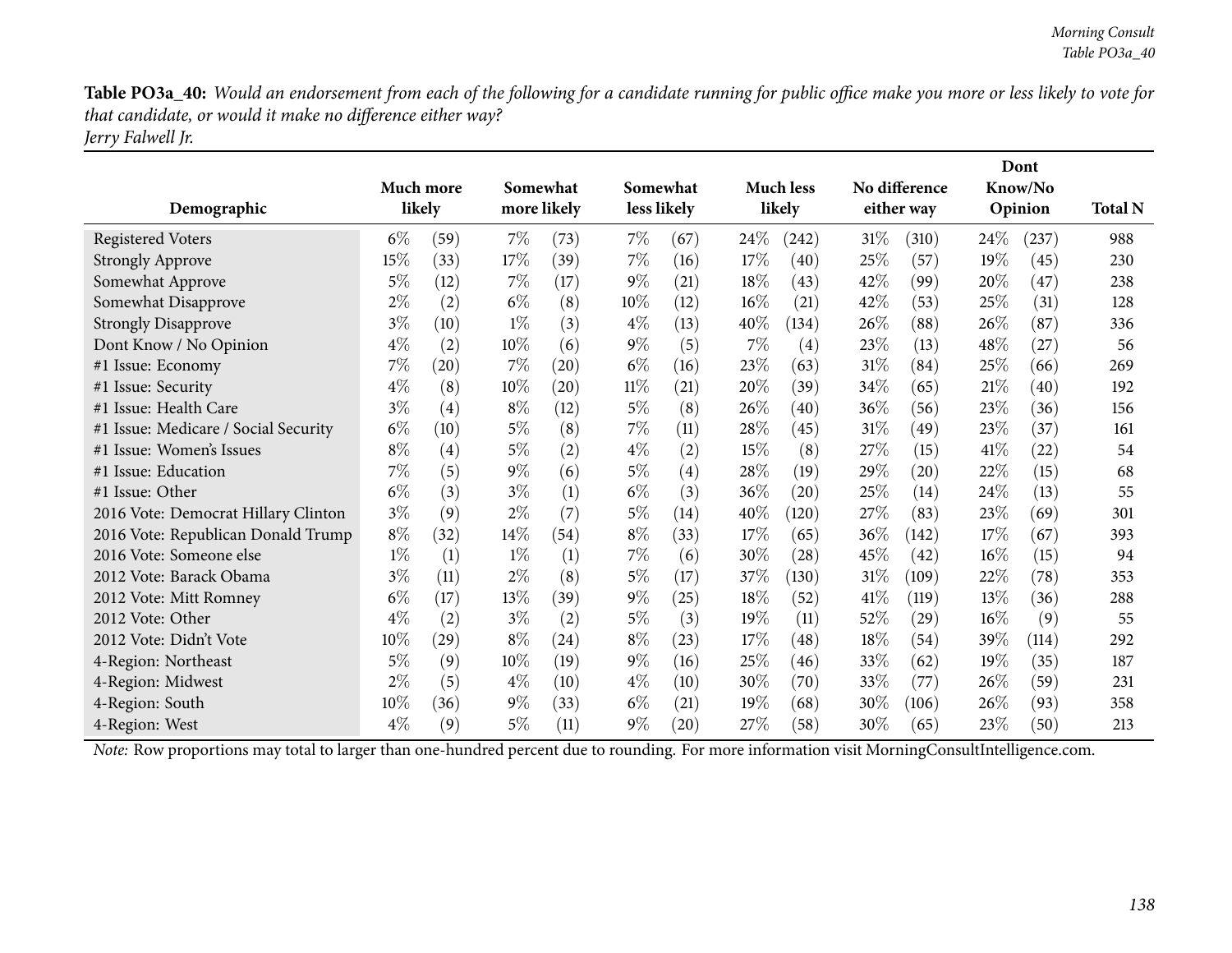Table PO3a\_41: Would an endorsement from each of the following for a candidate running for public office make you more or less likely to vote for *that candidate, or would it make no difference either way?*

*Pope Francis*

|                          |        |           |        |             |             |          |       | Dont               |        |               |       |         |                |
|--------------------------|--------|-----------|--------|-------------|-------------|----------|-------|--------------------|--------|---------------|-------|---------|----------------|
|                          |        | Much more |        | Somewhat    |             | Somewhat |       | <b>Much less</b>   |        | No difference |       | Know/No |                |
| Demographic              |        | likely    |        | more likely | less likely |          |       | likely             |        | either way    |       | Opinion | <b>Total N</b> |
| <b>Registered Voters</b> | 13%    | (127)     | 15%    | (148)       | $6\%$       | (58)     | 13%   | (132)              | 39%    | (399)         | 15\%  | (152)   | 1018           |
| Gender: Male             | 15%    | (70)      | 16%    | (75)        | $6\%$       | (30)     | 17%   | (82)               | 35%    | (165)         | 11%   | (54)    | 476            |
| Gender: Female           | 11%    | (57)      | 14\%   | (74)        | 5%          | (28)     | $9\%$ | (50)               | 43%    | (234)         | 18%   | (98)    | 541            |
| Age: 18-29               | 16%    | (26)      | 14%    | (24)        | 7%          | (11)     | 17%   | (28)               | 24%    | (39)          | 21%   | (35)    | 163            |
| Age: 30-44               | 10%    | (24)      | 15%    | (36)        | $8\%$       | (19)     | 12%   | (28)               | 39%    | (92)          | 16%   | (37)    | 236            |
| Age: 45-54               | 17%    | (36)      | 15%    | (32)        | $5\%$       | (11)     | $8\%$ | (16)               | 39%    | (82)          | 16%   | (35)    | 212            |
| Age: 55-64               | 10%    | (18)      | 15%    | (28)        | $6\%$       | (11)     | 14\%  | (25)               | 44\%   | (81)          | 10%   | (19)    | 183            |
| Age: 65+                 | 10%    | (23)      | 13%    | (29)        | $2\%$       | (5)      | 15%   | (34)               | 47\%   | (105)         | 12%   | (27)    | 223            |
| PID: Dem (no lean)       | $22\%$ | (72)      | 18%    | (62)        | $3\%$       | (11)     | 10%   | (34)               | 33%    | (111)         | 13%   | (44)    | 334            |
| PID: Ind (no lean)       | 7%     | (25)      | 12%    | (44)        | $7\%$       | (27)     | 12%   | $\left( 42\right)$ | 44%    | (156)         | 18%   | (64)    | 357            |
| PID: Rep (no lean)       | $9\%$  | (31)      | 13%    | (43)        | $6\%$       | (21)     | 17%   | (56)               | 40%    | (132)         | 14%   | (44)    | 327            |
| PID/Gender: Dem Men      | 28%    | (43)      | 17%    | (27)        | $3\%$       | (5)      | 15%   | (23)               | 27\%   | (41)          | 9%    | (14)    | 152            |
| PID/Gender: Dem Women    | 16%    | (29)      | 19%    | (35)        | $3\%$       | (6)      | $6\%$ | (11)               | 39%    | (70)          | 16%   | (30)    | 182            |
| PID/Gender: Ind Men      | $6\%$  | (10)      | 15%    | (24)        | $9\%$       | (14)     | 16%   | (26)               | 38%    | (63)          | 16%   | (27)    | 163            |
| PID/Gender: Ind Women    | $8\%$  | (15)      | 10%    | (20)        | $6\%$       | (12)     | $8\%$ | (16)               | 48%    | (93)          | 19%   | (37)    | 194            |
| PID/Gender: Rep Men      | 11%    | (18)      | 15%    | (24)        | 7%          | (11)     | 21%   | (34)               | $38\%$ | (61)          | $8\%$ | (13)    | 161            |
| PID/Gender: Rep Women    | $8\%$  | (13)      | $11\%$ | (19)        | $6\%$       | (10)     | 14\%  | (22)               | 43%    | (71)          | 19%   | (31)    | 166            |
| Ideo: Liberal (1-3)      | 23%    | (75)      | 21%    | (69)        | $3\%$       | (11)     | $9\%$ | (29)               | 33%    | (110)         | 11%   | (37)    | 330            |
| Ideo: Moderate (4)       | $11\%$ | (24)      | 15%    | (34)        | 7%          | (16)     | 10%   | (22)               | 45%    | (99)          | 12%   | (27)    | 223            |
| Ideo: Conservative (5-7) | 7%     | (24)      | 10%    | (36)        | $8\%$       | (28)     | 19%   | (67)               | 46%    | (165)         | 11%   | (39)    | 359            |
| Educ: < College          | 14%    | (94)      | $11\%$ | (70)        | $5\%$       | (31)     | 15%   | (96)               | 37\%   | (242)         | 19%   | (121)   | 653            |
| Educ: Bachelors degree   | $8\%$  | (20)      | 19%    | (47)        | $8\%$       | (19)     | 10%   | (24)               | 45%    | (110)         | $9\%$ | (23)    | 243            |
| Educ: Post-grad          | $11\%$ | (14)      | 26%    | (32)        | 7%          | (9)      | 10%   | (12)               | 39%    | (47)          | $7\%$ | (8)     | 122            |
| Income: Under 50k        | 13%    | (67)      | $11\%$ | (60)        | 7%          | (35)     | 15%   | (80)               | 32%    | (171)         | 22%   | (118)   | 530            |
| Income: 50k-100k         | 15%    | (52)      | 16%    | (55)        | $4\%$       | (16)     | 11%   | (38)               | 47\%   | (162)         | 7%    | (23)    | 346            |
| Income: 100k+            | $6\%$  | (9)       | 24%    | (34)        | 5%          | (8)      | 10%   | (14)               | 47%    | (67)          | $8\%$ | (11)    | 142            |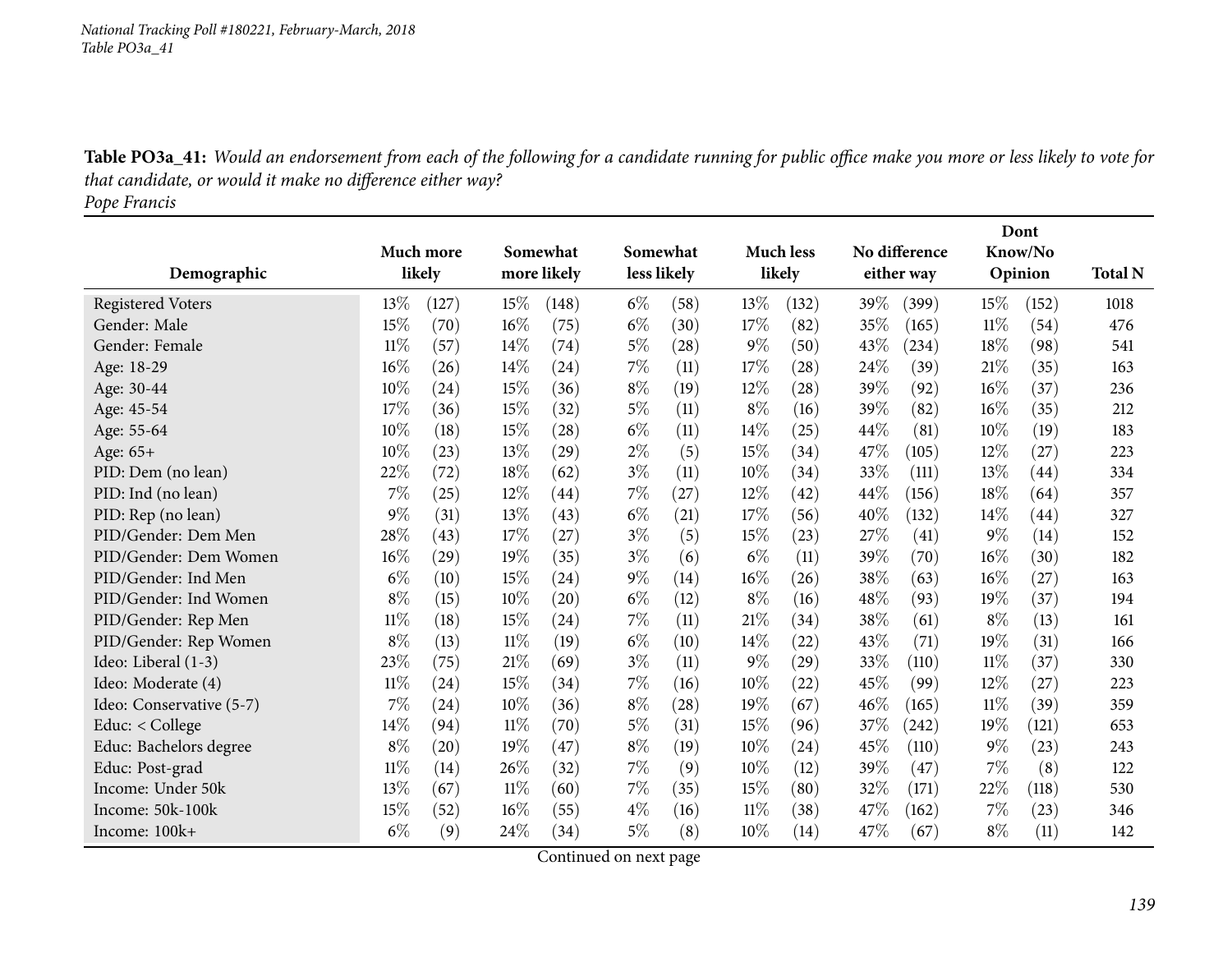Table PO3a\_41: Would an endorsement from each of the following for a candidate running for public office make you more or less likely to vote for *that candidate, or would it make no difference either way? Pope Francis*

|                               |        | Much more          |        | Somewhat<br>more likely |       | Somewhat<br>less likely |        | <b>Much less</b><br>likely |        | No difference<br>either way |        | Dont<br>Know/No    |                |
|-------------------------------|--------|--------------------|--------|-------------------------|-------|-------------------------|--------|----------------------------|--------|-----------------------------|--------|--------------------|----------------|
| Demographic                   |        | likely             |        |                         |       |                         |        |                            |        |                             |        | Opinion            | <b>Total N</b> |
| <b>Registered Voters</b>      | 13%    | (127)              | 15%    | (148)                   | $6\%$ | (58)                    | 13%    | (132)                      | 39%    | (399)                       | 15%    | (152)              | 1018           |
| Ethnicity: White              | 12%    | (104)              | 16%    | (135)                   | $6\%$ | (49)                    | $11\%$ | (97)                       | 41\%   | (347)                       | 13%    | (113)              | 844            |
| Ethnicity: Hispanic           | 29%    | (24)               | 18%    | (15)                    | $9\%$ | (7)                     | $11\%$ | (9)                        | 14%    | (12)                        | 20%    | (16)               | 84             |
| Ethnicity: Afr. Am.           | 14%    | (16)               | $6\%$  | (7)                     | $3\%$ | (4)                     | 19%    | (22)                       | 31%    | (35)                        | 26%    | (31)               | 115            |
| Ethnicity: Other              | 13%    | (7)                | $11\%$ | (7)                     | 10%   | (6)                     | 22%    | (13)                       | 29%    | (17)                        | 14%    | (8)                | 58             |
| Relig: Protestant             | $11\%$ | (30)               | 10%    | (27)                    | $4\%$ | (12)                    | 14%    | (38)                       | 47%    | (123)                       | 13%    | (33)               | 263            |
| Relig: Roman Catholic         | 22%    | (40)               | 25%    | (47)                    | 7%    | (13)                    | $6\%$  | (10)                       | 32%    | (59)                        | $9\%$  | (16)               | 186            |
| Relig: Ath./Agn./None         | 9%     | (28)               | 15%    | $\left( 44\right)$      | $3\%$ | (9)                     | 14\%   | (43)                       | 39%    | (118)                       | 19%    | (57)               | 300            |
| Relig: Something Else         | 15%    | (23)               | 11%    | (17)                    | 7%    | (11)                    | $11\%$ | (17)                       | 41\%   | (63)                        | 14%    | (22)               | 153            |
| Relig: Evangelical            | 10%    | (26)               | 9%     | (25)                    | $9\%$ | (25)                    | 18%    | (49)                       | 40%    | (108)                       | 15%    | (40)               | 274            |
| Relig: Non-Evang. Catholics   | 17%    | (50)               | 21%    | (62)                    | $4\%$ | (13)                    | $8\%$  | (23)                       | 38%    | (110)                       | $11\%$ | (33)               | 291            |
| Relig: All Christian          | 14%    | (76)               | 15%    | (87)                    | 7%    | (38)                    | 13%    | (72)                       | 39%    | (218)                       | 13%    | (73)               | 565            |
| Relig: All Non-Christian      | $11\%$ | (51)               | 14%    | (62)                    | $5\%$ | (20)                    | 13%    | (60)                       | 40%    | (181)                       | 17%    | (79)               | 453            |
| Community: Urban              | 19%    | (47)               | 13%    | (33)                    | $6\%$ | (15)                    | 12%    | (30)                       | 39%    | (98)                        | $12\%$ | $\left( 29\right)$ | 252            |
| Community: Suburban           | 10%    | (43)               | 17%    | (75)                    | 7%    | (29)                    | 12%    | (51)                       | 41%    | (181)                       | 14\%   | (64)               | 443            |
| Community: Rural              | 12%    | (37)               | 13%    | (41)                    | $4\%$ | (14)                    | $16\%$ | (51)                       | 37%    | (120)                       | 18%    | (59)               | 322            |
| <b>Employ: Private Sector</b> | 15%    | (48)               | 22%    | (69)                    | $6\%$ | (19)                    | $9\%$  | (30)                       | 38%    | (121)                       | 10%    | (33)               | 320            |
| Employ: Government            | 17%    | (14)               | 14%    | (12)                    | 7%    | (5)                     | $12\%$ | (10)                       | 44%    | (37)                        | $5\%$  | (4)                | 83             |
| Employ: Self-Employed         | $11\%$ | (8)                | 19%    | (13)                    | $6\%$ | (4)                     | 14%    | (10)                       | 38%    | (27)                        | $11\%$ | (8)                | 70             |
| Employ: Homemaker             | 7%     | (6)                | $11\%$ | (9)                     | $3\%$ | (2)                     | 14%    | (11)                       | 38%    | (30)                        | 27%    | (22)               | 79             |
| Employ: Retired               | 12%    | $\left( 28\right)$ | $9\%$  | (22)                    | $4\%$ | (9)                     | 17%    | (41)                       | $46\%$ | $\left( 111\right)$         | 13%    | (31)               | 243            |
| Employ: Unemployed            | $9\%$  | (8)                | $4\%$  | (4)                     | $9\%$ | (8)                     | $11\%$ | (10)                       | 35%    | (32)                        | 32%    | (30)               | 92             |
| Employ: Other                 | 14%    | (12)               | 14%    | (13)                    | $8\%$ | (8)                     | 15%    | (14)                       | 29%    | (27)                        | 19%    | (17)               | 91             |
| Military HH: Yes              | 12%    | (23)               | 12%    | (22)                    | $5\%$ | (9)                     | 15%    | (30)                       | 44%    | (85)                        | 12%    | (23)               | 192            |
| Military HH: No               | 13%    | (105)              | 15%    | (126)                   | $6\%$ | (49)                    | 12%    | (103)                      | 38%    | (314)                       | $16\%$ | (129)              | 826            |
| RD/WT: Right Direction        | 12%    | (47)               | 13%    | (52)                    | $8\%$ | (31)                    | 16%    | (64)                       | 36\%   | (139)                       | 15%    | (57)               | 389            |
| RD/WT: Wrong Track            | 13%    | (80)               | 15%    | (96)                    | $4\%$ | (27)                    | $11\%$ | (68)                       | 41%    | (260)                       | 15%    | (96)               | 628            |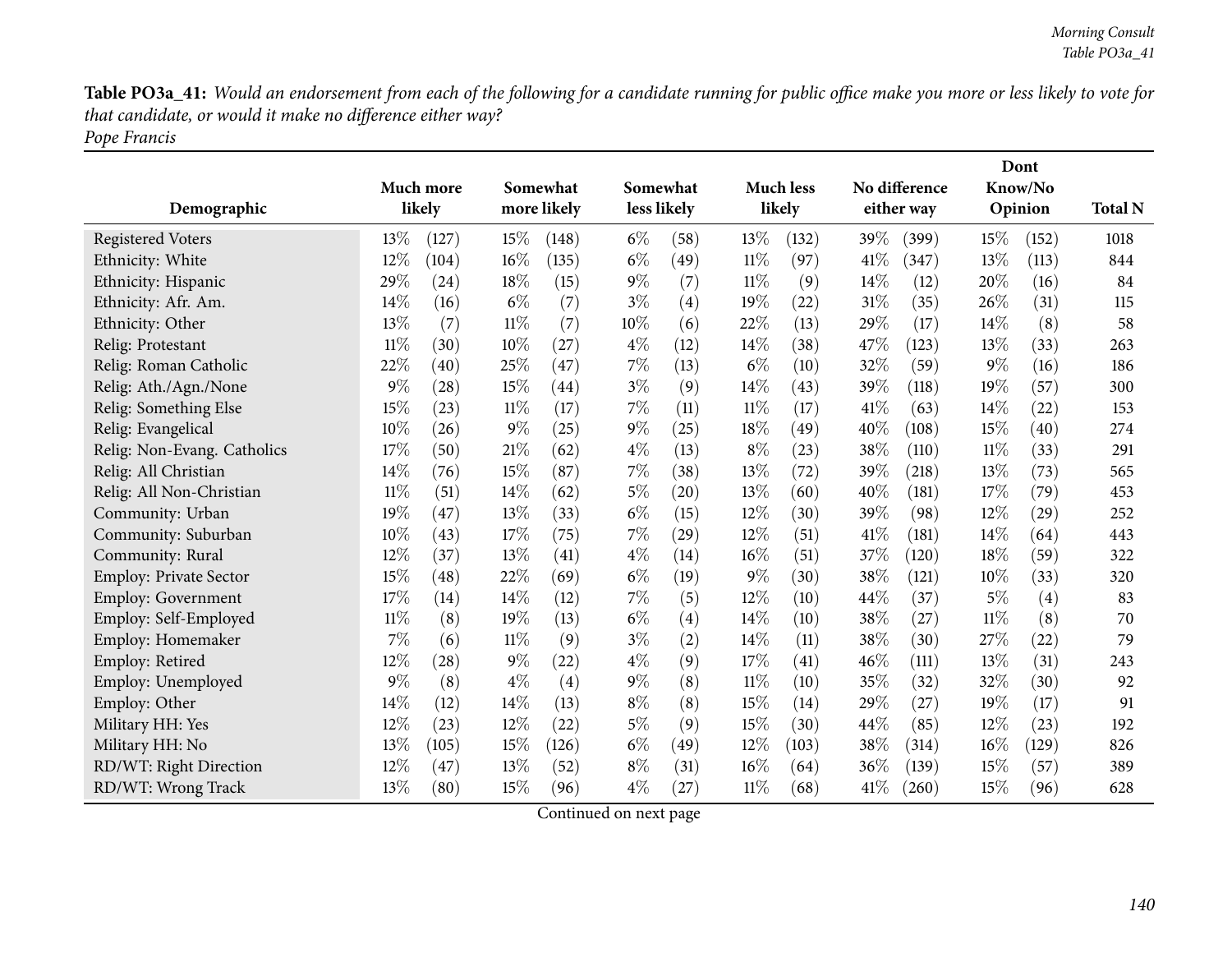| Table PO3a_41: Would an endorsement from each of the following for a candidate running for public office make you more or less likely to vote for |
|---------------------------------------------------------------------------------------------------------------------------------------------------|
| that candidate, or would it make no difference either way?                                                                                        |
| Pope Francis                                                                                                                                      |

|                                      |        |           |        |             |       |                   |        |                    |        |               |        | Dont               |                |
|--------------------------------------|--------|-----------|--------|-------------|-------|-------------------|--------|--------------------|--------|---------------|--------|--------------------|----------------|
|                                      |        | Much more |        | Somewhat    |       | Somewhat          |        | <b>Much less</b>   |        | No difference |        | Know/No            |                |
| Demographic                          |        | likely    |        | more likely |       | less likely       |        | likely             |        | either way    |        | Opinion            | <b>Total N</b> |
| <b>Registered Voters</b>             | $13\%$ | (127)     | $15\%$ | (148)       | $6\%$ | (58)              | 13\%   | (132)              | 39\%   | (399)         | $15\%$ | (152)              | 1018           |
| <b>Strongly Approve</b>              | 17%    | (37)      | $10\%$ | (22)        | $4\%$ | (9)               | 23\%   | (48)               | 36\%   | (77)          | $9\%$  | (20)               | 213            |
| Somewhat Approve                     | $8\%$  | (19)      | 14%    | (32)        | $9\%$ | (20)              | $11\%$ | (26)               | $46\%$ | (105)         | $12\%$ | (27)               | 229            |
| Somewhat Disapprove                  | $6\%$  | (8)       | 13%    | (17)        | $9\%$ | (11)              | $11\%$ | (14)               | $46\%$ | (57)          | 14%    | (18)               | 125            |
| <b>Strongly Disapprove</b>           | 15%    | (62)      | 17\%   | (68)        | $4\%$ | (17)              | $10\%$ | $\left( 41\right)$ | 38\%   | (151)         | 15\%   | (60)               | 398            |
| Dont Know / No Opinion               | $4\%$  | (2)       | 18%    | (9)         | $4\%$ | (2)               | $6\%$  | (3)                | $16\%$ | (8)           | 52\%   | (27)               | 52             |
| #1 Issue: Economy                    | $12\%$ | (33)      | $14\%$ | (39)        | $5\%$ | (14)              | 13%    | (36)               | 41\%   | (116)         | 15\%   | (41)               | 279            |
| #1 Issue: Security                   | $9\%$  | (16)      | $8\%$  | (15)        | $6\%$ | (11)              | 19%    | (34)               | 45\%   | (83)          | 14%    | (26)               | 185            |
| #1 Issue: Health Care                | 13\%   | (21)      | 19%    | (31)        | $8\%$ | (13)              | $11\%$ | (18)               | 41%    | (65)          | 7%     | (12)               | 160            |
| #1 Issue: Medicare / Social Security | 12%    | (21)      | $14\%$ | (24)        | $4\%$ | (6)               | $14\%$ | (23)               | 38\%   | (65)          | 18\%   | (31)               | 170            |
| #1 Issue: Education                  | 21%    | (15)      | 13\%   | (10)        | $6\%$ | (5)               | $12\%$ | (9)                | 30\%   | (22)          | 18\%   | (13)               | 74             |
| #1 Issue: Other                      | $8\%$  | (5)       | 15%    | (10)        | $6\%$ | $\left( 4\right)$ | $12\%$ | (8)                | 34\%   | (23)          | $25\%$ | (17)               | 66             |
| 2016 Vote: Democrat Hillary Clinton  | 15%    | (50)      | 18%    | (63)        | $4\%$ | (15)              | $8\%$  | (27)               | 42%    | (147)         | 13\%   | (45)               | 347            |
| 2016 Vote: Republican Donald Trump   | $9\%$  | (35)      | 13\%   | (48)        | $8\%$ | (28)              | 17%    | (61)               | 44\%   | (162)         | 10%    | (37)               | 371            |
| 2016 Vote: Someone else              | $10\%$ | (10)      | 19%    | (18)        | $4\%$ | (4)               | 13%    | (13)               | 35\%   | (33)          | 18%    | (17)               | 95             |
| 2012 Vote: Barack Obama              | 15%    | (58)      | 18%    | (71)        | $5\%$ | (22)              | $9\%$  | (37)               | 40\%   | (161)         | 13\%   | (51)               | 399            |
| 2012 Vote: Mitt Romney               | 7%     | (19)      | 13\%   | (39)        | $6\%$ | (18)              | $16\%$ | (45)               | 45\%   | (130)         | $13\%$ | (36)               | 288            |
| 2012 Vote: Other                     | $7\%$  | (4)       | $9\%$  | (6)         | $3\%$ | (2)               | 17%    | (10)               | 52\%   | (32)          | 12\%   | (7)                | 60             |
| 2012 Vote: Didn't Vote               | 17%    | (46)      | $12\%$ | (33)        | $6\%$ | (17)              | 15%    | (40)               | 28\%   | (76)          | 22\%   | (58)               | 270            |
| 4-Region: Northeast                  | 10%    | (16)      | 17\%   | (28)        | $6\%$ | (9)               | $8\%$  | (14)               | 43\%   | (71)          | $16\%$ | (26)               | 165            |
| 4-Region: Midwest                    | 13\%   | (32)      | 19%    | (47)        | $4\%$ | (9)               | $11\%$ | $\left( 27\right)$ | $40\%$ | (97)          | 12%    | $\left( 28\right)$ | 241            |
| 4-Region: South                      | 14\%   | (56)      | 13\%   | (50)        | $7\%$ | (28)              | 15\%   | (57)               | 35\%   | (138)         | 15\%   | (59)               | 389            |
| 4-Region: West                       | 10%    | (23)      | 10%    | (23)        | 5%    | (12)              | 15%    | (34)               | 42\%   | (93)          | 17%    | (39)               | 223            |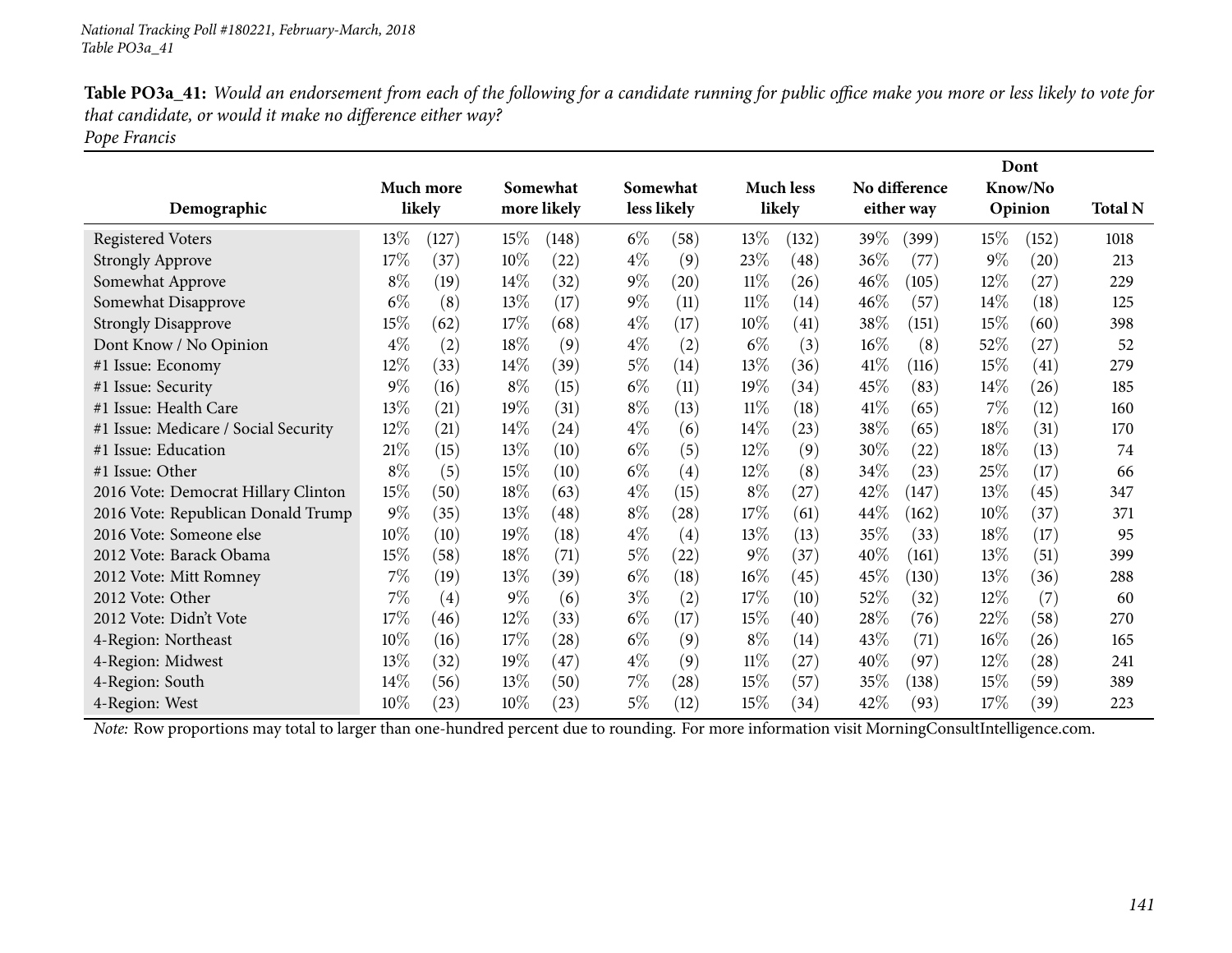| Table PO3a_42: Would an endorsement from each of the following for a candidate running for public office make you more or less likely to vote for |
|---------------------------------------------------------------------------------------------------------------------------------------------------|
| that candidate, or would it make no difference either way?                                                                                        |
| Jeff Bezos                                                                                                                                        |

|                          |                               |                   |        |             |             |                    |        | Dont      |        |               |      |         |                |
|--------------------------|-------------------------------|-------------------|--------|-------------|-------------|--------------------|--------|-----------|--------|---------------|------|---------|----------------|
|                          |                               | Much more         |        | Somewhat    |             | Somewhat           |        | Much less |        | No difference |      | Know/No |                |
| Demographic              |                               | likely            |        | more likely | less likely |                    |        | likely    |        | either way    |      | Opinion | <b>Total N</b> |
| <b>Registered Voters</b> | $5\%$                         | (54)              | $7\%$  | (77)        | $6\%$       | (63)               | 13\%   | (129)     | 35\%   | (362)         | 33\% | (344)   | 1027           |
| Gender: Male             | $8\%$                         | (42)              | $11\%$ | (53)        | $9\%$       | (45)               | 15%    | (77)      | 32%    | (158)         | 25%  | (126)   | 500            |
| Gender: Female           | $2\%$                         | (12)              | $5\%$  | (24)        | $3\%$       | (18)               | 10%    | (52)      | 39%    | (204)         | 41\% | (218)   | 527            |
| Age: 18-29               | 7%                            | (12)              | $8\%$  | (13)        | 7%          | (11)               | 12%    | (21)      | 29%    | (49)          | 38%  | (65)    | 172            |
| Age: 30-44               | 5%                            | (11)              | 10%    | (23)        | $8\%$       | (19)               | $9\%$  | (22)      | 35%    | (83)          | 33%  | (78)    | 236            |
| Age: 45-54               | $8\%$                         | (17)              | $7\%$  | (15)        | $4\%$       | (9)                | $9\%$  | (19)      | 38\%   | (84)          | 35%  | (78)    | 222            |
| Age: 55-64               | $6\%$                         | (11)              | 7%     | (11)        | 7%          | (13)               | 17%    | (28)      | 39%    | (66)          | 24%  | (42)    | 172            |
| Age: $65+$               | $1\%$                         | (3)               | $6\%$  | (14)        | 5%          | (11)               | 17%    | (38)      | 35\%   | (79)          | 36%  | (81)    | 226            |
| PID: Dem (no lean)       | 7%                            | (25)              | $9\%$  | (32)        | $6\%$       | (22)               | 11%    | (39)      | 36%    | (133)         | 32%  | (118)   | 369            |
| PID: Ind (no lean)       | $4\%$                         | (12)              | $8\%$  | (27)        | $6\%$       | $\left( 20\right)$ | $11\%$ | (36)      | 35%    | (111)         | 35%  | (112)   | 319            |
| PID: Rep (no lean)       | $5\%$                         | (17)              | 5%     | (18)        | $6\%$       | (21)               | $16\%$ | (53)      | 35%    | (117)         | 34%  | (114)   | 340            |
| PID/Gender: Dem Men      | 14%                           | (25)              | 12%    | (22)        | $9\%$       | (16)               | 13%    | (23)      | 30%    | (53)          | 21%  | (37)    | 176            |
| PID/Gender: Dem Women    |                               | (0)               | $5\%$  | (10)        | $3\%$       | (7)                | $8\%$  | (16)      | 41\%   | (80)          | 42%  | (81)    | 193            |
| PID/Gender: Ind Men      | $4\%$                         | (7)               | $11\%$ | (17)        | $9\%$       | (14)               | 13%    | (20)      | 36%    | (55)          | 27%  | (41)    | 153            |
| PID/Gender: Ind Women    | $3\%$                         | (6)               | $6\%$  | (10)        | $4\%$       | (6)                | 10%    | (16)      | 34%    | (57)          | 43%  | (71)    | 165            |
| PID/Gender: Rep Men      | $6\%$                         | (10)              | $8\%$  | (14)        | $9\%$       | (16)               | 19%    | (33)      | 29%    | (50)          | 28%  | (47)    | 171            |
| PID/Gender: Rep Women    | $4\%$                         | (6)               | $2\%$  | (4)         | $3\%$       | (5)                | 12%    | (20)      | 40%    | (67)          | 39%  | (67)    | 169            |
| Ideo: Liberal (1-3)      | $11\%$                        | (36)              | 14%    | (45)        | $8\%$       | $^{(25)}$          | 10%    | (32)      | 34\%   | (114)         | 24%  | (81)    | 333            |
| Ideo: Moderate (4)       | $3\%$                         | (7)               | $6\%$  | (15)        | $6\%$       | (15)               | $11\%$ | (26)      | 38%    | (89)          | 36%  | (85)    | 237            |
| Ideo: Conservative (5-7) | $2\%$                         | (7)               | $5\%$  | (17)        | $6\%$       | $\left( 20\right)$ | $16\%$ | (58)      | 38%    | (137)         | 34%  | (122)   | 361            |
| Educ: < College          | $7\%$                         | (48)              | $6\%$  | (41)        | 5%          | (35)               | 12%    | (83)      | $31\%$ | (207)         | 38%  | (256)   | 670            |
| Educ: Bachelors degree   | $\overbrace{\phantom{aaaaa}}$ | (1)               | 7%     | (17)        | $8\%$       | (19)               | 14%    | (31)      | 45%    | (103)         | 25%  | (57)    | 227            |
| Educ: Post-grad          | $4\%$                         | (5)               | 14%    | (19)        | 7%          | (9)                | 11%    | (15)      | 40%    | (52)          | 24\% | (31)    | 131            |
| Income: Under 50k        | $5\%$                         | (27)              | $5\%$  | (27)        | $6\%$       | (34)               | 14%    | (74)      | 29%    | (156)         | 41\% | (222)   | 541            |
| Income: 50k-100k         | 7%                            | (22)              | $11\%$ | (34)        | $6\%$       | $\left( 20\right)$ | $12\%$ | (37)      | $36\%$ | (115)         | 28%  | (87)    | 315            |
| Income: 100k+            | $2\%$                         | $\left( 4\right)$ | $9\%$  | (16)        | $5\%$       | (9)                | 10%    | (18)      | 53%    | (90)          | 20%  | (35)    | 171            |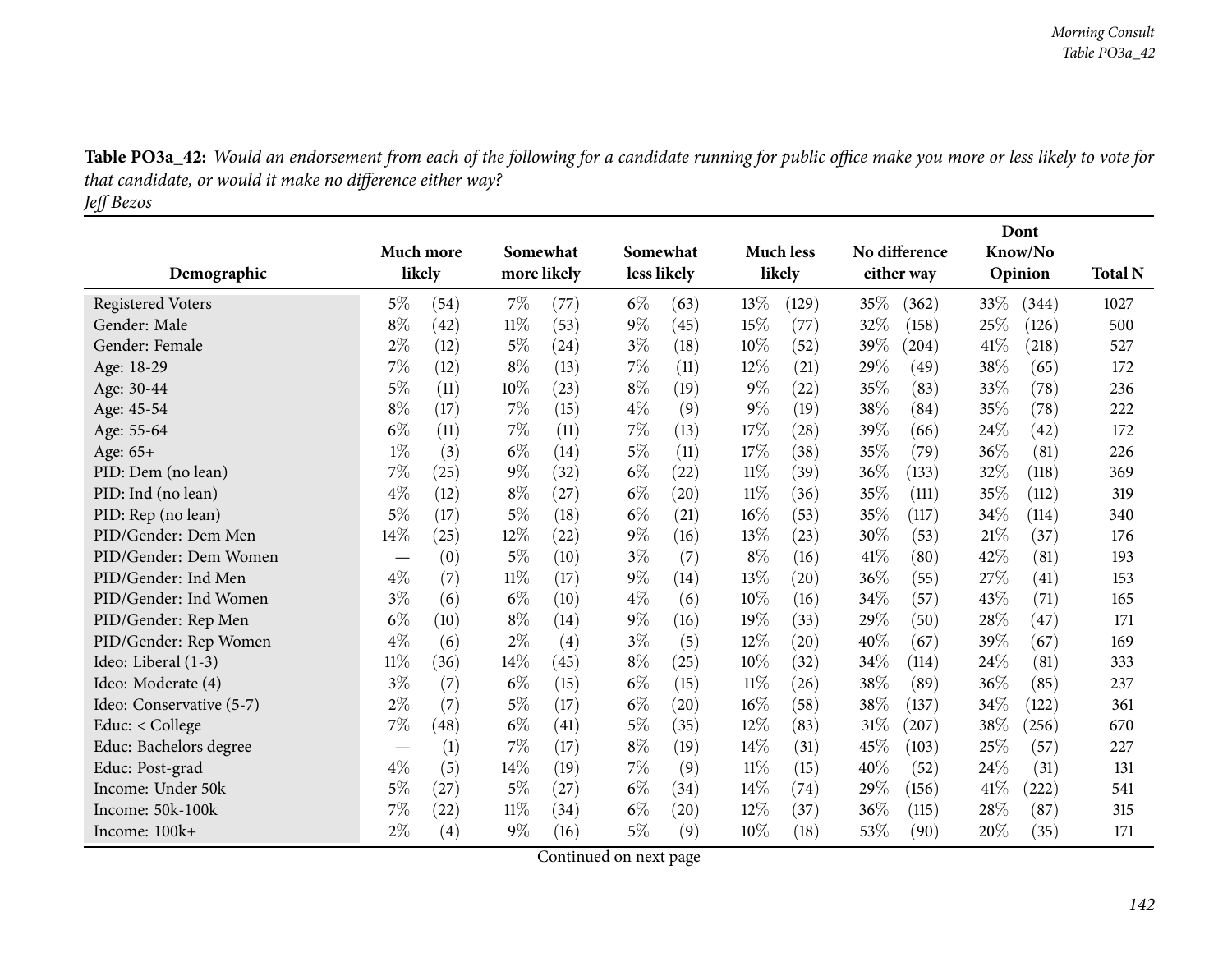| Table PO3a_42: Would an endorsement from each of the following for a candidate running for public office make you more or less likely to vote for |
|---------------------------------------------------------------------------------------------------------------------------------------------------|
| that candidate, or would it make no difference either way?                                                                                        |
| Jeff Bezos                                                                                                                                        |

|                               |        |                    |        |             |        |                    |        |                  |        | Dont          |      |         |                |
|-------------------------------|--------|--------------------|--------|-------------|--------|--------------------|--------|------------------|--------|---------------|------|---------|----------------|
|                               |        | Much more          |        | Somewhat    |        | Somewhat           |        | <b>Much less</b> |        | No difference |      | Know/No |                |
| Demographic                   |        | likely             |        | more likely |        | less likely        |        | likely           |        | either way    |      | Opinion | <b>Total N</b> |
| <b>Registered Voters</b>      | $5\%$  | (54)               | 7%     | (77)        | $6\%$  | (63)               | 13%    | (129)            | 35\%   | (362)         | 33\% | (344)   | 1027           |
| Ethnicity: White              | $5\%$  | (42)               | 7%     | (57)        | $6\%$  | (49)               | 13%    | (107)            | 36%    | (299)         | 33%  | (273)   | 827            |
| Ethnicity: Hispanic           | $16\%$ | (16)               | 15%    | (15)        | 10%    | (10)               | 11%    | (10)             | 19%    | (19)          | 29%  | (28)    | 99             |
| Ethnicity: Afr. Am.           | $5\%$  | (7)                | $7\%$  | (11)        | $5\%$  | (7)                | 10%    | (14)             | 36%    | (50)          | 36%  | (51)    | 141            |
| Ethnicity: Other              | $7\%$  | (4)                | 15%    | (9)         | $12\%$ | (7)                | 13%    | (8)              | 21%    | (13)          | 32%  | (19)    | 59             |
| Relig: Protestant             | $7\%$  | $\left( 20\right)$ | $7\%$  | (18)        | $9\%$  | (24)               | 13%    | (36)             | 31%    | (84)          | 33%  | (89)    | 271            |
| Relig: Roman Catholic         | $3\%$  | (6)                | $9\%$  | (17)        | $6\%$  | (12)               | 16%    | (32)             | 41\%   | (79)          | 25%  | (49)    | 194            |
| Relig: Ath./Agn./None         | $3\%$  | (7)                | 10%    | (26)        | $4\%$  | (10)               | 12%    | (32)             | 40%    | (108)         | 32%  | (88)    | 271            |
| Relig: Something Else         | $11\%$ | (18)               | $4\%$  | (7)         | $6\%$  | (10)               | 10%    | (17)             | 33%    | (55)          | 35%  | (58)    | 165            |
| Relig: Evangelical            | $4\%$  | (11)               | $9\%$  | (26)        | $7\%$  | (21)               | 12%    | (35)             | 29%    | (86)          | 40%  | (118)   | 296            |
| Relig: Non-Evang. Catholics   | $6\%$  | (17)               | $6\%$  | (18)        | $7\%$  | (22)               | 15%    | (44)             | 38%    | (113)         | 27%  | (80)    | 295            |
| Relig: All Christian          | $5\%$  | (28)               | 7%     | (43)        | $7\%$  | (43)               | 13%    | (79)             | 34\%   | (199)         | 34%  | (198)   | 591            |
| Relig: All Non-Christian      | $6\%$  | (25)               | $8\%$  | (33)        | $5\%$  | $\left( 20\right)$ | 11%    | (50)             | 37%    | (163)         | 33%  | (146)   | 437            |
| Community: Urban              | 10%    | (27)               | 10%    | (28)        | $7\%$  | $\left( 20\right)$ | 11%    | (30)             | 33\%   | (94)          | 29%  | (81)    | 280            |
| Community: Suburban           | $2\%$  | (8)                | 7%     | (31)        | $6\%$  | (26)               | 15%    | (65)             | 38%    | (169)         | 32%  | (141)   | 440            |
| Community: Rural              | $6\%$  | (19)               | $6\%$  | (17)        | $5\%$  | (17)               | $11\%$ | (34)             | 32%    | (99)          | 39%  | (121)   | 307            |
| <b>Employ: Private Sector</b> | $7\%$  | (24)               | $11\%$ | (36)        | $5\%$  | (17)               | 11%    | (37)             | 38%    | (124)         | 26%  | (86)    | 325            |
| <b>Employ: Government</b>     | $9\%$  | (8)                | 16%    | (13)        | $5\%$  | (4)                | $11\%$ | (9)              | 37%    | (30)          | 22%  | (18)    | 81             |
| Employ: Self-Employed         | 12%    | (10)               | 5%     | (4)         | 12\%   | (10)               | 14\%   | (12)             | 39%    | (32)          | 19%  | (16)    | 83             |
| Employ: Homemaker             | $5\%$  | (4)                | $3\%$  | (3)         | $4\%$  | (4)                | 13%    | (11)             | 39%    | (32)          | 35%  | (29)    | 81             |
| Employ: Retired               | $2\%$  | (4)                | $5\%$  | (12)        | $6\%$  | (13)               | 14\%   | (33)             | $36\%$ | (82)          | 37%  | (86)    | 230            |
| Employ: Unemployed            | $1\%$  | (1)                | $4\%$  | (3)         | $6\%$  | (5)                | 13%    | (12)             | 25%    | (24)          | 53%  | (51)    | 97             |
| Employ: Other                 | $3\%$  | (3)                | $4\%$  | (4)         | $9\%$  | (7)                | 10%    | (8)              | 31%    | (25)          | 43%  | (35)    | 81             |
| Military HH: Yes              | $6\%$  | (10)               | 10%    | (18)        | $6\%$  | (10)               | 15%    | (27)             | 33%    | (57)          | 30%  | (53)    | 174            |
| Military HH: No               | $5\%$  | (44)               | 7%     | (59)        | $6\%$  | (53)               | 12%    | (102)            | 36%    | (305)         | 34%  | (291)   | 853            |
| RD/WT: Right Direction        | $9\%$  | (35)               | 10%    | (40)        | $6\%$  | (25)               | 13\%   | (51)             | 29%    | (113)         | 32%  | (125)   | 389            |
| RD/WT: Wrong Track            | $3\%$  | (19)               | $6\%$  | (37)        | $6\%$  | (38)               | 12%    | (77)             | 39\%   | (248)         | 34%  | (219)   | 638            |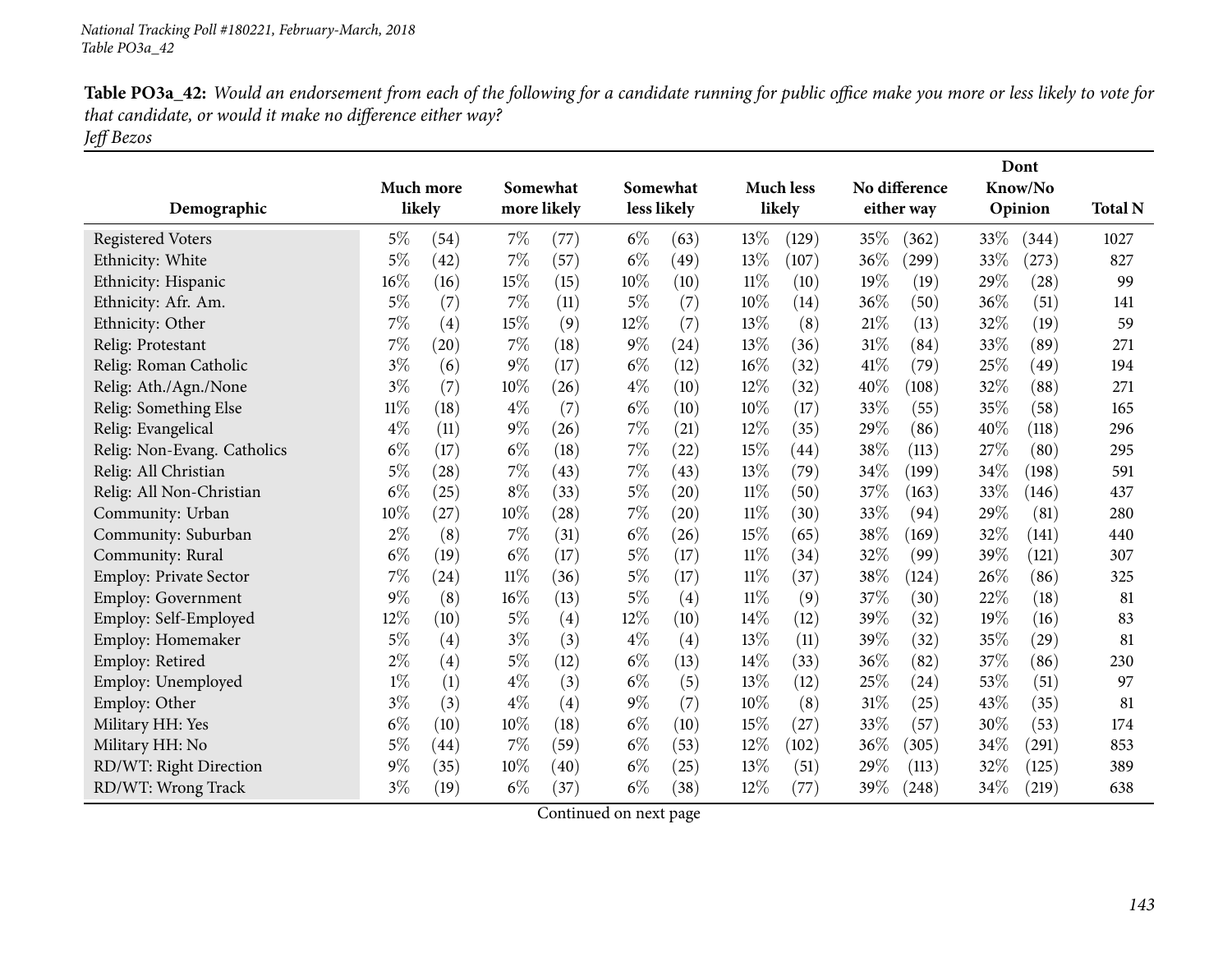Table PO3a\_42: Would an endorsement from each of the following for a candidate running for public office make you more or less likely to vote for *that candidate, or would it make no difference either way? Jeff Bezos*

| Demographic                          |                               | Much more<br>likely |       | Somewhat<br>more likely |       | Somewhat<br>less likely |        | <b>Much less</b><br>likely |        | No difference<br>either way |        | Dont<br>Know/No<br>Opinion | <b>Total N</b> |
|--------------------------------------|-------------------------------|---------------------|-------|-------------------------|-------|-------------------------|--------|----------------------------|--------|-----------------------------|--------|----------------------------|----------------|
| <b>Registered Voters</b>             | $5\%$                         | (54)                | $7\%$ | (77)                    | $6\%$ | (63)                    | 13\%   | (129)                      | 35\%   | (362)                       | 33\%   | (344)                      | 1027           |
| <b>Strongly Approve</b>              | $11\%$                        | (24)                | $8\%$ | (16)                    | $5\%$ | (11)                    | 20%    | (42)                       | 26\%   | (55)                        | 30%    | (64)                       | 212            |
| Somewhat Approve                     | $5\%$                         | (12)                | $8\%$ | (19)                    | $6\%$ | (14)                    | $9\%$  | (22)                       | 37\%   | (88)                        | 34\%   | (79)                       | 234            |
| Somewhat Disapprove                  | $3\%$                         | (4)                 | $5\%$ | (7)                     | $6\%$ | (9)                     | $10\%$ | (13)                       | 42\%   | (57)                        | 34\%   | (46)                       | 136            |
| <b>Strongly Disapprove</b>           | $3\%$                         | (12)                | $7\%$ | (28)                    | $6\%$ | $\left( 24\right)$      | $12\%$ | (47)                       | 39\%   | (153)                       | 33%    | (132)                      | 396            |
| #1 Issue: Economy                    | $4\%$                         | (13)                | $7\%$ | (21)                    | $7\%$ | (21)                    | $13\%$ | (38)                       | 38\%   | (113)                       | $31\%$ | (93)                       | 298            |
| #1 Issue: Security                   | 7%                            | (12)                | $5\%$ | (9)                     | $6\%$ | (11)                    | $19\%$ | (33)                       | 34\%   | (61)                        | 29%    | (53)                       | 180            |
| #1 Issue: Health Care                | $2\%$                         | $\left( 4\right)$   | 13%   | (23)                    | $7\%$ | (12)                    | $7\%$  | (12)                       | 39\%   | (68)                        | $31\%$ | (53)                       | 172            |
| #1 Issue: Medicare / Social Security | $6\%$                         | (9)                 | $4\%$ | (7)                     | $2\%$ | (3)                     | $13\%$ | (22)                       | 35%    | (59)                        | 39\%   | (65)                       | 166            |
| #1 Issue: Women's Issues             | $4\%$                         | (2)                 | $6\%$ | (3)                     | $9\%$ | (5)                     | $6\%$  | (3)                        | 22\%   | (12)                        | 52%    | (27)                       | 53             |
| #1 Issue: Education                  | $8\%$                         | (6)                 | 10\%  | (7)                     | $5\%$ | (3)                     | $13\%$ | (9)                        | $31\%$ | (21)                        | 33\%   | (22)                       | 68             |
| #1 Issue: Other                      | $\overbrace{\phantom{aaaaa}}$ | (0)                 | $2\%$ | (1)                     | $4\%$ | (2)                     | 18\%   | (9)                        | 37\%   | (18)                        | 40\%   | (20)                       | 50             |
| 2016 Vote: Democrat Hillary Clinton  | $2\%$                         | (6)                 | 10%   | (35)                    | $4\%$ | (15)                    | $12\%$ | (42)                       | 42%    | (150)                       | $31\%$ | (112)                      | 361            |
| 2016 Vote: Republican Donald Trump   | $6\%$                         | (23)                | $7\%$ | (27)                    | $6\%$ | (23)                    | $15\%$ | (56)                       | $36\%$ | (135)                       | $30\%$ | (111)                      | 376            |
| 2016 Vote: Someone else              | $2\%$                         | (2)                 | $4\%$ | (4)                     | 7%    | (7)                     | 13\%   | (13)                       | 33\%   | (32)                        | 41%    | (39)                       | 97             |
| 2012 Vote: Barack Obama              | $3\%$                         | (11)                | $8\%$ | (32)                    | $6\%$ | (25)                    | $11\%$ | (42)                       | 43\%   | (168)                       | 29%    | (115)                      | 394            |
| 2012 Vote: Mitt Romney               | $4\%$                         | (12)                | $6\%$ | (19)                    | $6\%$ | (17)                    | $16\%$ | (47)                       | $36\%$ | (107)                       | 32\%   | (94)                       | 295            |
| 2012 Vote: Didn't Vote               | 10%                           | (30)                | $9\%$ | (26)                    | $7\%$ | (19)                    | $12\%$ | (34)                       | 24\%   | (70)                        | 39\%   | (114)                      | 293            |
| 4-Region: Northeast                  | $2\%$                         | (3)                 | $7\%$ | (13)                    | $6\%$ | (13)                    | $12\%$ | (24)                       | 38\%   | (75)                        | 35%    | (68)                       | 195            |
| 4-Region: Midwest                    | $3\%$                         | (7)                 | $9\%$ | (20)                    | $6\%$ | (15)                    | $14\%$ | (32)                       | $36\%$ | (86)                        | 32%    | (77)                       | 237            |
| 4-Region: South                      | $8\%$                         | (28)                | $8\%$ | (27)                    | $6\%$ | $\left( 20\right)$      | $10\%$ | (34)                       | $34\%$ | (120)                       | 35%    | (124)                      | 354            |
| 4-Region: West                       | $6\%$                         | (15)                | $7\%$ | (16)                    | 7%    | (16)                    | $16\%$ | (39)                       | 33\%   | (81)                        | 31\%   | (76)                       | 242            |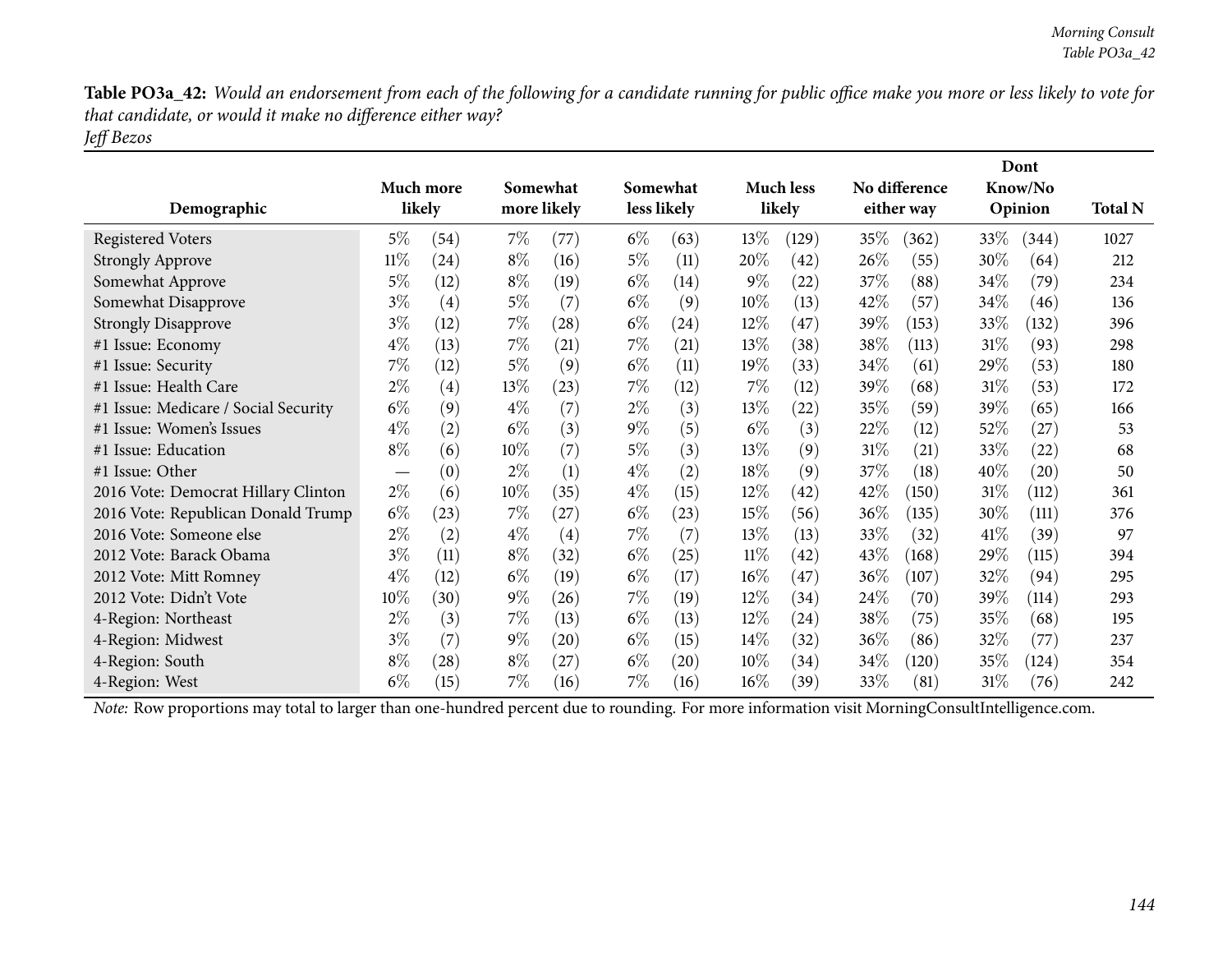Table PO3a\_43: Would an endorsement from each of the following for a candidate running for public office make you more or less likely to vote for *that candidate, or would it make no difference either way?*

*Mark Zuckerberg*

|                          |                  |        |        |             |       |             |       |                    |        |               |        | Dont    |                |
|--------------------------|------------------|--------|--------|-------------|-------|-------------|-------|--------------------|--------|---------------|--------|---------|----------------|
|                          | <b>Much more</b> |        |        | Somewhat    |       | Somewhat    |       | <b>Much less</b>   |        | No difference |        | Know/No |                |
| Demographic              |                  | likely |        | more likely |       | less likely |       | likely             |        | either way    |        | Opinion | <b>Total N</b> |
| <b>Registered Voters</b> | $9\%$            | (89)   | $11\%$ | (118)       | $8\%$ | (81)        | 17%   | (180)              | $39\%$ | (402)         | $16\%$ | (166)   | 1035           |
| Gender: Male             | 13%              | (65)   | 12%    | (60)        | $9\%$ | (44)        | 20%   | (95)               | 32%    | (155)         | 13%    | (62)    | 480            |
| Gender: Female           | $4\%$            | (24)   | 10%    | (58)        | $7\%$ | (37)        | 15%   | (85)               | 45\%   | (247)         | 19%    | (104)   | 555            |
| Age: 18-29               | 9%               | (17)   | 17%    | (30)        | $7\%$ | (13)        | 18%   | (33)               | 29%    | (52)          | 20%    | (36)    | 181            |
| Age: 30-44               | $8\%$            | (21)   | 13%    | (35)        | $9\%$ | (22)        | 15%   | (40)               | 39%    | (101)         | 16%    | (41)    | 259            |
| Age: 45-54               | 13%              | (24)   | 10%    | (19)        | $9\%$ | (18)        | 12%   | (24)               | 39%    | (76)          | 17%    | (32)    | 192            |
| Age: 55-64               | $8\%$            | (13)   | 10%    | (18)        | $8\%$ | (14)        | 24%   | (40)               | 45%    | (76)          | $5\%$  | (9)     | 170            |
| Age: 65+                 | 5%               | (13)   | 7%     | (17)        | $6\%$ | (15)        | 19%   | (43)               | 42%    | (97)          | 21\%   | (48)    | 233            |
| PID: Dem (no lean)       | 13%              | (46)   | 15%    | (54)        | 7%    | (26)        | 10%   | (36)               | 34%    | (119)         | 21%    | (73)    | 355            |
| PID: Ind (no lean)       | 5%               | (19)   | $9\%$  | (31)        | $8\%$ | (28)        | 18%   | (66)               | 46%    | (165)         | 15%    | (53)    | 362            |
| PID: Rep (no lean)       | 7%               | (24)   | 10%    | (32)        | $9\%$ | (28)        | 24%   | (77)               | 37%    | (118)         | 12%    | (39)    | 318            |
| PID/Gender: Dem Men      | 21%              | (37)   | 16%    | (27)        | $9\%$ | (15)        | 10%   | (18)               | 27\%   | (47)          | 17%    | (29)    | 173            |
| PID/Gender: Dem Women    | 5%               | (10)   | 15%    | (27)        | $6\%$ | (11)        | 10%   | (19)               | 39%    | (72)          | 24%    | (44)    | 182            |
| PID/Gender: Ind Men      | $6\%$            | (9)    | $9\%$  | (14)        | $7\%$ | (11)        | 23%   | (36)               | 42%    | (64)          | 12%    | (18)    | 152            |
| PID/Gender: Ind Women    | 5%               | (9)    | $8\%$  | (17)        | $8\%$ | (17)        | 15%   | (31)               | 48%    | (101)         | 17%    | (35)    | 210            |
| PID/Gender: Rep Men      | 12%              | (19)   | 12%    | (19)        | 12%   | (19)        | 27%   | (42)               | 28\%   | (43)          | $9\%$  | (14)    | 156            |
| PID/Gender: Rep Women    | $3\%$            | (5)    | $8\%$  | (13)        | $6\%$ | (9)         | 22%   | (36)               | 46%    | (74)          | 16%    | (25)    | 162            |
| Ideo: Liberal (1-3)      | 18%              | (60)   | 19%    | (62)        | 7%    | (24)        | $9\%$ | (29)               | 34%    | (112)         | 12%    | (40)    | 328            |
| Ideo: Moderate (4)       | $6\%$            | (15)   | $7\%$  | (17)        | $9\%$ | (22)        | 12%   | (28)               | 48%    | (113)         | 17%    | (39)    | 234            |
| Ideo: Conservative (5-7) | $3\%$            | (10)   | 10%    | (36)        | $8\%$ | (28)        | 29%   | (105)              | 39%    | (143)         | 11%    | (41)    | 364            |
| Educ: < College          | 10%              | (71)   | 10%    | (69)        | $7\%$ | (52)        | 17%   | (119)              | 36%    | (251)         | 19%    | (135)   | 696            |
| Educ: Bachelors degree   | $3\%$            | (7)    | 15%    | (33)        | $8\%$ | (17)        | 18%   | (40)               | 46%    | (100)         | 10%    | (21)    | 218            |
| Educ: Post-grad          | $9\%$            | (11)   | $12\%$ | (15)        | 10%   | (13)        | 18%   | $\left( 22\right)$ | 42%    | (51)          | $8\%$  | (9)     | 121            |
| Income: Under 50k        | $8\%$            | (45)   | 10%    | (55)        | $8\%$ | (46)        | 17%   | (96)               | 35%    | (197)         | 23%    | (131)   | 570            |
| Income: 50k-100k         | 10%              | (34)   | 12%    | (42)        | $8\%$ | (27)        | 20%   | (67)               | 42\%   | (140)         | $8\%$  | (25)    | 336            |
| Income: 100k+            | 7%               | (10)   | 16%    | (21)        | $6\%$ | (8)         | 13%   | (17)               | 50%    | (64)          | 7%     | (9)     | 129            |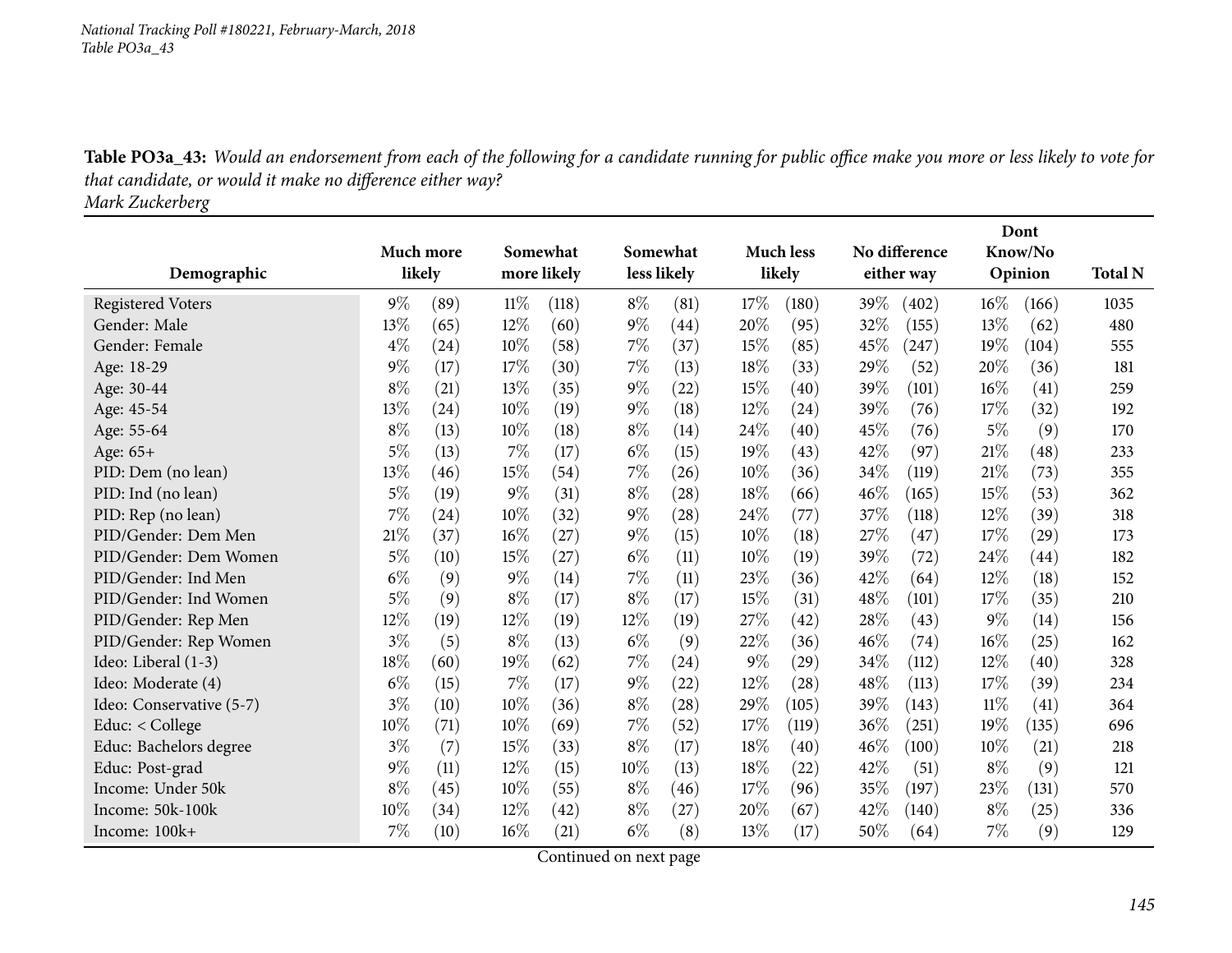Table PO3a\_43: Would an endorsement from each of the following for a candidate running for public office make you more or less likely to vote for *that candidate, or would it make no difference either way? Mark Zuckerberg*

|                               |           |                    |        |             |        |             |        |                    |      |                    |        | Dont               |                |
|-------------------------------|-----------|--------------------|--------|-------------|--------|-------------|--------|--------------------|------|--------------------|--------|--------------------|----------------|
|                               | Much more |                    |        | Somewhat    |        | Somewhat    |        | <b>Much less</b>   |      | No difference      |        | Know/No            |                |
| Demographic                   |           | likely             |        | more likely |        | less likely |        | likely             |      | either way         |        | Opinion            | <b>Total N</b> |
| <b>Registered Voters</b>      | $9\%$     | (89)               | $11\%$ | (118)       | $8\%$  | (81)        | 17%    | (180)              | 39%  | (402)              | $16\%$ | (166)              | 1035           |
| Ethnicity: White              | 9%        | (72)               | $11\%$ | (95)        | $8\%$  | (66)        | 17%    | (145)              | 41\% | (338)              | $14\%$ | (117)              | 834            |
| Ethnicity: Hispanic           | 25%       | (23)               | 19%    | (17)        | $6\%$  | (5)         | $9\%$  | (8)                | 22%  | (20)               | 20%    | (19)               | 92             |
| Ethnicity: Afr. Am.           | $6\%$     | (9)                | $11\%$ | (15)        | $7\%$  | (10)        | $16\%$ | (23)               | 34%  | (47)               | 26\%   | (36)               | 140            |
| Ethnicity: Other              | 12%       | (7)                | 13%    | (8)         | $8\%$  | (5)         | 20%    | (12)               | 28%  | (17)               | 20%    | (12)               | 61             |
| Relig: Protestant             | 10%       | (29)               | 10%    | (29)        | $8\%$  | (22)        | 18%    | (53)               | 41\% | (117)              | 14\%   | (40)               | 290            |
| Relig: Roman Catholic         | 10%       | (18)               | 12%    | (23)        | $6\%$  | (12)        | 17%    | (32)               | 41\% | (78)               | 14%    | (26)               | 190            |
| Relig: Ath./Agn./None         | 5%        | (12)               | 12%    | (31)        | $11\%$ | (28)        | 13%    | (33)               | 40%  | (103)              | 20%    | (53)               | 260            |
| Relig: Something Else         | 14%       | (24)               | 13%    | (22)        | $6\%$  | (10)        | 20%    | (34)               | 34\% | (59)               | 13%    | (22)               | 171            |
| Relig: Evangelical            | $8\%$     | (24)               | 10%    | (32)        | $9\%$  | (28)        | 21%    | (65)               | 36%  | (114)              | $16\%$ | (50)               | 313            |
| Relig: Non-Evang. Catholics   | 10%       | (28)               | $11\%$ | (33)        | $5\%$  | (14)        | 17%    | (48)               | 43%  | (126)              | 14\%   | (41)               | 291            |
| Relig: All Christian          | 9%        | (52)               | $11\%$ | (65)        | 7%     | (43)        | 19%    | (113)              | 40%  | (240)              | 15%    | (90)               | 604            |
| Relig: All Non-Christian      | $8\%$     | (36)               | 12%    | (53)        | $9\%$  | (39)        | 15%    | (67)               | 37%  | (162)              | 17%    | (75)               | 431            |
| Community: Urban              | 13%       | (34)               | 13%    | (34)        | $8\%$  | (22)        | 13%    | (36)               | 34%  | (88)               | 19%    | (50)               | 264            |
| Community: Suburban           | 7%        | (31)               | 13%    | (57)        | $9\%$  | (40)        | 15%    | (69)               | 42%  | (191)              | 14\%   | (63)               | 452            |
| Community: Rural              | 7%        | (23)               | $8\%$  | (27)        | $6\%$  | (20)        | 24\%   | (75)               | 38%  | (122)              | 16%    | (53)               | 320            |
| <b>Employ: Private Sector</b> | 13%       | (42)               | 13%    | (43)        | $6\%$  | (20)        | 16%    | (51)               | 41\% | (135)              | $11\%$ | (35)               | 326            |
| <b>Employ: Government</b>     | 19%       | (13)               | 22%    | (15)        | $1\%$  | (1)         | 17%    | (12)               | 39%  | (27)               | $2\%$  | (2)                | 69             |
| Employ: Self-Employed         | 10%       | (8)                | 12%    | (10)        | 12%    | (10)        | $16\%$ | (12)               | 36\% | $\left( 29\right)$ | 14%    | (11)               | 80             |
| Employ: Homemaker             | $1\%$     | (1)                | 13%    | (10)        | $6\%$  | (5)         | 18%    | (15)               | 41\% | (34)               | 21\%   | (18)               | 83             |
| Employ: Retired               | $4\%$     | (9)                | $6\%$  | (16)        | $9\%$  | (22)        | 19%    | $\left( 49\right)$ | 41\% | (105)              | 20%    | (52)               | 253            |
| Employ: Unemployed            | $4\%$     | (3)                | $7\%$  | (5)         | $4\%$  | (3)         | 25%    | (18)               | 26\% | (18)               | 33%    | (23)               | 70             |
| Employ: Other                 | 10%       | (10)               | $9\%$  | (10)        | 12%    | (13)        | 14%    | (14)               | 36%  | (39)               | 19%    | $\left( 20\right)$ | 106            |
| Military HH: Yes              | 10%       | (19)               | 16%    | (30)        | $8\%$  | (15)        | 15%    | (28)               | 39%  | (74)               | 12%    | $\left( 24\right)$ | 190            |
| Military HH: No               | $8\%$     | (70)               | 10%    | (88)        | $8\%$  | (66)        | 18%    | (152)              | 39%  | (328)              | 17%    | (142)              | 845            |
| RD/WT: Right Direction        | $11\%$    | $\left( 44\right)$ | 12%    | (48)        | $8\%$  | (32)        | 23%    | (92)               | 30%  | (119)              | 15%    | (61)               | 396            |
| RD/WT: Wrong Track            | 7%        | (45)               | $11\%$ | (70)        | $8\%$  | (49)        | 14%    | (88)               | 44%  | (283)              | 16%    | (104)              | 639            |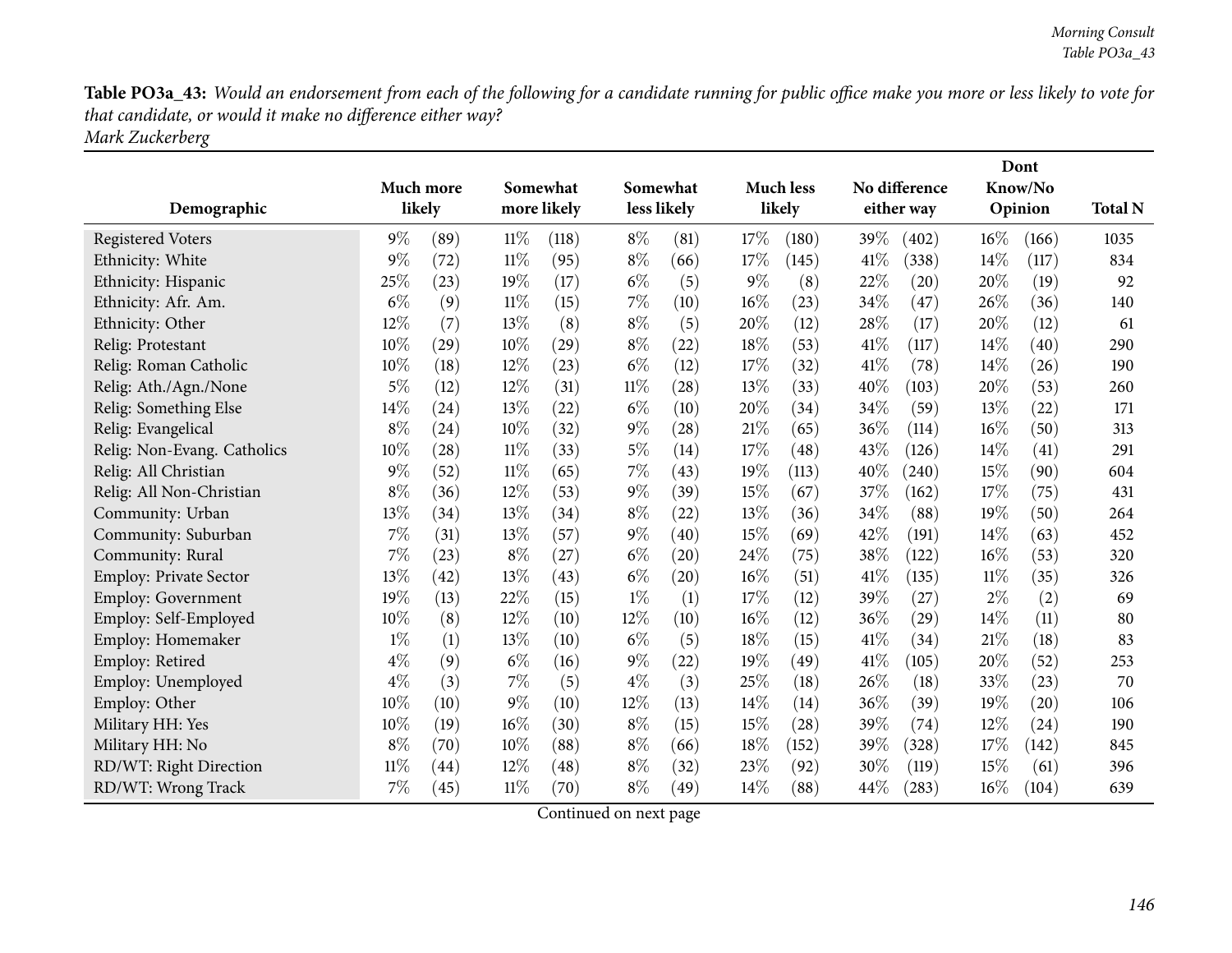Table PO3a\_43: Would an endorsement from each of the following for a candidate running for public office make you more or less likely to vote for *that candidate, or would it make no difference either way?*

*Mark Zuckerberg*

|                                      |        |           | Somewhat |                    |        |                    |        |                    |        |                    |        | Dont    |                |
|--------------------------------------|--------|-----------|----------|--------------------|--------|--------------------|--------|--------------------|--------|--------------------|--------|---------|----------------|
|                                      |        | Much more |          |                    |        | Somewhat           |        | <b>Much less</b>   |        | No difference      |        | Know/No |                |
| Demographic                          | likely |           |          | more likely        |        | less likely        |        | likely             |        | either way         |        | Opinion | <b>Total N</b> |
| <b>Registered Voters</b>             | $9\%$  | (89)      | $11\%$   | (118)              | $8\%$  | (81)               | 17%    | (180)              | 39\%   | (402)              | $16\%$ | (166)   | 1035           |
| <b>Strongly Approve</b>              | $16\%$ | (36)      | 10%      | (23)               | $10\%$ | (22)               | 28%    | (65)               | 26\%   | (60)               | 10%    | (23)    | 230            |
| Somewhat Approve                     | $7\%$  | (16)      | $9\%$    | (20)               | $7\%$  | (16)               | 18\%   | $\left( 41\right)$ | 44\%   | (100)              | $16\%$ | (36)    | 228            |
| Somewhat Disapprove                  | $5\%$  | (7)       | 13\%     | (18)               | $6\%$  | (9)                | $13\%$ | (19)               | $50\%$ | (70)               | 13\%   | (18)    | 141            |
| <b>Strongly Disapprove</b>           | $6\%$  | (23)      | 13\%     | (50)               | $8\%$  | (33)               | $14\%$ | (54)               | 41%    | (160)              | 19%    | (75)    | 394            |
| #1 Issue: Economy                    | $8\%$  | (22)      | $11\%$   | (32)               | $7\%$  | $\left( 20\right)$ | 21%    | (61)               | 44\%   | (127)              | $10\%$ | (29)    | 291            |
| #1 Issue: Security                   | $9\%$  | (18)      | $8\%$    | (16)               | $8\%$  | (17)               | 22%    | (45)               | 37%    | (75)               | 15\%   | (30)    | 200            |
| #1 Issue: Health Care                | $5\%$  | (8)       | $11\%$   | (19)               | $10\%$ | (16)               | $9\%$  | $\left(14\right)$  | $46\%$ | (75)               | 19%    | (31)    | 163            |
| #1 Issue: Medicare / Social Security | $8\%$  | (14)      | $10\%$   | (18)               | $7\%$  | (12)               | $14\%$ | (24)               | 35%    | (60)               | 24\%   | (41)    | 169            |
| #1 Issue: Education                  | $10\%$ | (7)       | $14\%$   | (10)               | $8\%$  | (6)                | 19%    | (13)               | 32\%   | (23)               | $16\%$ | (11)    | 71             |
| #1 Issue: Other                      | $6\%$  | (3)       | 13%      | (7)                | $5\%$  | (3)                | 22\%   | (12)               | $33\%$ | (18)               | 21%    | (11)    | 54             |
| 2016 Vote: Democrat Hillary Clinton  | $7\%$  | (25)      | $16\%$   | (58)               | $7\%$  | $^{(24)}$          | 11%    | (40)               | 45\%   | (158)              | $14\%$ | (50)    | 356            |
| 2016 Vote: Republican Donald Trump   | $9\%$  | (32)      | $11\%$   | (39)               | $8\%$  | (31)               | 25%    | (93)               | 37\%   | (138)              | 10%    | (39)    | 371            |
| 2016 Vote: Someone else              | $3\%$  | (3)       | $6\%$    | (7)                | $6\%$  | (6)                | 17%    | (18)               | 48\%   | (52)               | 20%    | (22)    | 108            |
| 2012 Vote: Barack Obama              | $6\%$  | (24)      | $14\%$   | (59)               | $8\%$  | (32)               | $13\%$ | (54)               | 43\%   | (183)              | 17\%   | (69)    | 420            |
| 2012 Vote: Mitt Romney               | $5\%$  | (13)      | 10%      | (25)               | $7\%$  | (19)               | 27\%   | $\left( 71\right)$ | 41%    | (108)              | $10\%$ | (26)    | 262            |
| 2012 Vote: Other                     | $1\%$  | (0)       | $4\%$    | (3)                | $9\%$  | (5)                | 23\%   | (13)               | 56\%   | (33)               | $7\%$  | (4)     | 59             |
| 2012 Vote: Didn't Vote               | 17\%   | (51)      | $11\%$   | (31)               | $8\%$  | (25)               | $14\%$ | (42)               | 26\%   | (78)               | 23\%   | (66)    | 293            |
| 4-Region: Northeast                  | $6\%$  | (12)      | 14\%     | $\left( 29\right)$ | $6\%$  | (11)               | $16\%$ | (32)               | 43\%   | (84)               | 15%    | (29)    | 197            |
| 4-Region: Midwest                    | $6\%$  | (16)      | $8\%$    | (20)               | $7\%$  | (18)               | 15%    | (38)               | 43\%   | (107)              | 20%    | (50)    | 249            |
| 4-Region: South                      | 12%    | (46)      | $10\%$   | (37)               | $10\%$ | (39)               | 18%    | (68)               | $36\%$ | (140)              | $14\%$ | (56)    | 386            |
| 4-Region: West                       | 7%     | (15)      | $16\%$   | (32)               | $6\%$  | (13)               | 21%    | $\left( 42\right)$ | 35\%   | $\left( 70\right)$ | 15%    | (31)    | 203            |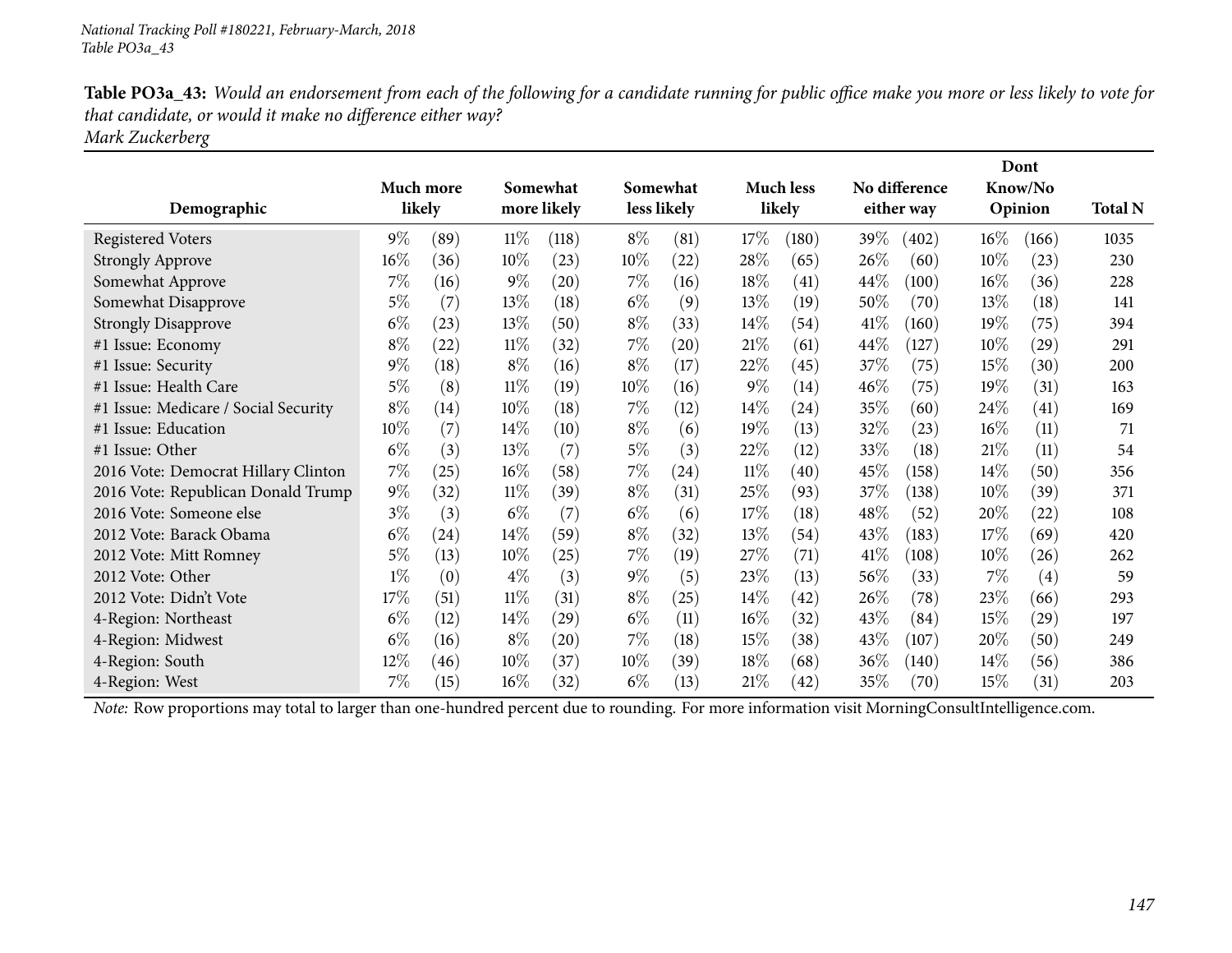Table PO3a\_44: Would an endorsement from each of the following for a candidate running for public office make you more or less likely to vote for *that candidate, or would it make no difference either way? Nancy Pelosi*

|                          |           |      |        |                    |        |                    |      |                    |        |               |        | Dont    |                |
|--------------------------|-----------|------|--------|--------------------|--------|--------------------|------|--------------------|--------|---------------|--------|---------|----------------|
|                          | Much more |      |        | Somewhat           |        | Somewhat           |      | <b>Much less</b>   |        | No difference |        | Know/No |                |
| Demographic              | likely    |      |        | more likely        |        | less likely        |      | likely             |        | either way    |        | Opinion | <b>Total N</b> |
| <b>Registered Voters</b> | $8\%$     | (81) | 12%    | (121)              | $7\%$  | (75)               | 33%  | (339)              | 24\%   | (248)         | $15\%$ | (156)   | 1021           |
| Gender: Male             | $11\%$    | (53) | 13%    | (58)               | $9\%$  | (40)               | 35%  | (162)              | 21%    | (96)          | 11%    | (49)    | 458            |
| Gender: Female           | 5%        | (28) | 11%    | (64)               | $6\%$  | (35)               | 31%  | (177)              | 27%    | (152)         | 19%    | (107)   | 563            |
| Age: 18-29               | $9\%$     | (14) | 10%    | (17)               | $9\%$  | (15)               | 16%  | (25)               | 22%    | (36)          | 34%    | (55)    | 163            |
| Age: 30-44               | 7%        | (19) | $11\%$ | (29)               | $7\%$  | (19)               | 30%  | (77)               | 28%    | (72)          | 16%    | (40)    | 255            |
| Age: 45-54               | $11\%$    | (21) | 14%    | (28)               | $6\%$  | (11)               | 31%  | (61)               | 22%    | (42)          | 16%    | (32)    | 195            |
| Age: 55-64               | 7%        | (13) | 11%    | $\left( 20\right)$ | 10%    | (19)               | 40%  | (73)               | 29%    | (52)          | $3\%$  | (6)     | 184            |
| Age: 65+                 | $6\%$     | (14) | 12%    | (28)               | 5%     | (12)               | 46\% | (103)              | 20%    | (45)          | 10%    | (23)    | 225            |
| PID: Dem (no lean)       | 16%       | (55) | 24%    | (84)               | $8\%$  | (26)               | 12%  | $\left( 41\right)$ | 28%    | (98)          | 13%    | (44)    | 348            |
| PID: Ind (no lean)       | $4\%$     | (13) | 7%     | (25)               | $8\%$  | (29)               | 31%  | (110)              | 27%    | (96)          | 22%    | (77)    | 349            |
| PID: Rep (no lean)       | $4\%$     | (12) | $4\%$  | (13)               | $6\%$  | $\left( 20\right)$ | 58%  | (189)              | 17%    | (54)          | 11%    | (35)    | 324            |
| PID/Gender: Dem Men      | 25%       | (36) | 23%    | (35)               | $9\%$  | (13)               | 10%  | (15)               | 25%    | (37)          | $8\%$  | (11)    | 148            |
| PID/Gender: Dem Women    | $9\%$     | (19) | 25%    | (49)               | $6\%$  | (13)               | 13%  | (26)               | 30%    | (60)          | 17%    | (33)    | 200            |
| PID/Gender: Ind Men      | $5\%$     | (8)  | $8\%$  | (12)               | 10%    | (16)               | 33%  | (52)               | 27%    | (41)          | 17%    | (27)    | 155            |
| PID/Gender: Ind Women    | $3\%$     | (6)  | $7\%$  | (13)               | $7\%$  | (13)               | 30%  | (58)               | 28\%   | (54)          | 26%    | (50)    | 194            |
| PID/Gender: Rep Men      | $5\%$     | (8)  | $7\%$  | (11)               | $7\%$  | (11)               | 62%  | (96)               | $11\%$ | (18)          | 7%     | (10)    | 154            |
| PID/Gender: Rep Women    | $2\%$     | (4)  | $1\%$  | (2)                | $5\%$  | (9)                | 55%  | (94)               | 22%    | (37)          | 14%    | (24)    | 170            |
| Ideo: Liberal (1-3)      | 21%       | (62) | 27%    | (80)               | $8\%$  | (25)               | 10%  | $\left( 29\right)$ | 23%    | (67)          | 12%    | (35)    | 299            |
| Ideo: Moderate (4)       | $4\%$     | (8)  | $8\%$  | (18)               | $9\%$  | (21)               | 26%  | (60)               | 38%    | (88)          | 16%    | (36)    | 231            |
| Ideo: Conservative (5-7) | $2\%$     | (7)  | $4\%$  | (15)               | $7\%$  | (26)               | 62%  | (235)              | 17%    | (63)          | $8\%$  | (32)    | 378            |
| Educ: $<$ College        | $8\%$     | (55) | $11\%$ | (71)               | $5\%$  | (35)               | 34%  | $^{'}229)$         | 24\%   | (161)         | 19%    | (128)   | 680            |
| Educ: Bachelors degree   | 7%        | (15) | 10%    | (23)               | 13%    | (28)               | 34%  | (76)               | 28%    | (63)          | 9%     | (21)    | 226            |
| Educ: Post-grad          | 10%       | (11) | 24%    | (27)               | $10\%$ | (11)               | 30\% | (34)               | 21%    | (24)          | $6\%$  | (7)     | 115            |
| Income: Under 50k        | $8\%$     | (42) | 9%     | (49)               | $6\%$  | (34)               | 31%  | (168)              | 23%    | (124)         | 23%    | (123)   | 541            |
| Income: 50k-100k         | $9\%$     | (31) | 13%    | (44)               | $6\%$  | (20)               | 37%  | (122)              | 27%    | (91)          | 7%     | (24)    | 333            |
| Income: 100k+            | $5\%$     | (8)  | 19%    | (28)               | 14\%   | (20)               | 34%  | (50)               | 22%    | (33)          | $6\%$  | (8)     | 147            |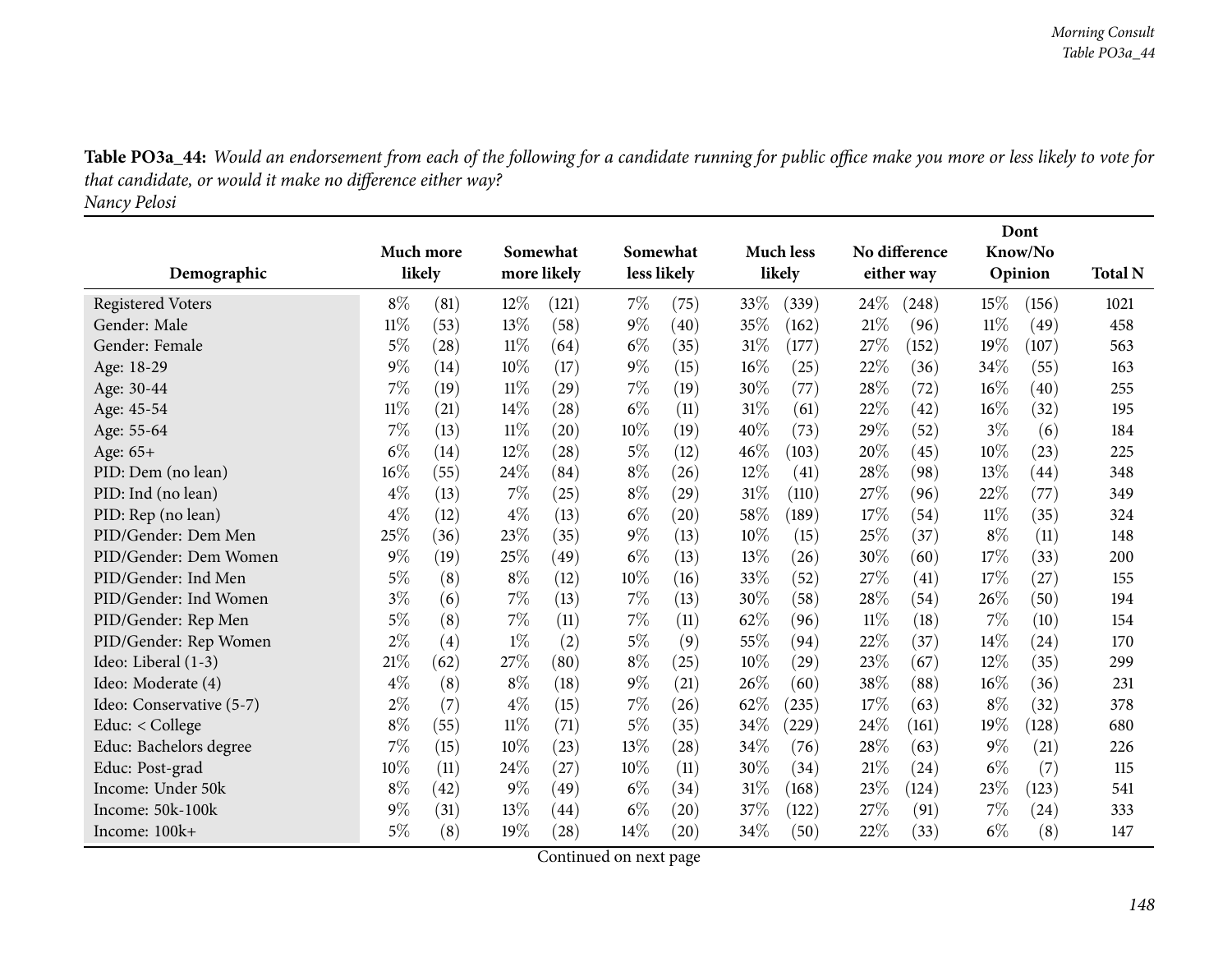Table PO3a\_44: Would an endorsement from each of the following for a candidate running for public office make you more or less likely to vote for *that candidate, or would it make no difference either way? Nancy Pelosi*

|                               |           |        |        |             |        |             |      |                    |      |               |        | Dont    |                |
|-------------------------------|-----------|--------|--------|-------------|--------|-------------|------|--------------------|------|---------------|--------|---------|----------------|
|                               | Much more |        |        | Somewhat    |        | Somewhat    |      | <b>Much less</b>   |      | No difference |        | Know/No |                |
| Demographic                   |           | likely |        | more likely |        | less likely |      | likely             |      | either way    |        | Opinion | <b>Total N</b> |
| <b>Registered Voters</b>      | $8\%$     | (81)   | 12%    | (121)       | $7\%$  | (75)        | 33%  | (339)              | 24%  | (248)         | 15%    | (156)   | 1021           |
| Ethnicity: White              | 7%        | (62)   | 12%    | (96)        | $7\%$  | (60)        | 36%  | (303)              | 24%  | (198)         | 14%    | (117)   | 836            |
| Ethnicity: Hispanic           | 17%       | (15)   | 10%    | (9)         | $9\%$  | (8)         | 20%  | (17)               | 18%  | (16)          | 26%    | (23)    | 88             |
| Ethnicity: Afr. Am.           | 13%       | (16)   | 15%    | (18)        | $8\%$  | (9)         | 14%  | (17)               | 30%  | (36)          | 21%    | (25)    | 121            |
| Ethnicity: Other              | $6\%$     | (4)    | 12%    | (7)         | $9\%$  | (6)         | 30%  | (20)               | 22%  | (14)          | 21%    | (14)    | 65             |
| Relig: Protestant             | $11\%$    | (30)   | 9%     | (26)        | $8\%$  | (22)        | 46\% | (124)              | 18%  | (49)          | $8\%$  | (21)    | 272            |
| Relig: Roman Catholic         | $6\%$     | (13)   | $9\%$  | (19)        | $6\%$  | (11)        | 39%  | (77)               | 29%  | (58)          | 11%    | (21)    | 198            |
| Relig: Ath./Agn./None         | $5\%$     | (14)   | 15%    | (40)        | 7%     | (18)        | 21\% | (55)               | 30%  | (80)          | 22%    | (59)    | 267            |
| Relig: Something Else         | $11\%$    | (18)   | 19%    | (32)        | 10%    | (16)        | 27%  | $\left( 44\right)$ | 16%  | (26)          | 17%    | (28)    | 165            |
| Relig: Evangelical            | $8\%$     | (23)   | $6\%$  | (16)        | $5\%$  | (14)        | 45%  | (129)              | 22%  | (63)          | 14%    | (41)    | 287            |
| Relig: Non-Evang. Catholics   | $8\%$     | (26)   | $11\%$ | (33)        | $9\%$  | (27)        | 37%  | (111)              | 26%  | (78)          | $9\%$  | (28)    | 302            |
| Relig: All Christian          | $8\%$     | (48)   | $8\%$  | (49)        | 7%     | (41)        | 41\% | (240)              | 24%  | (142)         | 12%    | (69)    | 589            |
| Relig: All Non-Christian      | $8\%$     | (33)   | 17%    | (72)        | $8\%$  | (34)        | 23%  | (99)               | 25%  | (106)         | 20%    | (87)    | 432            |
| Community: Urban              | 15%       | (41)   | 13%    | (36)        | $7\%$  | (20)        | 25%  | (70)               | 25%  | (69)          | 15%    | (41)    | 277            |
| Community: Suburban           | $6\%$     | (29)   | 12%    | (52)        | $7\%$  | (32)        | 36\% | (158)              | 24%  | (105)         | 15%    | (66)    | 443            |
| Community: Rural              | $4\%$     | (12)   | $11\%$ | (33)        | $8\%$  | (23)        | 37\% | (112)              | 24\% | (74)          | $16\%$ | (49)    | 302            |
| <b>Employ: Private Sector</b> | $11\%$    | (35)   | 13%    | (43)        | 7%     | (24)        | 32%  | (103)              | 28%  | (90)          | $9\%$  | (31)    | 326            |
| <b>Employ: Government</b>     | 14%       | (11)   | 16%    | (12)        | 12%    | (9)         | 28%  | (21)               | 19%  | (15)          | 10%    | (8)     | 76             |
| Employ: Self-Employed         | 7%        | (5)    | 14%    | (11)        | $6\%$  | (5)         | 27\% | (20)               | 37%  | (28)          | $8\%$  | (6)     | 74             |
| Employ: Homemaker             | $4\%$     | (4)    | $7\%$  | (6)         | $8\%$  | (8)         | 43%  | (40)               | 24%  | (22)          | 14\%   | (13)    | 93             |
| Employ: Retired               | $6\%$     | (15)   | $11\%$ | (27)        | $6\%$  | (14)        | 44%  | (109)              | 22%  | (54)          | 11%    | (26)    | 245            |
| Employ: Unemployed            | $6\%$     | (5)    | $6\%$  | (4)         | $7\%$  | (5)         | 20%  | (15)               | 12%  | (9)           | 49%    | (38)    | 77             |
| Employ: Other                 | $4\%$     | (4)    | 13%    | (13)        | $10\%$ | (9)         | 25%  | (24)               | 21%  | (20)          | 27%    | (26)    | 96             |
| Military HH: Yes              | $11\%$    | (20)   | $8\%$  | (15)        | $9\%$  | (17)        | 46%  | (86)               | 18%  | (33)          | $9\%$  | (17)    | 189            |
| Military HH: No               | 7%        | (61)   | 13%    | (106)       | 7%     | (58)        | 30%  | (254)              | 26%  | (215)         | 17%    | (139)   | 832            |
| RD/WT: Right Direction        | 9%        | (34)   | 7%     | (25)        | $6\%$  | (23)        | 49%  | (183)              | 17%  | (62)          | 12%    | (45)    | 372            |
| RD/WT: Wrong Track            | 7%        | (47)   | 15%    | (97)        | $8\%$  | (52)        | 24\% | (157)              | 29%  | (186)         | 17%    | (111)   | 649            |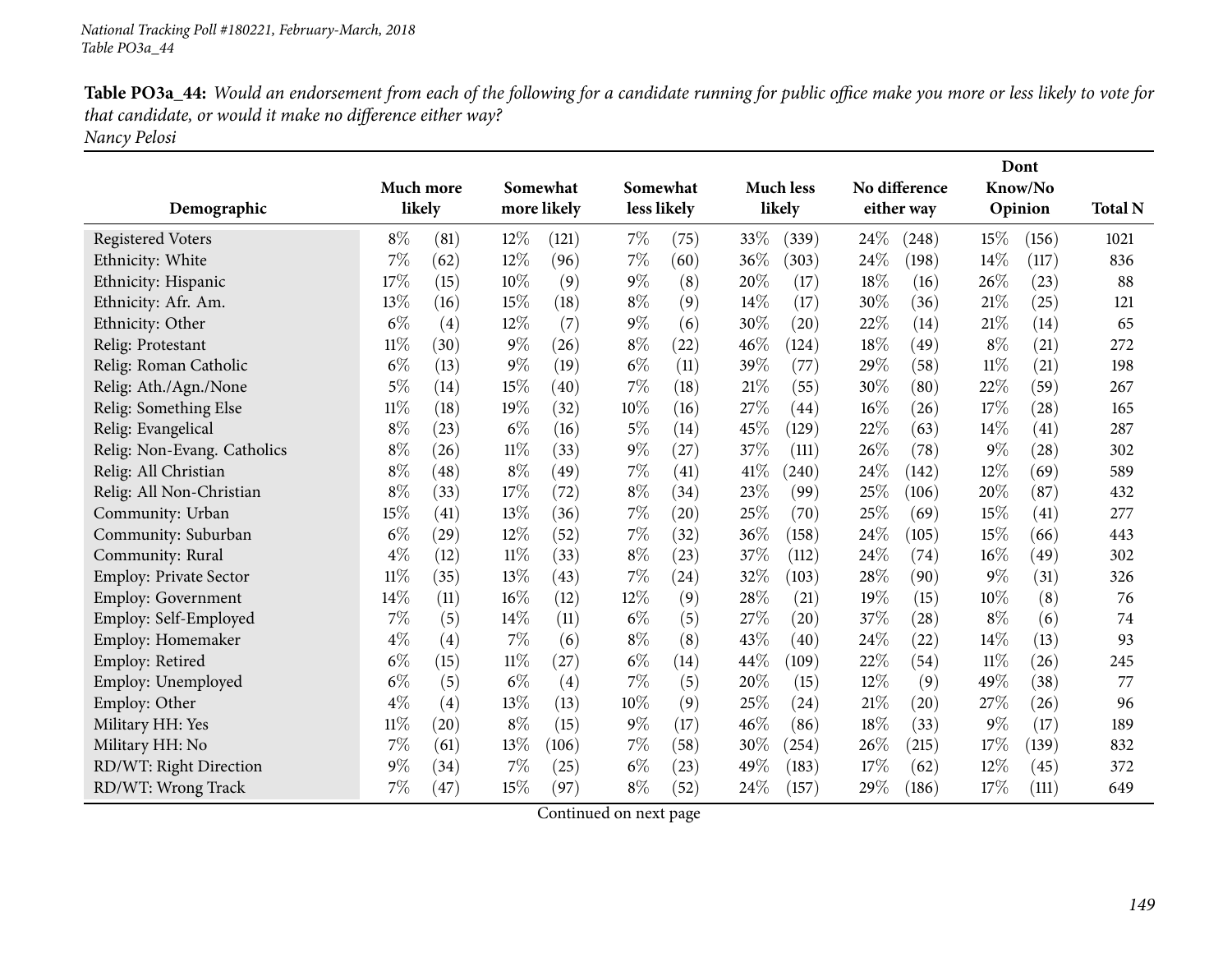Table PO3a\_44: Would an endorsement from each of the following for a candidate running for public office make you more or less likely to vote for *that candidate, or would it make no difference either way? Nancy Pelosi*

| Demographic                          | Much more<br>likely |      |        | Somewhat<br>more likely |        | Somewhat<br>less likely |        | <b>Much less</b><br>likely |        | No difference<br>either way |        | Dont<br>Know/No<br>Opinion | <b>Total N</b> |
|--------------------------------------|---------------------|------|--------|-------------------------|--------|-------------------------|--------|----------------------------|--------|-----------------------------|--------|----------------------------|----------------|
| <b>Registered Voters</b>             | $8\%$               | (81) | $12\%$ | (121)                   | $7\%$  | (75)                    | 33\%   | (339)                      | $24\%$ | (248)                       | $15\%$ | (156)                      | 1021           |
| <b>Strongly Approve</b>              | 14\%                | (31) | $3\%$  | (8)                     | $4\%$  | (8)                     | $61\%$ | (136)                      | $10\%$ | $\left( 22\right)$          | $8\%$  | (17)                       | 221            |
| Somewhat Approve                     | $2\%$               | (5)  | $4\%$  | (9)                     | $7\%$  | (16)                    | 50%    | (115)                      | 24\%   | (54)                        | $12\%$ | (28)                       | 228            |
| Somewhat Disapprove                  | $3\%$               | (4)  | $11\%$ | (14)                    | $11\%$ | (14)                    | 26\%   | (35)                       | 33\%   | (45)                        | 17%    | (23)                       | 136            |
| <b>Strongly Disapprove</b>           | $10\%$              | (38) | 22\%   | (86)                    | $8\%$  | (33)                    | $14\%$ | (54)                       | 30\%   | (117)                       | 17%    | (67)                       | 395            |
| #1 Issue: Economy                    | 7%                  | (21) | $12\%$ | (35)                    | $9\%$  | (26)                    | 37\%   | (108)                      | 22%    | (65)                        | $13\%$ | (39)                       | 294            |
| #1 Issue: Security                   | $5\%$               | (11) | $3\%$  | (7)                     | $5\%$  | (9)                     | 49\%   | (97)                       | 24\%   | (48)                        | $13\%$ | (26)                       | 196            |
| #1 Issue: Health Care                | $10\%$              | (16) | $16\%$ | (25)                    | $14\%$ | $\left( 22\right)$      | 20%    | (32)                       | 27%    | (43)                        | $14\%$ | (23)                       | 161            |
| #1 Issue: Medicare / Social Security | $9\%$               | (15) | 13\%   | (23)                    | $6\%$  | (11)                    | 39\%   | (69)                       | 22\%   | (40)                        | $12\%$ | (21)                       | 178            |
| #1 Issue: Women's Issues             | $11\%$              | (6)  | 17\%   | (9)                     | $2\%$  | (1)                     | 22\%   | (12)                       | 21%    | (11)                        | 27%    | (14)                       | 53             |
| #1 Issue: Education                  | $5\%$               | (3)  | 13\%   | (8)                     | $8\%$  | (5)                     | 18\%   | (11)                       | 34\%   | (20)                        | 21%    | (12)                       | 58             |
| 2016 Vote: Democrat Hillary Clinton  | $11\%$              | (39) | 24\%   | (87)                    | 10%    | (35)                    | $11\%$ | (39`                       | 29\%   | (105)                       | $14\%$ | (51)                       | 356            |
| 2016 Vote: Republican Donald Trump   | $5\%$               | (19) | $5\%$  | (17)                    | $6\%$  | (22)                    | $60\%$ | (222)                      | 17%    | (64)                        | $7\%$  | (25)                       | 368            |
| 2016 Vote: Someone else              | $2\%$               | (2)  | $8\%$  | (9)                     | $5\%$  | (6)                     | $41\%$ | (43)                       | $30\%$ | (32)                        | $13\%$ | (13)                       | 105            |
| 2012 Vote: Barack Obama              | $10\%$              | (41) | 20%    | (85)                    | $8\%$  | (35)                    | 17%    | (71)                       | 34\%   | (141)                       | 11%    | (45)                       | 418            |
| 2012 Vote: Mitt Romney               | $2\%$               | (4)  | $4\%$  | (10)                    | $7\%$  | $\left( 21\right)$      | 66\%   | (185)                      | $14\%$ | (40)                        | $7\%$  | (19)                       | 280            |
| 2012 Vote: Didn't Vote               | $12\%$              | (34) | $9\%$  | (26)                    | $7\%$  | (19)                    | 21%    | (57)                       | 20%    | (56)                        | 31%    | (85)                       | 277            |
| 4-Region: Northeast                  | $8\%$               | (17) | $12\%$ | $\left( 24\right)$      | $6\%$  | (12)                    | 33\%   | (69)                       | 30\%   | (61)                        | $11\%$ | (23)                       | 206            |
| 4-Region: Midwest                    | $3\%$               | (8)  | $14\%$ | (33)                    | 10%    | (24)                    | 32\%   | (75)                       | 27%    | (62)                        | $14\%$ | (32)                       | 233            |
| 4-Region: South                      | $10\%$              | (38) | $9\%$  | (33)                    | $7\%$  | (24)                    | 34%    | (123)                      | 24%    | (87)                        | 17%    | (62)                       | 367            |
| 4-Region: West                       | $9\%$               | (19) | 15%    | (31)                    | $7\%$  | (15)                    | 34\%   | (73)                       | 18%    | (38)                        | $18\%$ | (39)                       | 214            |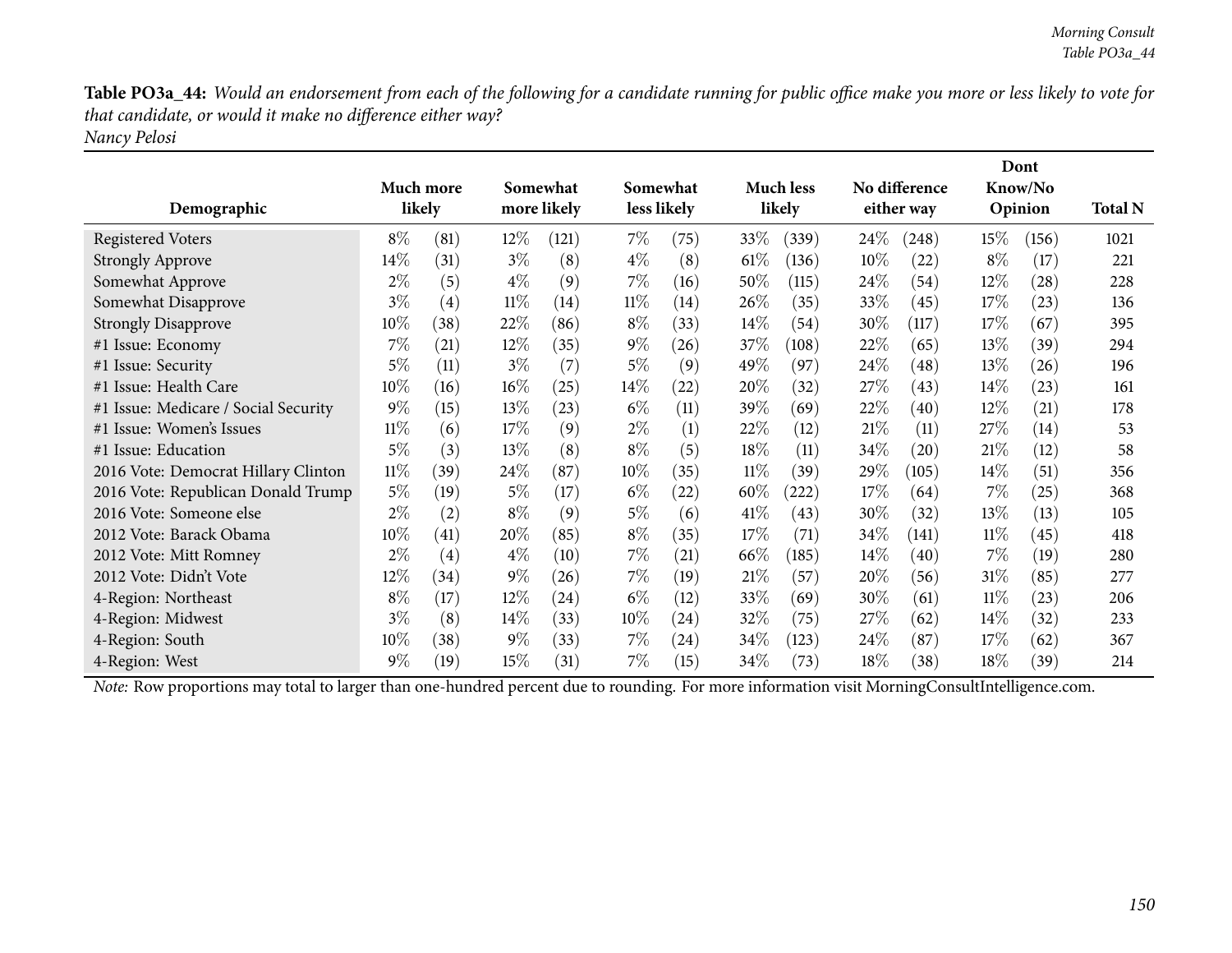Table PO3a\_45: Would an endorsement from each of the following for a candidate running for public office make you more or less likely to vote for *that candidate, or would it make no difference either way?*

*Chuck Schumer*

|                          |       |           |        |             |        |             |       |                  |        |                    |        | Dont    |                |
|--------------------------|-------|-----------|--------|-------------|--------|-------------|-------|------------------|--------|--------------------|--------|---------|----------------|
|                          |       | Much more |        | Somewhat    |        | Somewhat    |       | <b>Much less</b> |        | No difference      |        | Know/No |                |
| Demographic              |       | likely    |        | more likely |        | less likely |       | likely           |        | either way         |        | Opinion | <b>Total N</b> |
| <b>Registered Voters</b> | 7%    | (68)      | $11\%$ | (109)       | $7\%$  | (75)        | 20%   | (206)            | 33\%   | (334)              | 22\%   | (226)   | 1018           |
| Gender: Male             | 10%   | (47)      | 13%    | (59)        | $9\%$  | (43)        | 25%   | (115)            | 25%    | (116)              | 17%    | (81)    | 462            |
| Gender: Female           | $4\%$ | (21)      | $9\%$  | (50)        | $6\%$  | (32)        | 16%   | (91)             | 39%    | (218)              | 26%    | (145)   | 556            |
| Age: 18-29               | $6\%$ | (9)       | $8\%$  | (13)        | 10%    | (16)        | 11%   | (18)             | 25%    | (41)               | 40%    | (64)    | 162            |
| Age: 30-44               | $4\%$ | (10)      | 13%    | (32)        | 12%    | (30)        | 15%   | (37)             | 32%    | (77)               | 24%    | (59)    | 244            |
| Age: 45-54               | $8\%$ | (19)      | $11\%$ | (25)        | $4\%$  | (10)        | 20%   | (45)             | 38\%   | (85)               | 19%    | (42)    | 226            |
| Age: 55-64               | $9\%$ | (15)      | $9\%$  | (15)        | $5\%$  | (8)         | 30%   | (50)             | 32%    | (54)               | 16%    | (26)    | 169            |
| Age: 65+                 | 7%    | (15)      | $11\%$ | (24)        | $5\%$  | (11)        | 26%   | (56)             | 35\%   | (76)               | 16%    | (34)    | 216            |
| PID: Dem (no lean)       | 14%   | (45)      | 19%    | (60)        | $6\%$  | (18)        | 7%    | (22)             | 33%    | (105)              | 21%    | (68)    | 318            |
| PID: Ind (no lean)       | $1\%$ | (5)       | $8\%$  | (28)        | $9\%$  | (31)        | 20%   | (71)             | 35%    | (122)              | 26%    | (91)    | 348            |
| PID: Rep (no lean)       | $5\%$ | (18)      | $6\%$  | (21)        | 7%     | (26)        | 32%   | (113)            | 30%    | (107)              | 19%    | (67)    | 352            |
| PID/Gender: Dem Men      | 23%   | (32)      | 18%    | (26)        | $8\%$  | (11)        | $7\%$ | (10)             | 25%    | (35)               | 20%    | (28)    | 142            |
| PID/Gender: Dem Women    | 7%    | (12)      | 19%    | (34)        | $4\%$  | (7)         | $7\%$ | (12)             | 40%    | (70)               | 23%    | (40)    | 176            |
| PID/Gender: Ind Men      | $1\%$ | (2)       | 10%    | (15)        | 12%    | (19)        | 27\%  | (44)             | 27\%   | $\left( 44\right)$ | 22%    | (35)    | 160            |
| PID/Gender: Ind Women    | $2\%$ | (3)       | 7%     | (13)        | $6\%$  | (12)        | 15%   | (27)             | 41\%   | (78)               | 30%    | (56)    | 188            |
| PID/Gender: Rep Men      | $8\%$ | (13)      | 11%    | (18)        | $8\%$  | (13)        | 38\%  | (61)             | 23%    | (37)               | 11%    | (18)    | 160            |
| PID/Gender: Rep Women    | $3\%$ | (5)       | $2\%$  | (3)         | 7%     | (13)        | 27\%  | (51)             | 36%    | (70)               | 26%    | (50)    | 193            |
| Ideo: Liberal (1-3)      | 19%   | (56)      | 23%    | (68)        | $8\%$  | (23)        | 7%    | (20)             | 26%    | (76)               | 18%    | (53)    | 296            |
| Ideo: Moderate (4)       | $1\%$ | (3)       | 10%    | (23)        | $9\%$  | (21)        | 15%   | (35)             | 44%    | (107)              | 21%    | (51)    | 241            |
| Ideo: Conservative (5-7) | $2\%$ | (9)       | $4\%$  | (14)        | 7%     | (27)        | 35%   | (132)            | 33%    | (121)              | 18%    | (69)    | 372            |
| Educ: < College          | $8\%$ | (51)      | $8\%$  | (57)        | $7\%$  | (45)        | 20%   | (133)            | 32\%   | (214)              | 26%    | (176)   | 677            |
| Educ: Bachelors degree   | $5\%$ | (11)      | 14\%   | (31)        | $6\%$  | (13)        | 21%   | (48)             | 37%    | (83)               | 17%    | (37)    | 225            |
| Educ: Post-grad          | $5\%$ | (5)       | 18%    | (21)        | $14\%$ | (16)        | 21%   | (24)             | $31\%$ | (37)               | $11\%$ | (13)    | 116            |
| Income: Under 50k        | $6\%$ | (34)      | $8\%$  | (44)        | $9\%$  | (49)        | 19%   | (102)            | 30%    | (158)              | 28%    | (147)   | 533            |
| Income: 50k-100k         | 9%    | (29)      | 12%    | (40)        | $5\%$  | (17)        | 22%   | (72)             | 35\%   | (114)              | 17%    | (56)    | 328            |
| Income: 100k+            | $4\%$ | (6)       | 16%    | (25)        | $6\%$  | (10)        | 20%   | (32)             | 39%    | (61)               | 15%    | (23)    | 157            |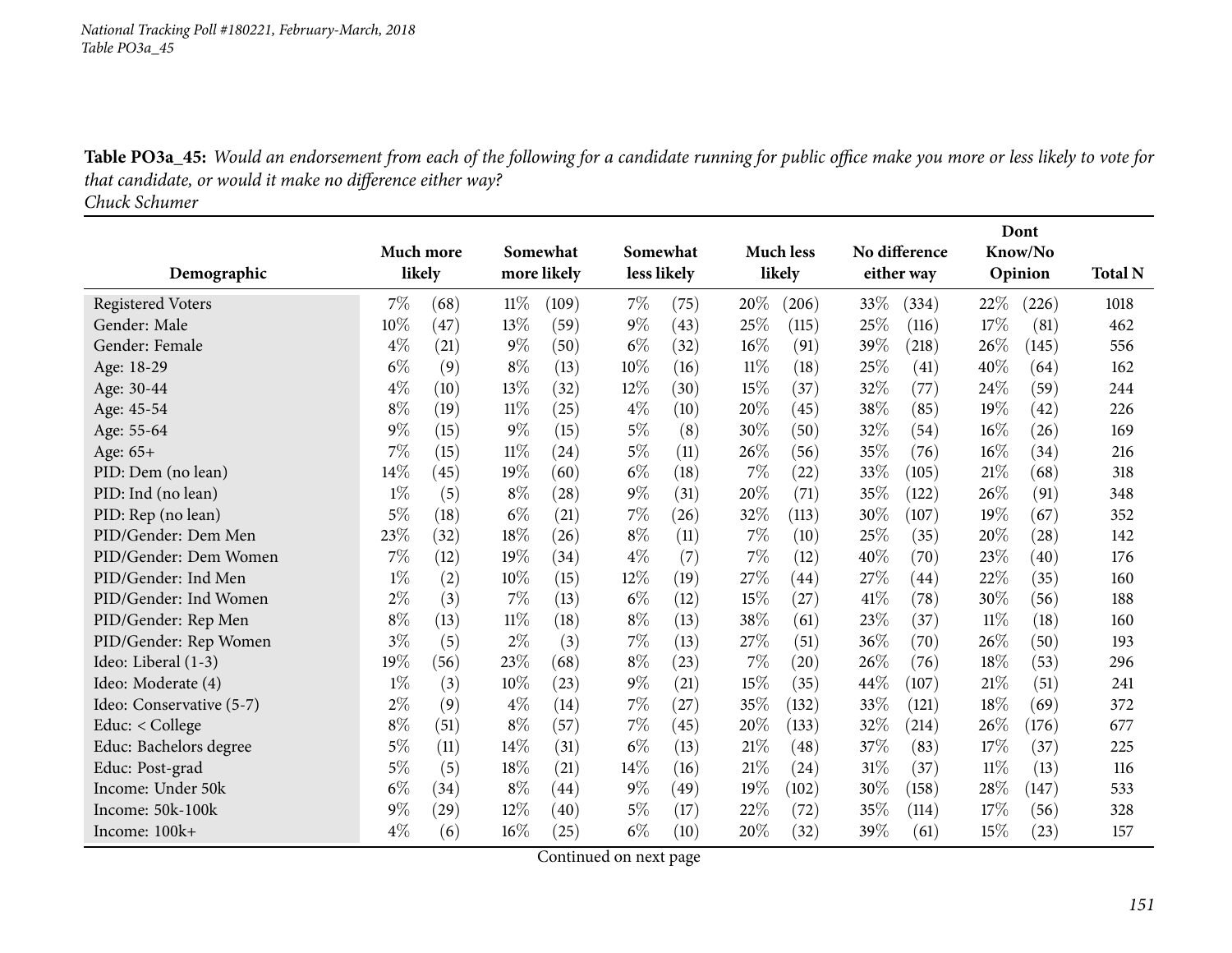Table PO3a\_45: Would an endorsement from each of the following for a candidate running for public office make you more or less likely to vote for *that candidate, or would it make no difference either way? Chuck Schumer*

|                             |        |                    |        |             |        |             |        |           |      |                    |        | Dont               |                |
|-----------------------------|--------|--------------------|--------|-------------|--------|-------------|--------|-----------|------|--------------------|--------|--------------------|----------------|
|                             |        | Much more          |        | Somewhat    |        | Somewhat    |        | Much less |      | No difference      |        | Know/No            |                |
| Demographic                 |        | likely             |        | more likely |        | less likely |        | likely    |      | either way         |        | Opinion            | <b>Total N</b> |
| <b>Registered Voters</b>    | $7\%$  | (68)               | 11%    | (109)       | 7%     | (75)        | 20%    | (206)     | 33%  | (334)              | 22%    | (226)              | 1018           |
| Ethnicity: White            | $6\%$  | (53)               | 10%    | (84)        | 7%     | (56)        | $21\%$ | (179)     | 33%  | (276)              | 22%    | (185)              | 832            |
| Ethnicity: Hispanic         | 15%    | (14)               | 20%    | (18)        | $8\%$  | (7)         | 14%    | (13)      | 13%  | (12)               | 30%    | (26)               | 89             |
| Ethnicity: Afr. Am.         | $11\%$ | (13)               | 14\%   | (18)        | $8\%$  | (10)        | 10%    | (12)      | 33%  | (40)               | 24\%   | $\left( 29\right)$ | 123            |
| Ethnicity: Other            | $2\%$  | (1)                | 12%    | (8)         | 15%    | (10)        | 24\%   | (15)      | 27%  | (17)               | 19%    | (12)               | 63             |
| Relig: Protestant           | 9%     | (26)               | $9\%$  | (25)        | $6\%$  | (17)        | 26%    | (73)      | 35%  | (98)               | $16\%$ | (44)               | 282            |
| Relig: Roman Catholic       | 7%     | (13)               | $11\%$ | (21)        | 7%     | (14)        | 25%    | (47)      | 31%  | (59)               | 20%    | (38)               | 191            |
| Relig: Ath./Agn./None       | $2\%$  | (7)                | 13%    | (35)        | $6\%$  | (17)        | 15%    | (40)      | 36%  | (99)               | 27%    | (73)               | 270            |
| Relig: Something Else       | $13\%$ | (22)               | 10%    | (16)        | $13\%$ | (21)        | $11\%$ | (18)      | 27\% | (43)               | 25%    | (41)               | 162            |
| Relig: Evangelical          | $6\%$  | (18)               | $8\%$  | (22)        | $5\%$  | (15)        | 28%    | (79)      | 33%  | (95)               | 20%    | (58)               | 287            |
| Relig: Non-Evang. Catholics | 7%     | (21)               | 12%    | (36)        | $8\%$  | (22)        | 23%    | (68)      | 32%  | (97)               | 18%    | (54)               | 299            |
| Relig: All Christian        | 7%     | (39)               | 10%    | (58)        | $6\%$  | (38)        | 25%    | (147)     | 33%  | (192)              | 19%    | (112)              | 586            |
| Relig: All Non-Christian    | 7%     | (29)               | 12%    | (51)        | $9\%$  | (38)        | 14%    | (59)      | 33%  | (142)              | 26%    | (114)              | 432            |
| Community: Urban            | 10%    | (27)               | 12%    | (31)        | $9\%$  | (23)        | 15%    | (39)      | 31%  | (80)               | 22%    | (58)               | 259            |
| Community: Suburban         | $6\%$  | (25)               | $11\%$ | (48)        | 7%     | (32)        | 22\%   | (97)      | 33%  | (146)              | 21%    | (94)               | 441            |
| Community: Rural            | $5\%$  | (17)               | $9\%$  | (30)        | $6\%$  | (20)        | 22%    | (70)      | 34%  | (108)              | 23%    | (74)               | 319            |
| Employ: Private Sector      | 9%     | $\left( 28\right)$ | 13%    | (42)        | 7%     | (24)        | 18%    | (59)      | 36%  | (115)              | 17%    | (54)               | 322            |
| Employ: Government          | 12%    | (8)                | 16%    | (12)        | $9\%$  | (6)         | 19%    | (13)      | 28\% | $\left( 20\right)$ | 17%    | (12)               | 72             |
| Employ: Self-Employed       | $4\%$  | (4)                | $11\%$ | (10)        | 17%    | (15)        | 25%    | (22)      | 29%  | (26)               | 14%    | (13)               | 89             |
| Employ: Homemaker           | $3\%$  | (4)                | $6\%$  | (7)         | $6\%$  | (7)         | 18%    | (19)      | 45%  | $\left( 47\right)$ | 21\%   | (22)               | 104            |
| Employ: Retired             | $8\%$  | (18)               | 10%    | (25)        | $4\%$  | (10)        | 26%    | (61)      | 31%  | (73)               | 21%    | (50)               | 236            |
| Employ: Unemployed          | $3\%$  | (2)                | 5%     | (4)         | 10%    | (7)         | $11\%$ | (9)       | 26%  | (20)               | 45%    | (34)               | 77             |
| Employ: Other               | $5\%$  | (4)                | $8\%$  | (6)         | $5\%$  | (4)         | 25%    | (19)      | 23%  | (18)               | 34%    | (27)               | 78             |
| Military HH: Yes            | 9%     | (16)               | 10%    | (20)        | 7%     | (12)        | 21%    | (39)      | 35%  | (66)               | 18%    | (34)               | 187            |
| Military HH: No             | $6\%$  | (52)               | $11\%$ | (90)        | $8\%$  | (63)        | 20%    | (167)     | 32%  | (268)              | 23%    | (192)              | 831            |
| RD/WT: Right Direction      | $8\%$  | (31)               | 9%     | (36)        | $8\%$  | (31)        | 29%    | (115)     | 28%  | (111)              | 19%    | (76)               | 400            |
| RD/WT: Wrong Track          | $6\%$  | (37)               | 12%    | (73)        | 7%     | (45)        | 15%    | (91)      | 36%  | (223)              | 24%    | (150)              | 618            |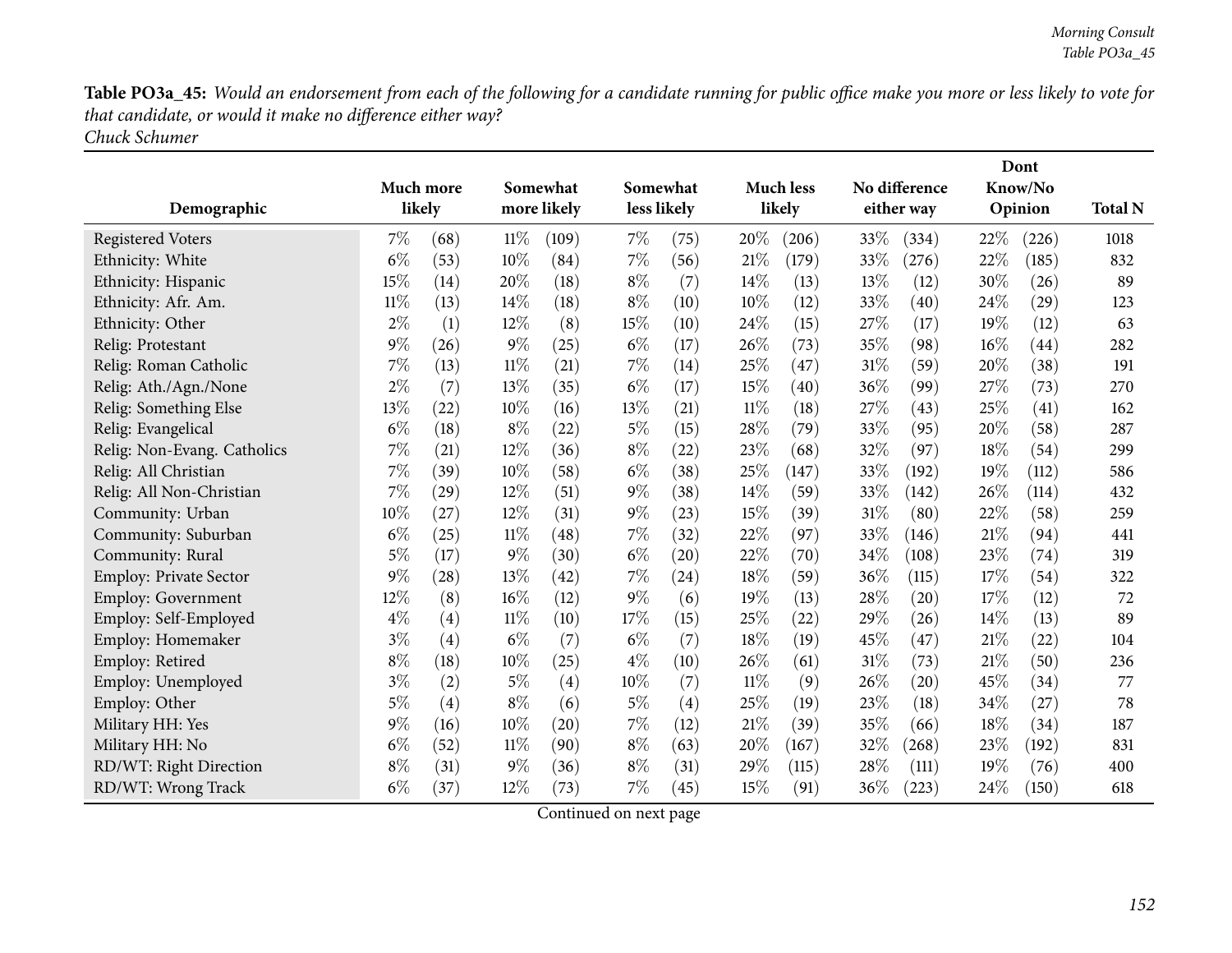Table PO3a\_45: Would an endorsement from each of the following for a candidate running for public office make you more or less likely to vote for *that candidate, or would it make no difference either way? Chuck Schumer*

| Demographic                          |        | Much more<br>likely |        | Somewhat<br>more likely |        | Somewhat<br>less likely |        | <b>Much less</b><br>likely |        | No difference<br>either way |        | Dont<br>Know/No<br>Opinion | <b>Total N</b> |
|--------------------------------------|--------|---------------------|--------|-------------------------|--------|-------------------------|--------|----------------------------|--------|-----------------------------|--------|----------------------------|----------------|
| <b>Registered Voters</b>             | $7\%$  | (68)                | $11\%$ | (109)                   | $7\%$  | (75)                    | 20%    | (206)                      | 33\%   | (334)                       | $22\%$ | (226)                      | 1018           |
| <b>Strongly Approve</b>              | 12%    | (27)                | $6\%$  | (13)                    | $5\%$  | (11)                    | 35%    | (79)                       | 25\%   | (55)                        | 17%    | (39)                       | 225            |
| Somewhat Approve                     | $2\%$  | (4)                 | $8\%$  | (17)                    | 10\%   | (24)                    | 25%    | (55)                       | 35\%   | (77)                        | 21%    | (47)                       | 224            |
| Somewhat Disapprove                  | $2\%$  | (3)                 | $9\%$  | (11)                    | $9\%$  | (11)                    | 19%    | (23)                       | 35\%   | (43)                        | 26%    | (32)                       | 123            |
| <b>Strongly Disapprove</b>           | $8\%$  | (32)                | $16\%$ | (61)                    | $7\%$  | (26)                    | $12\%$ | (45)                       | $36\%$ | (140)                       | 21%    | (83)                       | 388            |
| Dont Know / No Opinion               | $2\%$  | (1)                 | $11\%$ | (6)                     | $6\%$  | $\left( 4\right)$       | $5\%$  | (3)                        | $32\%$ | (19)                        | 44\%   | (26)                       | 59             |
| #1 Issue: Economy                    | $6\%$  | (17)                | $8\%$  | (24)                    | $8\%$  | (25)                    | $21\%$ | (64)                       | 35\%   | (104)                       | 21\%   | (63)                       | 296            |
| #1 Issue: Security                   | $8\%$  | (14)                | $9\%$  | (16)                    | $8\%$  | (15)                    | 31%    | (56)                       | 28\%   | (51)                        | 17%    | (32)                       | 183            |
| #1 Issue: Health Care                | $5\%$  | (8)                 | 13%    | (23)                    | $8\%$  | (14)                    | 13%    | (23)                       | 40%    | (69)                        | 20%    | (34)                       | 171            |
| #1 Issue: Medicare / Social Security | 7%     | (11)                | $12\%$ | $\left( 20\right)$      | $4\%$  | (6)                     | 24\%   | (38)                       | 24\%   | (38)                        | 28\%   | (43)                       | 157            |
| #1 Issue: Women's Issues             | $9\%$  | (5)                 | $11\%$ | (6)                     | $7\%$  | $\left( 4\right)$       | $16\%$ | (9)                        | 29\%   | (16)                        | 28\%   | (16)                       | 57             |
| #1 Issue: Education                  | $12\%$ | (7)                 | $10\%$ | (7)                     | $7\%$  | (5)                     | $6\%$  | (4)                        | $40\%$ | (25)                        | 25%    | (16)                       | 63             |
| 2016 Vote: Democrat Hillary Clinton  | $6\%$  | (21)                | 18%    | (59)                    | $8\%$  | (26)                    | $9\%$  | (30)                       | 37%    | (118)                       | 21%    | (67)                       | 321            |
| 2016 Vote: Republican Donald Trump   | $5\%$  | (22)                | $6\%$  | (23)                    | $7\%$  | (27)                    | 36%    | (143)                      | 32%    | (126)                       | 15%    | (58)                       | 399            |
| 2016 Vote: Someone else              | 7%     | (7)                 | $8\%$  | (8)                     | $8\%$  | (8)                     | 15%    | (15)                       | 35%    | (35)                        | 26%    | (26)                       | 100            |
| 2012 Vote: Barack Obama              | 7%     | (27)                | 17\%   | (65)                    | $6\%$  | (25)                    | $12\%$ | (46)                       | 37%    | (146)                       | 21\%   | (82)                       | 391            |
| 2012 Vote: Mitt Romney               | $3\%$  | (8)                 | $4\%$  | (13)                    | $7\%$  | (21)                    | 37\%   | (108)                      | 34\%   | (98)                        | 15%    | (42)                       | 291            |
| 2012 Vote: Other                     | $6\%$  | (4)                 | $3\%$  | (2)                     | $5\%$  | (3)                     | 30\%   | (17)                       | 41%    | (23)                        | 14%    | (8)                        | 57             |
| 2012 Vote: Didn't Vote               | 10%    | (29)                | $11\%$ | (30)                    | $9\%$  | (26)                    | 12%    | (35)                       | 24\%   | (66)                        | 34\%   | (94)                       | 279            |
| 4-Region: Northeast                  | 7%     | (13)                | 13\%   | (24)                    | $8\%$  | (16)                    | 20%    | (38)                       | 36%    | (67)                        | $16\%$ | (31)                       | 189            |
| 4-Region: Midwest                    | $3\%$  | (8)                 | $12\%$ | (29)                    | $7\%$  | (15)                    | 21%    | (49)                       | $32\%$ | (76)                        | 25%    | (58)                       | 236            |
| 4-Region: South                      | $9\%$  | (36)                | $9\%$  | (35)                    | $5\%$  | $\left( 20\right)$      | $22\%$ | (85)                       | 33\%   | (128)                       | 23\%   | (90)                       | 394            |
| 4-Region: West                       | $6\%$  | (11)                | 10%    | (21)                    | $12\%$ | (24)                    | 17%    | (33)                       | 31%    | (62)                        | 24%    | (47)                       | 199            |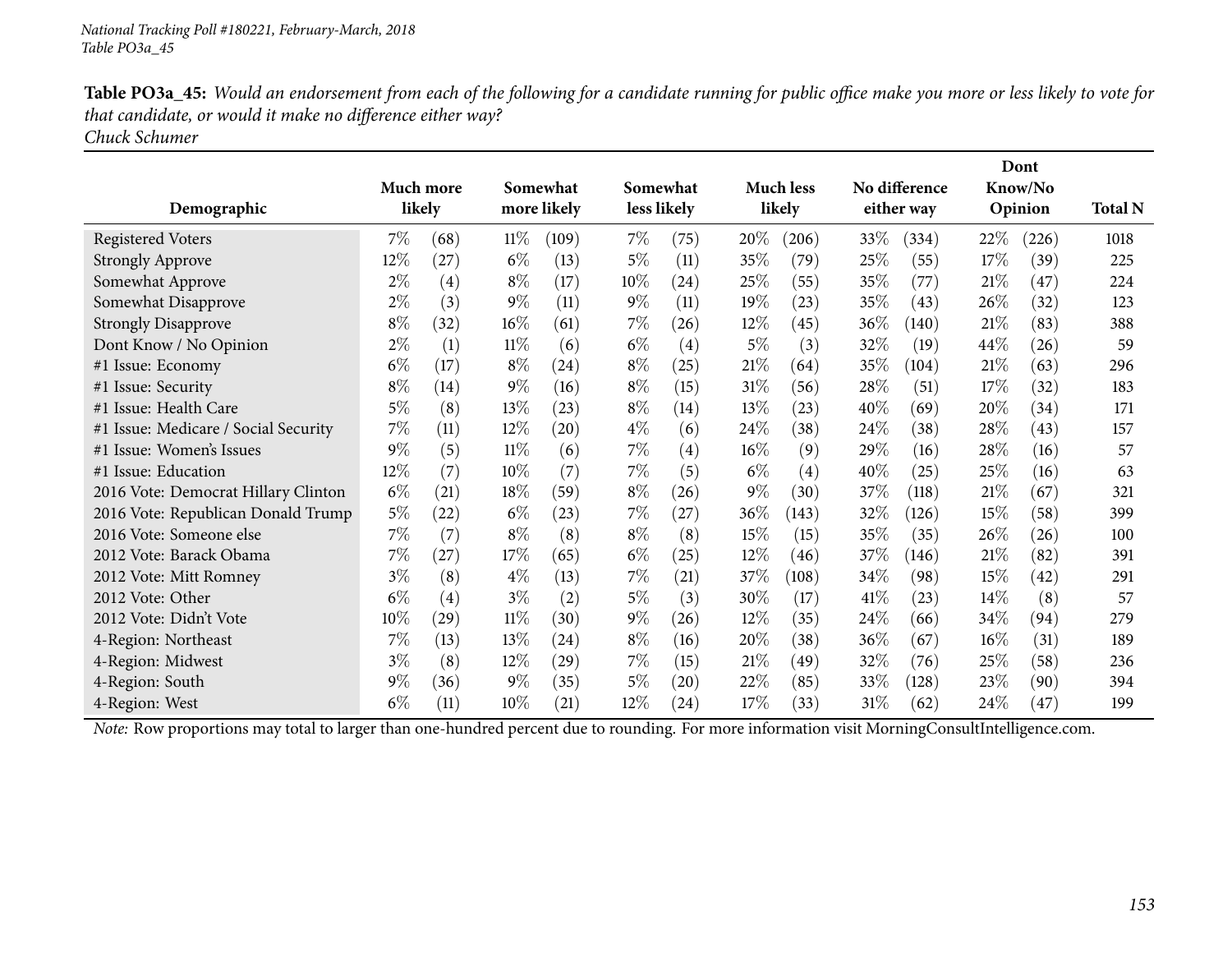Table PO3a\_46: Would an endorsement from each of the following for a candidate running for public office make you more or less likely to vote for *that candidate, or would it make no difference either way? Bernie Sanders*

**DemographicMuch more likelySomewhatmore likely Somewhat less likely Much less likelyNo difference either way DontKnow/No Opinion Total <sup>N</sup>**Registered Voters 2008 217% (180)  $18\%$  (194)  $8\%$  (89)  $24\%$  (251)  $24\%$  (253)  $9\%$  (94) 1061 Gender: Male 20% (101)  $17\%$  (83)  $9\%$  (47)  $25\%$  (122)  $21\%$  (103)  $8\%$  (38)  $494$ 567 Gender: Female 20 14% (79)  $20\%$  (111)  $7\%$  (42)  $23\%$  (129)  $26\%$  (149)  $10\%$  (56) 567 Age: 18-29 29 29% (46)  $15\%$  (24)  $9\%$  (14)  $17\%$  (27)  $22\%$  (34)  $7\%$  (11)  $156$ 268 Age: 30-44 21<sup>%</sup> (55)  $19\%$  (52)  $10\%$  (26)  $17\%$  (45)  $21\%$  (55)  $13\%$  (34) 268 Age: 45-54 16% (34) 20% (42) 6% (13) 25% (54) 23% (49) 10% (22) 215 Age: 55-64 10% (20)  $10\%$  (20)  $18\%$  (34)  $10\%$  (20)  $26\%$  (51)  $32\%$  (62)  $2\%$  (5) 193 Age: 65+<br>PID: Dem (no lean) % (24) 8% (42) <sup>6</sup>% (5) <sup>32</sup>% (74) <sup>22</sup>% (5) 0% (23) <sup>229</sup> PID: Dem (no lean) 33% (116) 28% (99) 6% (22) 7% (24) 19% (68) 7% (25) 354 359 PID: Ind (no lean) 22% (44)  $12\%$  (44)  $17\%$  (60)  $9\%$  (31)  $22\%$  (79)  $29\%$  (105)  $11\%$  (40) 359 349 PID: Rep (no lean) 6% (20)  $10\%$  (35)  $11\%$  (37)  $42\%$  (148)  $23\%$  (79)  $8\%$  (29) 349 176 PID/Gender: Dem Men $\mathsf{n}$  36% (63) 22% (39) 6% (11) 6% (10) 24% (42) 6% (11) 176 PID/Gender: Dem Women $\texttt{n}$  30% (53) 34% (60) 6% (11) 8% (14) 15% (27) 8% (14) 178 PID/Gender: Ind Men 4% (23) 9% (32) 0% (6) <sup>28</sup>% (47) 2% (35) <sup>8</sup>% (4) 66 PID/Gender: Ind Women $\text{n}$  11% (21) 14% (28) 8% (15) 17% (33) 37% (71) 14% (26) 193 PID/Gender: Rep Men $\mathsf{n}$  10% (16)  $\mathsf{8\%}$  (12)  $\mathsf{13\%}$  (20)  $\mathsf{42\%}$  (65)  $\mathsf{18\%}$  (27)  $\mathsf{9\%}$  (13)  $\mathsf{152}$ PID/Gender: Rep Women<br>Ideo: Liberal (1-3)  $\mathsf{n}$  2% (5) 12% (23) 9% (17) 42% (83) 27% (52) 8% (16) 196 Ideo: Liberal (1-3) 39% (36) 29% (103) 8% (29) 5% (17) 15% (52) 4% (15) 351 Ideo: Moderate (4)  $9\%$  (20)  $20\%$  (45)  $10\%$  (23)  $20\%$  (44)  $35\%$  (77)  $7\%$  (15) 224 369 Ideo: Conservative (5-7) 5% (19) 8% (31) 7% (26) 47% (174) 25% (92) 7% (26) 369 692 Educ: < College  $17\%$  (121)  $15\%$  (106)  $8\%$  (57)  $24\%$  (167)  $24\%$  (166)  $11\%$  (75) 692 Educ: Bachelors degree 16% (39) 21% (50) 7% (16) 24% (58) 28% (67) 5% (12) 243<br>Educ: Post-grad 16% (20) 30% (38) 13% (16) 20% (26) 16% (20) 5% (7) 127 Educ: Post-gradd  $16\%$  (20)  $30\%$  (38)  $13\%$  (16)  $20\%$  (26)  $16\%$  (20)  $5\%$  (7) 127 Income: Under 50kk 18% (103)  $16\%$  (94)  $10\%$  (57)  $20\%$  (113)  $23\%$  (133)  $13\%$  (76) 576 Income: 50k-100kk 17% (57)  $21\%$  (69)  $6\%$  (20)  $30\%$  (100)  $23\%$  (76)  $4\%$  (14) 337 Income: 100k+ $+$  14% (20) 21% (31) 8% (12) 26% (38) 29% (43) 2% (4) 148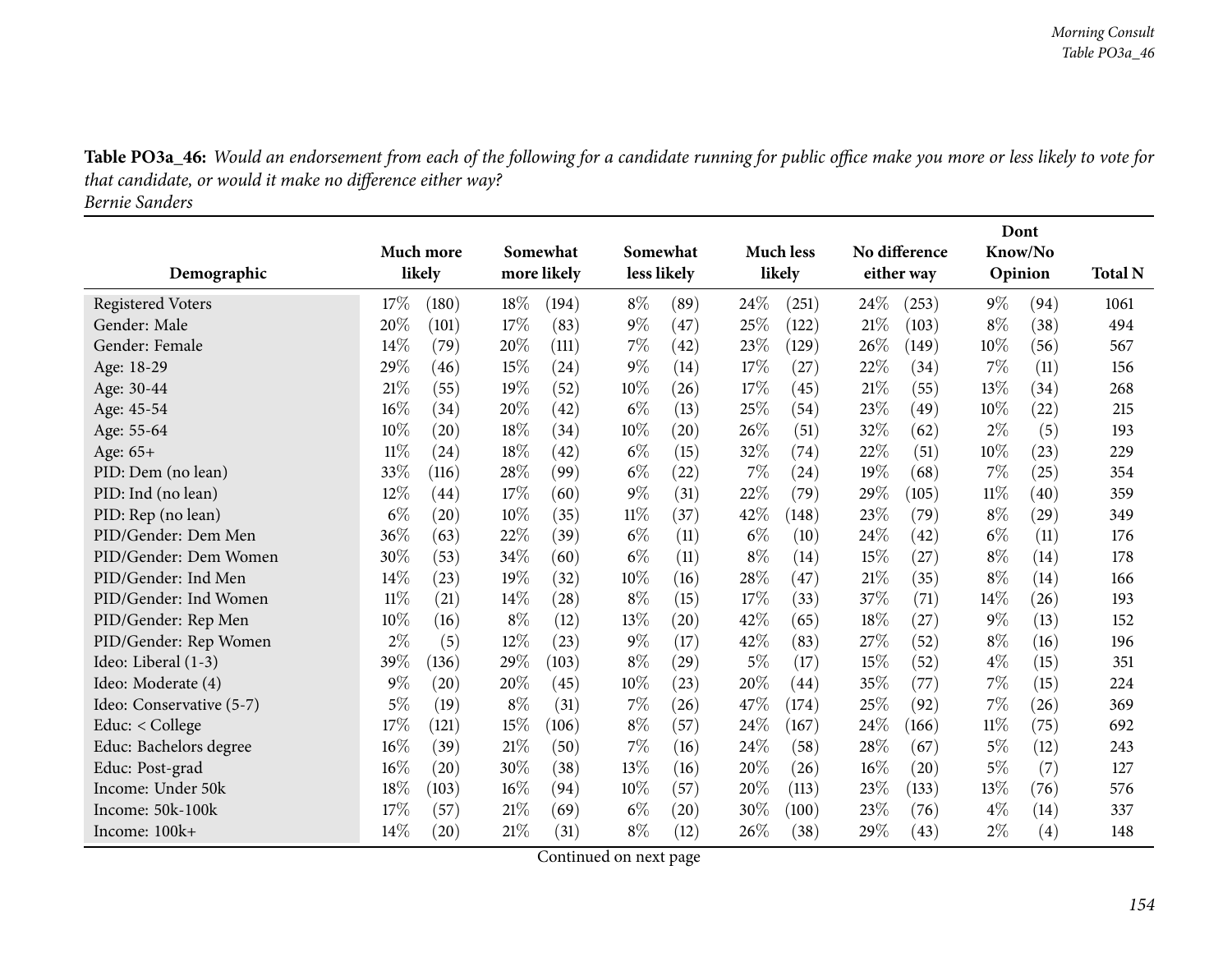Table PO3a\_46: Would an endorsement from each of the following for a candidate running for public office make you more or less likely to vote for *that candidate, or would it make no difference either way? Bernie Sanders*

|                               |                |                |             |                           |                  |                           |         | Dont               |                |
|-------------------------------|----------------|----------------|-------------|---------------------------|------------------|---------------------------|---------|--------------------|----------------|
|                               | Much more      | Somewhat       | Somewhat    |                           | <b>Much less</b> | No difference             | Know/No |                    |                |
| Demographic                   | likely         | more likely    | less likely |                           | likely           | either way                | Opinion |                    | <b>Total N</b> |
| <b>Registered Voters</b>      | 17%<br>(180)   | 18%<br>(194)   | $8\%$       | 24%<br>(89)               | (251)            | 24%<br>(253)              | $9\%$   | (94)               | 1061           |
| Ethnicity: White              | 15%<br>(128)   | 18%<br>(158)   | $8\%$       | 27%<br>(69)               | (233)            | 24%<br>(208)              | $9\%$   | (80)               | 876            |
| Ethnicity: Hispanic           | 31%<br>(33)    | 20%<br>(22)    | $11\%$      | 14%<br>(11)               | (16)             | 15%<br>(16)               | 10%     | (10)               | 108            |
| Ethnicity: Afr. Am.           | 28%<br>(34)    | 18%<br>(23)    | $9\%$       | (11)<br>7%                | (8)              | 28%<br>(35)               | $10\%$  | (13)               | 124            |
| Ethnicity: Other              | 29%<br>(18)    | 23%<br>(14)    | 14%         | (9)<br>16%                | (10)             | 16%<br>(10)               | $3\%$   | (2)                | 61             |
| Relig: Protestant             | $11\%$<br>(32) | 13%<br>(36)    | $9\%$       | (26)<br>35%               | (100)            | 24%<br>(68)               | $8\%$   | (23)               | 287            |
| Relig: Roman Catholic         | 17%<br>(33)    | 22%<br>(44)    | 10%         | 24%<br>(21)               | (49)             | 20%<br>(39)               | 7%      | (14)               | 201            |
| Relig: Ath./Agn./None         | $22\%$<br>(62) | 19%<br>(53)    | 7%          | 14%<br>(19)               | (40)             | 29%<br>(80)               | $9\%$   | (25)               | 279            |
| Relig: Something Else         | 21\%<br>(35)   | 21%<br>(35)    | $8\%$       | 21%<br>(14)               | (35)             | 25%<br>$\left( 42\right)$ | $3\%$   | (6)                | 167            |
| Relig: Evangelical            | 12%<br>(36)    | 16%<br>(50)    | $9\%$       | 32%<br>(27)               | (101)            | 20%<br>(62)               | 12%     | (39)               | 316            |
| Relig: Non-Evang. Catholics   | 16%<br>(47)    | 19%<br>(56)    | 10%         | 25%<br>(29)               | (75)             | 23%<br>(69)               | $8\%$   | (24)               | 299            |
| Relig: All Christian          | 14%<br>(83)    | 17%<br>(106)   | $9\%$       | 29%<br>(57)               | (176)            | 21%<br>(131)              | 10%     | (63)               | 615            |
| Relig: All Non-Christian      | 22%<br>(96)    | 20%<br>(89)    | 7%          | 17%<br>(32)               | (75)             | 27%<br>(122)              | 7%      | (31)               | 446            |
| Community: Urban              | 24%<br>(67)    | 19%<br>(51)    | 7%          | 17\%<br>(21)              | (47)             | 23%<br>(63)               | $9\%$   | (26)               | 275            |
| Community: Suburban           | 16%<br>(76)    | 19%<br>(87)    | $8\%$       | 24%<br>(38)               | (112)            | 25%<br>(117)              | 7%      | (31)               | 460            |
| Community: Rural              | $11\%$<br>(37) | 17%<br>(57)    | $9\%$       | 28%<br>(30)               | (92)             | 23%<br>(73)               | $11\%$  | (37)               | 325            |
| <b>Employ: Private Sector</b> | 22%<br>(75)    | 18%<br>(62)    | $6\%$       | 27%<br>(22)               | (91)             | 19%<br>(65)               | 7%      | (25)               | 341            |
| <b>Employ: Government</b>     | 26%<br>(20)    | 22%<br>(17)    | 7%          | (5)<br>17%                | (13)             | 23%<br>(18)               | $5\%$   | (4)                | 76             |
| Employ: Self-Employed         | 14%<br>(11)    | 21%<br>(16)    | 16%         | 17\%<br>(12)              | (13)             | 26%<br>(20)               | $5\%$   | (4)                | 77             |
| Employ: Homemaker             | $11\%$<br>(10) | 17%<br>(16)    | $4\%$       | (4)<br>29%                | (27)             | 29%<br>(27)               | $9\%$   | (9)                | 92             |
| Employ: Retired               | 10%<br>(25)    | 20%<br>(50)    | 7%          | (17)<br>31%               | (78)             | 24%<br>(60)               | $9\%$   | (23)               | 253            |
| Employ: Unemployed            | 19%<br>(17)    | 9%<br>(9)      | 12%         | 13%<br>(11)               | (12)             | 25%<br>(23)               | 21%     | $\left( 20\right)$ | 91             |
| Employ: Other                 | 13%<br>(12)    | 12%<br>(11)    | 16%         | 12%<br>(14)               | (11)             | 37%<br>(34)               | $11\%$  | (10)               | 92             |
| Military HH: Yes              | 16%<br>(32)    | 16%<br>(32)    | $6\%$       | (12)<br>30%               | (59)             | 24%<br>(47)               | 7%      | (14)               | 196            |
| Military HH: No               | 17%<br>(148)   | 19%<br>(162)   | $9\%$       | 22%<br>(77)               | (192)            | 24%<br>(206)              | $9\%$   | (80)               | 865            |
| RD/WT: Right Direction        | 10%<br>(43)    | $11\%$<br>(47) | $11\%$      | 38%<br>(45)               | (159)            | 22%<br>(90)               | 7%      | (31)               | 416            |
| RD/WT: Wrong Track            | 21%<br>(136)   | 23%<br>(147)   | 7%          | 14%<br>$\left( 44\right)$ | (92)             | 25%<br>(163)              | 10%     | (63)               | 645            |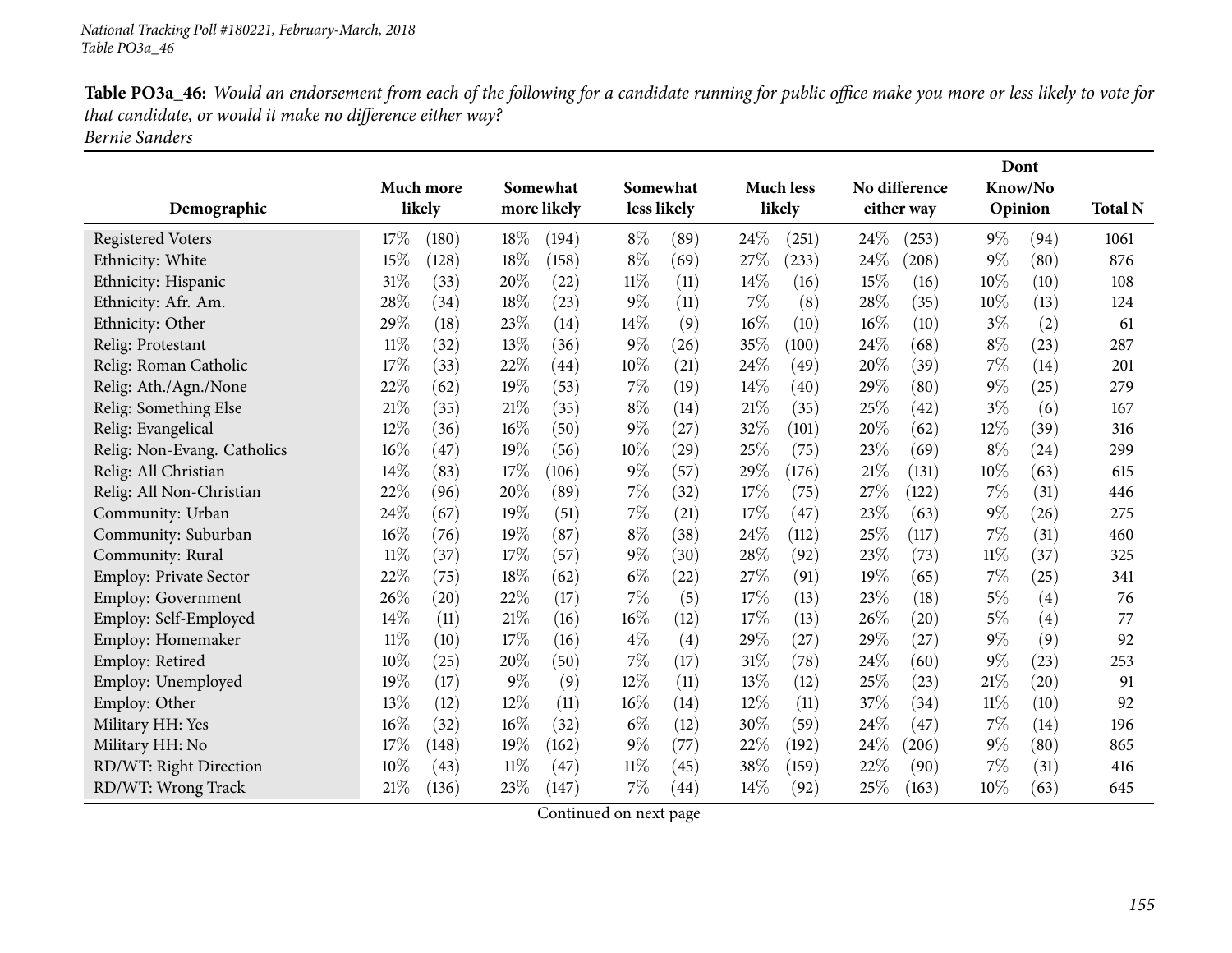Table PO3a\_46: Would an endorsement from each of the following for a candidate running for public office make you more or less likely to vote for *that candidate, or would it make no difference either way? Bernie Sanders*

| Demographic                          |        | Much more<br>likely |        | Somewhat<br>more likely |        | Somewhat<br>less likely |        | <b>Much less</b><br>likely |        | No difference<br>either way |        | Dont<br>Know/No<br>Opinion | <b>Total N</b> |
|--------------------------------------|--------|---------------------|--------|-------------------------|--------|-------------------------|--------|----------------------------|--------|-----------------------------|--------|----------------------------|----------------|
| <b>Registered Voters</b>             | 17\%   | (180)               | $18\%$ | (194)                   | $8\%$  | (89)                    | $24\%$ | (251)                      | $24\%$ | (253)                       | $9\%$  | (94)                       | 1061           |
| <b>Strongly Approve</b>              | $16\%$ | (38)                | $8\%$  | (19)                    | $5\%$  | (12)                    | 52\%   | (122)                      | 15%    | (35)                        | $4\%$  | (9)                        | 235            |
| Somewhat Approve                     | $2\%$  | (5)                 | 12%    | $\left( 27\right)$      | $16\%$ | (37)                    | 30\%   | (69)                       | 29%    | (68)                        | $12\%$ | (27)                       | 232            |
| Somewhat Disapprove                  | $11\%$ | (15)                | 23%    | (31)                    | $7\%$  | (10)                    | $16\%$ | (22)                       | 32\%   | (43)                        | $11\%$ | (14)                       | 135            |
| <b>Strongly Disapprove</b>           | 28\%   | (116)               | 28\%   | (113)                   | $6\%$  | (25)                    | $8\%$  | (32)                       | 22%    | (90)                        | $8\%$  | (31)                       | 408            |
| Dont Know / No Opinion               | $12\%$ | (6)                 | $7\%$  | (4)                     | $11\%$ | (5)                     | 11%    | (6)                        | 33\%   | (16)                        | 25%    | (13)                       | 50             |
| #1 Issue: Economy                    | 16%    | (51)                | 17%    | (53)                    | $8\%$  | (25)                    | 26\%   | (81)                       | $26\%$ | (81)                        | $8\%$  | $\left( 24\right)$         | 314            |
| #1 Issue: Security                   | $8\%$  | (18)                | $12\%$ | (25)                    | $9\%$  | (20)                    | 38\%   | (79)                       | 24%    | (51)                        | $9\%$  | (18)                       | 211            |
| #1 Issue: Health Care                | 17%    | (29)                | 19%    | (32)                    | $9\%$  | (16)                    | $14\%$ | $\left( 24\right)$         | 30\%   | (50)                        | $10\%$ | (17)                       | 168            |
| #1 Issue: Medicare / Social Security | 16%    | (25)                | 24\%   | (37)                    | $7\%$  | (11)                    | 20%    | (31)                       | 19%    | (30)                        | $14\%$ | (22)                       | 156            |
| #1 Issue: Women's Issues             | 33\%   | (17)                | 29%    | (15)                    | $6\%$  | (3)                     | $14\%$ | (7)                        | $9\%$  | (5)                         | $9\%$  | (5)                        | 51             |
| #1 Issue: Education                  | $26\%$ | (16)                | 22\%   | (13)                    | $4\%$  | (2)                     | $18\%$ | (11)                       | $29\%$ | (17)                        | $1\%$  | (1)                        | 61             |
| #1 Issue: Other                      | $19\%$ | (10)                | 13\%   | (7)                     | $12\%$ | (7)                     | 21%    | (12)                       | 25\%   | (14)                        | 10%    | (6)                        | 56             |
| 2016 Vote: Democrat Hillary Clinton  | 24\%   | (87)                | $31\%$ | (113)                   | $8\%$  | (27)                    | $9\%$  | (33)                       | 22\%   | (80)                        | $5\%$  | (19)                       | 359            |
| 2016 Vote: Republican Donald Trump   | $8\%$  | (30)                | 10%    | (40)                    | $8\%$  | (33)                    | 44\%   | (171)                      | 23\%   | (88)                        | $7\%$  | (27)                       | 390            |
| 2016 Vote: Someone else              | 18%    | (21)                | $14\%$ | (16)                    | $8\%$  | (9)                     | 17%    | (19)                       | 32\%   | (36)                        | $12\%$ | (13)                       | 113            |
| 2012 Vote: Barack Obama              | $26\%$ | (109)               | 27\%   | (117)                   | $8\%$  | (33)                    | $11\%$ | (49)                       | 22\%   | (92)                        | $6\%$  | (28)                       | 428            |
| 2012 Vote: Mitt Romney               | $3\%$  | (9)                 | $9\%$  | (27)                    | $6\%$  | (19)                    | 50\%   | (152)                      | 24\%   | (73)                        | $9\%$  | (27)                       | 306            |
| 2012 Vote: Didn't Vote               | 21%    | (58)                | 17\%   | (49)                    | 13\%   | (36)                    | $14\%$ | (40)                       | 22\%   | (62)                        | 12\%   | (35)                       | 280            |
| 4-Region: Northeast                  | 17%    | (34)                | 18%    | (35)                    | $8\%$  | (15)                    | 23\%   | (45)                       | 27%    | (53)                        | $7\%$  | (15)                       | 197            |
| 4-Region: Midwest                    | 16%    | (38)                | 17\%   | (41)                    | $9\%$  | (22)                    | 21%    | (49)                       | 29%    | (69)                        | $8\%$  | (19)                       | 237            |
| 4-Region: South                      | 18%    | (72)                | 18\%   | (73)                    | $7\%$  | (28)                    | $24\%$ | (97)                       | 24%    | (97)                        | $9\%$  | (36)                       | 403            |
| 4-Region: West                       | 16%    | (36)                | 20%    | (45)                    | $11\%$ | (24)                    | 27%    | (61)                       | 15%    | (34)                        | $11\%$ | (25)                       | 224            |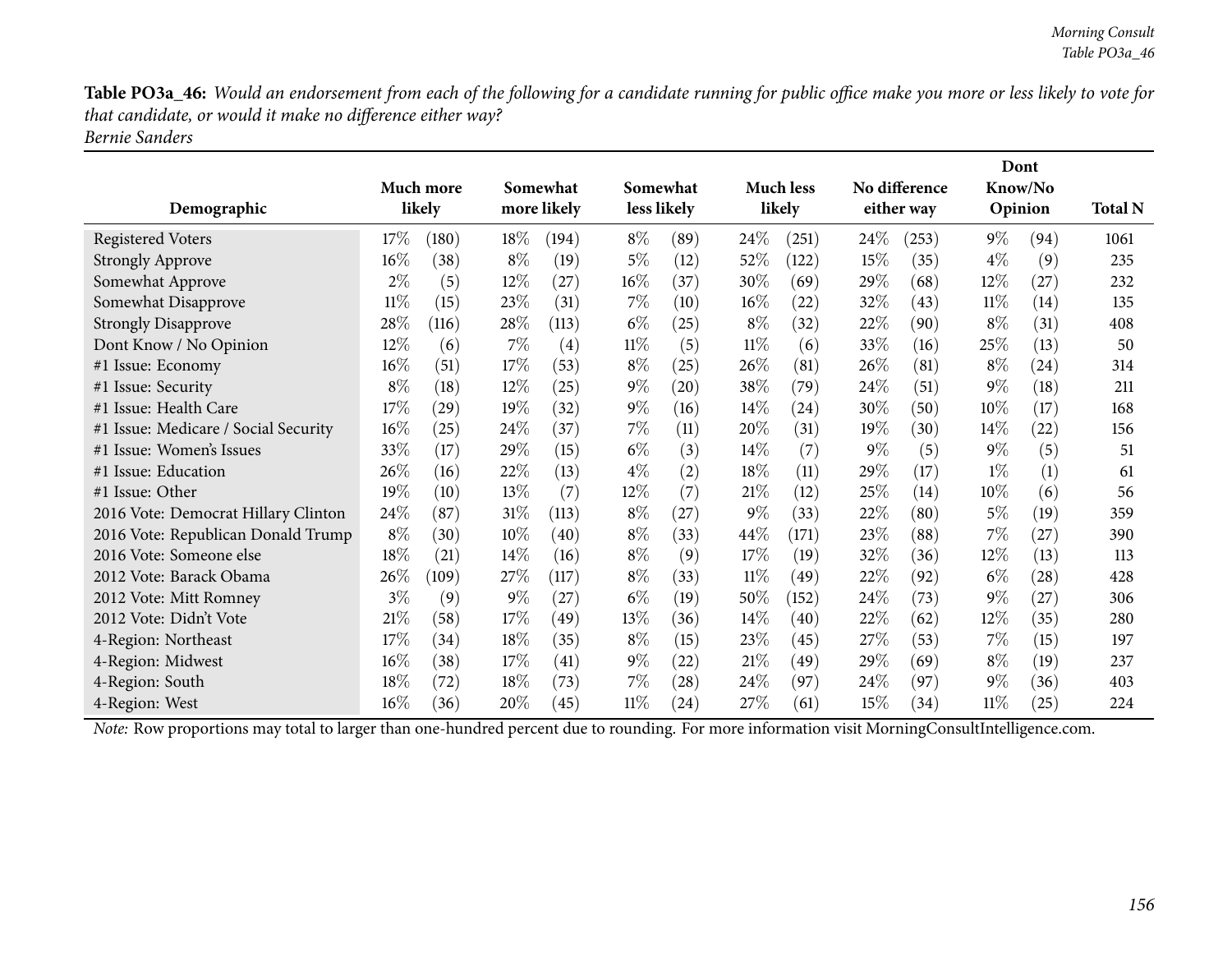Table PO3a\_47: Would an endorsement from each of the following for a candidate running for public office make you more or less likely to vote for *that candidate, or would it make no difference either way?*

*Hillary Clinton*

|                          |           |                           |             |       |                    |       |                  |      |               |        | Dont    |                |
|--------------------------|-----------|---------------------------|-------------|-------|--------------------|-------|------------------|------|---------------|--------|---------|----------------|
|                          | Much more |                           | Somewhat    |       | Somewhat           |       | <b>Much less</b> |      | No difference |        | Know/No |                |
| Demographic              | likely    |                           | more likely |       | less likely        |       | likely           |      | either way    |        | Opinion | <b>Total N</b> |
| <b>Registered Voters</b> | 15%       | $16\%$<br>(154)           | (168)       | $7\%$ | (75)               | 35%   | (361)            | 19%  | (194)         | $6\%$  | (66)    | 1019           |
| Gender: Male             | 18%       | 18%<br>(79)               | (81)        | 10%   | (43)               | 37%   | (165)            | 13%  | (59)          | $5\%$  | (21)    | 449            |
| Gender: Female           | 13%       | 15%<br>(75)               | (86)        | $6\%$ | (32)               | 34%   | (196)            | 24%  | (136)         | $8\%$  | (45)    | 570            |
| Age: 18-29               | 11%       | 19%<br>(18)               | (32)        | 12%   | (20)               | 24%   | (40)             | 18%  | (30)          | 16%    | (26)    | 166            |
| Age: 30-44               | 16%       | 20%<br>(39)               | (48)        | 12%   | (29)               | 28%   | (66)             | 19%  | (46)          | $4\%$  | (10)    | 239            |
| Age: 45-54               | 20%       | $8\%$<br>(42)             | (18)        | $5\%$ | (10)               | 38%   | (79)             | 22%  | (47)          | $6\%$  | (13)    | 210            |
| Age: 55-64               | 14%       | 20%<br>(26)               | (36)        | $3\%$ | (5)                | 46%   | (84)             | 15%  | (28)          | $2\%$  | (4)     | 183            |
| Age: 65+                 | 13\%      | $15\%$<br>(29)            | (33)        | $5\%$ | (12)               | 42%   | (92)             | 19%  | (42)          | $6\%$  | (12)    | 220            |
| PID: Dem (no lean)       | 34%       | 31%<br>(115)              | (105)       | 5%    | (18)               | $8\%$ | (27)             | 16%  | (55)          | $5\%$  | (17)    | 337            |
| PID: Ind (no lean)       | $6\%$     | 13%<br>(23)               | (45)        | $9\%$ | (30)               | 35%   | (121)            | 28\% | (99)          | $8\%$  | (29)    | 347            |
| PID: Rep (no lean)       | $5\%$     | $5\%$<br>(17)             | (17)        | $8\%$ | (27)               | 64\%  | (213)            | 12%  | (41)          | $6\%$  | (20)    | 335            |
| PID/Gender: Dem Men      | 37%       | 32%<br>(57)               | (48)        | $9\%$ | (13)               | $8\%$ | (13)             | 12%  | (18)          | $2\%$  | (4)     | 152            |
| PID/Gender: Dem Women    | 32%       | 31%<br>(58)               | (57)        | $3\%$ | (5)                | $8\%$ | (14)             | 20%  | (37)          | $7\%$  | (13)    | 185            |
| PID/Gender: Ind Men      | 7%        | 13%<br>(10)               | (19)        | 11%   | (16)               | 41\%  | (59)             | 22%  | (31)          | 7%     | (10)    | 144            |
| PID/Gender: Ind Women    | $6\%$     | 13%<br>(13)               | (27)        | 7%    | (14)               | 30%   | (62)             | 33%  | (68)          | 10%    | (20)    | 203            |
| PID/Gender: Rep Men      | $9\%$     | 10%<br>(13)               | (15)        | $9\%$ | (14)               | 61%   | (93)             | 7%   | (10)          | 5%     | (8)     | 153            |
| PID/Gender: Rep Women    | 2%        | $1\%$<br>(4)              | (2)         | 7%    | (13)               | 66\%  | (120)            | 17%  | (31)          | $7\%$  | (13)    | 182            |
| Ideo: Liberal (1-3)      | 29%       | $31\%$<br>(92)            | (101)       | 10%   | (31)               | $9\%$ | (28)             | 17%  | (54)          | $5\%$  | (15)    | 321            |
| Ideo: Moderate (4)       | $14\%$    | 16%<br>(30)               | (34)        | $6\%$ | (14)               | 29%   | (64)             | 31%  | (68)          | $4\%$  | (8)     | 218            |
| Ideo: Conservative (5-7) | $5\%$     | $5\%$<br>(17)             | (18)        | 7%    | (24)               | 67%   | (241)            | 13%  | (47)          | $4\%$  | (15)    | 362            |
| Educ: $<$ College        | 17%       | 14%<br>(114)              | (98)        | $7\%$ | (46)               | 34%   | $^{'}227)$       | 20%  | (135)         | $8\%$  | (57)    | 677            |
| Educ: Bachelors degree   | $9\%$     | 18%<br>(21)               | (39)        | $8\%$ | (17)               | 44\%  | (97)             | 18%  | (39)          | $3\%$  | (6)     | 220            |
| Educ: Post-grad          | 16%       | $25\%$<br>(20)            | (30)        | 10%   | (12)               | 30%   | (37)             | 16%  | (20)          | $3\%$  | (3)     | 122            |
| Income: Under 50k        | 17%       | 17%<br>(91)               | (91)        | 7%    | (39)               | 31%   | (165)            | 18%  | (96)          | $11\%$ | (57)    | 539            |
| Income: 50k-100k         | 12%       | 16%<br>$\left( 41\right)$ | (53)        | 7%    | $\left( 24\right)$ | 42%   | (143)            | 21%  | (70)          | $2\%$  | (8)     | 339            |
| Income: 100k+            | 16%       | 17%<br>(22)               | (23)        | $8\%$ | (11)               | 38%   | (54)             | 21%  | (29)          | $1\%$  | (2)     | 141            |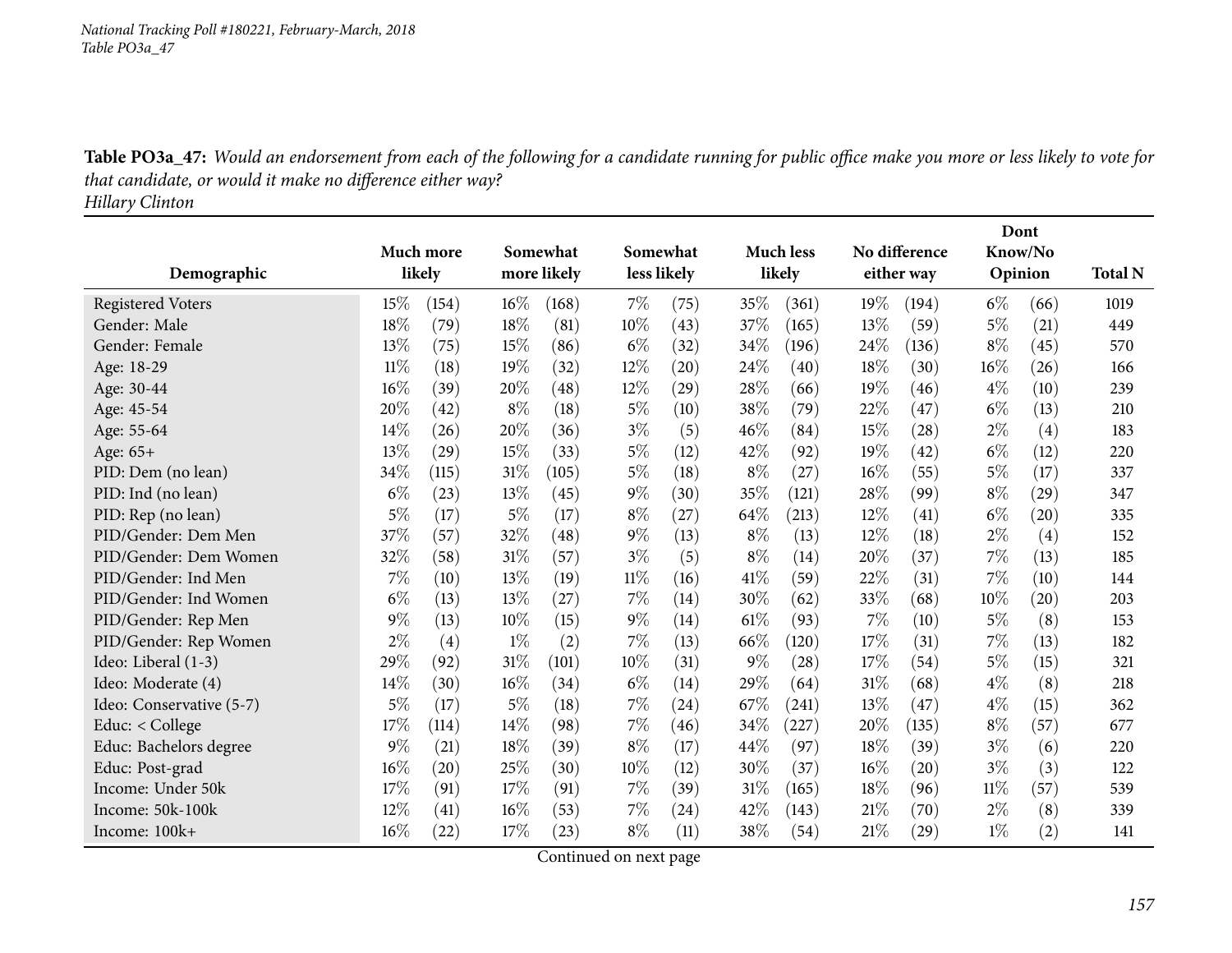Table PO3a\_47: Would an endorsement from each of the following for a candidate running for public office make you more or less likely to vote for *that candidate, or would it make no difference either way? Hillary Clinton*

|                               |                              |              |               |                  |                           | Dont                     |                |
|-------------------------------|------------------------------|--------------|---------------|------------------|---------------------------|--------------------------|----------------|
|                               | Much more                    | Somewhat     | Somewhat      | <b>Much less</b> | No difference             | Know/No                  |                |
| Demographic                   | likely                       | more likely  | less likely   | likely           | either way                | Opinion                  | <b>Total N</b> |
| <b>Registered Voters</b>      | 15%<br>(154)                 | 16%<br>(168) | 7%<br>(75)    | 35%<br>(361)     | 19%<br>(194)              | $6\%$<br>(66)            | 1019           |
| Ethnicity: White              | 12%<br>(101)                 | 15%<br>(119) | $7\%$<br>(61) | 40%<br>(330)     | 20%<br>(161)              | $6\%$<br>(48)            | 820            |
| Ethnicity: Hispanic           | 26%<br>(27)                  | 21%<br>(21)  | $8\%$<br>(8)  | 22%<br>(23)      | 10%<br>(10)               | 13%<br>(13)              | 102            |
| Ethnicity: Afr. Am.           | 32%<br>(47)                  | 25%<br>(36)  | $6\%$<br>(9)  | $9\%$<br>(14)    | 17%<br>(25)               | $11\%$<br>(15)           | 145            |
| Ethnicity: Other              | 13%<br>(7)                   | 23%<br>(13)  | $9\%$<br>(5)  | 33\%<br>(18)     | 17%<br>(9)                | $5\%$<br>(3)             | 54             |
| Relig: Protestant             | 14%<br>(42)                  | 14%<br>(39)  | $6\%$<br>(18) | 47%<br>(137)     | 15%<br>(42)               | $4\%$<br>(11)            | 289            |
| Relig: Roman Catholic         | 12%<br>(21)                  | 18%<br>(31)  | $9\%$<br>(15) | 35%<br>(59)      | 21%<br>(35)               | $6\%$<br>(11)            | 171            |
| Relig: Ath./Agn./None         | 15%<br>(41)                  | 18%<br>(50)  | $8\%$<br>(22) | 27%<br>(74)      | 23%<br>(64)               | $9\%$<br>(25)            | 276            |
| Relig: Something Else         | 21%<br>(35)                  | 17\%<br>(28) | $8\%$<br>(14) | 28\%<br>(46)     | 21%<br>(36)               | $5\%$<br>(8)             | 167            |
| Relig: Evangelical            | 14%<br>(41)                  | 12%<br>(37)  | $5\%$<br>(16) | 49%<br>(149)     | 13%<br>(39)               | $6\%$<br>(19)            | 302            |
| Relig: Non-Evang. Catholics   | 14%<br>(37)                  | 19%<br>(52)  | $8\%$<br>(22) | 34%<br>(92)      | 21%<br>(56)               | $5\%$<br>(14)            | 273            |
| Relig: All Christian          | 14%<br>(78)                  | 15%<br>(89)  | 7%<br>(39)    | 42%<br>(241)     | 16%<br>(95)               | $6\%$<br>(33)            | 575            |
| Relig: All Non-Christian      | 17%<br>(76)                  | 18%<br>(78)  | $8\%$<br>(36) | 27%<br>(120)     | 22%<br>(100)              | $7\%$<br>(33)            | 444            |
| Community: Urban              | 24%<br>(65)                  | 23%<br>(63)  | 7%<br>(19)    | 20%<br>(55)      | 16%<br>(44)               | $9\%$<br>(23)            | 270            |
| Community: Suburban           | $11\%$<br>(50)               | 14%<br>(60)  | $8\%$<br>(35) | 39%<br>(172)     | 22%<br>(98)               | $5\%$<br>(24)            | 440            |
| Community: Rural              | 13%<br>(39)                  | 14%<br>(45)  | 7%<br>(20)    | 44%<br>(134)     | 17%<br>(52)               | $6\%$<br>(19)            | 308            |
| <b>Employ: Private Sector</b> | 19%<br>(58)                  | 18%<br>(56)  | $8\%$<br>(24) | 34%<br>(107)     | 18%<br>(57)               | $4\%$<br>(12)            | 313            |
| <b>Employ: Government</b>     | 24%<br>(21)                  | 17%<br>(15)  | $3\%$<br>(3)  | 32%<br>(28)      | 23%<br>(20)               | $1\%$<br>(1)             | 88             |
| Employ: Self-Employed         | $11\%$<br>(10)               | 23%<br>(19)  | 12%<br>(10)   | 25%<br>(22)      | 24\%<br>(21)              | $5\%$<br>(4)             | 85             |
| Employ: Homemaker             | 15%<br>(13)                  | $6\%$<br>(5) | $6\%$<br>(6)  | 53\%<br>(47)     | 12%<br>(11)               | $8\%$<br>(7)             | 90             |
| Employ: Retired               | $11\%$<br>$\left( 28\right)$ | 15%<br>(38)  | $5\%$<br>(12) | 43%<br>(108)     | 20%<br>(51)               | 5%<br>(14)               | 251            |
| Employ: Unemployed            | 7%<br>(5)                    | 19%<br>(14)  | $9\%$<br>(6)  | 23\%<br>(16)     | 19%<br>(14)               | 23%<br>(17)              | 72             |
| Employ: Other                 | 15%<br>(12)                  | 16%<br>(13)  | 12%<br>(10)   | 28%<br>(22)      | 16%<br>(13)               | 12%<br>(9)               | 79             |
| Military HH: Yes              | 14%<br>(25)                  | 12%<br>(21)  | $6\%$<br>(10) | 42%<br>(75)      | 25%<br>$\left( 44\right)$ | $2\%$<br>(4)             | 180            |
| Military HH: No               | 15%<br>(129)                 | 17%<br>(146) | $8\%$<br>(65) | 34%<br>(286)     | 18%<br>(150)              | $7\%$<br>(62)            | 838            |
| RD/WT: Right Direction        | 9%<br>(36)                   | 9%<br>(35)   | 7%<br>(28)    | 58%<br>(228)     | 12%<br>(47)               | 5%<br>$\left( 20\right)$ | 394            |
| RD/WT: Wrong Track            | 19%<br>(118)                 | 21%<br>(133) | 7%<br>(47)    | $21\%$<br>(133)  | 24\%<br>(147)             | $7\%$<br>(46)            | 625            |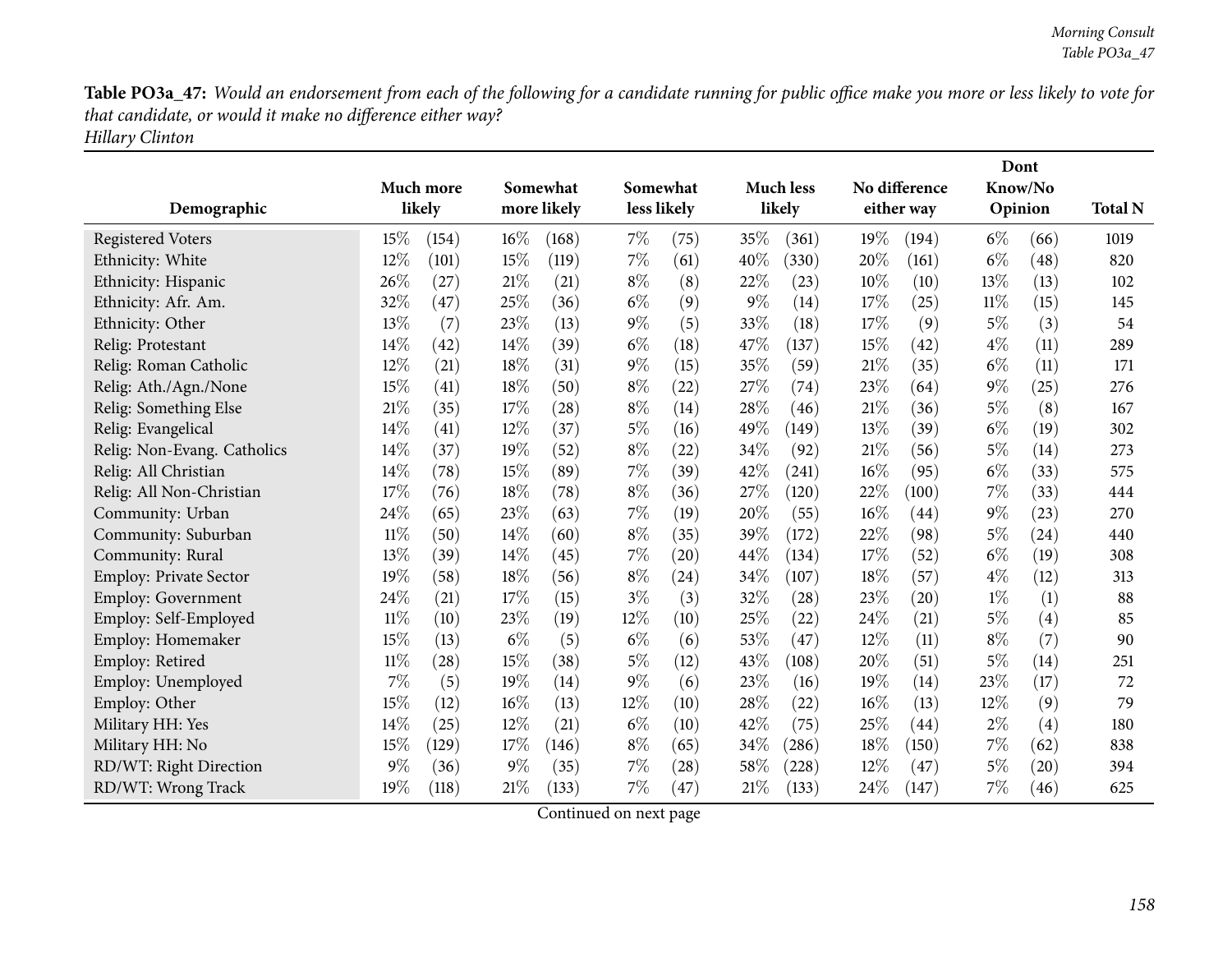Table PO3a\_47: Would an endorsement from each of the following for a candidate running for public office make you more or less likely to vote for *that candidate, or would it make no difference either way? Hillary Clinton*

| Demographic                          |                   | Much more<br>likely |        | Somewhat<br>more likely |        | Somewhat<br>less likely |        | <b>Much less</b><br>likely |        | No difference<br>either way |        | Dont<br>Know/No<br>Opinion | <b>Total N</b> |
|--------------------------------------|-------------------|---------------------|--------|-------------------------|--------|-------------------------|--------|----------------------------|--------|-----------------------------|--------|----------------------------|----------------|
| <b>Registered Voters</b>             | $15\%$            | (154)               | $16\%$ | (168)                   | $7\%$  | (75)                    | 35%    | (361)                      | 19%    | (194)                       | $6\%$  | (66)                       | 1019           |
| <b>Strongly Approve</b>              | 11%               | (24)                | $7\%$  | (15)                    | $4\%$  | (9)                     | 69\%   | (156)                      | $8\%$  | (19)                        | $2\%$  | (3)                        | 227            |
| Somewhat Approve                     | $6\%$             | (13)                | $5\%$  | (10)                    | 10%    | (22)                    | 58\%   | (127)                      | $16\%$ | (36)                        | 5%     | (11)                       | 218            |
| Somewhat Disapprove                  | $10\%$            | (13)                | 17\%   | (22)                    | $11\%$ | (15)                    | 27\%   | (35)                       | 27%    | (35)                        | $8\%$  | (11)                       | 130            |
| <b>Strongly Disapprove</b>           | 25%               | (97)                | 28\%   | (111)                   | $7\%$  | (26)                    | $10\%$ | (38)                       | $24\%$ | (95)                        | $7\%$  | (28)                       | 395            |
| #1 Issue: Economy                    | 13\%              | (41)                | $11\%$ | (33)                    | $7\%$  | (23)                    | 42\%   | (130)                      | 21%    | (64)                        | $7\%$  | (21)                       | 311            |
| #1 Issue: Security                   | $10\%$            | (19)                | $9\%$  | (17)                    | $5\%$  | (10)                    | 53\%   | (102)                      | $20\%$ | (39)                        | $3\%$  | (5)                        | 193            |
| #1 Issue: Health Care                | 17%               | (25)                | 24\%   | (36)                    | $6\%$  | (9)                     | 27\%   | (39)                       | 20%    | $\left( 29\right)$          | $6\%$  | (8)                        | 146            |
| #1 Issue: Medicare / Social Security | 16%               | (27)                | 18%    | (30)                    | $8\%$  | (13)                    | 33\%   | (54)                       | 19%    | (32)                        | $6\%$  | (10)                       | 166            |
| #1 Issue: Education                  | 21%               | (15)                | 27\%   | (18)                    | $9\%$  | (6)                     | $15\%$ | (10)                       | $20\%$ | (14)                        | $8\%$  | (5)                        | 68             |
| #1 Issue: Other                      | 18%               | (10)                | 18%    | (10)                    | $5\%$  | (3)                     | 20%    | (12)                       | $20\%$ | (11)                        | $18\%$ | (10)                       | 56             |
| 2016 Vote: Democrat Hillary Clinton  | $29\%$            | (97)                | 35%    | (117)                   | $7\%$  | (23)                    | $6\%$  | (19)                       | $19\%$ | (66)                        | $5\%$  | (16)                       | 338            |
| 2016 Vote: Republican Donald Trump   | 5%                | (17)                | $6\%$  | (22)                    | $5\%$  | (18)                    | 69\%   | (262)                      | 13%    | (49`                        | $3\%$  | (12)                       | 380            |
| 2016 Vote: Someone else              | $6\%$             | (6)                 | $11\%$ | (12)                    | $12\%$ | (13)                    | 38\%   | (41)                       | 25%    | (27)                        | $8\%$  | (9)                        | 108            |
| 2012 Vote: Barack Obama              | 27\%              | (109)               | 29%    | (116)                   | $7\%$  | (27)                    | $13\%$ | (51)                       | 22\%   | (90)                        | $3\%$  | (10)                       | 404            |
| 2012 Vote: Mitt Romney               | $1\%$             | (4)                 | $4\%$  | (11)                    | $6\%$  | (17)                    | 72\%   | (201)                      | $12\%$ | (34)                        | $4\%$  | (11)                       | 279            |
| 2012 Vote: Other                     | $\hspace{0.05cm}$ | (0)                 | $3\%$  | (2)                     | $7\%$  | (4)                     | $55\%$ | (33)                       | 25%    | (15)                        | $11\%$ | (6)                        | 59             |
| 2012 Vote: Didn't Vote               | 15%               | (42)                | 14%    | (39)                    | 10%    | (27)                    | 27\%   | (76)                       | $20\%$ | (55)                        | $14\%$ | (38)                       | 276            |
| 4-Region: Northeast                  | 16%               | (30)                | 22\%   | (41)                    | $6\%$  | (11)                    | 32\%   | (60)                       | 22\%   | (41)                        | $3\%$  | (6)                        | 188            |
| 4-Region: Midwest                    | 15%               | (37)                | $16\%$ | (39)                    | $6\%$  | (15)                    | $36\%$ | (89)                       | 21%    | (52)                        | $8\%$  | (19)                       | 250            |
| 4-Region: South                      | 16%               | (60)                | 15%    | (56)                    | $9\%$  | (33)                    | 34\%   | (125)                      | 19%    | (69)                        | $6\%$  | (22)                       | 366            |
| 4-Region: West                       | 13%               | $\left( 28\right)$  | 15%    | (32)                    | $8\%$  | (16)                    | 41%    | (87)                       | $15\%$ | (33)                        | $9\%$  | (19)                       | 215            |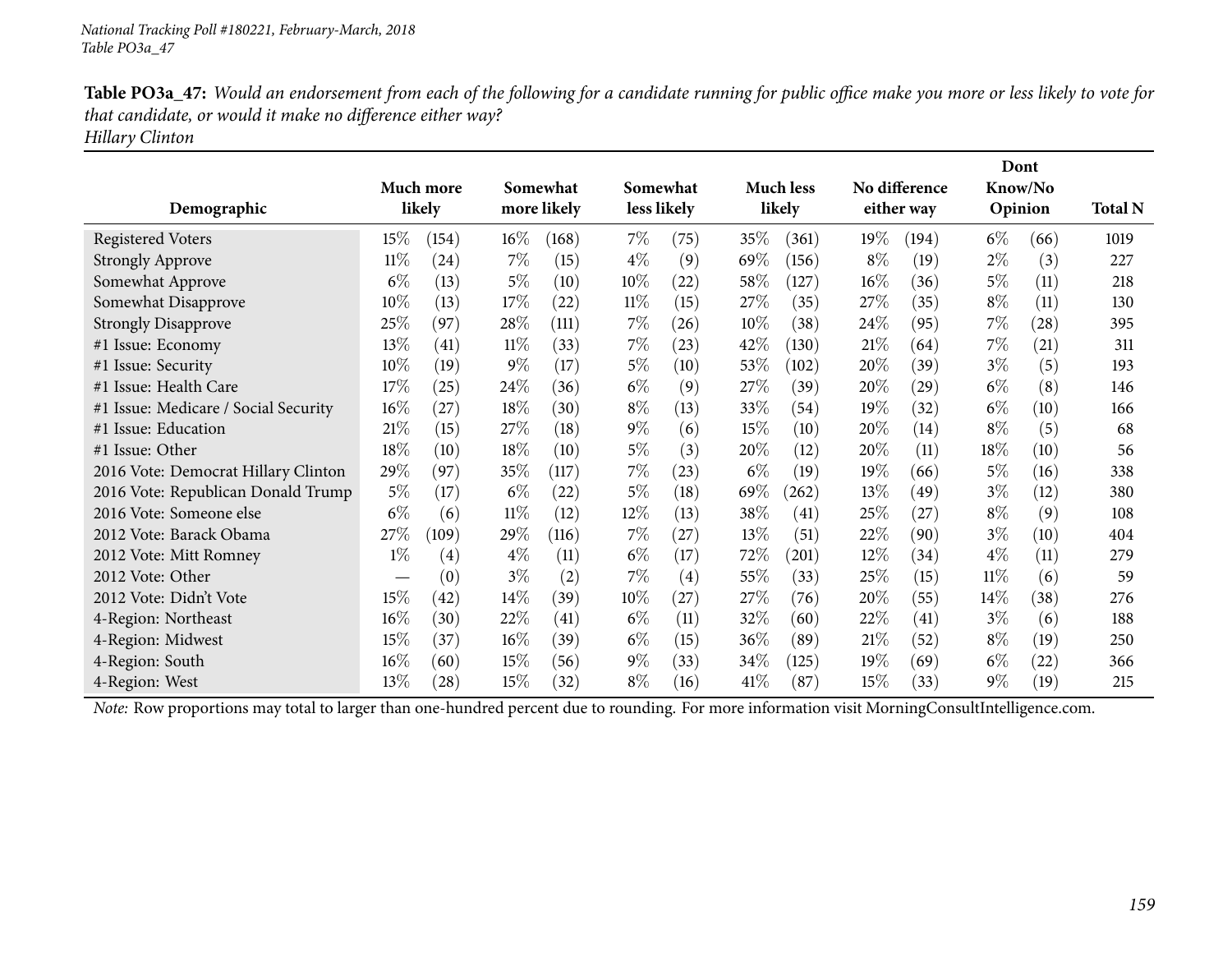Table PO3a\_48: Would an endorsement from each of the following for a candidate running for public office make you more or less likely to vote for *that candidate, or would it make no difference either way? Paul Ryan*

|                          |           |      |        |             |             |                    |        |                  |      |                    |        | Dont               |                |
|--------------------------|-----------|------|--------|-------------|-------------|--------------------|--------|------------------|------|--------------------|--------|--------------------|----------------|
|                          | Much more |      |        | Somewhat    |             | Somewhat           |        | <b>Much less</b> |      | No difference      |        | Know/No            |                |
| Demographic              | likely    |      |        | more likely | less likely |                    |        | likely           |      | either way         |        | Opinion            | <b>Total N</b> |
| <b>Registered Voters</b> | $8\%$     | (86) | 15%    | (154)       | $9\%$       | (94)               | 25%    | (260)            | 28\% | (291)              | 15%    | (152)              | 1038           |
| Gender: Male             | 13%       | (64) | 18%    | (87)        | $12\%$      | (56)               | 24%    | (115)            | 22%  | (107)              | 11%    | (52)               | 481            |
| Gender: Female           | $4\%$     | (22) | 12%    | (67)        | $7\%$       | (39)               | 26%    | (144)            | 33\% | (184)              | 18\%   | (101)              | 557            |
| Age: 18-29               | $8\%$     | (15) | 14%    | (28)        | $11\%$      | $\left( 22\right)$ | 19%    | (38)             | 21%  | (41)               | 28%    | (56)               | 200            |
| Age: 30-44               | $6\%$     | (15) | 14%    | (33)        | $9\%$       | (22)               | 27%    | (66)             | 28%  | (67)               | 17%    | (41)               | 244            |
| Age: 45-54               | 10%       | (21) | $11\%$ | (23)        | 10%         | (20)               | 19%    | (40)             | 33%  | (67)               | 17%    | (34)               | 204            |
| Age: 55-64               | 10%       | (19) | 15%    | (30)        | $8\%$       | (15)               | 28%    | (55)             | 35%  | (68)               | $5\%$  | (10)               | 197            |
| Age: 65+                 | $8\%$     | (15) | 21%    | (40)        | $8\%$       | (16)               | 32%    | (61)             | 25%  | (48)               | $6\%$  | (12)               | 193            |
| PID: Dem (no lean)       | $8\%$     | (27) | $4\%$  | (15)        | 10%         | (35)               | 44\%   | (148)            | 21%  | (73)               | 12%    | (41)               | 339            |
| PID: Ind (no lean)       | $4\%$     | (14) | 12%    | (43)        | $10\%$      | (37)               | 23%    | (85)             | 33%  | (123)              | 18%    | (68)               | 371            |
| PID: Rep (no lean)       | 14%       | (45) | 29%    | (96)        | $7\%$       | (22)               | $8\%$  | (26)             | 29\% | (96)               | 13%    | (44)               | 329            |
| PID/Gender: Dem Men      | 16%       | (25) | 7%     | (11)        | 12%         | (18)               | 35%    | (55)             | 19%  | (30)               | $11\%$ | (17)               | 157            |
| PID/Gender: Dem Women    | $1\%$     | (2)  | $2\%$  | (4)         | $9\%$       | (17)               | 51%    | (93)             | 23\% | (43)               | 13%    | (23)               | 182            |
| PID/Gender: Ind Men      | $3\%$     | (5)  | 14%    | (23)        | $14\%$      | (23)               | 24\%   | (40)             | 30%  | (48)               | 14\%   | (23)               | 164            |
| PID/Gender: Ind Women    | $4\%$     | (8)  | 10%    | (20)        | $7\%$       | (14)               | 22\%   | (45)             | 36\% | (75)               | 21\%   | $\left( 44\right)$ | 207            |
| PID/Gender: Rep Men      | 21%       | (33) | 33%    | (54)        | $9\%$       | (14)               | 12%    | (20)             | 18%  | $\left( 29\right)$ | 7%     | (11)               | 160            |
| PID/Gender: Rep Women    | 7%        | (12) | 25%    | (42)        | $5\%$       | (8)                | $3\%$  | (6)              | 40%  | (67)               | 20%    | (33)               | 168            |
| Ideo: Liberal (1-3)      | $11\%$    | (38) | $8\%$  | (29)        | 12%         | (41)               | 43%    | (147)            | 14\% | $\left( 48\right)$ | 12%    | (42)               | 345            |
| Ideo: Moderate (4)       | $2\%$     | (5)  | 10%    | (22)        | $11\%$      | (25)               | 27%    | (59)             | 40%  | (87)               | $9\%$  | (20)               | 218            |
| Ideo: Conservative (5-7) | $11\%$    | (41) | 25%    | (94)        | $7\%$       | (24)               | $11\%$ | (39)             | 35%  | (129)              | 12%    | (45)               | 373            |
| Educ: < College          | 9%        | (63) | 15%    | (100)       | $9\%$       | (58)               | 21%    | (140)            | 28%  | (185)              | 18%    | (124)              | 669            |
| Educ: Bachelors degree   | $5\%$     | (12) | 13%    | (32)        | 10%         | (24)               | 32%    | (77)             | 31%  | (75)               | $9\%$  | (23)               | 243            |
| Educ: Post-grad          | 9%        | (11) | 17%    | (22)        | $9\%$       | (12)               | 34%    | (43)             | 25%  | (32)               | $5\%$  | (6)                | 125            |
| Income: Under 50k        | 7%        | (39) | 13%    | (70)        | 10%         | (53)               | 24%    | (132)            | 25%  | (140)              | 22%    | (121)              | 556            |
| Income: 50k-100k         | 10%       | (33) | 16%    | (53)        | $9\%$       | $\left( 28\right)$ | 25%    | (82)             | 33\% | (109)              | 7%     | (23)               | 329            |
| Income: 100k+            | $9\%$     | (14) | 20%    | (30)        | 9%          | (13)               | 29%    | (45)             | 28%  | (42)               | $5\%$  | (8)                | 154            |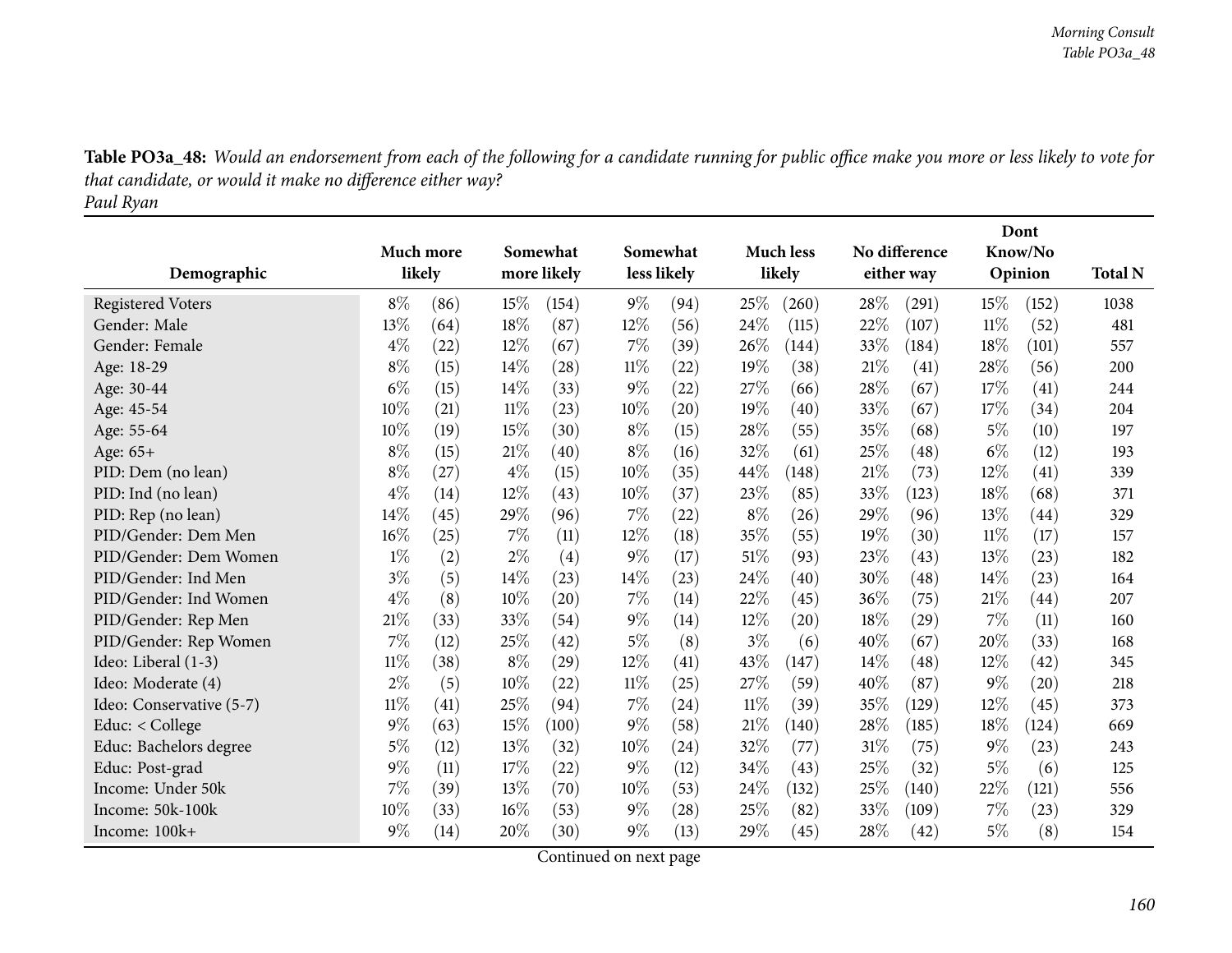| Table PO3a_48: Would an endorsement from each of the following for a candidate running for public office make you more or less likely to vote for |
|---------------------------------------------------------------------------------------------------------------------------------------------------|
| that candidate, or would it make no difference either way?                                                                                        |
| Paul Ryan                                                                                                                                         |

| Demographic                 | Much more<br>likely |      |        | Somewhat<br>more likely |        | Somewhat<br>less likely |       | <b>Much less</b><br>likely |     | No difference<br>either way |        | Dont<br>Know/No<br>Opinion | <b>Total N</b> |
|-----------------------------|---------------------|------|--------|-------------------------|--------|-------------------------|-------|----------------------------|-----|-----------------------------|--------|----------------------------|----------------|
| <b>Registered Voters</b>    | $8\%$               | (86) | 15%    | (154)                   | $9\%$  | (94)                    | 25%   | (260)                      | 28% | (291)                       | 15%    | (152)                      | 1038           |
| Ethnicity: White            | 9%                  | (79) | 17%    | (140)                   | $9\%$  | (75)                    | 24%   | (200)                      | 29% | (246)                       | 12%    | (105)                      | 844            |
| Ethnicity: Hispanic         | $21\%$              | (19) | 13%    | (12)                    | 10%    | (9)                     | 19%   | (17)                       | 22% | (20)                        | 15%    | (14)                       | 91             |
| Ethnicity: Afr. Am.         | $3\%$               | (5)  | $6\%$  | (8)                     | 10%    | (14)                    | 31%   | $\left( 42\right)$         | 22% | (29)                        | 28%    | (38)                       | 135            |
| Ethnicity: Other            | 5%                  | (3)  | 11%    | (7)                     | 10%    | (6)                     | 31%   | (18)                       | 28% | (16)                        | 15%    | (9)                        | 59             |
| Relig: Protestant           | 13%                 | (38) | 24%    | (68)                    | $9\%$  | (25)                    | 17%   | (48)                       | 27% | (76)                        | $9\%$  | (26)                       | 280            |
| Relig: Roman Catholic       | 7%                  | (13) | 15%    | (27)                    | 13%    | (23)                    | 20%   | (36)                       | 34% | (60)                        | 10%    | (18)                       | 176            |
| Relig: Ath./Agn./None       | $4\%$               | (12) | $8\%$  | (24)                    | 7%     | (21)                    | 39%   | (115)                      | 23% | (67)                        | 19%    | (57)                       | 295            |
| Relig: Something Else       | 10%                 | (17) | 12%    | (20)                    | 10%    | (17)                    | 23%   | (39)                       | 31% | (52)                        | 14%    | (24)                       | 170            |
| Relig: Evangelical          | $11\%$              | (32) | 23%    | (68)                    | $9\%$  | (27)                    | 14\%  | (41)                       | 28% | (83)                        | $16\%$ | (48)                       | 299            |
| Relig: Non-Evang. Catholics | 9%                  | (25) | 15%    | (42)                    | $11\%$ | (29)                    | 24\%  | (65)                       | 33% | (89)                        | $8\%$  | (23)                       | 273            |
| Relig: All Christian        | 10%                 | (58) | 19%    | (109)                   | 10%    | (56)                    | 19%   | (106)                      | 30% | (172)                       | 12%    | (71)                       | 573            |
| Relig: All Non-Christian    | $6\%$               | (29) | 10%    | (45)                    | $8\%$  | (38)                    | 33%   | (154)                      | 26% | (119)                       | 17%    | (81)                       | 465            |
| Community: Urban            | 8%                  | (22) | $11\%$ | (30)                    | 12%    | (31)                    | 32%   | (86)                       | 21% | (54)                        | 15%    | (41)                       | 264            |
| Community: Suburban         | 7%                  | (33) | 16%    | (75)                    | $9\%$  | (41)                    | 27%   | (128)                      | 28% | (134)                       | 14%    | (66)                       | 477            |
| Community: Rural            | $11\%$              | (31) | 17%    | (49)                    | $8\%$  | (23)                    | 15%   | (46)                       | 35% | (103)                       | 15%    | (46)                       | 298            |
| Employ: Private Sector      | 10%                 | (34) | 16%    | (54)                    | 7%     | (24)                    | 23%   | (78)                       | 31% | (106)                       | 13%    | (43)                       | 338            |
| <b>Employ: Government</b>   | 17%                 | (14) | 11%    | (9)                     | 10%    | (8)                     | 24\%  | $\left( 20\right)$         | 25% | (20)                        | 12%    | (10)                       | 81             |
| Employ: Self-Employed       | $11\%$              | (9)  | 17%    | (14)                    | 7%     | (6)                     | 31%   | (26)                       | 31% | (26)                        | $3\%$  | (3)                        | 83             |
| Employ: Homemaker           | $1\%$               | (1)  | 17%    | (13)                    | $9\%$  | (7)                     | 25%   | (19)                       | 29% | (22)                        | 19%    | (14)                       | 76             |
| Employ: Student             | 7%                  | (3)  | $9\%$  | (5)                     | 18%    | (9)                     | 21%   | (10)                       | 34% | (17)                        | $11\%$ | (5)                        | 50             |
| Employ: Retired             | $6\%$               | (14) | 19%    | (42)                    | $9\%$  | (20)                    | 33%   | (74)                       | 26% | (57)                        | $6\%$  | (14)                       | 221            |
| Employ: Unemployed          | $4\%$               | (3)  | $6\%$  | (5)                     | $8\%$  | (7)                     | 24\%  | (22)                       | 18% | (17)                        | 41\%   | (38)                       | 92             |
| Employ: Other               | 7%                  | (7)  | 13%    | (12)                    | 14%    | (14)                    | 12%   | (11)                       | 28% | (27)                        | 27\%   | (26)                       | 98             |
| Military HH: Yes            | 16%                 | (31) | 15%    | (29)                    | 10%    | (20)                    | 19%   | (37)                       | 27% | (54)                        | 13%    | (26)                       | 198            |
| Military HH: No             | 7%                  | (55) | 15%    | (125)                   | $9\%$  | (74)                    | 26\%  | (222)                      | 28% | (237)                       | 15%    | (126)                      | 840            |
| RD/WT: Right Direction      | 15%                 | (60) | 27%    | (107)                   | $9\%$  | (34)                    | $8\%$ | (32)                       | 28% | (113)                       | 13%    | (51)                       | 397            |
| RD/WT: Wrong Track          | $4\%$               | (26) | 7%     | (47)                    | 9%     | (60)                    | 36%   | (228)                      | 28% | (179)                       | 16%    | (101)                      | 641            |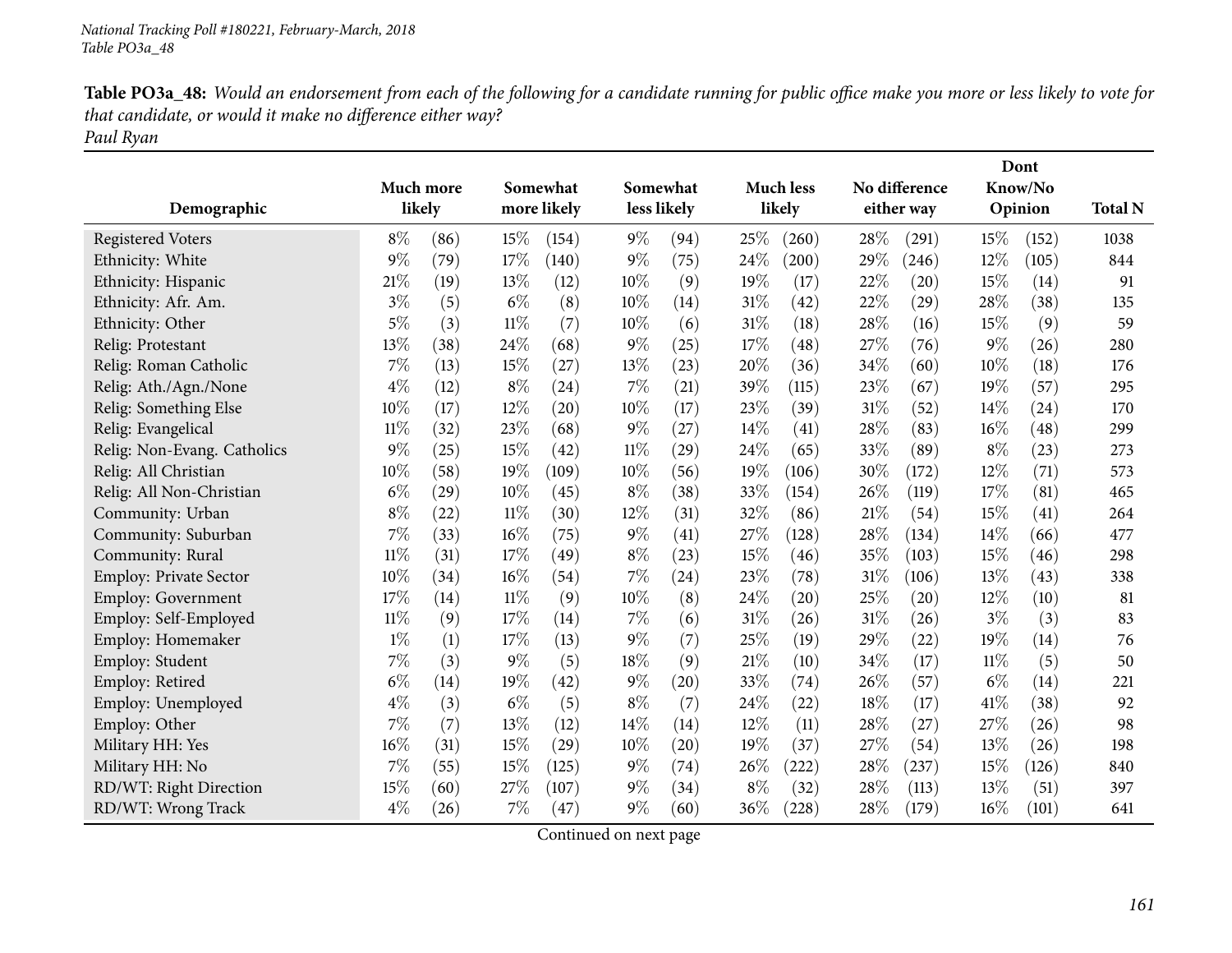Table PO3a\_48: Would an endorsement from each of the following for a candidate running for public office make you more or less likely to vote for *that candidate, or would it make no difference either way? Paul Ryan*

| Demographic                          |        | Much more<br>likely |        | Somewhat<br>more likely |        | Somewhat<br>less likely |        | <b>Much less</b><br>likely |        | No difference<br>either way |        | Dont<br>Know/No<br>Opinion | <b>Total N</b> |
|--------------------------------------|--------|---------------------|--------|-------------------------|--------|-------------------------|--------|----------------------------|--------|-----------------------------|--------|----------------------------|----------------|
| <b>Registered Voters</b>             | $8\%$  | (86)                | $15\%$ | (154)                   | $9\%$  | (94)                    | $25\%$ | (260)                      | $28\%$ | (291)                       | $15\%$ | (152)                      | 1038           |
| <b>Strongly Approve</b>              | 21%    | (43)                | 28%    | (58)                    | $5\%$  | (10)                    | $9\%$  | (18)                       | 26\%   | (53)                        | $11\%$ | (23)                       | 205            |
| Somewhat Approve                     | $9\%$  | (22)                | 22%    | (55)                    | $8\%$  | (21)                    | $8\%$  | (19)                       | 40\%   | (101)                       | 13\%   | (32)                       | 250            |
| Somewhat Disapprove                  | $5\%$  | (6)                 | 16%    | (20)                    | 12%    | (16)                    | 18%    | (22)                       | 38%    | (49)                        | $11\%$ | (14)                       | 127            |
| <b>Strongly Disapprove</b>           | $3\%$  | (12)                | $3\%$  | (13)                    | $11\%$ | (44)                    | 49\%   | (198)                      | 20%    | (80)                        | $14\%$ | (59)                       | 407            |
| #1 Issue: Economy                    | $8\%$  | (24)                | 19%    | (56)                    | $10\%$ | (28)                    | 18%    | (53)                       | 29\%   | (84)                        | $16\%$ | (46)                       | 291            |
| #1 Issue: Security                   | $11\%$ | (22)                | 16%    | (33)                    | $7\%$  | (14)                    | $14\%$ | $\left( 28\right)$         | 39%    | (78)                        | 12\%   | $\left( 25\right)$         | 200            |
| #1 Issue: Health Care                | $8\%$  | (13)                | $11\%$ | (18)                    | $10\%$ | (16)                    | 37\%   | (62)                       | 26\%   | (43)                        | $8\%$  | (14)                       | 166            |
| #1 Issue: Medicare / Social Security | $8\%$  | (12)                | $14\%$ | (22)                    | $7\%$  | (11)                    | 35%    | (53)                       | 22\%   | (34)                        | 13\%   | $\left( 20\right)$         | 152            |
| #1 Issue: Women's Issues             | $4\%$  | (2)                 | $9\%$  | (5)                     | $4\%$  | (3)                     | 26%    | (15)                       | 27%    | (16)                        | $30\%$ | (18)                       | 60             |
| #1 Issue: Education                  | $10\%$ | (7)                 | $11\%$ | (8)                     | 17%    | (11)                    | 26\%   | (17)                       | 21%    | (14)                        | 15\%   | (10)                       | 67             |
| #1 Issue: Other                      | $2\%$  | (2)                 | 12%    | (8)                     | $11\%$ | (8)                     | 32%    | (22)                       | 25%    | (17)                        | 17\%   | (12)                       | 69             |
| 2016 Vote: Democrat Hillary Clinton  | $2\%$  | (7)                 | $4\%$  | (16)                    | $11\%$ | (41)                    | 48\%   | (176)                      | 23%    | (85)                        | $11\%$ | (39)                       | 364            |
| 2016 Vote: Republican Donald Trump   | $14\%$ | (55)                | 28%    | (109)                   | $8\%$  | (29)                    | $7\%$  | (26)                       | 32%    | (121)                       | $11\%$ | (44)                       | 385            |
| 2016 Vote: Someone else              | $3\%$  | (3)                 | 10\%   | (11)                    | 12%    | (12)                    | 33\%   | (33)                       | 28\%   | $\left( 29\right)$          | $13\%$ | (14)                       | 102            |
| 2012 Vote: Barack Obama              | $4\%$  | (15)                | $6\%$  | (23)                    | $10\%$ | (40)                    | 45\%   | (184)                      | 24\%   | (100)                       | $11\%$ | (46)                       | 408            |
| 2012 Vote: Mitt Romney               | 12\%   | (36)                | $31\%$ | (90)                    | $7\%$  | (21)                    | $7\%$  | (21)                       | 32\%   | (94)                        | $10\%$ | (28)                       | 290            |
| 2012 Vote: Other                     | $6\%$  | (4)                 | 13\%   | (8)                     | $5\%$  | (3)                     | 22%    | (14)                       | 45%    | (27)                        | $10\%$ | (6)                        | 61             |
| 2012 Vote: Didn't Vote               | $11\%$ | (31)                | 12%    | (33)                    | $11\%$ | (30)                    | 15%    | $\left( 41\right)$         | 25\%   | (70)                        | 26\%   | (73)                       | 279            |
| 4-Region: Northeast                  | $3\%$  | (7)                 | $14\%$ | (29)                    | $10\%$ | (21)                    | 23\%   | (46)                       | 35%    | (71)                        | $14\%$ | (27)                       | 199            |
| 4-Region: Midwest                    | 5%     | (13)                | 16%    | (38)                    | $9\%$  | (21)                    | $31\%$ | (77)                       | 27\%   | (66)                        | 12\%   | (29)                       | 244            |
| 4-Region: South                      | 13\%   | (48)                | 15%    | (56)                    | $8\%$  | (31)                    | $20\%$ | (74)                       | 27\%   | (100)                       | $16\%$ | (59)                       | 367            |
| 4-Region: West                       | $8\%$  | (18)                | $14\%$ | (31)                    | $10\%$ | (22)                    | 28\%   | (63)                       | 24\%   | (55)                        | 17%    | (38)                       | 227            |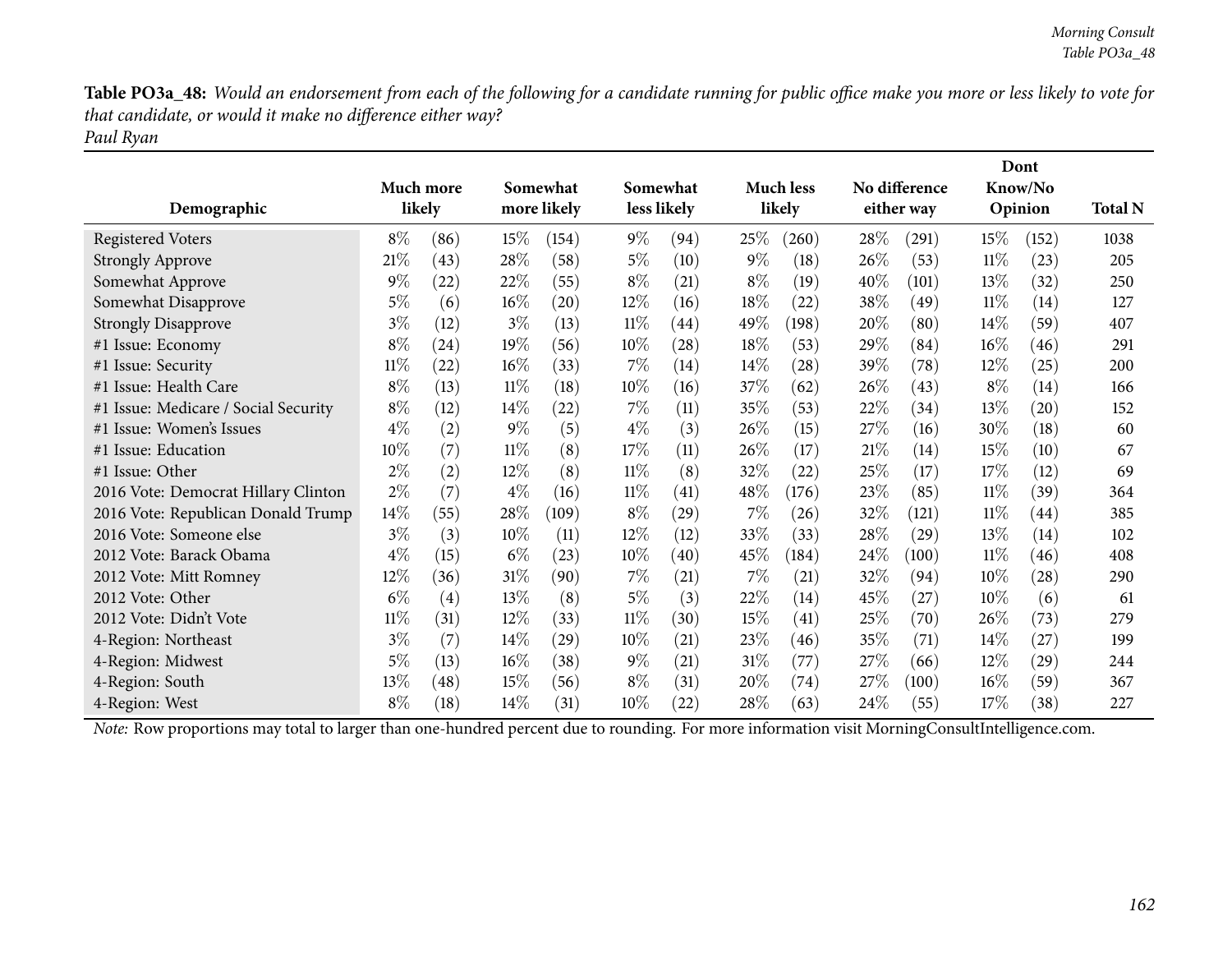Table PO3a\_49: Would an endorsement from each of the following for a candidate running for public office make you more or less likely to vote for *that candidate, or would it make no difference either way?*

*Mitch McConnell*

|                          |                  |      |             |          |        |             |      |                    |        |               |        | Dont    |                |
|--------------------------|------------------|------|-------------|----------|--------|-------------|------|--------------------|--------|---------------|--------|---------|----------------|
|                          | <b>Much more</b> |      |             | Somewhat |        | Somewhat    |      | <b>Much less</b>   |        | No difference |        | Know/No |                |
| Demographic              | likely           |      | more likely |          |        | less likely |      | likely             |        | either way    |        | Opinion | <b>Total N</b> |
| <b>Registered Voters</b> | 7%               | (72) | $9\%$       | (95)     | $9\%$  | (96)        | 26%  | (272)              | 30%    | (315)         | 19%    | (203)   | 1053           |
| Gender: Male             | 14%              | (64) | 12%         | (59)     | $11\%$ | (51)        | 27%  | (128)              | 22%    | (104)         | 14%    | (66)    | 473            |
| Gender: Female           | $1\%$            | (8)  | $6\%$       | (36)     | $8\%$  | (45)        | 25%  | (144)              | 36%    | (210)         | 24\%   | (137)   | 580            |
| Age: 18-29               | 10%              | (19) | $5\%$       | (10)     | $13\%$ | (25)        | 17%  | (34)               | 24%    | (48)          | 31%    | (62)    | 197            |
| Age: 30-44               | $8\%$            | (19) | 10%         | (26)     | $6\%$  | (16)        | 24%  | (61)               | 31%    | (76)          | 20%    | (49)    | 247            |
| Age: 45-54               | 9%               | (20) | $8\%$       | (17)     | $9\%$  | (20)        | 19%  | $\left( 41\right)$ | 33%    | (72)          | 22%    | (49)    | 219            |
| Age: 55-64               | $6\%$            | (11) | 10%         | (18)     | $9\%$  | (16)        | 37%  | (66)               | 28%    | (50)          | 10%    | (17)    | 178            |
| Age: 65+                 | $2\%$            | (3)  | 12%         | (25)     | $9\%$  | (19)        | 33%  | (70)               | 32%    | (68)          | 12%    | (25)    | 211            |
| PID: Dem (no lean)       | 9%               | (32) | $5\%$       | (19)     | $8\%$  | (26)        | 38%  | (135)              | 23%    | (82)          | 16%    | (56)    | 351            |
| PID: Ind (no lean)       | $4\%$            | (14) | $5\%$       | (17)     | $11\%$ | (39)        | 25%  | (88)               | 31%    | (109)         | 23%    | (81)    | 348            |
| PID: Rep (no lean)       | 7%               | (26) | 16%         | (58)     | $9\%$  | (30)        | 14%  | (49)               | 35%    | (124)         | 19%    | (66)    | 353            |
| PID/Gender: Dem Men      | 20%              | (31) | $8\%$       | (12)     | $9\%$  | (14)        | 31%  | (47)               | 21%    | (32)          | $11\%$ | (17)    | 154            |
| PID/Gender: Dem Women    | $1\%$            | (1)  | $4\%$       | (7)      | $6\%$  | (12)        | 44\% | (87)               | 25%    | (50)          | 20%    | (39)    | 197            |
| PID/Gender: Ind Men      | $6\%$            | (10) | 9%          | (14)     | 12%    | (18)        | 30%  | (45)               | 22%    | (32)          | 20%    | (30)    | 149            |
| PID/Gender: Ind Women    | 2%               | (5)  | $2\%$       | (3)      | 11%    | (22)        | 22%  | (43)               | 38%    | (77)          | 25%    | (50)    | 199            |
| PID/Gender: Rep Men      | 14%              | (24) | 19%         | (33)     | 11%    | (19)        | 21%  | (36)               | 23%    | (40)          | 11%    | (19)    | 170            |
| PID/Gender: Rep Women    | $1\%$            | (3)  | 14%         | (25)     | $6\%$  | (11)        | 7%   | (14)               | 46%    | (84)          | 26%    | (47)    | 184            |
| Ideo: Liberal (1-3)      | 15%              | (53) | $8\%$       | (27)     | $9\%$  | (31)        | 36%  | (129)              | 20%    | (72)          | 14%    | (49)    | 359            |
| Ideo: Moderate (4)       | $3\%$            | (6)  | $6\%$       | (13)     | 10%    | (22)        | 28%  | (64)               | $34\%$ | (78)          | 20%    | (46)    | 228            |
| Ideo: Conservative (5-7) | $3\%$            | (11) | 14%         | (49)     | 10%    | (37)        | 19%  | (66)               | 36%    | (130)         | 18%    | (62)    | 355            |
| Educ: < College          | $8\%$            | (56) | $9\%$       | (60)     | $8\%$  | (56)        | 22%  | (157)              | 30%    | (210)         | 24%    | (166)   | 706            |
| Educ: Bachelors degree   | $3\%$            | (7)  | 10%         | (22)     | 12%    | (26)        | 33%  | (73)               | 30%    | (66)          | 11%    | (25)    | 219            |
| Educ: Post-grad          | $7\%$            | (9)  | 10%         | (12)     | $11\%$ | (14)        | 33%  | (42)               | 30%    | (39)          | $9\%$  | (12)    | 128            |
| Income: Under 50k        | $6\%$            | (34) | $8\%$       | (46)     | $9\%$  | (48)        | 24\% | (134)              | 27%    | (151)         | 25%    | (138)   | 551            |
| Income: 50k-100k         | 10%              | (35) | $9\%$       | (31)     | $7\%$  | (26)        | 28%  | (96)               | $30\%$ | (103)         | 15%    | (53)    | 345            |
| Income: 100k+            | $2\%$            | (3)  | $11\%$      | (17)     | 14%    | (22)        | 27%  | (42)               | 39%    | (60)          | $8\%$  | (12)    | 157            |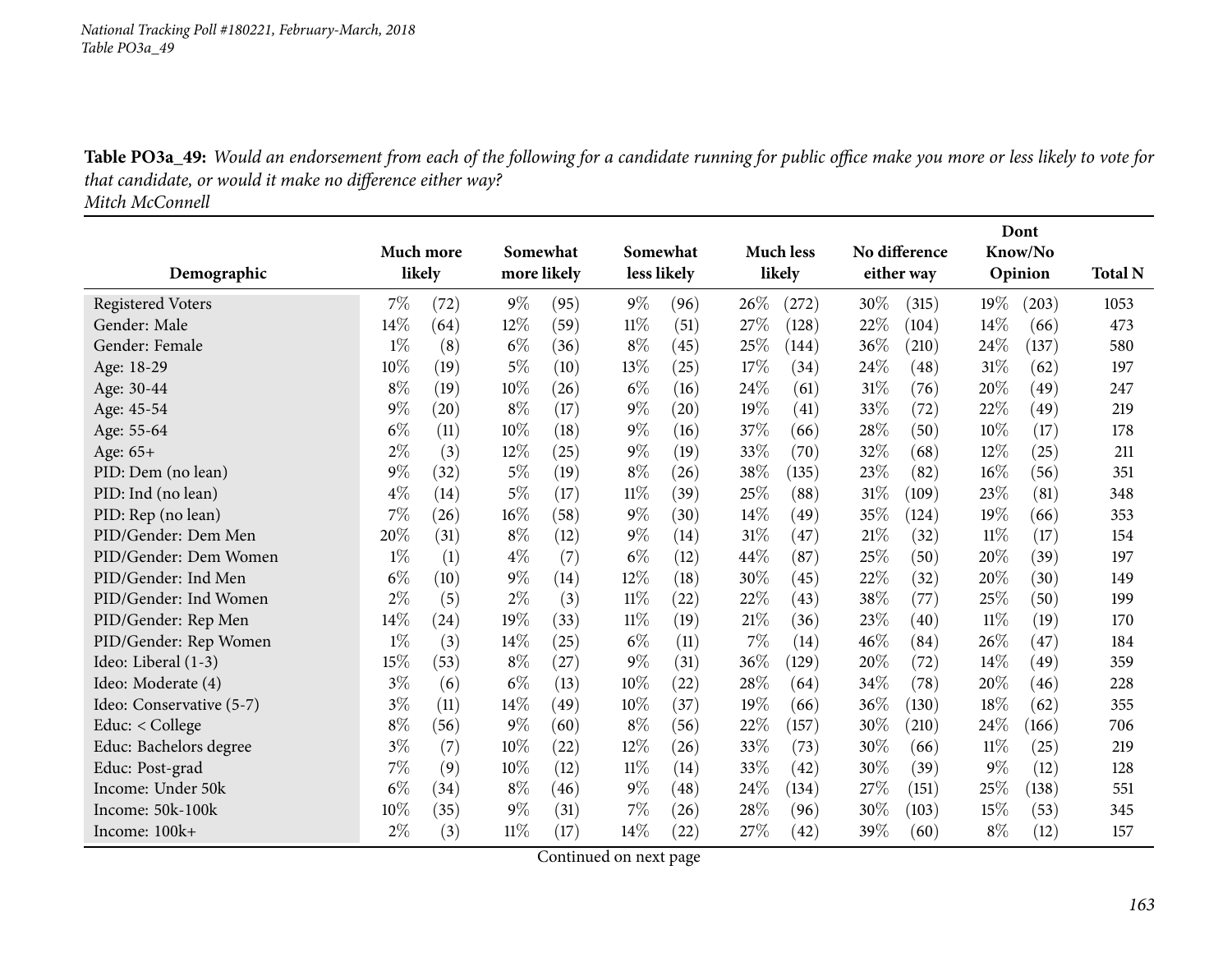Table PO3a\_49: Would an endorsement from each of the following for a candidate running for public office make you more or less likely to vote for *that candidate, or would it make no difference either way? Mitch McConnell*

|                               |                               |           |        |             |             |          |        |                    |      |               |        | Dont    |                |
|-------------------------------|-------------------------------|-----------|--------|-------------|-------------|----------|--------|--------------------|------|---------------|--------|---------|----------------|
|                               |                               | Much more |        | Somewhat    |             | Somewhat |        | <b>Much less</b>   |      | No difference |        | Know/No |                |
| Demographic                   |                               | likely    |        | more likely | less likely |          |        | likely             |      | either way    |        | Opinion | <b>Total N</b> |
| <b>Registered Voters</b>      | 7%                            | (72)      | $9\%$  | (95)        | $9\%$       | (96)     | 26\%   | (272)              | 30%  | (315)         | 19%    | (203)   | 1053           |
| Ethnicity: White              | 7%                            | (58)      | $9\%$  | (78)        | $9\%$       | (81)     | 26%    | (225)              | 31%  | (263)         | 18%    | (156)   | 860            |
| Ethnicity: Hispanic           | 20%                           | (21)      | 10%    | (11)        | $9\%$       | (10)     | 15%    | (16)               | 24%  | (25)          | 21%    | (23)    | 106            |
| Ethnicity: Afr. Am.           | $8\%$                         | (10)      | $8\%$  | (10)        | $6\%$       | (7)      | 25%    | (32)               | 28%  | (36)          | 25%    | (32)    | 126            |
| Ethnicity: Other              | 7%                            | (5)       | 10%    | (7)         | 12%         | (8)      | 23%    | (15)               | 24%  | (16)          | 23%    | (15)    | 66             |
| Relig: Protestant             | $8\%$                         | (22)      | 12%    | (36)        | 10%         | (28)     | 22%    | (62)               | 34%  | (96)          | 15%    | (41)    | 285            |
| Relig: Roman Catholic         | 8%                            | (14)      | 10%    | (19)        | $8\%$       | (15)     | 26%    | (48)               | 29%  | (54)          | 19%    | (35)    | 186            |
| Relig: Ath./Agn./None         | $1\%$                         | (4)       | $8\%$  | (22)        | 9%          | (27)     | 35%    | (101)              | 27%  | (79)          | 20%    | (58)    | 292            |
| Relig: Something Else         | 17%                           | (29)      | $5\%$  | (8)         | $9\%$       | (16)     | 24\%   | (41)               | 25%  | (43)          | 20%    | (35)    | 171            |
| Relig: Evangelical            | $6\%$                         | (19)      | 12%    | (37)        | 10%         | (28)     | $16\%$ | (46)               | 35%  | (103)         | 21\%   | (61)    | 294            |
| Relig: Non-Evang. Catholics   | 7%                            | (20)      | $9\%$  | (28)        | $8\%$       | (25)     | 28%    | (84)               | 30%  | (90)          | $16\%$ | (49)    | 295            |
| Relig: All Christian          | 7%                            | (39)      | $11\%$ | (64)        | $9\%$       | (53)     | 22%    | (130)              | 33%  | (193)         | 19%    | (110)   | 590            |
| Relig: All Non-Christian      | 7%                            | (33)      | $7\%$  | (30)        | $9\%$       | (43)     | $31\%$ | (142)              | 26%  | (122)         | 20%    | (93)    | 463            |
| Community: Urban              | $11\%$                        | (30)      | $6\%$  | (16)        | $8\%$       | (21)     | 27%    | (71)               | 27%  | (72)          | 21%    | (55)    | 265            |
| Community: Suburban           | $4\%$                         | (19)      | $9\%$  | (41)        | 10%         | (48)     | 28%    | (134)              | 31%  | (146)         | 18%    | (82)    | 470            |
| Community: Rural              | 7%                            | (23)      | 12%    | (37)        | 9%          | (28)     | 21\%   | (68)               | 30%  | (97)          | 21\%   | (65)    | 318            |
| <b>Employ: Private Sector</b> | 10%                           | (33)      | 9%     | (32)        | $8\%$       | (29)     | 24%    | (83)               | 33%  | (113)         | 16%    | (53)    | 344            |
| <b>Employ: Government</b>     | 18%                           | (14)      | 12%    | (9)         | $11\%$      | (8)      | 22%    | (16)               | 28%  | (21)          | $9\%$  | (7)     | 76             |
| Employ: Self-Employed         | 14%                           | (13)      | 13%    | (12)        | 10%         | (9)      | 28\%   | (25)               | 24\% | (21)          | $11\%$ | (9)     | 88             |
| Employ: Homemaker             | $1\%$                         | (1)       | $5\%$  | (5)         | 13%         | (12)     | 22%    | (20)               | 34\% | (30)          | 26\%   | (23)    | 90             |
| Employ: Retired               | $1\%$                         | (3)       | 10%    | (23)        | $8\%$       | (19)     | 35%    | (81)               | 31%  | (73)          | 15%    | (35)    | 234            |
| Employ: Unemployed            | $\overbrace{\phantom{aaaaa}}$ | (0)       | $1\%$  | (1)         | $3\%$       | (2)      | 25%    | $\left( 20\right)$ | 26%  | (21)          | 45%    | (36)    | 81             |
| Employ: Other                 | $3\%$                         | (3)       | 10%    | (10)        | 13%         | (13)     | 20%    | (19)               | 27%  | (26)          | 27\%   | (26)    | 97             |
| Military HH: Yes              | 12%                           | (24)      | 10%    | (19)        | $8\%$       | (16)     | 23%    | (46)               | 28%  | (54)          | 18%    | (35)    | 194            |
| Military HH: No               | $6\%$                         | (48)      | $9\%$  | (75)        | 9%          | (80)     | 26%    | (226)              | 30%  | (260)         | 20%    | (168)   | 859            |
| RD/WT: Right Direction        | 12%                           | (47)      | 16%    | (67)        | $9\%$       | (38)     | 15%    | (59)               | 33%  | (132)         | 16%    | (63)    | 406            |
| RD/WT: Wrong Track            | $4\%$                         | (26)      | $4\%$  | (28)        | $9\%$       | (58)     | 33%    | (213)              | 28%  | (183)         | 22%    | (140)   | 647            |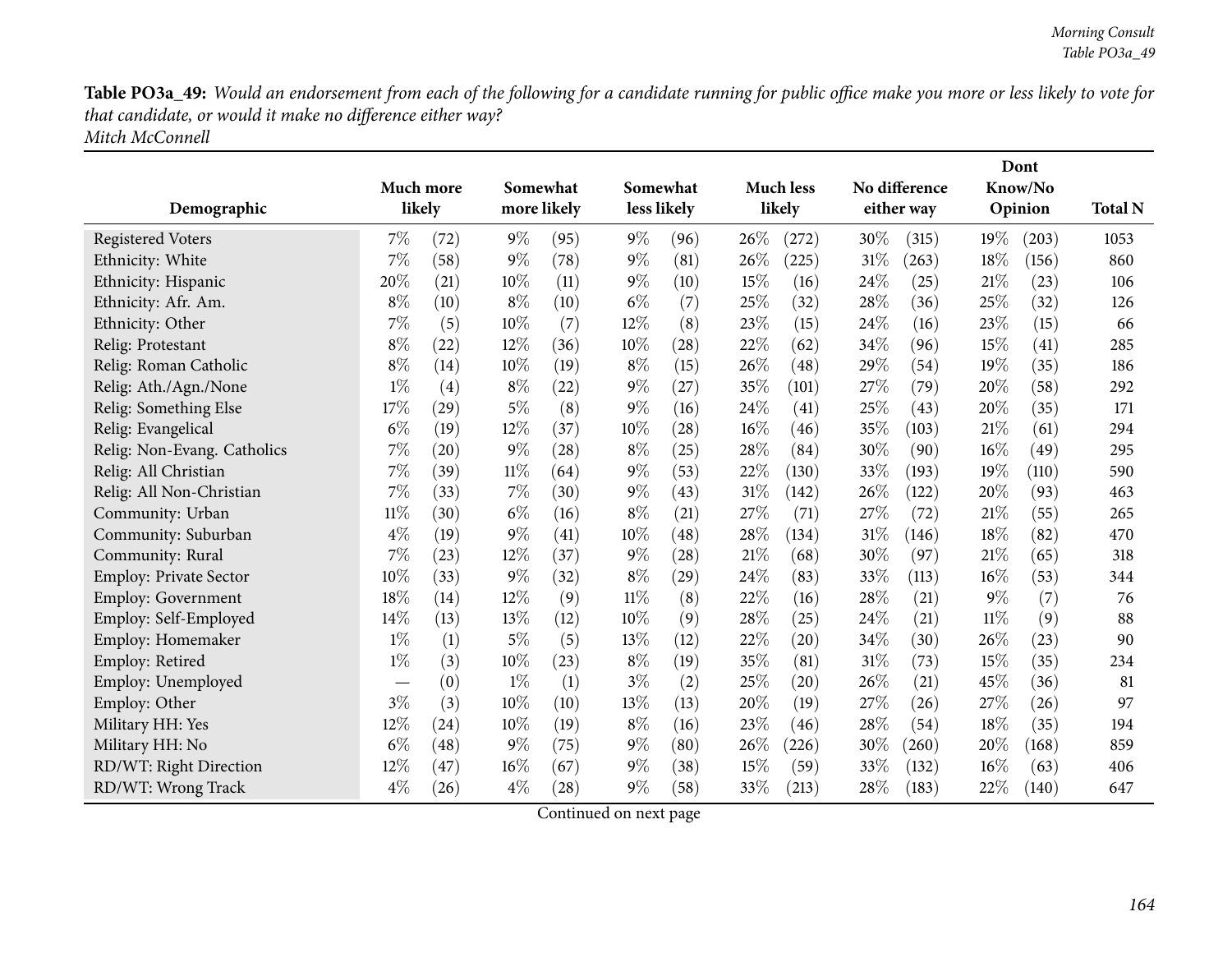Table PO3a\_49: Would an endorsement from each of the following for a candidate running for public office make you more or less likely to vote for *that candidate, or would it make no difference either way? Mitch McConnell*

| Demographic                          | Much more<br>likely |      |        | Somewhat<br>more likely |        | Somewhat<br>less likely |      | <b>Much less</b><br>likely |        | No difference<br>either way |        | Dont<br>Know/No<br>Opinion | <b>Total N</b> |
|--------------------------------------|---------------------|------|--------|-------------------------|--------|-------------------------|------|----------------------------|--------|-----------------------------|--------|----------------------------|----------------|
| <b>Registered Voters</b>             | 7%                  | (72) | $9\%$  | (95)                    | $9\%$  | (96)                    | 26%  | (272)                      | 30%    | (315)                       | $19\%$ | (203)                      | 1053           |
| <b>Strongly Approve</b>              | 15%                 | (33) | 20%    | (44)                    | 10%    | (22)                    | 16%  | (34)                       | 25%    | (55)                        | 13%    | (29)                       | 217            |
| Somewhat Approve                     | $5\%$               | (11) | 12%    | (29)                    | $8\%$  | (19)                    | 13%  | (31)                       | 41\%   | (97)                        | 21%    | (50)                       | 238            |
| Somewhat Disapprove                  | $4\%$               | (6)  | $5\%$  | (8)                     | $14\%$ | (20)                    | 20%  | (28)                       | 39%    | (56)                        | 18%    | (26)                       | 144            |
| <b>Strongly Disapprove</b>           | $4\%$               | (15) | $2\%$  | (9)                     | $7\%$  | $^{(29)}$               | 43%  | (170)                      | 24\%   | (96)                        | 20%    | (79)                       | 399            |
| Dont Know / No Opinion               | $13\%$              | (7)  | $9\%$  | (5)                     | $9\%$  | (5)                     | 16%  | (9)                        | 18%    | (10)                        | 35\%   | (19)                       | 55             |
| #1 Issue: Economy                    | $9\%$               | (27) | $9\%$  | (29)                    | 10%    | (30)                    | 22%  | (67)                       | 30\%   | (91)                        | 20%    | (62)                       | 306            |
| #1 Issue: Security                   | $4\%$               | (8)  | $14\%$ | (26)                    | 10%    | (20)                    | 17%  | (33)                       | 36\%   | (70)                        | 18%    | (35)                       | 192            |
| #1 Issue: Health Care                | $6\%$               | (10) | $4\%$  | (7)                     | $11\%$ | (19)                    | 29%  | (50)                       | 32\%   | (53)                        | 18%    | (31)                       | 168            |
| #1 Issue: Medicare / Social Security | $5\%$               | (8)  | 10%    | (16)                    | $5\%$  | (9)                     | 33%  | (55)                       | 28\%   | (47)                        | 19%    | (32)                       | 167            |
| #1 Issue: Women's Issues             | $9\%$               | (5)  | $8\%$  | (4)                     | $9\%$  | (5)                     | 31%  | (17)                       | 18%    | (10)                        | 26%    | (14)                       | 55             |
| #1 Issue: Education                  | 10%                 | (6)  | $8\%$  | (5)                     | $9\%$  | (5)                     | 27%  | (17)                       | 28%    | (17)                        | 17%    | (11)                       | 62             |
| #1 Issue: Other                      |                     | (0)  | $6\%$  | (3)                     | $11\%$ | (6)                     | 32%  | (19)                       | 28\%   | (16)                        | 23%    | (13)                       | 58             |
| 2016 Vote: Democrat Hillary Clinton  | $4\%$               | (14) | $4\%$  | (13)                    | $9\%$  | (33)                    | 41%  | (147)                      | 25\%   | (89)                        | 17\%   | (62)                       | 357            |
| 2016 Vote: Republican Donald Trump   | $8\%$               | (32) | 17%    | (67)                    | $8\%$  | (33)                    | 17%  | (70)                       | 34\%   | (136)                       | 16%    | (64)                       | 401            |
| 2016 Vote: Someone else              | $3\%$               | (3)  | $3\%$  | (3)                     | $9\%$  | (9)                     | 30\% | (30)                       | 38\%   | (38)                        | 18%    | (18)                       | 101            |
| 2012 Vote: Barack Obama              | $5\%$               | (19) | $5\%$  | (19)                    | $9\%$  | (35)                    | 41\% | (168)                      | 25\%   | (104)                       | $16\%$ | (67)                       | 413            |
| 2012 Vote: Mitt Romney               | $4\%$               | (13) | 17%    | (48)                    | 10%    | (30)                    | 15%  | $\left( 44\right)$         | 38%    | (112)                       | 15\%   | (44)                       | 292            |
| 2012 Vote: Other                     | $2\%$               | (1)  | $6\%$  | (4)                     | $9\%$  | (5)                     | 25%  | (15)                       | 40%    | (23)                        | $18\%$ | (10)                       | 58             |
| 2012 Vote: Didn't Vote               | 13%                 | (39) | $8\%$  | (23)                    | $9\%$  | (25)                    | 15%  | (44)                       | 26\%   | (76)                        | $28\%$ | (82)                       | 290            |
| 4-Region: Northeast                  | $4\%$               | (8)  | $9\%$  | (18)                    | $9\%$  | (18)                    | 30%  | (62)                       | $31\%$ | (63)                        | 18%    | (37)                       | 207            |
| 4-Region: Midwest                    | $3\%$               | (7)  | $10\%$ | (26)                    | $8\%$  | (21)                    | 26%  | (66)                       | 34\%   | (85)                        | 18%    | (46)                       | 253            |
| 4-Region: South                      | 12%                 | (42) | $9\%$  | (32)                    | $9\%$  | (31)                    | 21%  | (76)                       | 32\%   | (118)                       | 18\%   | (66)                       | 365            |
| 4-Region: West                       | $6\%$               | (15) | $8\%$  | (19)                    | $11\%$ | (26)                    | 29%  | (67)                       | 21%    | (48)                        | 24%    | (54)                       | 228            |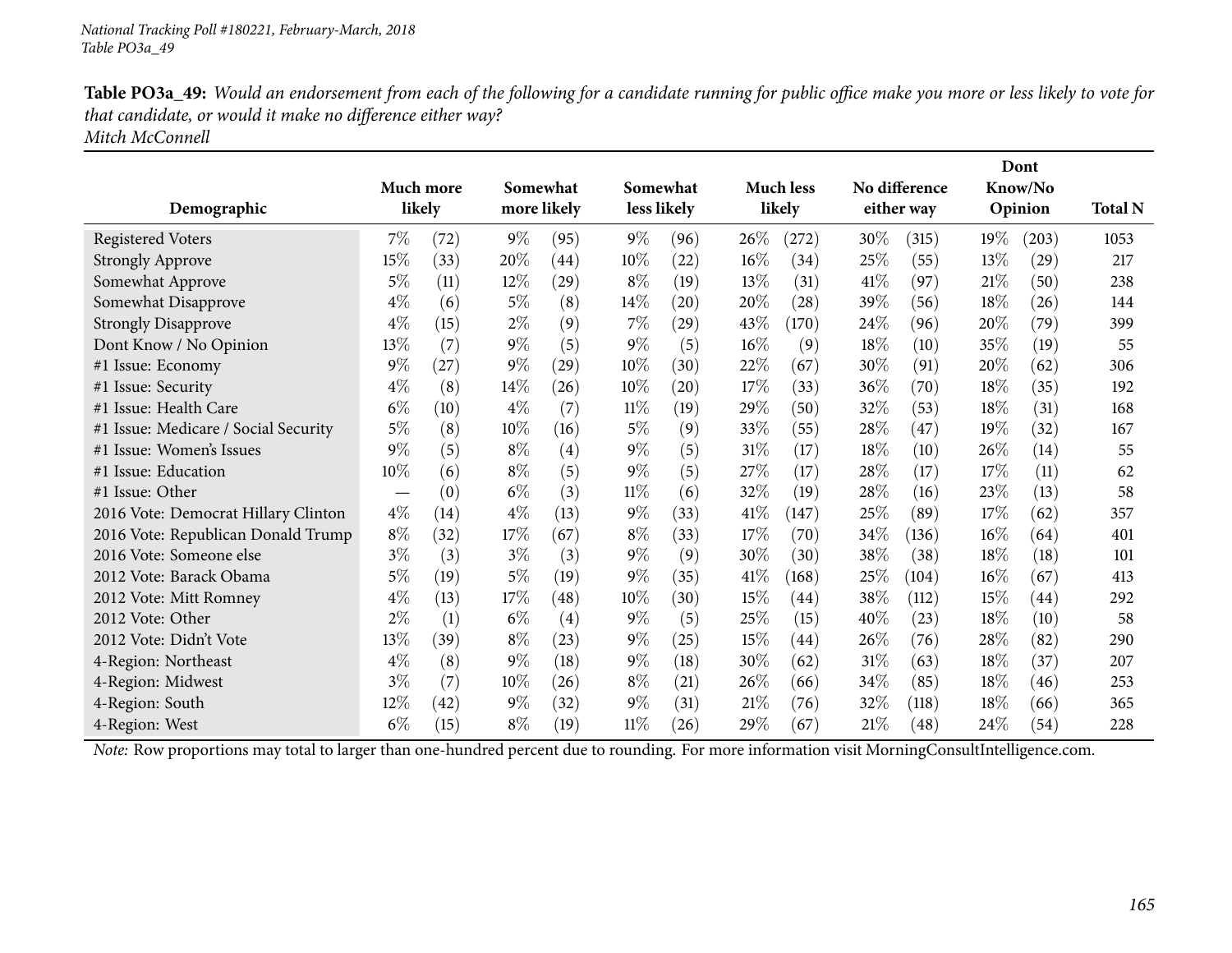Table PO3a\_50: Would an endorsement from each of the following for a candidate running for public office make you more or less likely to vote for *that candidate, or would it make no difference either way? Mike Pence*

|                          |       |           |       |             |        |             |       |                  |        |                    |        | Dont    |                |
|--------------------------|-------|-----------|-------|-------------|--------|-------------|-------|------------------|--------|--------------------|--------|---------|----------------|
|                          |       | Much more |       | Somewhat    |        | Somewhat    |       | <b>Much less</b> |        | No difference      |        | Know/No |                |
| Demographic              |       | likely    |       | more likely |        | less likely |       | likely           |        | either way         |        | Opinion | <b>Total N</b> |
| <b>Registered Voters</b> | 15%   | (159)     | 15%   | (154)       | $8\%$  | (88)        | 29%   | (300)            | 22%    | (231)              | 11%    | (117)   | 1049           |
| Gender: Male             | 19%   | (91)      | 18%   | (85)        | $11\%$ | (52)        | 26\%  | (124)            | 17%    | (83)               | 10%    | (49)    | 485            |
| Gender: Female           | 12%   | (68)      | 12%   | (68)        | $6\%$  | (36)        | 31%   | (176)            | 26%    | (148)              | $12\%$ | (68)    | 564            |
| Age: 18-29               | 12%   | (23)      | 7%    | (13)        | $12\%$ | (24)        | 32%   | (63)             | 15%    | (30)               | 22%    | (44)    | 197            |
| Age: 30-44               | 10%   | (24)      | 14%   | (34)        | $11\%$ | (26)        | 27%   | (64)             | 25%    | (58)               | 13%    | (30)    | 237            |
| Age: 45-54               | 14%   | (30)      | 16%   | (35)        | $8\%$  | (18)        | 23%   | (49)             | 28%    | (60)               | 10%    | (21)    | 214            |
| Age: 55-64               | 20%   | (33)      | 21%   | (36)        | $4\%$  | (8)         | 32%   | (53)             | 19%    | (32)               | $4\%$  | (6)     | 168            |
| Age: 65+                 | 21%   | (49)      | 15%   | (35)        | $6\%$  | (13)        | 30\%  | (70)             | 21%    | (50)               | 7%     | (16)    | 234            |
| PID: Dem (no lean)       | 7%    | (26)      | 7%    | (25)        | 10%    | (35)        | 51%   | (181)            | 15%    | (55)               | $9\%$  | (33)    | 355            |
| PID: Ind (no lean)       | 9%    | (34)      | 13%   | (47)        | $9\%$  | (31)        | 24%   | (88)             | 29%    | (107)              | 17%    | (61)    | 369            |
| PID: Rep (no lean)       | 30%   | (99)      | 25%   | (81)        | $7\%$  | $^{(22)}$   | 10%   | (31)             | 21%    | (68)               | 7%     | (23)    | 325            |
| PID/Gender: Dem Men      | 15%   | (25)      | 11%   | (19)        | 13%    | (23)        | 39%   | (68)             | $11\%$ | $\left( 20\right)$ | 10%    | (18)    | 173            |
| PID/Gender: Dem Women    |       | (1)       | $3\%$ | (6)         | $7\%$  | (12)        | 62%   | (113)            | 19%    | (35)               | $8\%$  | (15)    | 182            |
| PID/Gender: Ind Men      | 10%   | (15)      | 18%   | (28)        | $11\%$ | (17)        | 22%   | (34)             | 24%    | (38)               | 15%    | (24)    | 157            |
| PID/Gender: Ind Women    | 9%    | (19)      | $9\%$ | (19)        | $7\%$  | (14)        | 25%   | (53)             | 33\%   | (70)               | 18%    | (37)    | 212            |
| PID/Gender: Rep Men      | 33%   | (51)      | 24%   | (37)        | $8\%$  | (12)        | 14%   | (22)             | 16%    | (25)               | $5\%$  | (7)     | 155            |
| PID/Gender: Rep Women    | 28%   | (48)      | 26%   | (44)        | $6\%$  | (10)        | $6\%$ | (9)              | 25\%   | (43)               | 10%    | (16)    | 170            |
| Ideo: Liberal (1-3)      | 12%   | (39)      | $9\%$ | (29)        | 10%    | (31)        | 51\%  | (166)            | 12%    | (38)               | 7%     | (22)    | 325            |
| Ideo: Moderate (4)       | $3\%$ | (8)       | 10%   | (23)        | 13%    | (30)        | 30%   | (70)             | 32%    | (73)               | 12%    | (27)    | 230            |
| Ideo: Conservative (5-7) | 28%   | (106)     | 25%   | (95)        | 5%     | (19)        | 12%   | (45)             | 23%    | (88)               | $6\%$  | (24)    | 376            |
| Educ: < College          | 17%   | (119)     | 13%   | (94)        | $8\%$  | (53)        | 25%   | (179)            | 23\%   | (165)              | 13%    | (94)    | 704            |
| Educ: Bachelors degree   | 10%   | (23)      | 17%   | (39)        | $11\%$ | (26)        | 35%   | (79)             | 18%    | (41)               | $8\%$  | (17)    | 225            |
| Educ: Post-grad          | 14%   | (17)      | 17%   | (20)        | $8\%$  | (10)        | 35%   | (43)             | 21%    | (25)               | $5\%$  | (6)     | 120            |
| Income: Under 50k        | 13%   | (73)      | 12%   | (68)        | 10%    | (55)        | 27%   | (154)            | 22%    | (123)              | 16%    | (93)    | 565            |
| Income: 50k-100k         | 20%   | (65)      | 16%   | (54)        | $6\%$  | (21)        | 28%   | (95)             | 24\%   | (81)               | $6\%$  | (19)    | 335            |
| Income: 100k+            | 14\%  | (21)      | 22%   | (32)        | 9%     | (13)        | 34%   | (51)             | 18%    | (27)               | $3\%$  | (5)     | 149            |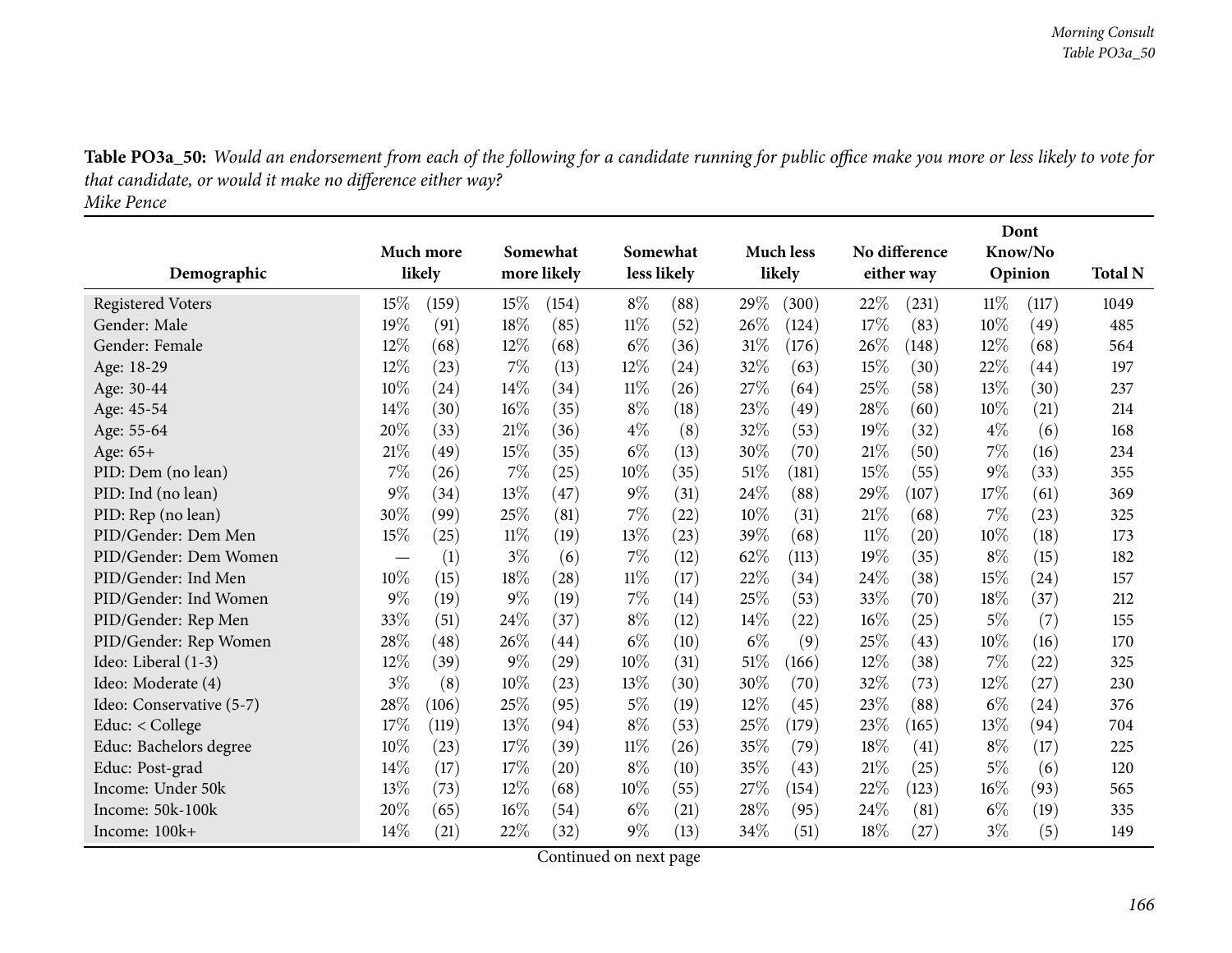| Table PO3a_50: Would an endorsement from each of the following for a candidate running for public office make you more or less likely to vote for |
|---------------------------------------------------------------------------------------------------------------------------------------------------|
| that candidate, or would it make no difference either way?                                                                                        |
| Mike Pence                                                                                                                                        |

|                               | Much more |       |       | Somewhat    |        | Somewhat    |        | <b>Much less</b>   |     | No difference |        | Dont<br>Know/No    |                |
|-------------------------------|-----------|-------|-------|-------------|--------|-------------|--------|--------------------|-----|---------------|--------|--------------------|----------------|
| Demographic                   | likely    |       |       | more likely |        | less likely |        | likely             |     | either way    |        | Opinion            | <b>Total N</b> |
| <b>Registered Voters</b>      | 15%       | (159) | 15%   | (154)       | $8\%$  | (88)        | 29%    | (300)              | 22% | (231)         | $11\%$ | (117)              | 1049           |
| Ethnicity: White              | 17%       | (147) | 15%   | (130)       | $9\%$  | (73)        | 26%    | (226)              | 23% | (194)         | 10%    | (84)               | 854            |
| Ethnicity: Hispanic           | 20%       | (20)  | 21%   | (21)        | $8\%$  | (8)         | 25%    | (25)               | 14% | (14)          | 10%    | (10)               | 98             |
| Ethnicity: Afr. Am.           | $6\%$     | (8)   | 12%   | (16)        | 7%     | (10)        | 37%    | $\left( 51\right)$ | 19% | (27)          | 18\%   | (25)               | 137            |
| Ethnicity: Other              | $6\%$     | (3)   | 13%   | (8)         | $9\%$  | (5)         | 40%    | (23)               | 18% | (10)          | 13%    | (8)                | 57             |
| Relig: Protestant             | 24%       | (73)  | 20%   | (60)        | 7%     | (21)        | 21%    | (63)               | 23% | (68)          | $5\%$  | (14)               | 299            |
| Relig: Roman Catholic         | 14%       | (26)  | 15%   | (29)        | $11\%$ | (21)        | 32%    | (59)               | 18% | (34)          | 10%    | (18)               | 186            |
| Relig: Ath./Agn./None         | $5\%$     | (14)  | $9\%$ | (26)        | $6\%$  | (18)        | 42%    | (122)              | 24% | (70)          | 14%    | (41)               | 290            |
| Relig: Something Else         | 13%       | (20)  | 17%   | (27)        | 12%    | (19)        | 28%    | (44)               | 17% | (27)          | 13%    | $\left( 20\right)$ | 157            |
| Relig: Evangelical            | 27%       | (84)  | 19%   | (61)        | 7%     | (22)        | $12\%$ | (36)               | 23% | (71)          | 12%    | (38)               | 313            |
| Relig: Non-Evang. Catholics   | 14%       | (41)  | 14%   | (40)        | 10%    | (29)        | 34%    | (98)               | 22% | (63)          | $6\%$  | (18)               | 289            |
| Relig: All Christian          | 21\%      | (125) | 17%   | (100)       | $9\%$  | (51)        | 22%    | (134)              | 22% | (134)         | $9\%$  | (56)               | 601            |
| Relig: All Non-Christian      | $8\%$     | (34)  | 12%   | (53)        | $8\%$  | (37)        | 37%    | (166)              | 22% | (97)          | 14%    | (61)               | 448            |
| Community: Urban              | 13%       | (34)  | 12%   | (32)        | 10%    | (28)        | 33%    | (91)               | 20% | (55)          | 12%    | (33)               | 274            |
| Community: Suburban           | 14%       | (68)  | 13%   | (63)        | $8\%$  | (37)        | $31\%$ | (146)              | 24% | (113)         | $9\%$  | (45)               | 472            |
| Community: Rural              | 19%       | (57)  | 19%   | (59)        | $8\%$  | (24)        | 21%    | (63)               | 20% | (62)          | 13%    | (39)               | 304            |
| <b>Employ: Private Sector</b> | $14\%$    | (43)  | 16%   | (49)        | $8\%$  | (25)        | 32%    | (102)              | 22% | (69)          | $9\%$  | (28)               | 316            |
| <b>Employ: Government</b>     | 24%       | (19)  | 17%   | (14)        | $9\%$  | (8)         | 23%    | (19)               | 16% | (13)          | $11\%$ | (9)                | 83             |
| Employ: Self-Employed         | 16%       | (13)  | 15%   | (12)        | $8\%$  | (6)         | 25%    | (21)               | 24% | (20)          | 13%    | (11)               | 84             |
| Employ: Homemaker             | 12%       | (10)  | 16%   | (14)        | $9\%$  | (8)         | 24%    | (21)               | 28% | (24)          | $11\%$ | (10)               | 87             |
| Employ: Retired               | 22%       | (58)  | 14%   | (37)        | $6\%$  | (15)        | 32%    | (84)               | 21% | (54)          | $5\%$  | (14)               | 261            |
| Employ: Unemployed            | $2\%$     | (1)   | $9\%$ | (7)         | $5\%$  | (4)         | 25%    | $\left( 21\right)$ | 28% | (24)          | 32%    | (27)               | 85             |
| Employ: Other                 | 10%       | (9)   | 16%   | (15)        | 21%    | (20)        | 18%    | (17)               | 18% | (16)          | 17%    | (16)               | 92             |
| Military HH: Yes              | 24\%      | (45)  | 16%   | (30)        | $9\%$  | (17)        | 24\%   | (46)               | 21% | (40)          | 7%     | (14)               | 193            |
| Military HH: No               | 13%       | (114) | 14%   | (124)       | $8\%$  | (71)        | 30%    | (255)              | 22% | (190)         | 12%    | (103)              | 856            |
| RD/WT: Right Direction        | 30%       | (122) | 25%   | (100)       | $6\%$  | (26)        | 10%    | (40)               | 21% | (83)          | $8\%$  | (32)               | 402            |
| RD/WT: Wrong Track            | $6\%$     | (37)  | $8\%$ | (54)        | 10%    | (63)        | 40%    | (261)              | 23% | (147)         | 13%    | (85)               | 646            |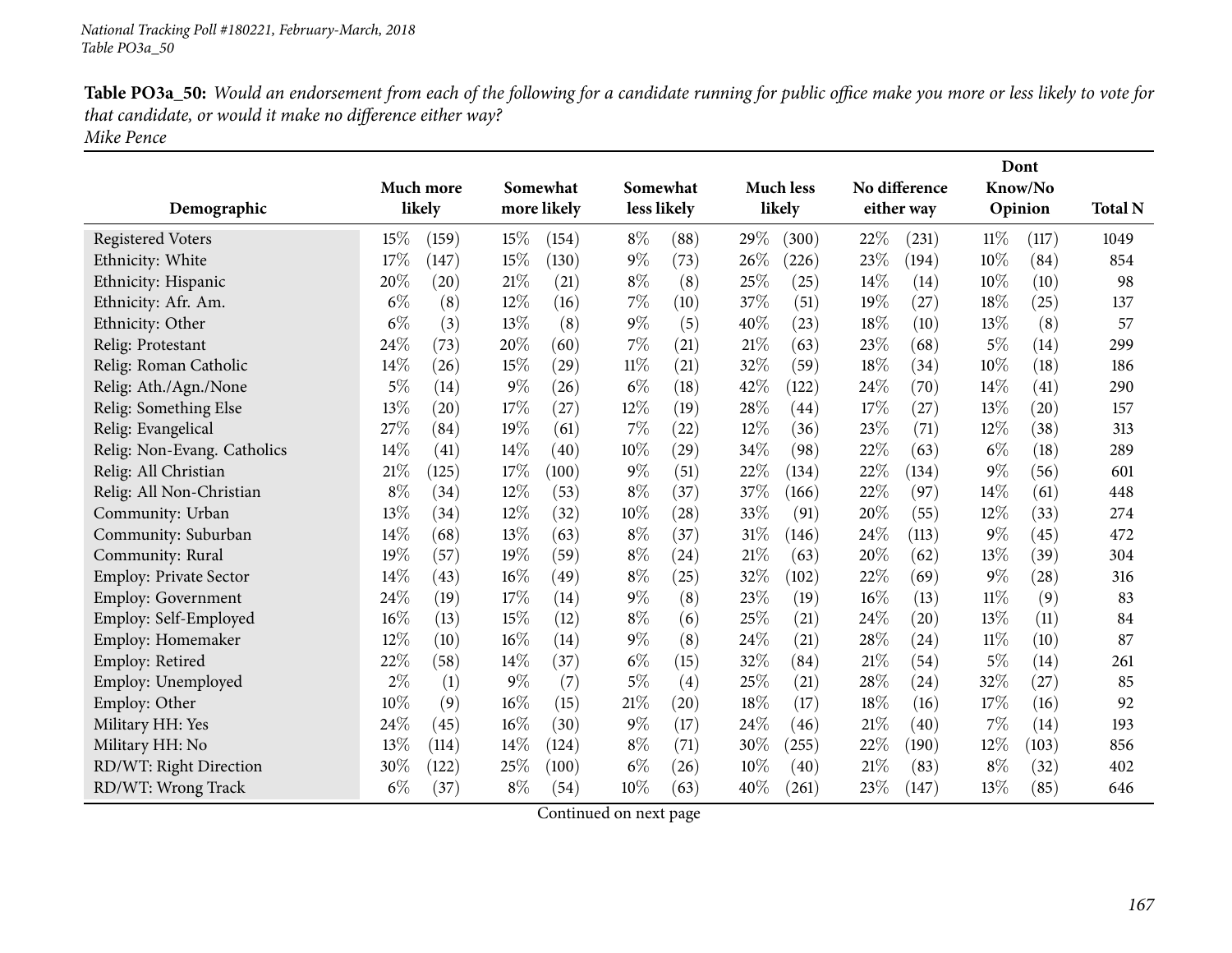Table PO3a\_50: Would an endorsement from each of the following for a candidate running for public office make you more or less likely to vote for *that candidate, or would it make no difference either way? Mike Pence*

| Demographic                          |        | <b>Much more</b><br>likely |        | Somewhat<br>more likely |        | Somewhat<br>less likely |        | <b>Much less</b><br>likely |        | No difference<br>either way |        | Dont<br>Know/No<br>Opinion | <b>Total N</b> |
|--------------------------------------|--------|----------------------------|--------|-------------------------|--------|-------------------------|--------|----------------------------|--------|-----------------------------|--------|----------------------------|----------------|
| <b>Registered Voters</b>             | 15%    | (159)                      | $15\%$ | (154)                   | $8\%$  | (88)                    | 29\%   | (300)                      | 22\%   | (231)                       | 11%    | (117)                      | 1049           |
| <b>Strongly Approve</b>              | 50\%   | (108)                      | 24\%   | (51)                    | $4\%$  | (8)                     | $7\%$  | (15)                       | 13\%   | (27)                        | $2\%$  | (5)                        | 216            |
| Somewhat Approve                     | 15%    | (35)                       | 28\%   | (68)                    | $8\%$  | (18)                    | $9\%$  | (21)                       | 31%    | (75)                        | $10\%$ | (24)                       | 241            |
| Somewhat Disapprove                  | $4\%$  | (7)                        | $12\%$ | (17)                    | 15%    | (22)                    | 19%    | (28)                       | 35%    | (52)                        | 14%    | (21)                       | 146            |
| <b>Strongly Disapprove</b>           | $2\%$  | (7)                        | $3\%$  | (13)                    | $9\%$  | (34)                    | 58\%   | (231)                      | $16\%$ | (65)                        | $12\%$ | (47)                       | 397            |
| #1 Issue: Economy                    | $16\%$ | (48)                       | $14\%$ | (42)                    | $9\%$  | (27)                    | 23\%   | (67)                       | $26\%$ | (76)                        | $11\%$ | (32)                       | 292            |
| #1 Issue: Security                   | 21%    | (41)                       | 24\%   | (48)                    | $8\%$  | (16)                    | $14\%$ | (28)                       | $26\%$ | (52)                        | $7\%$  | (15)                       | 201            |
| #1 Issue: Health Care                | $7\%$  | (11)                       | $14\%$ | (22)                    | $11\%$ | (17)                    | 34\%   | (55)                       | 23\%   | (37)                        | $12\%$ | (19)                       | 161            |
| #1 Issue: Medicare / Social Security | 20%    | (36)                       | $9\%$  | (17)                    | $8\%$  | (13)                    | $35\%$ | (62)                       | 17\%   | (30)                        | $11\%$ | (19)                       | 177            |
| #1 Issue: Education                  | 14%    | (11)                       | $10\%$ | (8)                     | $10\%$ | (8)                     | 37\%   | (29)                       | 21%    | (16)                        | $7\%$  | (6)                        | 79             |
| $#1$ Issue: Other                    | $5\%$  | (2)                        | $6\%$  | (3)                     | $4\%$  | (2)                     | 47\%   | (24)                       | $10\%$ | (5)                         | 28\%   | (15)                       | 51             |
| 2016 Vote: Democrat Hillary Clinton  | $3\%$  | (11)                       | $4\%$  | (14)                    | $9\%$  | (33)                    | $56\%$ | (203)                      | 19%    | (67)                        | $9\%$  | (35)                       | 364            |
| 2016 Vote: Republican Donald Trump   | 30%    | (114)                      | 29%    | (109)                   | $7\%$  | (26)                    | $7\%$  | (26)                       | 23\%   | (86)                        | $4\%$  | (15)                       | 377            |
| 2016 Vote: Someone else              | $6\%$  | (6)                        | $11\%$ | (11)                    | 13\%   | (13)                    | 28\%   | (27)                       | 29%    | $\left( 28\right)$          | $14\%$ | (14)                       | 99             |
| 2012 Vote: Barack Obama              | $4\%$  | (19)                       | $8\%$  | (33)                    | $8\%$  | (36)                    | $50\%$ | (212)                      | 20%    | (86)                        | $9\%$  | (39)                       | 424            |
| 2012 Vote: Mitt Romney               | $34\%$ | (95)                       | 29%    | (83)                    | $7\%$  | (20)                    | $6\%$  | (18)                       | $19\%$ | (55)                        | $4\%$  | (12)                       | 283            |
| 2012 Vote: Other                     | $7\%$  | (4)                        | 18%    | (9)                     | $6\%$  | (3)                     | $11\%$ | (6)                        | 43\%   | (23)                        | 15%    | (8)                        | 52             |
| 2012 Vote: Didn't Vote               | $14\%$ | (41)                       | $10\%$ | (28)                    | 10%    | (30)                    | 22\%   | (65)                       | 23\%   | (67)                        | 20%    | (59)                       | 290            |
| 4-Region: Northeast                  | 12\%   | (22)                       | 15%    | (27)                    | $9\%$  | (16)                    | 34\%   | (60)                       | 20%    | (36)                        | $9\%$  | (16)                       | 177            |
| 4-Region: Midwest                    | 12\%   | (31)                       | $12\%$ | (32)                    | $8\%$  | (22)                    | 30\%   | (81)                       | 24\%   | (64)                        | $14\%$ | (38)                       | 267            |
| 4-Region: South                      | 18%    | (71)                       | 18%    | (73)                    | $9\%$  | (34)                    | 23\%   | (91)                       | 21%    | (83)                        | $11\%$ | (43)                       | 395            |
| 4-Region: West                       | 17%    | (36)                       | $10\%$ | (22)                    | $8\%$  | (16)                    | $32\%$ | (68)                       | 23%    | (48)                        | $10\%$ | $\left( 20\right)$         | 210            |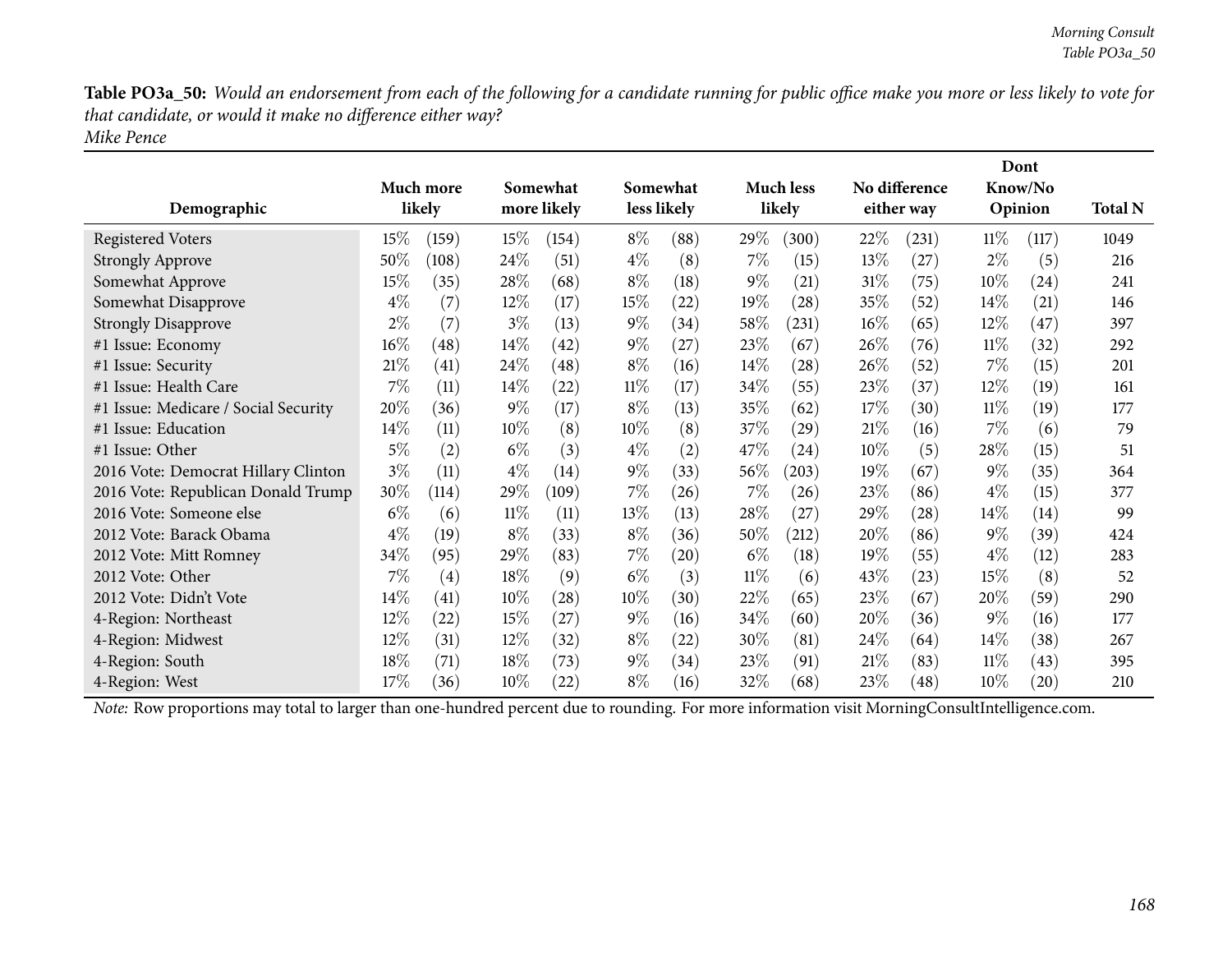## **Respondent Demographics Summary**

| Demographic | Group                                                                                                                                                            | Frequency                                      | Percentage                             |
|-------------|------------------------------------------------------------------------------------------------------------------------------------------------------------------|------------------------------------------------|----------------------------------------|
| xdemAll     | <b>Registered Voters</b>                                                                                                                                         | 1995                                           | $100\%$                                |
| xdemGender  | Gender: Male<br>Gender: Female<br>$\overline{N}$                                                                                                                 | 930<br>1065<br>1995                            | 47\%<br>53%                            |
| age5        | Age: 18-29<br>Age: 30-44<br>Age: 45-54<br>Age: 55-64<br>Age: 65+<br>$\boldsymbol{N}$                                                                             | 347<br>469<br>408<br>345<br>426<br>1995        | 17%<br>24\%<br>20%<br>17%<br>21%       |
| xpid3       | PID: Dem (no lean)<br>PID: Ind (no lean)<br>PID: Rep (no lean)<br>$\boldsymbol{N}$                                                                               | 667<br>690<br>639<br>1995                      | 33%<br>35%<br>32%                      |
| xpidGender  | PID/Gender: Dem Men<br>PID/Gender: Dem Women<br>PID/Gender: Ind Men<br>PID/Gender: Ind Women<br>PID/Gender: Rep Men<br>PID/Gender: Rep Women<br>$\boldsymbol{N}$ | 314<br>352<br>311<br>379<br>305<br>333<br>1995 | 16%<br>18%<br>16%<br>19%<br>15%<br>17% |
| xdemIdeo3   | Ideo: Liberal (1-3)<br>Ideo: Moderate (4)<br>Ideo: Conservative (5-7)<br>$\boldsymbol{N}$                                                                        | 647<br>438<br>700<br>1785                      | 32%<br>22%<br>35%                      |
| xeduc3      | Educ: $<$ College<br>Educ: Bachelors degree<br>Educ: Post-grad<br>$\boldsymbol{N}$                                                                               | 1311<br>443<br>241<br>1995                     | $66\%$<br>22%<br>$12\%$                |
| xdemInc3    | Income: Under 50k<br>Income: 50k-100k<br>Income: 100k+<br>$\boldsymbol{N}$                                                                                       | 1059<br>646<br>290<br>1995                     | 53%<br>32%<br>15%                      |
| xdemWhite   | Ethnicity: White                                                                                                                                                 | 1625                                           | $81\%$                                 |
| xdemHispBin | Ethnicity: Hispanic                                                                                                                                              | 178                                            | $9\%$                                  |

#### **Summary Statistics of Survey Respondent Demographics**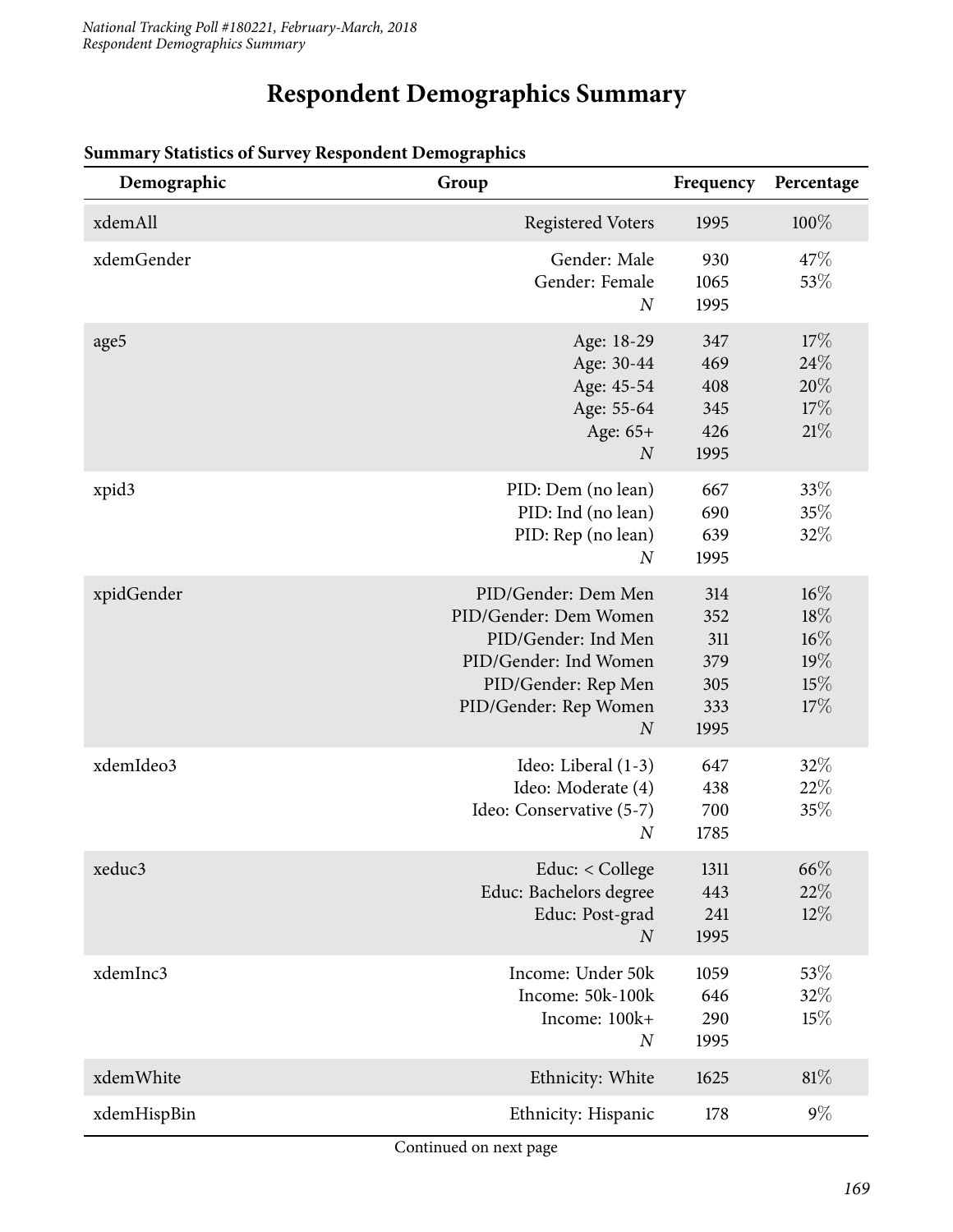| Demographic  | Group                                                                                                                                                                                                     | Frequency                                                   | Percentage                                                          |
|--------------|-----------------------------------------------------------------------------------------------------------------------------------------------------------------------------------------------------------|-------------------------------------------------------------|---------------------------------------------------------------------|
| demBlackBin  | Ethnicity: Afr. Am.                                                                                                                                                                                       | 257                                                         | 13%                                                                 |
| demRaceOther | Ethnicity: Other                                                                                                                                                                                          | 114                                                         | $6\%$                                                               |
| xrelNet      | Relig: Protestant<br>Relig: Roman Catholic<br>Relig: Ath./Agn./None<br>Relig: Something Else<br>$\boldsymbol{N}$                                                                                          | 534<br>358<br>558<br>318<br>1768                            | 27%<br>18%<br>28\%<br>$16\%$                                        |
| xreligion1   | Relig: Jewish                                                                                                                                                                                             | 48                                                          | $2\%$                                                               |
| xreligion2   | Relig: Evangelical<br>Relig: Non-Evang. Catholics<br>$\boldsymbol{N}$                                                                                                                                     | 565<br>553<br>1119                                          | 28%<br>28\%                                                         |
| xreligion3   | Relig: All Christian<br>Relig: All Non-Christian<br>$\boldsymbol{N}$                                                                                                                                      | 1119<br>876<br>1995                                         | 56%<br>44%                                                          |
| xdemUsr      | Community: Urban<br>Community: Suburban<br>Community: Rural<br>$\boldsymbol{N}$                                                                                                                           | 508<br>880<br>606<br>1995                                   | 25%<br>44%<br>30%                                                   |
| xdemEmploy   | <b>Employ: Private Sector</b><br><b>Employ: Government</b><br>Employ: Self-Employed<br>Employ: Homemaker<br>Employ: Student<br>Employ: Retired<br>Employ: Unemployed<br>Employ: Other<br>$\boldsymbol{N}$ | 627<br>151<br>159<br>167<br>88<br>465<br>164<br>174<br>1995 | 31%<br>$8\%$<br>$8\%$<br>$8\%$<br>$4\%$<br>$23\%$<br>$8\%$<br>$9\%$ |
| xdemMilHH1   | Military HH: Yes<br>Military HH: No<br>N                                                                                                                                                                  | 363<br>1632<br>1995                                         | 18%<br>82%                                                          |
| xnrl         | RD/WT: Right Direction<br>RD/WT: Wrong Track<br>$\boldsymbol{N}$                                                                                                                                          | 771<br>1224<br>1995                                         | 39%<br>61%                                                          |

### **Summary Statistics of Survey Respondent Demographics**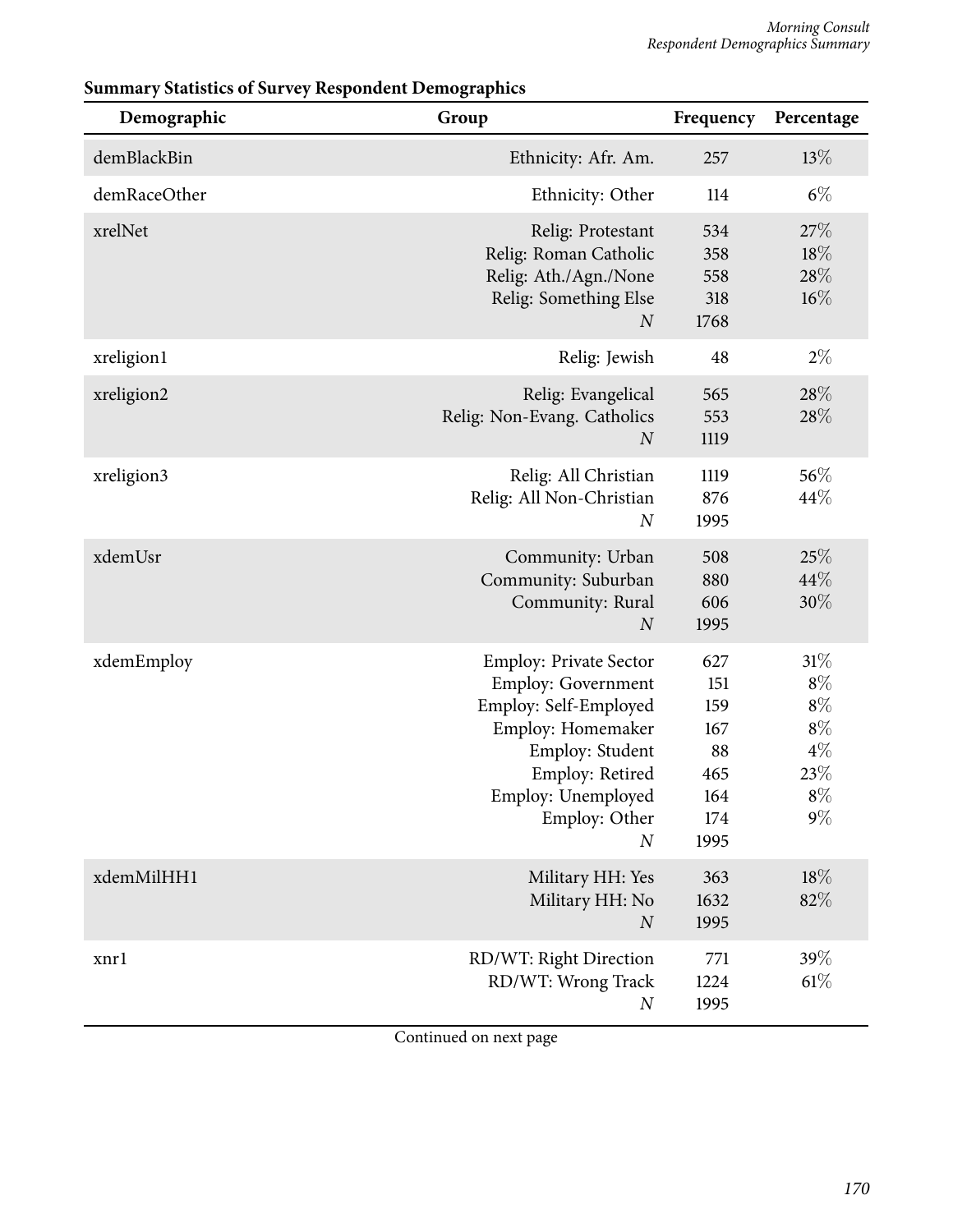| Demographic | Group                                                                                                                                                                                                                  | Frequency                                                  | Percentage                                                      |
|-------------|------------------------------------------------------------------------------------------------------------------------------------------------------------------------------------------------------------------------|------------------------------------------------------------|-----------------------------------------------------------------|
| Q172        | <b>Strongly Approve</b><br>Somewhat Approve<br>Somewhat Disapprove<br><b>Strongly Disapprove</b><br>Dont Know / No Opinion<br>$\overline{N}$                                                                           | 425<br>447<br>255<br>767<br>100<br>1995                    | 21%<br>22%<br>13%<br>38%<br>$5\%$                               |
| xnr3        | #1 Issue: Economy<br>#1 Issue: Security<br>#1 Issue: Health Care<br>#1 Issue: Medicare / Social Security<br>#1 Issue: Women's Issues<br>#1 Issue: Education<br>#1 Issue: Energy<br>#1 Issue: Other<br>$\boldsymbol{N}$ | 574<br>370<br>319<br>315<br>98<br>139<br>77<br>103<br>1995 | 29%<br>19%<br>$16\%$<br>$16\%$<br>$5\%$<br>7%<br>$4\%$<br>$5\%$ |
| xsubVote16O | 2016 Vote: Democrat Hillary Clinton<br>2016 Vote: Republican Donald Trump<br>2016 Vote: Someone else<br>$\boldsymbol{N}$                                                                                               | 682<br>736<br>199<br>1617                                  | 34%<br>37%<br>10%                                               |
| xsubVote12O | 2012 Vote: Barack Obama<br>2012 Vote: Mitt Romney<br>2012 Vote: Other<br>2012 Vote: Didn't Vote<br>$\overline{N}$                                                                                                      | 793<br>546<br>110<br>547<br>1995                           | 40%<br>27%<br>$5\%$<br>27%                                      |
| xreg4       | 4-Region: Northeast<br>4-Region: Midwest<br>4-Region: South<br>4-Region: West<br>$\boldsymbol{N}$                                                                                                                      | 364<br>471<br>741<br>419<br>1995                           | 18%<br>24\%<br>37%<br>21%                                       |

#### **Summary Statistics of Survey Respondent Demographics**

*Note:* Group proportions may total to larger than one-hundred percent due to rounding. All statistics are calculated with demographic post-stratification weights applied.